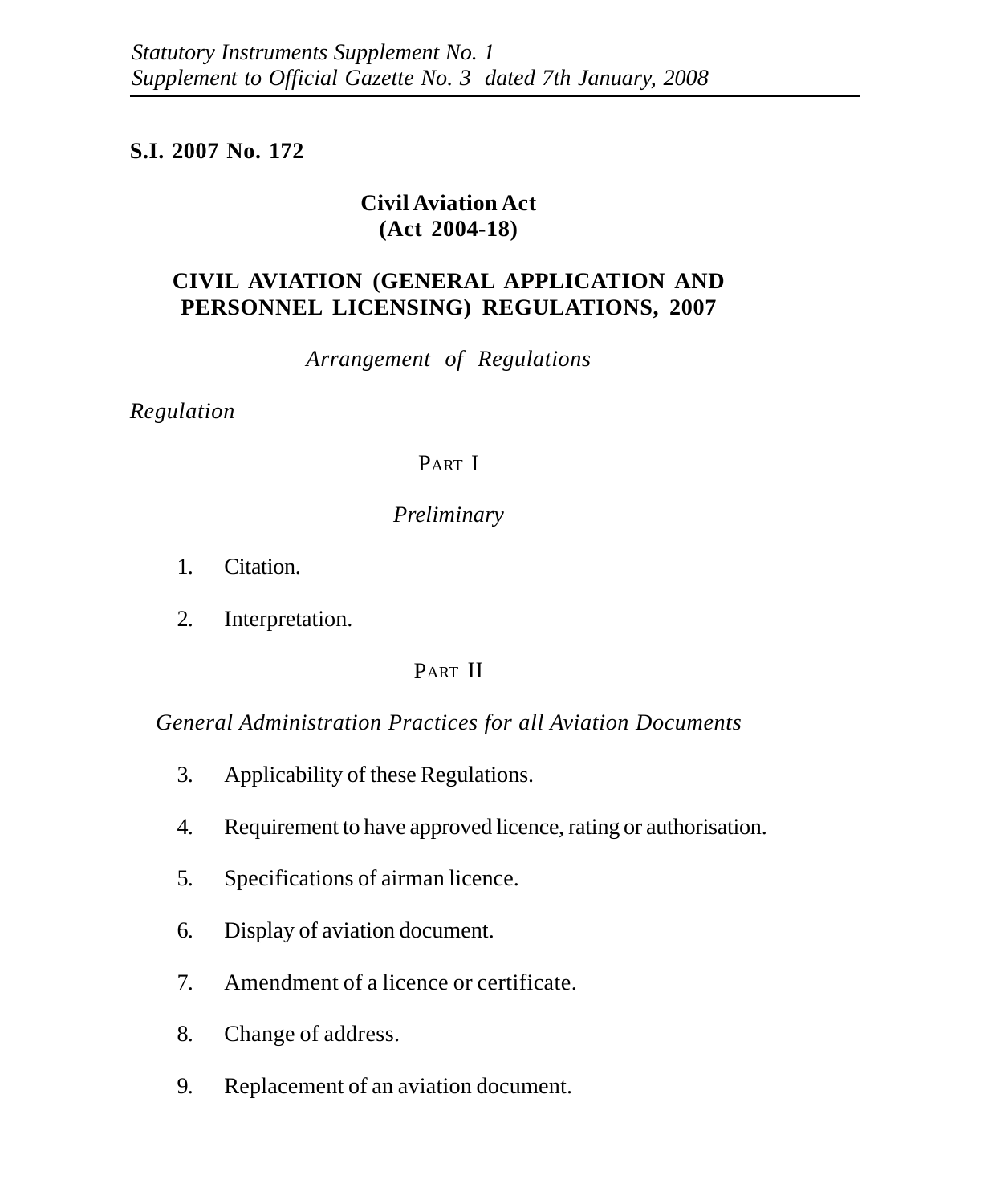- 10. Falsification, unauthorised reproduction or alteration of licence.
- 11. Revocation, suspension or limitation of aviation document.
- 12. Effects of surrender, suspension or revocation of aviation document.
- 13. Re-application after revocation.
- 14. Re-application after suspension.
- 15. Voluntary surrender of aviation document.
- 16. Inability to perform in accordance with medical certificate.
- 17. Testing for drugs and alcohol.
- 18. Deviation certificates.
- 19. Licences issued.
- 20. Validation of foreign licence.
- 21. Conversion of foreign licence.
- 22. General airman ratings.
- 23. Airmen authorisation.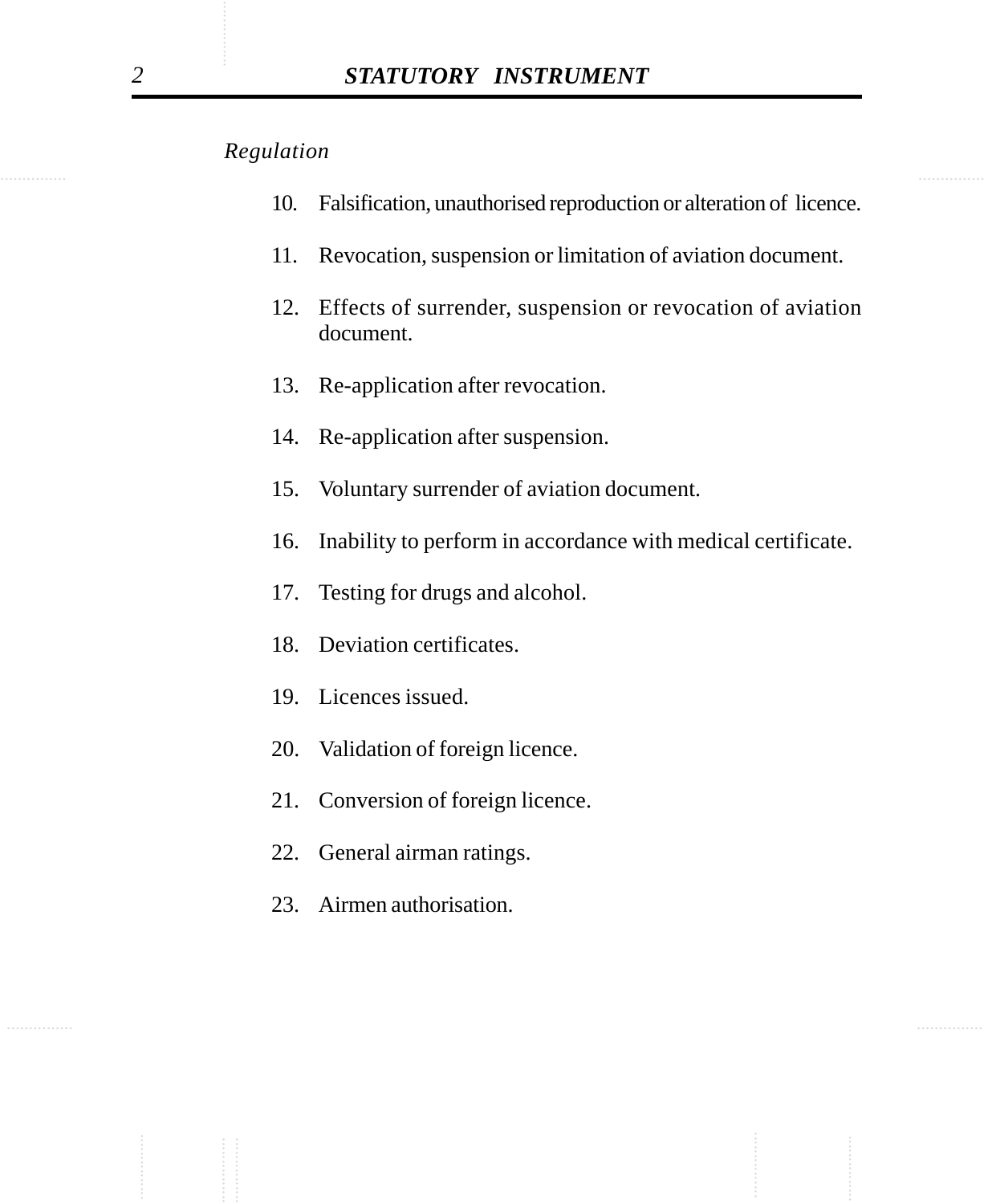## PART III

#### *Pilot Licences, Ratings and Authorisations*

- 24. Applicability of this Part.
- 25. General requirement for student pilot licence.
- 26. Issue and validity of student pilot licence.
- 27. Solo requirements for student pilot.
- 28. General limitations of a student pilot licence.
- 29. Requirements for student pilot performing solo cross-country flight.
- 30. Private aircraft, glider and free balloon pilot licence requirements.
- 31. Private pilot licence aeronautical knowledge requirements.
- 32. Private glider and free balloon pilot flight instruction requirements.
- 33. Private pilot skill requirements.
- 34. Private pilot aeronautical experience requirements.
- 35. Conversion of a private pilot licence from another Contracting State.
- 36. Issue of private pilot licence.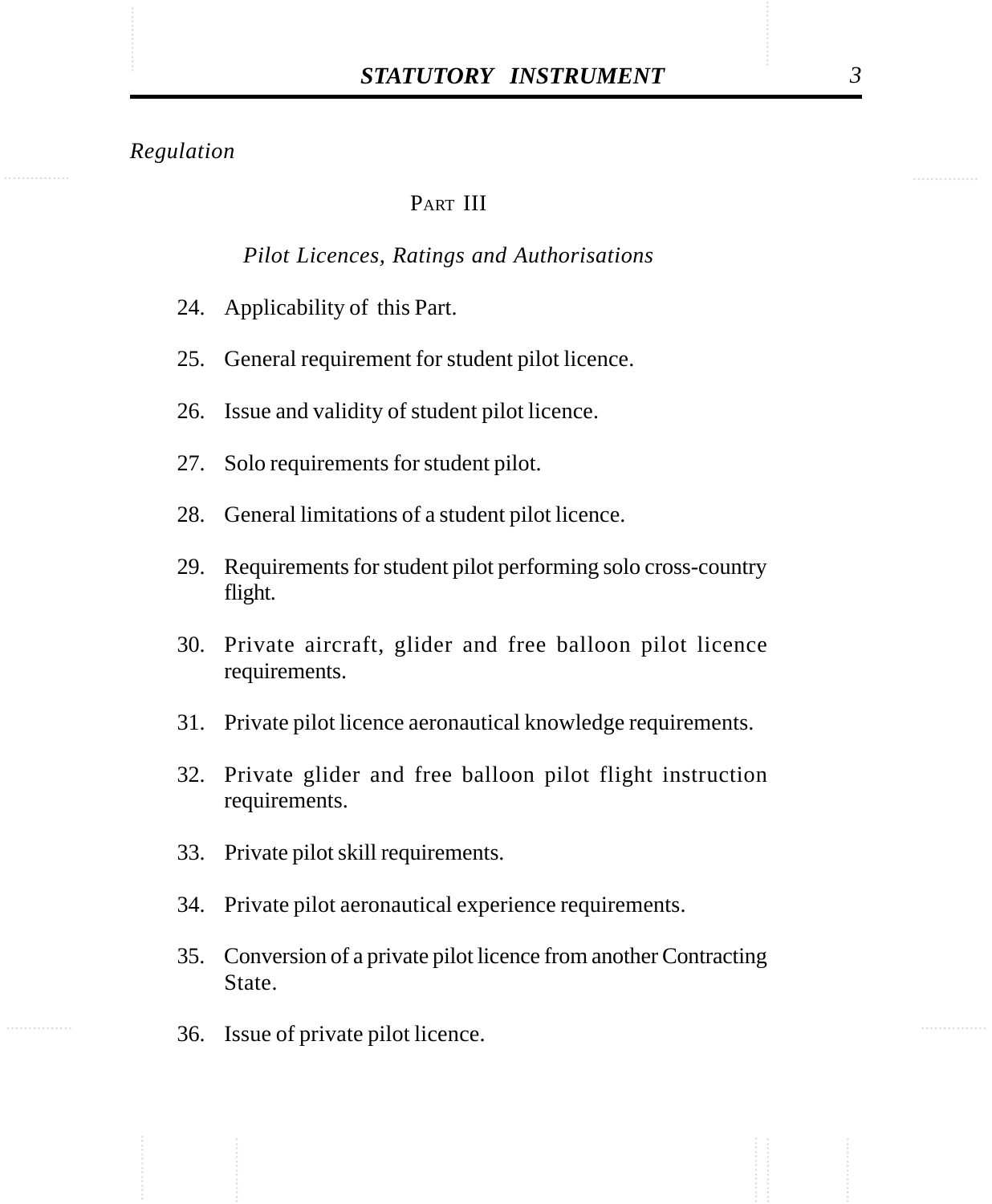- 37. Privileges and limitations of a private aircraft, glider or free balloon pilot licence.
- 38. Limitations of private pilot licence with balloon rating.
- 39. Commercial pilot general requirements.
- 40. Commercial pilot aeronautical knowledge requirements.
- 41. Commercial pilot flight instruction requirements.
- 42. Commercial pilot skill test.
- 43. Commercial pilot aeronautical experience requirements.
- 44. Conversion of a commercial pilot licence from another Contracting State.
- 45. Issue of commercial pilot licence.
- 46. Commercial pilot licence for additional category and class rating requirements.
- 47. Commercial pilot licence privileges.
- 48. Commercial pilot licence limitations.
- 49. Multi-crew pilot licence general requirements.
- 50. Multi-crew pilot licence aeronautical knowledge requirements.
- ............... ............... 51. Multi-crew pilot licence flight instruction requirements.
	- 52. Multi-crew pilot licence skill test.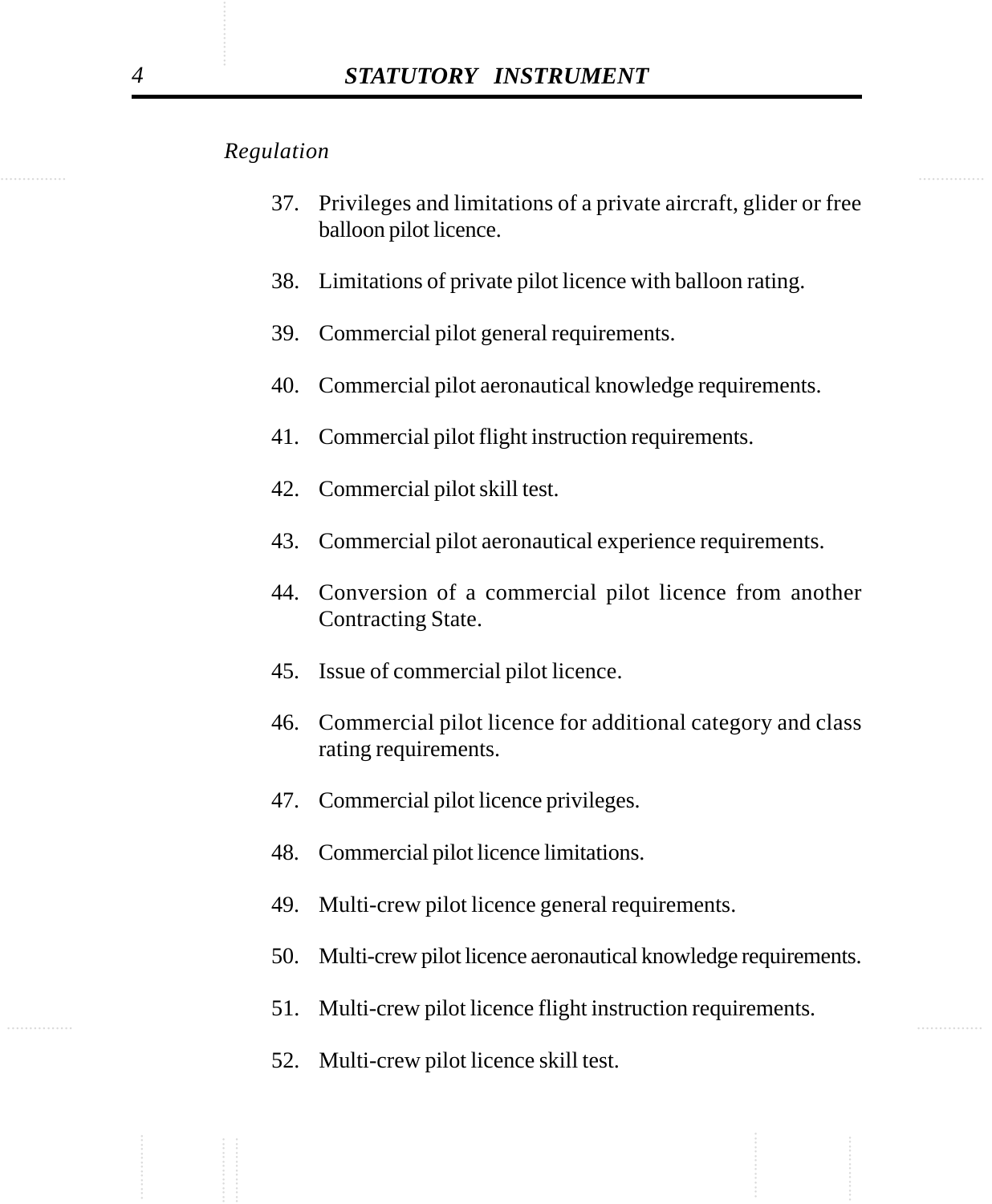- 53. Multi-crew pilot licence experience requirements.
- 54. Conversion of multi-crew pilot licence from another Contracting State.
- 55. Issue and validity of airline transport pilot licence.
- 56. Multi-crew pilot licence privileges.
- 57. Airline transport pilot licence general requirements.
- 58. Airline transport pilot aeronautical knowledge requirements.
- 59. Airline transport pilot flight skill requirements.
- 60. Airline transport pilot aeronautical experience for aeroplane category rating.
- 61. Airline transport pilot aeronautical experience for rotorcraft and power-lift category.
- 62. Conversion of an airline transport pilot licence from another Contracting State.
- 63. Issue and validity of airline transport pilot licence.
- 64. Airline transport pilot additional category, class and type rating.
- 65. Privileges of airline transport pilot licence.
- 66. General requirements for type rating.
- 67. Special pilot authorisation.
- 68. Instrument rating requirements.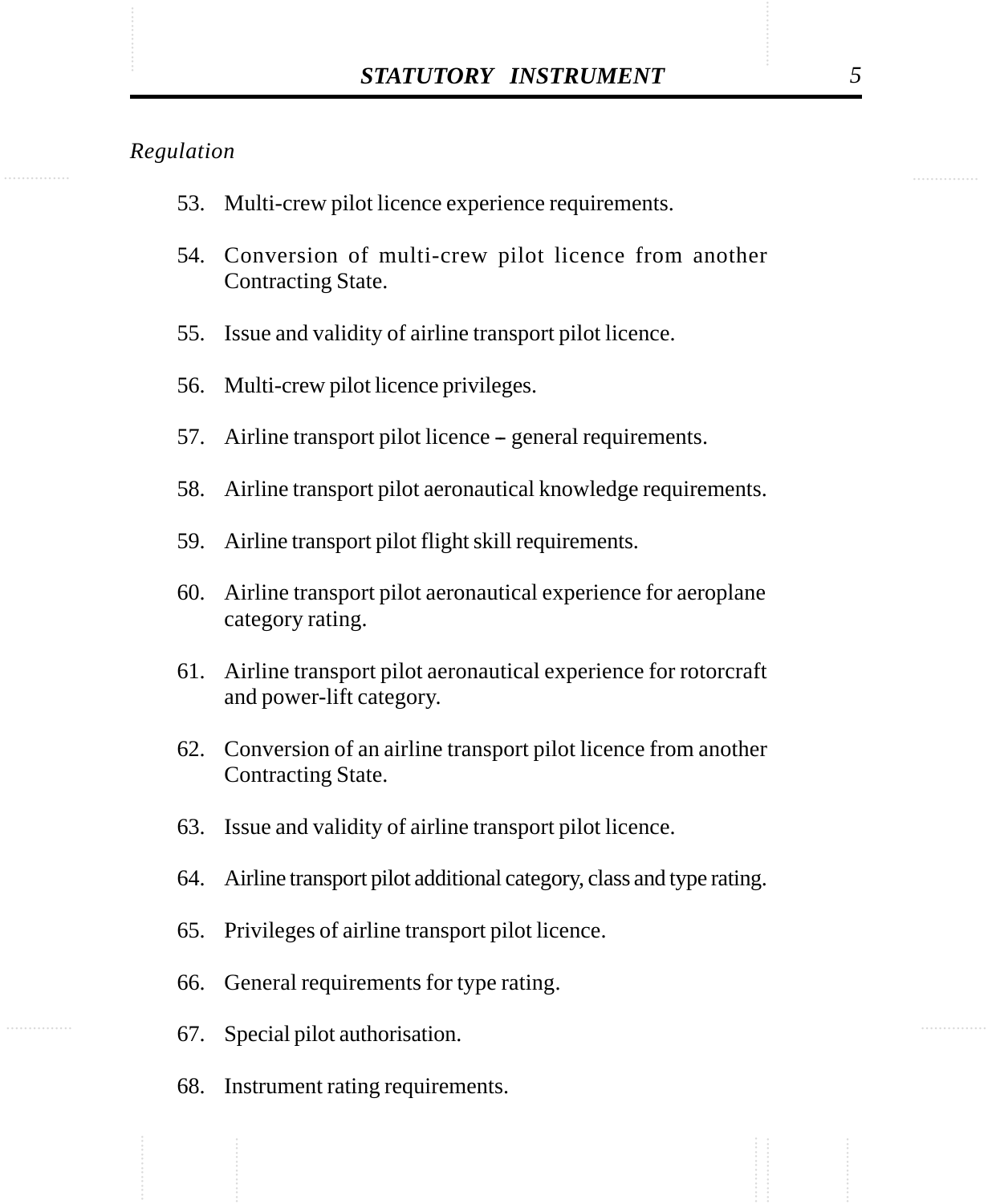- 69. Validity and revalidation of instrument rating.
- 70. Reissue of instrument rating.
- 71. Limitations.
- 72. Credits and exemptions.
- 73. General requirements for category rating.
- 74. General requirements for additional class rating.
- 75. General requirements for Category II and Category III pilot authorisation.
- 76. Issue of Category II or Category III pilot authorisation.
- 77. Limitations of Category II and Category III pilot authorisation.
- 78. Validation of foreign pilot licences.
- 79. Pilot in command and co-pilot.
- 80. Category and class rating of pilots.
- 81. Further limitations on pilots.
- 82. Exceptions to requirements for training and endorsements.
- 83. Tail-wheel aeroplane restrictions.
- ............... ............... 84. Limitations on rating.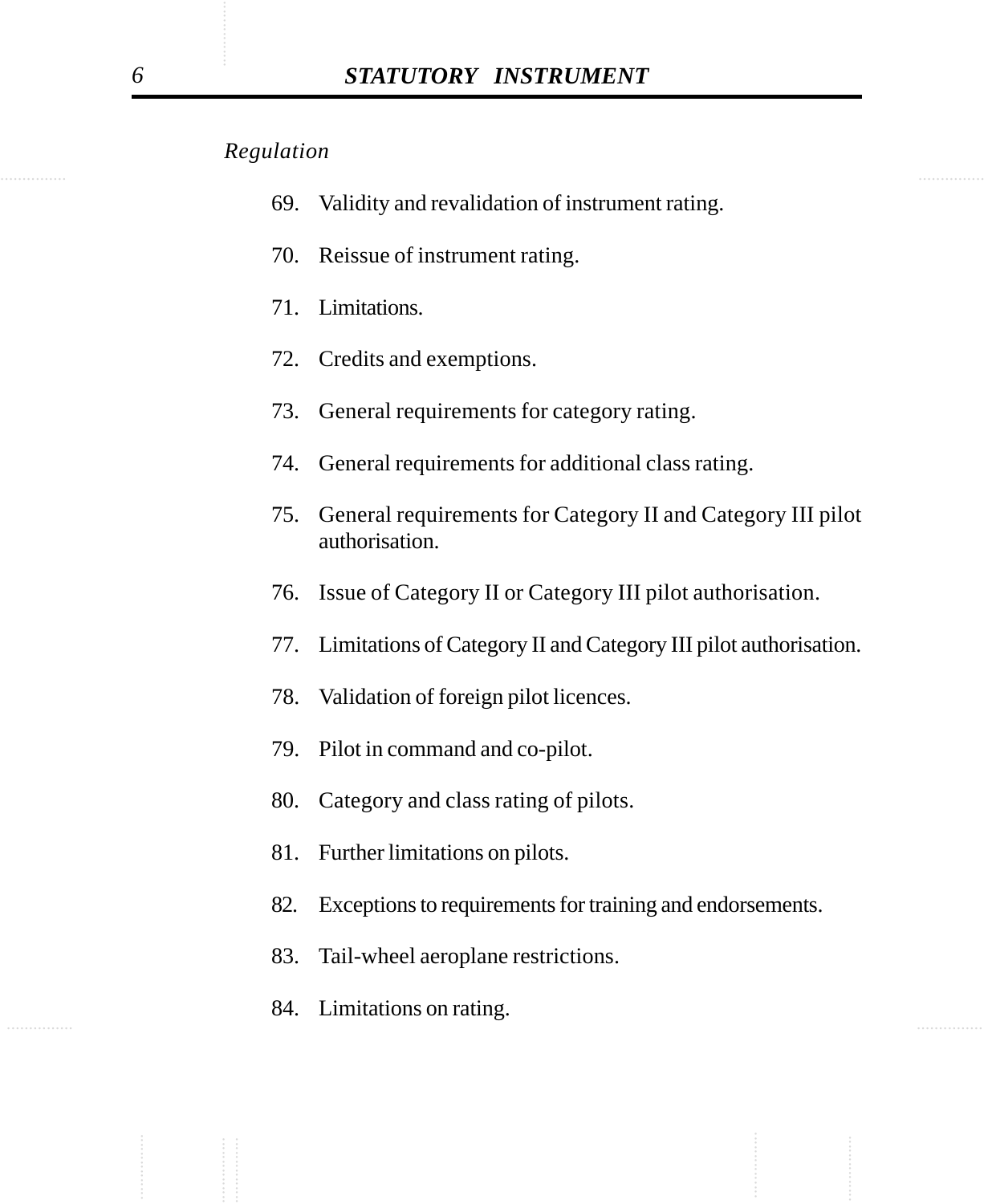## PART IV

#### *Pilot Training Personnel*

- 85. Applicability of this Part.
- 86. Flight instructor certification.
- 87. Flight instructor ratings requirements.
- 88. Aeronautical ground training requirements for flight instructor.
- 89. Areas of operation for flight proficiency for flight instructor.
- 90. Issue of flight instructor rating.
- 91. Additional flight instructor rating.
- 92. Flight instructor records.
- 93. Flight instructor privileges.
- 94. Limitations on flight instructor ratings.
- 95. Renewal of flight instructor rating.
- 96. Expired flight instructor rating.
- 97. Flight test examiner authorisation.
- 98. Requirements for flight test examiner.
- 99. Designation of instructors as flight test examiners.
- 100. Flight test examiner privileges.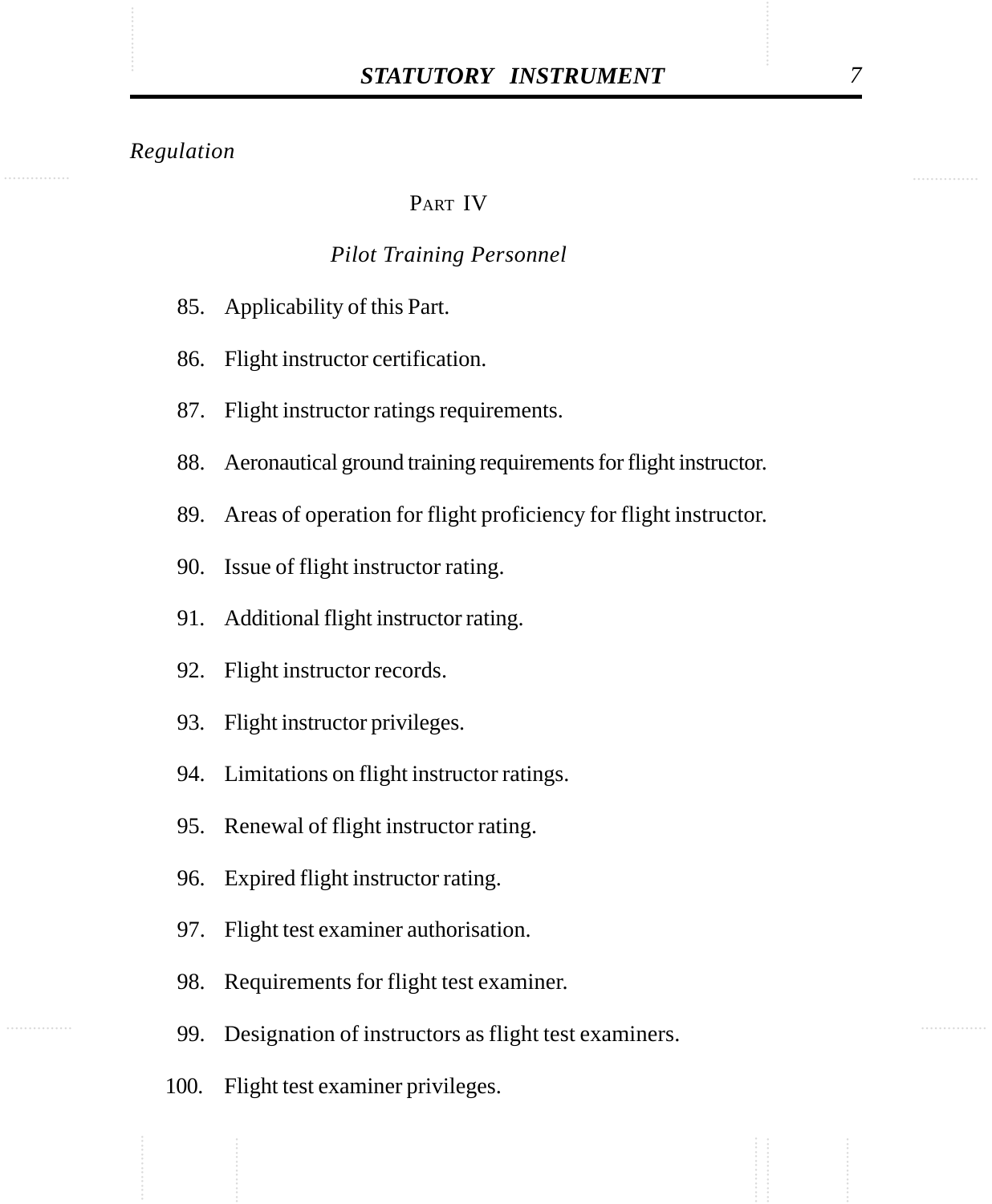- 101. General requirements for ground instructor authorisation.
- 102. Ground instructor authorisation.
- 103. Privileges of ground instructor.
- 104. Recency requirements for ground instructor.
- 105. Expired ground instructor authorisation.

#### PART V

#### *Flight Engineer Licence*

- 106. Applicability of this Part.
- 107. General requirements for flight engineer licence.
- 108. Flight engineer knowledge requirements.
- 109. Aeronautical experience requirements for flight engineer.
- 110. Skill requirements of flight engineer.
- 111. Issue of flight engineer licence.
- 112. Conversion of flight engineer licence issued by another Contracting State.
- 113. Flight engineer requirements for an additional aircraft rating.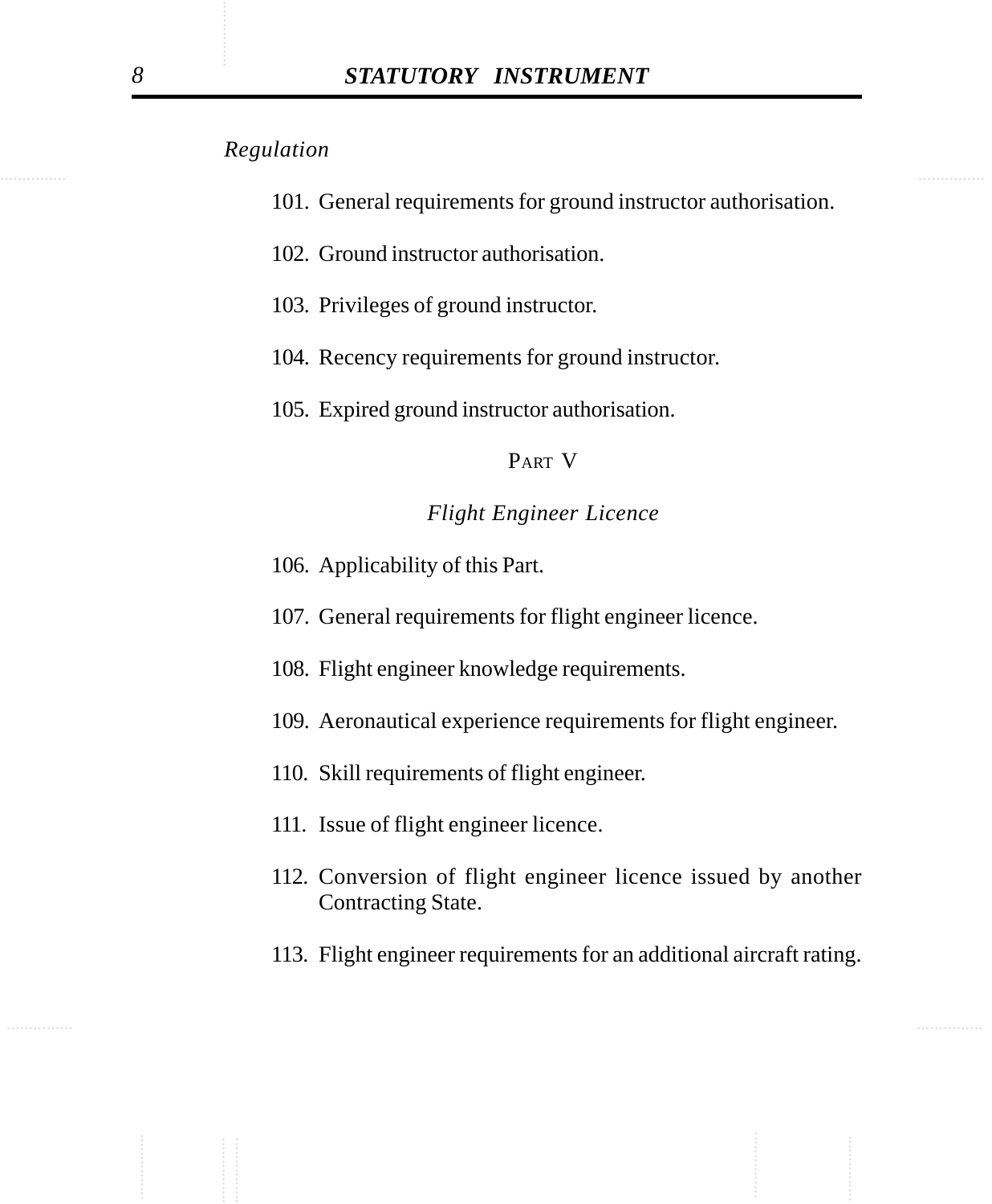## PART VI

#### *Testing and Training*

- 114. Applicability of this Part.
- 115. General training and testing for airmen.
- 116. Skill test for airmen.
- 117. Procedures for skill test for airmen.
- 118. Equipment required for skill test.
- 119. Re-testing after failure.
- 120. Flight training and aeronautical experience records.
- 121. Limitation on the use of flight simulator and flight training devices.
- 122. Flight training equipment for aeroplane category to be conducted in accordance with approved course.
- 123. Approved or accepted flight training equipment.
- 124. Approved or accepted flight training equipment for poweredlift category.
- 125. Graduates of an approved training programme.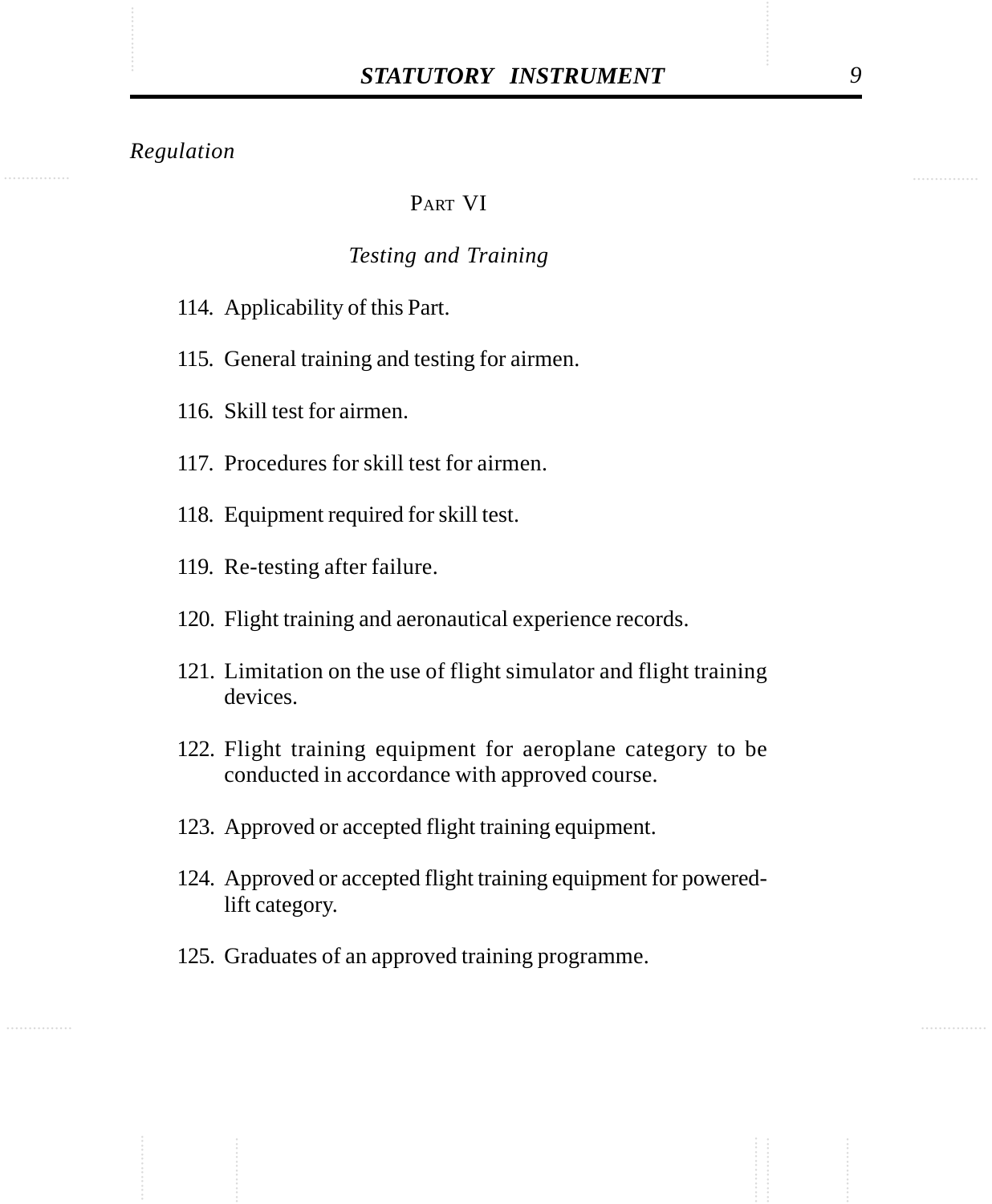#### PART VII

#### *Air Traffic Control Certification*

- 126. Applicability of this Part.
- 127. Limitations.
- 128. Issue of air traffic control licences.
- 129. Air traffic trainee licence requirements.
- 130. Aeronautical knowledge requirements.
- 131. Air traffic trainee knowledge requirements.
- 132. Recommendation by air traffic instructor.
- 133. Designation of air traffic on-the-job trainer.
- 134. Issue of air traffic trainee licence.
- 135. Privileges of an air traffic trainee.
- 136. Requirements for an air traffic controller licence.
- 137. Requirements for air traffic controller rating.
- 138. Issue of air traffic controller ratings.
- 139. Additional ratings for air traffic controller.
- 140. Privileges and limitations of ratings.
	- 141. Rest and duty limitations.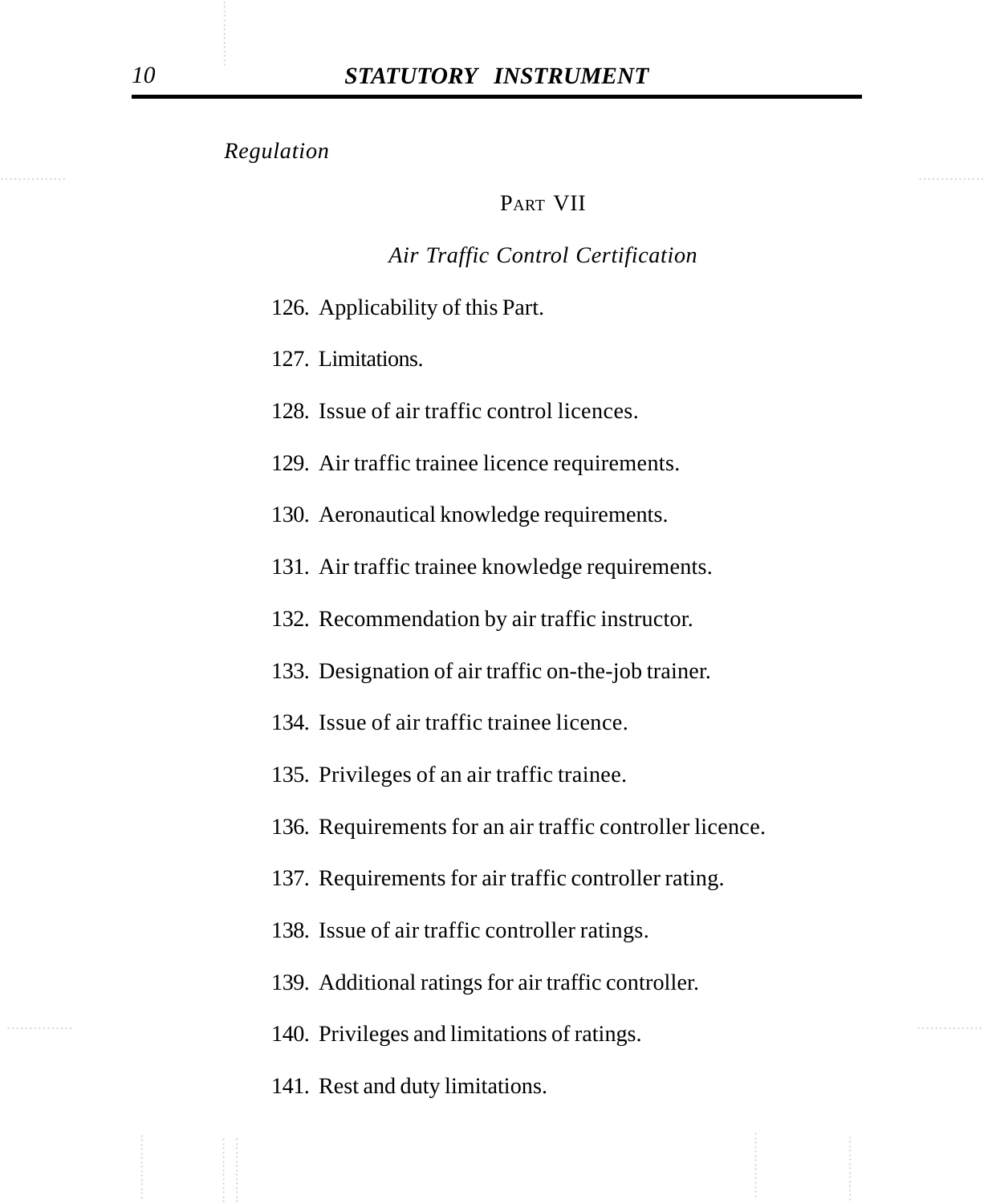- 142. Requirements for issue of air traffic instructor authorisation.
- 143. Instructor authorisation.
- 144. Privileges and limitations of air traffic control instructor rating.
- 145. Requirements for air traffic on-the-job trainer.
- 146. Privileges and limitations of air traffic on-the-job trainer.
- 147. Air traffic controller logbook requirements.

#### PART VIII

#### *Flight Operations Officer Licence*

- 148. Applicability of this Part.
- 149. Flight operations officer licence.
- 150. Training programme of national air operator.
- 151. Experience or training requirements for flight operations officer.
- 152. Exemption where flight dispatcher course is completed.
- 153. Certificate of competency.
- 154. Issue of a flight operations officer licence.
- 155. Privileges and limitations of licence.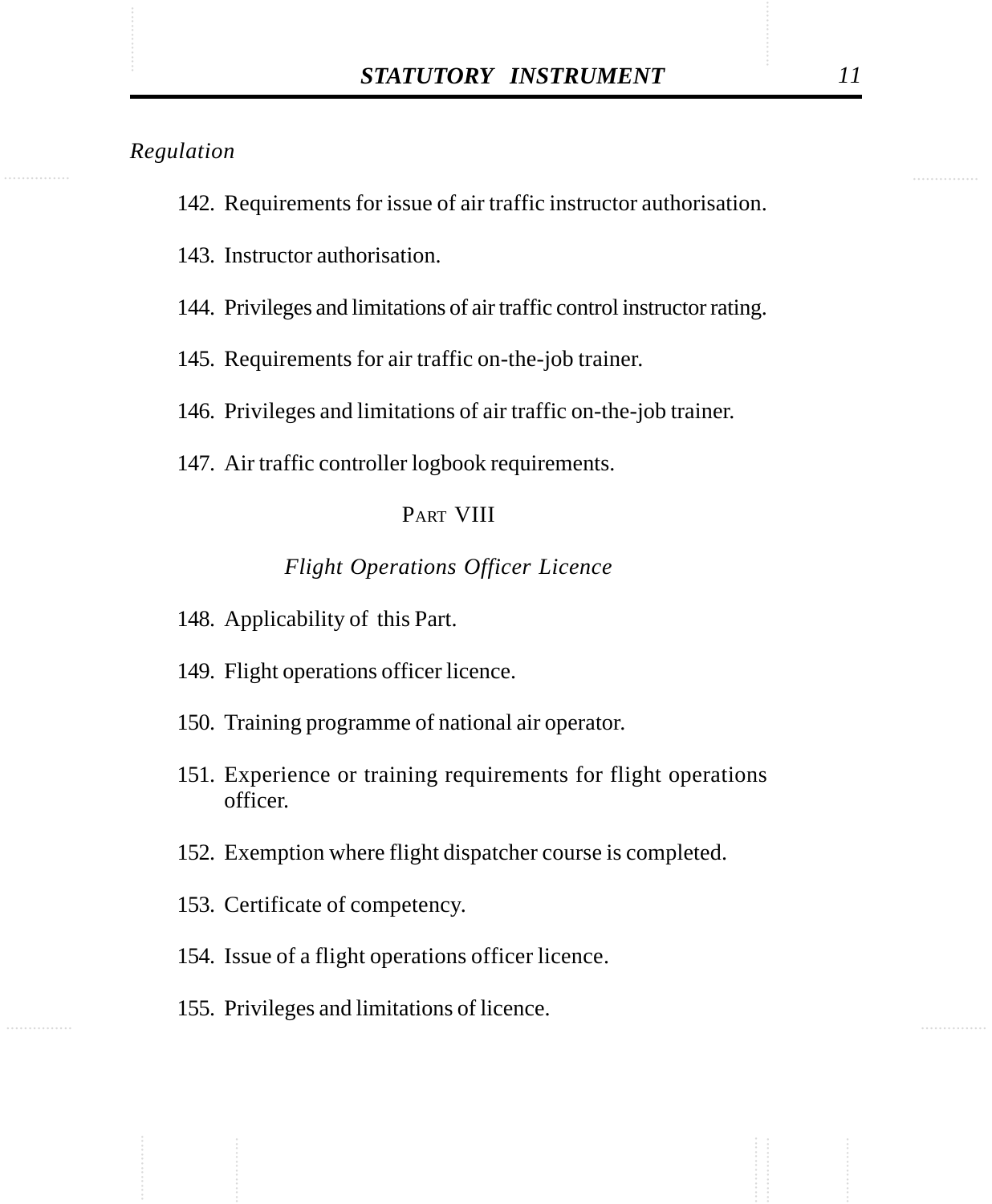#### PART IX

#### *Medical Standards and Certification*

- 156. Civil aviation medical examiner.
- 157. Designation of medical examiner.
- 158. Duties of medical examiner.
- 159. Requirements for medical records for airmen.
- 160. Medical certification.
- 161. Medical certification requirements.
- 162. Validation of a medical certificate.
- 163. Limitation on medical certificate.
- 164. Renewal of a medical certificate.
- 165. Deferral of medical examination.
- 166. Medical examinations standards.

#### PART X

## *Aircraft Maintenance Certification*

- 167. Applicability of this Part.
- 168. General applicability and eligibility.
	- 169. Issue of ratings.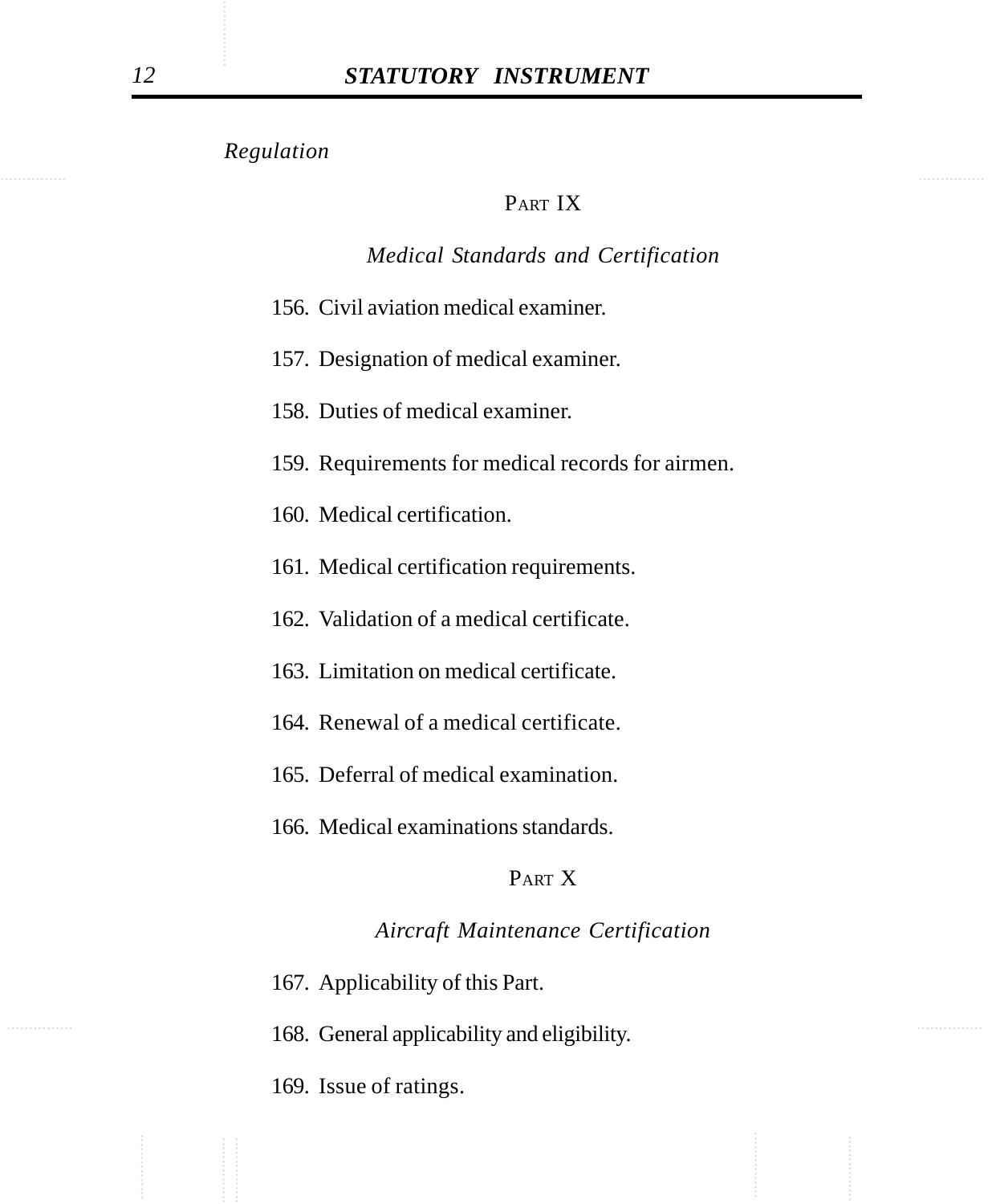- 170. Knowledge requirements for ratings.
- 171. Director to be provided with evidence re training course.
- 172. Requirements for aircraft maintenance engineer licence.
- 173. Aeronautical experience requirements for aircraft maintenance engineer licence.
- 174. Issue of aircraft maintenance engineer licence.
- 175. Privileges and limitations of aircraft maintenance engineer licence.
- 176. Recent experience requirements.
- 177. Eligibility requirements for aircraft maintenance inspection authorisation.
- 178. Duration of aircraft maintenance engineer inspection authorisation.
- 179. Issue of aircraft maintenance engineer inspection authorisation.
- 180. Renewal of aircraft maintenance engineer inspection authorisation.
- 181. Privileges and limitations of authorisation.
- 182. Aviation repair specialist licence.
- 183. Ratings.
- 184. Aviation repair specialist licence.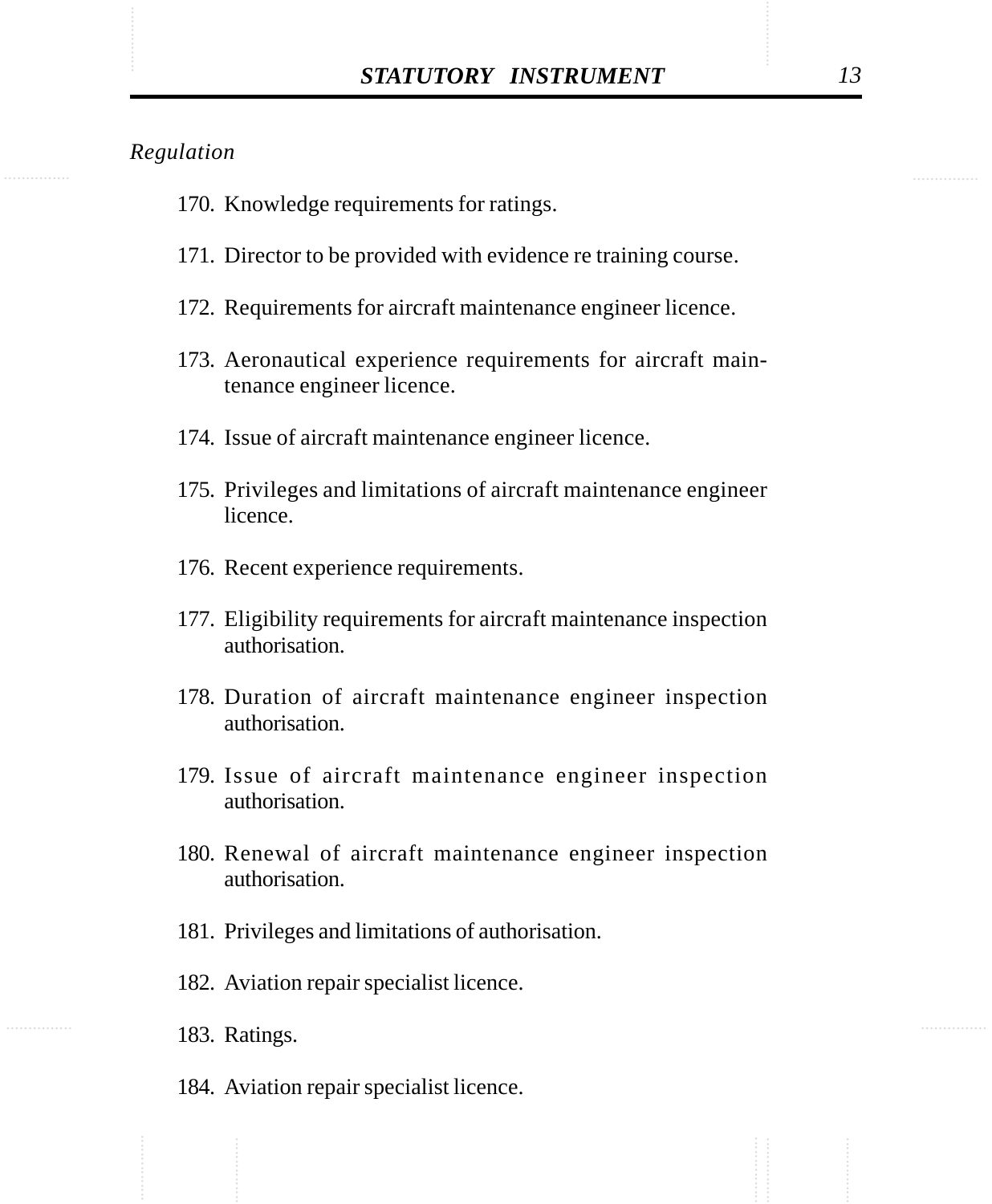- 185. Privileges and limitations of an aviation repair specialist.
- 186. Parachute rigger licence requirements.
- 187. Issue of parachute rigger licence.
- 188. Restrictions on parachute rigger licence.
- 189. Experience, knowledge and skill requirements for a parachute rigger licence.
- 190. Type ratings for a parachute rigger.
- 191. Additional type ratings for a parachute rigger.
- 192. Privileges of a parachute rigger.
- 193. Facilities and equipment.
- 194. Performance standards for parachute riggers.
- 195. Records to be kept by parachute rigger.
- 196. Seal of parachute rigger.

## PART XI

#### *Aeronautical Service Fees*

- 197. Applicability of this Part.
- 198. Processing of applications outside Barbados.
- 199. Payment in advance.
- 200. Invoices.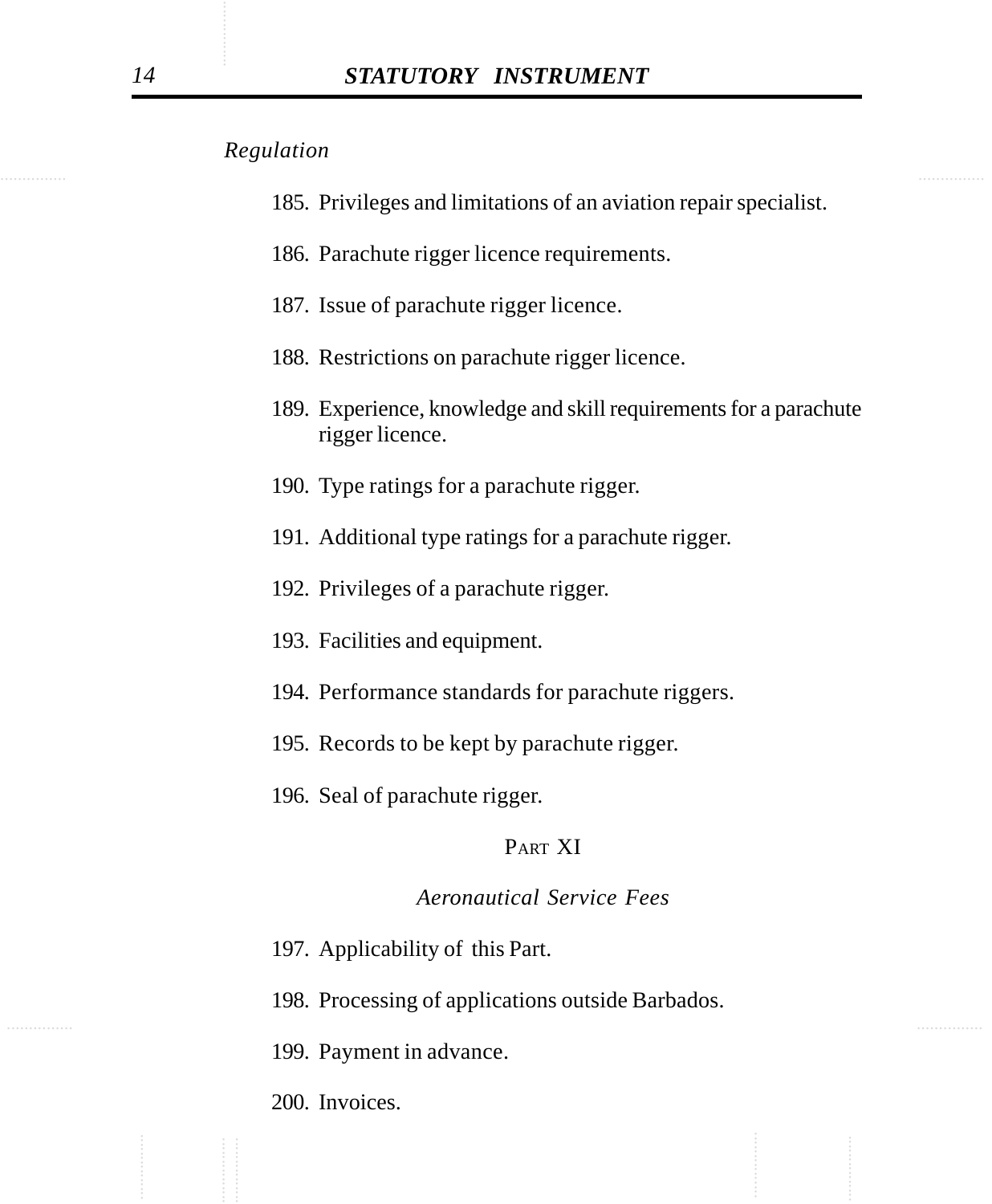# PART XII

# *Miscellaneous*

- 201. General exemptions.
- 202. Transitional provisions.
- 203. Implementing Standards.
- 204. Director may make Standards or amend Standards.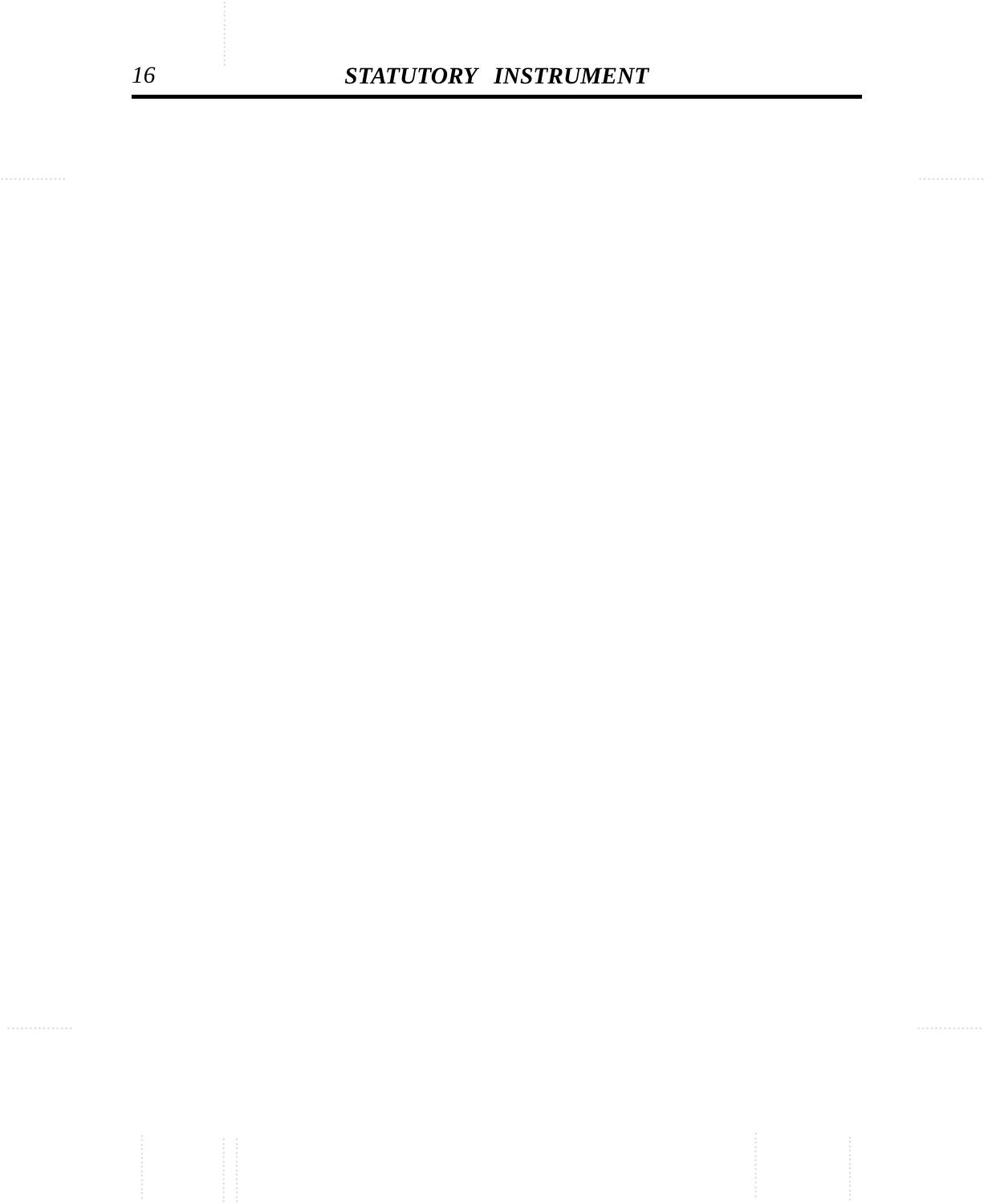# STATUTORY INSTRUMENT<br>
Civil Aviation Act<br>
(Act 2004-18) **Civil Aviation Act (Act 2004-18)**

## **CIVIL AVIATION (GENERAL APPLICATION AND PERSONNEL LICENSING) REGULATIONS, 2007**

The Minister in exercise of the powers conferred on him by section 10 of the *Civil Aviation Act*, makes the following Regulations:

#### PART I

#### *Preliminary*

1. These Regulations may be cited as the *Civil Aviation* Citation. *(General Application and Personnel Licensing) Regulations, 2007*.

| In these Regulations,<br>2.                       | Interpreta-<br>tion. |
|---------------------------------------------------|----------------------|
| "Act" means the <i>Civil Aviation Act</i> , 2004; | Act 2004-            |
|                                                   |                      |

"accredited medical conclusion" means the conclusion reached by one or more medical experts acceptable to the Director for the purposes of the case concerned, in consultation with flight operations or other experts as necessary;

- "aeronautical experience" means pilot time obtained in an aircraft, approved flight simulator or approved flight training device for meeting the training and flight time requirements of these Regulations;
- "aeronautical knowledge test" means a test on the aeronautical knowledge areas required for an airman licence or rating that can be administered in written form or by a computer;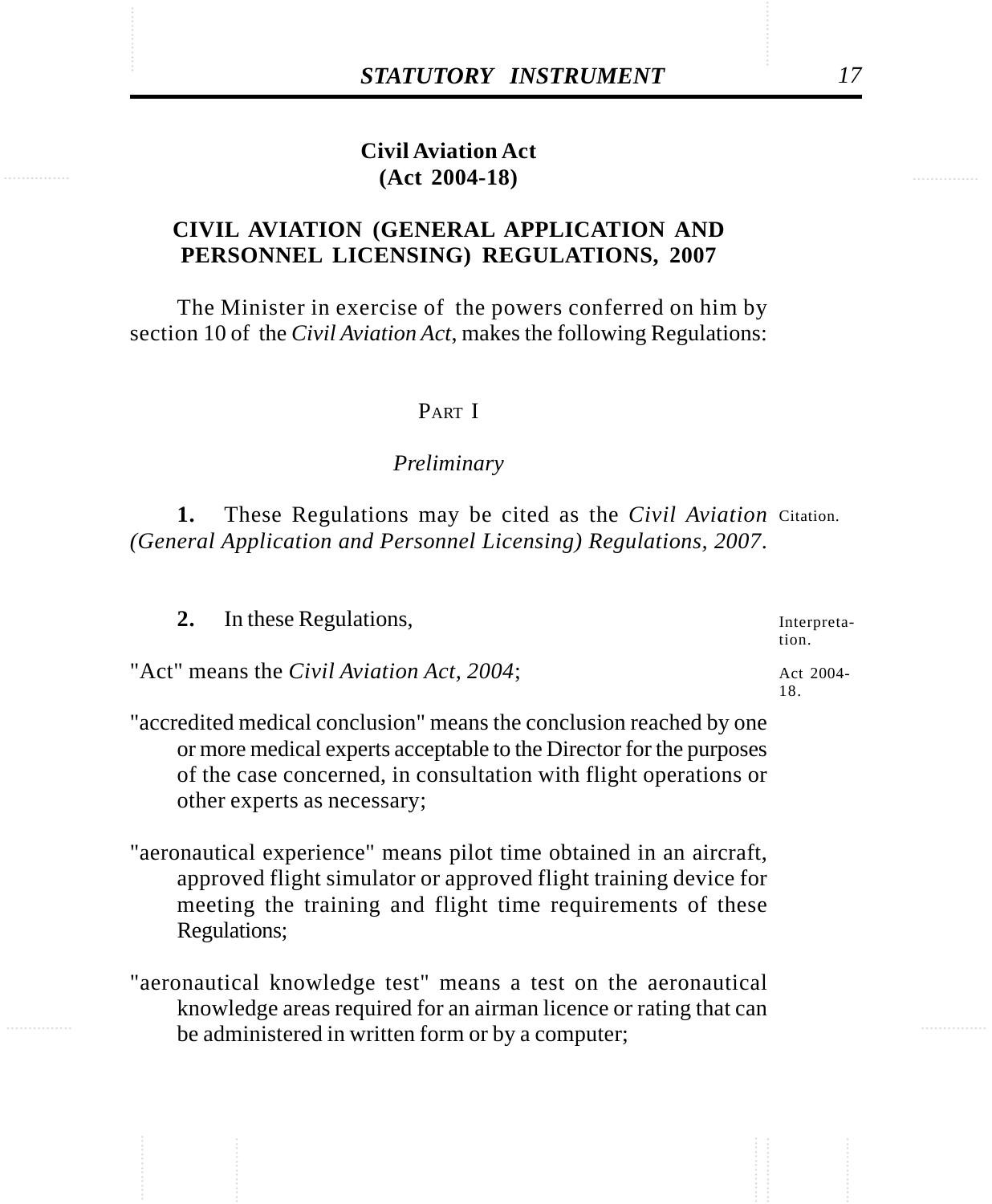- examply, appliance, material, part or component to be installed on "aeronautical product" means any aircraft engine, propeller, or suban aircraft, or any aircraft;
	- "aircraft avionics" means any electronic device including its electrical part – for use in an aircraft, including radio, automatic flight control and instrument systems;
	- "aircraft category" means the classification of aircraft according to specified basic characteristics such as aeroplane, glider, airship, helicopter or free balloon;
	- "aircraft component" means any component part of an aircraft up to and including a complete powerplant and any operational or emergency equipment;
	- "aircraft maintenance programme", means a maintenance programme approved by the Director;
	- "aircraft type" means all aircraft of the same basic design;
	- "airframe" means the fuselage, booms, nacelles, cowlings, fairings, airfoil surfaces, including rotors but excluding propellers and rotating airfoils of a powerplant, landing gear of an aircraft and their accessories and controls;
	- "aircraft maintenance engineer" means a person approved by the Director to perform defined maintenance upon aeronautical products and includes persons similarly qualified by other Contracting States and referred to as "licensed mechanic", "certificated mechanic" or "certified mechanic", "aviation maintenance technician", "aircraft maintenance technician licence holder" or by any other term which means an aircraft maintenance engineer;
- ............... ............... "airman licence" means either a pilot licence, flight engineer licence, an air traffic control licence, aircraft maintenance licence issued in accordance with these Regulations;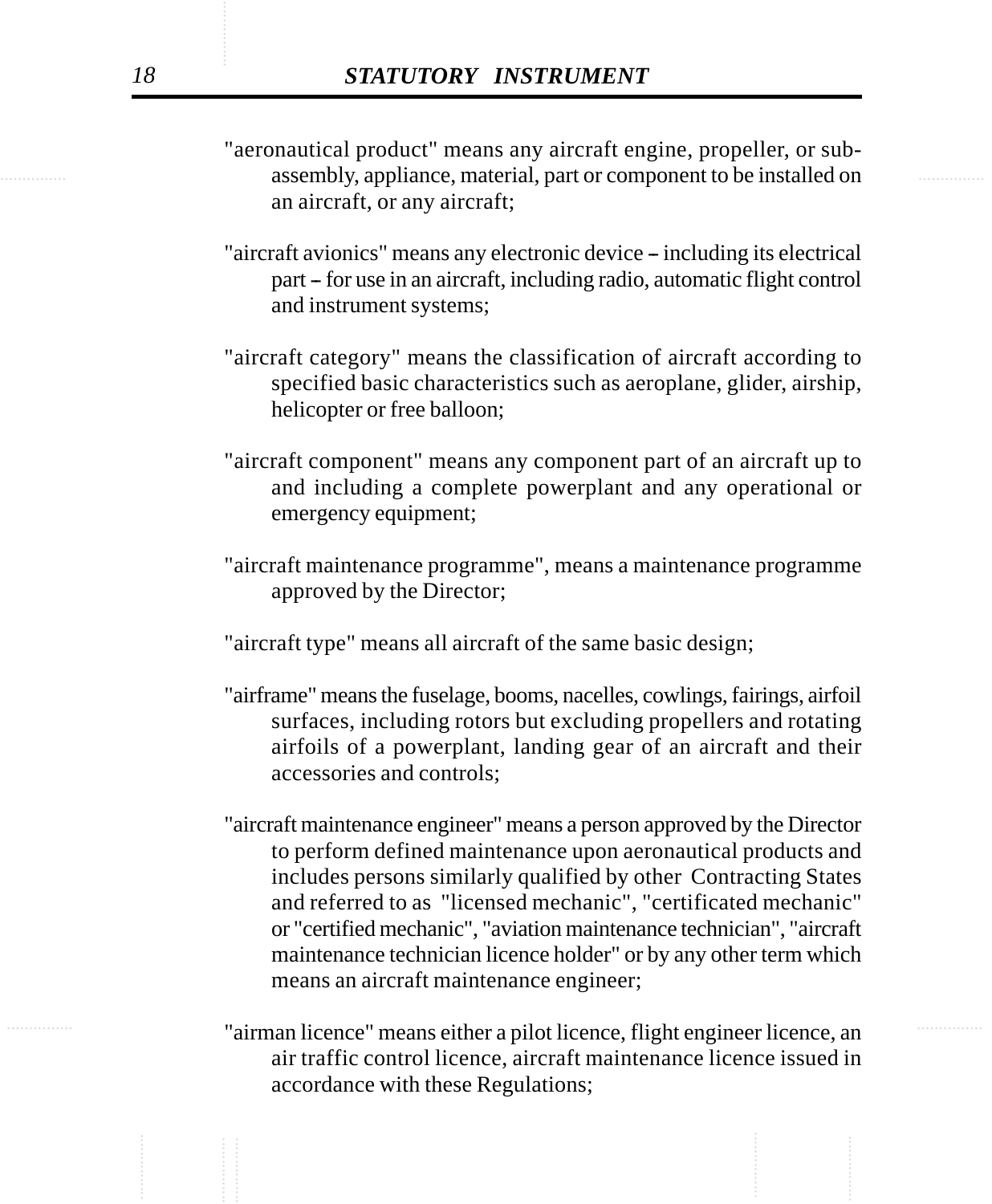- **STATUTORY INSTRUMENT** 19<br>
"air operator" means a person who undertakes to engage in domestic<br>
commercial air transport or international commercial air transport, "air operator" means a person who undertakes to engage in domestic commercial air transport or international commercial air transport, whether directly or indirectly or by a lease or any other arrangement;
	- "air transport service" means a service for the carriage by air of passengers, cargo or mail;
	- "air traffic control" means a service that promotes the safe, orderly, and expeditious flow of air traffic at airports and during the approach, departure and *en route* environments;
	- "air traffic control facility" means an area control centre, approach control unit and an airport control tower;
	- "appliance" means any instrument, mechanism, equipment, part, apparatus, appurtenance or accessory, including communications equipment, that is used or intended to be used in operating or controlling an aircraft in flight, that is installed in or attached to the aircraft and is not part of an airframe, powerplant, or propeller;
	- "approach control service" means an air traffic control service for arriving or departing controlled flights;

"approved flight training device", means a flight training device that has

- *(a)* a cockpit that accurately replicates a specific make, model and type of aircraft cockpit; and
- *(b)* handling characteristics that accurately model the aircraft handling characteristics;
- "approved maintenance organisation" means an organisation approved by the Director or by a Civil Aviation Authority of another Contracting State to perform specific aircraft maintenance activities including the inspection, overhaul, maintenance, repair and modification and release to service of aircraft or aeronautical products;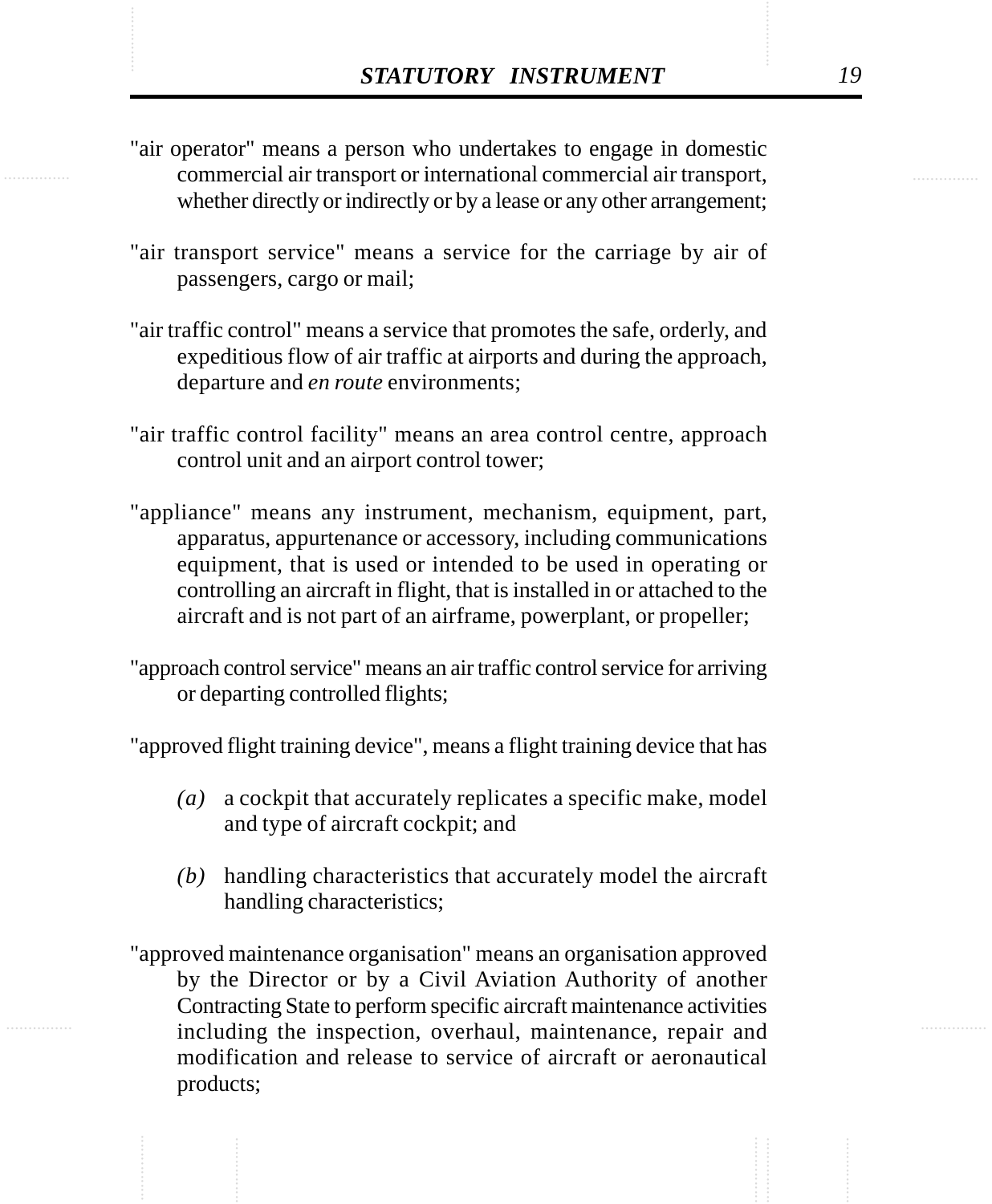- expressed by the State of Registry; "approved maintenance programme" means a maintenance programme
	- "approved standard" means a manufacturing, design, maintenance, or quality standard approved by the Director;
	- "approved training" means training carried out under special curricula and supervision approved by the Director;
	- "area control centre" means a unit established to provide air traffic control service to controlled flights in control areas under its jurisdiction;
	- "area control service" means an air traffic control service for controlled flights in control areas;

"authorised instructor" means a person who

- *(a)* holds a current flight instructor rating issued under Part IV of these Regulations; or
- *(b)* is authorised by the Director to provide ground training, flight simulator training or flight training under these Regulations;
- "aviation document" means a licence, permit, accreditation, certificate or other document issued by the Minister to a person or in respect of an aeronautical product, airport facility or service;
- "aviation repair specialist" means a person who holds an aviation repair specialist licence issued in accordance with regulation 184, to perform repair works on specific aeronautical products under the supervision of an air operator or aircraft maintenance organisation;
- " balloon" means a non-power driven, lighter-than-air aircraft;
- ............... ............... "Barbadian aircraft" means a civil aircraft registered in Barbados;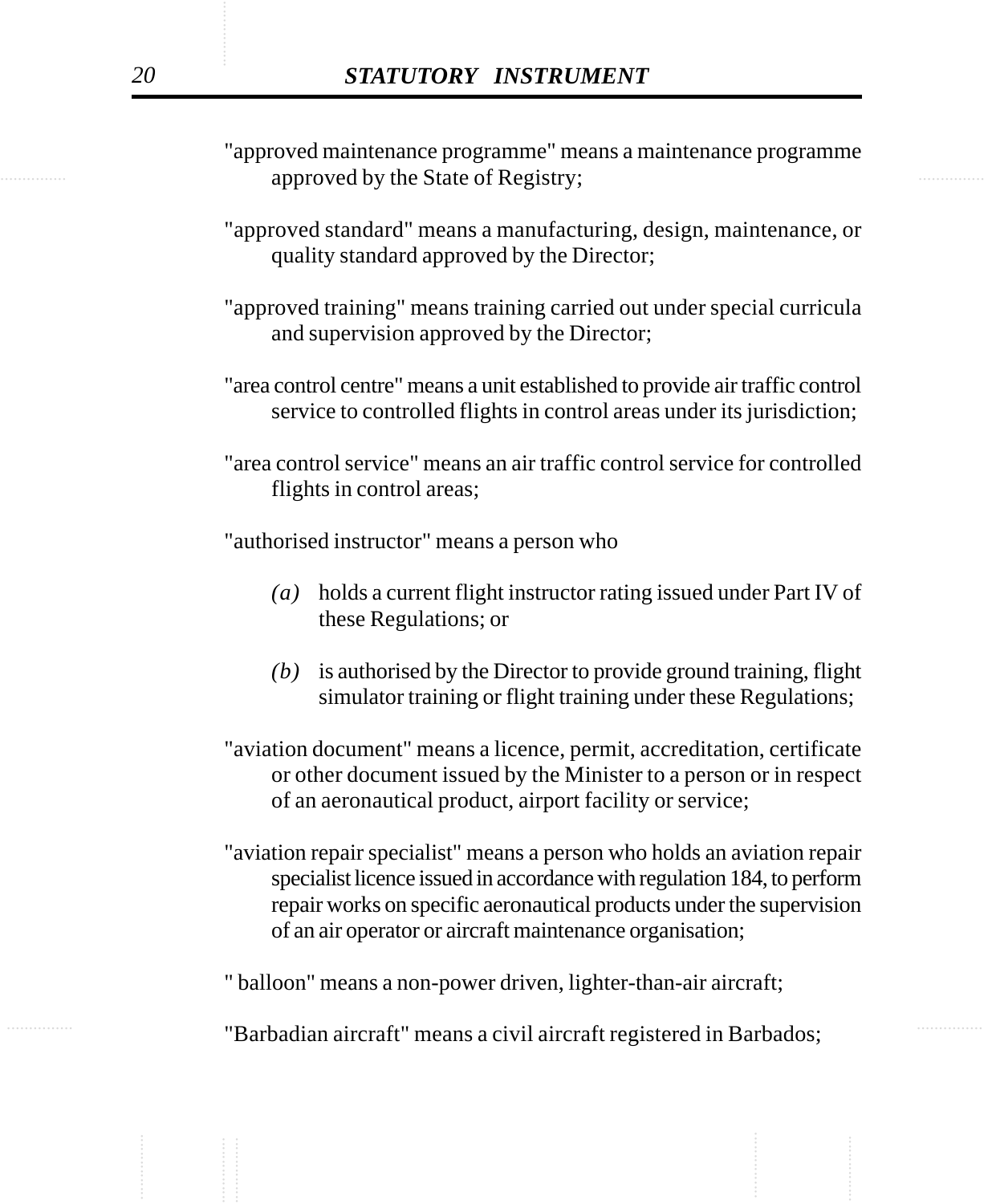- **STATUTORY INSTRUMENT** 21<br>
"Barbados air operator certificate" means an air operator certificate<br>
issued by the Director under the Act: "Barbados air operator certificate" means an air operator certificate issued by the Director under the Act;
	- "Category II operations" means with respect to the operation of aircraft, a straight-in instrument landing system approach to the runway of an airport under a Category II instrument landing system instrument approach procedure issued by the Director or the appropriate authority of another Contracting State;
	- "Category III operations" means with respect to the operation of aircraft, an Instrument Landing System approach to, and landing on, the runway of an airport using a Category III instrument landing system instrument approach procedure issued by the Director or the appropriate authority of another Contracting State;
	- "commercial air transport" means the transport by air of passengers, cargo or mail for remuneration or hire;
	- "competency" means a combination of skills, knowledge and attitudes required to perform a task to the required standard;
	- "complex aeroplane" means an aeroplane that has a retractable landing gear, flaps and a controllable pitch propeller;
	- "co-pilot" means a licenced pilot serving in a piloting capacity other than as pilot-in-command, who is designated as co-pilot and who meets the requirements under these Regulations for such position;
	- "core curriculum" means a set of courses approved by the Director for use by an approved aviation training organisation and its satellite approved aviation training organisations consisting of training that is required for licensing or aircraft ratings, but does not include training for tasks and circumstances unique to a particular user;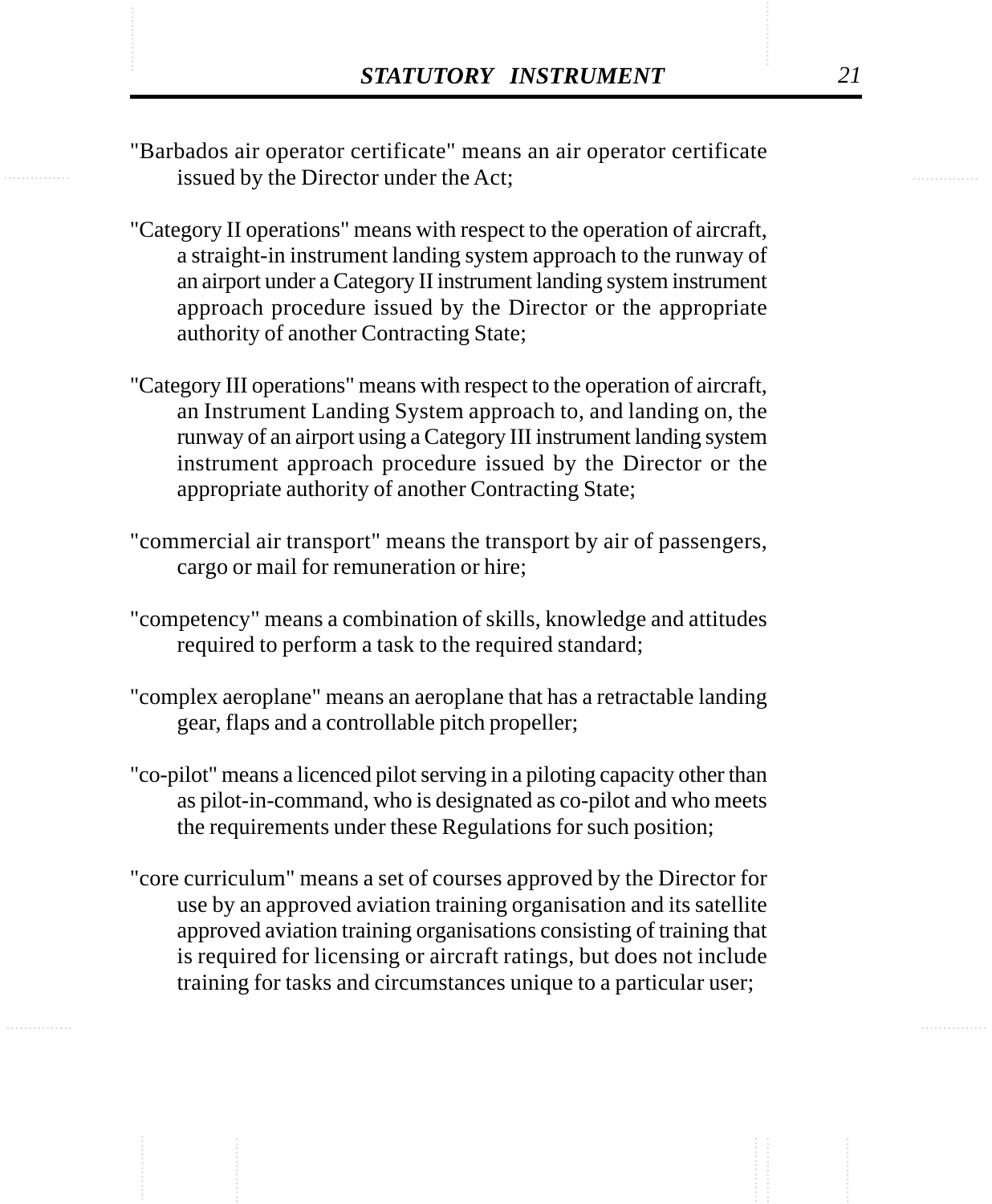"course" means a programme of instruction to obtain

- *(a)* an airman licence; and
- *(b)* rating, qualification or authorisation;
- "course ware" means instructional material developed for each course or curriculum, including lesson plans, flight event descriptions, computer software programmes, audio-visual programmes, workbooks and handouts;
- "crew resource management" means a programme designed to improve the safety of flight operations by optimizing the safe, efficient and effective use of human resources, hardware and information through improved crew communications and co-ordination;
- "cross-country" means a flight between a point of departure and a point of arrival following a pre-planned route using standard navigation procedures;
- "currency" means a period of validity of a medical assessment required for an airman licence;
- "dual instruction time" means flight time during which a person is receiving flight instruction from a properly authorised pilot on board the aircraft;
- "error" means an action or inactivity by the flight crew that leads to deviations from organisational or flight crew intentions or expectations;
- "examiner" means a person designated by the Director to conduct aeronautical knowledge tests or other tests for which he is qualified;
- duties essential to the operation of an aircraft during flight time; "flight crew member" means a licensed crew member charged with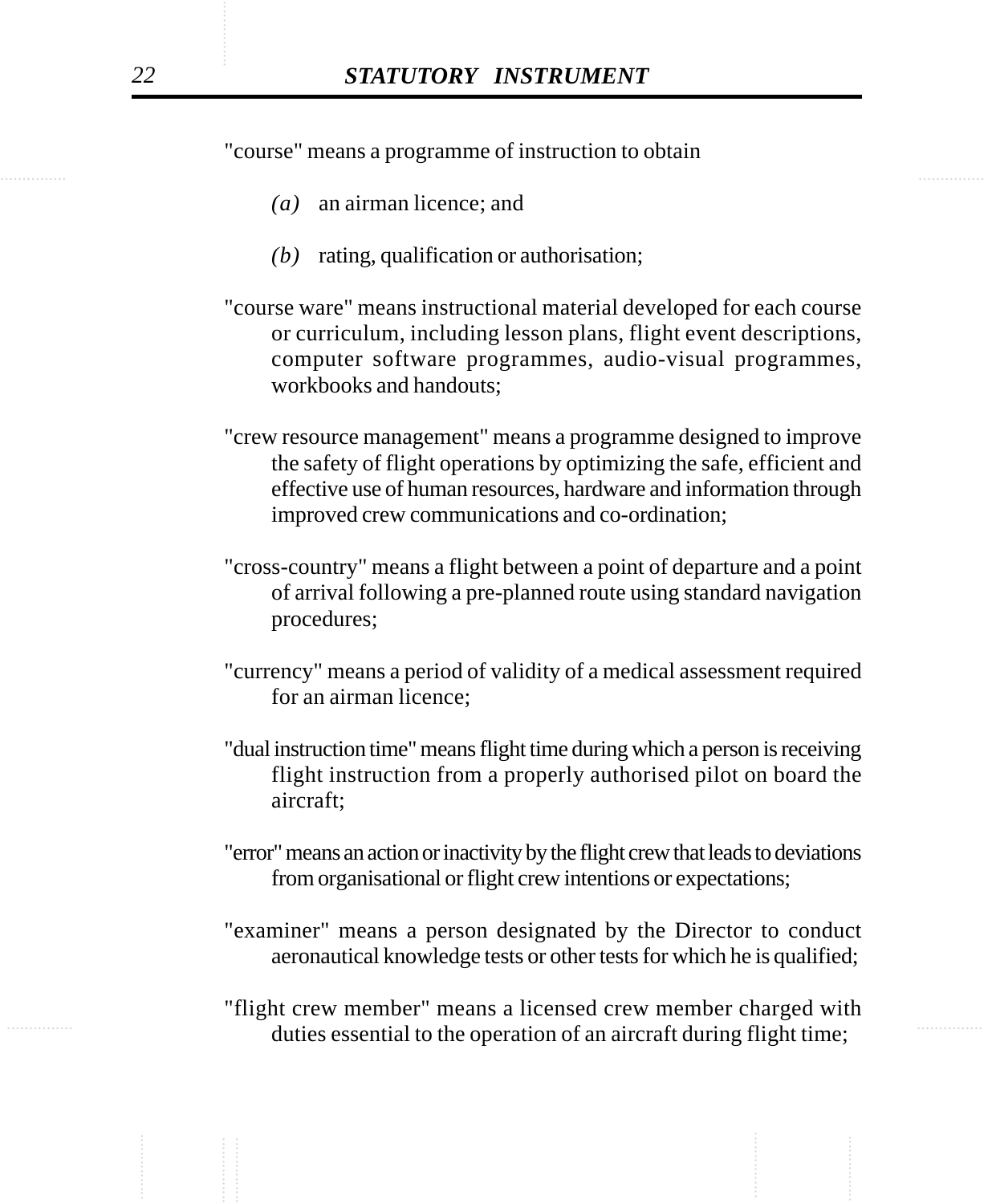- **STATUTORY INSTRUMENT** 23<br>
"flight information centre" means a unit established to provide flight information service and alerting service; "flight information centre" means a unit established to provide flight information service and alerting service;
	- "flight information region" means airspace of defined dimensions within which flight information service and alerting service are provided;
	- "flight simulation training device" means any one of the following three types of apparatus in which flight conditions are simulated on the ground:
		- *(a)* a flight simulator, which provides an accurate representation of the flight deck of a particular aircraft type to the extent that the mechanical, electrical, electronic, aircraft systems control functions, the normal environment of flight crew members, and the performance and flight characteristics of that type of aircraft are realistically simulated;
		- *(b)* a flight procedures trainer, which provides a realistic flight deck environment, and which simulates instrument responses, simple control functions of mechanical, electrical, electronic, aircraft systems, and the performance and flight characteristics of aircraft of a particular class;
		- *(c)* a basic instrument flight trainer, which is equipped with appropriate instruments, and which simulates the flight deck environment of an aircraft in flight in instrument flight conditions;

"flight simulator" means a device that

- *(a)* is a full-size aircraft cockpit replica of a specific type, make, model and series of aircraft;
- *(b)* includes the hardware and software necessary to represent the aircraft in ground and flight operations;
- *(c)* uses a force cueing system that provides cues at least equivalent to those cues provided by a 3-degree freedom of motion system;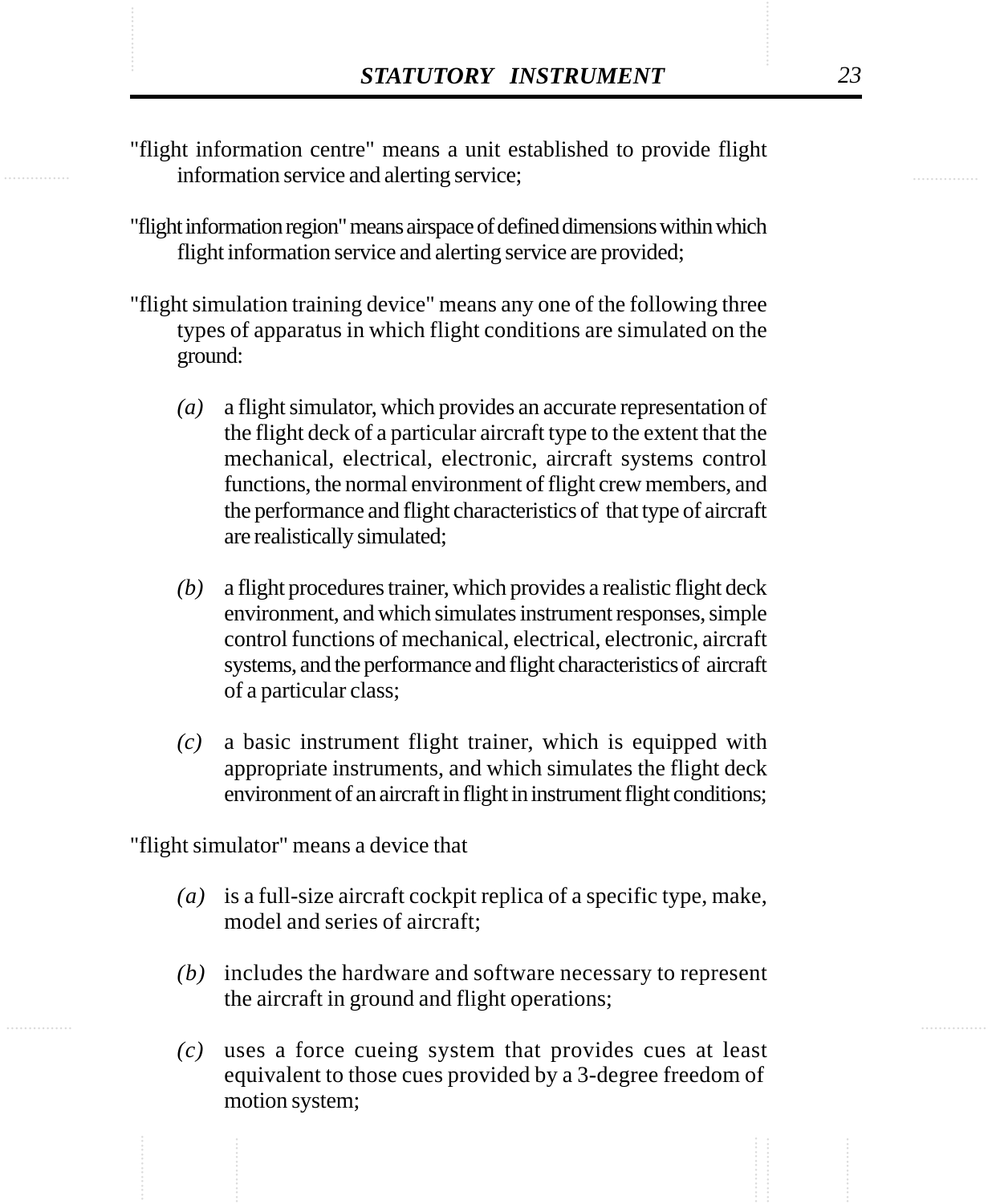- horizontal field of view and a 30-degree vertical field of view *(d)* uses a visual system that provides at least a 45-degree simultaneously for each pilot; and
	- *(e)* has been approved or accepted by the Director;
	- "flight test examiner" means a person designated by the Director to conduct an evaluation in an aircraft, flight simulator or a flight training device for a particular type of aircraft for an operator or aviation training organisation;
	- "flight time aircraft" means the total time from the moment an aircraft first moves for the purpose of taking off until the moment it comes to rest at the end of the flight;
	- "flight time (glider)" means the total time occupied in flight, whether being towed or not, from the moment the glider first moves for the purpose of taking off until the moment it comes to rest at the end of the flight;
	- "flight time helicopter" means the total time from the moment a helicopter first moves under its own power for the purpose of taking off until the rotors are next stopped;
	- "flight training" means training other than ground training, received from an authorised instructor in flight in an aircraft;

"flight training device" means an instrument that

bellutons, *(a)* is a full-size replica of the instruments, equipment, panels, and controls of an aircraft, open or in an enclosed cockpit, including the hardware and software for the systems installed, that is necessary to simulate the aircraft in ground and flight operations;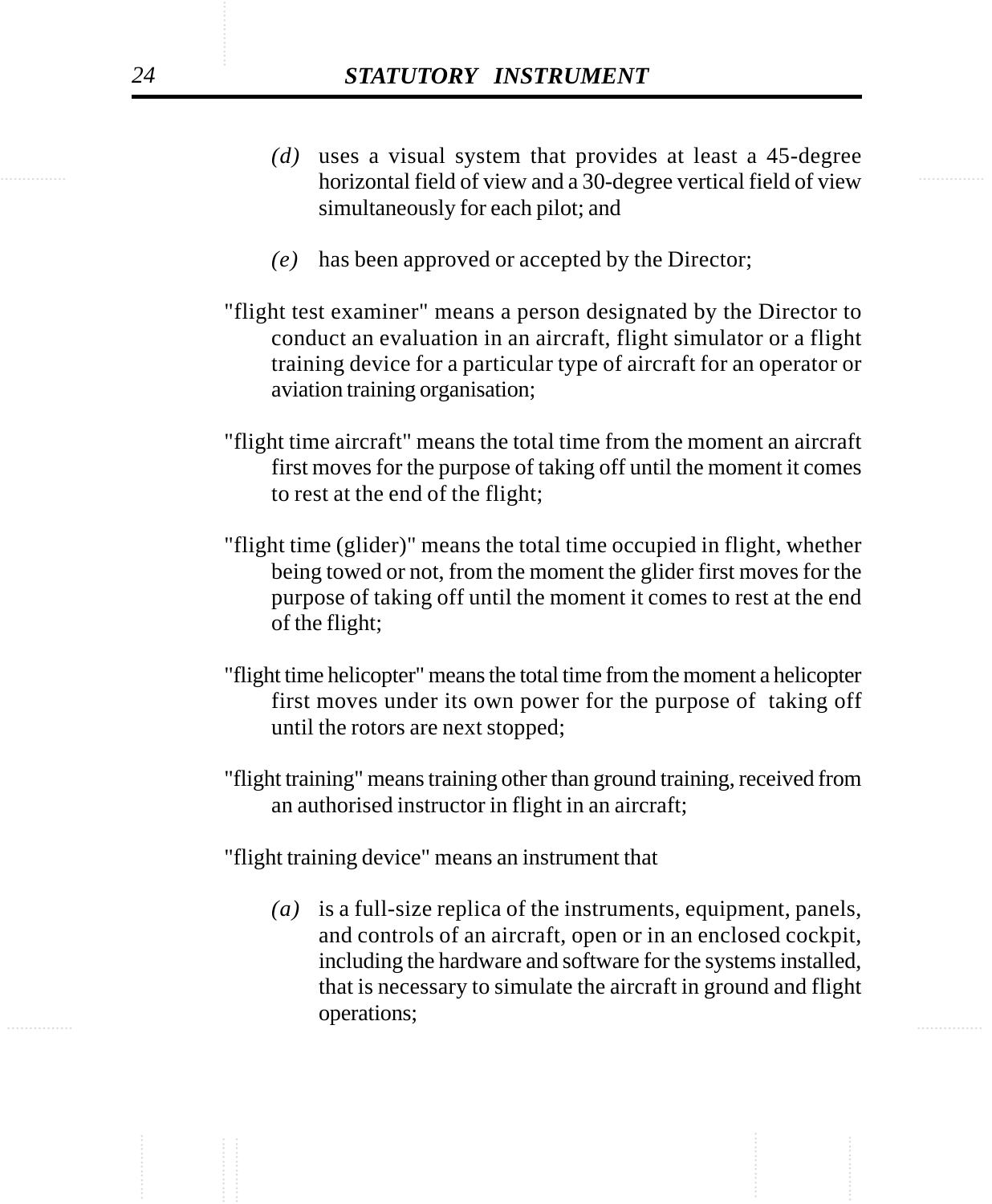- STATUTORY INSTRUMENT 25<br>(b) need not have a force cueing or visual system; and *(b)* need not have a force cueing or visual system; and
	- *(c)* has been approved or accepted by the Director;
	- "flight training equipment" means an aircraft, flight simulator or a flight training device;
	- "glider" means a non-power-driven heavier-than-air aircraft, deriving its lift in flight chiefly from aerodynamic reactions on surfaces which remain fixed under given conditions of flight;
	- "gyroplane" means a heavier-than-air aircraft supported in flight by the reactions of the air on one or more rotors which rotate freely on substantially vertical axis;
	- "high performance aeroplane" means an aeroplane with an engine of more than 200 horse power;
	- "helicopter" means a heavier-than-air aircraft supported in flight chiefly by the reactions of the air on one or more power-driven rotors on substantially vertical axis;
	- "human performance" means human capabilities and limitations which have an impact on the safety and efficiency of aeronautical operations;
	- "inspection" means the examination of an aircraft or aeronautical product to establish compliance with a standard approved by the Director;
	- "inspector" means a person designated by the Director under regulation 3(4) to conduct an inspection, aeronautical knowledge test, skill test and proficiency check, as applicable, for an airman licence and ratings;
	- "instrument approach" means procedure for approach prescribed by the Civil Aviation Authority having jurisdiction over an airport;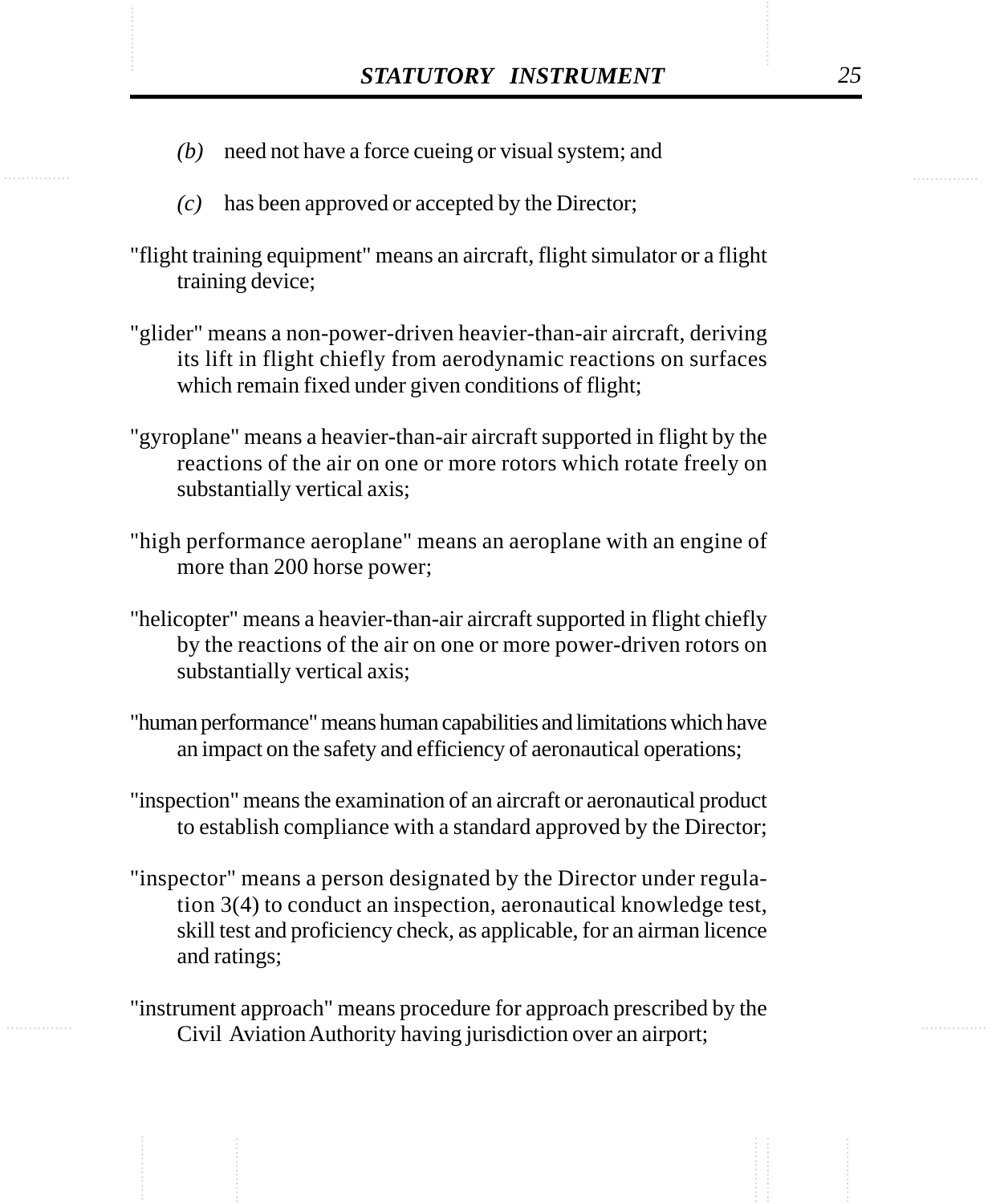- example 2.1 aircraft solely by reference to instruments; "instrument flight time" means time during which a pilot is piloting an
	- "instrument ground time" means time during which a pilot is practising, on the ground, simulated instrument flight in a synthetic flight trainer approved by the Director;

"instrument time" means instrument flight time or instrument ground time;

- "instrument training" means training that is received from an authorised instructor under actual or simulated instrument meteorological conditions;
- "large aircraft" means an aeroplane having a maximum certified takeoff mass of 5 700 kilogrammes or more or a helicopter having a maximum certified take-off mass of 3 180 kilogrammes or more;
- "maintenance" means the performance of tasks required to ensure the continuing airworthiness of an aircraft, including anyone or combination of overhaul, inspection, replacement, defect rectification and the embodiment of a modification or repair;
- "medical assessment" means the evidence issued by a Contracting State that the licence holder meets specific requirements of medical fitness following an evaluation by the Licensing Authority of the report submitted by the designated medical examiner who conducted the examination of the applicant for the licence;
- "medical certificate" means a Class 1, Class 2 or Class 3 medical certificate issued in accordance with Part IX;
- ............... ............... or operator of an aircraft, in compliance with or more restrictive "minimum equipment list" means a list approved by the Director which provides for the operation of aircraft subject to specified conditions, with particular equipment inoperative, prepared by an air operator than, the master minimum equipment list established for the aircraft type by the aircraft manufacturer and approved in the State of Design;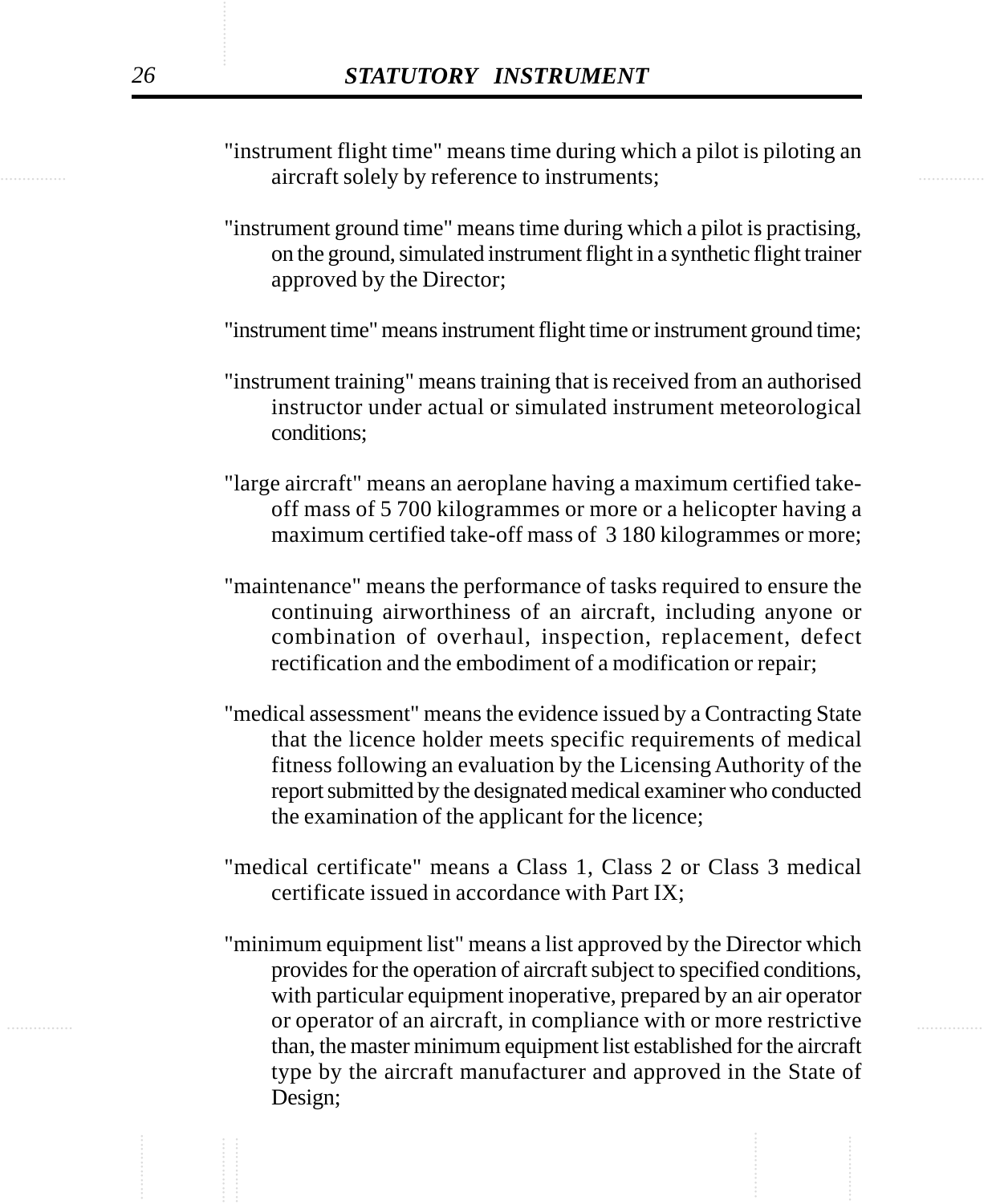- **STATUTORY INSTRUMENT**<br>
"national air operator" means a person who has been issued a Barbados<br>
air operator certificate by the Director under the Act: "national air operator" means a person who has been issued a Barbados air operator certificate by the Director under the Act;
	- "night" means the hours between the end of evening civil twilight, when the centre of the disc of the sun is 6° below the horizon and the beginning of the morning civil twilight, when the centre of the disc of the sun is 6° below the horizon;
	- "operating position" means an air traffic control function performed within or directly associated with an air traffic control facility;
	- "pilot" means a person holding a student pilot licence, private pilot licence, commercial pilot licence or airline transport pilot licence issued in accordance with these Regulations;
	- "pilot (to)" means to manipulate the flight controls of an aircraft during flight time;
	- "pilot in command" means the pilot designated by the operator, or in the case of general aviation, the owner, as being in command and charged with the safe conduct of a flight;

"pilot time" means that time in which a person

- *(a)* serves as a required pilot;
- *(b)* receives training from an authorised instructor in an aircraft, flight simulator, or approved flight training device; or
- *(c)* gives training as an authorised instructor in an aircraft, flight simulator, or approved flight training device;
- "powered-lift" means a heavier-than-air aircraft capable of vertical takeoff, vertical landing, low speed flight that depends principally on engine-driven lift devices or engine thrust for the lift during these flight regimes and on non-rotating airfoils for lift during horizontal flight;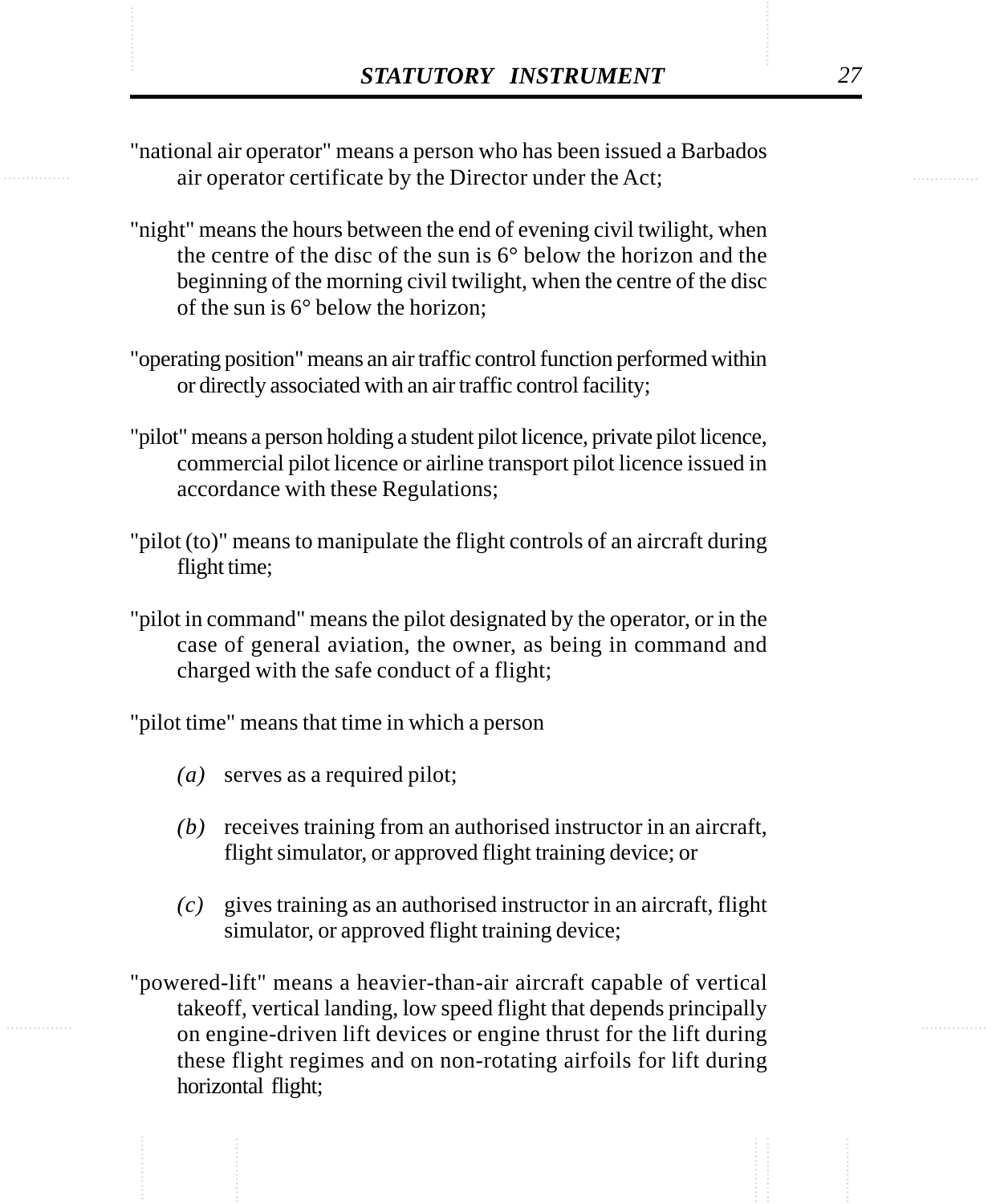example an aircraft and includes turbo superchargers, appurtenances, and metal-"powerplant" means an engine that is used or intended to be used for propelling accessories necessary for its functioning, but does not include propellers;

> "problematic use of substances" means the use of one or more psychoactive substances by aviation personnel in a way that:

- *(a)* constitutes a direct hazard to the user or endangers the lives, health or welfare of others; or
- *(b)* causes or worsens an occupational, social, mental or physical problem or disorder;

"proficiency check" means a competency test on areas of operation to assess continued skills for a licence, certificate, rating, or authorisation that is conducted by having the applicant respond to questions and demonstrate manoeuvres in flight, in a flight simulator, an approved flight training device or in a combination of these;

- "propeller" means a device for propelling an aircraft that has blades on a powerplant-driven shaft and that, when rotated, produces by its action on the air, a thrust approximately perpendicular to its plane of rotation and includes control components normally supplied by its manufacturer, but does not include main and auxiliary rotors or rotating airfoils of powerplants;
- "psychoactive substances" means alcohol, opiods, cannabinoids, sedatives and hypnotics, cocaine, other psychostimulants, hallucinogens, and volatile solvents, whereas coffee and tobacco are excluded;
- "quality system" means documented organisational procedures and policies, internal audit of those policies and procedures, management review and recommendations for quality improvement;
- "rated air traffic controller" means an air traffic controller holding a licence and valid rating appropriate to the privileges to be exercised;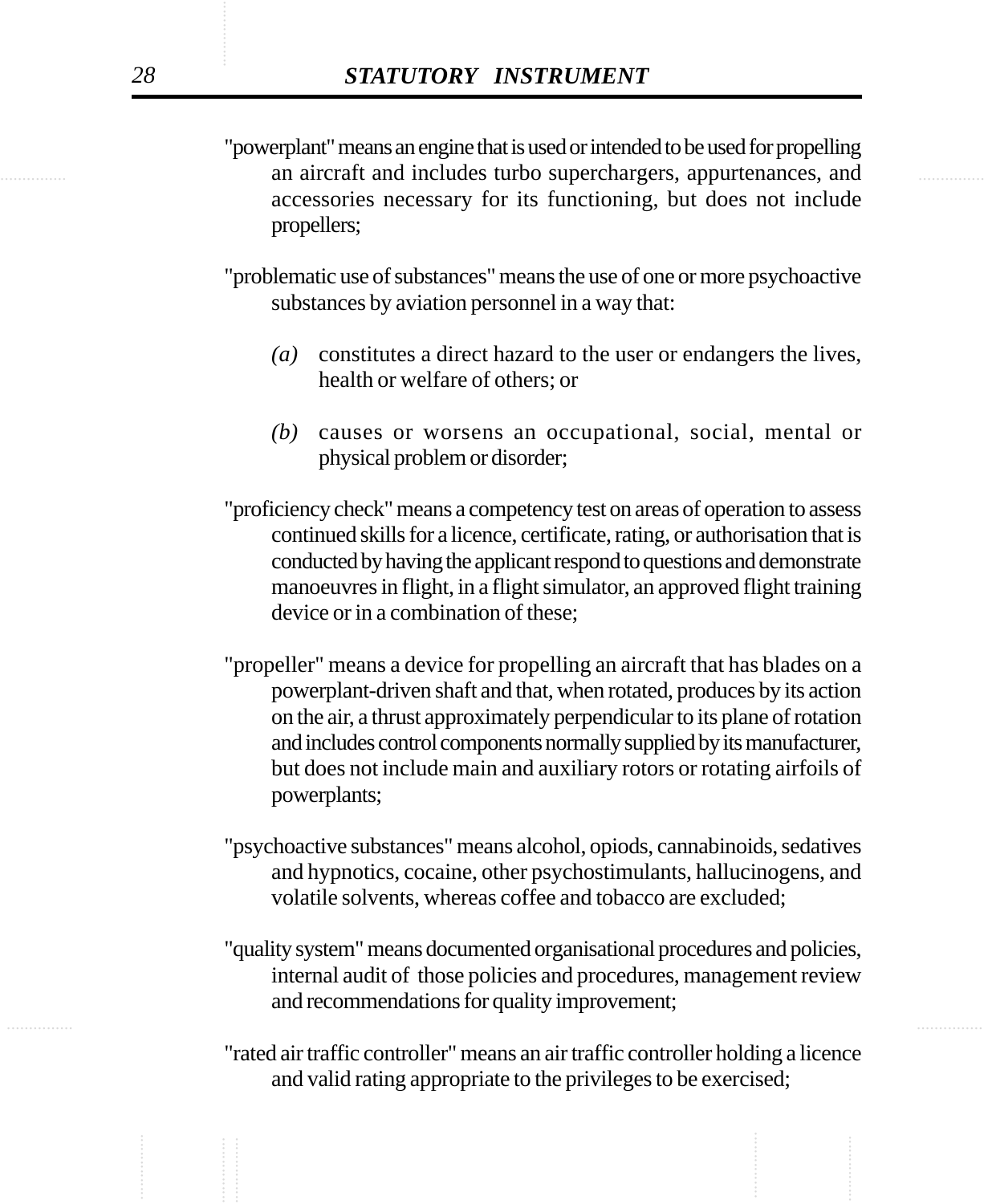- STATUTORY INSTRUMENT<br>
"Trating" means an authorisation entered on or associated with a licence<br>
or certificate and forming part thereof, stating special conditions. "rating" means an authorisation entered on or associated with a licence or certificate and forming part thereof, stating special conditions, privileges or limitations pertaining to such licence or certificate;
	- "recency" means the prescribed period of time since an airman last exercised the privileges of his licence, rating or authorisation;
	- "release to service" means an aeronautical product certified as either airworthy or serviceable that is permitted to return to normal operations;
	- "rendering (a licence) valid" means the action taken by a Contracting State as an alternative to issuing its own licence, in accepting a licence issued by any other Contracting State as the equivalent of its own licence;
	- "repair" means the restoration of an aircraft or aeronautical product to a serviceable condition in compliance with an approved standard;
	- "rotorcraft" means a power-driven heavier-than-air aircraft supported in flight by the reactions of the air on one or more rotors;
	- "sign a maintenance release (to)" means to certify that maintenance work has been completed satisfactorily in accordance with the applicable standards of airworthiness, by issuing the maintenance release referred to in Annex 6;
	- "skill test" means a competency test on the areas of operations for the initial issue of a licence, certificate, rating, or authorisation that is conducted by having the applicant respond to questions and demonstrate manoeuvres in flight, in a flight simulator, an approved flight training device or in a combination of these;
	- "small airplane" means an airplane having a maximum certified take-off mass of less than 5 700 kilogrammes;
	- "solo flight" means flight time during which a student pilot is the sole occupant of the aircraft, or that flight time during which the student acts as a pilot in command of a gas balloon or an airship requiring more than one flight crew member;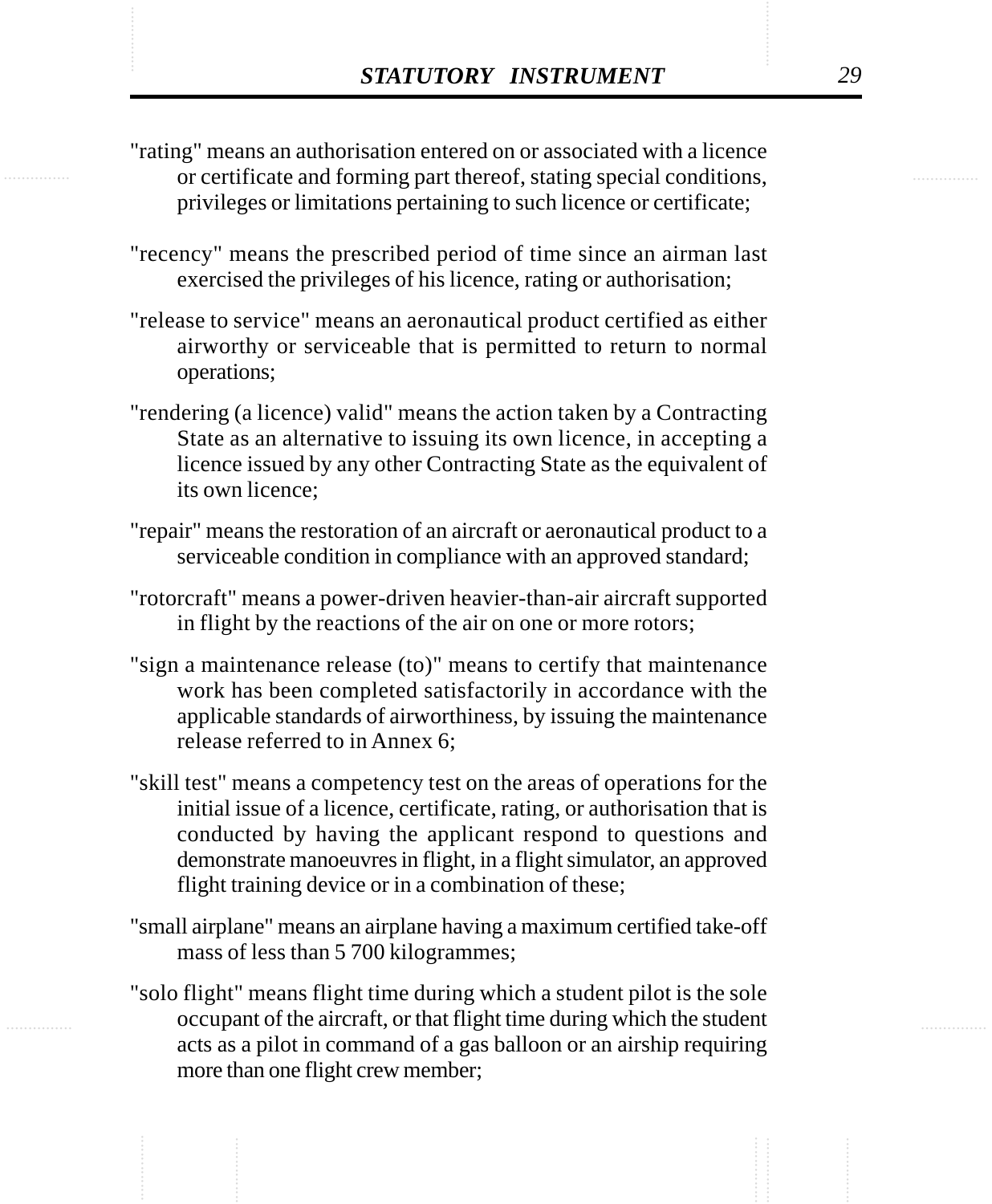- sole occupant of an aircraft; "solo flight time" means flight time during which a student pilot is the
	- "State of Registry" means the Contracting State on whose register an aircraft is entered;
	- "training programme" means a programme that consists of courses, courseware, facilities, flight training equipment, and qualified personnel necessary to accomplish a specific training objective and may include core curriculum and a specialty curriculum;
	- "training time" means the time spent receiving, from an authorised instructor, flight training, ground training, or simulated flight training in a flight simulator or approved flight-training device;
	- "type rating" means a rating issued with respect to a specific type of aircraft; and
	- "unmanned free balloon" means a non-power-driven, unmanned, lighterthan-air aircraft in free flight.

### PART II

#### *General Administration Practices for all Aviation Documents*

**3.** (1) Regulations made under the Act shall apply to all persons

Applicability of these Regulations.

- *(a)* operating or maintaining
	- (i) a Barbadian aircraft;
	- (ii) an aircraft registered in another Contracting State that is operated by a person licensed in Barbados and maintained in accordance with the standards of the aircraft State of Registry, wherever that maintenance is performed; and
	- (iii) an aircraft of other Contracting States operating in Barbados;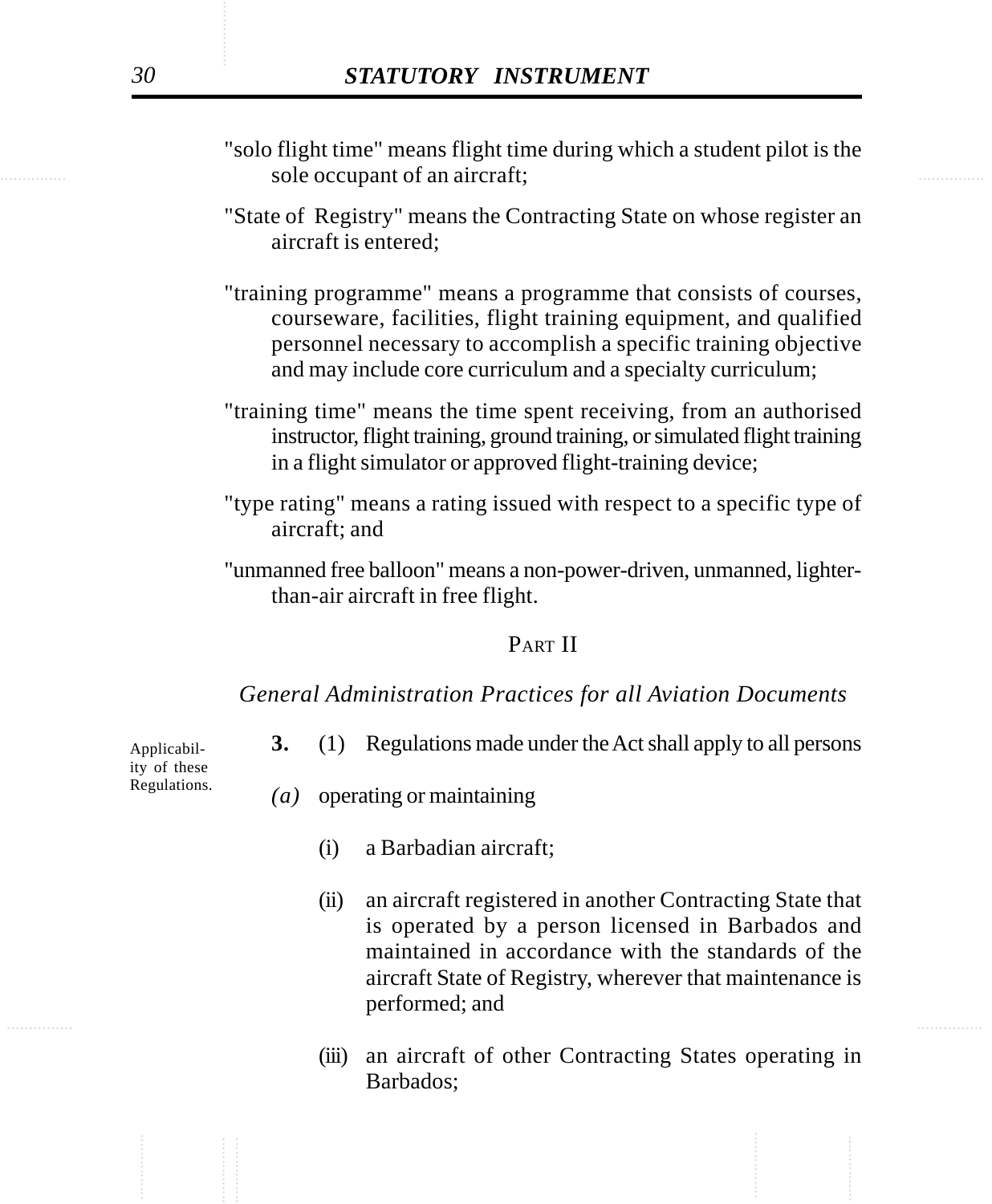- STATUTORY INSTRUMENT 31<br>(b) certified under these Regulations; and *(b)* certified under these Regulations; and
	- *(c)* who engage in an operation governed by these Regulations and who do not have the appropriate certificate, operations specification or similar document required as part of the certification.

(2) Specific standards applicable to the holder of a certificate shall apply where they conflict with a more general regulation.

(3) Foreign air operators who conduct commercial air transport into, from or within Barbados, shall be governed by the provisions of the operations specification issued by the Director, and by those provisions and any other requirements under the *Civil Aviation (Foreign Operator)* S.I. 2007 Regulations 2007, that specifically address commercial air transport No. 177. operations.

(4) The Director may appoint such number of persons to be inspectors for the purpose of carrying out the requirements of the Act.

(5) An inspector appointed in paragraph (4), is authorised to act as an examiner in respect of the Act or Regulations made thereunder.

- (6) The Director may for the purpose of the Act or Regulations,
- *(a)* approve persons, processes, procedures, programmes and aviation documents in accordance with the Act or Regulations;
- *(b)* accept aviation data, documents or approved documents of another Contracting State; and
- *(c)* vary any procedures, processes, programmes or aviation documents approved under the Act or Regulations.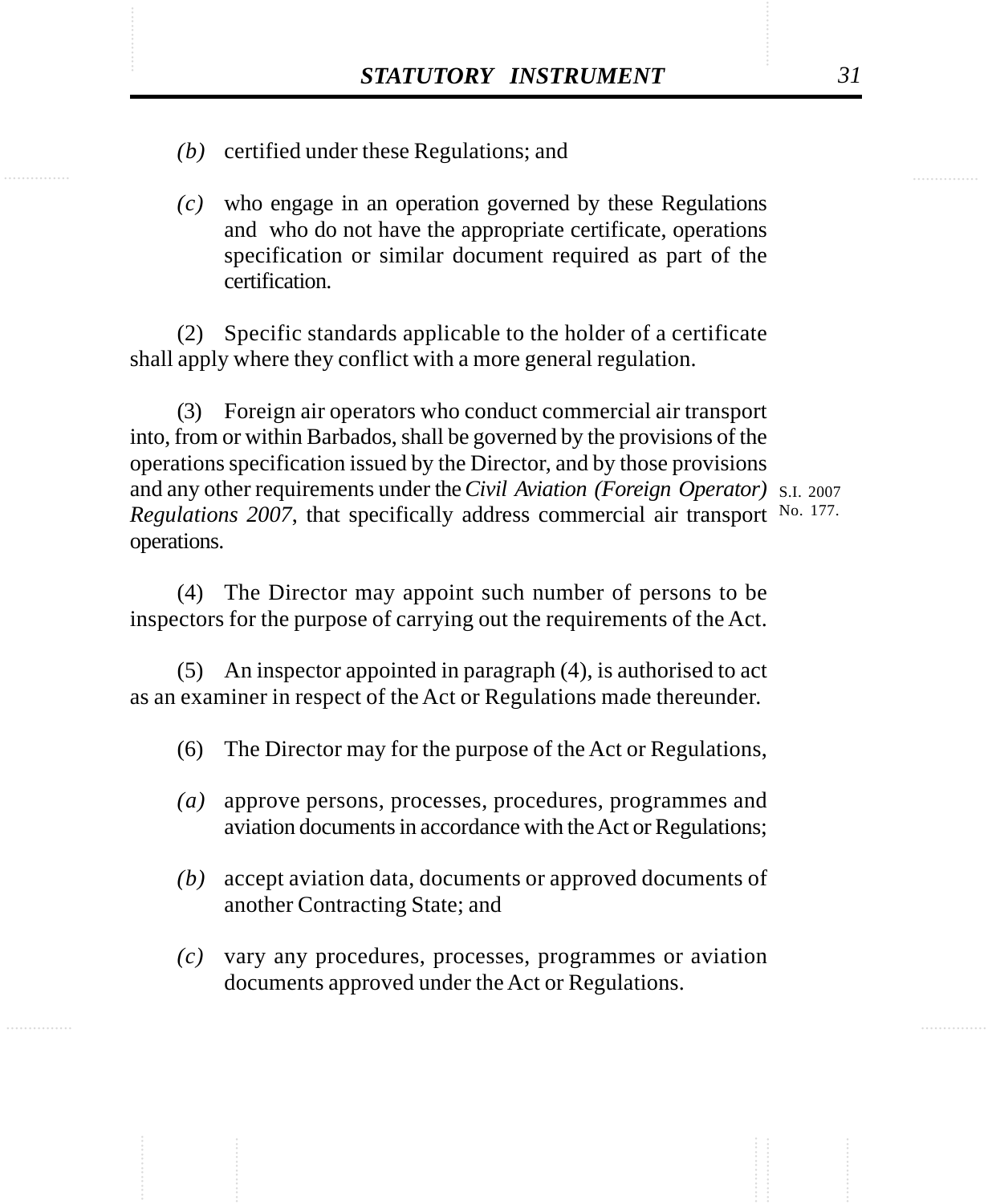designated in paragraph (4) in respect of any act or omission done, (7) No personal liability shall be attached to any inspector permitted to be done, or omitted in good faith for the purpose of carrying out the requirements of the *Civil Aviation Act, 2004* or these Regulations.

> **4.** No person shall perform any aviation related function requiring a licence, rating, authorisation, approval or certificate unless that person has been issued with or has had his licence, rating, authorisation, approval or certificate validated by the Director for the performance of that function.

**5.** (1) An airman licence issued by the Director under this Part shall

- *(a)* be in the prescribed form;
- *(b)* be in the English Language; and
- *(c)* contain
	- (i) the words "Barbados";
	- (ii) the title of the licence;
	- (iii) the serial number of the licence, in arabic numerals, given by the Authority issuing the licence;
	- (iv) the name of the holder in full;
	- (v) the date of birth of t he holder;
	- (vi) the address of the holder;
- (vii) the nationality of the holder;
	- (viii) the signature of the holder;

Act 2004- 18.

Requirement to have approved licence, rating or authorisation.

Specifications of airman licence.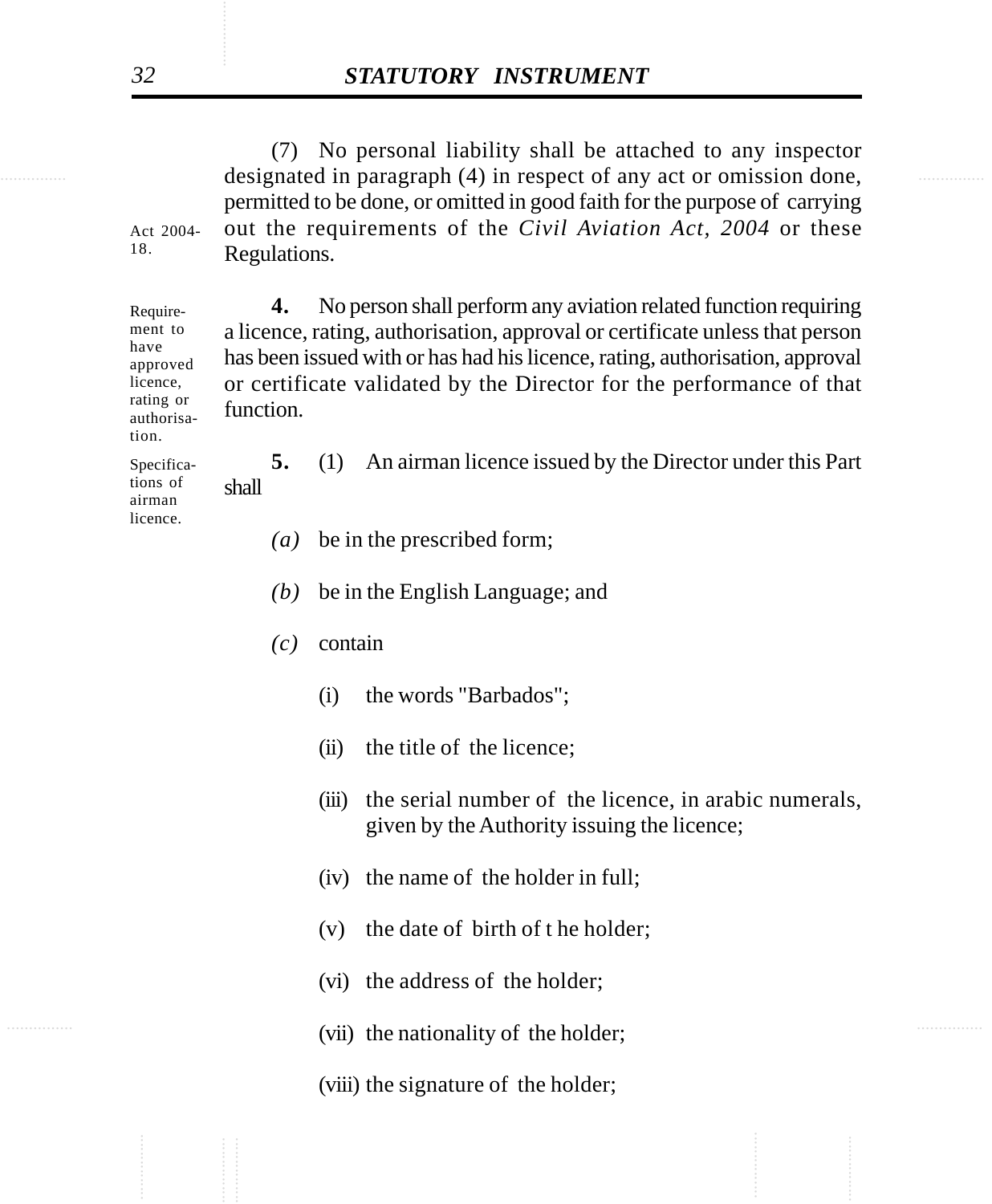- STATUTORY INSTRUMENT 33<br>(ix) the conditions under which the licence is issued; (ix) the conditions under which the licence is issued;
	- (x) certification concerning the validity and authorisation for the holder to exercise such privileges appropriate to the licence;
	- (xi) the signature of the officer issuing the licence and the date of such issue;
	- (xii) a seal or stamp of the authority issuing the licence;
	- (xiii) ratings, such as category, class, type of aircraft, airframe and airport control;
	- (xiv) remarks, including special endorsements relating to limitations and endorsements for privileges, including an endorsement for language proficiency;
	- (xv) a photograph and such other details as required by the Director.

(2) Item headings on a licence shall be uniformly numbered in roman numerals as indicated in paragraph (1)*(c)*, so that on any licence the number will, under any arrangement, refer to the item heading.

(3) An airman's licence issued in accordance with these Regulations shall be so issued without a specific expiration date.

(4) The exercise of any of the privileges of an airman's licence issued under these Regulations shall be dependent upon the validity of such licence in respect of

*(a)* the medical currency of such airman's licence;

- *(b)* the competency of the airman; and
- *(c)* the recency of experience of the airman.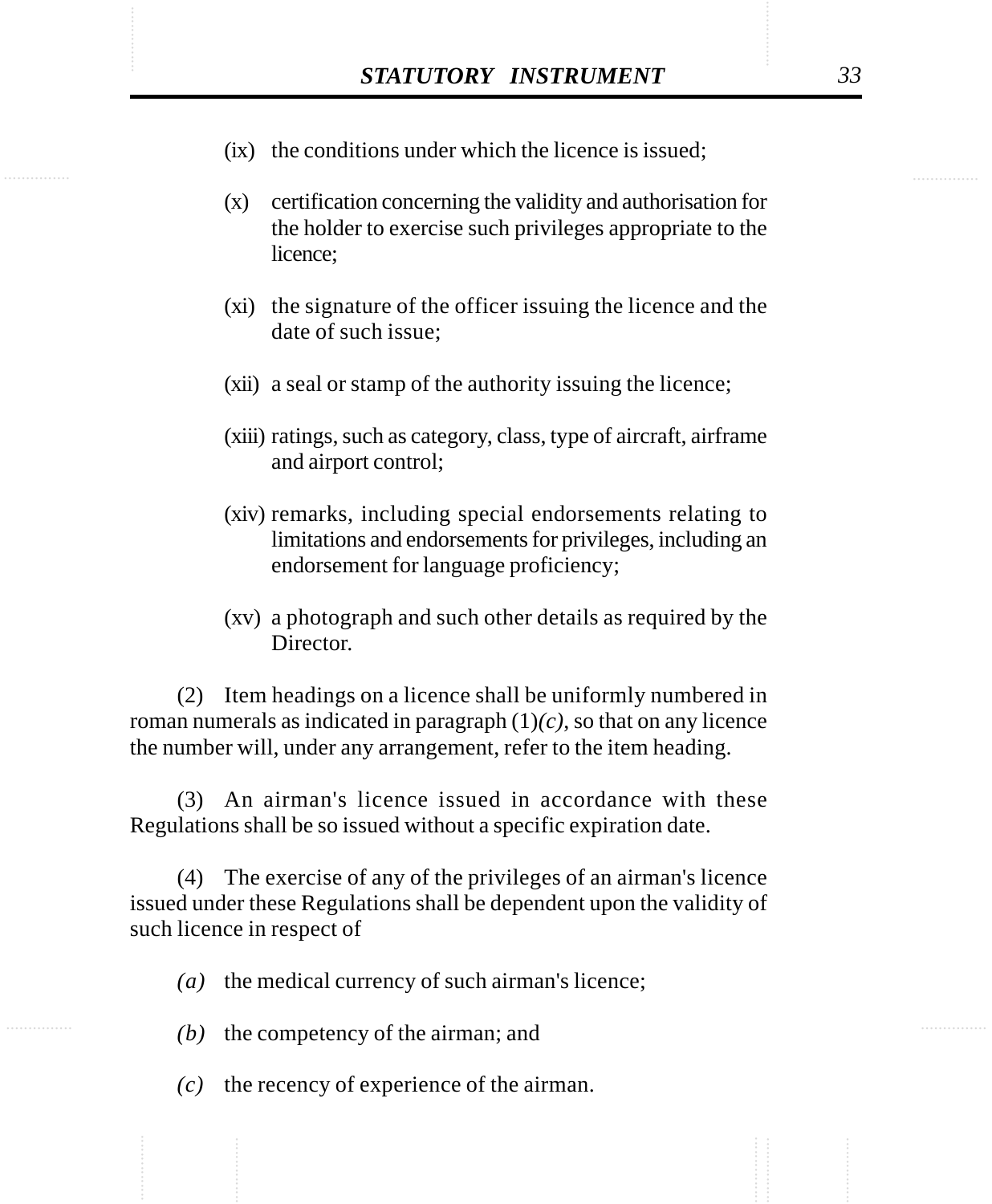............... ............... hold a current medical certificate where he is exercising the privileges (5) Notwithstanding paragraph (4)*(a)*, a person is not required to set out in the Part A Section 1 of the General Application and Personnel Licensing Standards.

> Display of aviation document.

**6.** (1) A person required by the Act or Regulations, to have an airman's licence or aviation document, shall have it in his physical possession, readily accessible in the aircraft or at his work site when exercising the privileges of such licence or aviation document.

(2) A person referred to in paragraph (1), shall produce the licence or aviation document for inspection by the Director or an inspector upon request, or within a time to be determined by the Director or the inspector.

(3) In order to act as a pilot or flight engineer of a Barbadian aircraft and a civil aircraft of foreign registration within Barbados, a pilot shall have in his physical possession or readily accessible in the aircraft a valid pilot licence, or a valid flight engineer licence as applicable.

(4) A person who holds a flight instructor rating shall have the rating, or other documentation acceptable to the Director, in his physical possession or readily accessible in the aircraft when exercising the privileges of that rating.

(5) A person required by these Regulations to have a current medical certificate shall have it in his physical possession or readily accessible in the aircraft or at his work site when exercising the privileges of the licence or authorisation which requires such current medical certificate for its validity.

(6) A holder of an air operator's certificate shall display such certificate in a place in the facility that is normally accessible to the public and that is not obscured.

............... ............... (7) The owner or operator of an aircraft shall ensure that the airworthiness certificate of the aircraft and the certificate of aircraft registration are carried in the cockpit of the aircraft.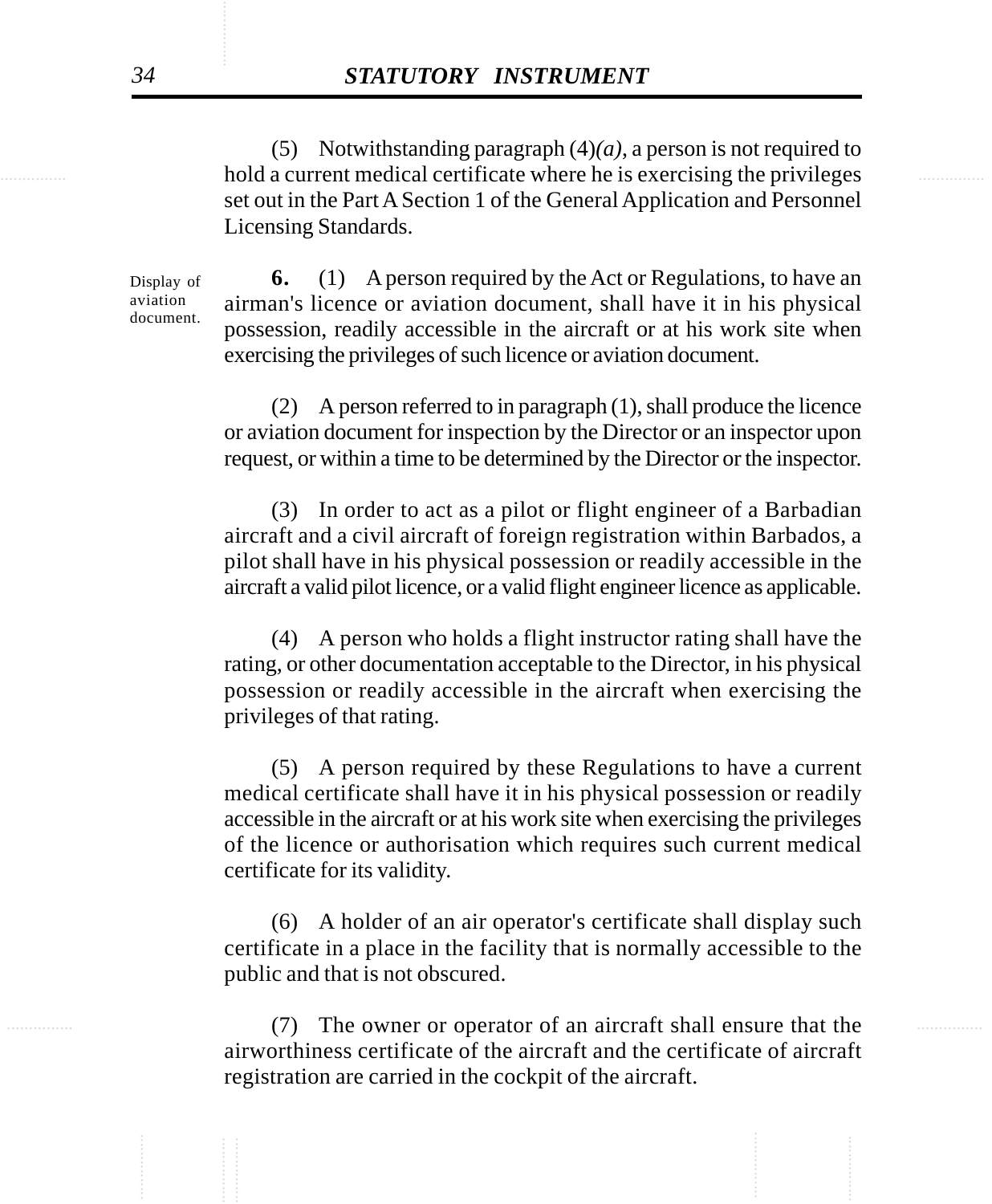**STATUTORY INSTRUMENT** 35<br>(8) The holder of an approved maintenance organisation<br>certificate shall prominently display that certificate in a place accessible (8) The holder of an approved maintenance organisation certificate shall prominently display that certificate in a place accessible to the public in the principal business office of the approved maintenance organisation.

> **7.** (1) A holder of a licence or certificate issued under the Act Amendor Regulations may apply to change the name on the licence or certificate. Internsity of a

licence or certificate.

(2) An application in paragraph (1), shall be accompanied by

- *(a)* the current licence or certificate; and
- *(b)* a copy of the marriage certificate, court order or other document verifying the change of name.

(3) The documents specified in paragraph (2), shall be returned to the airman by the Director, after they have been verified.

**8.** A holder of an aviation document issued by the Director, Change of who has made a change to his permanent mailing address, shall not, after 30 days from that date, exercise the privileges of the licence or certificate unless he has notified the Director in writing of the new permanent mailing address, or current residential address where the permanent mailing address includes a post office box number. address.

**9.** (1) A person who has lost or destroyed an aviation document Replaceissued under these Regulations shall request a replacement in writing  $\frac{m_{\text{ent of an}}}{m_{\text{e}}}}$ from the Director. document.

- (2) A request made in paragraph (1), shall state
- *(a)* the name of the applicant;
- *(b)* the permanent mailing address, or where the permanent mailing address includes a post office box number, the current residential address of the applicant;

aviation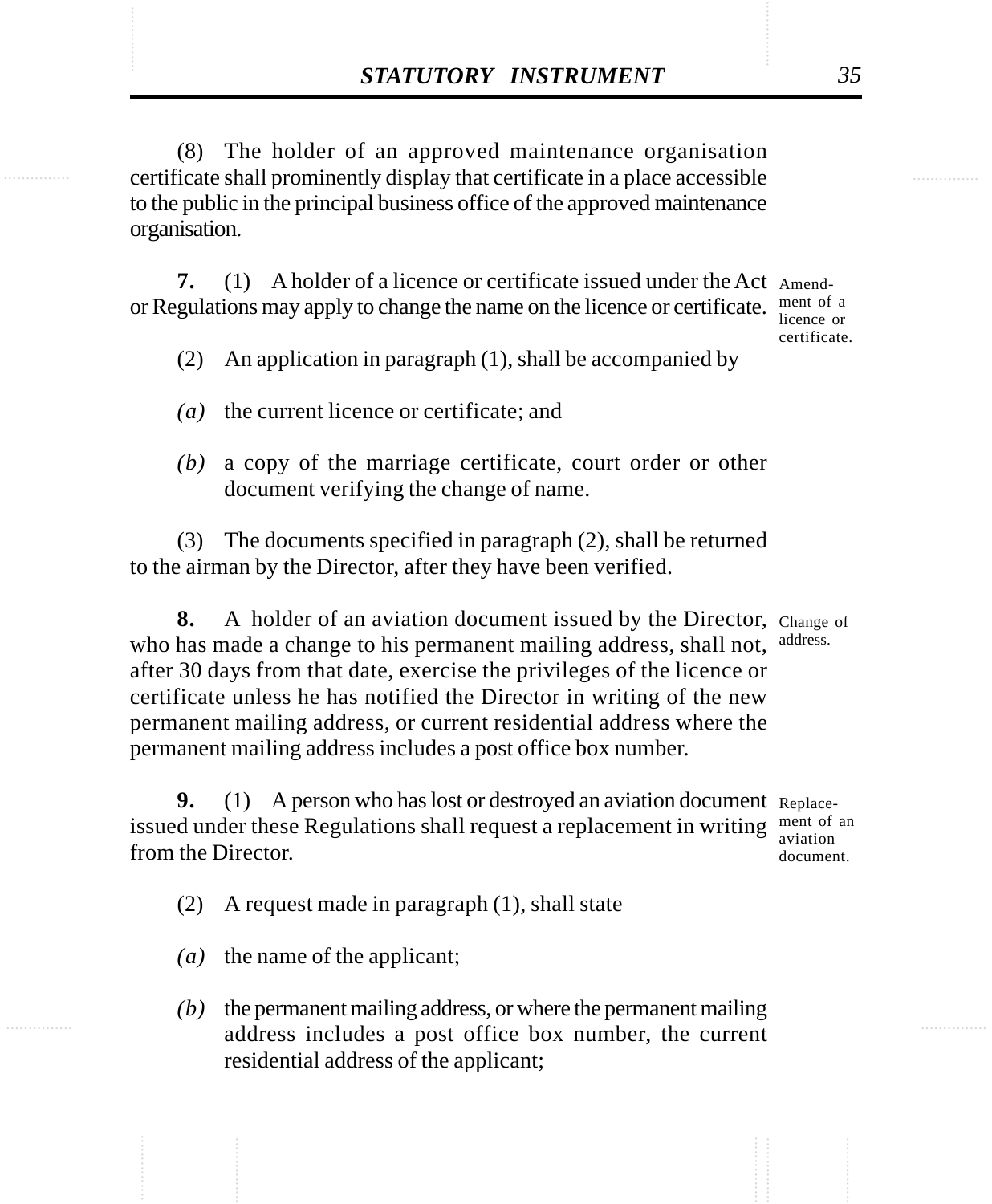- *(c)* an official personal identification number;
- *(d)* the date and place of birth of the airman or applicant; and
- *(e)* any available information regarding the
	- (i) grade, number, and date of issuance of the licence, and the ratings, where applicable;
	- (ii) date of the medical examination, where applicable; and
	- (iii) date when the knowledge test was taken, where applicable.

(3) Upon receiving information by facsimile or other medium from the Director confirming that the lost or destroyed document has been reissued, the facsimile may be used in lieu of the lost or destroyed document for up to 30 days pending the receipt of the duplicate document.

**10.** (1) Where applying for any licence, certificate, rating, qualification, authorisation or duplicate, a person shall not make or cause to be made

- *(a)* any fraudulent or intentionally false statement; or
- *(b)* fraudulent entry in any logbook, record or report required by the Act or Regulations.

(2) No person shall make any reproduction of or alteration to any licence, certificate, rating, qualification or authorisation for a fraudulent purpose.

............... ............... (3) A person who commits any act prohibited under this Regulation may have his airman's licence, rating, certificate, qualification, or authorisation suspended or revoked.

Falsification, unauthorised reproduction or alteration of licence.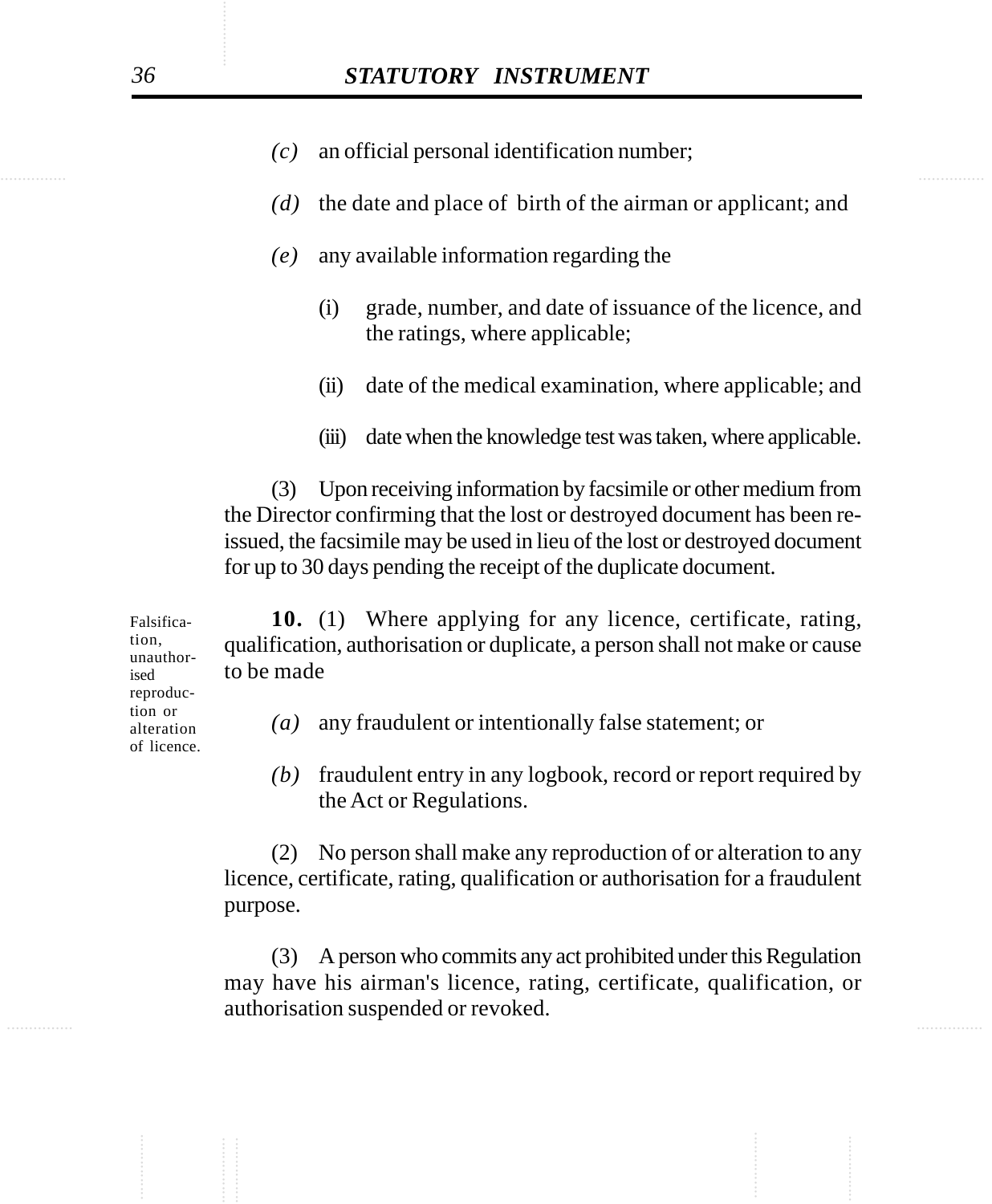**STATUTORY INSTRUMENT** 37<br>11. (1) The Director may, where safety of flight is affected, Revocation,<br>after due enquiry 11. (1) The Director may, where safety of flight is affected, Revocation, after due enquiry

- *(a)* suspend;
- *(b)* revoke; or
- *(c)* limit,

an aviation document issued by him where the Director is not satisfied that the holder

- (i) is a fit and proper person to hold such aviation document; or
- (ii) continues to meet the conditions of issuance or the requirements prescribed under the Act or Regulations.

(2) Before revoking or limiting an aviation document under paragraph (1), the affected party shall be given

- *(a)* at least 28 days notice in writing of the intention to so revoke or limit and the reasons for such proposal; and
- *(b)* an opportunity to make representations as to why the aviation document should not be revoked or limited.

(3) Notwithstanding paragraph (2), where it is determined that the safe operation of the aircraft is adversely affected, the aviation document may be suspended in part or in whole without prior notice until the procedures set out in paragraph (2) are completed.

12. (1) An aviation document issued by the Director shall cease Effects of to have effect where it is surrendered, suspended, or revoked.

surrender, suspension or revocaaviation

(2) A holder of any licence or certificate issued under these  $\frac{\text{tion of}}{\text{equation of the image}}$ Regulations shall return the licence or certificate to the Director where document. the licence or certificate has been suspended or revoked.

suspension or limitation of aviation document.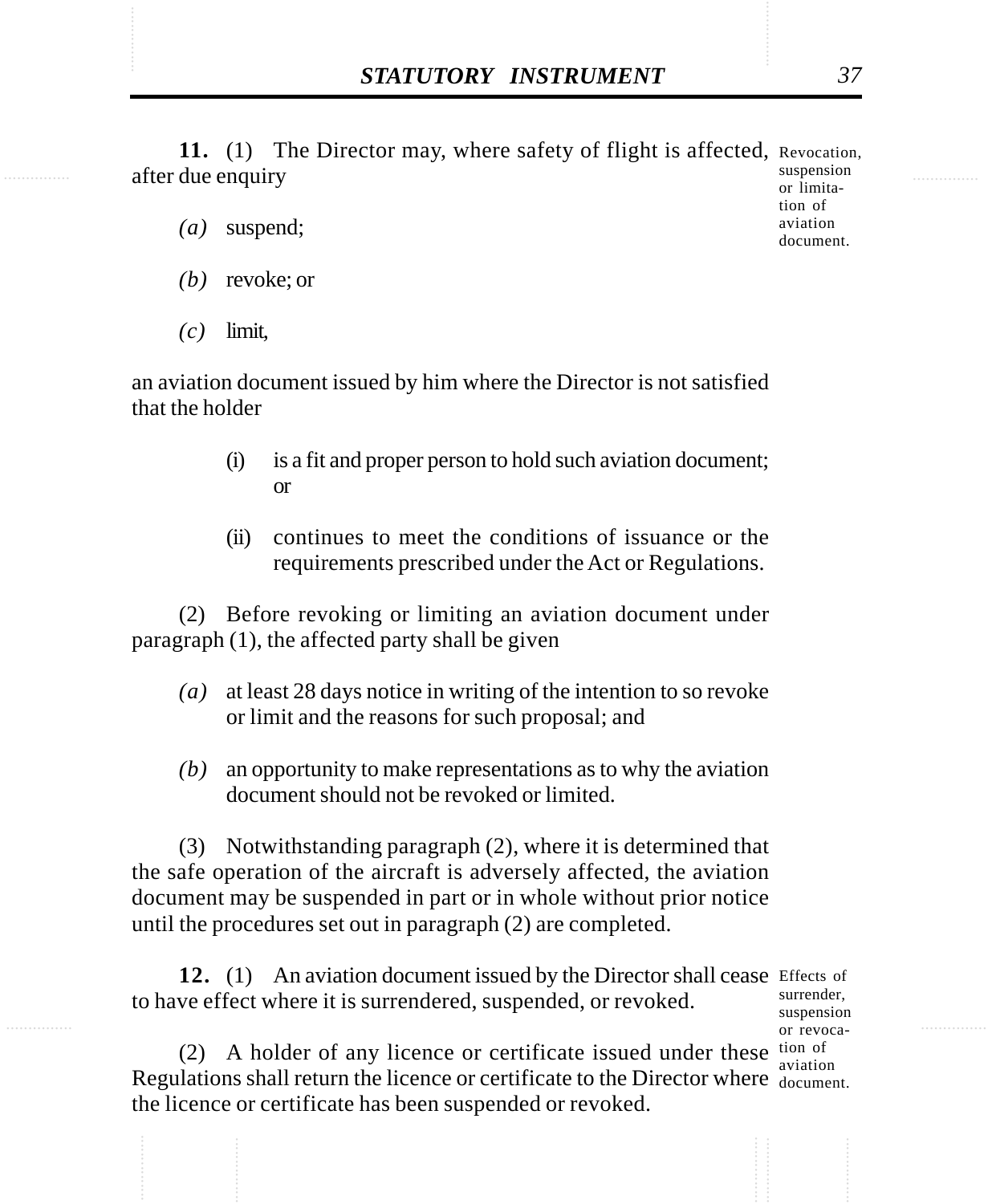revoked the Director shall cause a notice of such revocation to be (3) Where an aviation document issued by the Director has been published in the daily newspapers in Barbados.

> **13.** A person whose aviation document has been revoked shall not apply for any licence, certificate, rating, or authorisation for one year from the date of revocation, unless otherwise authorised by the Director. Reapplication after revocation.

> **14.** A person whose aviation document has been suspended shall not apply for a licence, rating, or authorisation during the period of suspension, unless otherwise authorised by the Director. Reapplication after suspension.

> **15.** (1) The holder of an aviation document issued under the Act or Regulations made thereunder may voluntarily surrender the aviation document for Voluntary surrender of aviation document.

> > *(a)* cancellation;

*(b)* issuance of a lower grade licence; or

*(c)* another licence with specific ratings deleted.

(2) An applicant who voluntarily surrenders his aviation document shall submit a signed statement in the form set out in the General Application and Personnel Licensing Standards.

**16.** A person who holds a current medical certificate issued under these Regulations shall not act in a capacity for which that medical certificate is required where he

- *(a)* knows or has suspicion of any medical condition that would make him unable to meet the requirements for the required medical certificate; or
- *(b)* is taking medication or receiving other treatment for a medical condition that results in him being unable to meet the requirements for the required medical certificate.

Inability to perform in accordance with medical certificate.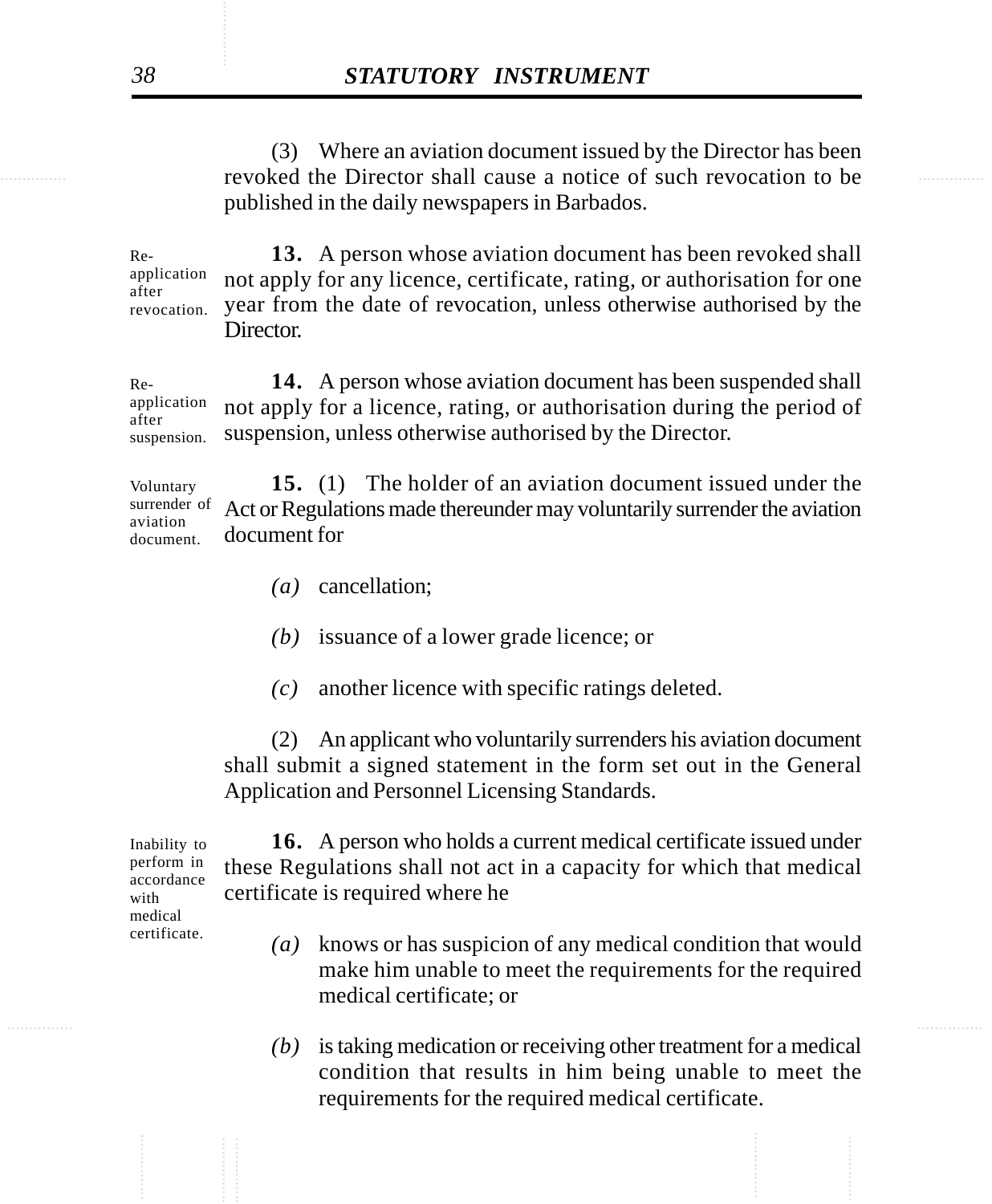**STATUTORY INSTRUMENT** 39<br>
17. (1) A person who performs any function requiring a licence, Testing for<br>
Tating. qualification. or authorisation under the Act or Regulations. directly drugs and **17.** (1) A person who performs any function requiring a licence, Testing for rating, qualification, or authorisation under the Act or Regulations, directly drugs and or under contract for a certificate holder and who fails a drug or alcohol test may alcohol.

- *(a)* be denied any licence, certificate, rating, qualification, or authorisation issued under the Act or Regulations for a period of up to one year after the date of final conviction; or
- *(b)* have his licence, certificate, rating, qualification, or authorisation issued under the Act or Regulations made thereunder suspended or revoked.

(2) A person who is convicted for the violation of any national or international statute relating to the growing, processing, manufacture, sale, disposition, possession, transportation, or importation of illegal narcotic drugs, marijuana, depressant or stimulant drugs or substances, may

- *(a)* be denied any licence, certificate, rating, qualification, or authorisation issued under the Act or Regulations for a period of up to one year after the date of final conviction; or
- *(b)* have his licence, certificate, rating, qualification, or authorisation issued under the Act or Regulations suspended or revoked.
- (3) A person who is subject to these Regulations and who
- *(a)* refuses to submit to a drug or alcohol test, when requested by the Director or his authorised representative; or
- *(b)* refuses to furnish or to authorise the release of the test results requested by the Director may
	- (i) be denied any licence, certificate, rating, qualification, or authorisation issued under the Act or Regulations, for a period of up to one year after the date of that refusal; or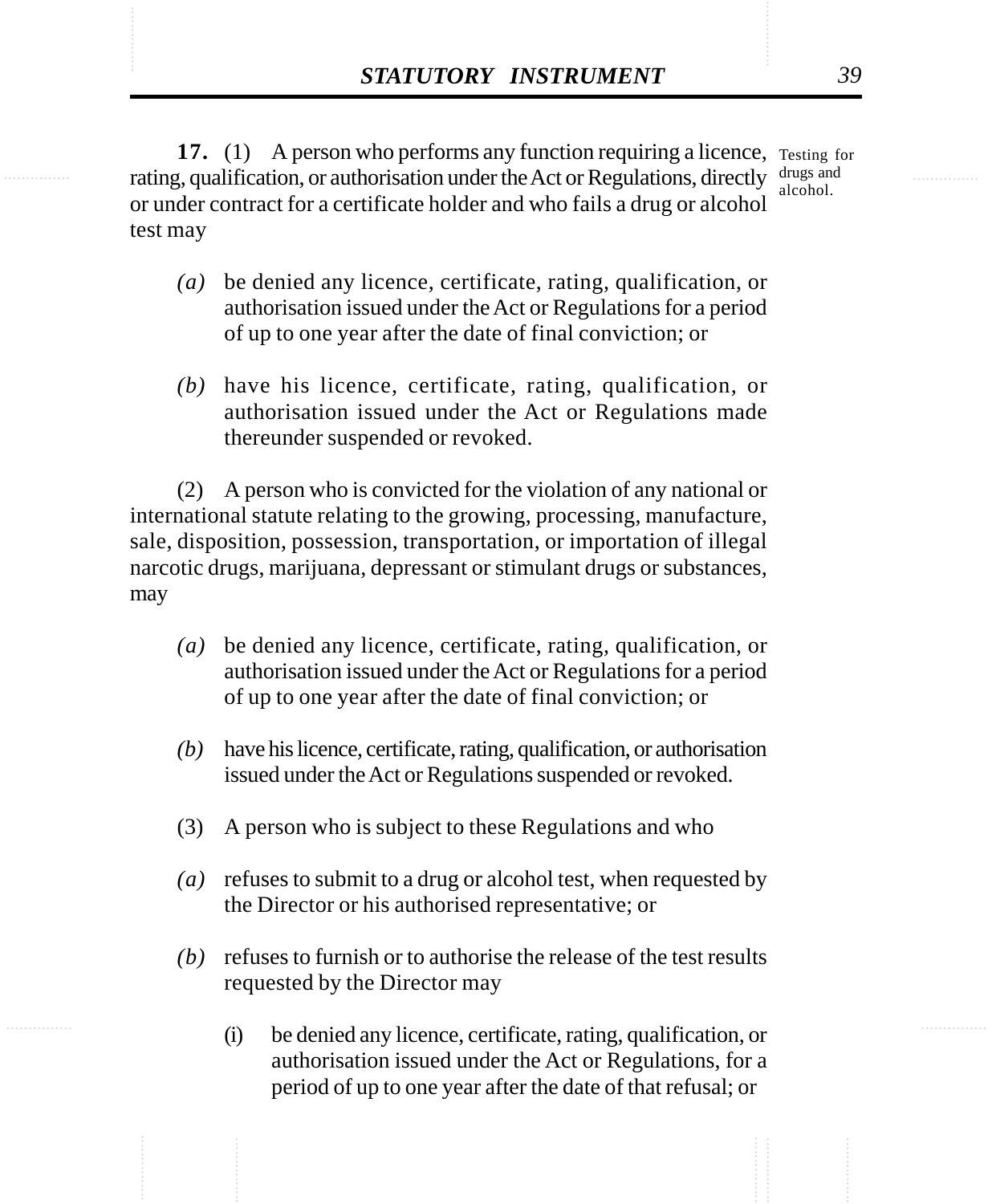equation issued under the Act or Regulations and the Act of Regulations and the Act of Regulations and the Act of Regulations and the Act of Regulations and the Act of Regulations and the Act of Regulations and the Act of (ii) have his licence, certificate, rating, qualification, or suspended or revoked.

> **18.** (1) No person shall introduce a procedure which is contrary to certificates. those prescribed in the Act or Regulations. Deviation

> > (2) Notwithstanding paragraph (1), where circumstances warrant deviation from prescribed procedures, a certificate holder may apply to the Director for a deviation certificate.

> > (3) Where the Director determines that the deviation applied for in paragraph (2), is equivalent to what is required, he may approve the use of such procedure by granting a deviation certificate.

> > (4) An alternative procedure referred to in paragraph (3) (hereinafter referred to as "an equivalent safety case"), shall only be considered on an individual case by case basis and would be conditional upon compliance with any supplementary conditions the Director considers to be necessary to ensure equivalent safety.

> > (5) A request for a deviation certificate shall be made in a form and manner prescribed and submitted to the Director at least 60 days before the date the deviation is necessary for the intended maintenance, preventive maintenance, modification or operation.

> > (6) A request for a deviation certificate referred to in paragraph (5), shall contain a statement of the circumstances, justifications and alternate method proposed for the deviation requested, and show that a level of safety shall be maintained equal to that provided by the rule from which the deviation is sought.

............... ............... authorised by an approved maintenance organisation to certify aircraft or (7) A national air operator or person who receives a deviation certificate shall ensure that the appropriate management personnel aircraft components for release to service, and other personnel, are notified of the deviation, including the extent of the deviation and when the deviation is terminated or amended.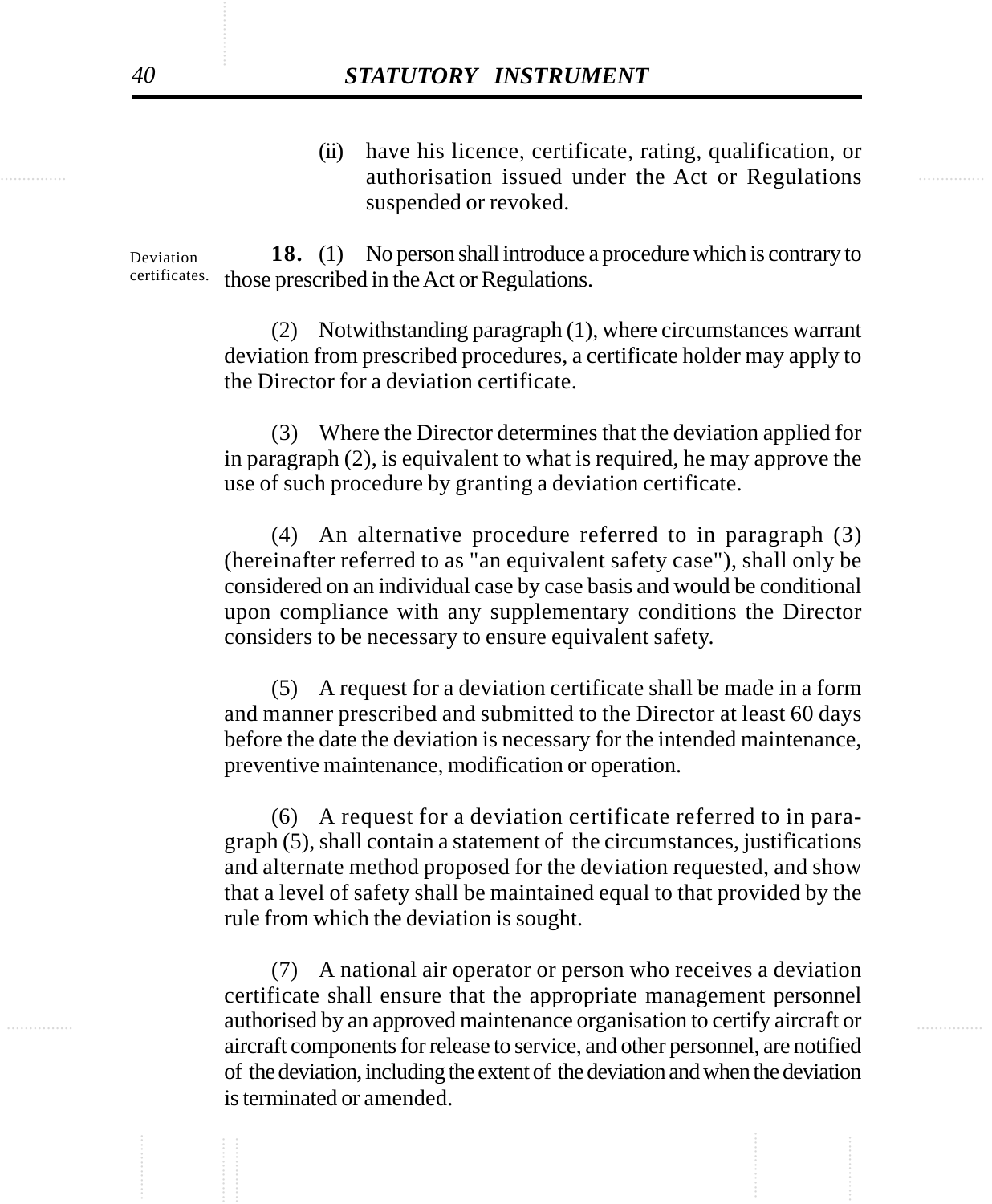**STATUTORY INSTRUMENT** 41<br>(8) Notwithstanding the 60 day requirement for submission referred<br>to in paragraph (5), where the deviation required is one which necessitates (8) Notwithstanding the 60 day requirement for submission referred to in paragraph (5), where the deviation required is one which necessitates immediate implementation, a national air operator may submit a request for such deviation within a shorter period and where he shows that such deviation is necessary in the interest of safety, the Director may authorise the use of such deviation for a prescribed period.

19. The Director may issue the following licenses under this Part: Licences

issued.

- *(a)* student pilot licence;
- *(b)* private pilot licence in respect of an aeroplane, airship, helicopter and powered-lift;
- *(c)* commercial pilot licence in respect of an helicopter, airship and powered-lift;
- *(d)* airline transport pilot licence in respect of an helicopter and powered-lift;
- *(e)* flight engineer licence;
- *(f)* air traffic controller licence;
- *(g)* aircraft maintenance engineer licence;
- *(h)* aviation repair specialist licence;
- *(i)* parachute rigger licence;
- *(j)* free balloon pilot licence;
- *(k)* glider pilot licence; and
- *(l)* flight operations officer.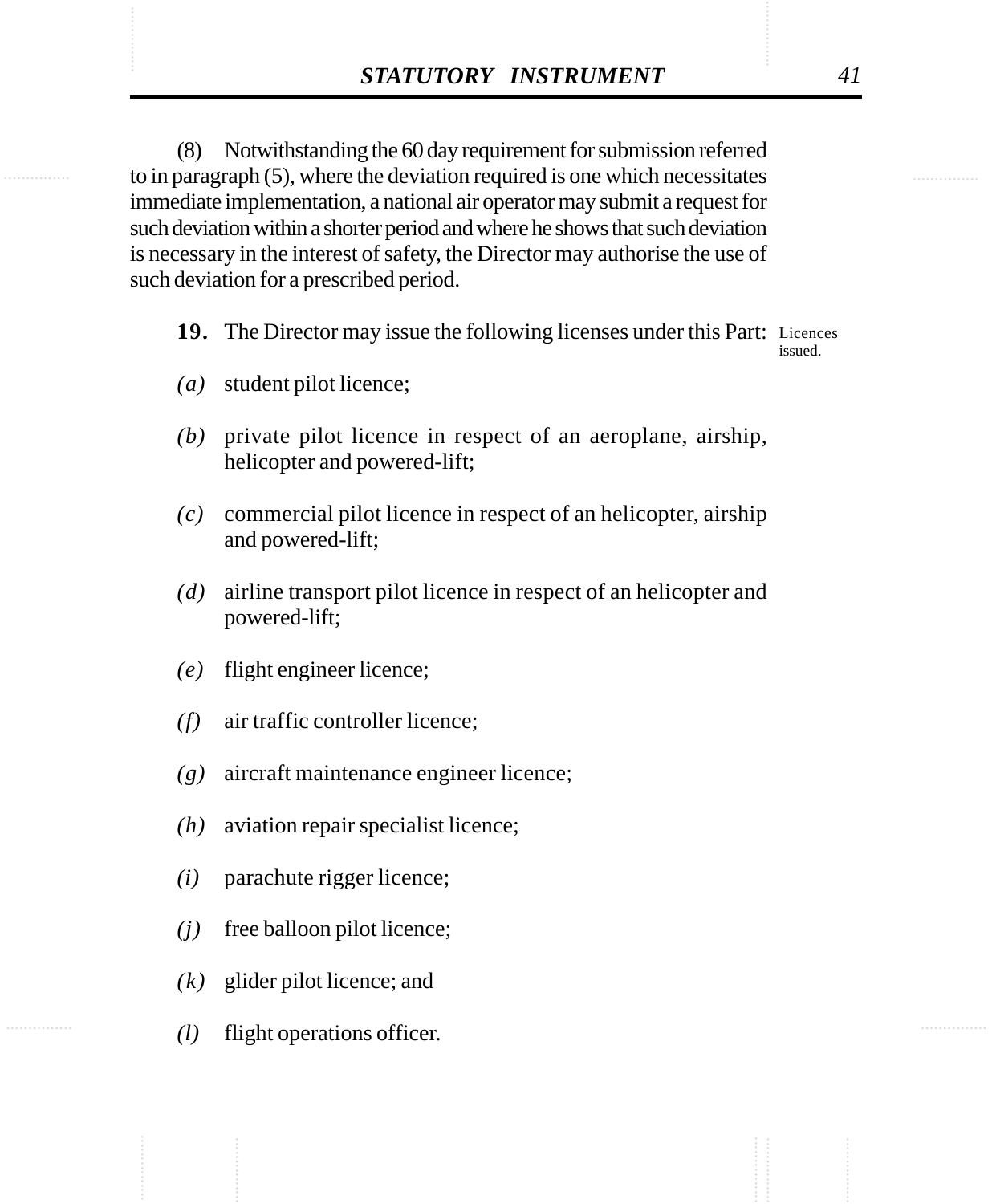of foreign Contracting State, by issuing a suitable authorisation to be carried with **20.** The Director may validate a licence issued by another the foreign licence with such limitations and restrictions as the Director may see fit. Validation of foreign licence.

> **21.** The Director may issue a Barbados airman licence to an applicant who holds a valid airman licence issued by another Contracting State with such limitations and restrictions as the Director may see fit. Conversion of foreign licence.

> **22.** (1) The Director may, in issuing a pilot licence under the Act, grant the following ratings for pilots: General airman ratings.

- *(a)* category ratings in the following aircraft:
	- (i) aeroplane;
	- (ii) helicopter;
	- (iii) glider;
	- (iv) airship of a volume of more than 4 600 cubic metres;
	- (v) powered-lift; and
	- (vi) free balloon;
- *(b)* class ratings in the following aircraft certificated for single pilot operations:
	- (i) single-engine, land;
	- (ii) single-engine, sea;
- ............... ............... (iii) multi-engine, land; and
	- (iv) multi-engine, sea;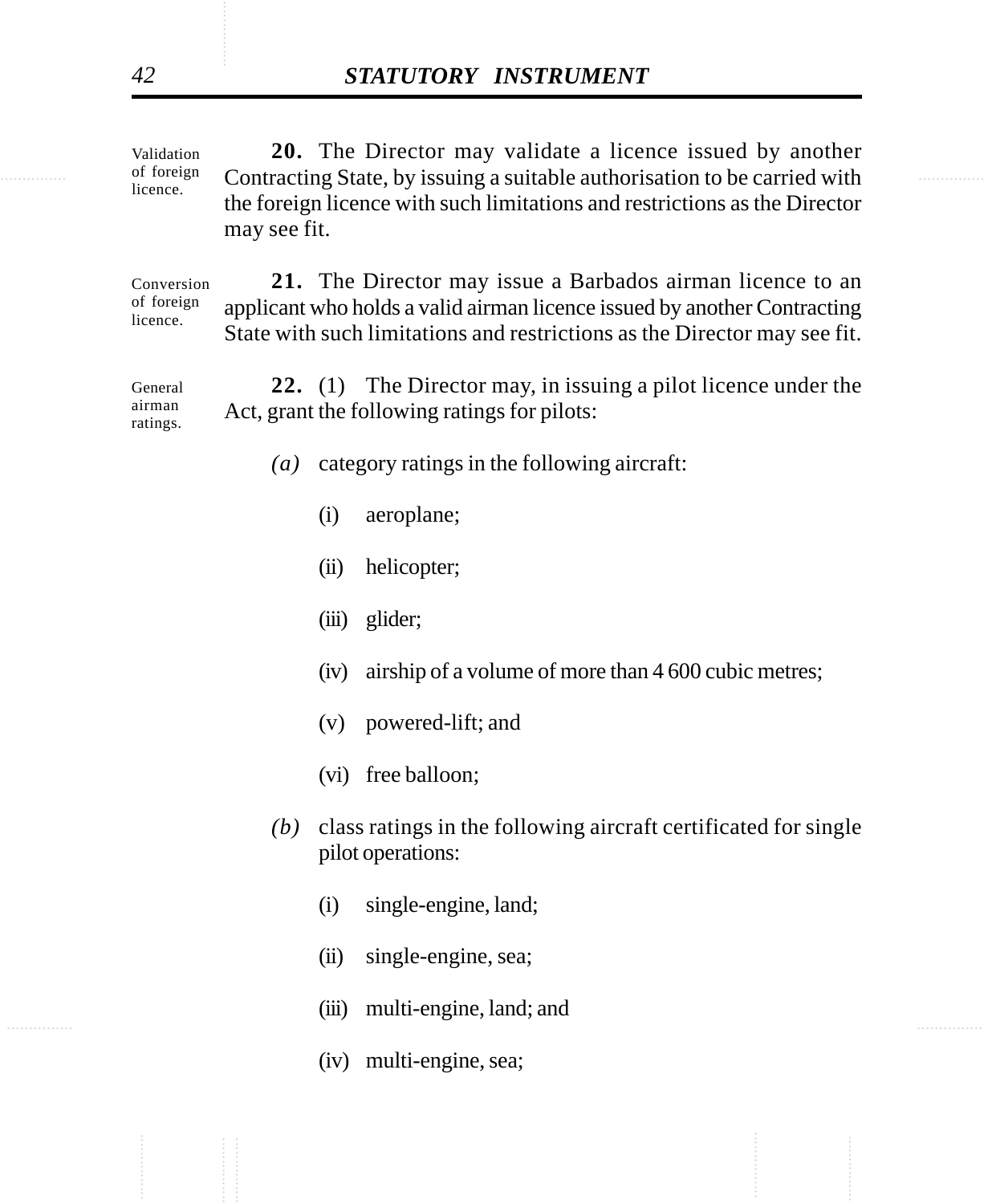- STATUTORY INSTRUMENT 43<br>(c) type ratings in the following aircraft: *(c)* type ratings in the following aircraft:
	- (i) large aircraft, other than lighter-than-air;
	- (ii) small turbojet powered aeroplanes;
	- (iii) small helicopters for operations requiring a Barbados air operator certificate;
	- (iv) aircraft certified for at least two pilots; and
	- (v) any aircraft considered necessary by the Director;
	- *(d)* instrument ratings for the following aircraft:
		- (i) aeroplane;
		- (ii) helicopter;
		- (iii) powered-lift; and
		- (iv) airship;
	- *(e)* flight instructor rating for the following aircraft:
		- (i) aeroplanes;
		- (ii) airships;
		- (iii) helicopters; and
		- (iv) powered-lift.

(2) The Director may determine the category, class, or type rating to be placed on a pilot licence when issuing that licence, provided the rating reflects the appropriate category, class, or type aircraft used to demonstrate aeronautical knowledge and skill for its issuance.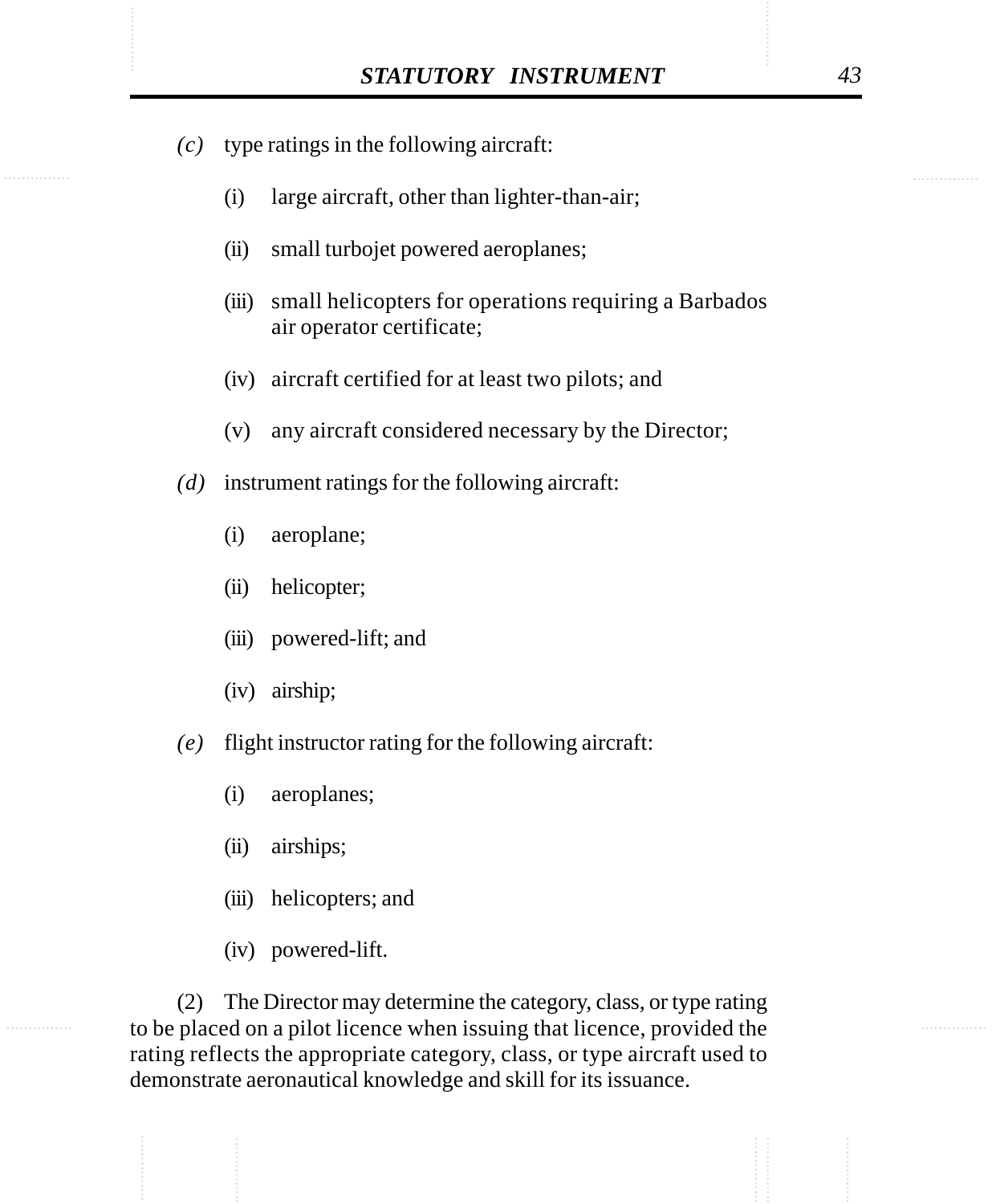**Example 2018 Example 2018 Example 2018 Example 2018 Example 2018 Example 2018 Example 2018 Example 2018** (3) The Director may issue the following ratings for flight engineers:

- *(a)* reciprocating engine powered rating;
- *(b)* turbopropeller powered rating; and
- *(c)* turbojet powered rating.
- **23.** The Director may issue the following authorisations:

Airmen authorisation.

- *(a)* Category II pilot authorisation;
- *(b)* Category III pilot authorisation;
- *(c)* flight test examiner authorisation;
- *(d)* ground instructor authorisation;
- *(e)* special pilot authorisation;
- *(f)* flight operations officer authorisation; and
- *(g)* inspector authorisation.

## PART III

## *Pilot Licences, Ratings and Authorisations*

**24.** This Part sets out the requirements for licences, ratings and authorisations that may be issued by the Director for pilots. Applicability of this Part.

............... ............... **25.** (1) A person wishing to apply for a student pilot licence shall *(a)* apply to the Director in the prescribed form; General requirement for student pilot licence. Schedule.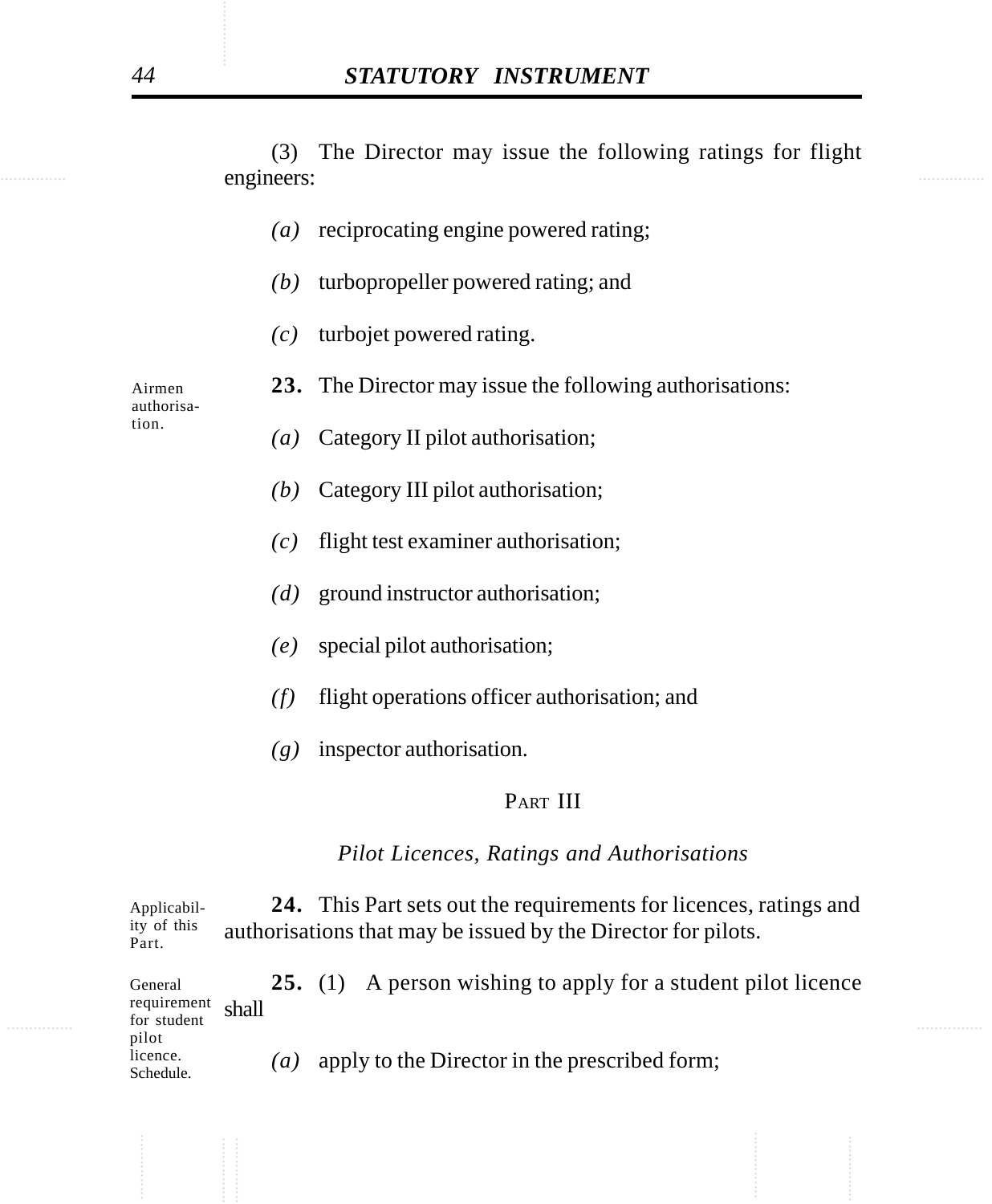- STATUTORY INSTRUMENT 45<br>(b) pay the prescribed fee as set out in the *Schedule*; *(b)* pay the prescribed fee as set out in the *Schedule*;
	- *(c)* be at least 16 years of age;
	- *(d)* be able to read, speak, write and understand the English Language; and
	- *(e)* hold a current Class 2 medical assessment in accordance with Part IX.

(2) Notwithstanding paragraph (1)*(c)*, the minimum age for an applicant for a student pilot licence for a glider or lighter-than-air aircraft shall be 14 years.

26. (1) Where the Director is satisfied that the applicant for a Issue and student pilot licence meets the requirements of this Part, he may issue  $\frac{\text{validity of}}{\text{student}}$ the applicant with a student pilot licence.

student pilot licence.

(2) Notwithstanding regulation 5(3) a student pilot licence issued in accordance with paragraph (1), shall expire at the end of the last day of the

- *(a)* 60th month from the date of the medical examination shown on the certificate where the person has not reached his 40th birthday on or before the date of such examination, for operations requiring a student pilot licence; or
- *(b)* 24th month from the date of the medical examination shown on the certificate where the person has reached his 40th birthday on or before the date of such examination, for operations requiring a student pilot licence.

27. (1) A student pilot shall not operate an aircraft in solo flight Solo unless he has met the requirements of these Regulations.

requirements for student pilot.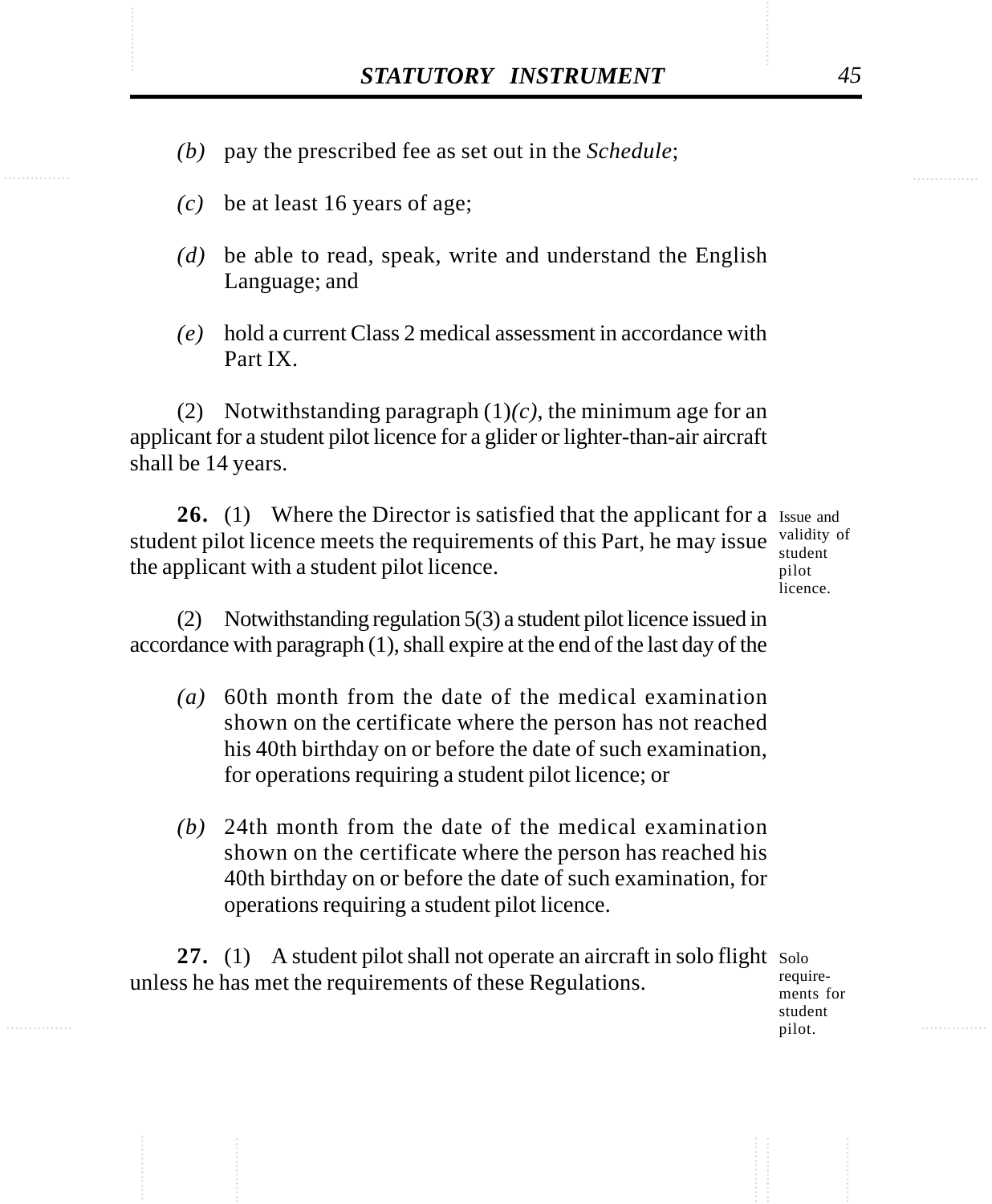satisfactorily pass an aeronautical knowledge test administered by the (2) A student pilot shall, in order to operate an aircraft in solo flight, Director in the following areas:

- *(a)* air law;
- *(b)* airspace rules and procedures for the airport where the student pilot will perform solo flight; and
- *(c)* flight characteristics and operational limitations for the make and model of aircraft to be flown.

(3) The Director shall at the conclusion of the aeronautical knowledge test referred to in paragraph (2) and before making a recommendation in paragraph (6), review all incorrect answers with the student.

- (4) Prior to conducting a solo flight, a student pilot shall have
- *(a)* received and logged flight training for the manoeuvres and procedures set out in the General Application and Personnel Licensing Standards that are appropriate to the make and model of aircraft to be flown; and
- *(b)* demonstrated satisfactory proficiency and safety, as judged by an authorised instructor, on the manoeuvres and procedures required by this Regulation in the make and model of aircraft or similar make and model of aircraft to be flown.

(5) A student pilot who is receiving solo flight training shall receive and log flight training for the additional manoeuvres and procedures, as applicable for each category and class rating in the areas set out in the General Application and Personnel Licensing Standards.

- ............... ............... (6) Where the student pilot
	- *(a)* passes the aeronautical knowledge test referred to in paragraph (2); and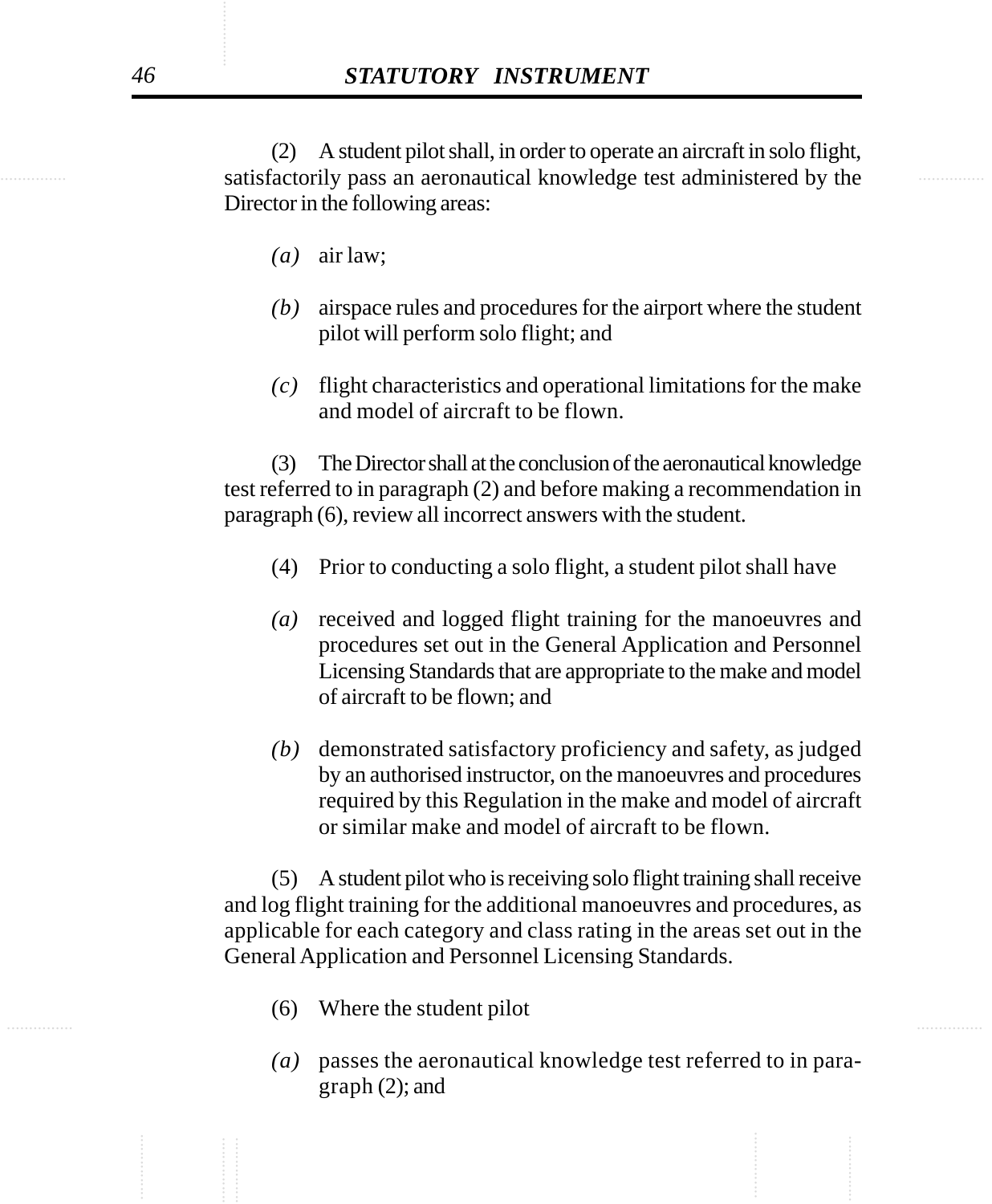STATUTORY INSTRUMENT 47<br>(b) meets the requirements of paragraphs (4) and (5), the Director may authorise such student pilot to conduct a solo flight. *(b)* meets the requirements of paragraphs (4) and (5), the Director may authorise such student pilot to conduct a solo flight.

> (7) The recommendation referred to in paragraph (6), shall be endorsed on a student pilot licence.

28. (1) No student pilot shall act as pilot in command of an General aircraft

limitations of a student pilot licence.

- *(a)* that is
	- (i) carrying a passenger;
	- (ii) carrying property for compensation or hire;
	- (iii) operated for compensation or hire;
- *(b)* in furtherance of a business;
- *(c)* on an international flight;
- *(d)* with a flight visibility of less than 3 nautical miles during daylight hours or 5 nautical miles at night;
- *(e)* when the flight cannot be made with visual reference to the surface; or
- *(f)* in a manner contrary to any limitations placed in the logbook of the student pilot by an authorised flight instructor.

(2) A flight instructor conducting training of a student pilot shall not be considered a passenger in paragraph (1)*(a)*(i).

(3) A student pilot shall not act as a required pilot on any aircraft for which more than one pilot flight crew member is required by

*(a)* the aircraft type certificate; or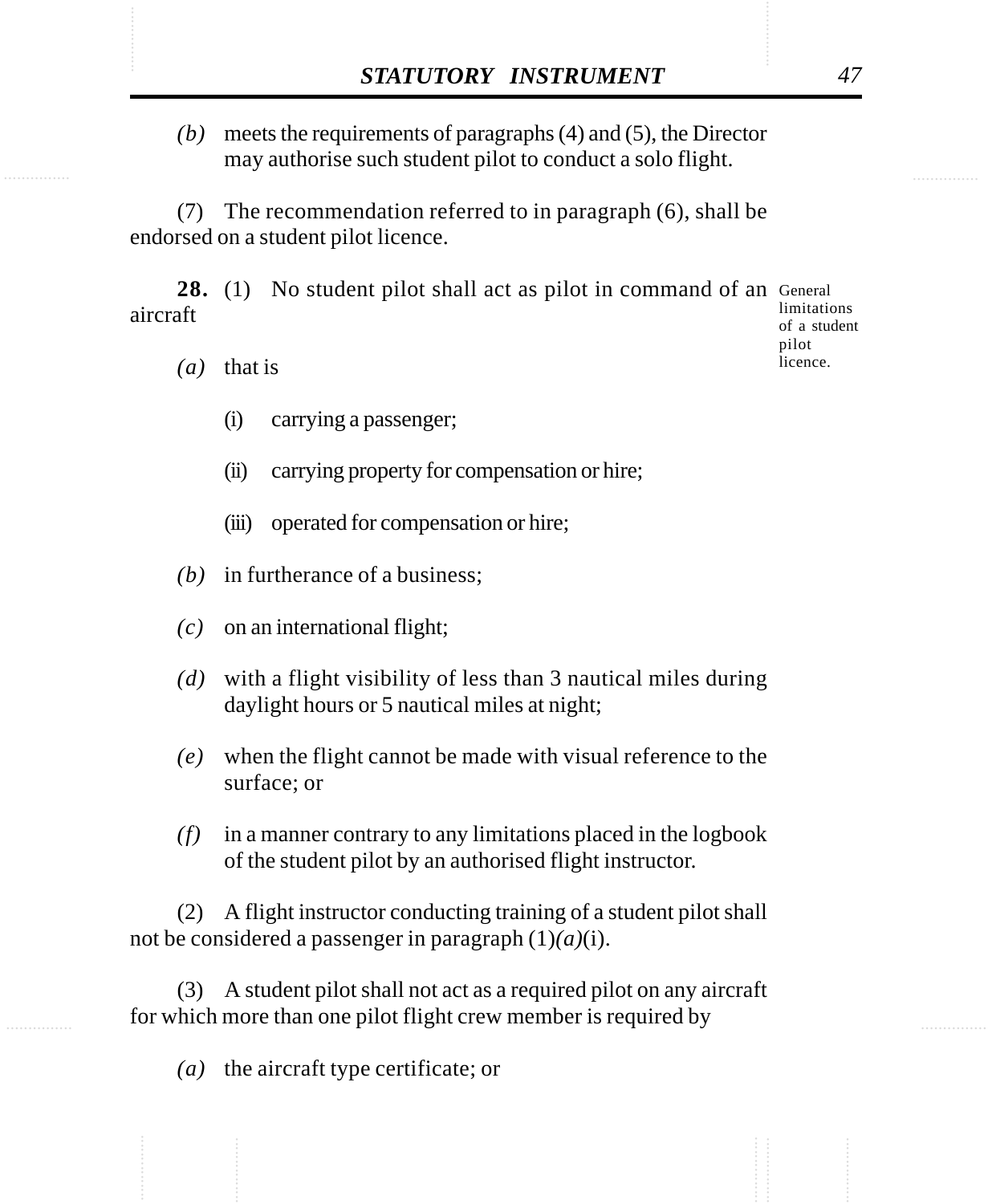*(b)* by the Act or Regulations made thereunder.

(4) Notwithstanding paragraph (3), a student pilot may act as a pilot flight crew member on an aircraft for which more than one pilot is required

- *(a)* when receiving flight training from an authorised flight instructor or on board an airship; and
- *(b)* where no person other than a required flight crew member is carried on the aircraft.

(5) No student pilot shall operate an aircraft in solo flight unless he has received and logged within the 90 days preceding the date of the flight, an endorsement from an authorised flight instructor for the specific make and model of the aircraft to be flown.

(6) No student pilot shall operate an aircraft in solo flight at night unless the student pilot has received

- *(a)* flight training at night that includes takeoffs, approaches, landings, and go-arounds at night at the airport where the student pilot intends to conduct the solo flight;
- *(b)* navigation training at night in the vicinity of the airport where the student pilot intends to conduct the solo flight; and
- *(c)* an endorsement for night solo flight.

(7) A student pilot may operate the radio communication system of an aircraft for the purpose of a flight.

Requirements for student pilot performing solo crosscountry flight.

- **29.** (1) A student pilot shall before
- ............... ............... *(a)* conducting a solo cross-country flight, or any flight greater than 270 km (150 NM) from the airport from where the flight originated; and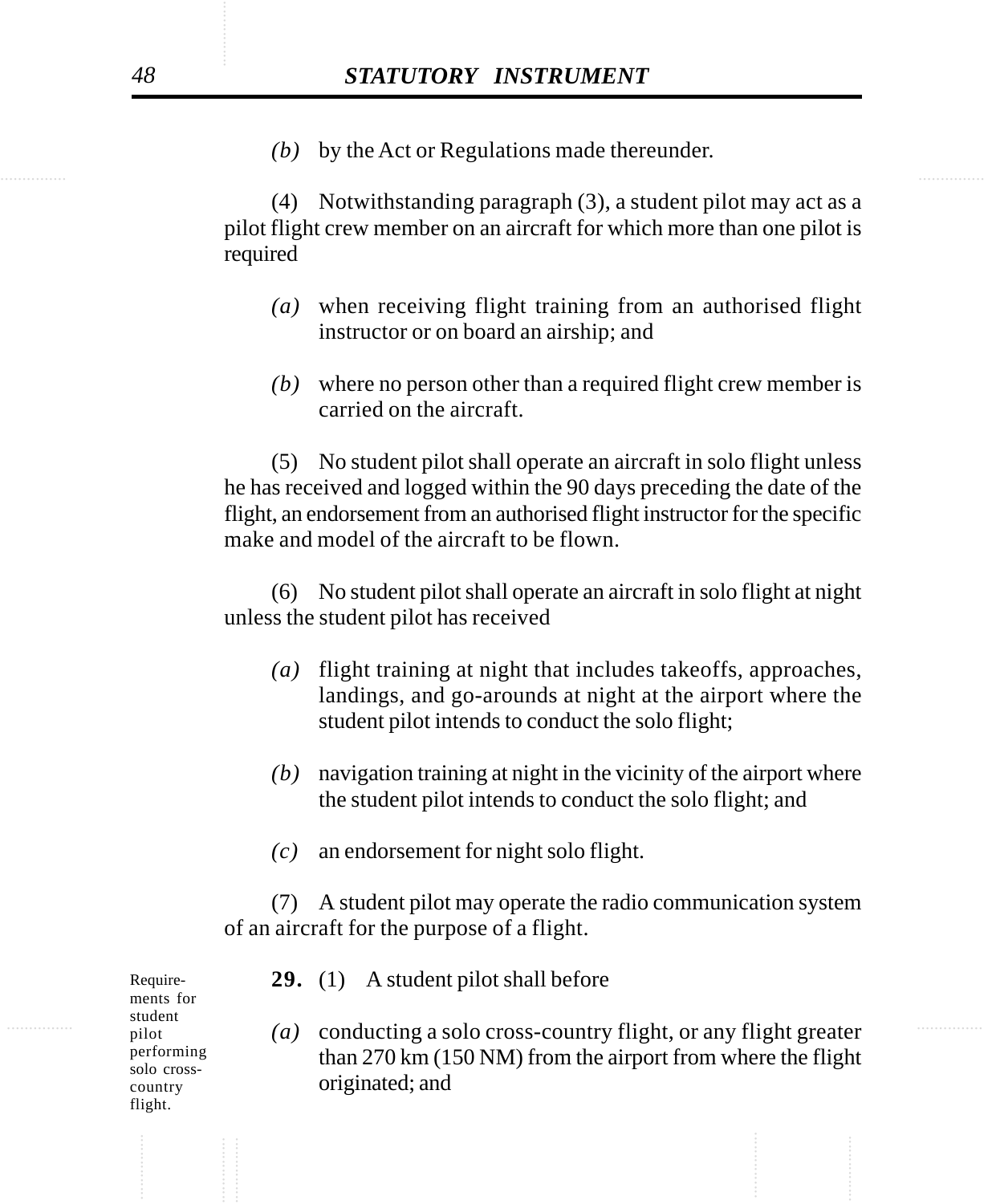**STATUTORY INSTRUMENT** 49<br>(b) making a solo flight and landing at any location other than the airport of origin. *(b)* making a solo flight and landing at any location other than the airport of origin,

meet the requirements of these Regulations.

(2) A student pilot who seeks solo cross-country flight privileges shall

- *(a)* have received ground and flight training from an authorised flight instructor on the manoeuvres set out in the General Application and Personnel Licensing Standards that are appropriate to the make and model of aircraft for which solo cross-country privileges are sought;
- *(b)* have demonstrated cross-country proficiency on the appropriate manoeuvres and procedures set out in the General Application and Personnel Licensing Standards, to an authorised flight instructor;
- *(c)* have satisfactorily accomplished the pre-solo flight manoeuvres and procedures set out in the General Application and Personnel Licensing Standards, in the make and model of aircraft or similar make and model of aircraft for which solo cross-country privileges are sought; and
- *(d)* comply with any limitations included in the endorsement of the authorised flight instructor that are required by paragraphs (6) and (7).

(3) A student pilot shall obtain an endorsement from an authorised flight instructor before making certain solo and cross-country flights.

(4) Notwithstanding paragraphs (1) and (2), a student pilot in paragraph (3), may make solo flights to another airport that is within 25 nautical miles from the airport where he normally receives training, where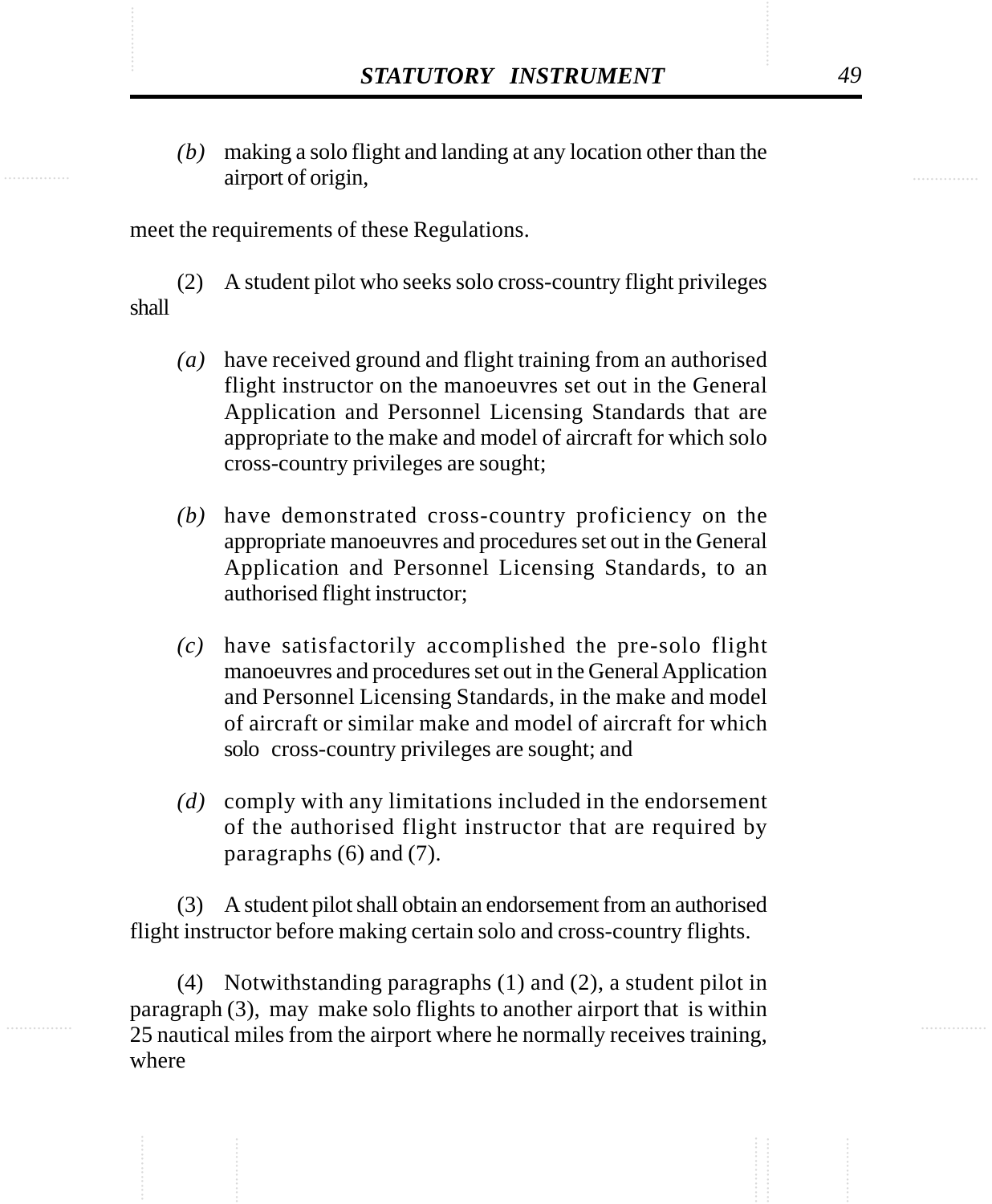- gave the student pilot flight training at the other airport, and *(a)* the authorised flight instructor who makes the endorsement that training included flight in both directions over the route, entering and exiting the traffic pattern, and takeoffs and landings at the other airport;
	- *(b)* the student pilot has a current solo flight endorsement in accordance with regulation 27(7);
	- *(c)* the authorised flight instructor has determined that the student pilot is proficient to make the flight; and
	- *(d)* the purpose of the flight is to practice takeoffs and landings at that other airport.

(5) Notwithstanding paragraphs (1) and (2), a student pilot in paragraph (3), may make repeated specific solo cross-country flights to another airport that is within 50 nautical miles of the airport from which the flight originated, provided

- *(a)* the authorised flight instructor who gave the endorsement gave the student pilot flight training in both directions over the route, including entering and exiting the traffic patterns, takeoffs and landings at the airport to be used;
- *(b)* the student pilot has current solo flight endorsements in accordance with regulation 27(7); and
- *(c)* the student pilot has a current solo cross-country flight endorsement in accordance with paragraph (6), except that separate endorsements are not required for each flight made under this Regulation.

each make and model aircraft which he will fly on each cross-country (6) Notwithstanding paragraph (5), a student pilot shall have for flight, a solo cross-country endorsement placed in his logbook by the authorised flight instructor who conducted the training.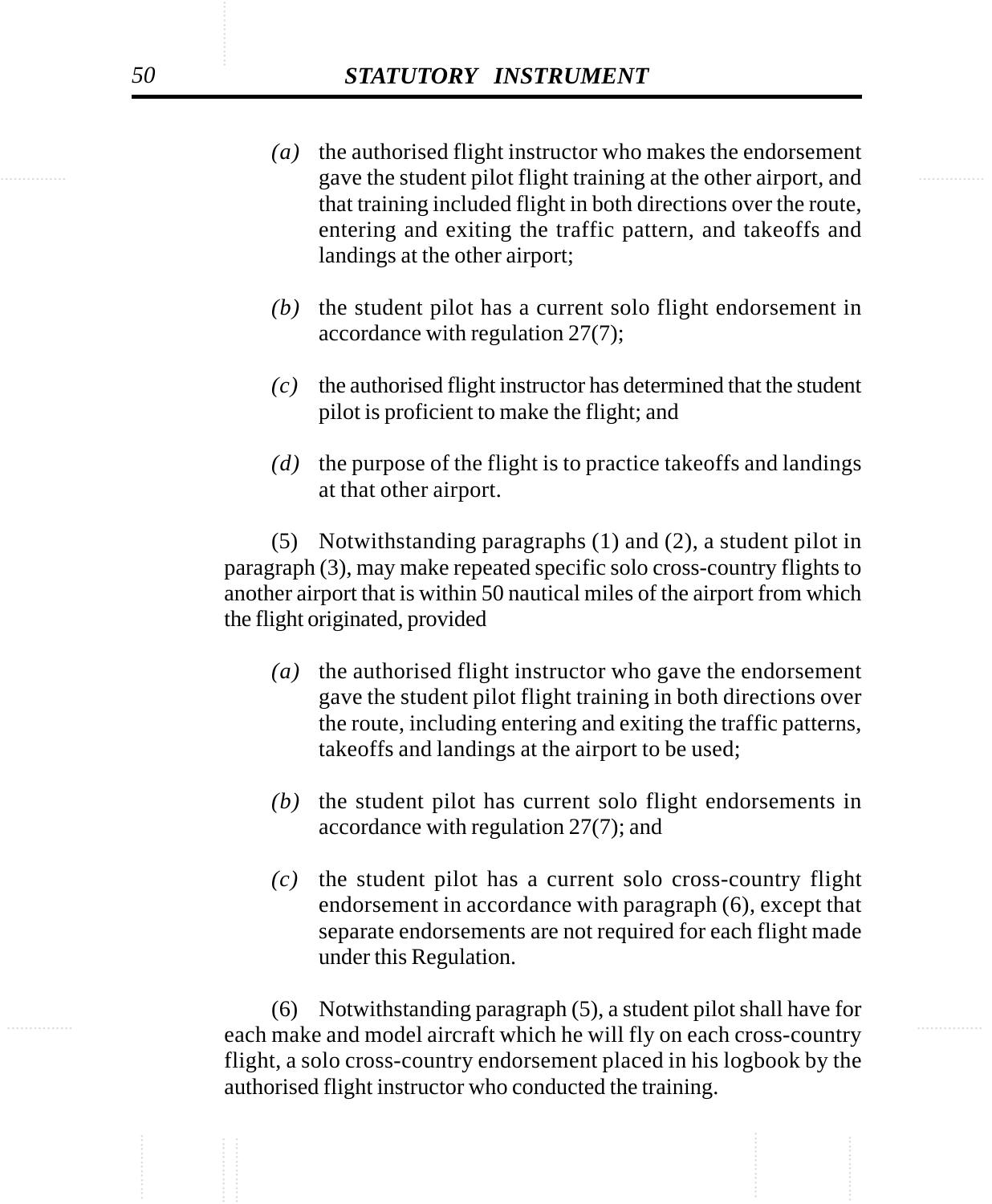**STATUTORY INSTRUMENT** 51<br>
(7) A licensed pilot who is receiving training for an additional<br>
aircraft category and class rating shall have an endorsement placed in (7) A licensed pilot who is receiving training for an additional aircraft category and class rating shall have an endorsement placed in his logbook by the authorised flight instructor who conducted the training.

**30.** (1) A person wishing to apply for a private pilot licence shall Private

- *(a)* apply to the Director in the prescribed form;
- *(b)* pay the prescribed fee as set out in the *Schedule*;
- *(c)* be at least 17 years of age;
- *(d)* except as provided in regulation 201, be able to read, speak, write, and understand the English Language;
- *(e)* pass the required aeronautical knowledge test in the aeronautical knowledge areas as set out in regulation 31;
- *(f)* receive flight instruction as set out in regulation 32 and a logbook endorsement from an authorised flight instructor who
	- (i) has conducted training in the areas of operation that apply to the aircraft category and rating sought; and
	- (ii) has certified that the person is prepared for the required skill test;
- *(g)* meet the aeronautical experience requirements of these Regulations that apply to the aircraft rating sought before applying for the skill test;
- *(h)* pass a skill test on the areas of operation listed in regulation 33 that apply to the aircraft rating sought;
- *(i)* provide the Director with evidence of having received training in the physiology of flight set out in the General Application and Personnel Licensing Standards;

aircraft, glider and free balloon pilot licence requirements. Schedule.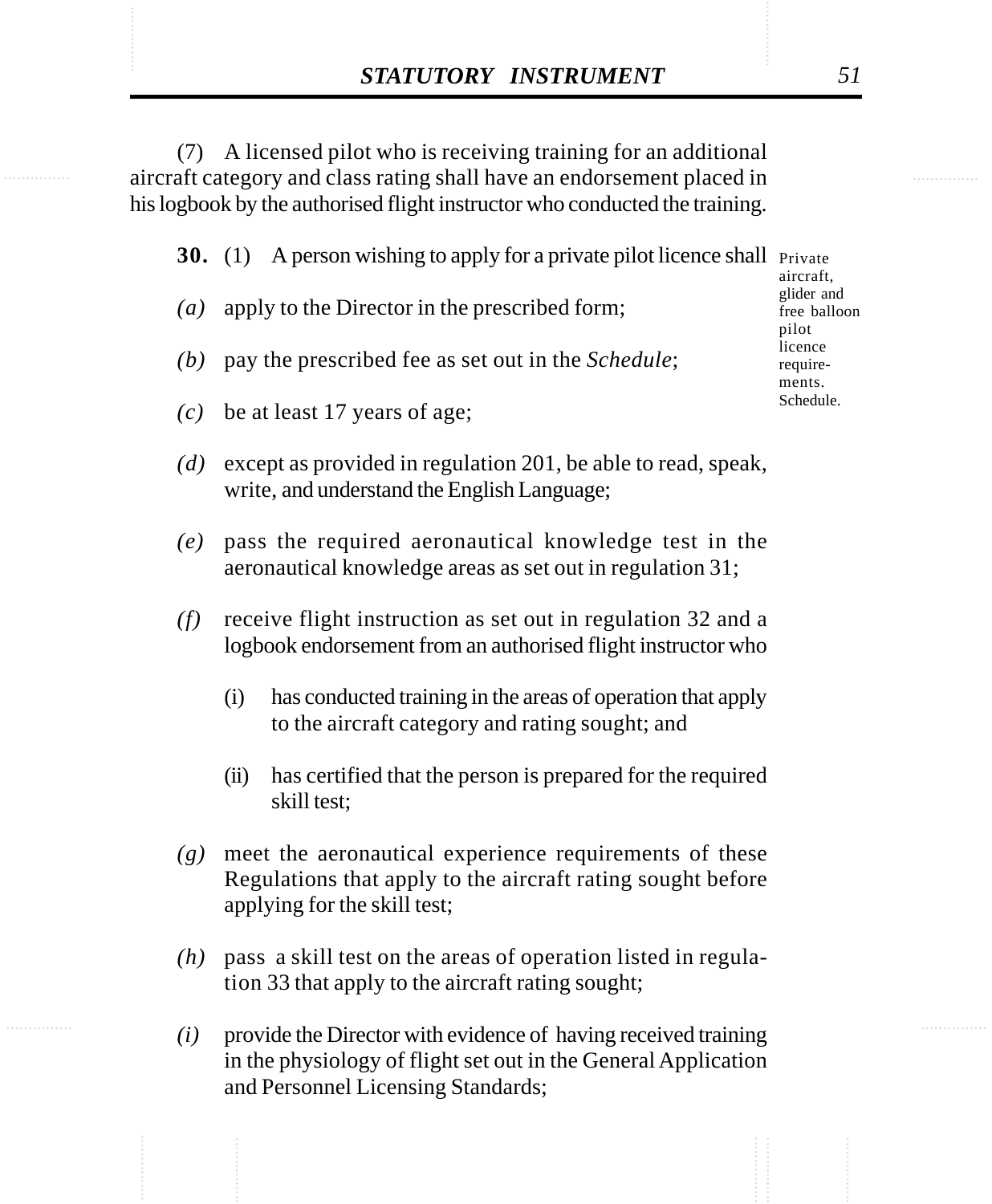## *52 STATUTORY INSTRUMENT*

- that apply to the aircraft category and class rating sought; *(j)* comply with the appropriate sections of these Regulations and
	- *(k)* pass the skill test referred to in regulation 33;
	- *(l)* hold a current Class 2 medical certificate in accordance with Part IX of these Regulations.

(2) A person wishing to apply for a glider pilot licence or a free balloon pilot licence shall

- *(a)* apply to the Director in the prescribed form;
- *(b)* pay the prescribed fee as set out in the *Schedule*;
	- *(c)* be at least 16 years of age;
	- *(d)* except as provided in regulation 201, be able to read, speak, write and understand the English Language;
	- *(e)* meet the provisions set out in the General Application and Personnel Licensing Standards; and
	- *(f)* hold a current Class 2 medical certificate in accordance with Part IX of these Regulations.

(3) Where an applicant under this Part requires a type rating the applicant shall satisfy the requirements of regulation 59.

(4) Where an applicant under this Part requires an instrument rating, the applicant shall satisfy the requirements of regulation 61.

............... ............... pilot licence with an instrument rating shall hold a current Class 1 medical (5) Notwithstanding paragraph (1)*(i)* an applicant for a private certificate in accordance with Part IX of these Regulations.

Schedule.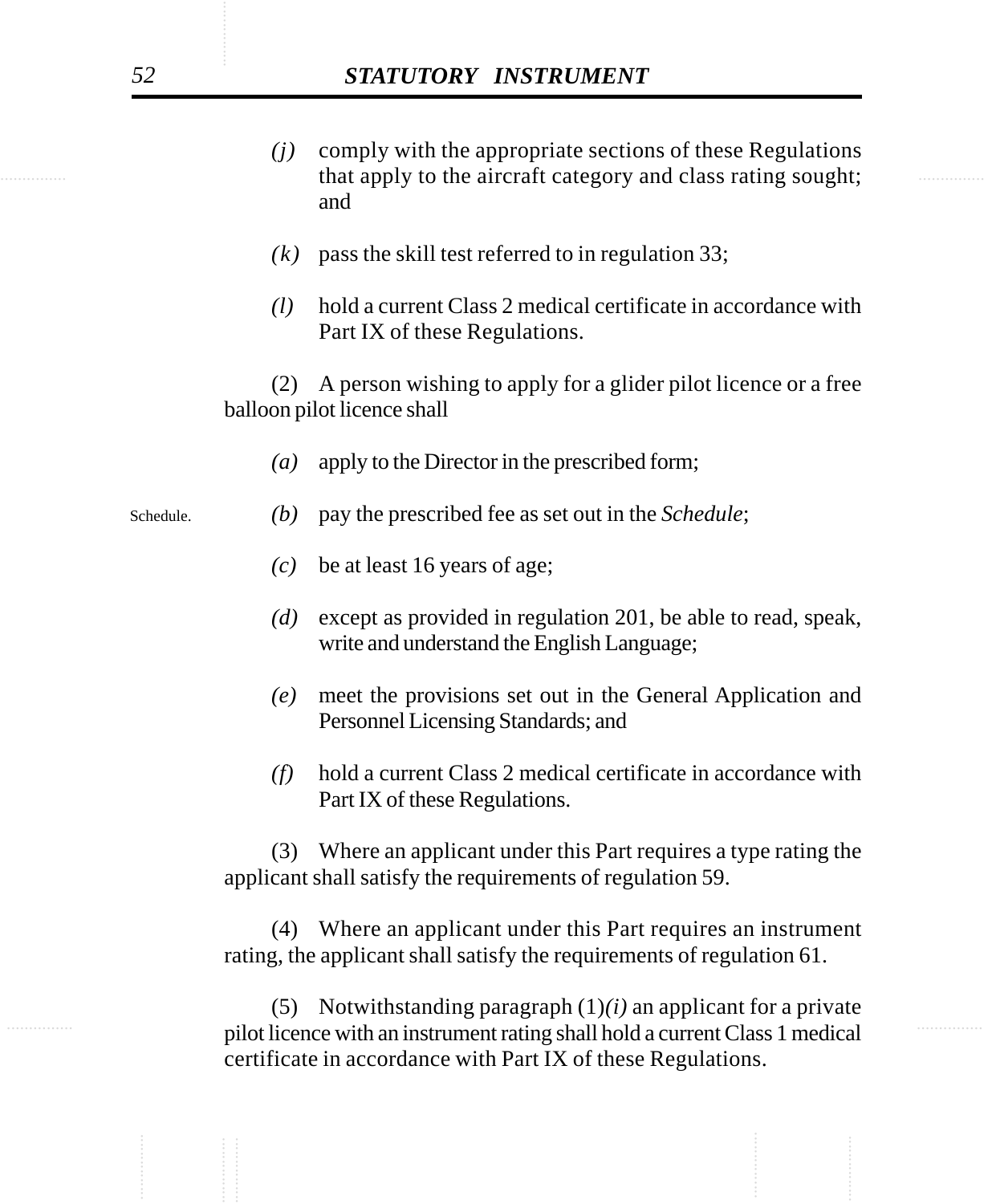**STATUTORY INSTRUMENT** 53<br>
(6) The Director may accept the instrument rating on the commercial pilot licence or airline transport pilot licence issued by another (6) The Director may accept the instrument rating on the commercial pilot licence or airline transport pilot licence issued by another Contracting State where it meets the requirement of regulation 61.

> **31.** (1) An applicant for a private pilot licence referred to in Private regulation 30 shall provide the Director with evidence that he has received  $\frac{\text{pilot}}{\text{licen}}$ and logged ground training from an approved aviation training organisation aeronautical or an authorised instructor in the aeronautical knowledge areas and a  $k_{\text{nonline}}$ recommendation from such approved aviation training organisation or ments. authorised instructor that he is prepared for the knowledge test under paragraph (2).

(2) An applicant in paragraph (1) shall have demonstrated through an aeronautical knowledge test a level of knowledge appropriate to the privileges granted to the holder of a private pilot licence in the areas set out in the General Application and Personnel Licensing Standards.

**32.** (1) The applicant for a private, glider or free balloon pilot Private, licence in regulation 30 shall provide the Director with evidence that he  $\frac{glider}{freq}$  and has received and logged ground and dual flight instruction in an aircraft pilot flight from an authorised flight instructor.

free balloon instruction requirements.

(2) An applicant referred to in paragraph (1), shall receive flight instruction to obtain operational experience in the following areas to the level of performance required for a private pilot:

- *(a)* pre-flight operations, including mass and balance determination, aircraft inspection and servicing;
- *(b)* airport and traffic pattern operations, collision avoidance precautions and procedures;
- *(c)* control of the aircraft by external visual reference;
- *(d)* flight at critically slow airspeeds, recognition of, and recovery from incipient and full stalls;

licence require-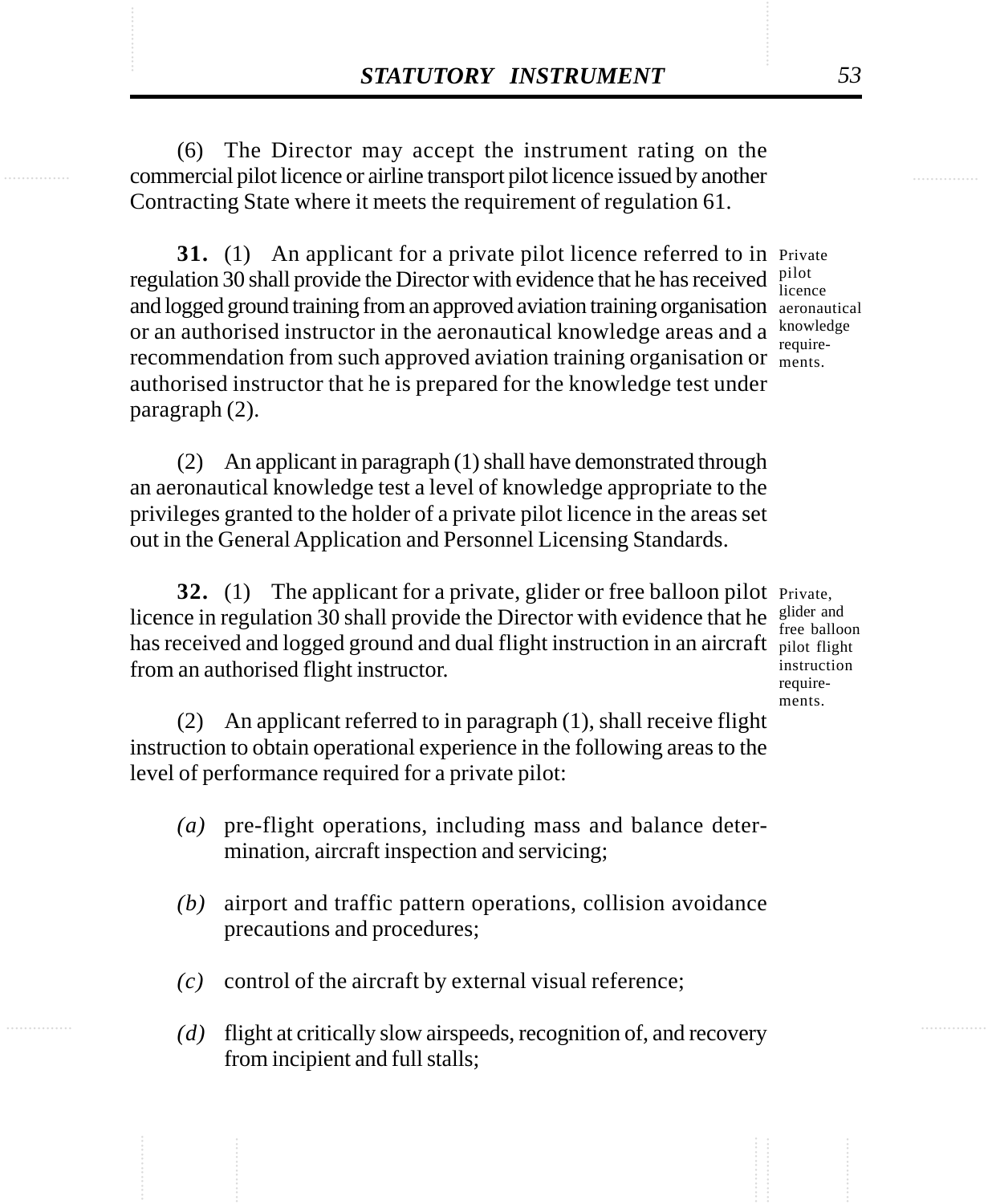- from, spiral dives; *(e)* flight at critically high airspeeds, recognition of, and recovery
	- *(f)* normal and cross-wind take-offs and landings;
	- *(g)* maximum performance take-offs in respect of short-field and obstacle clearance, short-field landings;
	- *(h)* flight reference solely to instruments, including the completion of a level 180° turn;
	- *(i)* cross-country flying using visual reference, dead reckoning and where available, radio navigational aids;
	- *(j)* emergency operations, including simulated aircraft equipment malfunctions; and
	- *(k)* operations to, from and transiting controlled airports, compliance with air traffic controls procedures, radiotelephony procedures and phraseology.

(3) Where the privileges of the licence specified in regulation 37 are to be exercised at night, the applicant shall have received dual instruction in aircraft in night flying, including take-offs, landings and navigation.

(4) In addition to the requirements set out in paragraph (2), an applicant for a private pilot licence referred to in regulation 30, seeking

- *(a)* an aircraft category rating with a multi-engine class rating shall have received and logged training in multi-engine operations;
- have received and logged training in *(b)* a rotorcraft category rating with a helicopter class rating shall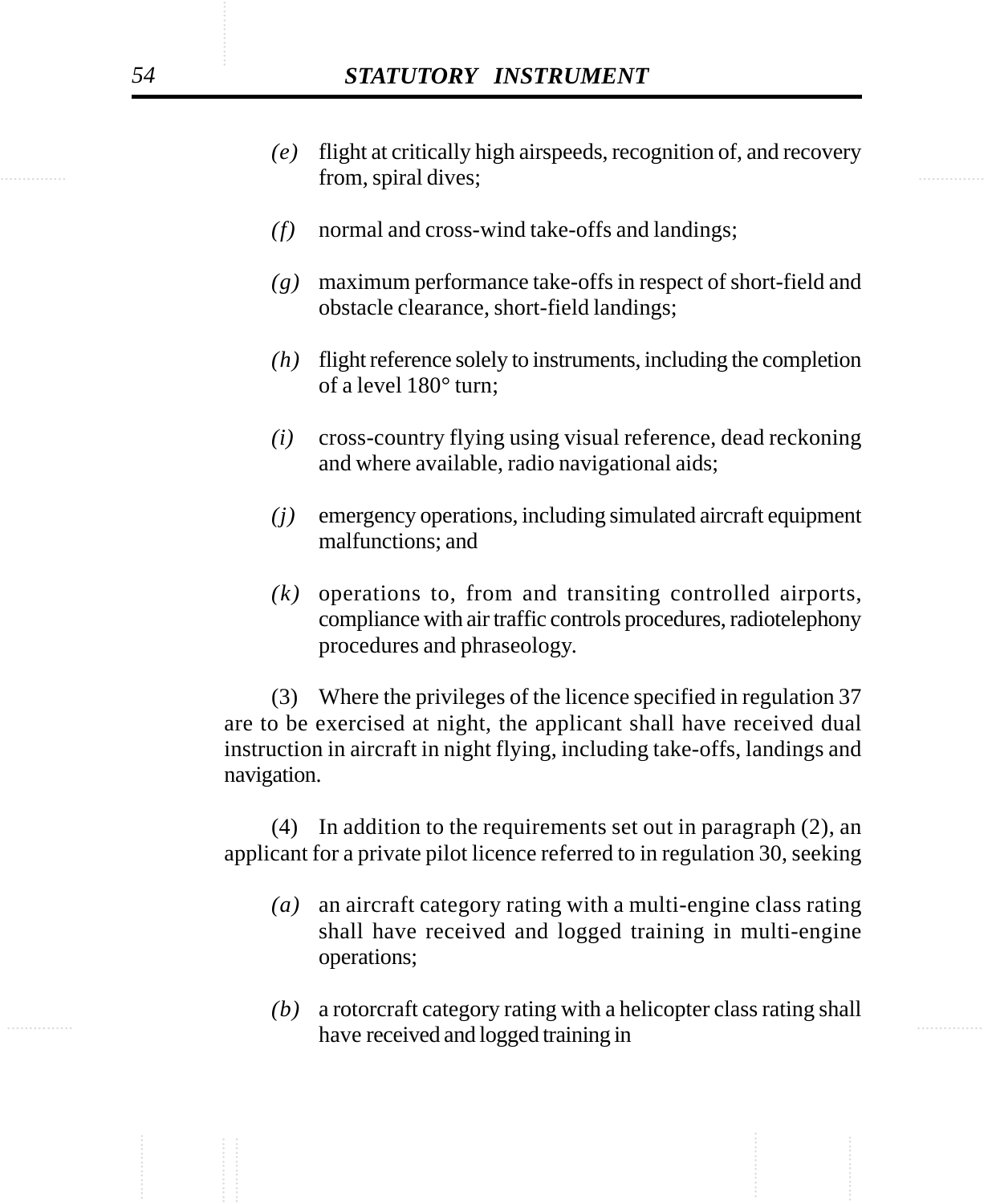- STATUTORY INSTRUMENT 55<br>(i) airport and heliport operations; and (i) airport and heliport operations; and
	- (ii) hovering manoeuvres;
	- *(c)* a powered-lift category rating shall have received and logged training in
		- (i) airport and heliport operations; and
		- (ii) hovering manoeuvres.

(5) An applicant for a glider pilot licence shall have received and logged training in

- *(a)* airport operations;
- *(b)* launches and landings;
- *(c)* performance speeds; and
- *(d)* soaring techniques.

(6) An applicant for a free balloon pilot licence shall have received and logged training in launches and landings.

**33.** (1) An applicant for a private pilot licence under regula- Private tion 30, shall have demonstrated through a skill test, his ability to perform pilot skill as pilot in command of an aircraft, the relevant procedures and ments. manoeuvres set out in the General Application and Personnel Licensing Standards, with a degree of competency appropriate to the privileges granted to the holder of a private pilot licence.

require-

(2) The skill test referred to in paragraph (1) shall be taken within 6 months of completing the flight instructions referred to in regulation 32 unless this period is further extended by the Director.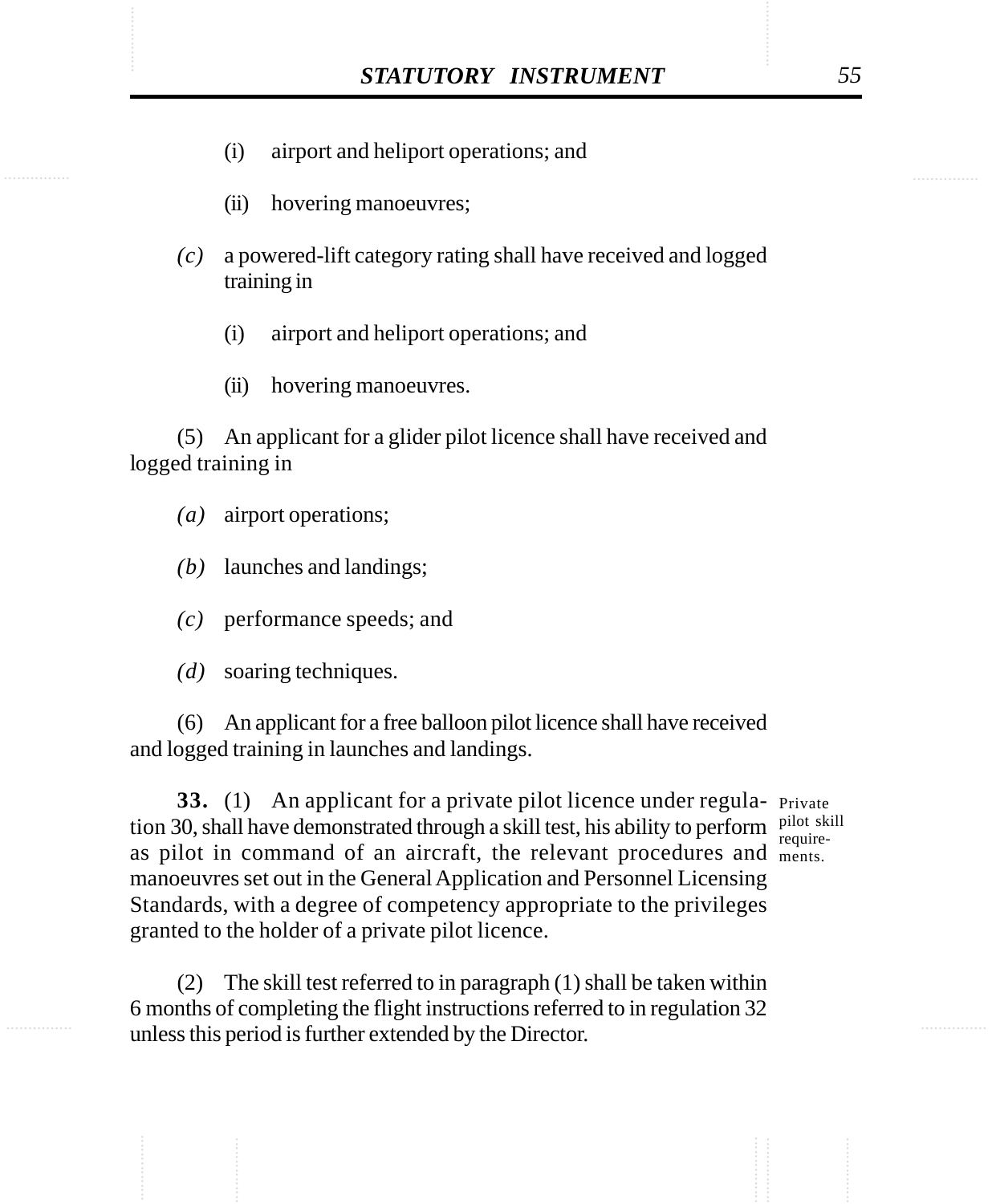Private pilot aeronautical experience requirements.

in the pilot included approximately helicopter or powered-lift category rating shall receive and log the **34.** (1) An applicant for a private pilot licence with an aircraft, following minimum flight training times:

- *(a)* at least 40 hours of flight time; and
- *(b)* at least 10 hours of solo flight time under the supervision of an authorised flight instructor, including 5 hours of solo crosscountry flight time with at least one cross-country flight totalling a minimum of 270 km (150 NM) in the case of aeroplane and powered-lift rating and 180 km (100 NM) for helicopter rating including full-stop landings at two different airports.

(2) An applicant for a private pilot licence with airship category rating shall have completed not less than 25 hours of flight time as a pilot of airships, including at least:

- *(a)* 3 hours of cross-country flight training in an airship with a cross-country flight totalling not less than 45 km (25 NM);
- *(b)* 5 take-offs and 5 landings to a full stop at an airport with each landing involving a flight in the traffic pattern at an airport;
- *(c)* 3 hours of instrument time; and
- *(d)* 5 hours as pilot assuming the duties of the pilot-in-command under the supervision of the pilot in command.

............... ............... (3) An applicant who has successfully completed a private pilot licence course conducted by an approved aviation training organisation need have only 35 hours of aeronautical experience unless fewer hours are approved by the Director.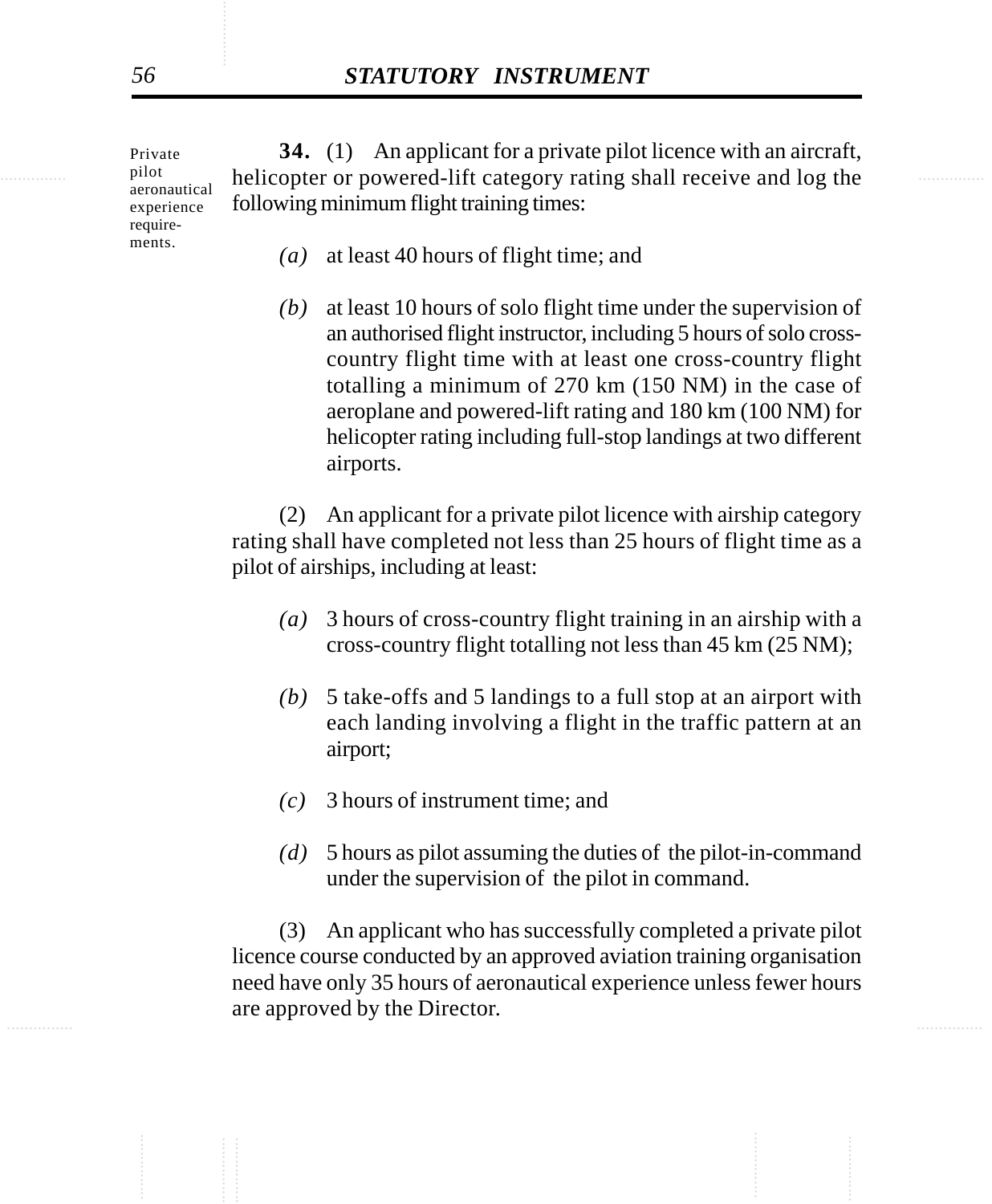**STATUTORY INSTRUMENT** 57<br>(4) The minimum flight training times listed in paragraph (1), shall<br>include at least the experiences shown in the General Application and (4) The minimum flight training times listed in paragraph (1), shall include at least the experiences shown in the General Application and Personnel Licensing Standards.

> (5) An applicant for a private pilot licence may credit one of the following methods in an approved flight simulator or an approved flight training device representing the category, class, and type, where applicable, of aircraft appropriate to the rating sought:

- *(a)* the Director shall determine whether experience as a pilot under instruction in a synthetic flight trainer, approved by the Director, is acceptable as part of the total flight time of 40 hours required in paragraph (1), and credit for such experience shall be limited to a maximum of 5 hours;
- *(b)* flight time as a pilot of aircraft in other categories may be determined as acceptable by the Director, and the Director will determine the extent to which the flight time requirements of paragraph (1) can be reduced accordingly.

(6) Where an applicant under this Part requires a type rating he shall satisfy the requirements of regulation 66.

(7) Where an applicant under this Part requires an instrument rating he shall satisfy the requirements of regulation 68.

(8) Where an applicant has logged flight time as a pilot of an aircraft in other categories, the Director shall determine whether such experience is acceptable and may reduce the flight time requirement accordingly.

- (9) An applicant for a glider pilot licence shall
- *(a)* have completed not less than 6 hours of flight time as a pilot of gliders including 2 hours solo flight time during which not less than 20 launches and landings shall have been performed;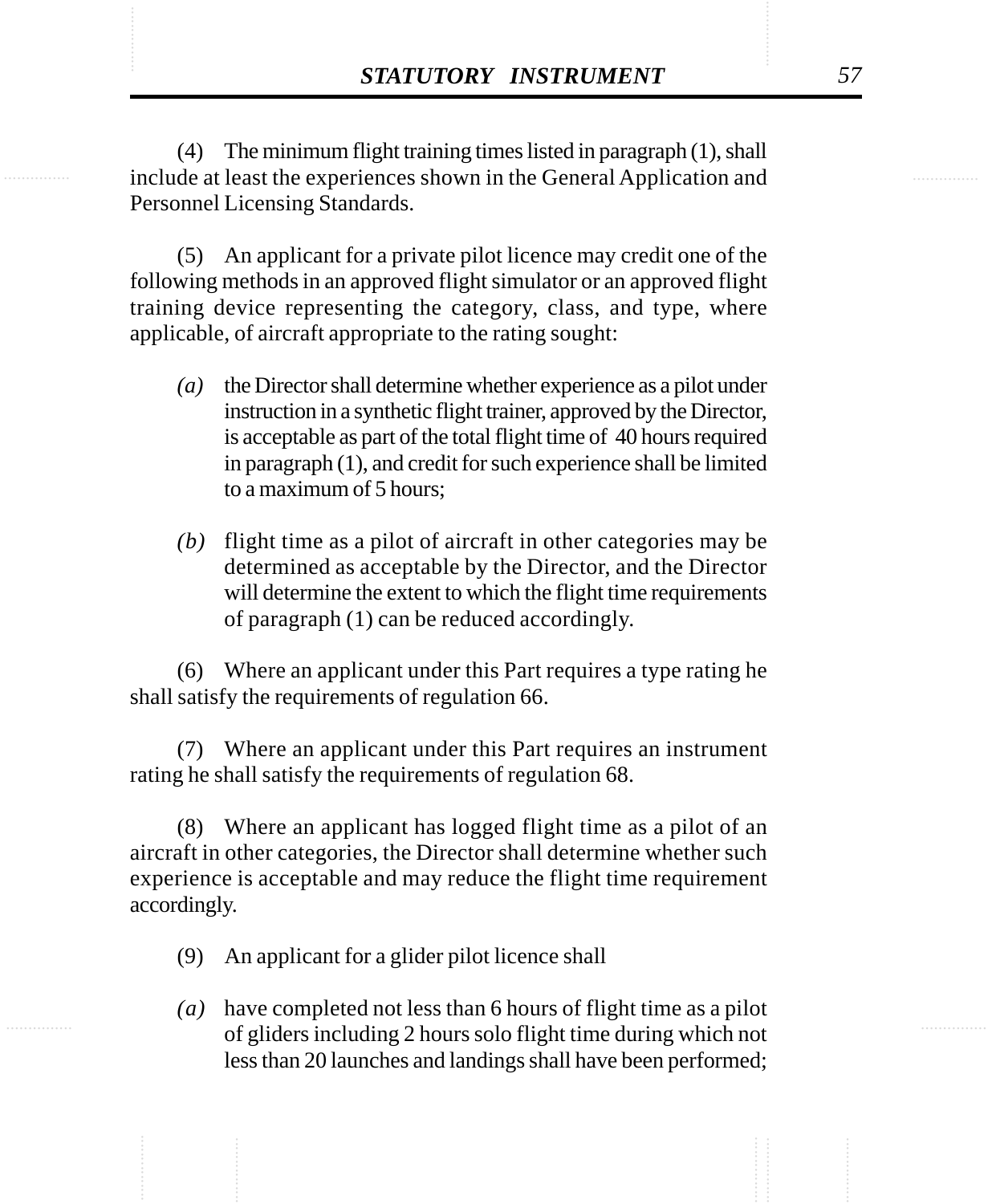- experience contained in the General Application and Personnel *(b)* have gained under appropriate supervision, the operational Licensing Standards;
	- *(c)* be the holder of a pilot licence in the aeroplane category and may be credited with 3 hours towards the 6 hours of flight time required for the glider licence.
	- (10) An applicant for a free balloon pilot licence shall have
	- *(a)* completed not less than 16 hours of flight time as a pilot of free balloons including at least 8 launches and ascents of which one must be solo;
	- *(b)* gained in free balloons under appropriate supervision operational experience;
	- *(c)* if the privileges of the licence are to be exercised at night, gained under appropriate supervision, operational experience in free balloons in night flying.

**35.** (1) Notwithstanding regulation 30, a person is also qualified of a private to hold a private pilot licence under these Regulations where he

- *(a)* holds a pilot licence issued by the Civil Aviation Authority of another Contracting State that is equivalent to the private pilot licence issued by the Director;
- *(b)* satisfies the requirements of regulation  $30(1)(c)$ , *(d)* and *(l)*;
- *(c)* provides the Director with evidence of having successfully completed the aeronautical knowledge and skill test for the grant of a private pilot licence; and
- (d) passes the required knowledge test in air law.

Conversion pilot licence from another Contracting State.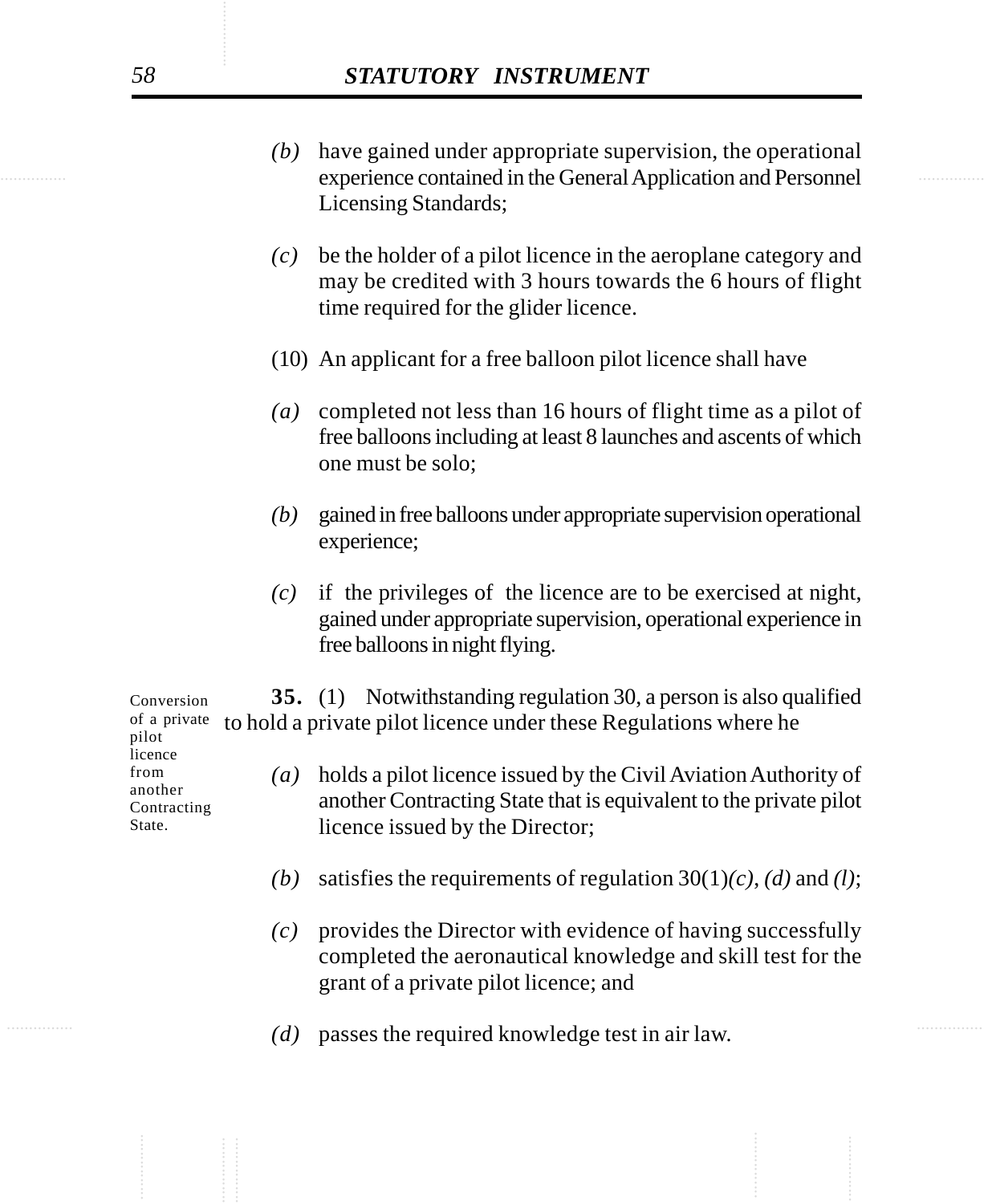**STATUTORY INSTRUMENT** 59<br>(2) Where a type rating is required the applicant under this<br>regulation shall satisfy the requirements of regulation 66. (2) Where a type rating is required the applicant under this regulation shall satisfy the requirements of regulation 66.

> (3) Where an instrument rating is required the applicant under this Regulation shall satisfy the requirements of regulation 68.

> (4) An applicant under this Regulation may use only one foreign pilot licence as a basis for obtaining a private pilot licence issued by the Director

> (5) An applicant for a pilot licence under this Regulation shall provide

- *(a)* a foreign pilot licence and medical certification in the English Language; or
- *(b)* have a foreign pilot licence and the medical certification referred to in *(a)* accompanied by an English Language transcription that has been signed by an official or representative of the foreign Civil Aviation Authority that issued the foreign pilot licence.

**36.** Where the Director is satisfied that an applicant for a private Issue of pilot licence meets the requirements of this Part, he may issue the  $\frac{private}{nilot}$ applicant with a private pilot licence.

pilot licence.

**37.** (1) No person who holds a private pilot licence (hereinafter Privileges referred to as "a private pilot") shall act as a required crew member of an aircraft that

- *(a)* carries passengers or property for compensation or hire; or
- *(b)* is operated for compensation or hire.

and limitations of a private aircraft, glider or free balloon pilot licence.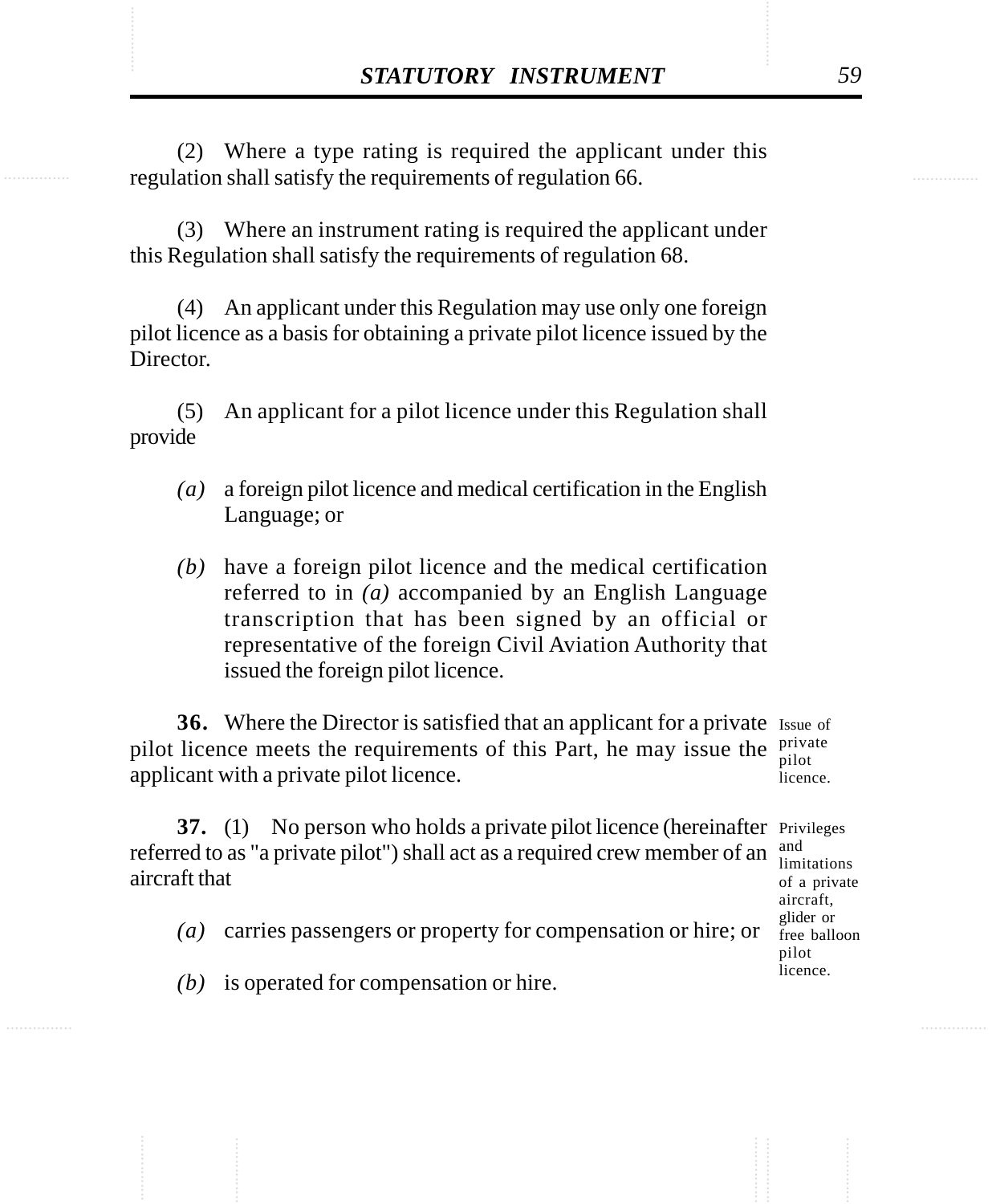aircraft in connection with any business or employment where (2) A private pilot may act as a required crew member of an

- *(a)* the flight is only incidental to that business or employment; and
- *(b)* the aircraft does not carry passengers or property for compensation or hire.

(3) Notwithstanding paragraphs (1) and (2), a private pilot may be reimbursed for aircraft operating expenses that are directly related to search and rescue operations, provided that

- *(a)* such expenses relate only to fuel, oil, airport charges or rental fees; and
- *(b)* the operation is sanctioned and under the direction and control of
	- (i) an agency of the Government of Barbados; or
	- (ii) an organisation that conducts search and rescue operations.

(4) No private pilot shall act in any capacity as a pilot of an aircraft under instrument flight rules unless he has an instrument rating appropriate to the category of aircraft in use.

(5) The holder of a glider pilot may act as pilot in command of any glider provided that the licence holder has operational experience in the launching method used.

............... ............... (6) If passengers are to be carried the licence holder shall have completed not less than 10 hours of flight time as pilot of gliders.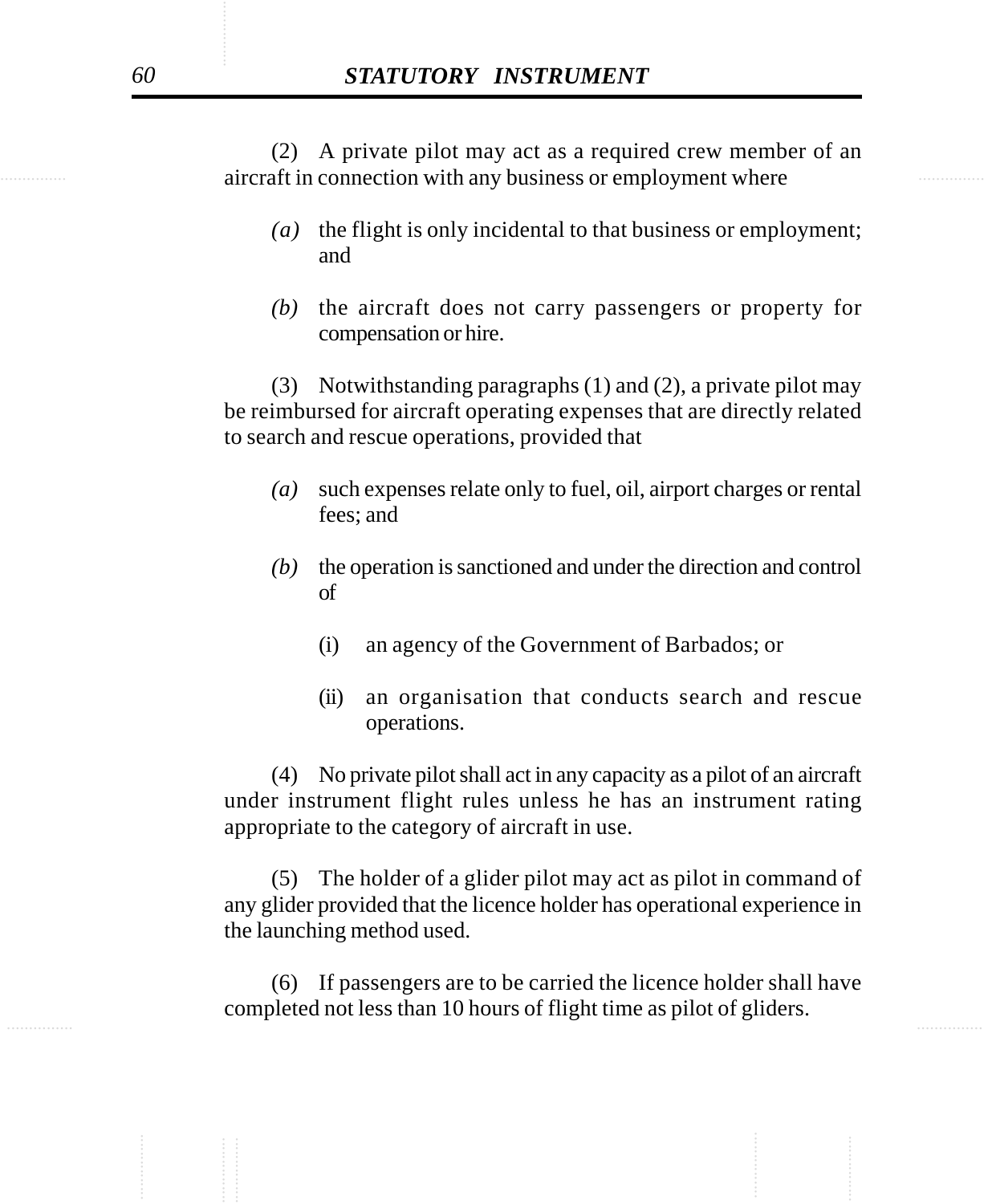**STATUTORY INSTRUMENT** 61<br>
(7) The holder of a free balloon pilot licence may act as a pilot in<br>
command of any free balloon provided that the licence holder has (7) The holder of a free balloon pilot licence may act as a pilot in command of any free balloon provided that the licence holder has operational experience in hot air or gas balloons, as appropriate.

> **38.** (1) Where an applicant for a private pilot licence with a balloon Limitations rating takes a skill test in a balloon with an airborne heater, the Director  $\frac{of}{nilot}$ shall place upon the private pilot licence a limitation restricting the exercise licence with of the privileges of that licence to a balloon with an airborne heater. **balloon**

pilot rating.

(2) A private pilot may apply to have the limitation under paragraph (1), removed upon

- *(a)* obtaining the required aeronautical experience in a gas balloon; and
- *(b)* receiving a logbook endorsement from an authorised instructor who attests to the accomplishment by the private pilot of having the required aeronautical experience and ability to satisfactorily operate a gas balloon.

(3) Where an applicant for a private pilot licence with a balloon rating takes a skill test in a gas balloon, the Director shall place upon the private pilot licence a limitation restricting the exercise of the privilege of that licence to a gas balloon.

(4) A private pilot may apply to the Director to have the limitation referred to in paragraph (3), removed upon

- *(a)* obtaining the required aeronautical experience in a balloon with an airborne heater; and
- *(b)* receiving a logbook endorsement from an authorised instructor who attests to the accomplishment by the private pilot of having the required aeronautical experience and ability to satisfactorily operate a balloon with an airborne heater.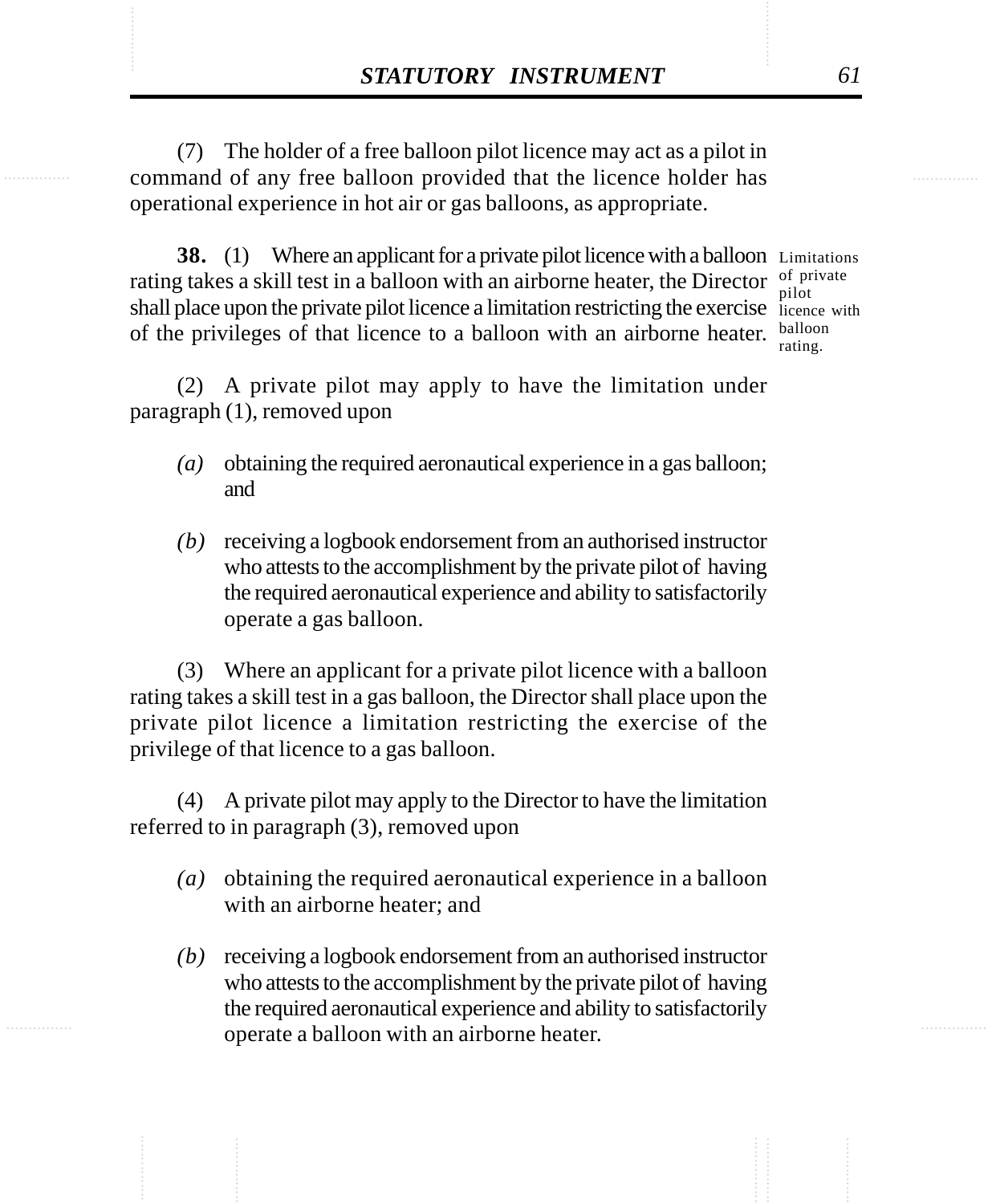|   | Commercial                   |       |                   | <b>39.</b> (1) A person wishing to apply for a commercial pilot licence |   |
|---|------------------------------|-------|-------------------|-------------------------------------------------------------------------|---|
| . | pilot<br>general<br>require- | shall |                   |                                                                         | . |
|   | ments.<br>Schedule.          |       | $\left( a\right)$ | apply to the Director in the prescribed form;                           |   |

- *(b)* pay the prescribed fee as set out in the *Schedule*;
- *(c)* be at least 18 years of age;
- *(d)* except as provided in regulation 201, be able to read, speak, write, and understand the English Language;
- *(e)* pass or provide the Director with evidence of having passed the required aeronautical knowledge test referred to in regulation 40;
- *(f)* receive or provide the Director with evidence of having received the instruction required by regulation 41 and a logbook endorsement from an authorised flight instructor who
	- (i) conducted the training on the areas of operation that apply to the aircraft category and class rating sought; and
	- (ii) certified that the person is prepared for the required skill test check;
- *(g)* meet the aeronautical experience requirements of this Regulation that apply to the aircraft category and class rating sought before applying for the skill test check;
- the aircraft category and class rating sought; *(h)* pass or provide the Director with evidence of having passed the skill test on the areas of operation set out in the General Application and Personnel Licensing Standards that apply to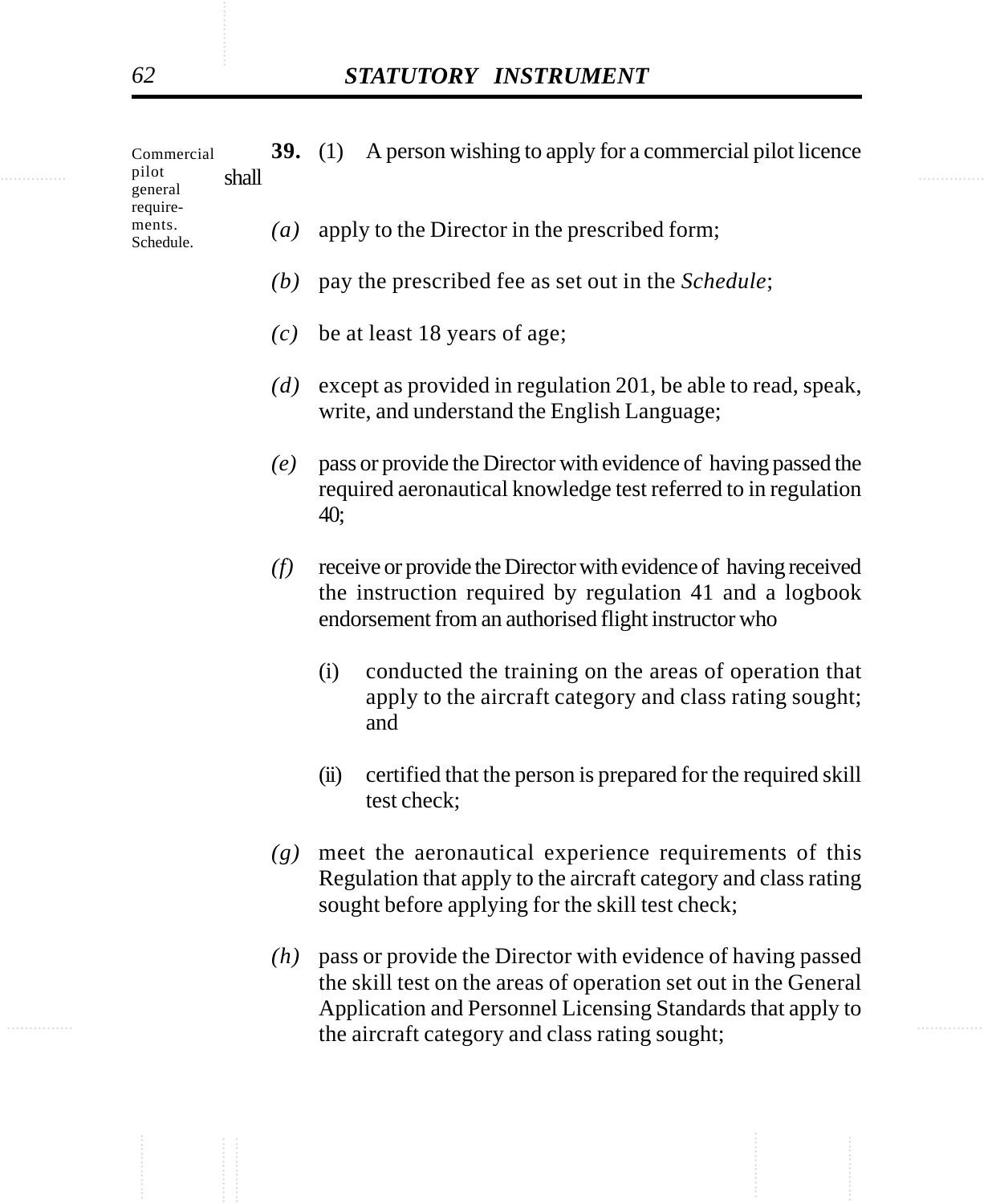- **STATUTORY INSTRUMENT** 63<br>(*i*) pass the skill test referred to in paragraph (*h*) in the manner set<br>out in the General Application and Personnel Licensing Standards: *(i)* pass the skill test referred to in paragraph *(h)* in the manner set out in the General Application and Personnel Licensing Standards;
	- *(j)* complete or provide the Director with evidence of having completed the training in the physiology of flight set out in the General Application and Personnel Licensing Standards;
	- *(k)* hold a valid private pilot licence issued under these Regulations;
	- *(l)* hold a military pilot licence which is certified by the issuing Contracting State as being equivalent to a commercial pilot licence or an airline transport pilot licence;
	- *(m)* comply with the appropriate sections of these Regulations that apply to the aircraft category and class rating sought; and
	- *(n)* hold a current Class 1 medical certificate issued in accordance with Part IX.

(2) Where a type rating is required for a commercial pilot licence under this Part the applicant shall satisfy the requirements of regulation 66.

(3) Where an instrument rating is required for a commercial pilot licence under this Part the applicant shall satisfy the requirements of regulation 68.

**40.** An applicant for a commercial pilot licence, referred to in Commercial regulation 39, shall provide the Director with evidence that he has  $\frac{pilot}{qarrow}$ received and logged ground training from an approved aviation training knowledge organisation or an authorised instructor on the aeronautical knowledge requireareas set out in the General Application and Personnel Licensing Standards and a recommendation from the authorised instructor that he is prepared for the knowledge test.

aeronautical ments.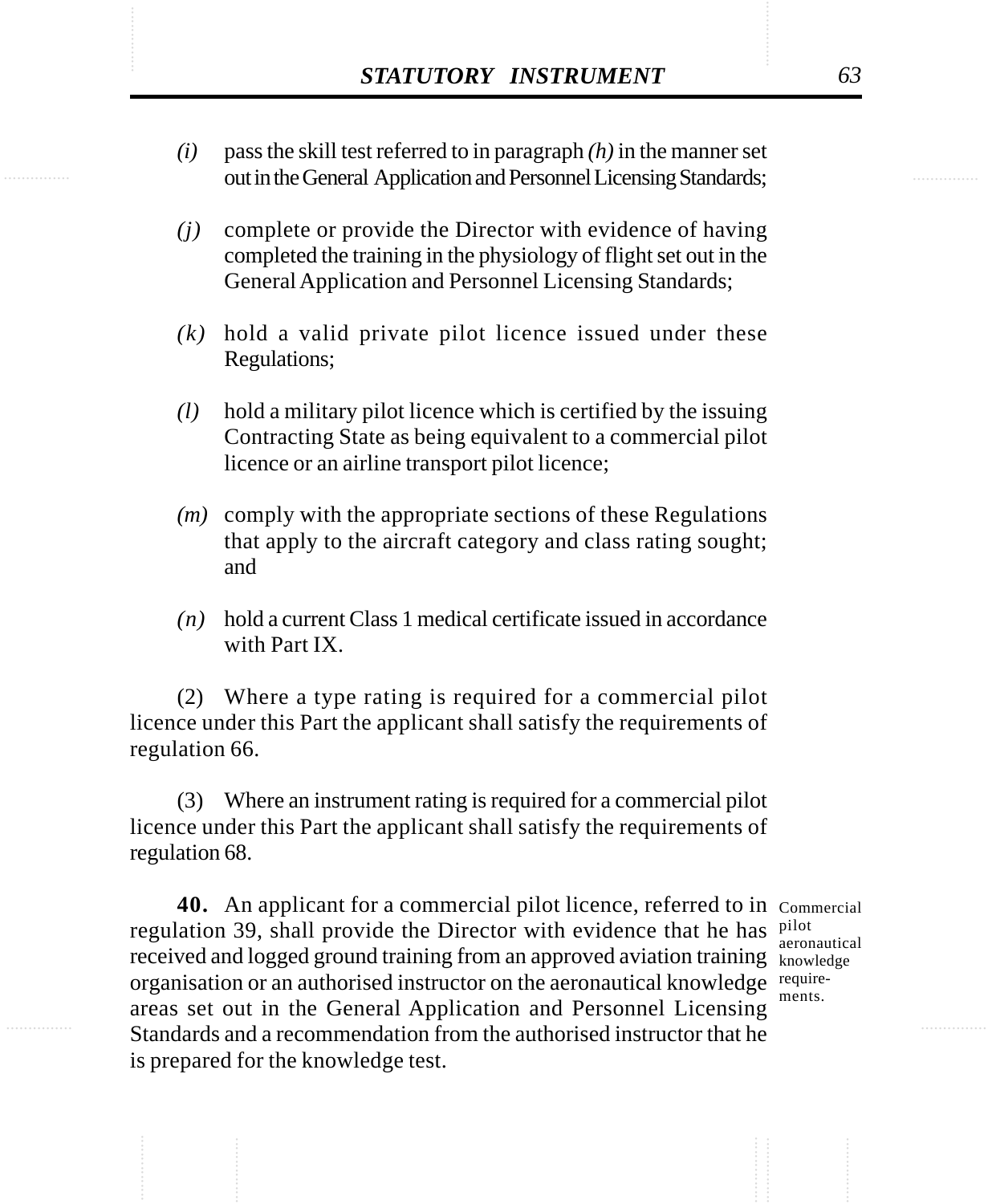$\frac{\text{pilot flight}}{\text{inertuation}}$  regulation 39, shall provide the Director with evidence of having received **41.** (1) An applicant for a commercial pilot licence, in and logged ground and flight instruction at an approved aviation training organisation or from an authorised instructor on the required flight instruction areas of operation. Commercial

> (2) The instruction required in paragraph (1), shall be on the areas of operation in respect of the aircraft category and class rating sought to the level of performance required for a commercial pilot licence set out in the General Application and Personnel Licensing Standards.

> (3) Where the privileges of the commercial pilot licence are to be exercised at night, the applicant shall have received dual instruction in aircraft in night flying, including take-offs, landings and navigation.

> (4) The instrument training and experience specified in paragraph (2), and the night flying experience specified in paragraph (3), shall not entitle the holder of a commercial pilot licence to pilot aircraft under instrument flight rules.

**42.** An applicant for a commercial pilot licence, under regulation 39, shall provide the Director with evidence of having successfully completed the skill test demonstrating his ability to perform as pilot in command of an aircraft, the relevant procedures and manoeuvres set out in the General Application and Personnel Licensing Standards in the manner set out in those Standards, with a degree of competency appropriate to the privileges granted to the holder of a commercial pilot licence. Commercial pilot skill test.

**43.** (1) An applicant for a commercial pilot licence, under regulation 39, shall have completed at least 200 flight hours aeronautical experience on an aeroplane with power-lift category or 150 flight hours for a helicopter as outlined in the General Application and Personnel Licensing Standards. Commercial pilot aeronautical experience requirements.

............... ............... (2) An applicant who has satisfactorily completed a commercial pilot course conducted by an approved aviation training organisation need have only the following total aeronautical experience to meet aeronautical experience requirements:

pilot flight instruction requirements.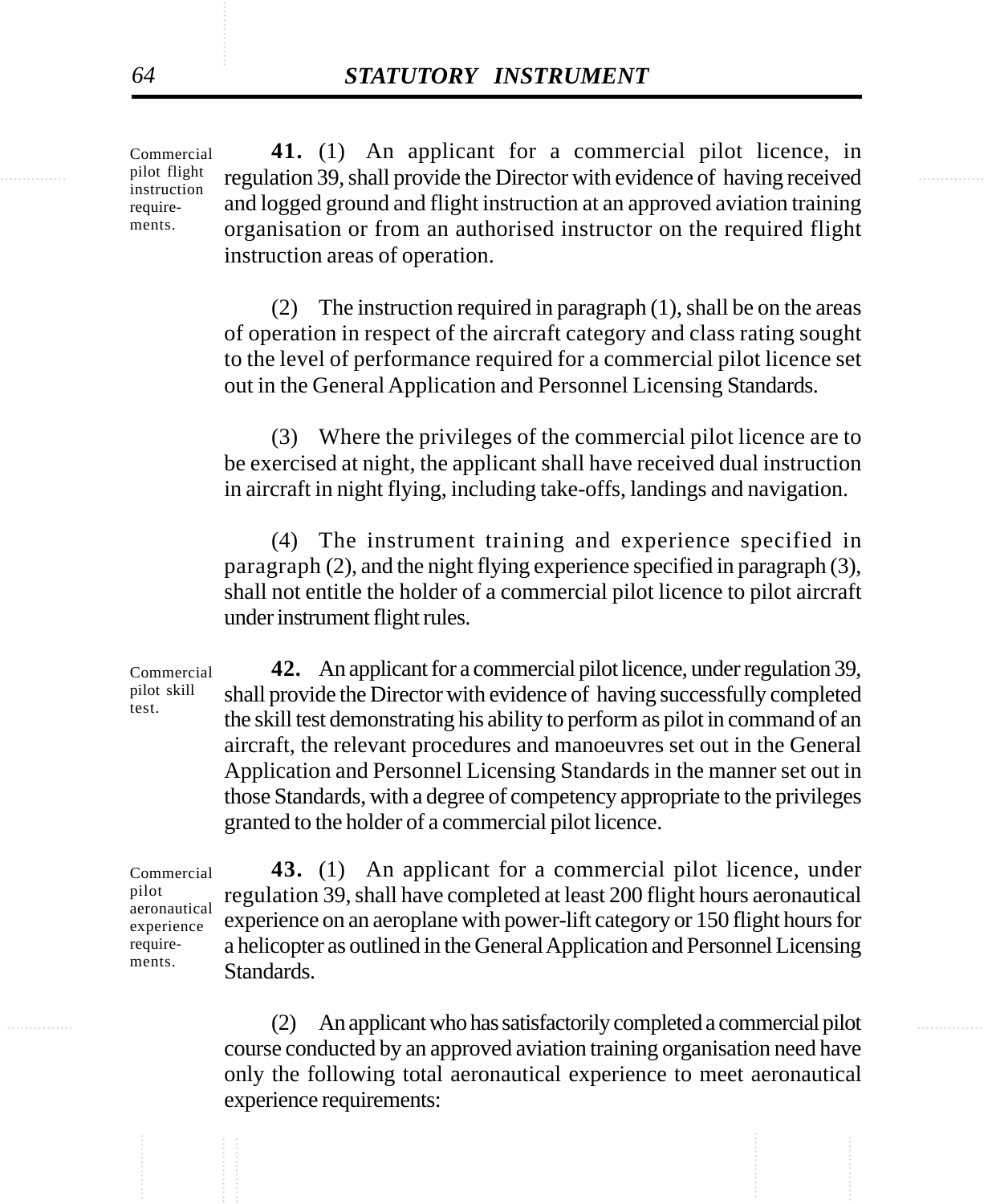STATUTORY INSTRUMENT 65<br>(a) 150 hours for an aeroplane or powered-lift rating; and *(a)* 150 hours for an aeroplane or powered-lift rating; and

*(b)* 100 hours for a helicopter rating.

(3) Notwithstanding paragraph (2), where an applicant has logged flight time as a pilot of aircraft in other categories the Director shall determine whether such experience is acceptable and to what extent to reduce the flight time requirement accordingly.

 $(4)$  An applicant for a commercial pilot licence – aeroplane, shall have completed not less than:

- *(a)* 100 hours as pilot in command, or in the case of a course of approved training 70 hours as pilot in command;
- *(b)* 20 hours of cross-country flight time as pilot in command including a cross-country flight totalling not less than 540 km (300 NM) in the course of which full-stop landings at two different airports shall be made;
- *(c)* 10 hours of instrument instruction time of which not more than 5 hours may be instrument ground time; and
- *(d)* where the privileges of the licence are to be exercised at night 5 hours of night flight time including 5 take-offs and 5 landings as pilot in command.

 $(5)$  An applicant for commercial pilot licence – helicopter shall have completed not less than:

- *(a)* 35 hours as pilot in command;
- *(b)* 10 hours of cross-country flight time as pilot in command including a cross-country flight in the course of which landings at two different points shall be made;
- *(c)* 10 hours of instrument instruction time of which not more than 5 hours may be instrument ground time; and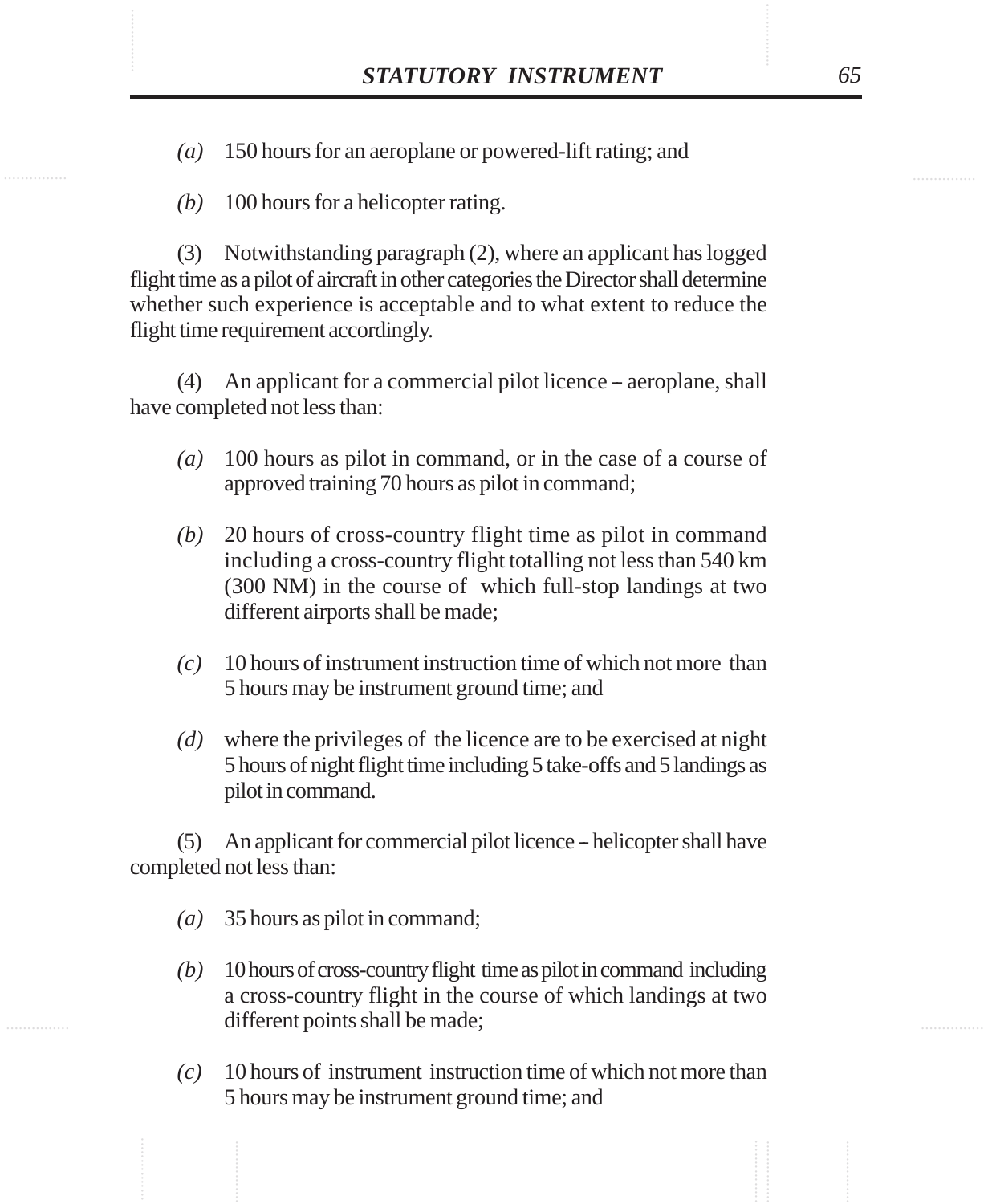............... ............... 5 hours of night time including 5 take-offs and 5 landing *(d)* if the privileges of the licence are to be exercised at night, patterns as pilot in command.

> $(6)$  An applicant for a commercial pilot licence – power-lift shall have completed not less than:

- *(a)* 50 hours as pilot in command;
- *(b)* 10 hours in cross-country flying as pilot in command including a cross-country flight totalling not less than 540 km (300 NM) in the course of which full stop landing at two different airports shall be made;
- *(c)* 10 hours of instrument instruction of which not more than 5 hours may be instrument ground time; and
- *(d)* where the privileges of the licence are to be exercised at night, 5 hours of night flight time including 5 take-offs and landings as pilot in command.

 $(7)$  An applicant for a commercial pilot licence – airship shall have completed not less than:

- *(a)* 50 hours as pilot in command;
- *(b)* 30 hours as pilot in command or pilot in command under supervision in airships, to include not less than:
	- (i) 10 hours of cross-country flight time; and
	- (ii) 10 hours of night flight;
- *(c)* 40 hours of instrument time, of which 20 hours shall be in flight and 10 hours in flight in airships; and
- *(d)* 20 hours of flight training in airships on areas of operation listed in the flight instruction detailed in the General Application and Personnel Licensing Standards.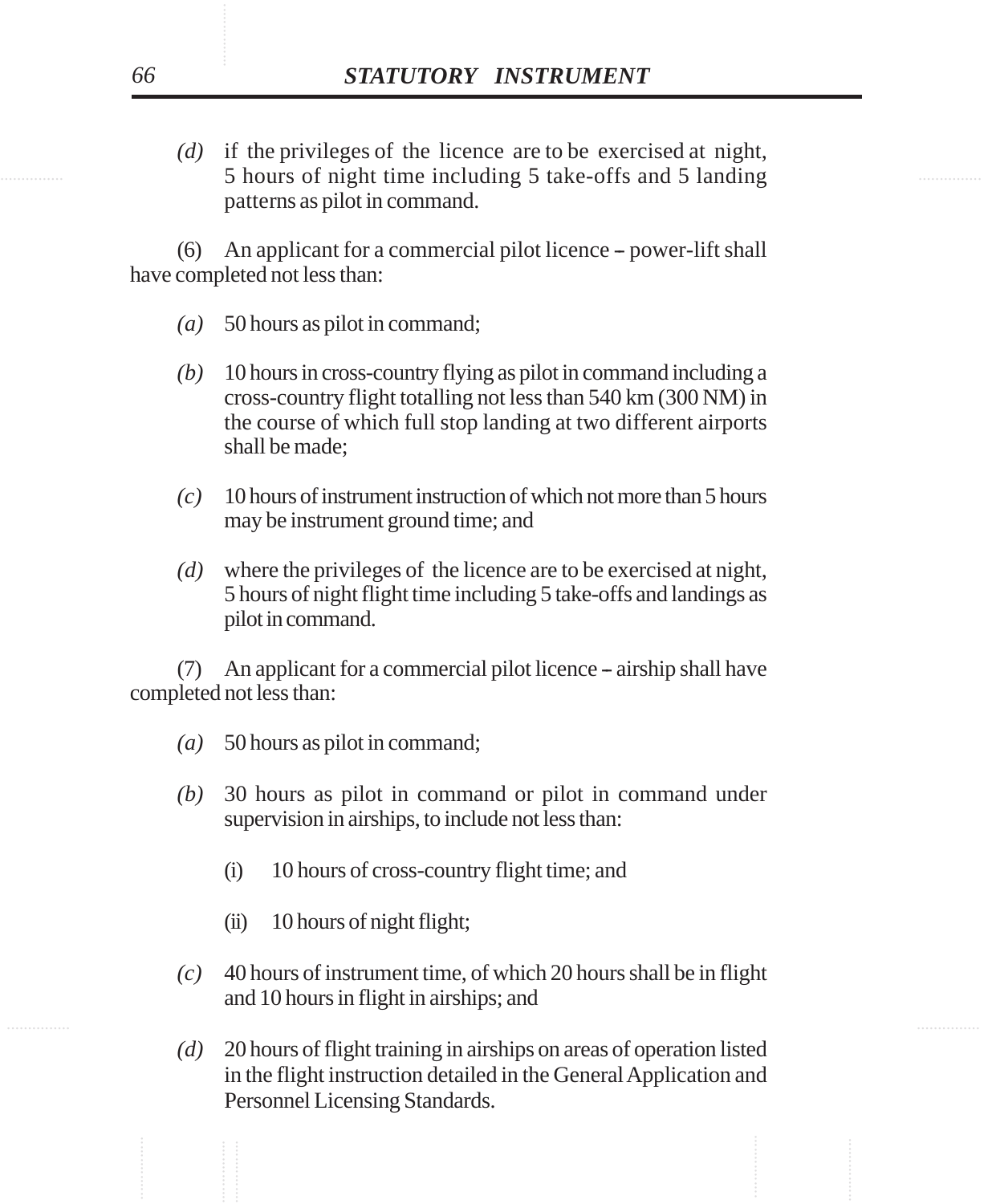**STATUTORY INSTRUMENT** 67<br>
44. (1) Notwithstanding regulation  $39(1)(e)$  through  $(k)$ , a person Conversion<br>
is also qualified to hold a commercial pilot licence issued by the Director <sup>of a</sup> **44.** (1) Notwithstanding regulation 39(1)*(e)* through *(k)*, a person Conversion is also qualified to hold a commercial pilot licence issued by the Director  $\frac{1}{2}$ where he pilot

commercial licence from another State.

- *(a)* holds a valid pilot licence issued by a Civil Aviation Authority of another Contracting State that is equivalent to a commercial pilot Contracting licence issued by the Director; and
- *(b)* passes the required knowledge test on the following knowledge areas:
	- (i) rules and regulations relevant to the holder of a commercial pilot licence;
	- (ii) rules of the air, appropriate air traffic control practices and procedures;
	- (iii) operating limitations of appropriate aircraft and powerplants, relevant operational information from the flight manual or other appropriate document;
	- (iv) effects of loading and mass distribution on aircraft handling, flight characteristics and performance, mass and balance calculations;
	- (v) use and practical application of take-off, landing and other performance data;
	- (vi) general aeronautical knowledge; and
	- (vii) aeronautical knowledge specific to the aircraft type.

(2) Where an applicant holds a pilot licence issued by the licensing authority of a Contracting State, the Director may accept the results of a successful flight test conducted under such pilot licence as evidence that the applicant satisfies the requirements under this Regulation.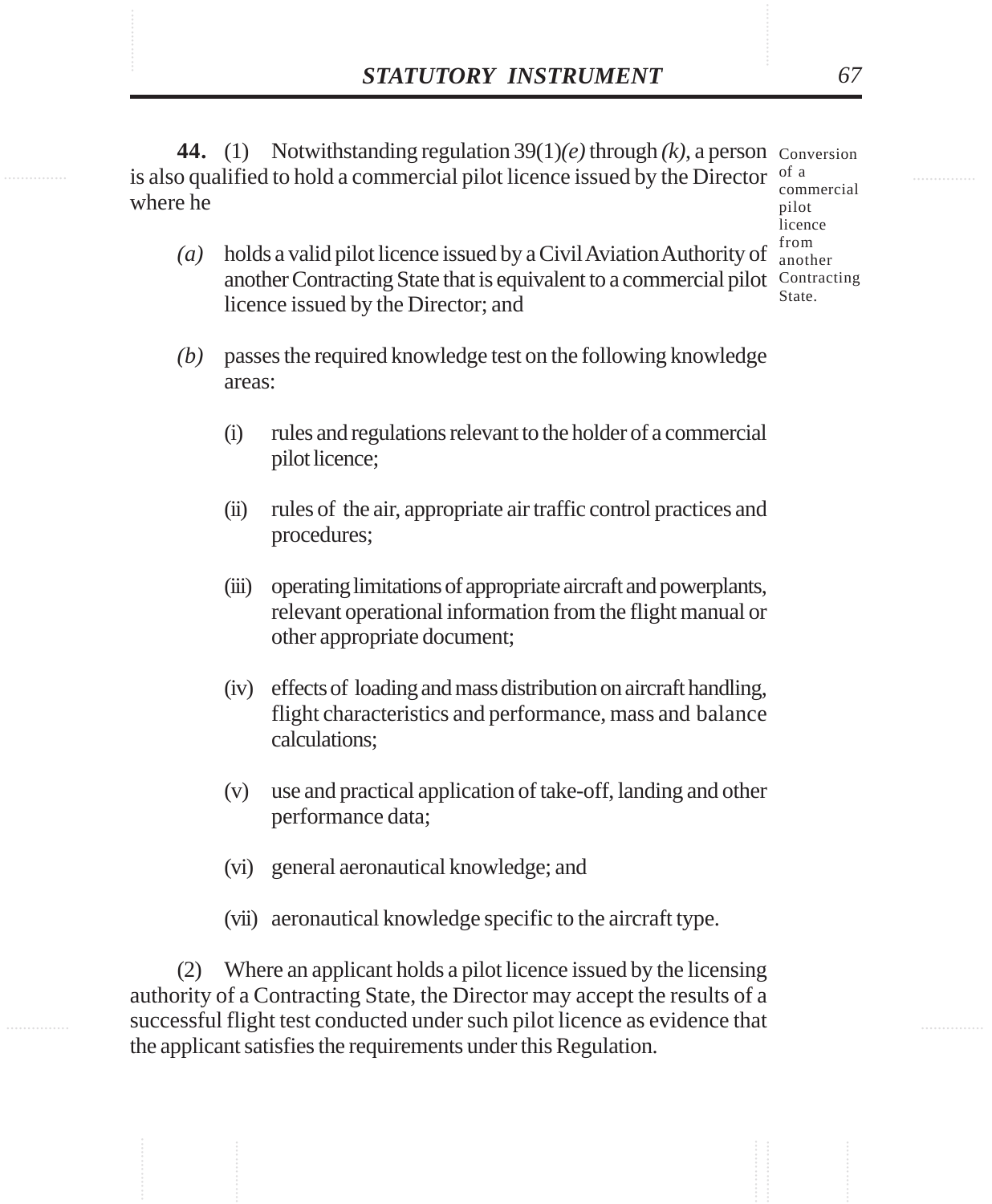explored as a basis for obtaining a commercial pilot licence issued by the (3) An applicant under this Regulation may use only one foreign **Director** 

> (4) An applicant for a pilot licence under this Regulation shall provide a foreign pilot licence and medical certification in the English Language or accompanied by an English Language transcription that has been signed by an official or representative of the foreign Civil Aviation Authority that issued the foreign pilot licence.

> (5) Where a type rating is required, the applicant under paragraph (2), shall satisfy or provide the Director with evidence that he has met the requirements of regulation 66.

> (6) Where an instrument rating is required the applicant shall satisfy or provide the Director with evidence that he has met the requirements of regulation 68.

> (7) The Director may accept the type rating and instrument rating on a commercial pilot licence issued by another Contracting State where it is equivalent to the requirement of these Regulations.

> (8) The Director may exempt the applicant from any requirement of this Regulation, on proof of equivalent knowledge, qualifications, skills and recency of experience.

**45.** Where the Director is satisfied that the applicant for a commercial pilot licence meets the requirements of this Part, he may issue the applicant with a commercial pilot licence. Issue of commercial

**46.** (1) An applicant for a commercial pilot licence with an additional category rating who holds a commercial pilot licence with another aircraft category rating shall Commercial

 $\lim_{\text{ratio}}$  and class  $\left(a\right)$  meet the applicable eligibility requirements;

pilot licence.

pilot licence for additional category and class rating requirements.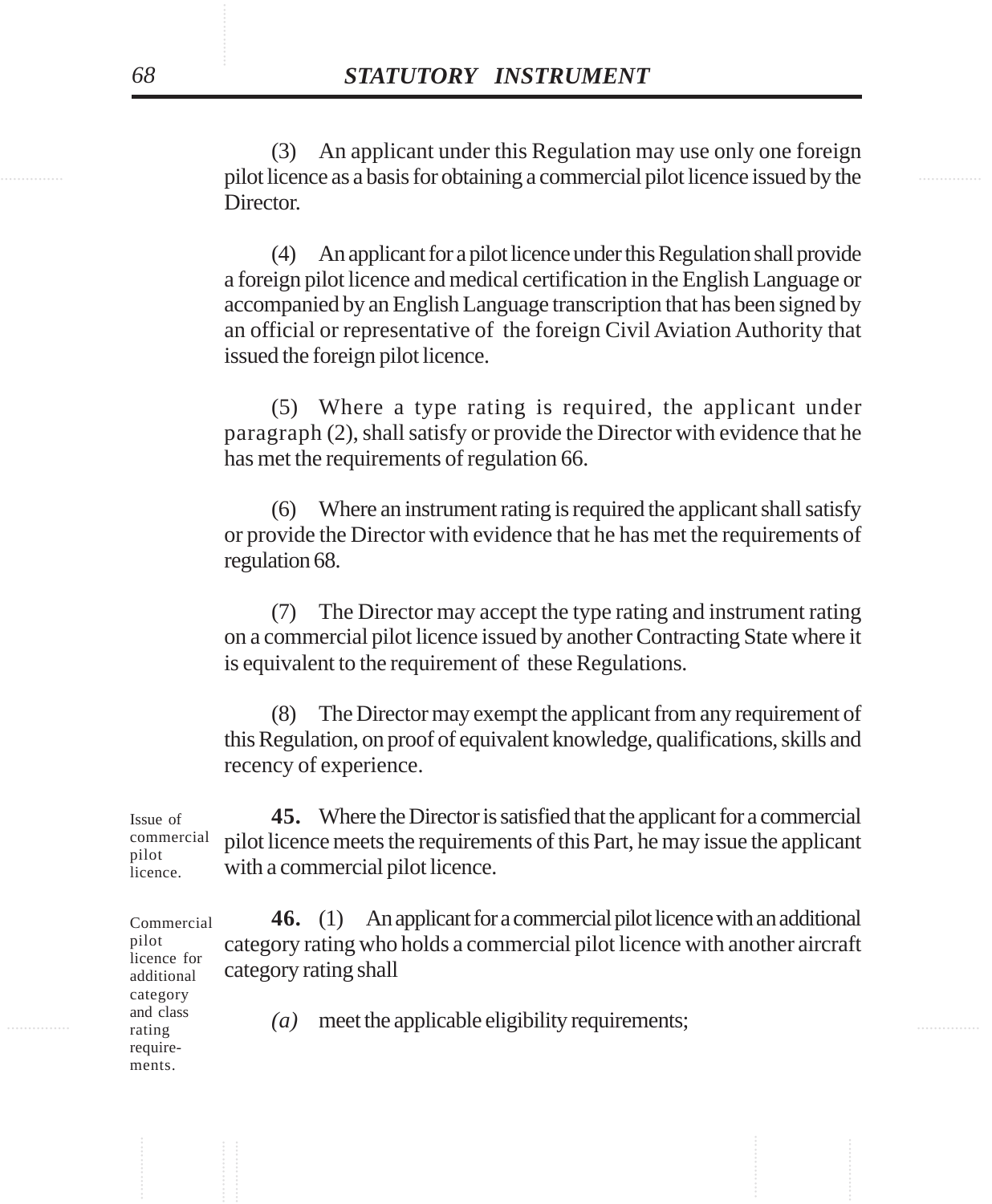- STATUTORY INSTRUMENT 69<br>
(b) pass a knowledge test on the applicable aeronautical knowledge areas: *(b)* pass a knowledge test on the applicable aeronautical knowledge areas;
	- *(c)* meet the applicable aeronautical experience requirements; and
	- *(d)* pass the skill test proficiency check on the areas of operation.

(2) An applicant for a commercial pilot licence with a type rating shall not be required to pass a knowledge test where his commercial pilot licence lists the aircraft category and class rating that is appropriate to the type of rating sought.

**47.** (1) The holder of a commercial pilot licence (hereinafter Commercial referred to as "a commercial pilot") may within the appropriate aircraft  $\frac{\text{pilot}}{\text{linear}}$ category licence privileges.

*(a)* exercise all the privileges of the holder of a private pilot licence;

- *(b)* act as pilot in command in an aircraft engaged in operations other than commercial air transport;
- *(c)* act as pilot in command in commercial air transport operations in an aircraft certificated for single pilot operation; and
- *(d)* act as co-pilot in an aircraft which is required to be operated with a co-pilot.
- (2) A commercial pilot with an airship category rating may
- *(a)* give flight and ground training for the issuance of a licence or rating for an airship;
- *(b)* endorse a pilot logbook; and
- *(c)* act as pilot in command under instrument flight rules.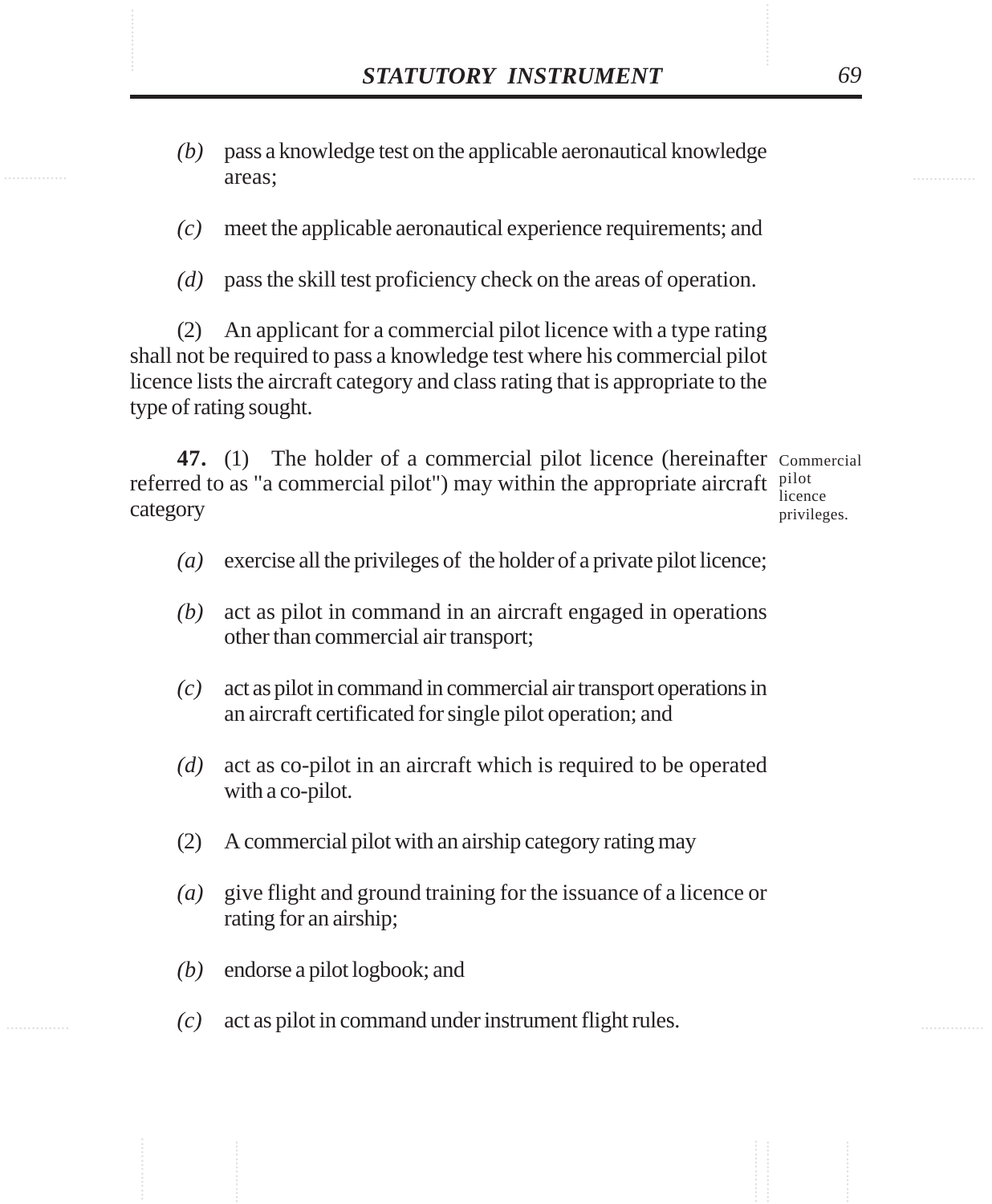............... ............... aircraft under instrument flight rules unless he has an instrument rating (3) No commercial pilot shall act in any capacity as a pilot of an appropriate to the category of aircraft in use.

> **48.** (1) The Director may issue to an applicant for a commercial pilot licence with an aeroplane category or powered-lift category rating who does not hold an instrument rating in the same category and class, a commercial pilot licence that contains the limitation, Commercial pilot licence limitations.

> > "The carriage of passengers for hire in (aeroplanes) (poweredlifts) on cross-country flights in excess of 50 nautical miles or at night is prohibited.".

(2) A commercial pilot may apply to the Director to have the limitation referred to in paragraph (1), removed by satisfactorily accomplishing the requirements of regulation 68 for an instrument rating in the same category and class that has the limitation.

(3) Where an applicant for a commercial pilot licence with a balloon rating takes a skill test in a balloon with an airborne heater the Director shall place upon the commercial pilot licence, a limitation restricting the exercise of the privileges of that licence to a balloon with an airborne heater.

(4) A commercial pilot may remove the limitation specified in paragraph (3), by

- *(a)* obtaining the required aeronautical experience in a gas balloon; and
- *(b)* receiving a logbook endorsement from an authorised instructor who attests to the accomplishment by the pilot of the required aeronautical experience and ability to satisfactorily operate a gas balloon.

............... ............... (5) Where an applicant for a commercial pilot licence with a balloon rating takes a skill test in a gas balloon, the Director shall place upon the commercial pilot licence, a limitation restricting the exercise of the privileges of that licence to a gas balloon.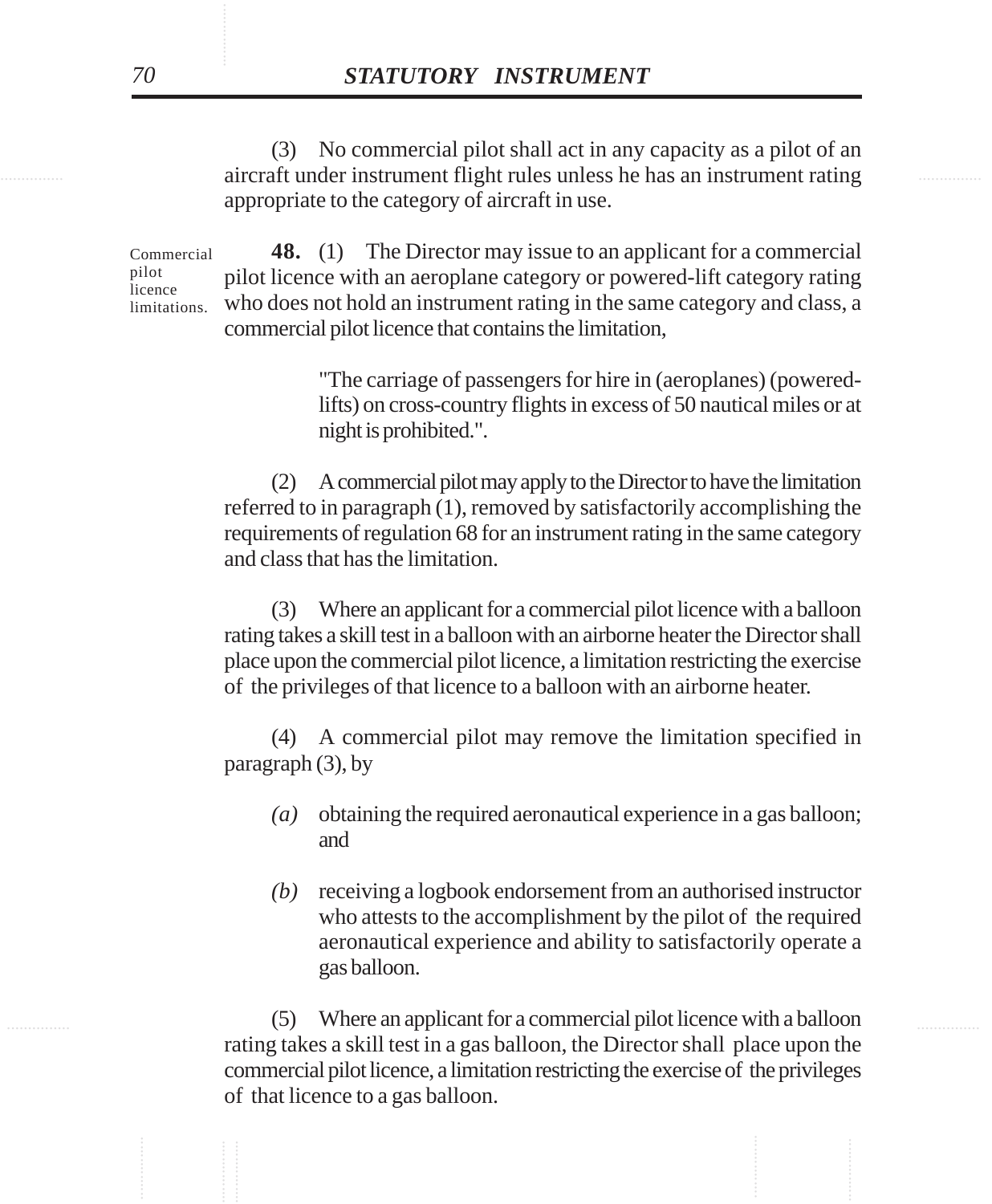**STATUTORY INSTRUMENT** 71<br>
(6) A commercial pilot may remove the limitation specified in paragraph (5), by (6) A commercial pilot may remove the limitation specified in paragraph (5), by

- *(a)* obtaining the required aeronautical experience in a balloon with an airborne heater; and
- *(b)* receiving a logbook endorsement from an authorised instructor who attests to the person's accomplishment of the required aeronautical experience and ability to satisfactorily operate a balloon with an airborne heater.

|     | <b>49.</b> A person wishing to apply for a multi-crew pilot licence shall | Multi-crew<br>pilot            |  |
|-----|---------------------------------------------------------------------------|--------------------------------|--|
| (a) | apply to the Director in the prescribed form;                             | licence<br>general<br>require- |  |
| (b) | pay the prescribed fee as set out in the <i>Schedule</i> ;                | ments.<br>Schedule.            |  |

- *(c)* be at least 18 years of age;
- *(d)* except as provided in regulation 201, be able to read, speak, write and understand the English Language;
- *(e)* receive and provide the Director with evidence of having met the knowledge requirements for airline transport pilot licence appropriate to the aeroplane category in an approved training course as set out in the General Application Standards;
- *(f)* where an instrument rating is required for a multi-crew pilot licence under this Part, the applicant shall satisfy the requirements of regulation 68;
- *(g)* hold a current Class I medical certificate in accordance with Part IX of these Regulations.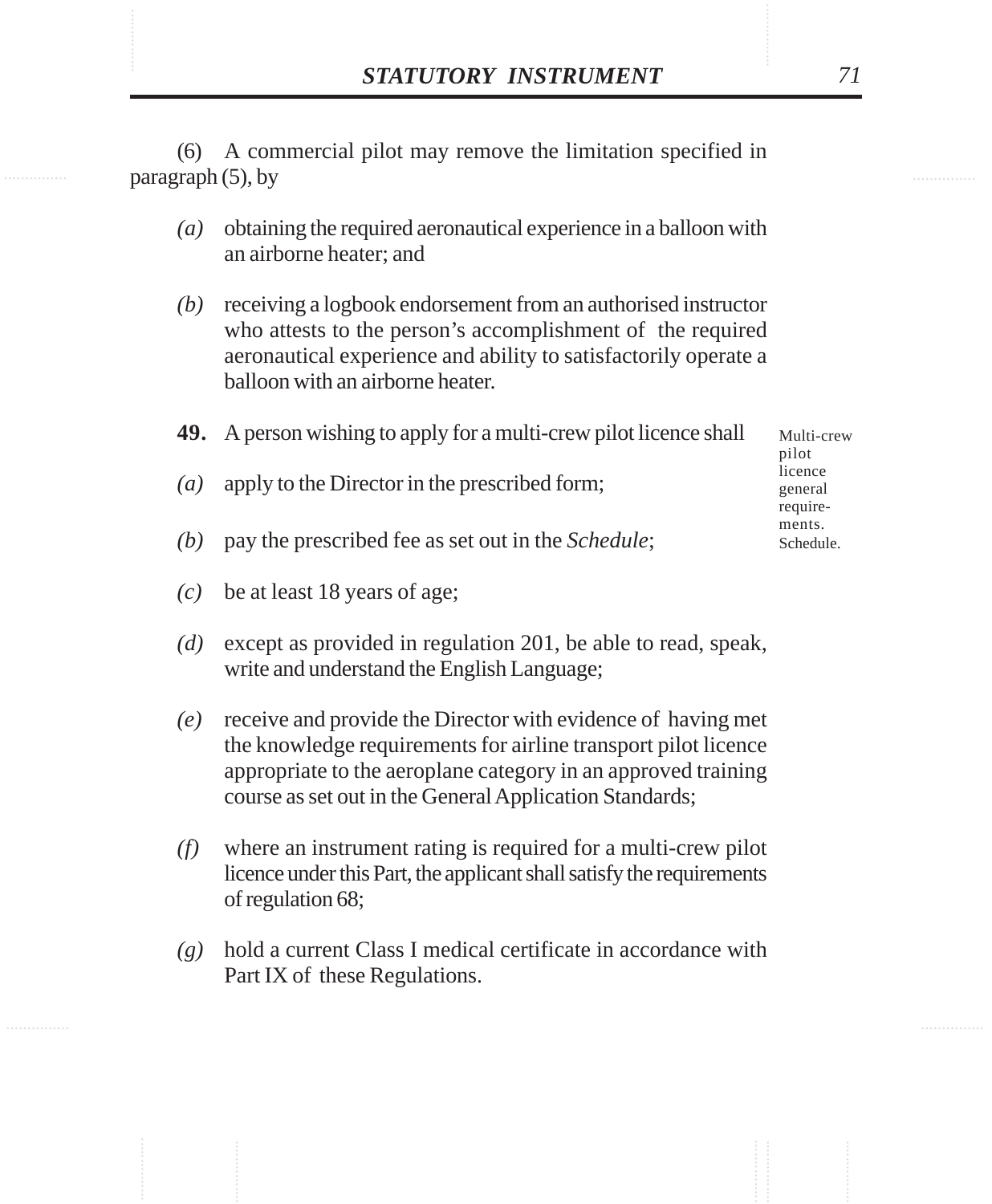in the pilot shall provide the Director with evidence that he has received and logged **50.** An applicant for a multi-crew pilot licence, under regulation 49, ground training from an approved aviation training organisation or an authorised instructor on the aeronautical knowledge areas set out in the General Application and Personnel Licensing Standards and a recommendation from the authorised instructor that he is prepared for the knowledge test. aeronautical

> **51.** (1) An applicant for a multi-crew pilot licence, under regulation 49, shall provide the Director with evidence of having received and logged ground and flight instruction at an approved aviation training organisation or from an authorised instructor on the required flight instruction areas of operation.

(2) An applicant shall have received dual flight instruction in all the competency units as set in the General Application and Personnel Licensing Standards to the level required for the issue of the multi-crew pilot licence, to include the competency units required to pilot under instrument flight rules.

(3) The instruction required in paragraph (1), shall be on the areas of operation in respect of the aircraft category and class rating sought to the level of performance required for a multi-crew pilot licence set out in the General Application and Personnel Licensing Standards.

**52.** (1) An applicant for a multi-crew pilot licence, under regulation 49, shall demonstrate the skills required for fulfilling all the competency units as specified in the General Application and Personnel Licensing Standards as pilot flying and pilot not flying, to the level required to perform as a co-pilot of turbine-powered aeroplanes certified for operation with a minimum crew of at least two pilots under VFR and IFR, and to: Multi-crew licence skill

- *(a)* recognize and manage threats and errors;
- ............... ............... *(b)* smoothly and accurately manually control the aeroplane within its limitations at all times, such that the successful outcome of a procedure or manoeuvre is assured;

Multi-crew pilot licence

knowledge requirements.

Multi-crew pilot licence flight instruction requirements.

pilot

test.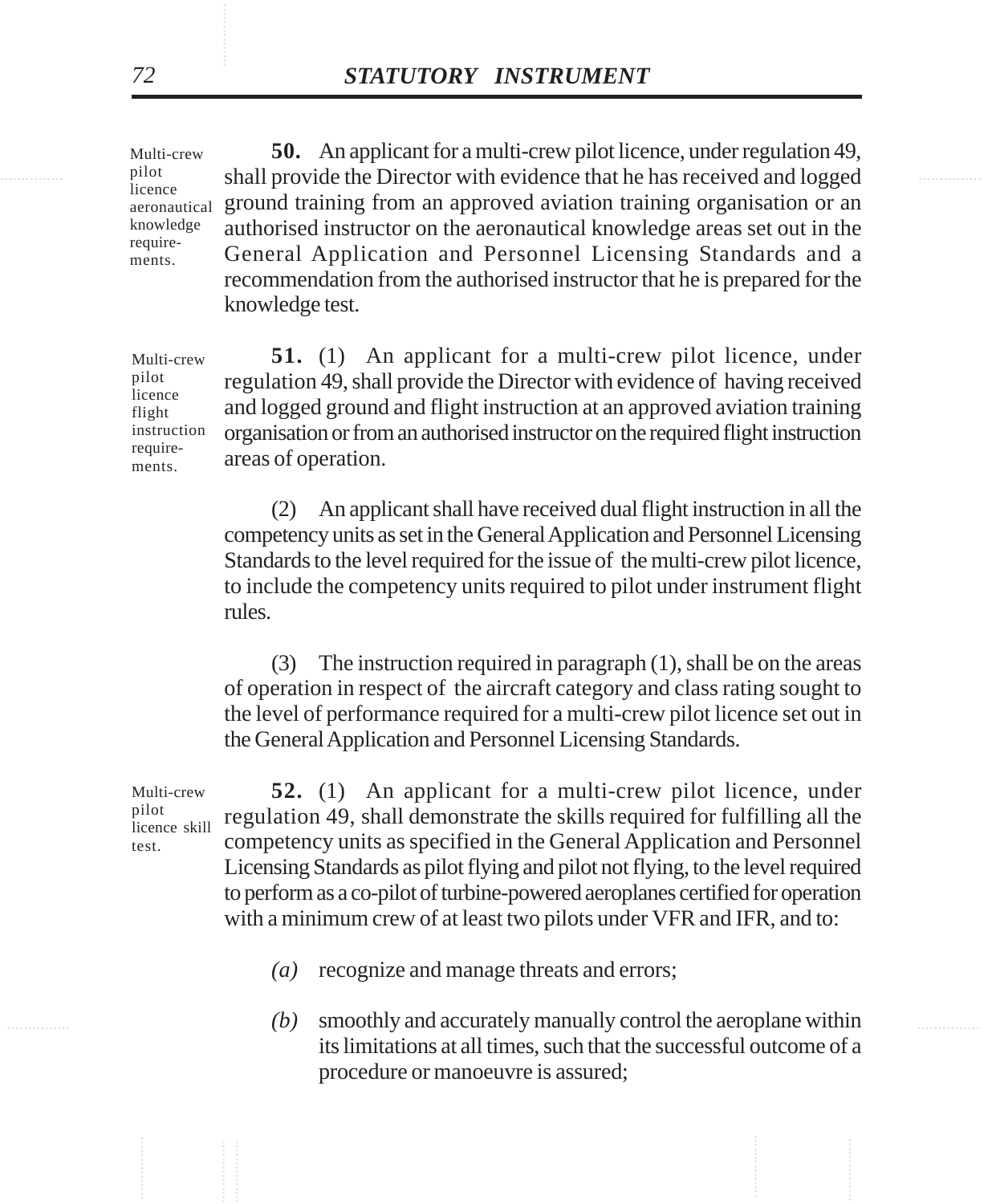- **STATUTORY INSTRUMENT** 73<br>(c) operate the aeroplane in the mode of automation appropriate to<br>the phase of flight and to maintain awareness of the active *(c)* operate the aeroplane in the mode of automation appropriate to the phase of flight and to maintain awareness of the active mode of automation;
	- *(d)* perform, in an accurate manner, normal, abnormal and emergency procedures in all phases of flight; and
	- *(e)* communicate effectively with other flight crew members and demonstrate the ability to effectively perform procedures for crew incapacitation, crew co-ordination, including allocation of pilot tasks, crew co-operation, adherence to standard operating procedures (SOPS) and use of checklists.

**53.** (1) An applicant for a multi-crew pilot licence shall have Multi-crew completed in an approved training course not less than 240 hours as pilot  $\frac{pilot}{t}=$ flying and pilot not flying of actual and simulated flight.

licence experience requirements.

(2) Flight experience in actual flight shall include at least the following requirements:

- *(a)* 40 hours of flight time, or 35 hours if completed during a course of approved training, as a pilot of aeroplanes appropriate to the class sought;
- *(b)* when an applicant has flight time as a pilot of aircraft in other categories, the Director shall determine whether such experience is acceptable and, if so, the flight requirements of sub-paragraph (2)*(a)* can be reduced;
- *(c)* the applicant shall have completed in aeroplanes not less than 10 hours of solo flight time appropriate to the class rating sought under the supervision of an authorised flight instructor, including 5 hours of solo cross-country flight time with at least one crosscountry flight totalling not less than 270 km (150 NM) in the course of which full-stop landings at two different airports shall be made;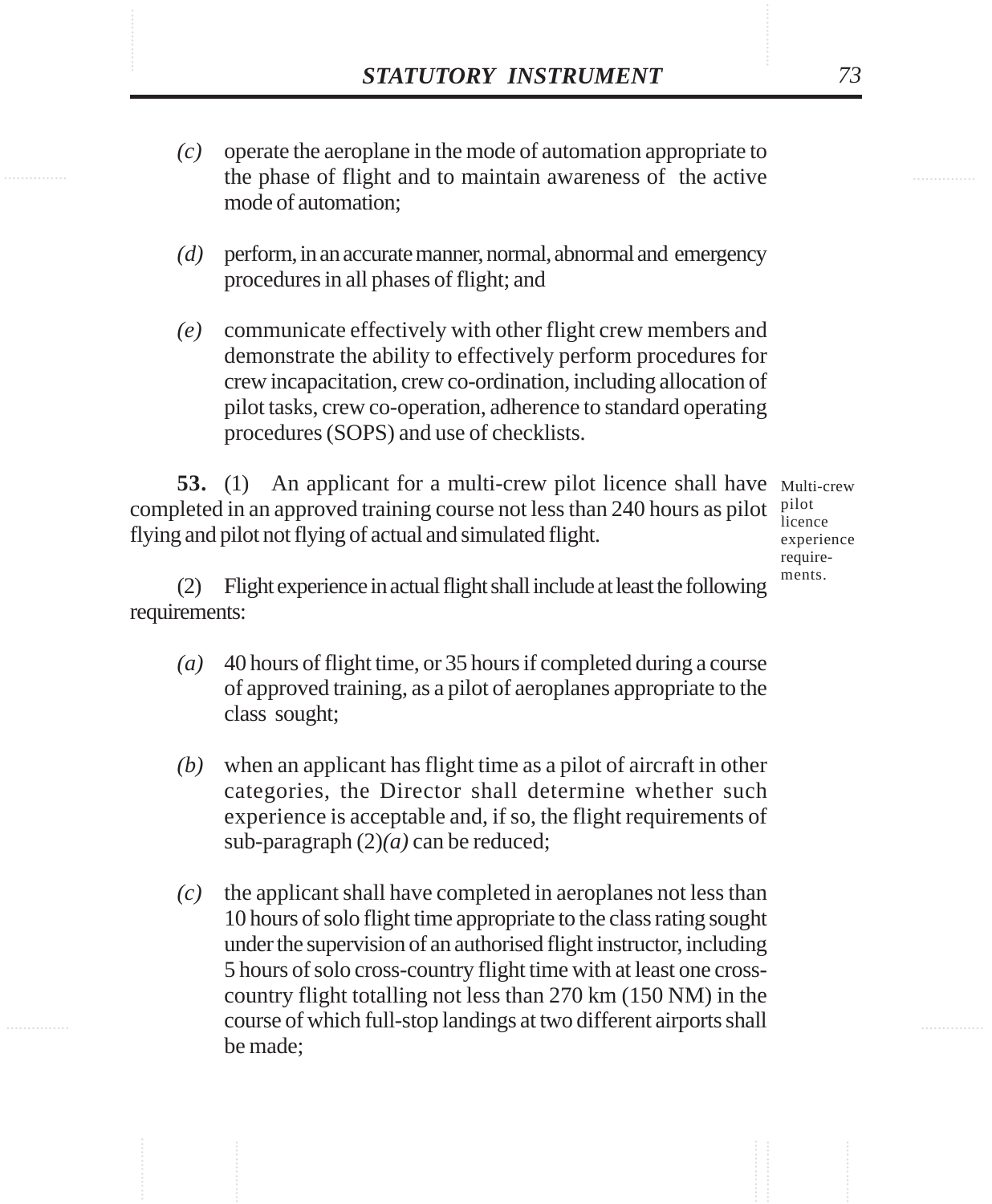- *(d)* upset recovery training;
- *(e)* night flying; and
- *(f)* flight solely by reference to instruments.

(3) In addition to meeting the requirements of paragraph (2), the applicant shall have gained, in a turbine-powered aeroplane certificated for operation with a minimum crew of at least two pilots, or in a flight simulation training device approved for that purpose by the Director in accordance with General Application and Personnel Licensing Standards, the experience necessary to achieve the advanced level of competency defined in General Application and Personnel Licensing Standards.

**54.** (1) Notwithstanding regulation 53, a person is also qualified to hold a multi-crew pilot licence under these Regulations, where he

- *(a)* holds a valid pilot licence issued by the Civil Aviation Authority of another Contracting State that is equivalent to the multi-crew pilot licence issued by the Director;
- *(b)* satisfies the requirements of regulation 49*(c)*, *(d)* and *(e)*;
- *(c)* passes the required knowledge test on the following knowledge areas:
	- (i) rules and regulations relevant to the holder of a multi-crew pilot licence;
	- (ii) rules of the air, appropriate Air Traffic Controls practices and procedures;
	- (iii) operating limitations of appropriate aircraft and powerplants, relevant operational information from the flight manual or other appropriate document;
	- (iv) effects of loading and mass distribution on aircraft handling, flight characteristics and performance, mass and balance calculations;

Conversion of a multicrew pilot licence from another Contracting State.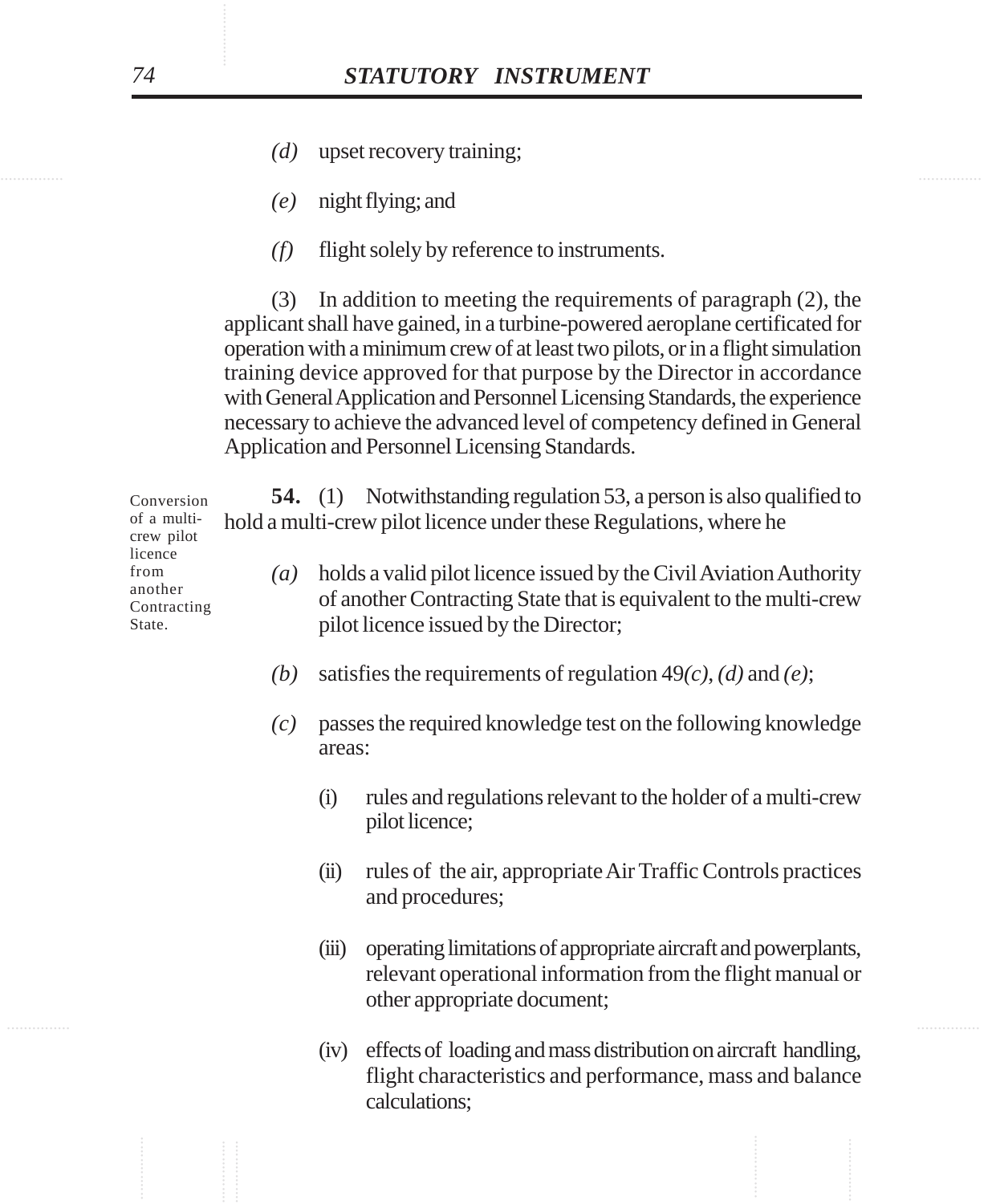- **STATUTORY INSTRUMENT** 75<br>(v) use and practical application of take-off, landing and other performance data: (v) use and practical application of take-off, landing and other performance data;
	- (vi) general aeronautical knowledge; and
	- (vii) aeronautical knowledge specific to the aircraft type;

*(d)* meets the instrument rating requirements of regulation 68.

(2) The Director may accept the instrument rating on the multi-crew pilot licence issued by another Contracting State where such instrument rating meets the requirement of regulation 68.

(3) An applicant under this Regulation may use only one foreign pilot licence as a basis for obtaining a multi-crew pilot licence issued by the Director.

(4) Where a type rating is required an applicant under this regulation shall satisfy the type rating requirements set out in regulation 66.

(5) An applicant for a pilot licence under this Regulation shall provide a foreign pilot licence and medical certification in the English Language or accompanied by an English Language transcription that has been signed by an official or representative of the foreign Civil Aviation Authority that issued the foreign pilot licence.

**55.** Where the Director is satisfied that the applicant for a multi- Issue and crew pilot licence meets the requirements of this Part, he may issue the validity of applicant with a multi-crew pilot licence.

airline transport pilot licence.

Multi-crew pilot

- **56.** (1) The holder of a multi-crew pilot licence may:
- (*a*) exercise all the privileges of the holder of a private pilot licence  $\frac{1}{\text{privileges}}$ . in the appropriate aeroplane category; licence
- *(b)* exercise the privileges of the instrument rating in a multi-crew operation; and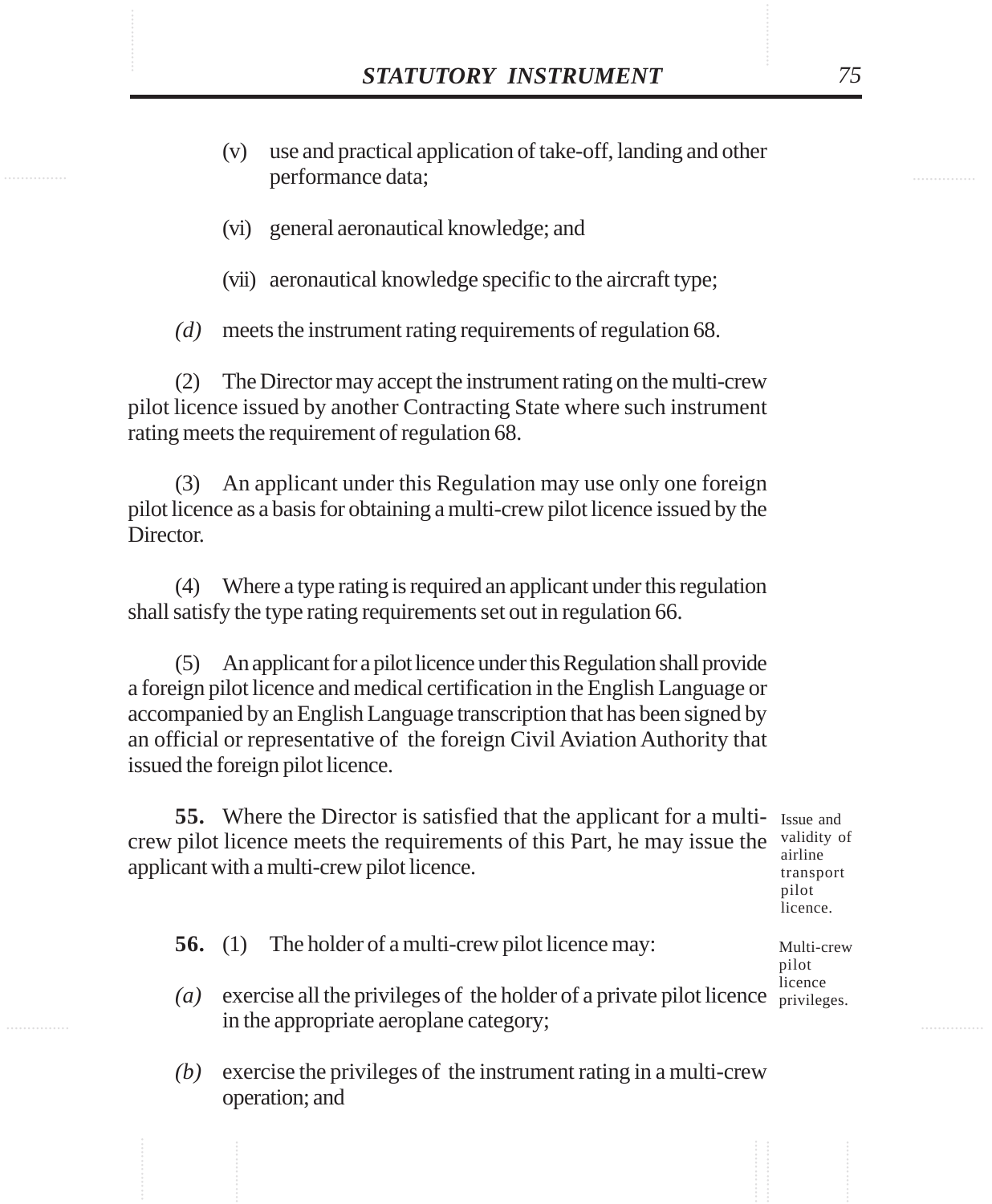............... ............... *(c)* act as co-pilot in an aeroplane required to be operated with a copilot.

> (2) Before exercising the privileges of the instrument rating in a single pilot operation in aeroplanes, the licence holder shall have demonstrated an ability to act as pilot in command in a single pilot operation exercised solely by reference to instruments and met the skill requirement specified in regulation 68 appropriate to the aeroplane category.

> (3) Before exercising the privileges of a commercial pilot licence in a single pilot operation in aeroplanes, the licence holder shall have:

- *(a)* completed 70 hours, either as pilot in command, or made up by not less than 10 hours as pilot in command and the necessary additional flight time as pilot in command under supervision in aeroplanes;
- *(b)* completed 20 hours of cross-country flight time as pilot-incommand, or made up of no less than 10 hours as pilot-incommand and 10 hours as pilot in command under supervision, including a cross-country flight totalling not less than 540 km (300 NM) in the course of which full-stop landings at two different airports shall be made; and
- *(c)* met the requirements for the commercial pilot licence appropriate to the aeroplane category specified in General Application and Personnel Licensing Standards in the following areas:
	- (i) knowledge;
	- (ii) skill;
	- (iii) experience; and
- ............... ............... (iv) flight instruction.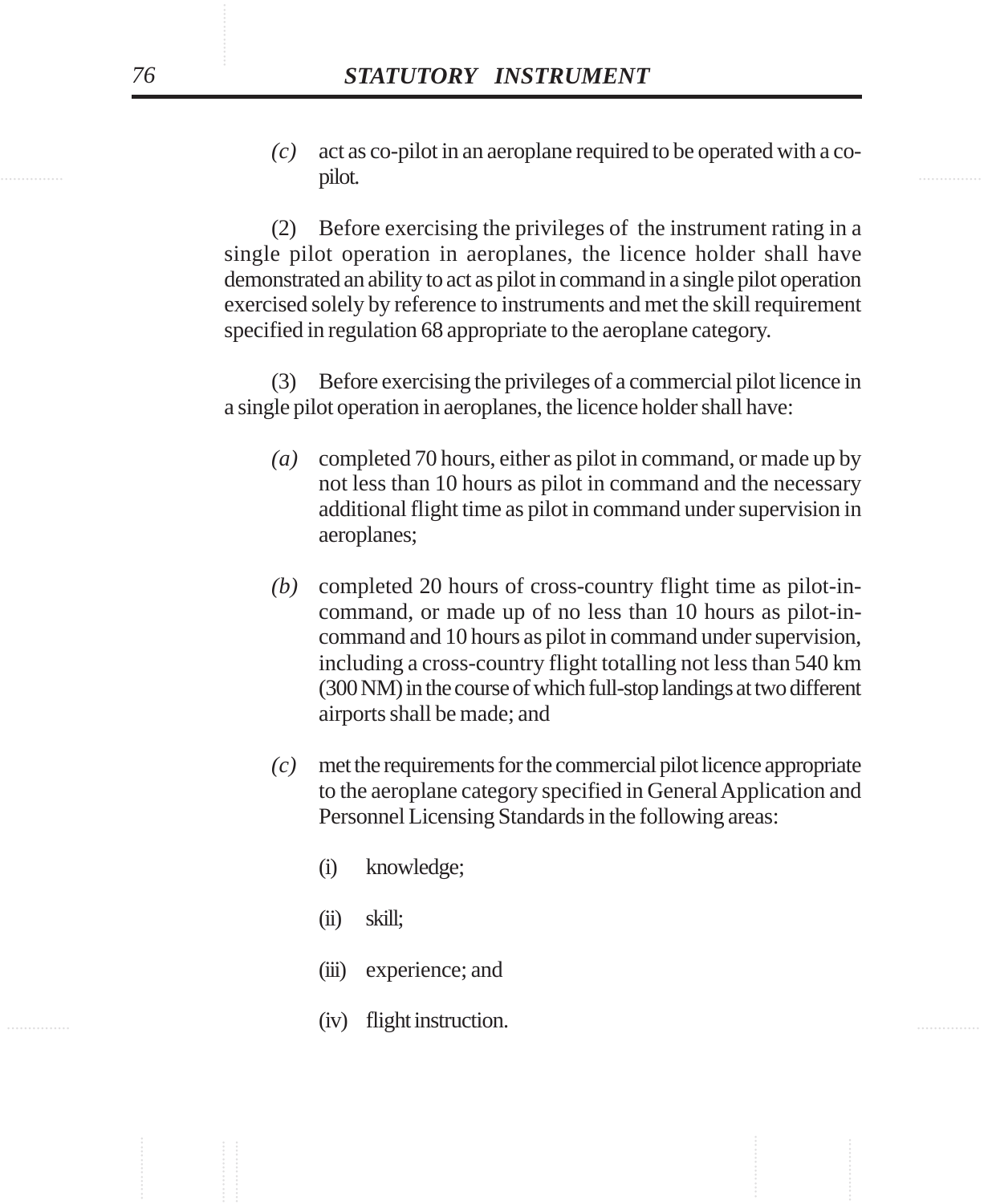**STATUTORY INSTRUMENT** 77<br>57. (1) A person wishing to apply for an airline transport pilot Airline<br>licence, shall **57.** (1) A person wishing to apply for an airline transport pilot Airline licence, shall transport pilot

- *(a)* apply to the Director in the prescribed form;
- *(b)* pay the prescribed fee as set out in the *Schedule*;
- *(c)* be at least 21 years of age;
- *(d)* except as provided in regulation 201 be able to read, speak, write, and understand the English Language;
- *(e)* meet at least one of the following requirements:
	- (i) hold a valid and current commercial pilot licence and an instrument rating;
	- (ii) hold a military pilot licence which is certified by the issuing Contracting State as being equivalent to a commercial pilot licence or an airline transport pilot licence; or
- *(f)* meet the aeronautical experience requirements of regulation 60 before applying for the skill test check;
- *(g)* pass or provide the Director with evidence of having passed an aeronautical knowledge test in the applicable knowledge areas referred to in regulation 58;
- *(h)* pass or provide the Director with evidence of having passed the skill test referred to in regulation 59;
- *(i)* provide the Director with evidence of having received training on the physiology of flight set out in the General Application and Personnel Licensing Standards; and
- *(j)* hold a current Class 1 medical certificate in accordance with Part IX of these Regulations.

licence general requirements. Schedule.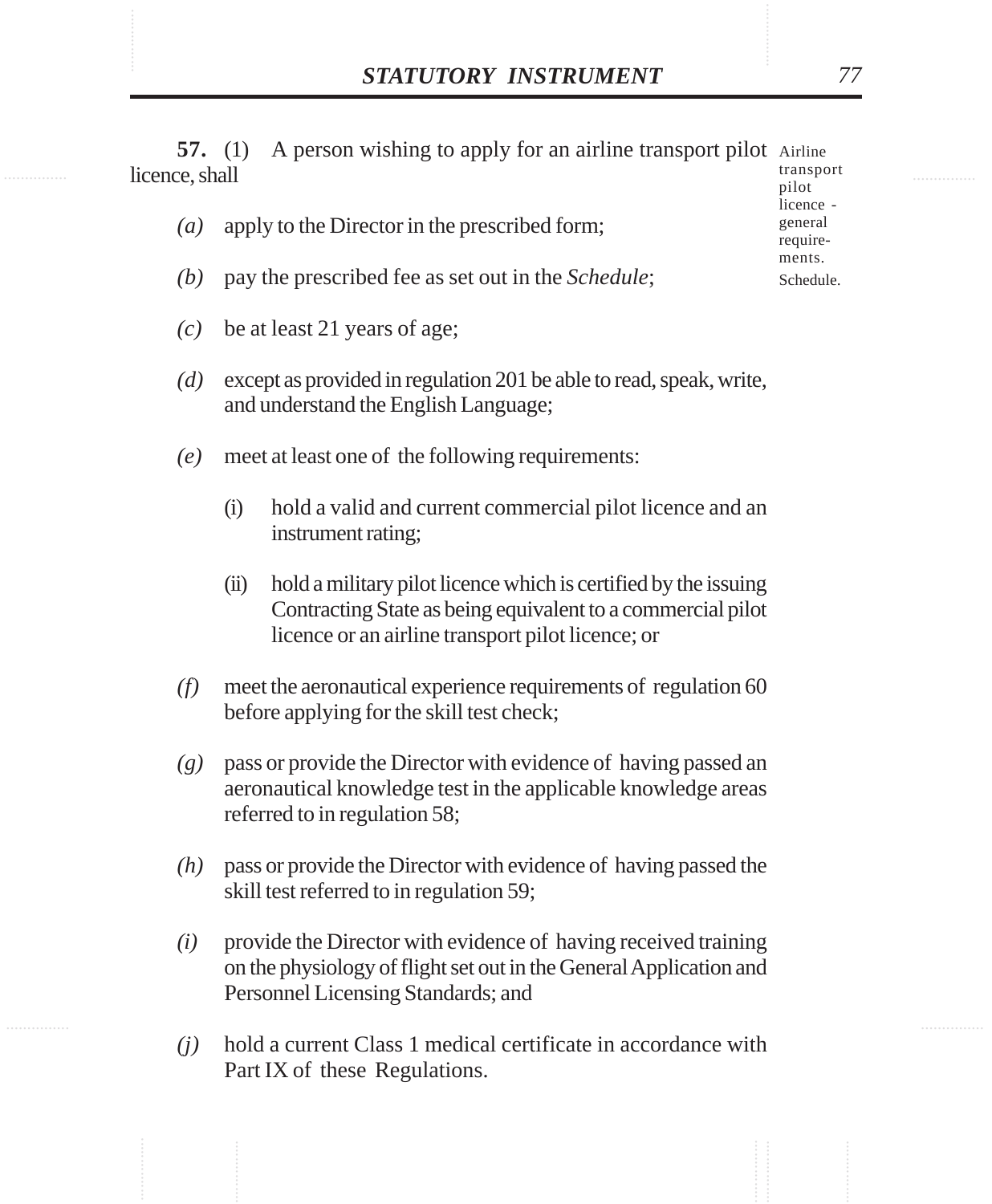experiments of regulation 66. (2) Where a type rating is required for a commercial pilot licence

> (3) Where an instrument rating is required for a commercial pilot licence under this Part the applicant shall satisfy the requirements of regulation 68.

**58.** An applicant for an airline transport pilot licence, under regulation 57, shall provide evidence to the Director that he has received and logged ground training from an approved aviation training organisation or authorised instructor on the required aeronautical knowledge areas set out in the General Application and Personnel Licensing Standards. Airline transport aeronautical knowledge requirements.

**59.** (1) An applicant for an airline transport pilot licence referred to in regulation 57 shall provide evidence of having received the flight instruction required for the issue of a commercial pilot licence and for the issue of an instrument rating referred to in regulation 68, that apply to the category and class rating sought. Airline transport pilot flight skill requirements.

> (2) An applicant for an airline transport pilot licence under regulation 57 shall provide the Director with evidence that he has met the requirements of the General Application and Personnel Licensing Standards in respect of his ability to perform as pilot in command of a multi-engine aircraft required to be operated with a co-pilot.

**60.** (1) An applicant for an airline transport pilot licence with an aeroplane category and class rating, shall have no less than 1 500 hours of total time as a pilot that included no less than Airline transport

- pilot aeronautical experience for aeroplane category rating.
- *(a)* 500 hours as pilot in command or 250 hours either as a pilot in command or made up by not less than 70 hours as pilot in command and the necessary additional flight time as pilot in command under supervision;
- ............... ............... *(b)* 200 hours of cross-country flight time of which not less than 100 hours shall be a pilot in command or as pilot-in- command under supervision;

pilot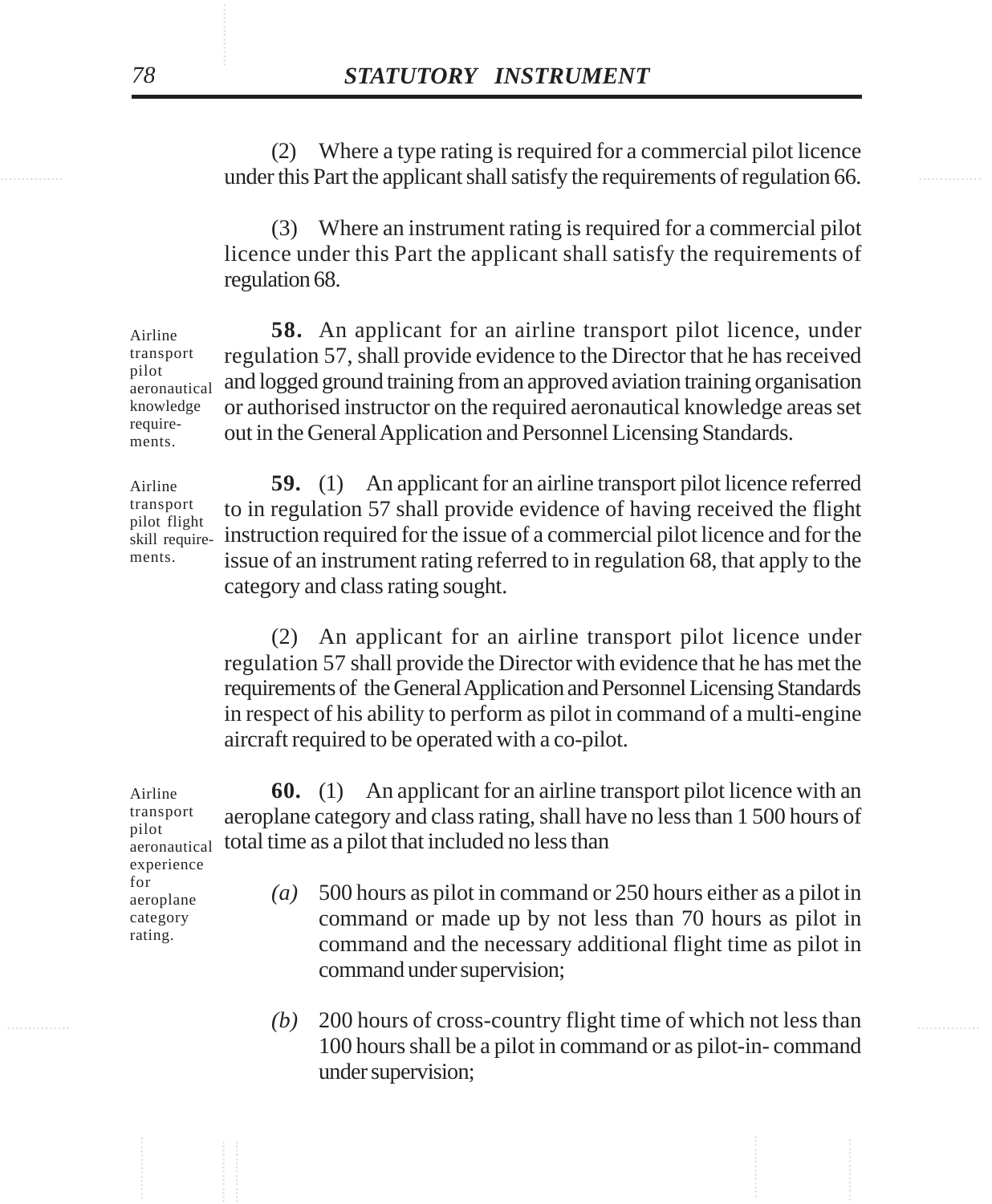- STATUTORY INSTRUMENT 79<br>(c) 100 hours of night flight time as pilot in command or as co-pilot;<br>and *(c)* 100 hours of night flight time as pilot in command or as co-pilot; and
	- *(d)* 75 hours of instrument flight time, of which not more than 30 hours may be instrument ground time.

(2) The Director shall determine whether experience as a pilot under instruction in a flight simulation training device is acceptable as part of the total flight time of 1 500 hours; credit for such experience shall be limited to a maximum of 100 hours, of which not more than 25 hours shall have been acquired in a flight procedure trainer or a basic instrument flight trainer.

(3) Notwithstanding paragraph  $(1)(a)$ , an applicant for an airline transport pilot licence who holds a commercial pilot licence, may credit the following acquired flight time toward the 1 500 hours of total time as a pilot required in paragraph (1):

*(a)* 50 per cent of co-pilot time acquired in an aeroplane

- (i) where it is required to have more than one pilot by the aeroplane flight manual or type certificate; or
- (ii) that is engaged in operations under the *Civil Aviation (Air* S.I. 2007 *Operator Certification and Administration) Regulations,* No. 173. *2007,* for which a co-pilot is required;
- *(b)* 100 per cent of flight time as co-pilot when performing the duties of pilot in command under the supervision of the pilot in command.

**61.** (1) An applicant for airline transport pilot licence with a Airline helicopter category shall have completed no less than 1 000 hours of flight time as a pilot of helicopters.

(2) The Director shall determine whether experience as a pilot under  $\frac{101}{\text{rotorcraft}}$ instruction in a synthetic flight trainer, which he has approved, is acceptable and poweras part of the total flight time of 1 000 hours.

transport pilot aeronautical experience for lift category.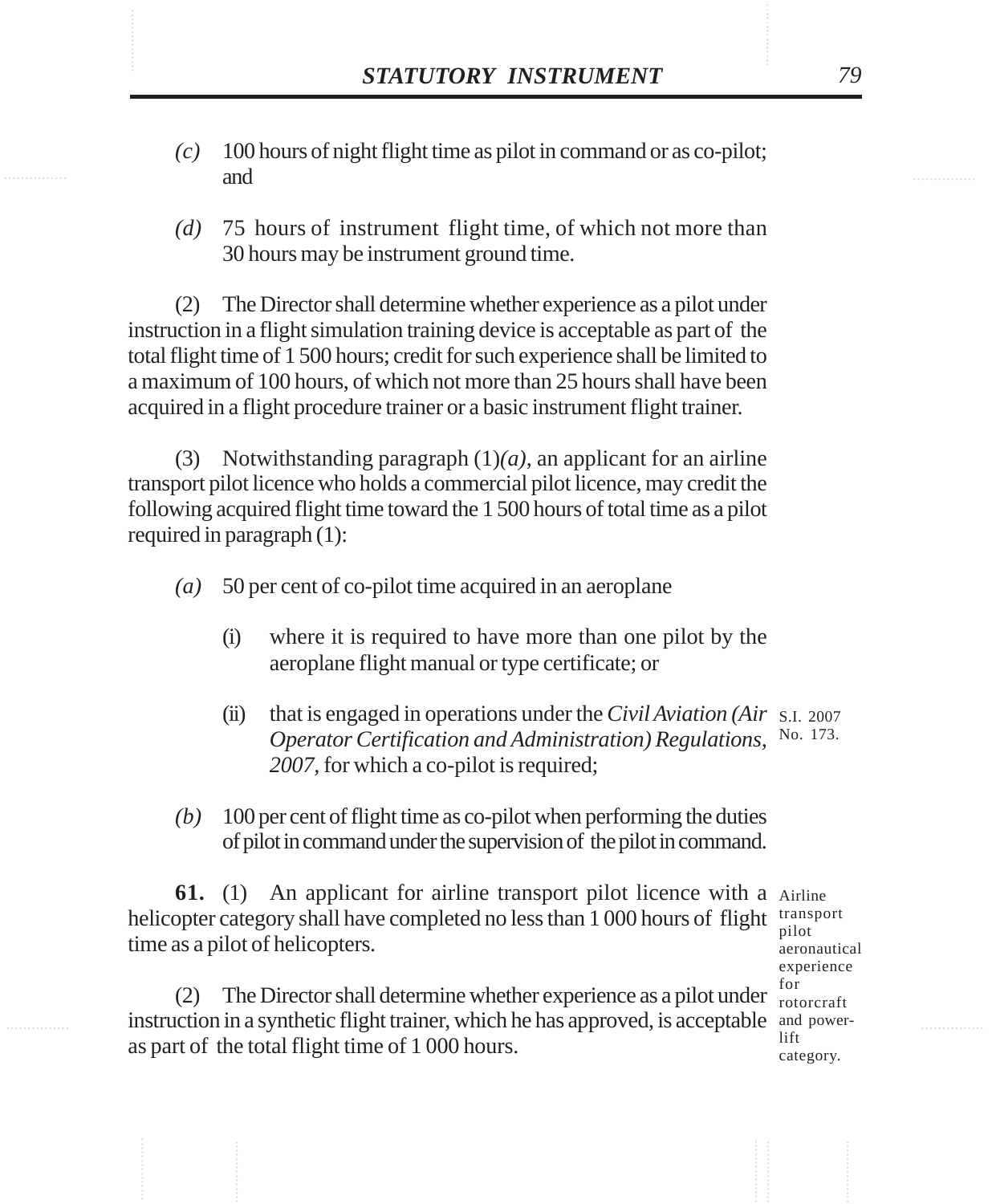limited to a maximum of 100 hours, of which not more than 25 hours shall (3) Credit for such experience referred to in paragraph (2) shall be have been acquired in a flight procedure trainer or a basic instrument flight trainer.

- (4) The applicant shall have completed not less than
- *(a)* 250 hours, either as pilot in command, or made up by not less than 70 hours as pilot in command and the necessary additional flight time as pilot in command under supervision;
- *(b)* 200 hours of cross-country flight time, of which not less than 100 hours shall be as pilot in command or as pilot in command under supervision;
- *(c)* 30 hours of instrument time, of which not more than 10 hours may be instrument ground time; and
- *(d)* 50 hours of night flight as pilot in command or as co-pilot.

(5) An applicant for airline transport pilot licence-power-lift shall have completed no less than

- *(a)* 250 hours, either as pilot in command, or made up by not less than 70 hours as pilot in command and the necessary additional flight time as pilot in command under supervision;
- *(b)* 100 hours of cross-country flight time, of which not less than 50 hours shall be as pilot in command or as pilot in command under supervision;
- *(c)* 75 hours of instrument time, of which not more than 30 hours may be instrument ground time; and
- ............... ............... *(d)* 25 hours of night flight as pilot in command or as co-pilot.

(6) Notwithstanding regulation 60 and paragraph (1), where an applicant has logged flight time as a pilot of aircraft in other categories the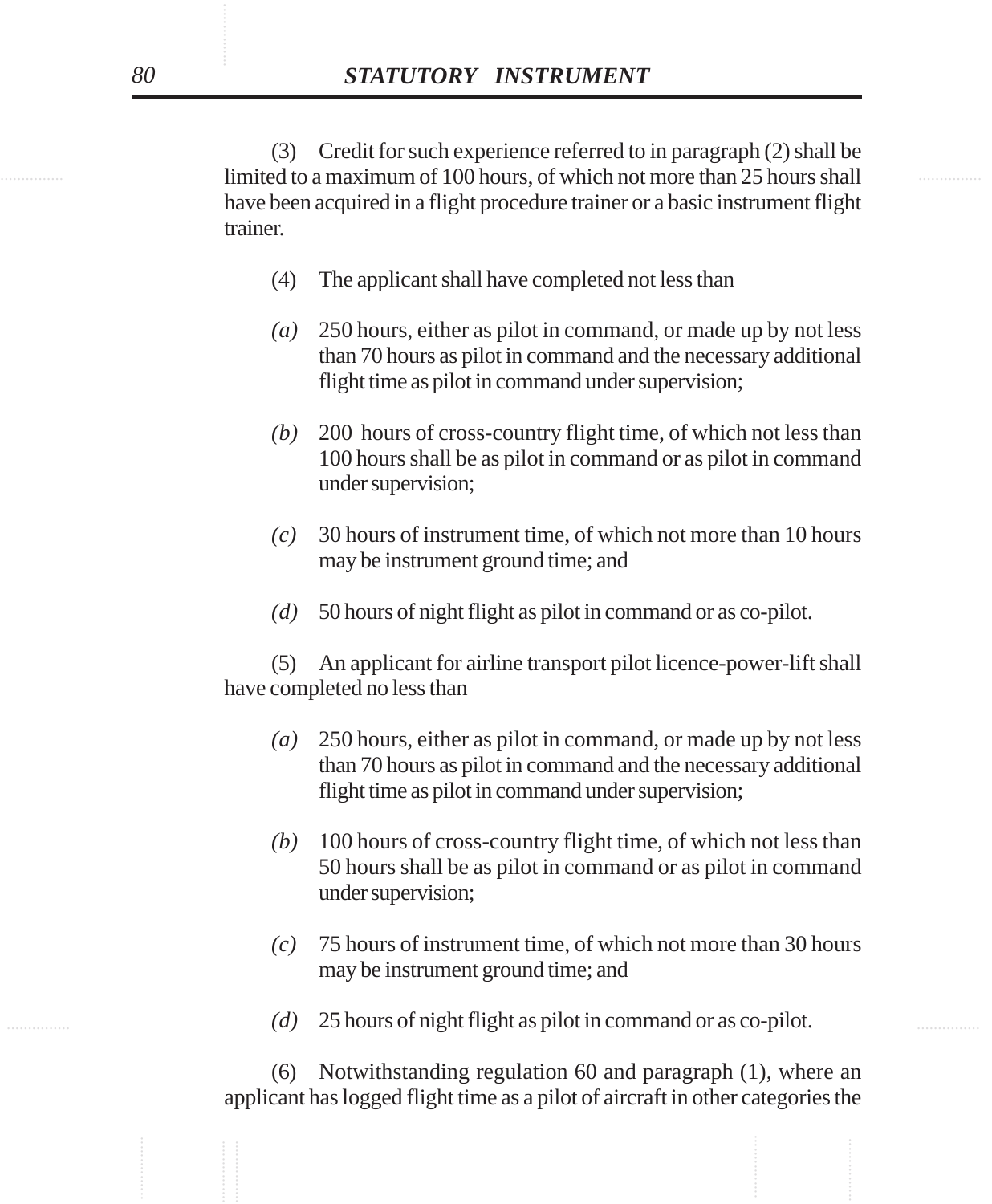**STATUTORY INSTRUMENT** 81<br>Director shall determine whether such experience is acceptable and reduce<br>the flight time requirement accordingly. Director shall determine whether such experience is acceptable and reduce the flight time requirement accordingly.

> **62.** (1) Notwithstanding regulation 57, a person is also qualified to Conversion hold an airline transport pilot licence under these Regulations, where he

- *(a)* holds a valid pilot licence issued by the Civil Aviation Authority of another Contracting State that is equivalent to the airline transport pilot licence issued by the Director;
- of an airline transport pilot licence from another Contracting State.
- *(b)* satisfies the requirements of regulation 57*(c)*, *(d)* and *(e)*;
- *(c)* passes the required knowledge test on the following knowledge areas:
	- (i) rules and regulations relevant to the holder of an airline transport pilot licence;
	- (ii) rules of the air, appropriate air traffic controls, practices and procedures;
	- (iii) operating limitations of appropriate aircraft and powerplants, relevant operational information from the flight manual or other appropriate document;
	- (iv) effects of loading and mass distribution on aircraft handling, flight characteristics and performance, mass and balance calculations;
	- (v) use and practical application of take-off, landing and other performance data;
	- (vi) general aeronautical knowledge; and
	- (vii) aeronautical knowledge specific to the aircraft type;
- *(d)* meets the instrument rating requirements of regulation 68.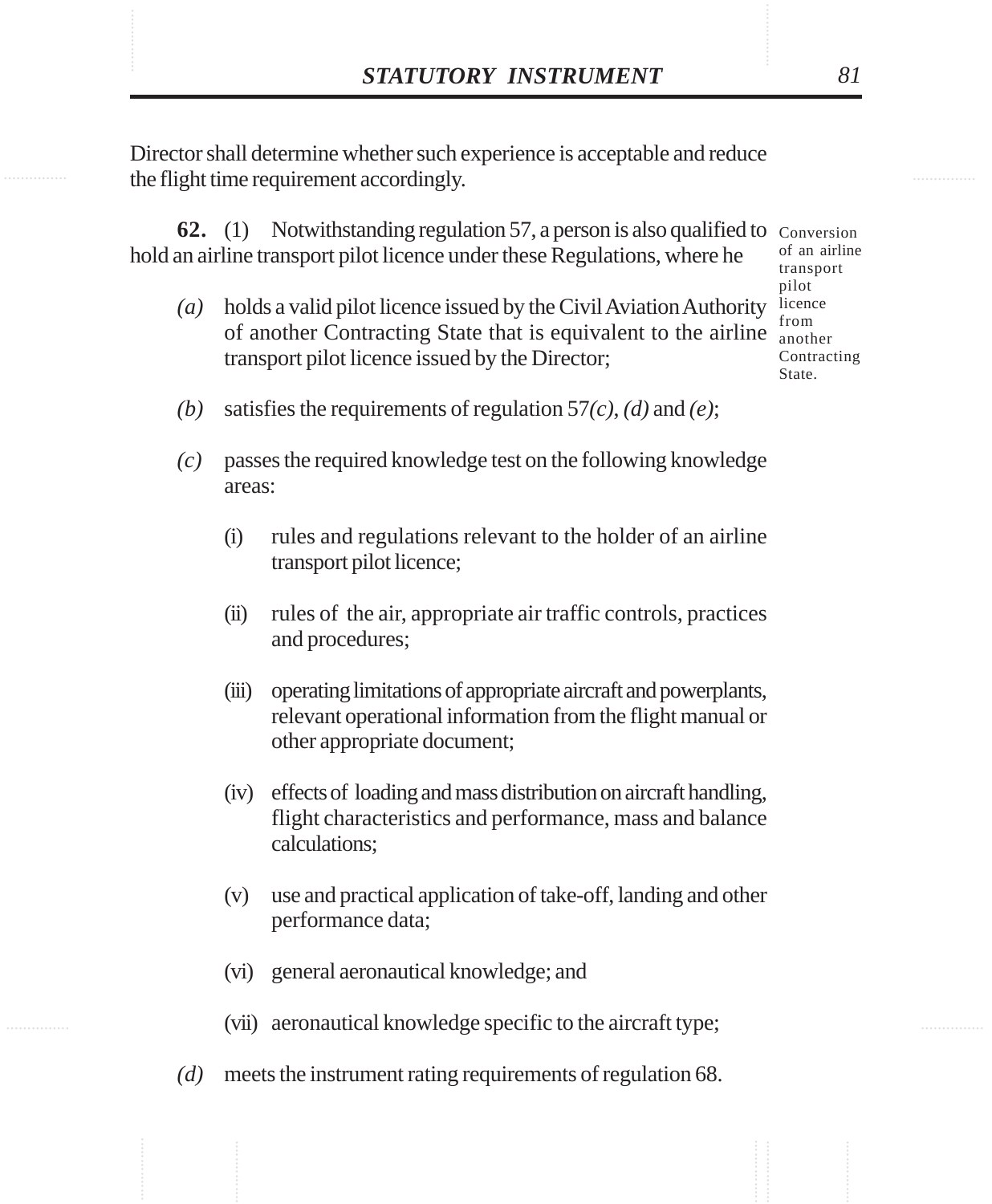............... ............... pilot licence or airline transport pilot licence issued by another Contracting (2) The Director may accept the instrument rating on the commercial State where such instrument rating meets the requirement of regulation 68.

> (3) An applicant under this Regulation may use only one foreign pilot licence as a basis for obtaining an airline transport pilot licence issued by the Director.

> (4) Where a type rating is required an applicant under this regulation shall satisfy the type rating requirements set out in regulation 66.

> (5) An applicant for a pilot licence under this Regulation shall provide a foreign pilot licence and medical certification in the English Language or accompanied by an English Language transcription that has been signed by an official or representative of the foreign Civil Aviation Authority that issued the foreign pilot licence.

**63.** Where the Director is satisfied that the applicant for an airline transport pilot licence meets the requirements of this Part, he may issue the applicant with an airline transport pilot licence.

**64.** (1) An applicant for an airline transport pilot licence with a category rating who holds an airline transport pilot licence with another aircraft category rating shall

- *(a)* meet the applicable eligibility requirements;
- *(b)* pass a knowledge test on the applicable aeronautical knowledge areas;
- *(c)* meet the applicable aeronautical experience requirements; and
- *(d)* pass the skill test on the areas of operation.

............... ............... (2) An applicant for an airline transport pilot licence with a type rating shall not be required to pass a knowledge test where the airline transport pilot licence of the pilot lists the aircraft category and class rating appropriate to the type rating sought.

Issue and validity of airline transport pilot licence.

Airline transport pilot additional category, class and type rating.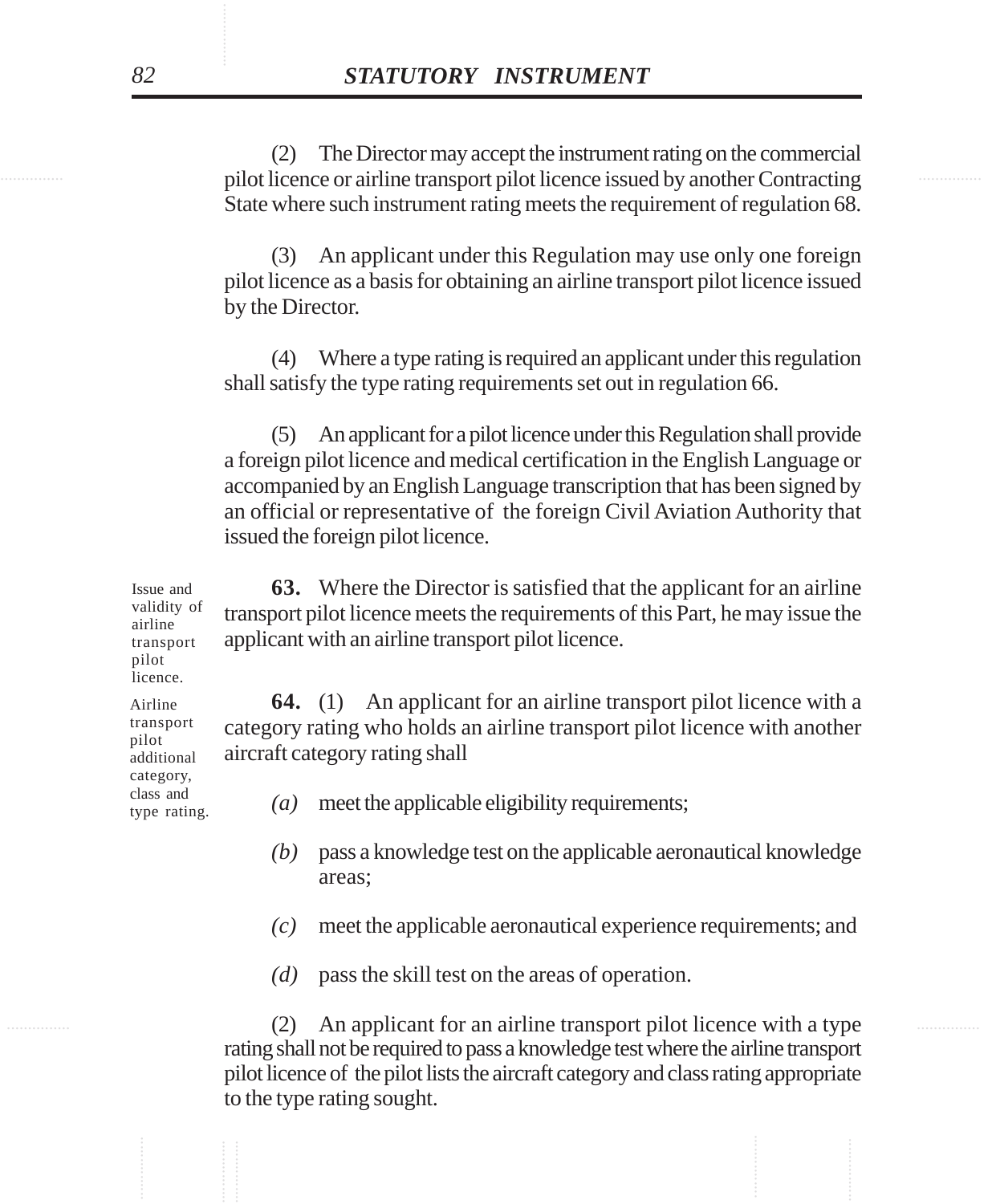## **STATUTORY INSTRUMENT** 83<br>
65. (1) An airline transport pilot may Privileges of airline **65.** (1) An airline transport pilot may

- (*a*) subject to continued validity and medical fitness requirements,  $\frac{d}{pilot}$ exercise all the privileges of the holder of a private and licence. commercial pilot licence of an aircraft within the appropriate aircraft category and, in the case of a licence for the aeroplane and power-lift categories, of the instrument rating;
- *(b)* act as pilot in command in commercial air transportation in an aircraft of the appropriate category and certified for operation with more than one pilot;
- *(c)* when the holder of the licence in the aeroplane category has only previously held a multi-crew pilot licence, the privileges of the licence shall be limited to multi-crew operations unless the holder has met the requirements of regulation 56 as appropriate.

(2) Any limitation of privileges referred to in paragraph (1) shall be endorsed on the licence.

(3) An airline transport pilot shall not act in any capacity as a pilot of an aircraft under instrument flight rules unless he has an instrument rating appropriate to the category of aircraft in use.

- (4) An airline transport pilot may instruct
- *(a)* other pilots in command in air transportation operations in an aircraft of the category, class, and type, as applicable, for which the airline transport pilot is rated, and in simulation of those aircraft, and endorse the logbook or other training record of the person to whom training has been given; and
- *(b)* only as provided in this Regulation, unless the airline transport pilot also holds a flight instructor rating, in which case the holder may exercise the instructor privileges of these Regulations for which he is rated.

Privileges of airline transport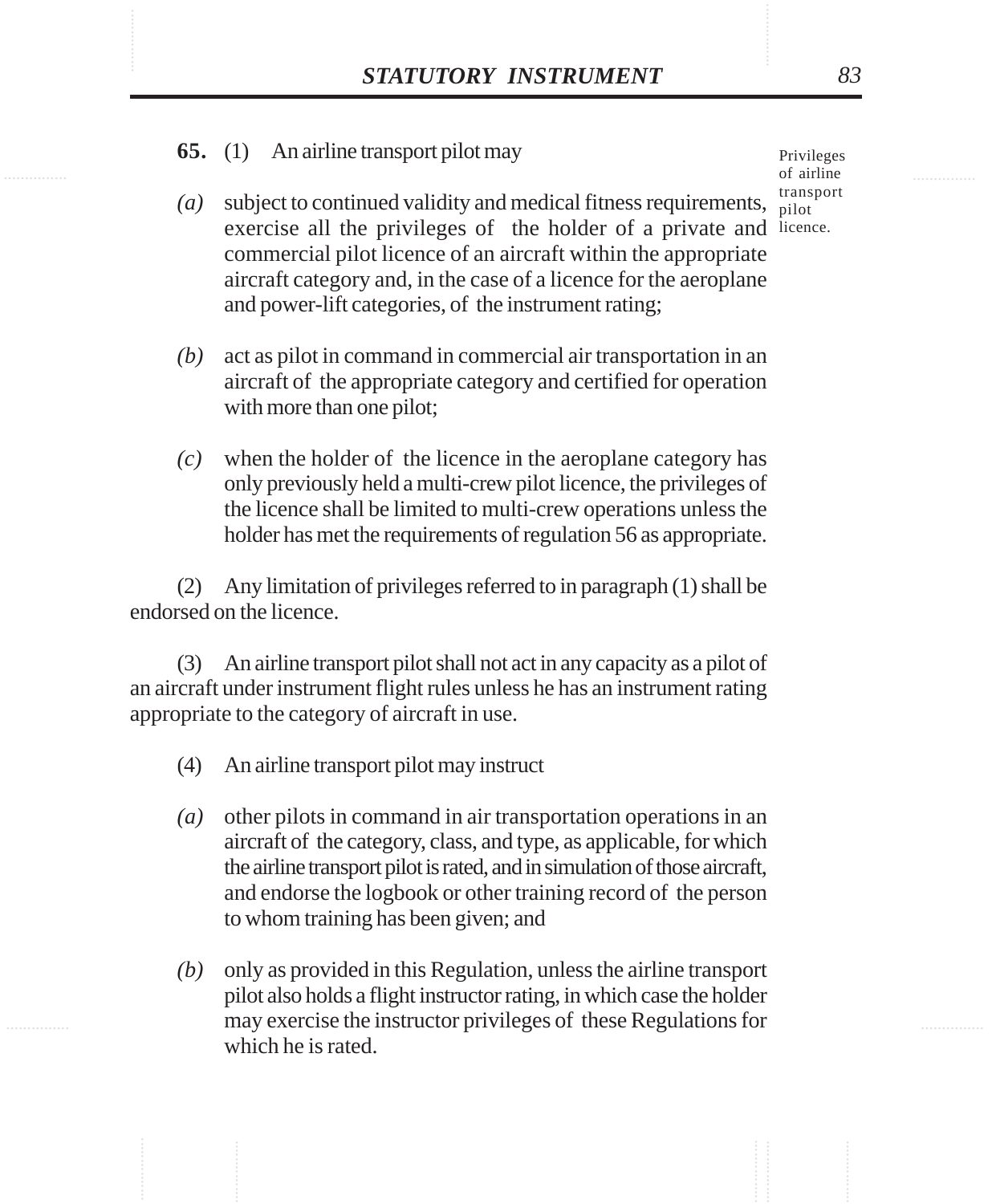............... ............... flight simulator or approved flight training device under this Regulation where (5) An airline transport pilot shall not instruct in an aircraft, approved flight and duty times and rest requirements exceed those prescribed in the Act or Regulations made thereunder.

(6) Paragraph (5), shall not include briefing and debriefing.

(7) An airline transport pilot shall not instruct in Category II or Category III operations unless he has completed successfully the training and testing requirements for Category II or Category III operations.

(8) For the purpose of this Regulation "airline transport pilot" means a person who holds an airline transport pilot licence.

|  | 66. $(1)$ |  |  |  |  | A pilot shall, in acting as a pilot in command of |  |
|--|-----------|--|--|--|--|---------------------------------------------------|--|
|--|-----------|--|--|--|--|---------------------------------------------------|--|

requirements for type rating.

- *(a)* large aircraft, other than lighter-than-air;
- *(b)* small turbojet power aeroplanes;
- *(c)* small helicopters for operations requiring a Barbados air operator's certificate;
- *(d)* aircraft certified for at least two pilots; and
- *(e)* any aircraft considered necessary by the Director;

hold a type rating for such aircraft.

(2) A pilot seeking an aircraft type rating to be added on a pilot licence, or the addition of an aircraft type rating that is accomplished concurrently with an additional aircraft category or class rating shall

- the aircraft category, class, or type rating sought; *(a)* hold or concurrently obtain an instrument rating appropriate to
	- *(b)* have an endorsement in his logbook or training record from an authorised instructor that within the preceding 6 months the

General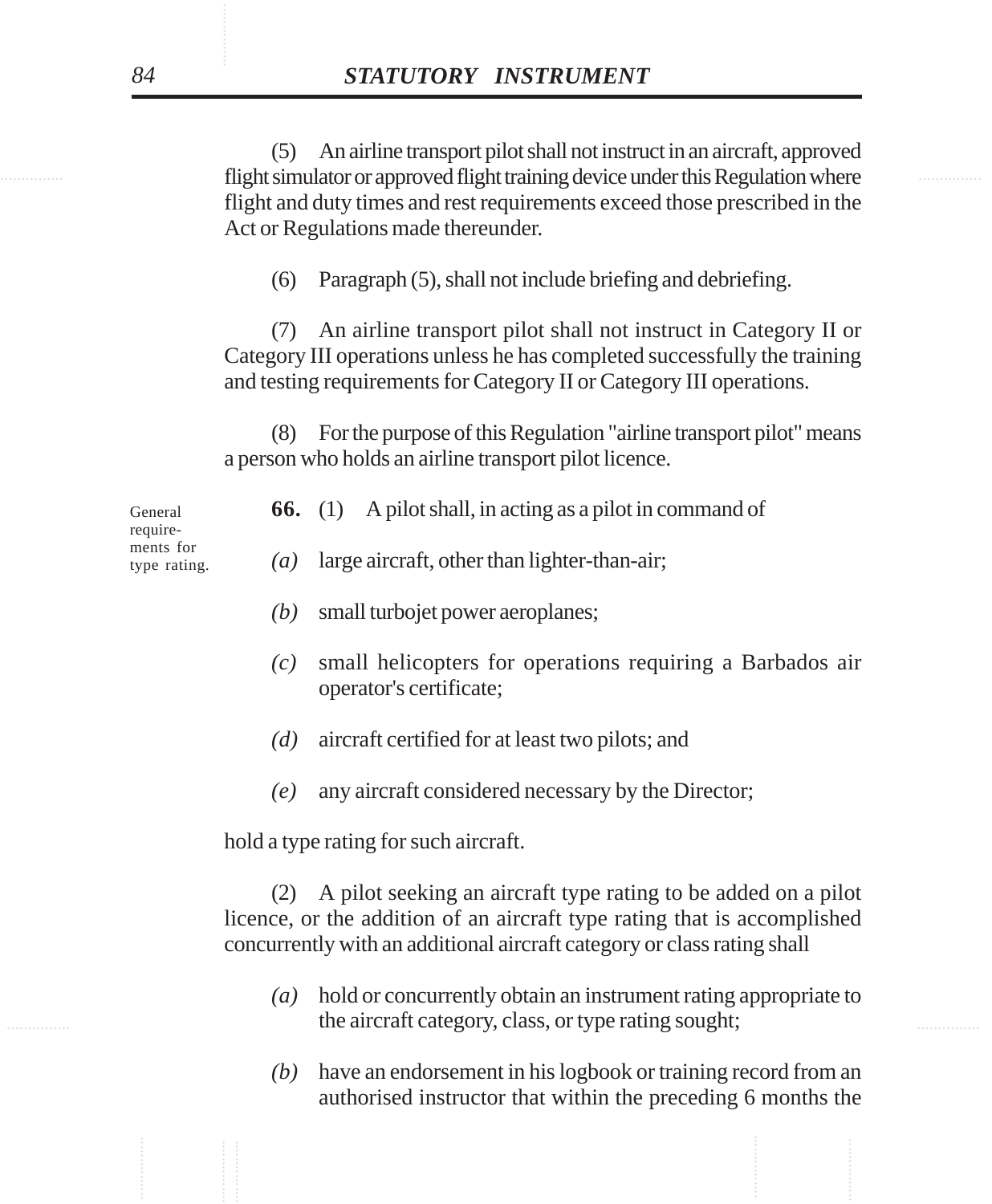**STATUTORY INSTRUMENT** 85<br>applicant has in respect of the pilot licence for the aircraft<br>category, class and type rating sought been found competent in applicant has in respect of the pilot licence for the aircraft category, class and type rating sought been found competent in the following areas:

- (i) aeronautical knowledge areas;
- (ii) areas of operation;
- *(c)* pass the skill test in the manner set out in and on the areas set out in the General Application and Personnel Licensing Standards;
- *(d)* perform the skill test under instrument flight rules; and
- *(e)* not be required to take an additional aeronautical knowledge test, where he holds an aeroplane, helicopter, powered-lift, or airship rating on his pilot licence.
- (3) Notwithstanding paragraph (2)*(d)* an applicant for a type rating in
- *(a)* a multi-engine aeroplane with a single pilot station may meet the requirements of paragraph (2)*(b)* in a multi-seat version of that multi-engine aeroplane;
- *(b)* a single engine single pilot station aeroplane may meet the requirements of paragraph (2)*(b)*, in a multi-seat version of that single engine aeroplane.

(4) An applicant for a type rating who during testing for such rating provides an aircraft which is not capable of the instrument manoeuvres and procedures required by the appropriate requirements of regulation 68 for the skill test, may obtain a type rating limited to "visual flight rules only".

(5) An applicant may remove the "visual flight rules only" limitation for each aircraft type in which the applicant demonstrates compliance with the appropriate instrument requirements of these Regulations.

(6) Notwithstanding paragraph (3), the Director may issue to an applicant for a type rating, a licence with the limitation "visual flight rules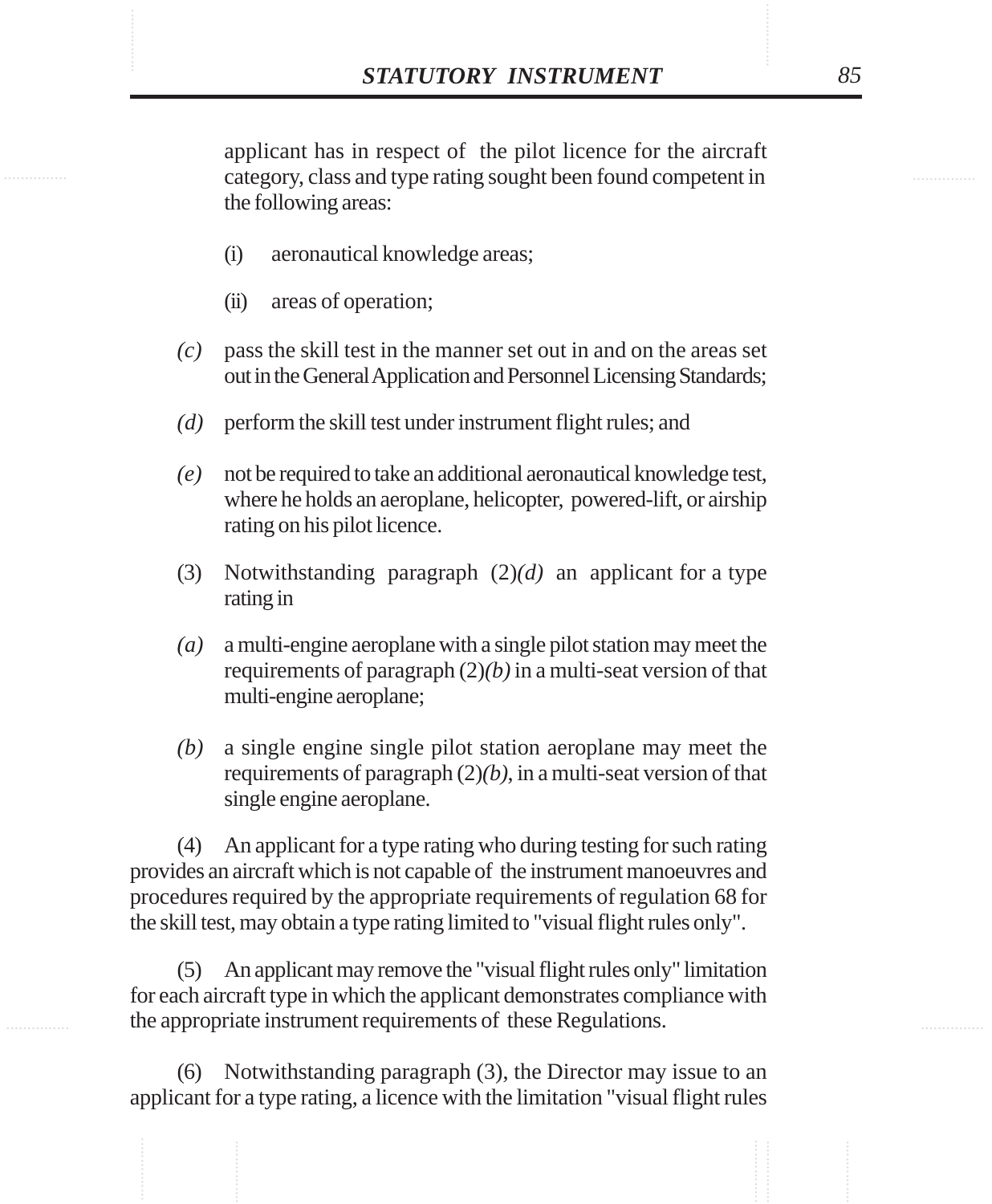to show instrument proficiency. only" for each aircraft type not adequately equipped to allow the applicant

> (7) A flight test examiner who conducts a skill test under this Regulation may waive any of the tasks for which the Director has given a waiver.

**67.** (1) The Director may issue a special pilot authorisation for the purpose of training, testing, or specific special purpose non-revenue, nonpassenger carrying flights, in place of issuing the class or type rating required. Special authorisa-

> (2) The special pilot authorisation referred to in paragraph (1) shall be limited in validity to the time needed to complete the specific flight.

**68.** (1) Where a pilot wishes to apply for an instrument rating, he shall

- *(a)* hold a pilot licence with an aircraft category and class rating for the instrument rating sought;
- *(b)* have completed at least 50 hours of cross-country flight time as pilot in command of aircraft in categories acceptable to the Director, of which not less than 10 hours shall be in the aircraft category being sought; and
- *(c)* have completed at least 40 hours of instrument time in aircraft of which no more than 20 hours, or 30 hours where a flight simulator is used, may be instrument ground time; and that ground time shall be under the supervision of an authorised instructor;
- *(d)* provide the Director with evidence that he has
- explanate such courses; (i) received aeronautical knowledge instruction on an approved instrument rating course at an organisation approved to

pilot

tion.

Instrument rating requirements.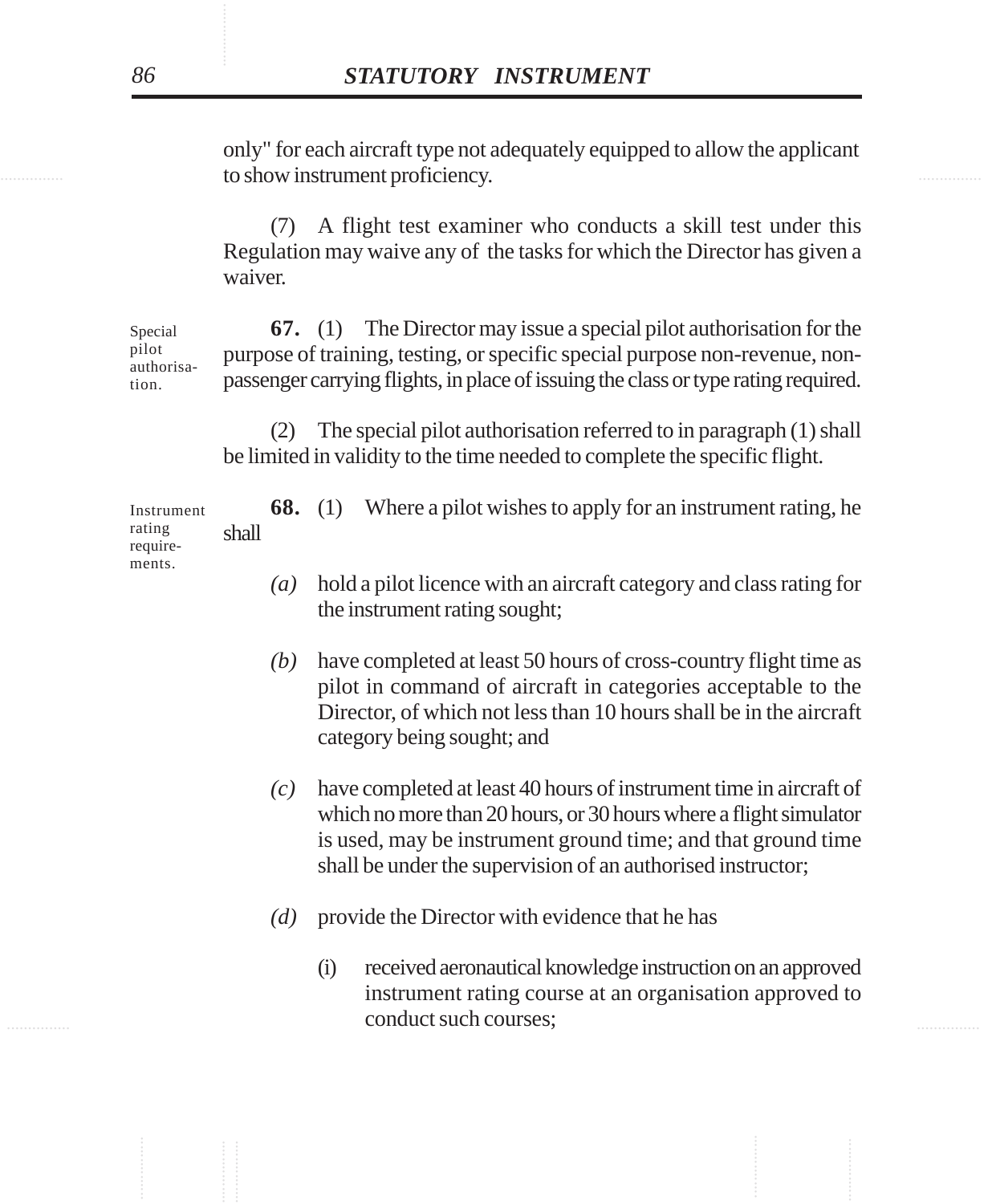- **STATUTORY INSTRUMENT** 87<br>
(ii) received a logbook or training record endorsement from an authorised instructor certifying that the person is prepared (ii) received a logbook or training record endorsement from an authorised instructor certifying that the person is prepared to take the required skill test check;
	- (iii) passed an aeronautical knowledge test on the aeronautical knowledge areas set out in the General Application and Personnel Licensing Standards, unless the applicant already holds an instrument rating issued by another Contracting State or already holds an instrument rating in another category; and
	- (iv) passed the required skill test set out in the General Application and Personnel Licensing Standards on the areas of operation in
		- (A) the aircraft category, class, and type rating, where appropriate to the rating sought; or
		- (B) flight training equipment appropriate to the rating sought and approved for the specific manoeuvre or procedure performed, unless the applicant already holds an instrument rating issued by another Contracting State;
	- (v) a level of knowledge appropriate to the privileges granted to the holder of an instrument rating;
	- (vi) received and logged ground training from an authorised instructor on the areas of aeronautical knowledge that apply to the instrument rating set out in the General Application and Personnel Licensing Standards; and
	- (vii) received and logged training from an authorised flight instructor in an aircraft, or in approved or accepted flight training equipment, in accordance with sub-paragraph (iv) in the following areas of operation:
		- (A) pre-flight preparation;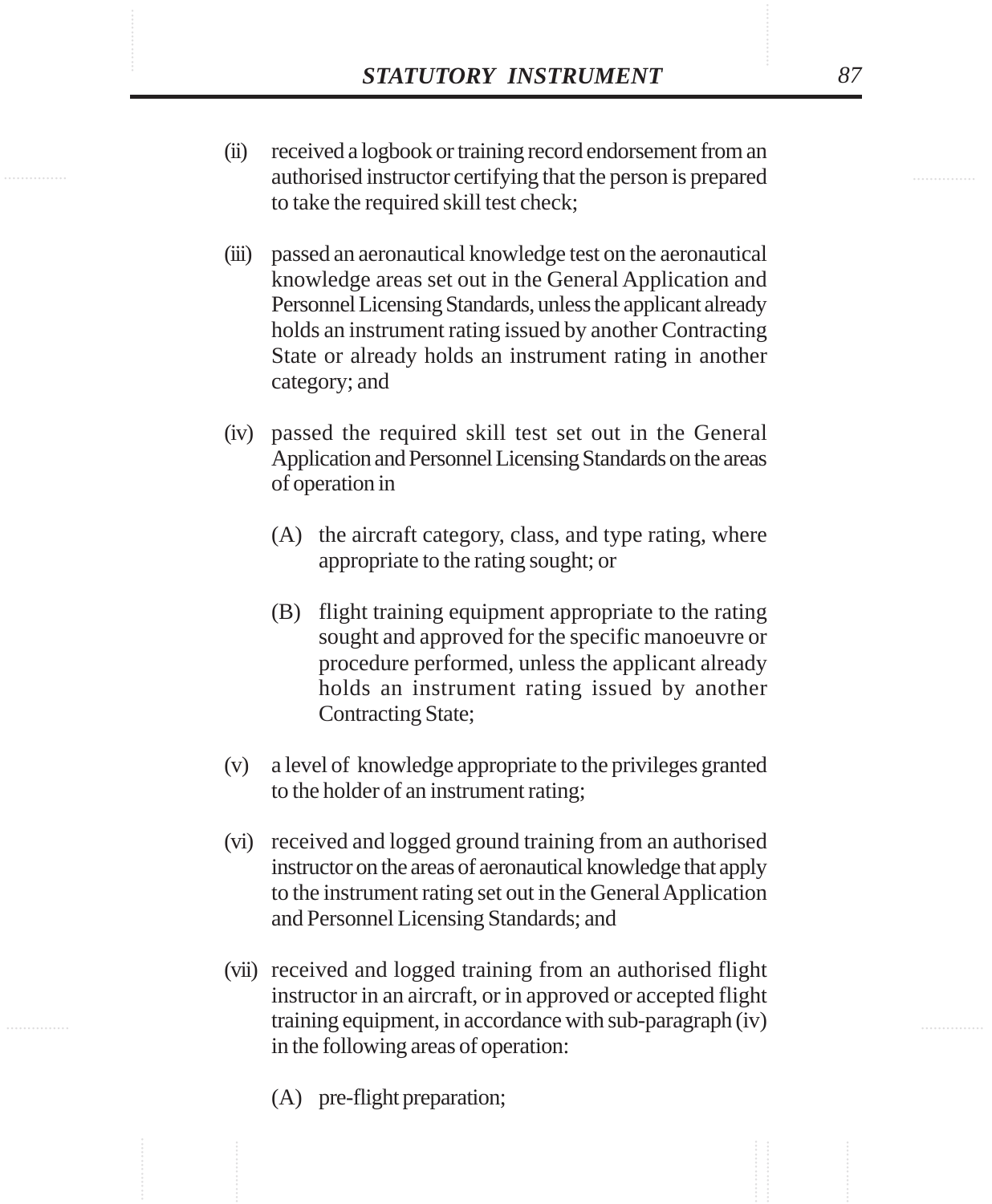- (B) pre-flight procedures;
- (C) air traffic control clearances and procedures;
- (D) flight by reference to instruments;
- (E) navigation systems;
- (F) instrument approach procedures;
- (G) emergency operations; and
- (H) post-flight procedures;
- *(e)* perform the skill test referred to in paragraph *(d)*(iv) in the manner set out in the General Application and Personnel Licensing Standards;
- *(f)* log the aeronautical experience set out in the General Application and Personnel Licensing Standards;
- *(g)* hold a Class 1 medical certificate issued in accordance with Part IX.

(2) A course in paragraph (1)*(d)*(i) should, wherever possible, be combined with an approved flight training programme.

(3) Where the instrument rating is to be renewed, the holder shall meet the requirements set out in this Regulation and any additional requirements as determined by the Director.

(4) Where the privileges of the instrument rating are to be exercised on a multi-engined aeroplane, the applicant shall have received dual instrument flight instruction in such an aeroplane from an authorised flight instructor.

............... ............... (5) The flight instructor referred to in paragraph (4) shall ensure that the applicant has operational experience in the operation of the aeroplane solely by reference to instruments with one engine inoperative or simulated inoperative.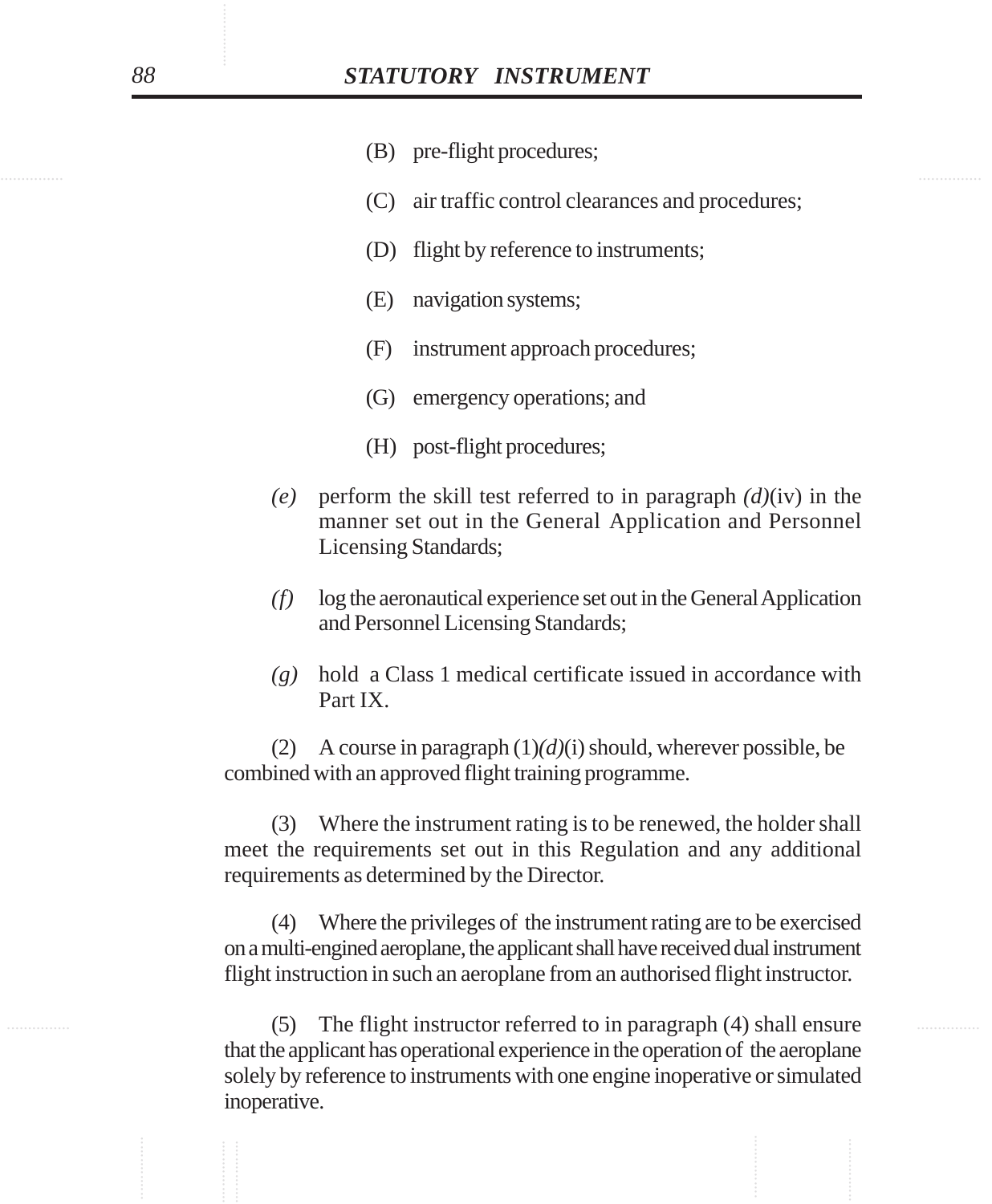**STATUTORY INSTRUMENT** 89<br> **69.** (1) An instrument rating shall be valid for 12 months. Validity and revalidation **69.** (1) An instrument rating shall be valid for 12 months.

> (2) Where an instrument rating for a multi-engine aeroplane is to be  $\frac{M_{\text{mend}}}{m_{\text{ent rating}}}$ . revalidated, the holder shall complete the instrument requirements which may be conducted in approved or accepted flight training equipment appropriate to the required level of training.

(3) Where an instrument rating for single-engine aeroplane is to be revalidated, the holder shall provide the Director with evidence that he has completed, as a proficiency check, the skill test set for a single engine aeroplane.

(4) Where the instrument rating is valid for use in single pilot operations, the revalidation shall be completed in either multi-pilot operations or single pilot operations.

(5) Where the instrument rating is restricted for use in multi-pilot operations only, the revalidation shall be completed in multi-pilot operations.

**70.** Where the instrument rating has expired, the applicant shall, Reissue of where the Director deems it necessary:

instrument rating.

- *(a)* complete a programme of refresher training; and
- *(b)* pass the required skill test on some or all of the areas referred to in regulation 68 as specified by the Director.

**71.** An applicant who fails to achieve a pass in all sections of a Limitaproficiency check before the expiry date of an instrument rating shall not tions. exercise the privileges of that rating until the proficiency check has successfully been completed.

**72.** (1) The holder of a helicopter instrument rating shall be Credits and exempted from the aeronautical knowledge instruction and examination requirement referred to in regulation 68 for an instrument rating. exemptions.

(2) The holder of the following licences shall be exempted from the aeronautical knowledge instruction and examination requirements where

Validity and revalidation of instru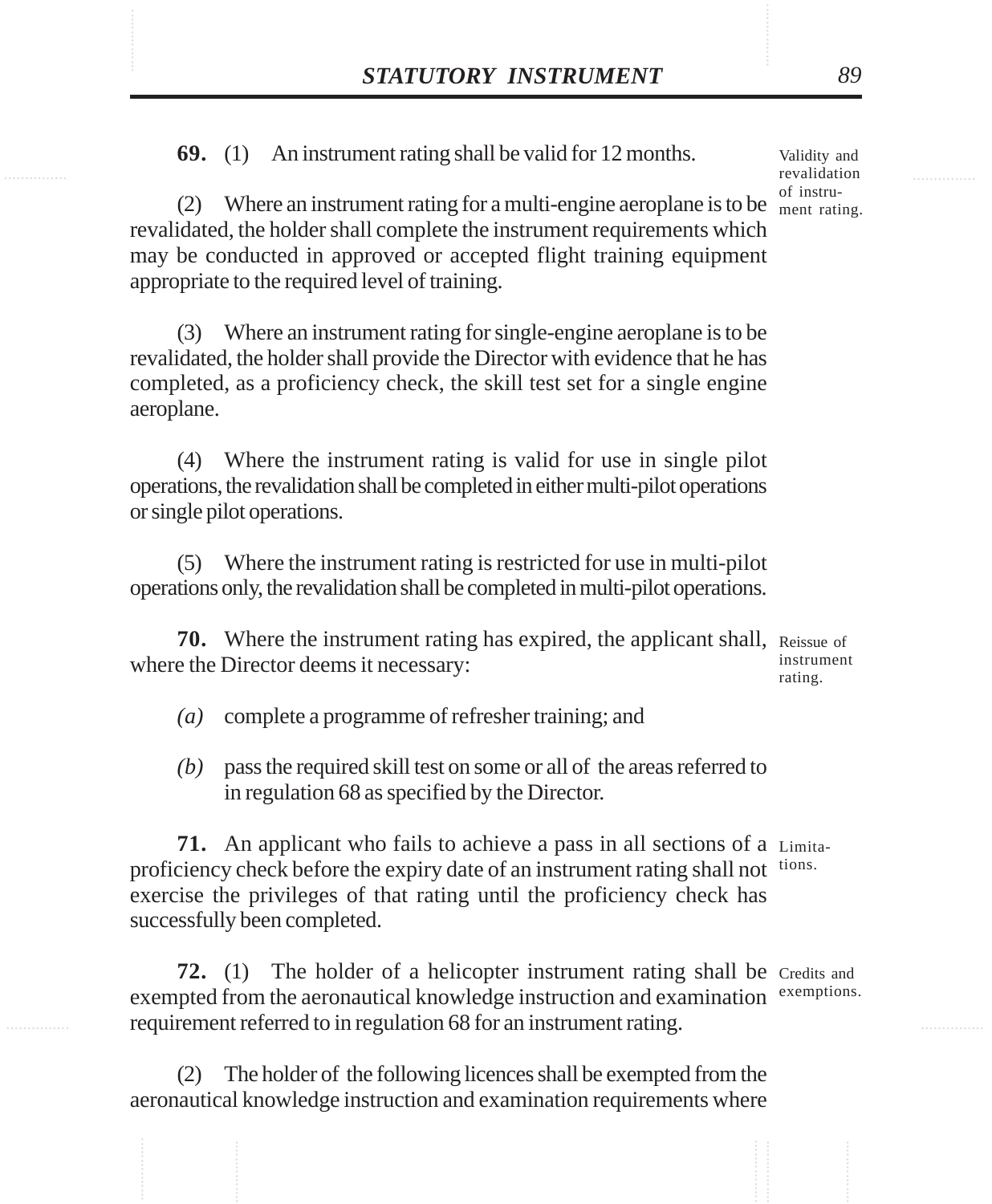examinations: he completes the relevant bridge instruction and passes the relevant

- *(a)* a helicopter category rating for the issue of an aeroplane category rating;
- *(b)* an aeroplane category rating for the issue of a helicopter category rating; or
- *(c)* an airline transport pilot licence helicopter category rating, not restricted to visual flight rules for the issue of a commercial pilot licence or airline transport pilot licence aeroplane category rating;
- *(d)* commercial pilot licence or airline transport pilot licence aeroplane category rating, for the issue of an airline transport pilot licence helicopter category rating, not restricted to visual flight rules;
- *(e)* an airline transport pilot licence helicopter category rating, restricted to visual flight rules or of a commercial pilot licence helicopter category rating for the issue of a commercial pilot licence aeroplane category rating; or
- *(f)* a commercial pilot licence aeroplane category rating for the issue of an airline transport pilot licence helicopter category rating restricted to visual flight rules or of a commercial pilot licence helicopter category rating.

(3) An applicant having passed the aeronautical knowledge examination for commercial pilot licence aircraft category rating is credited with the aeronautical knowledge requirement for a private pilot licence aircraft category.

- **73.** A pilot seeking a category rating shall
- $\mathcal{L}$  at  $\mathcal{L}$  are  $\mathcal{L}$  and  $\mathcal{L}$  have the required training and possess the aeronautical experience required by these Regulations for the aircraft category and, where applicable, class and type rating sought;

General requirements for category rating.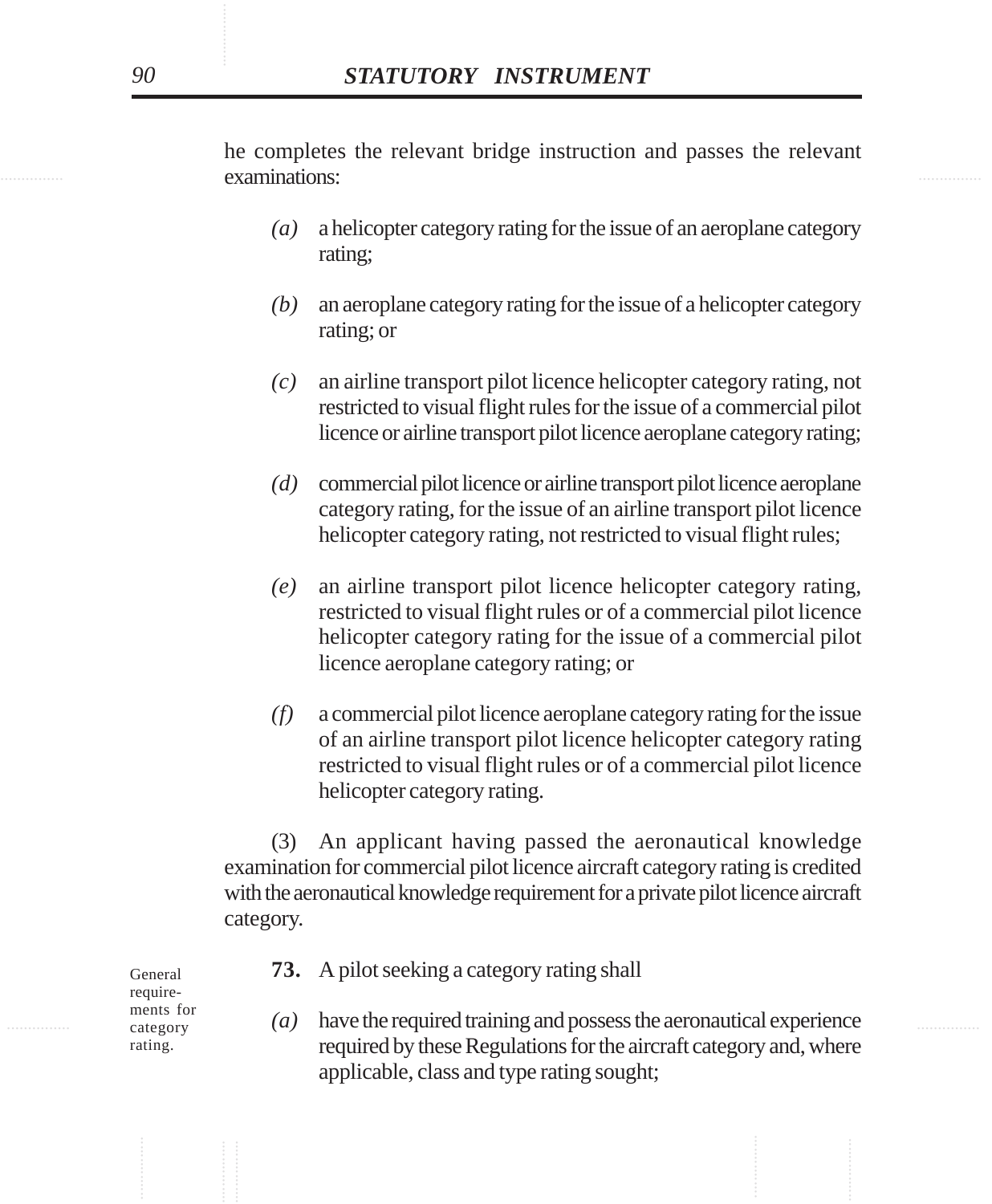- **STATUTORY INSTRUMENT** 91<br>(b) have an endorsement in his logbook or training record from an authorised instructor that the applicant has in respect of the pilot *(b)* have an endorsement in his logbook or training record from an authorised instructor that the applicant has in respect of the pilot licence for the aircraft category and, where applicable, class and type rating sought been found competent in the following areas, as appropriate to:
	- (i) aeronautical knowledge areas; and
	- (ii) areas of operation;
	- *(c)* pass the skill test applicable to the pilot licence for the aircraft category and, where applicable, class and type rating sought; and
	- *(d)* not be required to take an additional aeronautical knowledge test, where the applicant holds an aeroplane, helicopter, powered-lift, or airship rating appropriate to that pilot licence.
	- **74.** A pilot seeking an additional class rating shall

General requirements for

- $(a)$  have an endorsement in his logbook or training record from an  $\frac{d}{d}$  additional authorised instructor that the applicant has in respect of the pilot class rating. licence and for the aircraft class rating sought been found competent in the following areas:
	- (i) aeronautical knowledge areas; and
	- (ii) areas of operation;
- *(b)* pass the skill test applicable to the pilot licence for the aircraft class rating sought;
- *(c)* not be required to meet the training time requirements prescribed by these Regulations for the aircraft class rating sought; and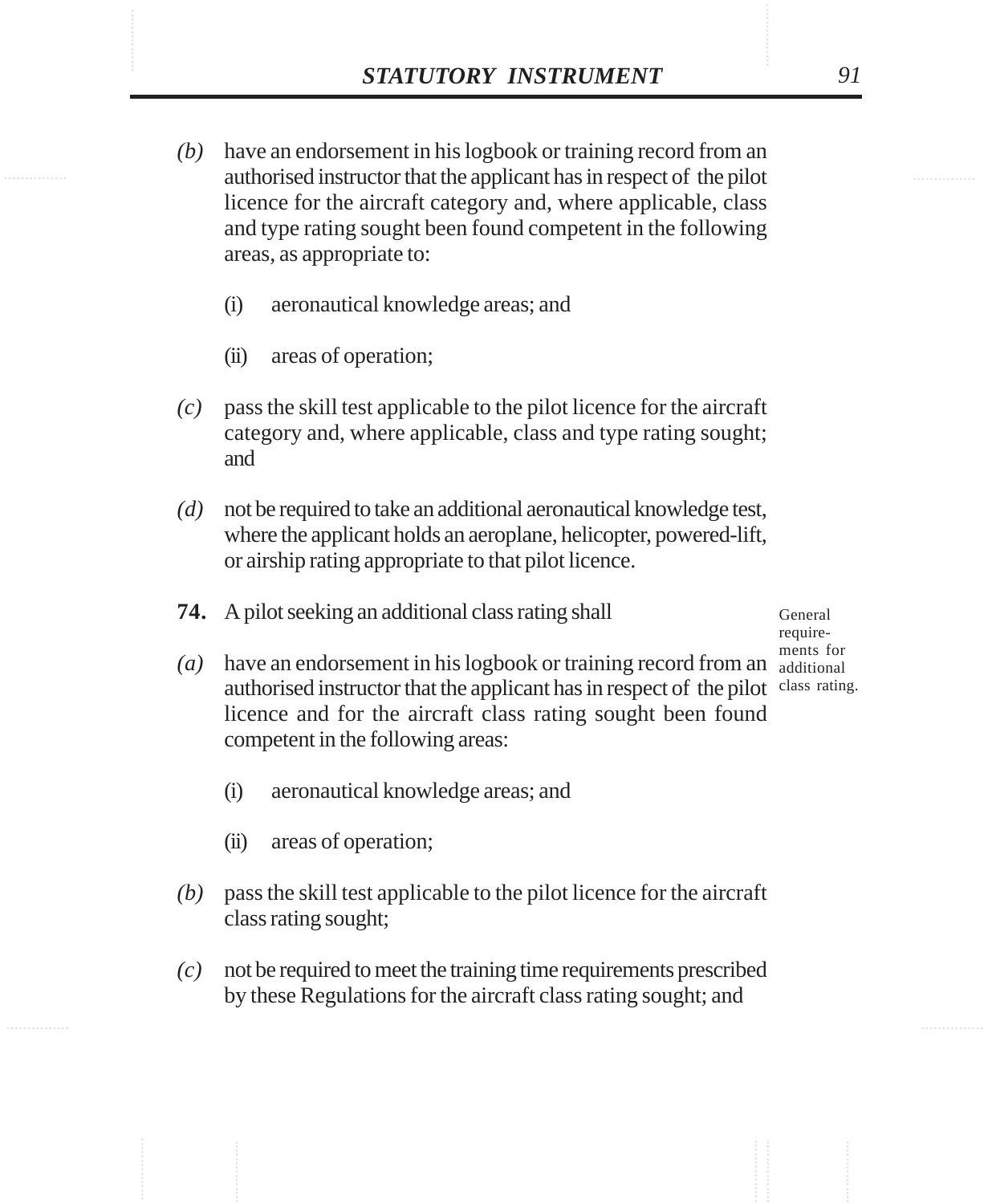the applicant holds an aeroplane, helicopter, powered-lift, or airship *(d)* not be required to take an additional knowledge test, provided rating appropriate to that pilot licence.

> **75.** (1) An applicant for a Category II or Category III pilot authorisation shall

- *(a)* hold a pilot licence with an instrument rating or an airline transport pilot licence;
- *(b)* hold a category, class and type rating, where applicable, for the aircraft for which the authorisation is sought; and
- *(c)* complete the skill test requirements.

(2) An applicant for a Category II or Category III pilot authorisation shall have at least

- *(a)* 50 hours of night flight time as a pilot in command;
- *(b)* 75 hours of instrument time under actual or simulated instrument conditions that may include not more than
	- (i) a combination of 25 hours of simulated instrument flight time in approved or accepted flight training equipment; or
	- (ii) 40 hours of simulated instrument flight time where accomplished in an approved course conducted by an approved aviation training organisation certified to conduct Category II or Category III pilot training and testing; and
- *(c)* 250 hours of cross-country flight time as a pilot in command.

............... ............... a pilot may renew the pilot authorisation for each type of aircraft for which (3) Upon passing a skill test for a Category II or III pilot authorisation, he holds a pilot authorisation.

General requirements for Category II and Category III pilot authorisation.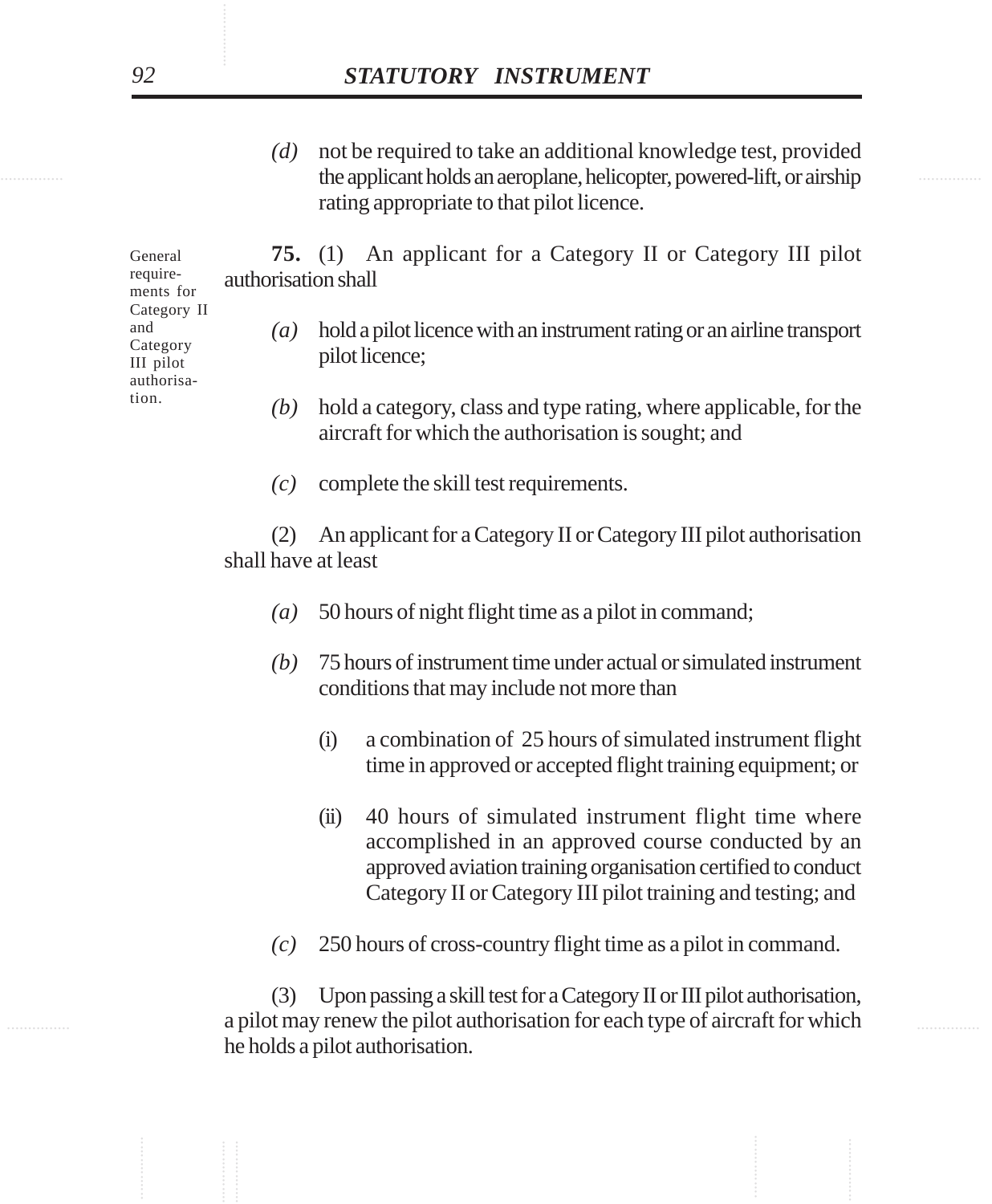**STATUTORY INSTRUMENT** 93<br>(4) A Category II or Category III pilot authorisation for a specific<br>type aircraft for which a pilot authorisation is held, shall not be renewed (4) A Category II or Category III pilot authorisation for a specific type aircraft for which a pilot authorisation is held, shall not be renewed beyond 6 months from the month the applicant satisfactorily passed a skill test in that type aircraft.

> (5) Where the holder of a Category II or Category III pilot authorisation passes the skill test for a renewal in the month before such pilot authorisation expires, the holder shall be deemed to have passed the skill test during the month the pilot authorisation expired.

**76.** (1) Where an applicant for a Category II or Category III pilot Issue of authorisation referred to in regulation 75 meets the requirements of that  $\frac{\text{Category II}}{\text{C}t\text{t}{t}}$ rating, the Director may issue such authorisation.

or Category III pilot authorisation.

(2) Notwithstanding regulation 5(3) a Category II or III pilot authorisation issued in accordance with this Part shall expire at the end of the 6th month after the month in which it was issued or renewed.

77. (1) An original Category II and Category III pilot authorisation Limitations shall contain the following limitations:

of Category II and Category authorisation.

- (a) for Category II operations,  $1600$  feet runway visual range and a III pilot 150 feet decision height; and
- *(b)* for Category III operations, as specified in the authorisation document.

(2) In order to have the limitation at paragraph  $(1)(a)$  removed, a pilot with a Category II pilot authorisation issued in accordance with these Regulations, shall for 6 months preceding the exercise of each authorisation, make three Category II instrument landing system approaches with a 150 feet decision height to a landing under actual or simulated instrument conditions.

(3) A Category III pilot authorisation shall be exercised only in accordance with the specifications of such authorisation.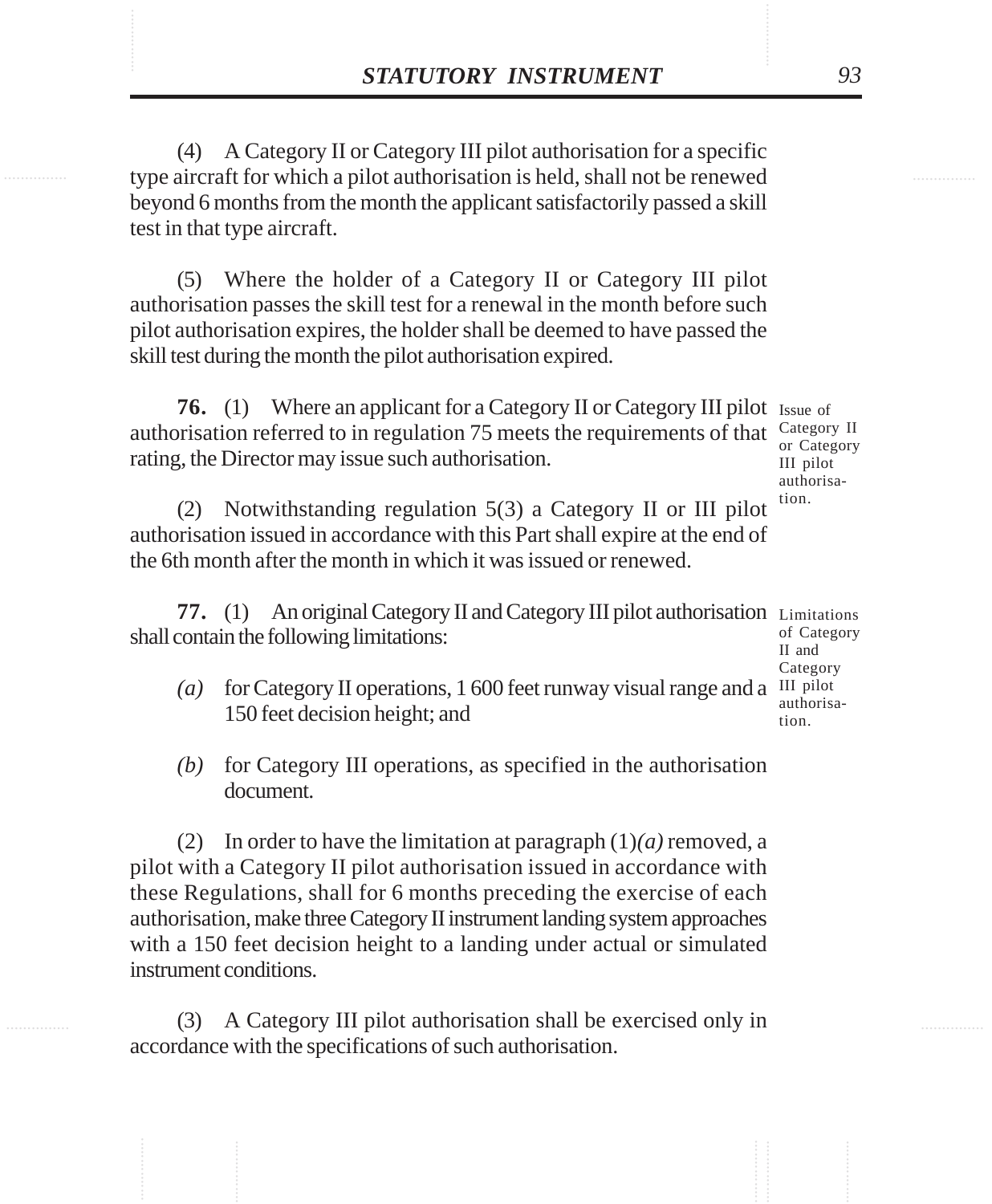............... ............... for a Category II or Category III pilot authorisation may use flight training (4) A Category II or Category III pilot authorisation or an applicant equipment where it is approved by the Director for such use, to meet the experience requirement of paragraph (5), or for the skill test required under these Regulations for a Category II or a Category III pilot authorisation, as applicable.

- (5) An applicant shall pass a skill test for the
- *(a)* issuance or renewal of
	- (i) a Category II pilot authorisation;
	- (ii) a Category III pilot authorisation; and
- *(b)* the addition of another type aircraft to
	- (i) a Category II pilot authorisation;
	- (ii) a Category III pilot authorisation.

(6) To be eligible for the skill test for a pilot authorisation referred to in paragraph (5), an applicant shall

- *(a)* meet the requirements of regulation 75; and
- *(b)* where the applicant has not passed a skill test for a pilot authorisation during the 12 months preceding the month of the test
	- (i) meet the requirements of the Act and Regulations made thereunder; and
	- (ii) have performed at least 6 instrument landing system approaches
		- (A) in respect of a Category II pilot authorisation under the conditions set out in the General Application and Personnel Licensing Standards;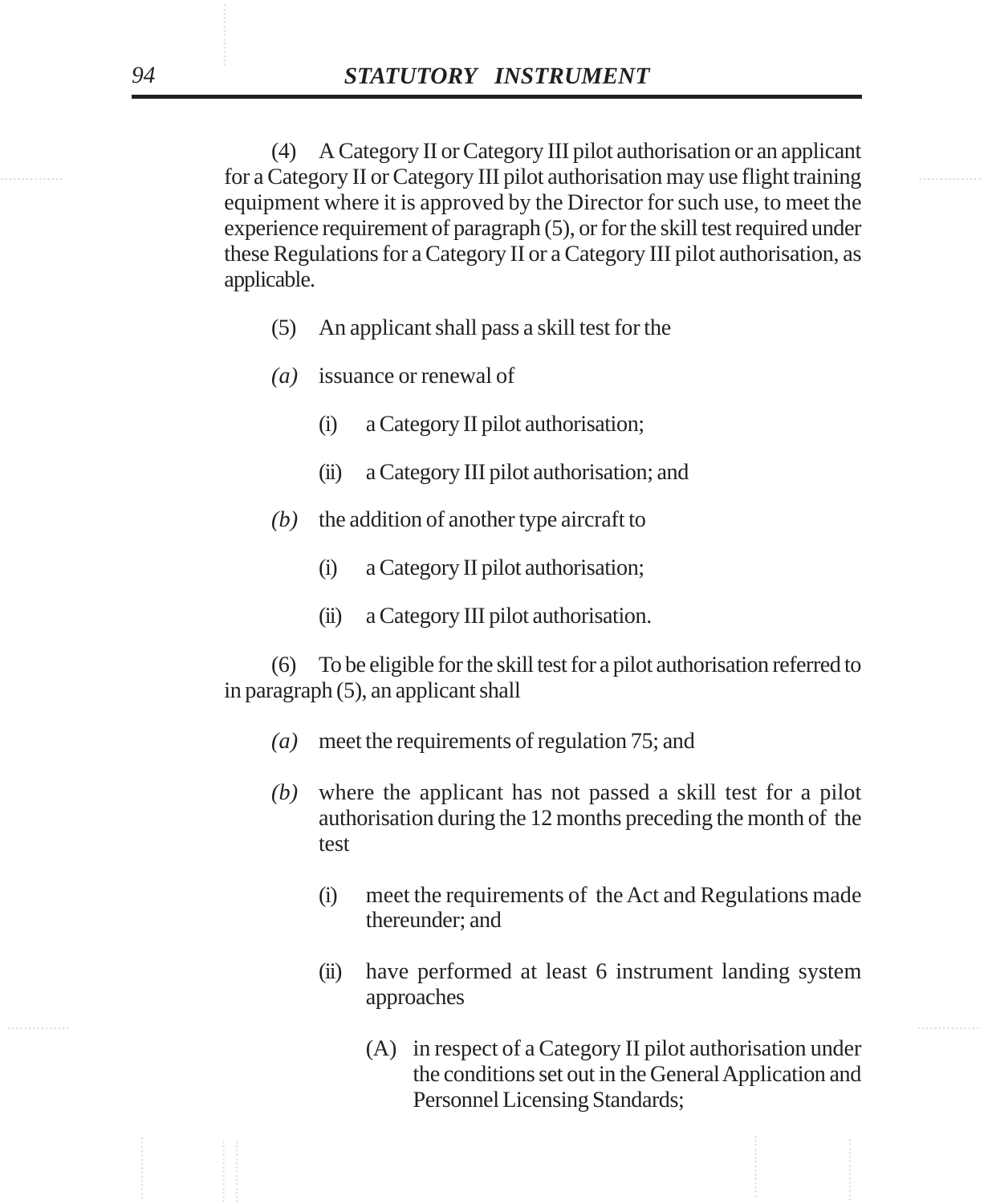**STATUTORY INSTRUMENT** 95<br>(B) in respect of a Category III pilot authorisation under<br>the conditions set out in the General Application and (B) in respect of a Category III pilot authorisation under the conditions set out in the General Application and Personnel Licensing Standards, during the 6 months preceding the month of the test, of which at least 3 of the approaches shall have been conducted without the use of an approach coupler.

> (7) The flight time required in meeting the requirements of paragraph  $(6)(b)(ii)$ , may be used to meet the requirements of paragraph  $(6)(b)(i)$ .

(8) The skill test referred to in paragraph (5)*(a)*(i) and *(b)*(i), shall consist of

- *(a)* an oral increment of the skill test where an applicant shall demonstrate knowledge in the areas specified in the General Application and Personnel Licensing Standards; and
- *(b)* a flight increment which shall have the components set out in the General Application and Personnel Licensing Standards.

(9) The skill test referred to in paragraph (5)*(a)*(ii) and *(b)*(ii), shall consist of

- *(a)* a practical test of the knowledge in the areas specified in the General Application and Personnel Licensing Standards; and
- *(b)* a flight test which shall have the components set out in the General Application and Personnel Licensing Standards.

**78.** (1) The Director may validate a licence issued by another validation Contracting State, by issuing a suitable authorisation to be carried with the  $\frac{0}{n^{10}}$ foreign licence with such limitations and restrictions as he may deem licences. necessary, where he is satisfied that the licensee pilot

*(a)* is not under an order of revocation or suspension by the country that issued the pilot licence;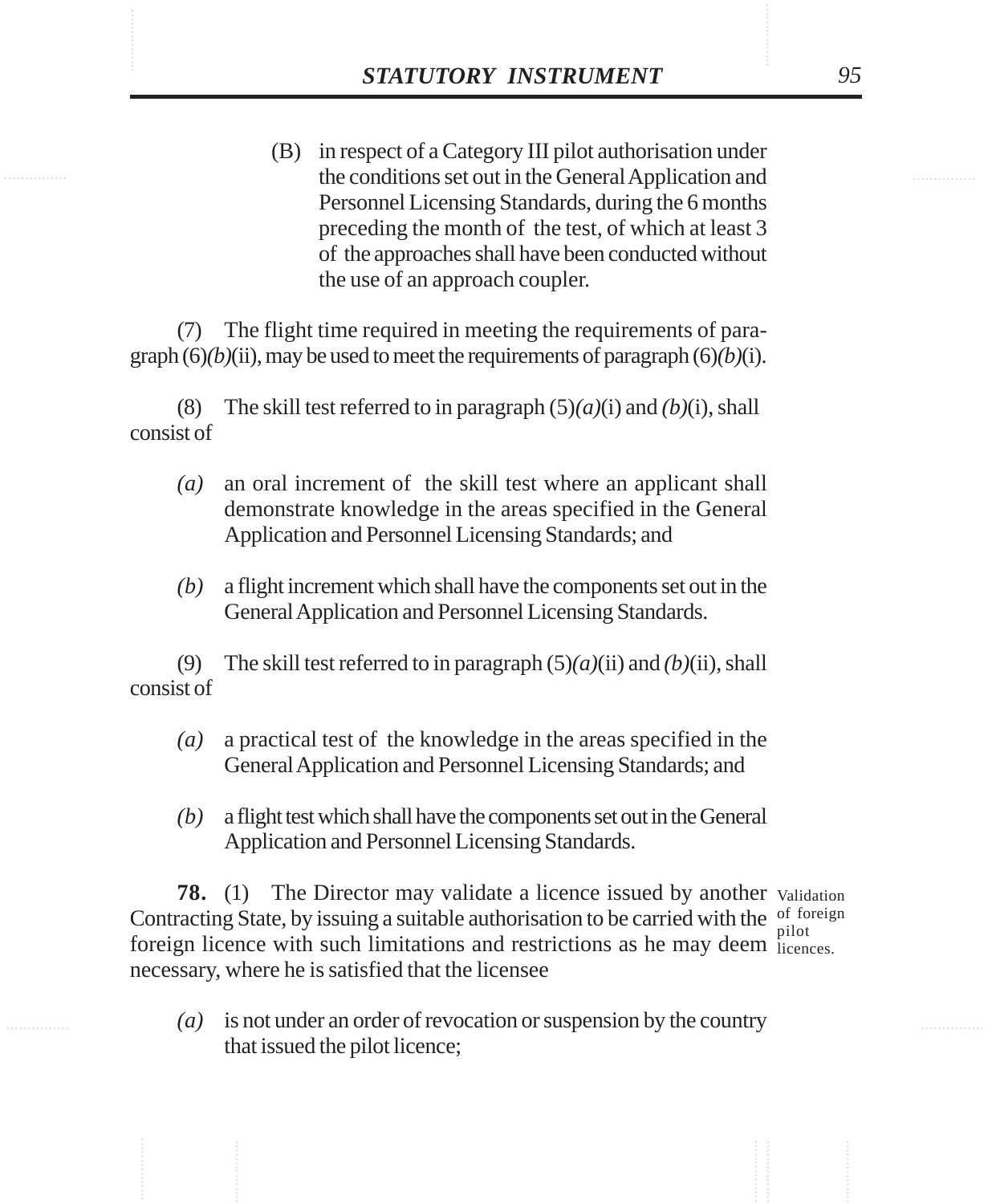- the applicant has not met all of the standards of the Chicago *(b)* holds a licence that does not contain an endorsement stating that Convention, for that licence;
	- *(c)* does not currently hold a pilot licence issued by the Director;
	- *(d)* holds a current medical certificate issued by the Contracting State which issued the licence;
	- *(e)* except as provided in regulation 201, is able to read, speak, write, and understand the English Language; and
	- *(f)* has passed the aeronautical knowledge test in air law.

(2) The validity of the authorisation referred to in paragraph (1), shall not extend beyond the period of validity of the licence, or 12 months from date of issue.

**79.** No person shall act as the pilot in command or co-pilot of an aircraft unless that person holds the appropriate category, class, and type rating, where required for the aircraft to be flown, except where the pilot Pilot in command and copilot.

- *(a)* is the sole occupant of the aircraft;
- *(b)* is receiving training for the purpose of obtaining an additional pilot licence or rating that is appropriate to that aircraft while under the supervision of an authorised instructor; or
- *(c)* has received training required by this Part that is appropriate to the aircraft category, class, and type rating for the aircraft to be flown, and has received the required logbook endorsements from an authorised instructor.

**80.** No pilot shall act as pilot in command or co-pilot of an aircraft that is

............... ............... *(a)* carrying another person; or

*(b)* operated for compensation or hire,

Category and class rating of pilots.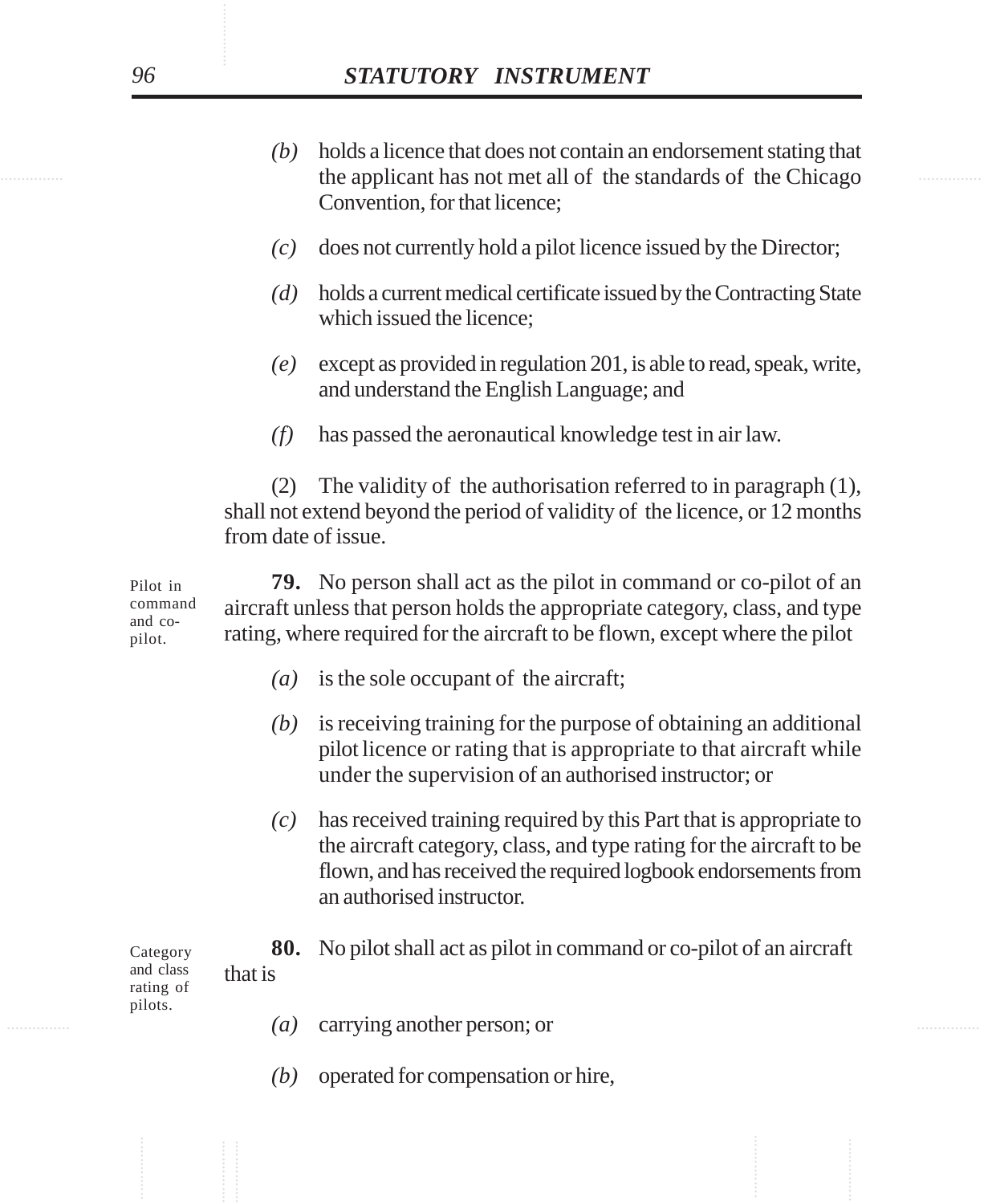XTATUTORY INSTRUMENT 97<br>unless that pilot holds a category, class, and type rating that apply to the aircraft. unless that pilot holds a category, class, and type rating that apply to the aircraft.

**81.** No pilot shall act as pilot in command or co-pilot of

Further limitations on pilots.

- *(a)* a complex aeroplane, high-performance aeroplane, or a pressurized aircraft capable of flight above 25 000 feet above mean sea level; or
- *(b)* an aircraft that the Director has determined requires aircraft type specific training,

unless the person has

- *(c)* received and logged ground and flight training
	- (i) from an authorised instructor on the applicable aircraft type; or
	- (ii) in approved or accepted flight training equipment

that is representative of that aircraft, and he is proficient in the operation of the systems of that aircraft; and

*(d)* received a one-time endorsement in his logbook from an authorised instructor who certifies him as proficient to operate that aircraft.

82. Notwithstanding regulation 81, the training and endorsement Exceptions required under that regulation shall not be required where the person has to requirelogged flight time as pilot in command or co-pilot of that type of aircraft, or training and in approved or accepted flight training equipment that is representative of endorsesuch an aircraft, prior to these Regulations coming into effect.

**83.** (1) No pilot shall act as pilot in command or co-pilot of a tail- Tail-wheel wheel aeroplane unless that person has

*(a)* received and logged flight training from an authorised instructor in a tail-wheel aeroplane on the manoeuvres and procedures listed in paragraph *(b)*;

ments for ments.

aeroplane restrictions.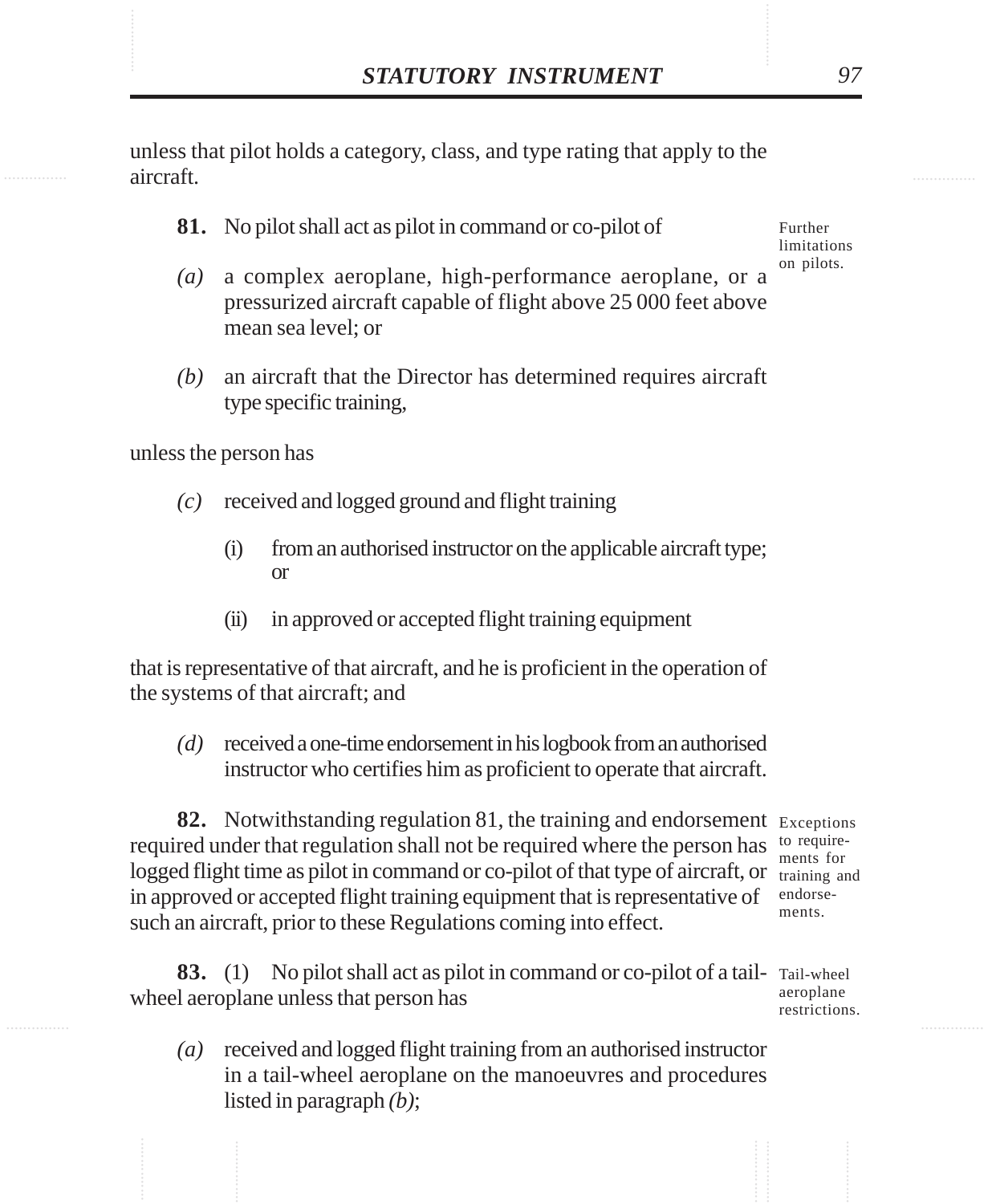- instructor who found the person proficient in the operation of a *(b)* received an endorsement in his logbook from an authorised tail-wheel aeroplane, to include at least
	- (i) normal and crosswind take-offs and landings; and
	- (ii) wheel landings,

unless the manufacturer has recommended against such landings, and go around procedures; and

*(c)* passed the human factors knowledge test.

(2) The training and endorsement required by paragraph (1)*(b)* shall not be required where the person logged pilot in command or co-pilot time in a tail-wheel aeroplane before the coming into force of these Regulations.

- (3) In this section "tail wheel aeroplane" means
- *(a)* an aeroplane that is equipped with a conventional wheel mounted at the rear end of the fuselage; and
- *(b)* the tail wheel supports the rear end of the aeroplane when it is on the ground.

**84.** Where a type rating is issued, limiting the privileges to act as copilot on limiting the privileges to act as pilot only during the cruise phase of flight such limitation shall be endorsed on the rating. Limitations on rating.

## PART IV

## *Pilot Training Personnel*

 $\frac{1}{10}$  is  $\frac{1}{10}$  instructor ratings, the conditions under which such ratings are necessary, **85.** This Part prescribes the requirements for the issuance of flight and the limitations on those ratings. Applicability of this Part.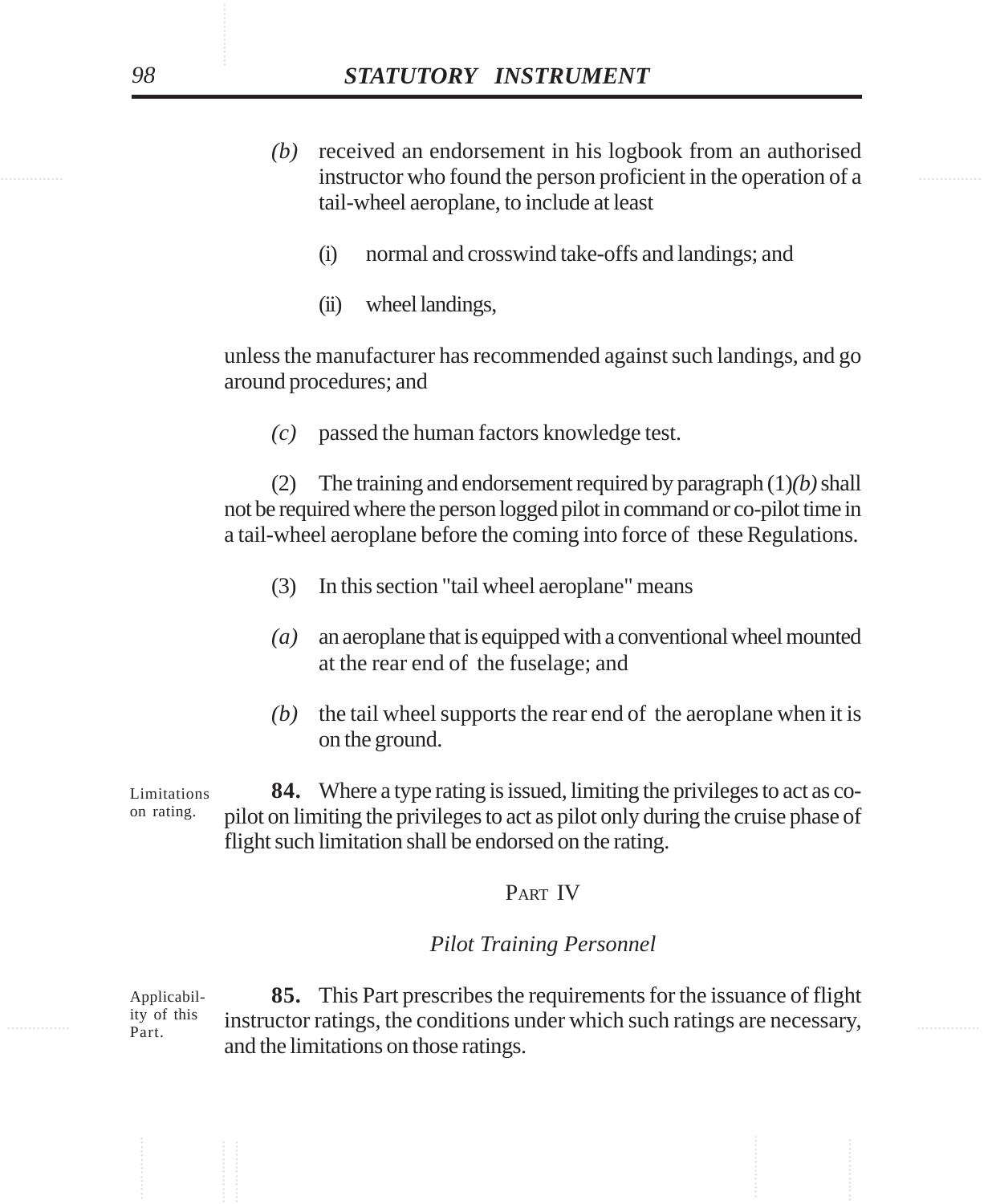**STATUTORY INSTRUMENT** 99<br> **86.** No person shall instruct in flight training unless he holds a flight Flight<br>
instructor rating issued by the Director in accordance with these Regulations. Instructor **86.** No person shall instruct in flight training unless he holds a flight Flight instructor rating issued by the Director in accordance with these Regulations. **87.** (1) A person wishing to apply for a flight instructor rating shall Flight *(a)* apply to the Director in the prescribed form; *(b)* pay the prescribed fee as set out in the *Schedule*; *(c)* be at least 18 years of age; *(d)* except as provided in regulation 201, be able to read, speak, write, and understand the English Language; *(e)* hold either a commercial pilot licence or airline transport pilot licence with (i) an aircraft category and class rating that is appropriate to the flight instructor rating sought; and (ii) an instrument rating, where that person holds a commercial pilot licence and is applying for a flight instructor rating with (A) an aeroplane category and single-engine class rating; (B) an aeroplane category and multi-engine class rating; (C) a powered-lift rating; or (D) an instrument rating; *(f)* demonstrate or provide the Director with evidence of meeting the requirements of regulation 88; instructor certification. instructor ratings requirements. Schedule.

> *(g)* receive a logbook endorsement from an authorised instructor on the areas of operation listed in regulation 89, appropriate to the flight instructor rating sought;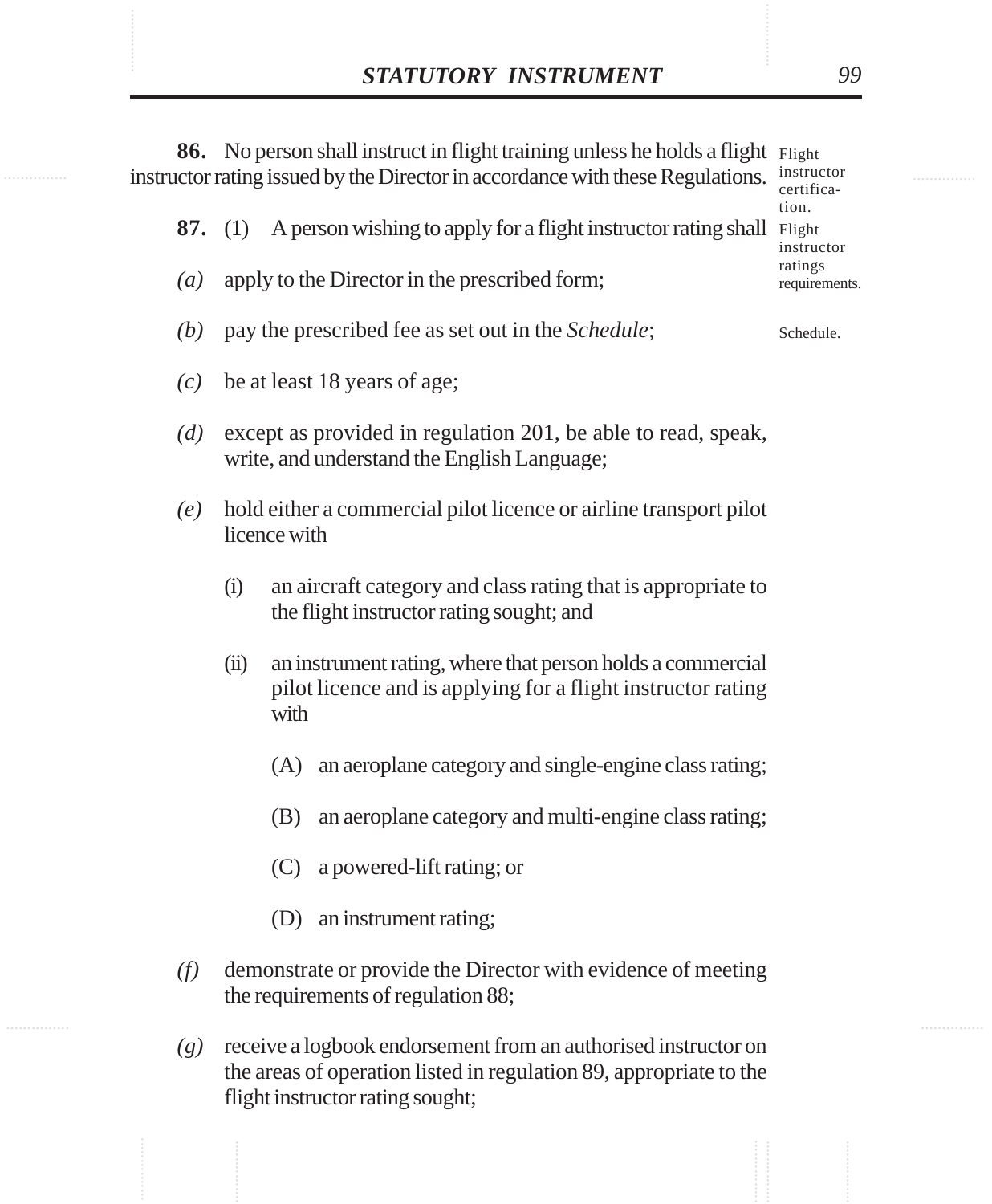- that is appropriate to the flight instructor rating sought in *(h)* pass or provide evidence of having passed the required skill test
	- (i) an aircraft that is representative of the category and class of aircraft for the aircraft rating sought; or
	- (ii) a flight simulator or approved flight training device that is representative of the category and class of aircraft for the rating sought,

and used in accordance with an approved course at an organisation approved to conduct such courses;

- *(i)* log at least 15 hours as pilot in command in the category and class of aircraft that is appropriate to the flight instructor rating sought;
- *(j)* comply with the appropriate regulations that apply to the flight instructor rating sought;
- *(k)* provide the Director with evidence that he has received instruction in flight instructional techniques including demonstration, student pilot practices, recognition and correction of common student pilot errors under the supervision of an authorised flight instructor; and
- *(l)* has practised instructional techniques in those flight manoeuvres and procedures in which it is intended to provide flight instruction under the supervision of an authorised instructor.
- (2) A flight instructor rating referred to in paragraph (1), is not required
- is to be conducted in a lighter than air aircraft; *(a)* a commercial pilot with a lighter than air rating, where the training

by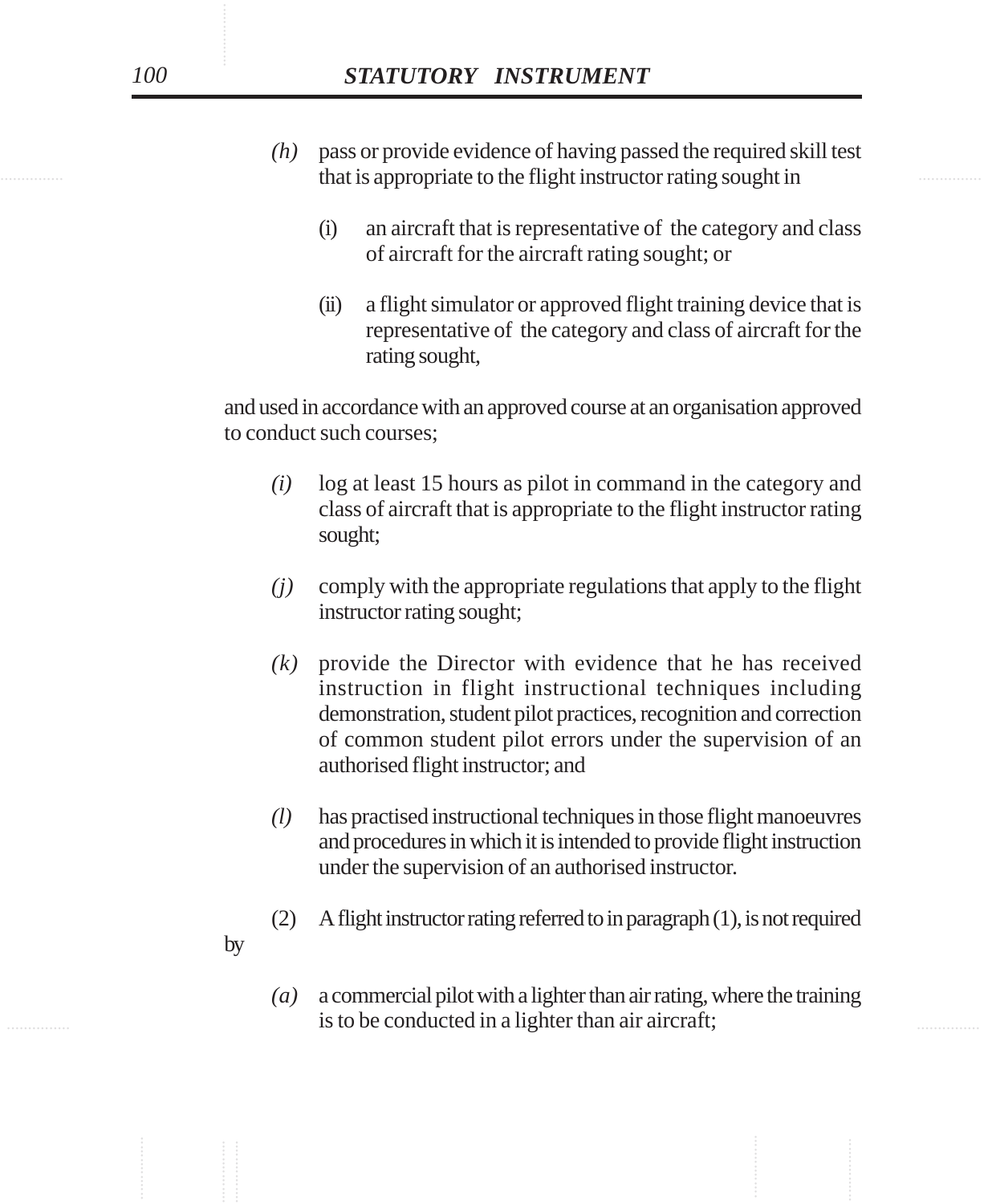- *STATUTORY INSTRUMENT* 101<br>(b) an airline transport pilot with appropriate ratings where the training<br>is to be conducted in accordance with an approved air operator *(b)* an airline transport pilot with appropriate ratings where the training is to be conducted in accordance with an approved air operator training programme;
	- *(c)* a person who is qualified in accordance with these Regulations where the training is to be conducted in accordance with an approved training programme; or
	- *(d)* a ground instructor where the training is to be conducted in accordance with the privileges of his authorisation.

(3) Where an applicant in paragraph (1), is seeking a rating in an aeroplane or a glider he shall

- *(a)* receive a logbook endorsement for a flight instructor rating from an authorised flight instructor indicating that the applicant is competent and possesses instructional proficiency in stall awareness, spin entry, spins, and spin recovery procedures after receiving flight training in those training areas in an aeroplane or glider, as appropriate, that is certified for spins; and
- *(b)* demonstrate instructional proficiency for a flight instructor rating in stall awareness, spin entry, spins, and spin recovery procedures with an aeroplane or glider rating.

(4) A flight test examiner designated in regulation 99, may accept the endorsement specified in paragraph  $(3)(a)$ , as satisfactory evidence of instructional proficiency in stall awareness, spin entry, spins, and spin recovery procedures for the skill test check, where the skill test is not a re-test as a result of the applicant failing the previous test for deficiencies in those knowledge or skill areas.

(5) Where a re-test is the result of deficiencies in the ability of an applicant to demonstrate the requisite knowledge or skill, the applicant shall demonstrate such knowledge or skill to a flight test examiner in an aeroplane or glider, as appropriate, which is certified for spins.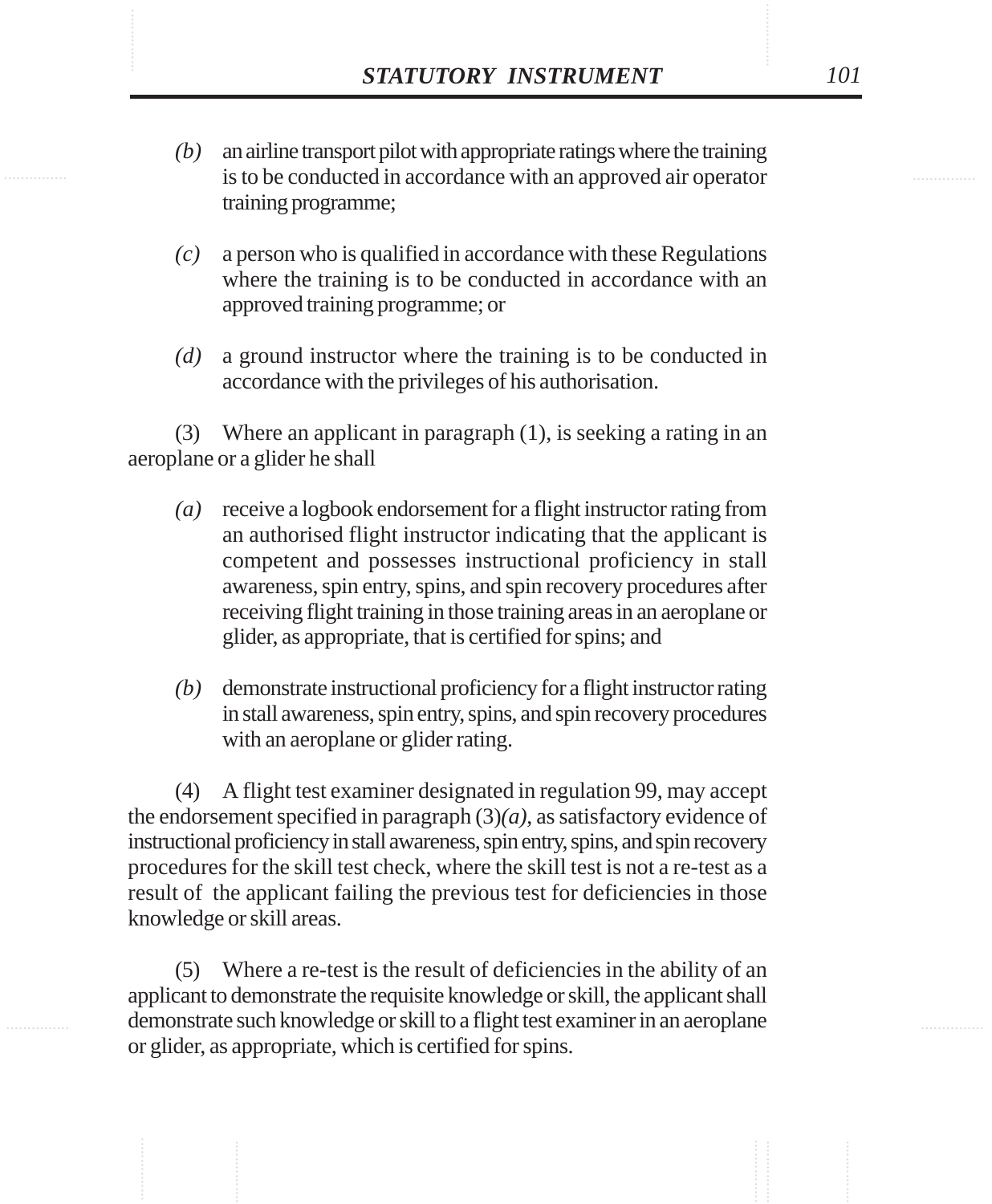| Aeronauti-<br>cal ground<br>training<br>require-<br>ments for | instructor on     | An applicant for a flight instructor rating referred to in<br><b>88.</b> (1)<br>regulation 87, shall receive and log ground training from an authorised                                      |  |
|---------------------------------------------------------------|-------------------|----------------------------------------------------------------------------------------------------------------------------------------------------------------------------------------------|--|
| flight<br>instructor.                                         | $\left( a\right)$ | techniques of applied instruction;                                                                                                                                                           |  |
|                                                               | (b)               | assessment of student pilot performance in those subjects in which<br>ground instruction is given;                                                                                           |  |
|                                                               | (c)               | the learning process;                                                                                                                                                                        |  |
|                                                               | (d)               | elements of effective teaching;                                                                                                                                                              |  |
|                                                               | (e)               | student pilot evaluation and testing training philosophies;                                                                                                                                  |  |
|                                                               | (f)               | training programme development;                                                                                                                                                              |  |
|                                                               | (g)               | lesson planning;                                                                                                                                                                             |  |
|                                                               | (h)               | classroom instructional techniques;                                                                                                                                                          |  |
|                                                               | (i)               | use of training aids;                                                                                                                                                                        |  |
|                                                               | (j)               | analysis and correction of student pilot errors;                                                                                                                                             |  |
|                                                               | (k)               | human performance relevant to flight instruction;                                                                                                                                            |  |
|                                                               | (l)               | hazards involved in simulating system failures and malfunctions<br>in the aircraft;                                                                                                          |  |
|                                                               | (m)               | the aeronautical knowledge areas for a private pilot licence and<br>a commercial pilot licence applicable to the aircraft category for<br>which flight instructor privileges are sought; and |  |
|                                                               | (n)               | the aeronautical knowledge areas for the rating applicable to the<br>category for which flight instructor privileges are sought.                                                             |  |

(2) The following applicants are not required to comply with paragraph  $(1)(a)$  to  $(j)$ :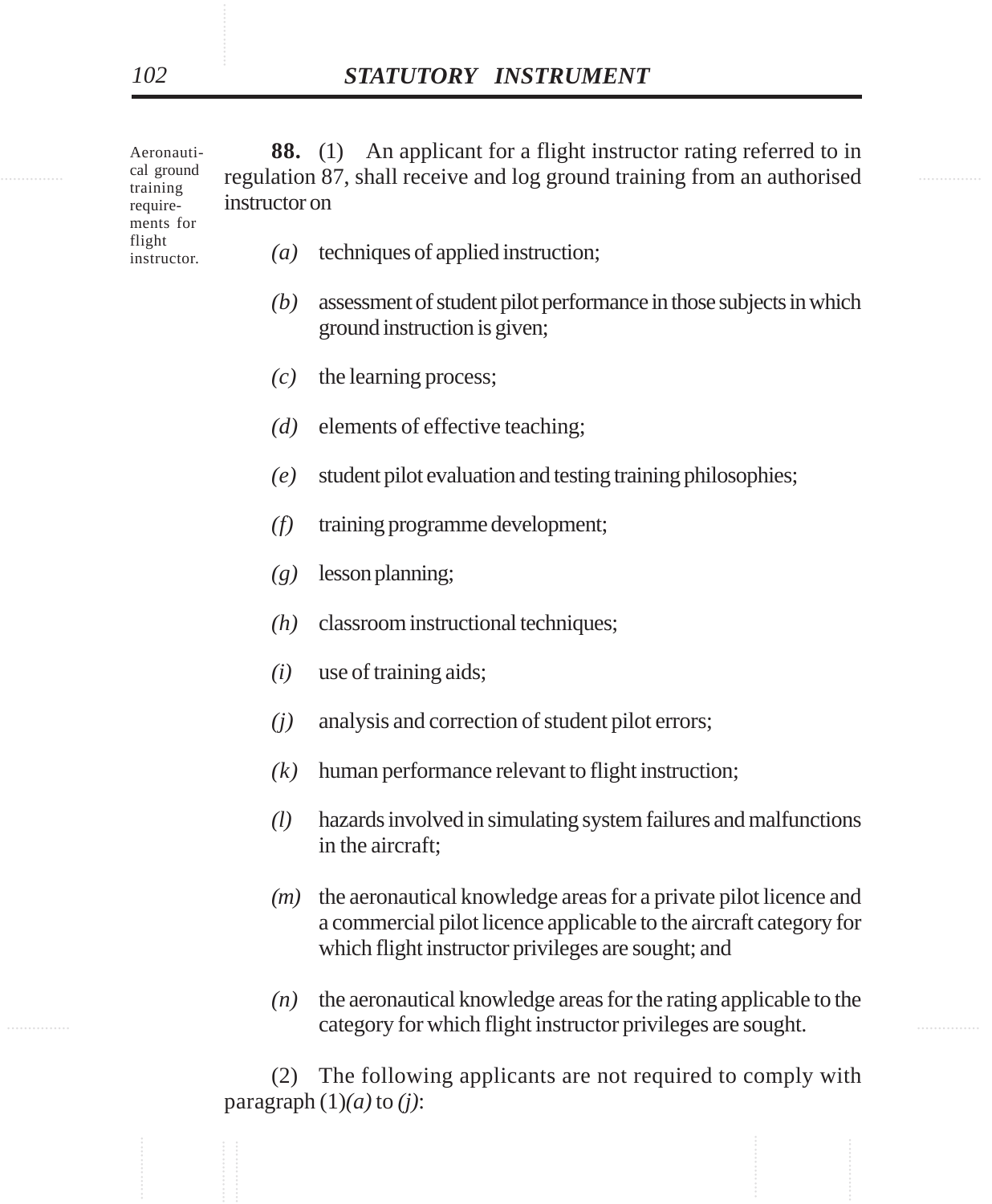- **STATUTORY INSTRUMENT** 103<br>(a) the holder of a ground instructor authorisation issued in accordance with this Part: *(a)* the holder of a ground instructor authorisation issued in accordance with this Part;
	- *(b)* the holder of a current teacher's certificate that authorises that person to teach at secondary level or higher; and
	- *(c)* a person who provides evidence of an equivalent level of experience acceptable to the Director.

**89.** (1) An applicant for a flight instructor rating shall receive and Areas of log flight and ground training.

operation for flight proficiency instructor.

(2) Where an applicant referred to in paragraph  $(1)$ , receives flight for flight and ground training he shall receive an endorsement from an authorised flight instructor that he is proficient to pass a skill test in the areas set out in the General Application and Personnel Licensing Standards for the flight instructor rating sought.

(3) An applicant referred to in paragraph (1), may accomplish the flight training required by this Regulation

- *(a)* in an aircraft that is representative of the category and class of aircraft for the rating sought; or
- *(b)* in a flight training equipment representative of the category and class of aircraft for the rating sought, and used in accordance with an approved course at an approved aviation training organisation approved to conduct such courses.

**90.** (1) Where an applicant referred to in regulation 87, meets the Issue of requirements for the grant of such flight instructor rating the Director may issue such flight instructor rating. flight

instructor rating.

(2) A flight instructor rating issued in accordance with this Part shall expire 24 months from the month in which it was issued or renewed and shall be effective only while the holder has a valid pilot licence.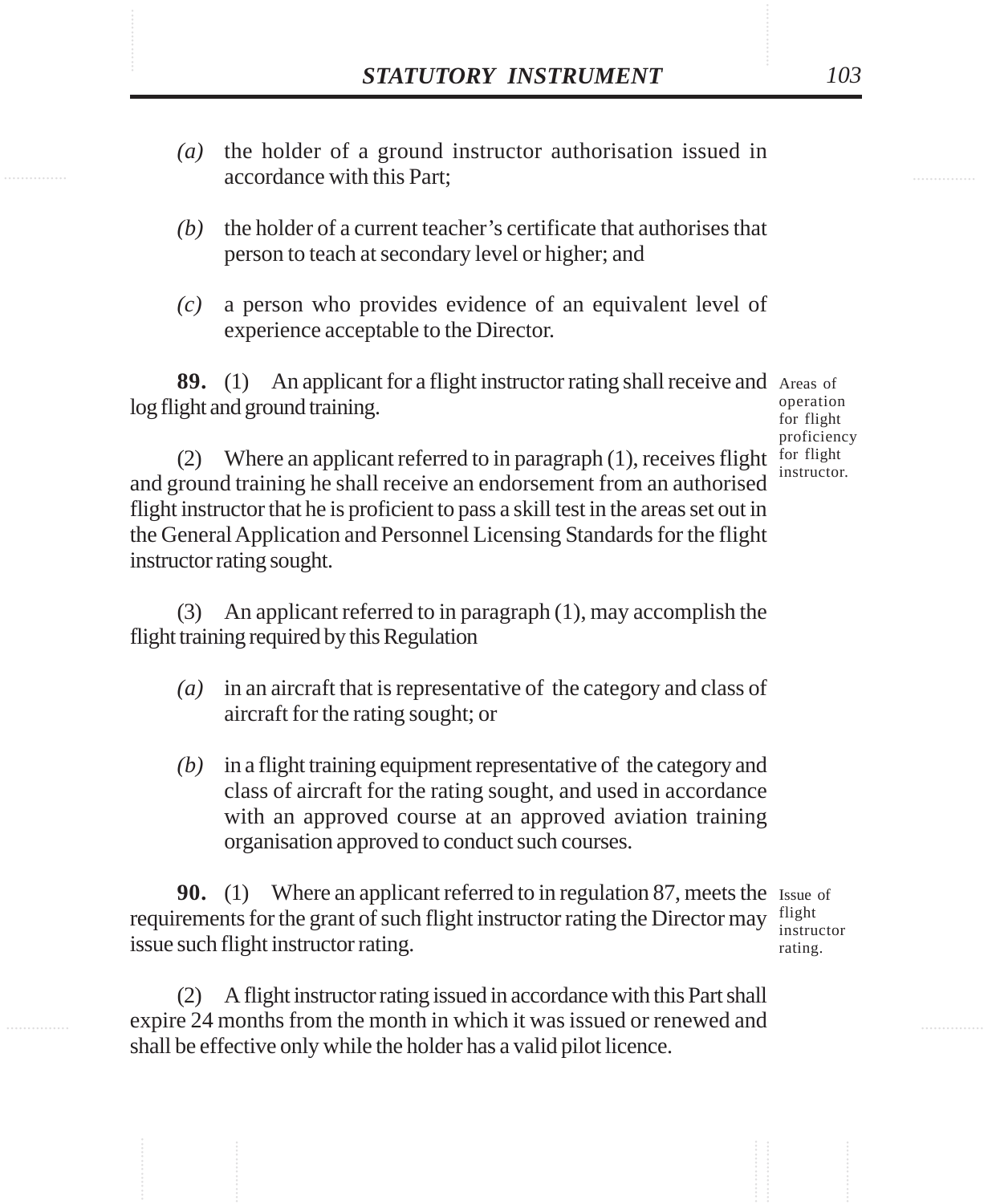If this meet the eligibility requirements listed in regulation 87, that apply to the **91.** (1) An applicant for an additional flight instructor rating shall flight instructor rating sought. Additional flight instructor rating.

> (2) Notwithstanding paragraph (1), an applicant for an additional rating on a flight instructor rating is not required to pass the aeronautical knowledge test on the areas listed in regulation 88.

> (3) An applicant for a further flight instructor rating may be credited with the teaching and learning skills already demonstrated for the flight instructor rating.

**92.** A holder of a flight instructor rating (hereinafter referred to as a "flight instructor") shall

- *(a)* sign the logbook of each person to whom that flight instructor has given flight training or ground training;
- *(b)* maintain a record in a logbook or a separate document that contains the following:
	- (i) the name of each person whose logbook or student pilot licence that flight instructor has endorsed for solo flight privileges, and the date of the endorsement; and
	- (ii) the name of each person that flight instructor has endorsed for an aeronautical knowledge test or skill test check, and a record of the kind of test, the date, and the results; and
- *(c)* retain the records required by this Regulation for at least 3 years.

**93.** A flight instructor is authorised within the limitations of his flight instructor rating, pilot licence and ratings, to give training and endorsements as are required Flight instructor privileges.

- *(a)* for the supervision of solo flights by student pilots;
- *(b)* for the carrying out of flight instruction for the issue of

Flight instructor records.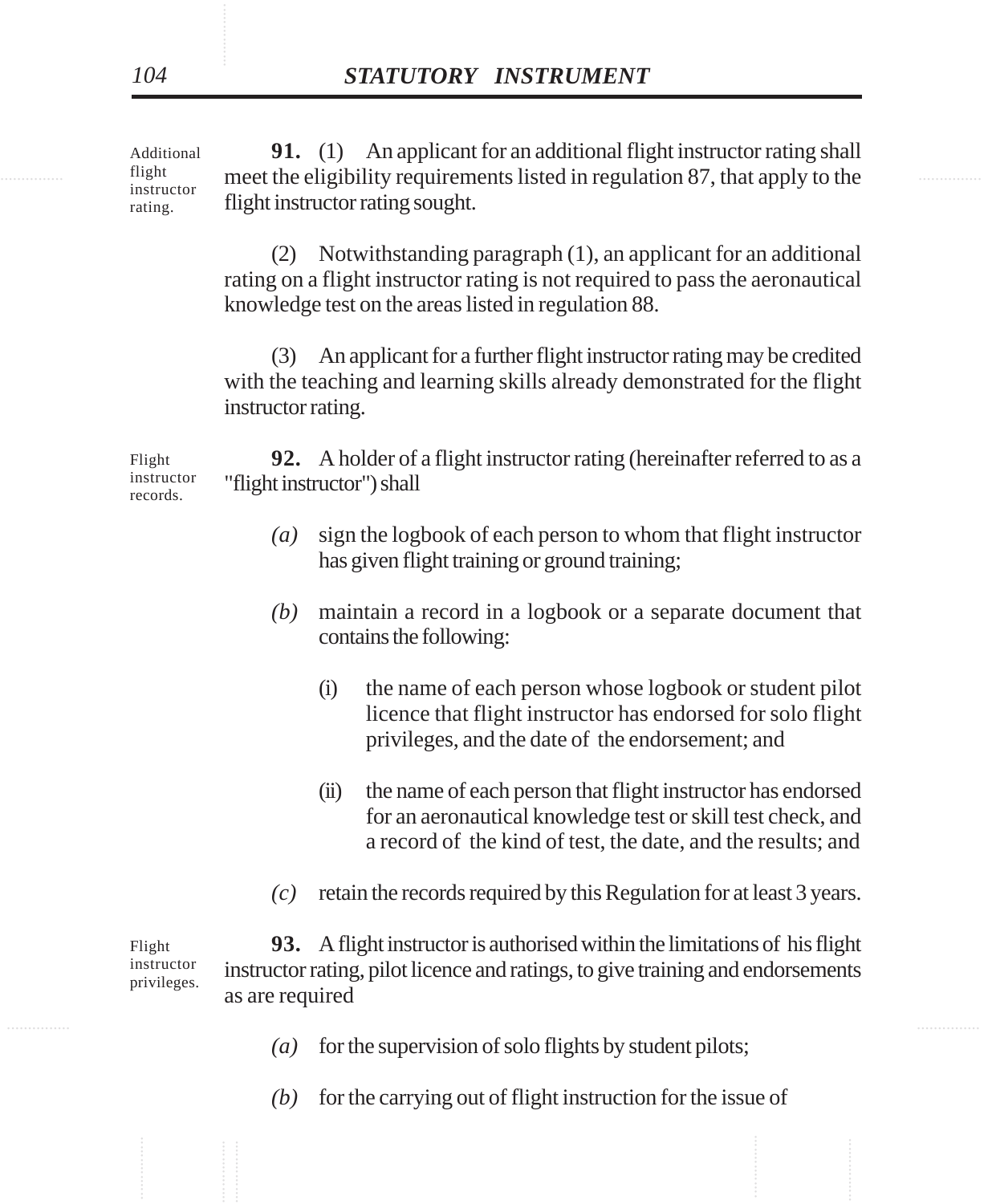- (i) a private pilot licence;
- (ii) a commercial pilot licence;
- (iii) a flight instructor rating;
- (iv) a ground instructor authorisation;
- (v) an aircraft rating;
- (vi) an instrument rating; and
- (vii) a flight review, operating privilege, or recency of experience requirement,

provided that the flight instructor

- *(c)* holds at least the licence and rating for which instruction is being given, in the appropriate aircraft category;
- *(d)* holds the licence and rating necessary to act as the pilot in command of the aircraft on which the instruction is given; and
- *(e)* has the flight instructor privileges granted to him entered on the licence.
- **94.** (1) A flight instructor shall observe the following limitations:

Limitations on flight instructor

- $(a)$  he shall not exceed the flight and duty times limitation and rest ratings. requirements prescribed under the Act or Regulations made thereunder;
- *(b)* he shall not conduct flight training in any aircraft for which he does not hold
	- (i) a pilot licence and flight instructor rating with the applicable category and class rating; and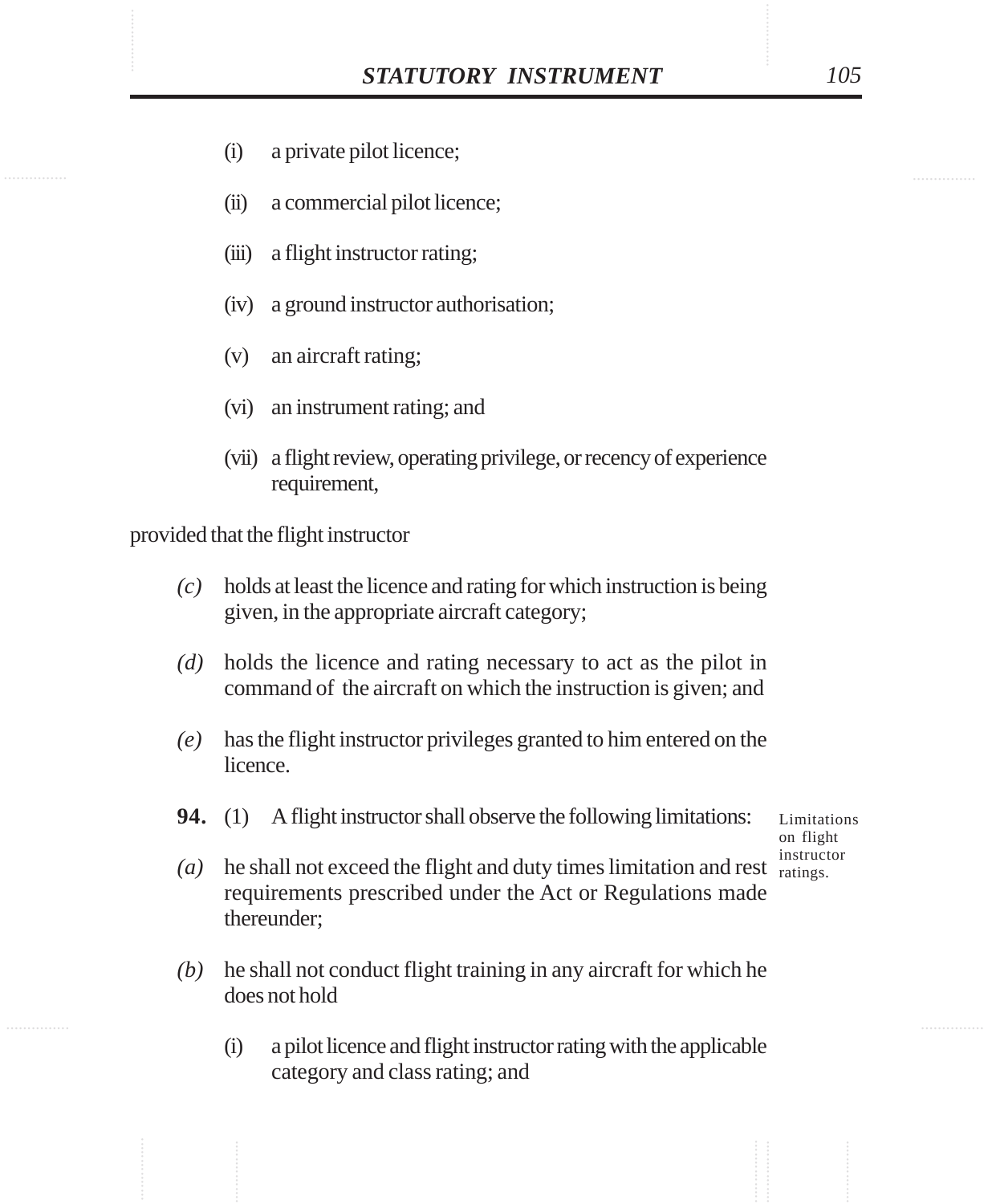- (ii) where appropriate, a type rating;
- *(c)* he shall have an appropriate instrument rating on his flight instructor rating and pilot licence for instrument flight training or for training for a type rating not limited to visual flight rules;
- *(d)* he shall not endorse a logbook of
	- (i) a student pilot for solo flight privileges;
	- (ii) a student pilot for solo cross-country flight;
	- (iii) a student pilot for solo flight in a controlled airspace or at an airport within controlled airspace;
	- (iv) a pilot for a flight review, unless that flight instructor has conducted a review of that pilot in accordance with the requirements of regulation 119; or
	- (v) a pilot for an instrument proficiency check, unless that instructor has trained that pilot in accordance with the Act or Regulations made thereunder.

(2) A flight instructor shall not give training required for the issuance of a licence or a rating in a multi-engine aircraft, a helicopter, or a poweredlift unless he has at least 5 flight hours of pilot in command time in the specific make and model of multi-engine aircraft, helicopter, or poweredlift, as appropriate.

(3) Notwithstanding paragraph (1)*(d)*(i), a flight instructor may endorse the licence or logbook of a student pilot for solo flight privileges where the flight instructor has

experiment privileges required by this Regulation; *(a)* given that student pilot, the flight training required for solo flight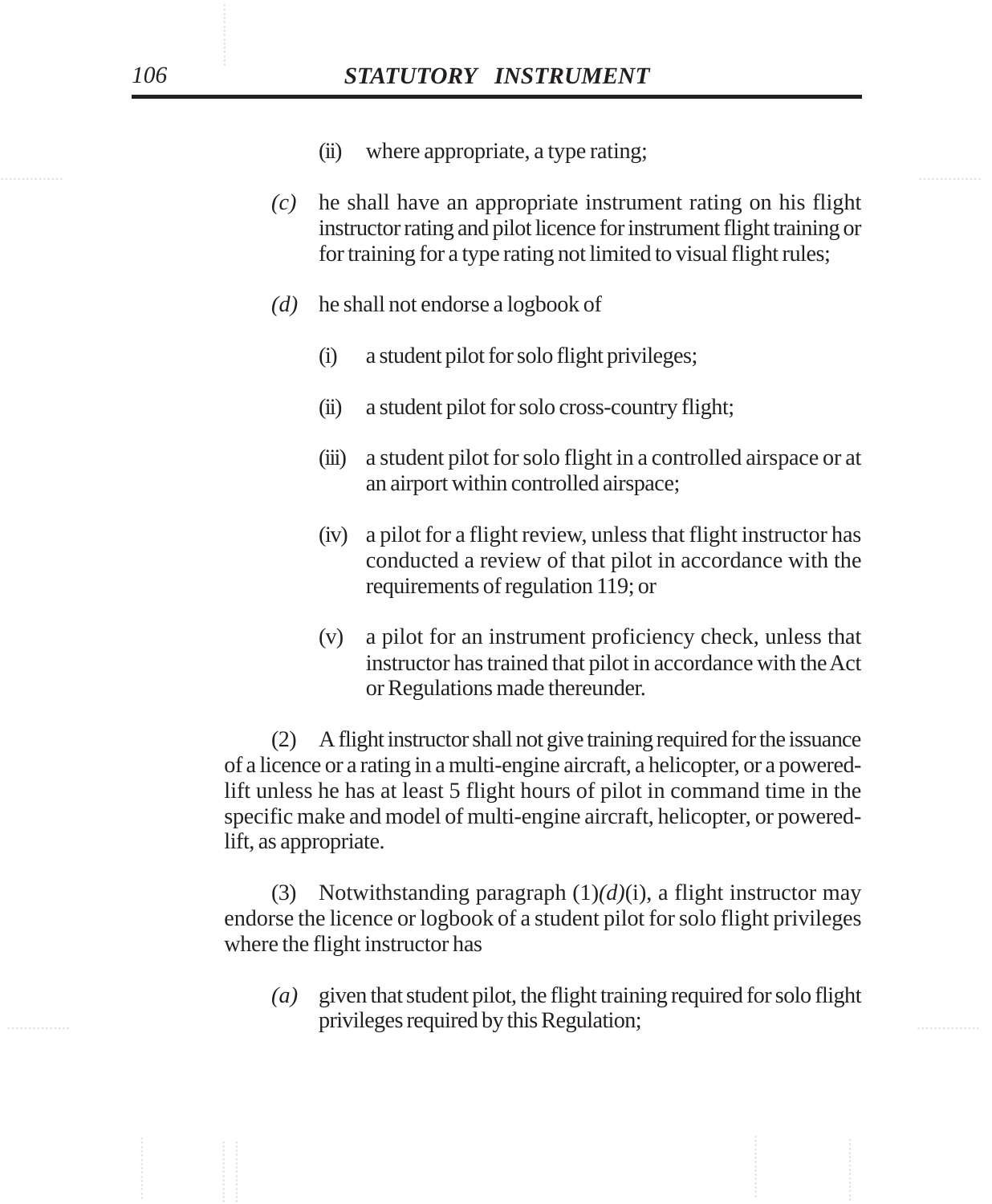- STATUTORY INSTRUMENT 107<br>
(b) determined that the student pilot is prepared to conduct the flight<br>
safely under known circumstances, subject to any limitations listed *(b)* determined that the student pilot is prepared to conduct the flight safely under known circumstances, subject to any limitations listed in the logbook of the student pilot that the flight instructor considers necessary for the safety of the flight;
	- *(c)* given the student pilot training in the make and model of aircraft or a similar make and model of aircraft in which the solo flight is to be flown; and
	- *(d)* endorsed the logbook of the student pilot for the specific make and model aircraft to be flown.

(4) Notwithstanding paragraph (1)*(d)*(ii), a flight instructor may endorse the logbook of a student pilot for solo cross-country flight where the flight instructor has determined

- *(a)* the flight preparation, planning, equipment, and proposed procedures of the student pilot are adequate for the proposed flight under the existing conditions and within any limitations listed in the logbook that the instructor considers necessary for the safety of the flight; and
- *(b)* the student pilot has the appropriate solo cross-country endorsement for the make and model of aircraft to be flown.

(5) Notwithstanding paragraph  $(1)(d)(ii)$ , a flight instructor may endorse the logbook of the student pilot for solo flight in a controlled airspace or at an airport within a controlled airspace where the flight instructor has

- *(a)* given that student pilot ground and flight training in such controlled airspace or airport; and
- *(b)* determined that the student pilot is proficient to operate the aircraft safely.

(6) No flight instructor shall provide instruction to another pilot who has never held a flight instructor rating unless that flight instructor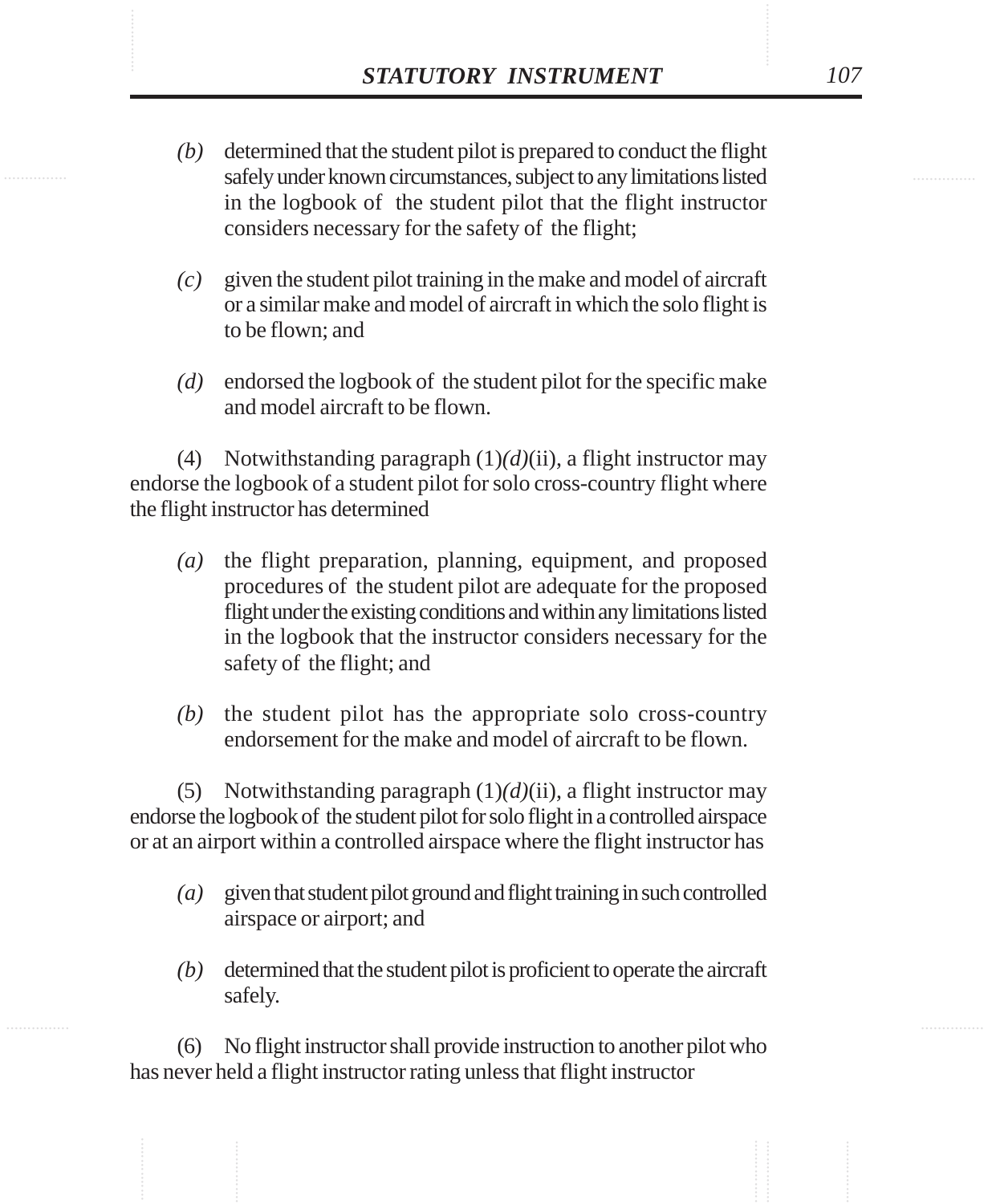- rating for at least 24 months, and has given at least 40 hours of *(a)* holds a current flight instructor rating with the appropriate type ground training; or
	- *(b)* holds a current flight instructor rating and has given at least 100 hours of ground training in a course which has been approved by the Director;
	- *(c)* meets the eligibility requirements prescribed in regulation 87;
	- *(d)* has given at least 200 hours of flight training as a flight instructor for training in preparation for an aeroplane, helicopter, or powered-lift rating; and
	- *(e)* has given at least 8 hours of flight training as a flight instructor for training in preparation for a glider rating.

(7) A flight instructor shall not make any self-endorsement for a licence, rating, flight review, authorisation, operating privilege, skill test check, or knowledge test that are required by this Part.

(8) A flight instructor shall not give training in Category II or Category III operations unless the flight instructor has been trained and tested in Category II or Category III operations.

(9) An applicant for flight instructor rating, in order to carry out instructions for a multi-crew pilot licence, shall also meet all instructor qualifications requirements.

**95.** A flight instructor rating that has not expired may be renewed for an additional 24 months where the flight instructor Renewal of flight instructor

rating.

- *(a)* passes a skill test for
- (i) renewal of the flight instructor rating;
	- (ii) an additional flight instructor rating; or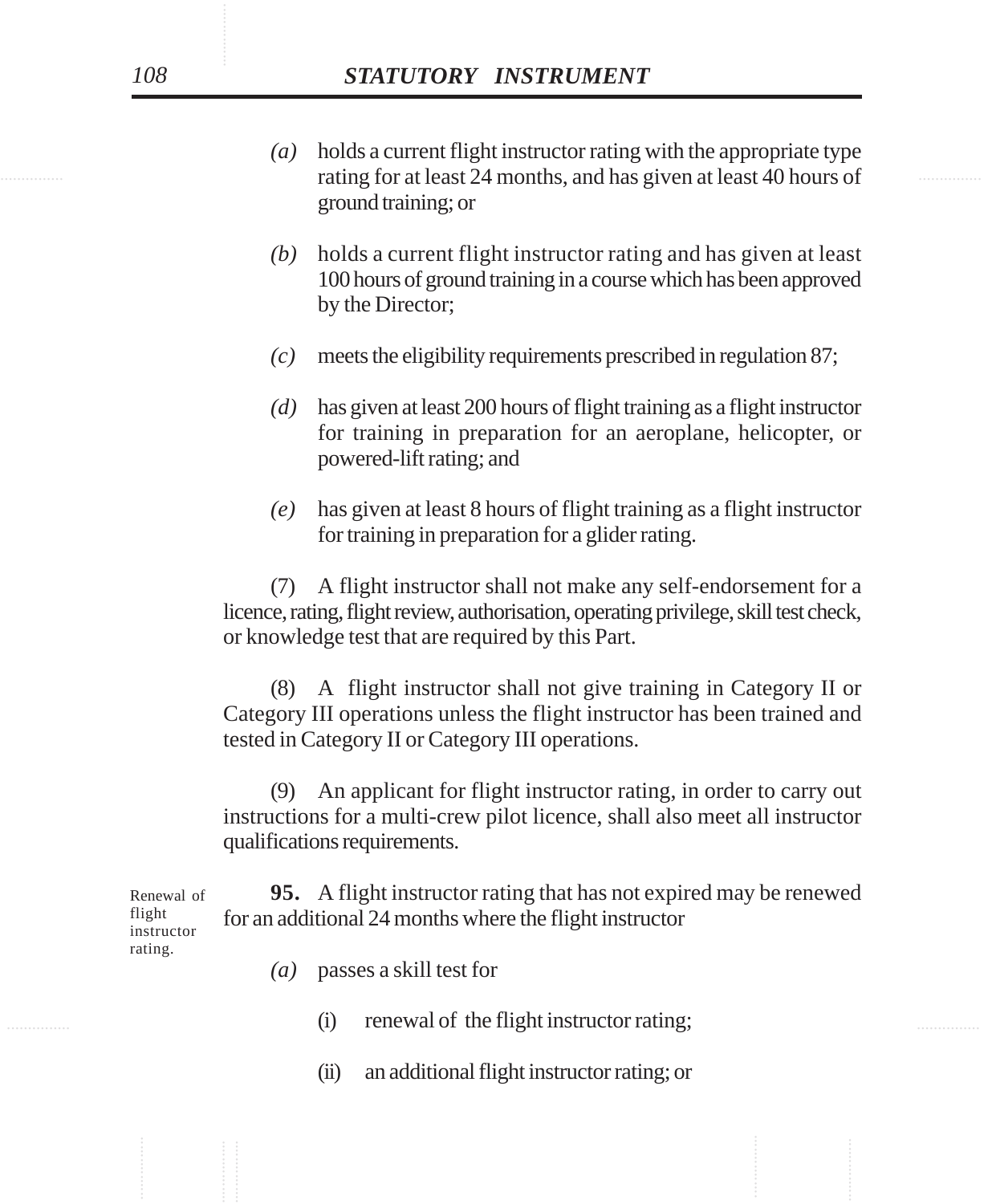- *(b)* presents to the Director
	- (i) a record of training that shows that during the preceding 24 months, the flight instructor has endorsed at least 5 students for a skill test for a licence or rating;
	- (ii) a record that shows that within the preceding 24 months, he served in the position of either a company check airman, chief flight instructor, or flight instructor for an air operator or in a position involving the regular evaluation of pilots;
	- (iii) passed as a proficiency check, the skill test set out in the General Application and Personnel Licensing Standards, within the 12 months preceding the expiry date of the flight instructor rating; or
	- (iv) a graduation certificate or equivalent document showing that the pilot has successfully completed an approved flight instructor refresher course consisting of ground training, flight training or both, within the 90 days preceding the expiration month of his flight instructor rating;
- *(c)* accomplishes the renewal requirements within the 90 days preceding the expiration month of his flight instructor licence; and
	- (i) this shall be considered by the Director as having been accomplished in the month due; and
	- (ii) the flight instructor rating shall be renewed for an additional 24 months from its expiration date;
- *(d)* accomplishes the skill test required by paragraph *(a)* in an approved course conducted by an aviation training organisation under the Act or Regulations made thereunder.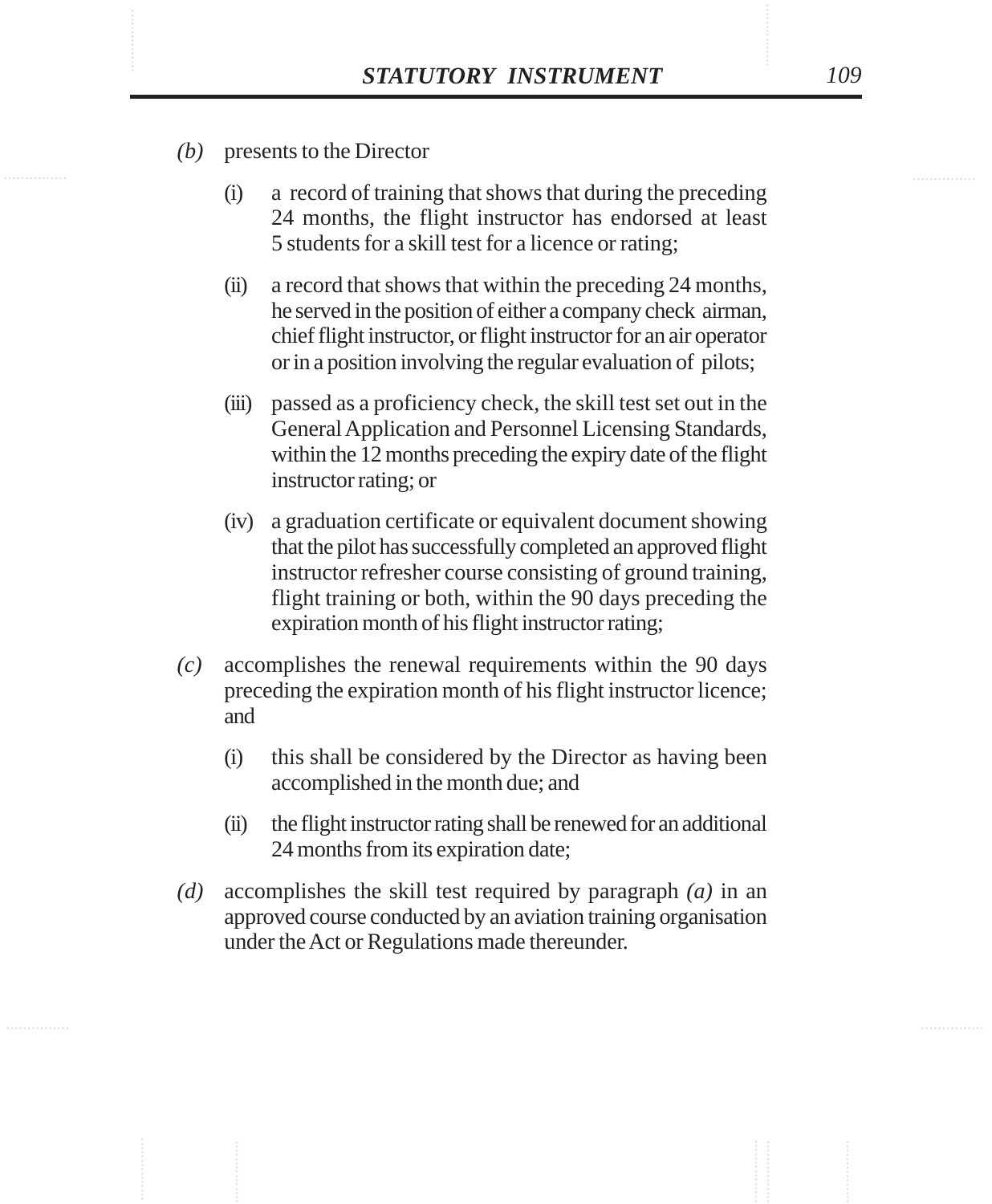$\frac{1}{2}$  instructor apply to the Director for a new rating or a renewal of the expired rating Expired flight instructor rating. **96.** A flight instructor whose flight instructor rating has expired may upon

- *(a)* attending a flight instructor refresher seminar, as approved by the Director within the 12 months preceding the expiry date of the flight instructor rating or presenting a graduation certificate showing that the pilot has successfully completed an approved flight instructor refresher course consisting of ground training or flight training within the 90 days preceding the expiration month of the flight instructor rating; and
- *(b)* having passed, as a proficiency check, the skill test set out in the General Application and Personnel Licensing Standards within the 12 months preceding the expiration of the flight instructor rating.

Flight test examiner authorisa-**97.** Where a person wishes to be designated as a flight test examiner he shall

- *(a)* apply to the Director in the prescribed form;
- *(b)* pay the prescribed fee; and
- *(c)* hold a current flight instructor rating.

**98.** (1) An applicant for a flight test examiner authorisation under this Part shall

- *(a)* hold a licence and rating at least equal to the licence or rating for which he is authorised to conduct skill test or proficiency checks, and unless specified otherwise, the privilege to instruct for this licence or rating;
- $(b)$  be qualified to act as pilot in command of the aircraft during a skill test, and shall meet the applicable experience requirements set out in these Regulations;

Requirements for flight test examiner.

tion.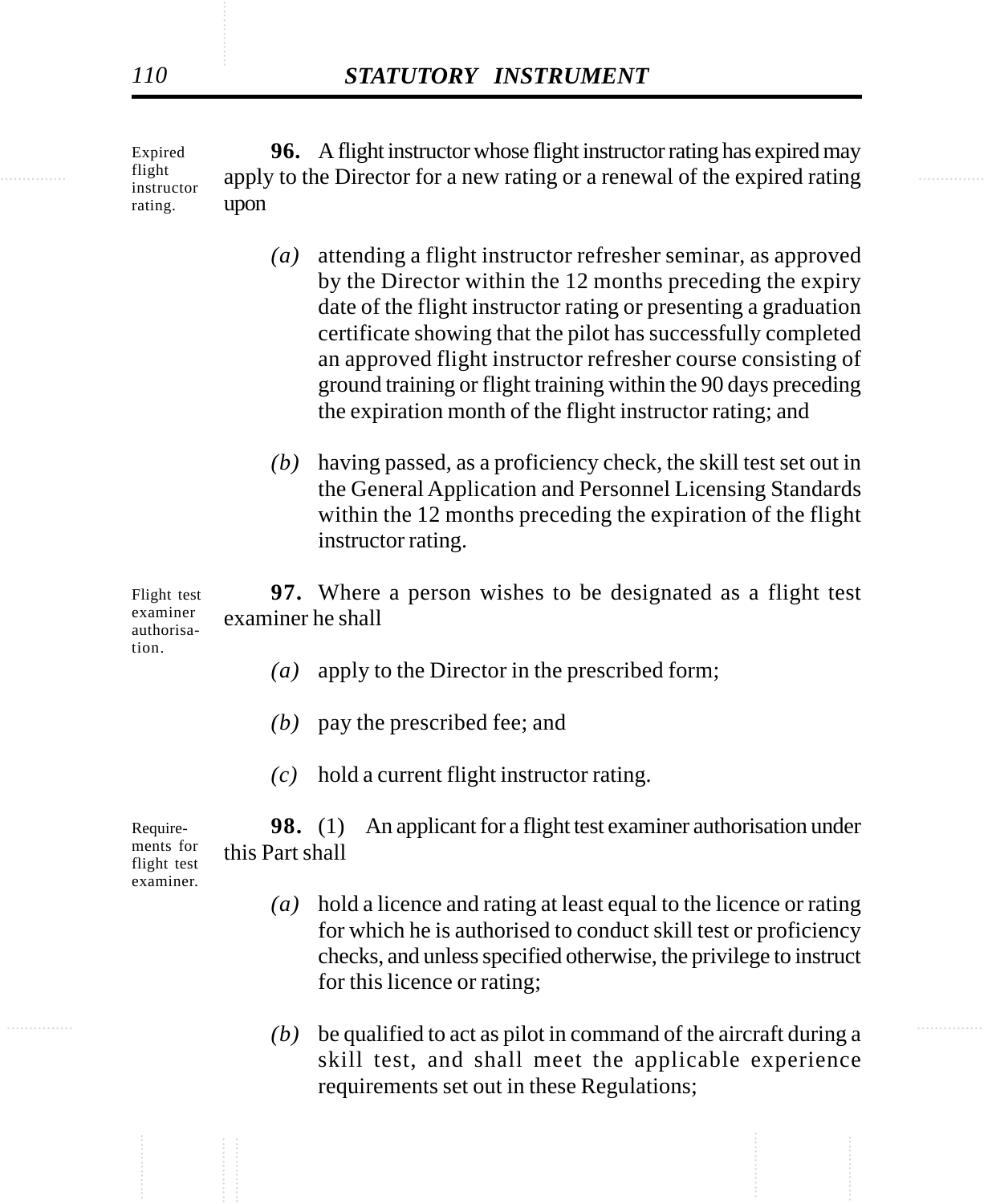- STATUTORY INSTRUMENT 111<br>
(c) be assessed through an examiner authorisation test prescribed<br>
by the Director and supervised by an inspector of the Director. *(c)* be assessed through an examiner authorisation test prescribed by the Director and supervised by an inspector of the Director, or by a flight test examiner specifically authorised by the Director for this purpose in the role of an examiner for which authorisation is sought, including
	- (i) briefing;
	- (ii) conduct of the skill test check;
	- (iii) assessment of the applicant to whom the skill test is given; and
	- (iv) de-briefing and recording or documentation;
	- *(d)* be a check airman of an air operator or a check instructor of an aviation training organisation who
		- (i) has undergone the full training programme of the air operator or aviation training organisation; and
		- (ii) is not required to be assessed in paragraph  $(1)(c)$ .

(2) A flight test examiner shall comply with appropriate standardised procedures for examiners, made or approved by the Director.

(3) A flight test examiner authorisation shall be valid for not more than one year and may be re-authorised at the discretion of the Director.

**99.** (1) The Director shall upon receipt of an application referred Designation to in regulation 97 and where he is satisfied that the applicant is a suitably  $\frac{d}{dx}$  tors as qualified person of integrity to conduct on behalf of the Director skill test flight test checks, designate such applicant to be a flight test examiner.

of instrucexaminer.

(2) The flight test examiner referred to in paragraph (1), shall be a person who holds an approved flight instructor rating referred to in regulation 90.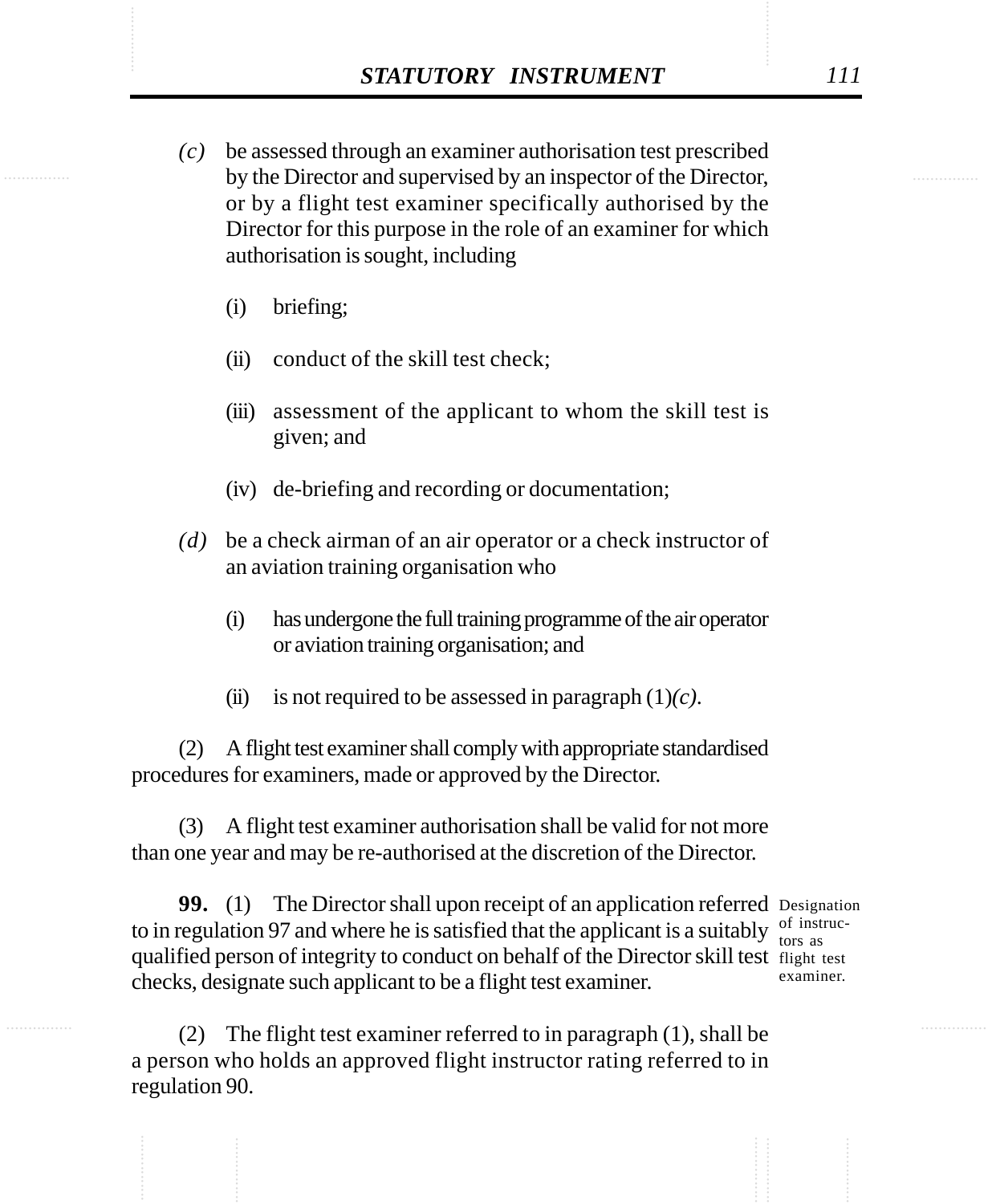Director, of his responsibilities and privileges. (3) A flight test examiner shall be notified in writing by the

> (4) The Director shall notify each approved aviation training organisation and national air operator of the flight test examiners who have been designated to conduct skill test for the issue of pilot licence and ratings.

> (5) A flight test examiner shall, as far as practicable, not test an applicant to whom he has given flight instruction for that licence or rating except with the expressed consent in writing of the Director.

**100.** (1) A flight test examiner under this Part may where his licence and ratings permits conduct Flight test examiner privileges.

- *(a)* skill test checks for the issue of type ratings;
- *(b)* proficiency checks for revalidation or renewal of multi-pilot type and instrument ratings;
- *(c)* skill test checks for the initial issue and proficiency checks for the revalidation or renewal of instrument ratings;
- *(d)* type and instrument rating proficiency checks on multi-pilot aircraft in a flight simulator.

(2) Where a flight test examiner meets the licence qualification, authorisation and experience requirements set out in this Regulation for each role undertaken, he may exercise a number of roles as type rating examiner, instrument rating examiner or simulator flight test examiner.

|   | General<br>require-<br>ments for<br>ground<br>instructor<br>authorisa-<br>tion.<br>Schedule. | 101.             | An applicant for a ground instructor authorisation shall<br>(1) | . |
|---|----------------------------------------------------------------------------------------------|------------------|-----------------------------------------------------------------|---|
| . |                                                                                              | $\left(a\right)$ | apply to the Director on the prescribed form;                   |   |
|   |                                                                                              | (b)              | pay the prescribed fee as set out in the <i>Schedule</i> ;      |   |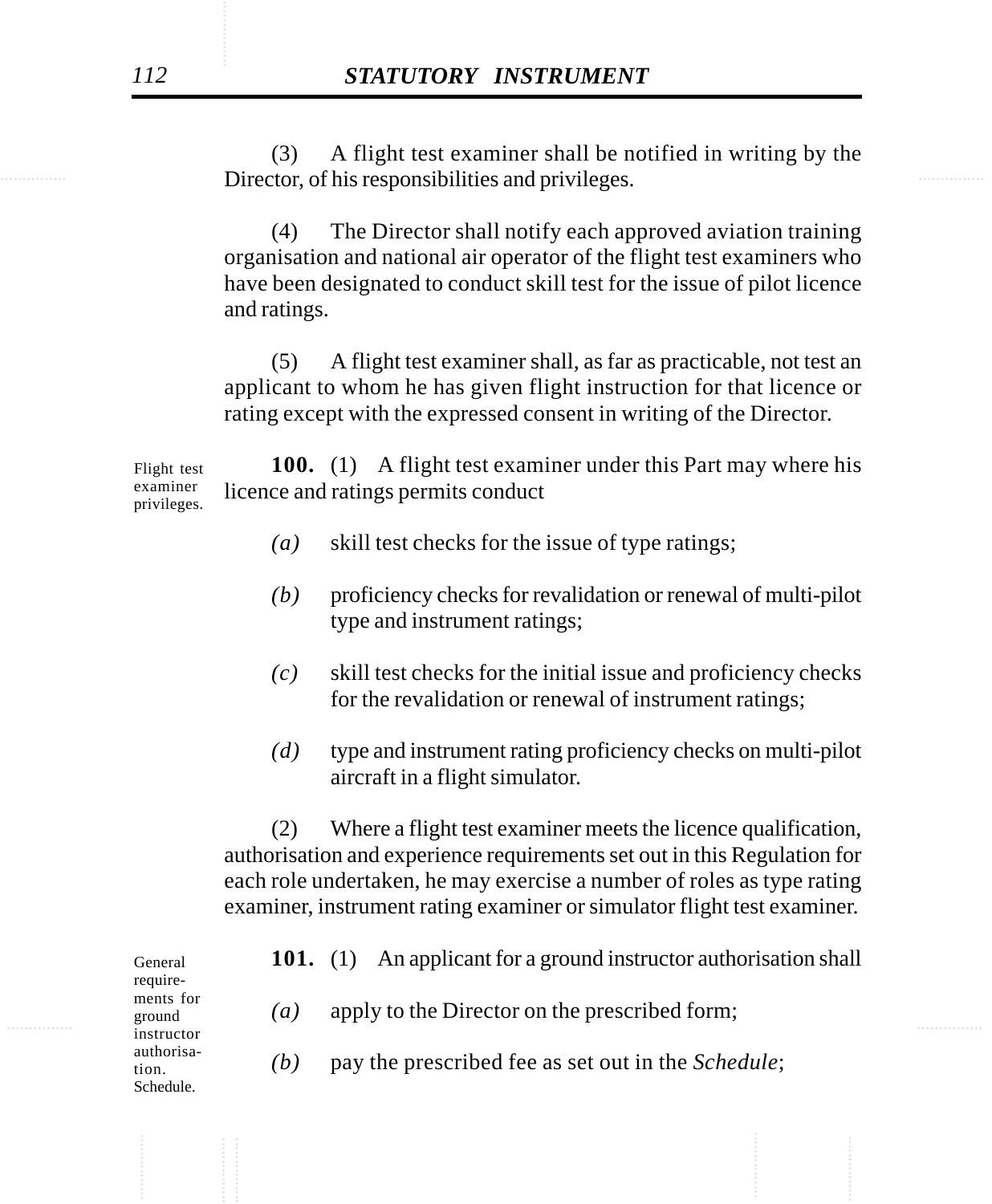- *(c)* be at least 18 years of age;
- *(d)* except as provided in regulation 201, be able to read, speak, write, and understand the English Language;
- *(e)* provide to the Director evidence of training on the fundamentals of instructing which shall include
	- (i) the learning process;
	- (ii) elements of effective teaching;
	- (iii) student evaluation and testing;
	- (iv) course development;
	- (v) lesson planning;
	- (vi) classroom training techniques;
	- (vii) assessment of student performance in those subjects in which ground instructions is given; and
	- (viii) analysis and correction of student errors; and
- *(f)* provide evidence to the Director of having sufficient depth of knowledge in the aeronautical areas as prescribed by the Director.

(2) The requirements of paragraph (1)*(e)* shall not apply to an applicant who

- *(a)* holds a ground instructor authorisation or flight instructor rating issued under this Part;
- *(b)* provides evidence of an equivalent level of experience acceptable to the Director.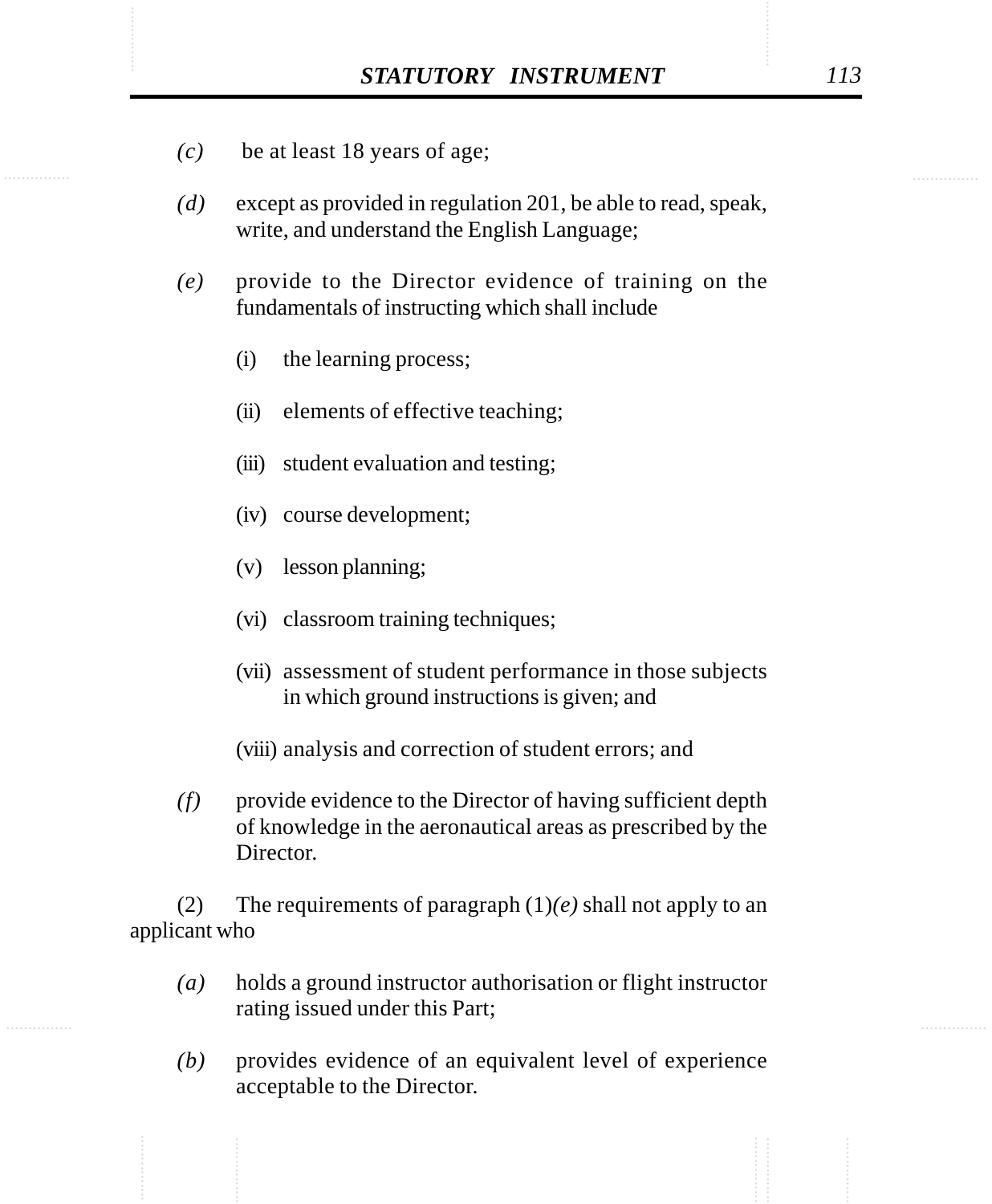instructor ground instructor authorisation satisfies the requirements of this Part he **102.** (1) Where the Director is satisfied that an applicant for a may issue a ground instructor authorisation to the applicant. Ground instructor authorisation.

> (2) A ground instructor authorisation issued in accordance with this Part shall expire 24 months from the month in which it was issued or renewed.

**103.** (1) A person who holds a ground instructor authorisation (hereinafter referred to as a "ground instructor"), is authorised to provide Privileges of ground instructor.

- *(a)* ground training in the aeronautical knowledge areas required for the issuance of a pilot licence in the associated category or class rating;
- *(b)* ground training required for a pilot flight review;
- *(c)* a recommendation for a knowledge test required for the issuance of any licence issued in accordance with these Regulations; and
- *(d)* ground training in the aeronautical knowledge areas required for the issuance of an instrument rating.

(2) A ground instructor is authorised to endorse the logbook or other training record of a person to whom the ground instructor has provided the training or recommendation specified in this Regulation.

**104.** No person shall perform the duties of a ground instructor unless, within the preceding 12 months

Recency requirements for ground instructor.

- *(a)* he has served as a ground instructor; or
- **Example 2.1.** Standards prescribed under this Part for the authorisation. *(b)* the Director has determined that the person meets the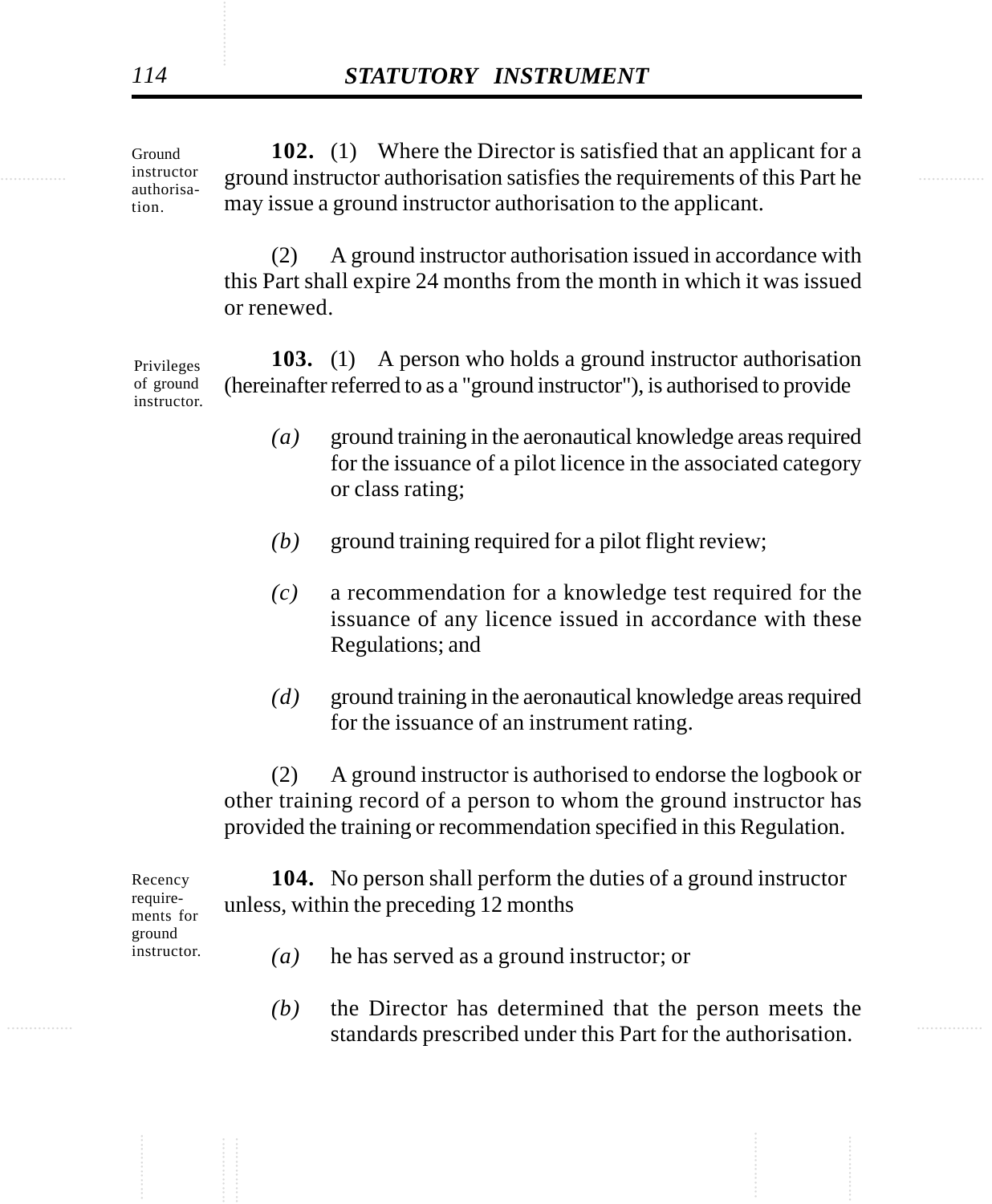**STATUTORY INSTRUMENT** 115<br> **105.** Where a ground instructor seeking to exercise the privileges Expired of his authorisation has not exercised the privileges of such authorisation  $\frac{\text{ground}}{\text{ground}}$ 105. Where a ground instructor seeking to exercise the privileges Expired of his authorisation has not exercised the privileges of such authorisation  $\frac{\text{ground}}{\text{interval}}$ within the preceding 12 months, he may apply for a new ground instructor authorisaauthorisation or renewal of his expired ground instructor authorisation tion. upon attending a seminar for instructors or taking part in some other training activity acceptable to the Director.

instructor

#### PARt V

#### *Flight Engineer Licence*

106. This Part prescribes the requirements for the issue of a flight Applicabilengineer licence and rating. ity of this Part.

|                   | <b>107.</b> A person wishing to apply for a flight engineer licence, shall General | require-                        |
|-------------------|------------------------------------------------------------------------------------|---------------------------------|
| $\left( a\right)$ | apply to the Director in the prescribed form;                                      | ments for<br>flight<br>engineer |
| (b)               | pay the prescribed fee as set out in the <i>Schedule</i> ;                         | licence.<br>Schedule.           |

- *(c)* be at least 18 years of age;
- *(d)* except as provided in regulation 201, be able to read, speak, write, and understand the English Language;
- *(e)* hold a Class 2 medical certificate issued under Part IX; and
- *(f)* comply with the requirements of this Part that apply to the rating sought.

108. (1) An applicant for a flight engineer licence referred to in Flight regulation 107 shall pass an aeronautical knowledge test on the subjects listed in the General Application and Personnel Licensing Standards.

engineer knowledge requirements.

(2) Before taking the aeronautical knowledge test required in paragraph (1), an applicant for a flight engineer licence shall present satisfactory evidence of having completed one of the aeronautical experience requirements of regulation 109.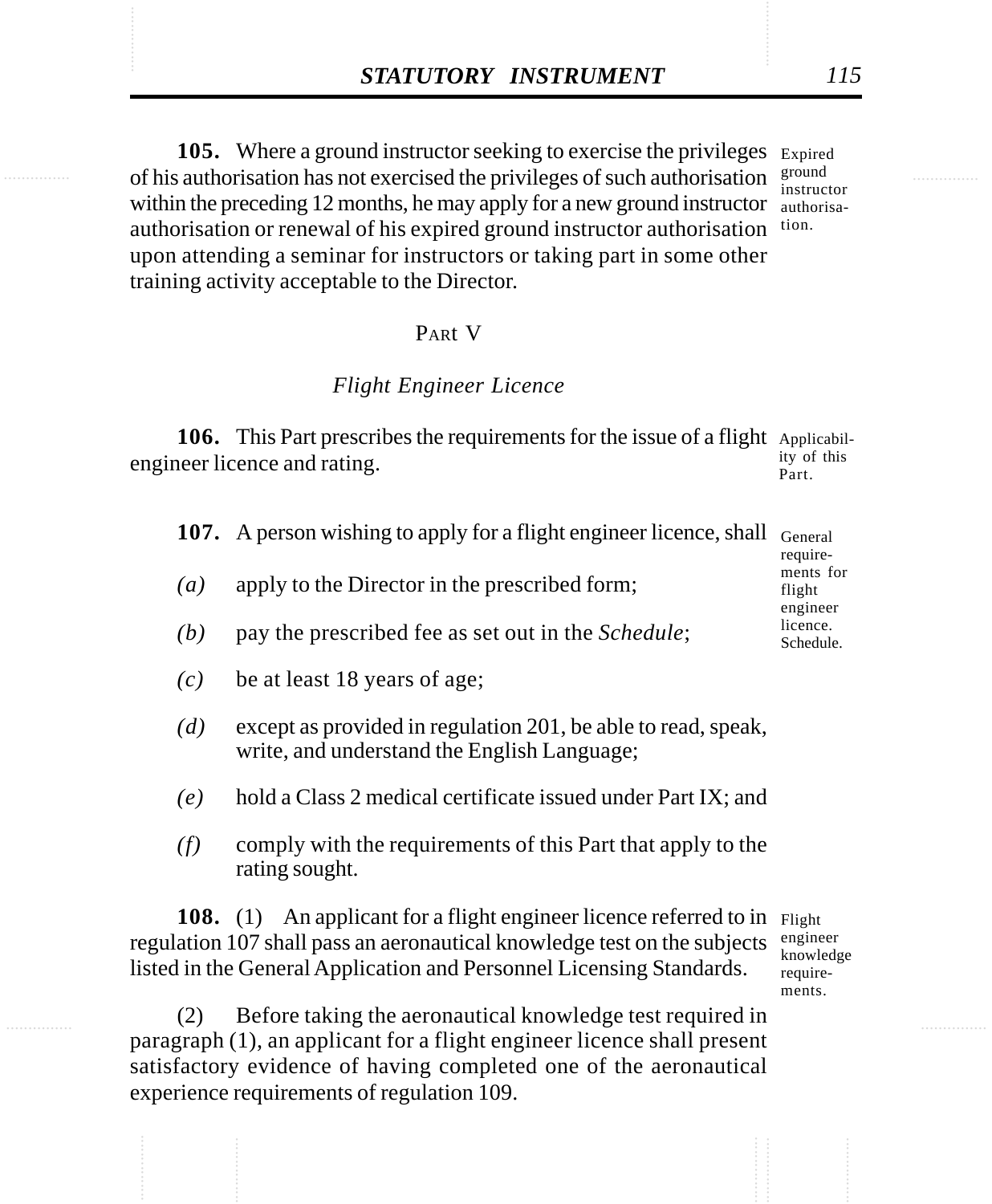**Example 12** passed the knowledge test required in paragraph (1) within 24 months (3) An applicant for a flight engineer licence or rating shall have of the skill test required in regulation 110.

> (4) Notwithstanding paragraph (3), an applicant who within 24 months of passing the knowledge test is employed as a flight crew member or mechanic by a national air operator, need not comply with the time limit referred to in paragraph (3), where he is employed

- *(a)* by such national air operator at the time of the skill test check; and
- *(b)* as a flight crew member completed initial training and where appropriate, transition, upgrade and recurrent training.

**109.** (1) An applicant for a flight engineer licence referred to in regulation 107, shall obtain and log the flight times used to satisfy the aeronautical experience requirements of paragraph (2) on an aeroplane on which a flight engineer is required by the Act or Regulations made thereunder. Aeronautical experience requirements for flight engineer.

> (2) In addition to the skill and experience requirements, an applicant for a flight engineer licence with a type rating shall present, for the class rating sought, satisfactory evidence of having one of the following:

- *(a)* at least 3 years of skill and experience in aircraft and aircraft engine maintenance and at least 5 hours of flight training in the duties of a flight engineer;
- ............... ............... *(b)* graduation from a specialized aeronautical training course in maintaining aircraft and aircraft engines for a period of at least 2 years and at least 5 hours of flight training in the duties of a flight engineer;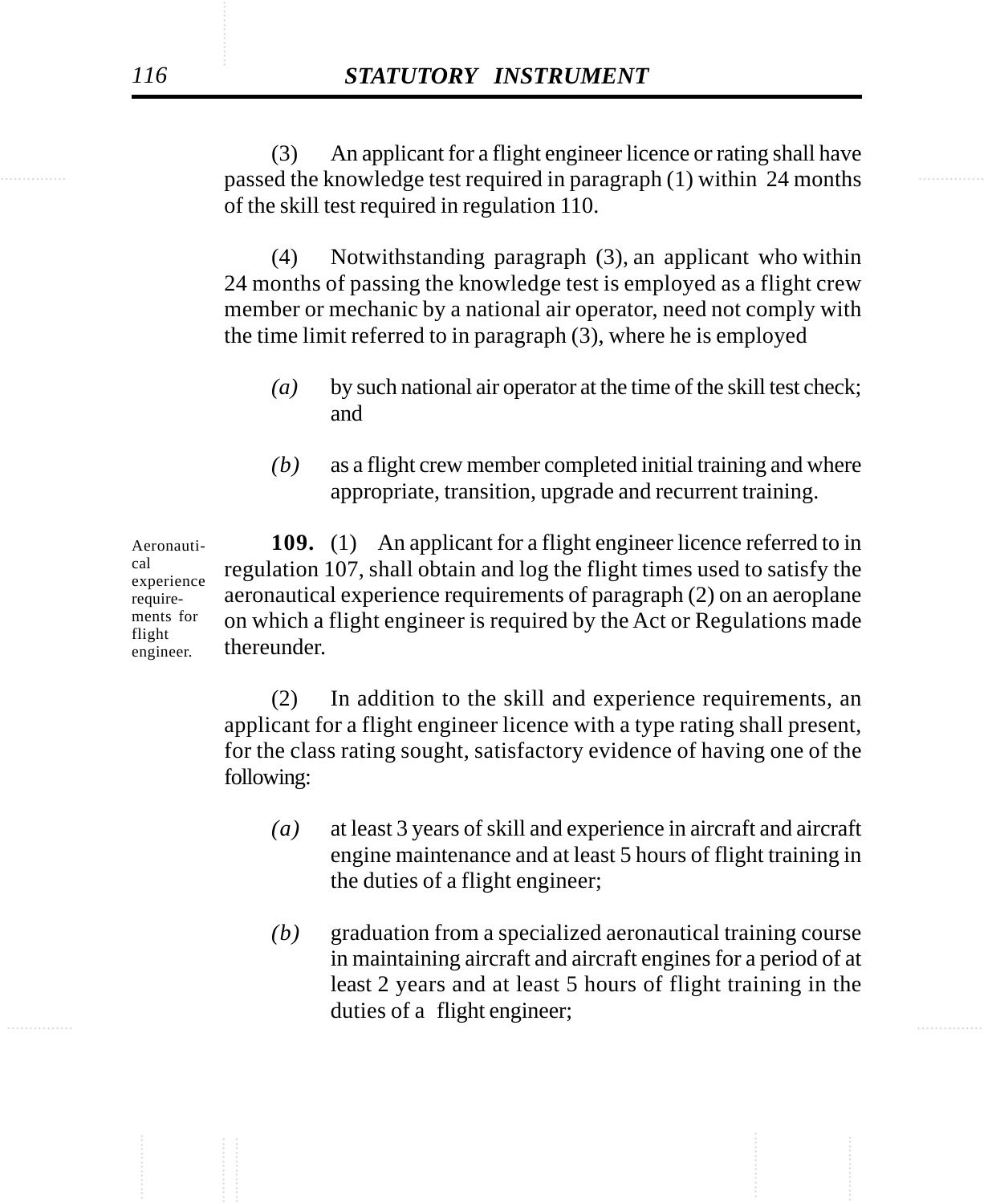- *STATUTORY INSTRUMENT* 117<br>
(c) a degree in aeronautical, electrical, or mechanical engineering<br>
from a recognized college, university, or engineering school. *(c)* a degree in aeronautical, electrical, or mechanical engineering from a recognized college, university, or engineering school, at least 6 months of skill experience in maintaining aircraft and at least 5 hours of flight training in the duties of a flight engineer;
	- *(d)* a commercial pilot licence with an instrument rating and at least 5 hours of flight training in the duties of a flight engineer;
	- *(e)* at least 200 hours of flight time in a transport category aeroplane as pilot in command or co-pilot performing the functions of a pilot in command under the supervision of a pilot in command;
	- *(f)* at least 100 hours of flight time as a flight engineer; or
	- *(g)* successful completion within the 90-day period before application, of an approved flight engineer ground and flight course of instruction.

(3) The Director shall determine whether experience as a flight engineer in a flight simulator, approved by the Director, is acceptable as part of the total flight time of 100 hours and credit for such experience shall be limited to a maximum of 50 hours.

(4) The applicant shall have operational experience in the performance of the duties of a flight engineer, under the supervision of a flight instructor or flight engineer approved by the Director for that purpose, in at least the following areas:

- *(a)* pre-flight inspections;
- *(b)* fuelling procedures, fuel management;
- *(c)* inspection of maintenance documents;
- *(d)* normal flight deck procedures during all phases of flight;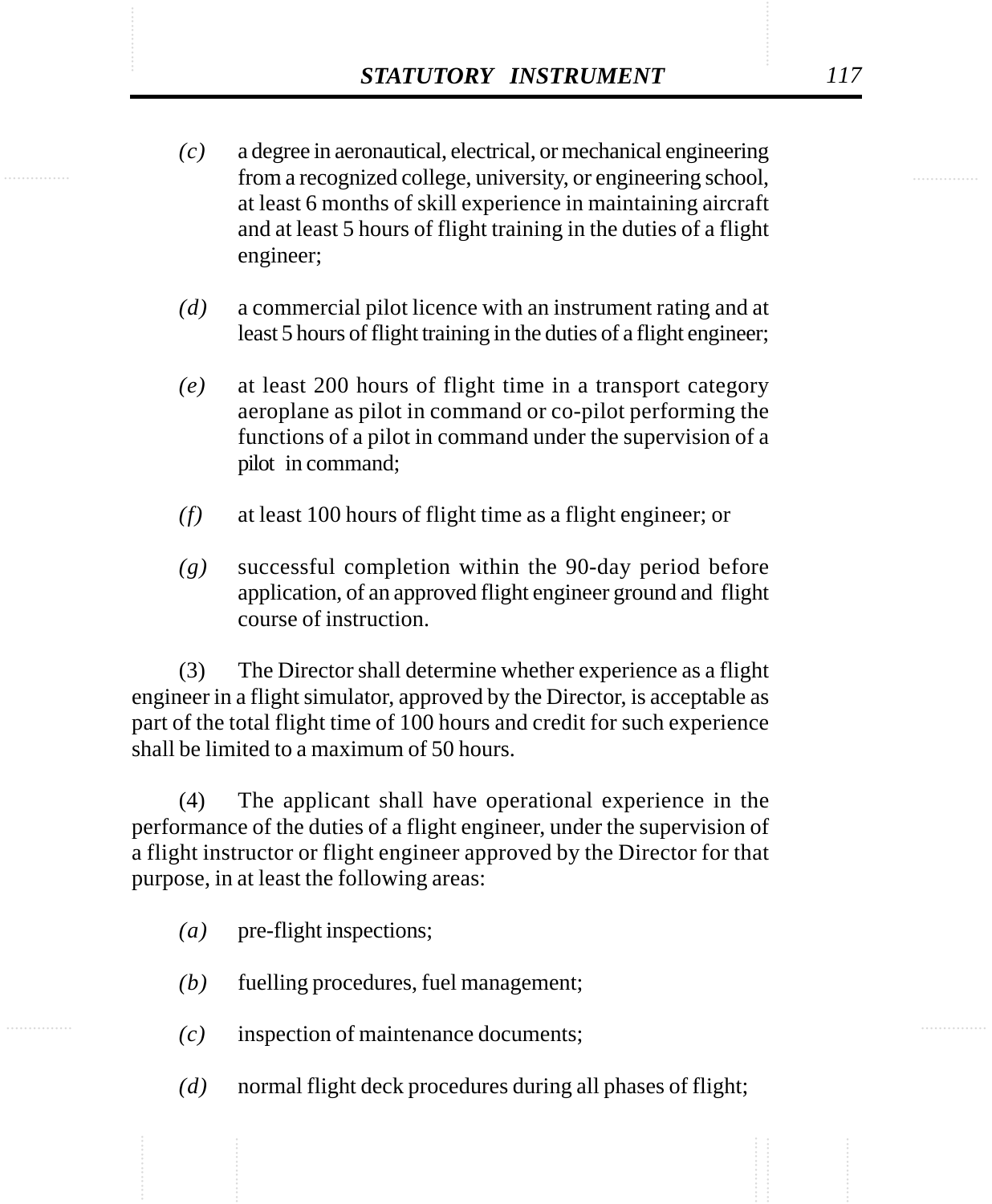- incapacitation; *(e)* crew co-ordination and procedures in case of crew
	- *(f)* defect reporting;
	- *(g)* recognition of abnormal functioning of aircraft systems;
	- *(h)* use of abnormal and alternate or standby procedures;
	- *(i)* recognition of emergency conditions; or
	- *(j)* use of appropriate emergency procedures.

**110.** (1) An applicant for a flight engineer licence with a type rating shall pass a skill test on the duties of a flight engineer or provide the Director with evidence that he has passed such a test Skill requirements of flight engineer.

- *(a)* on the class of aeroplane for which a rating is sought; or
- *(b)* on an approved flight simulator replicating the aeroplane for which the licence with the type rating is sought.
- (2) An applicant under this Regulation shall
- *(a)* show satisfactory performance in pre-flight inspection, servicing, starting, pre-takeoff and post-landing procedures;
- *(b)* in flight, show satisfactory performance of the normal duties and procedures relating to the aeroplane, aeroplane engines, propellers, systems and appliances; and
- ............... ............... and procedures and recognize and take appropriate action *(c)* in flight, in an aeroplane simulator or in an approved training device, show satisfactory performance on emergency duties for malfunctions of the aeroplanes, engines, propellers, systems and appliances;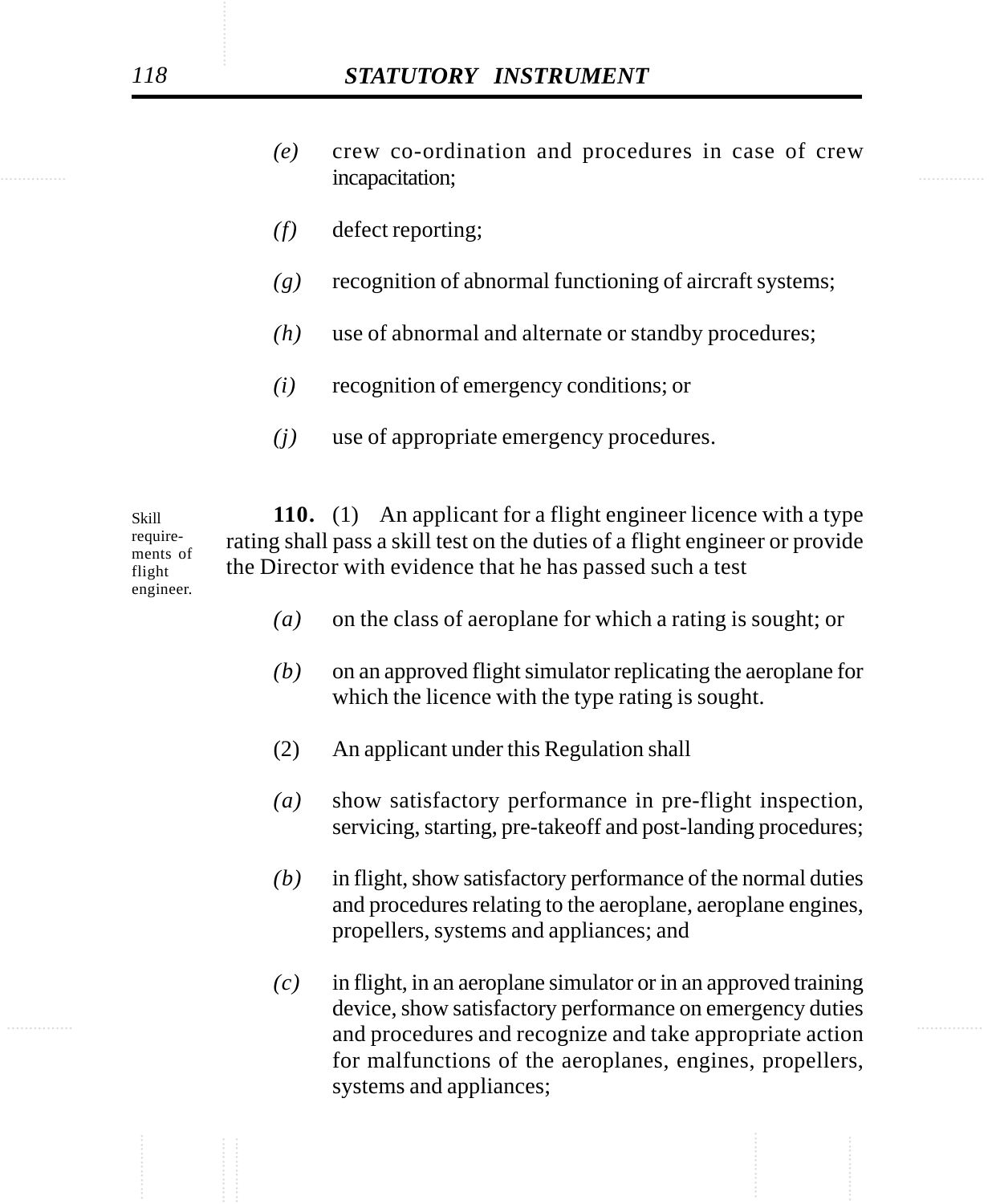- STATUTORY INSTRUMENT 119<br>
(d) use aircraft systems within the capabilities and limitations<br>
of the aircraft; *(d)* use aircraft systems within the capabilities and limitations of the aircraft;
	- *(e)* exercise good judgement and airmanship;
	- *(f)* apply aeronautical knowledge;
	- *(g)* perform all the duties as part of an integrated crew with the successful outcome never in doubt; and
	- *(h)* communicate effectively with the other flight crew members.

111. Where the Director is satisfied that an applicant for a flight Issue of engineer licence meets the requirements of regulations 106 through 110,  $\frac{flight}{\text{again}}$ he may issue a flight engineer licence to the applicant. engineer licence.

112. (1) The Director may issue a flight engineer licence on Conversion the basis of a flight engineer licence issued by another Contracting State.

(2) A flight engineer licence issued in accordance with this  $\frac{\text{isued by}}{\text{another}}$ regulation, expires at the end of the 24th month after the month in Contracting which the licence was issued or renewed.

(3) The Director may add to a licence issued in accordance with these Regulations, those aircraft class ratings listed on the flight engineer licence of the applicant, in addition to any ratings issued after testing under the provisions of these Regulations.

(4) A flight engineer may apply for renewal of his flight engineer licence issued in regulation 111, and the Director may renew that licence and the ratings placed thereon where, at the time of application for renewal, the foreign flight engineer licence on which that licence is based is in effect.

(5) Notwithstanding paragraph (4) an application for renewal of a flight engineer licence shall be submitted before expiration of the current licence or authorisation issued under this Regulation.

of flight engineer licence another State.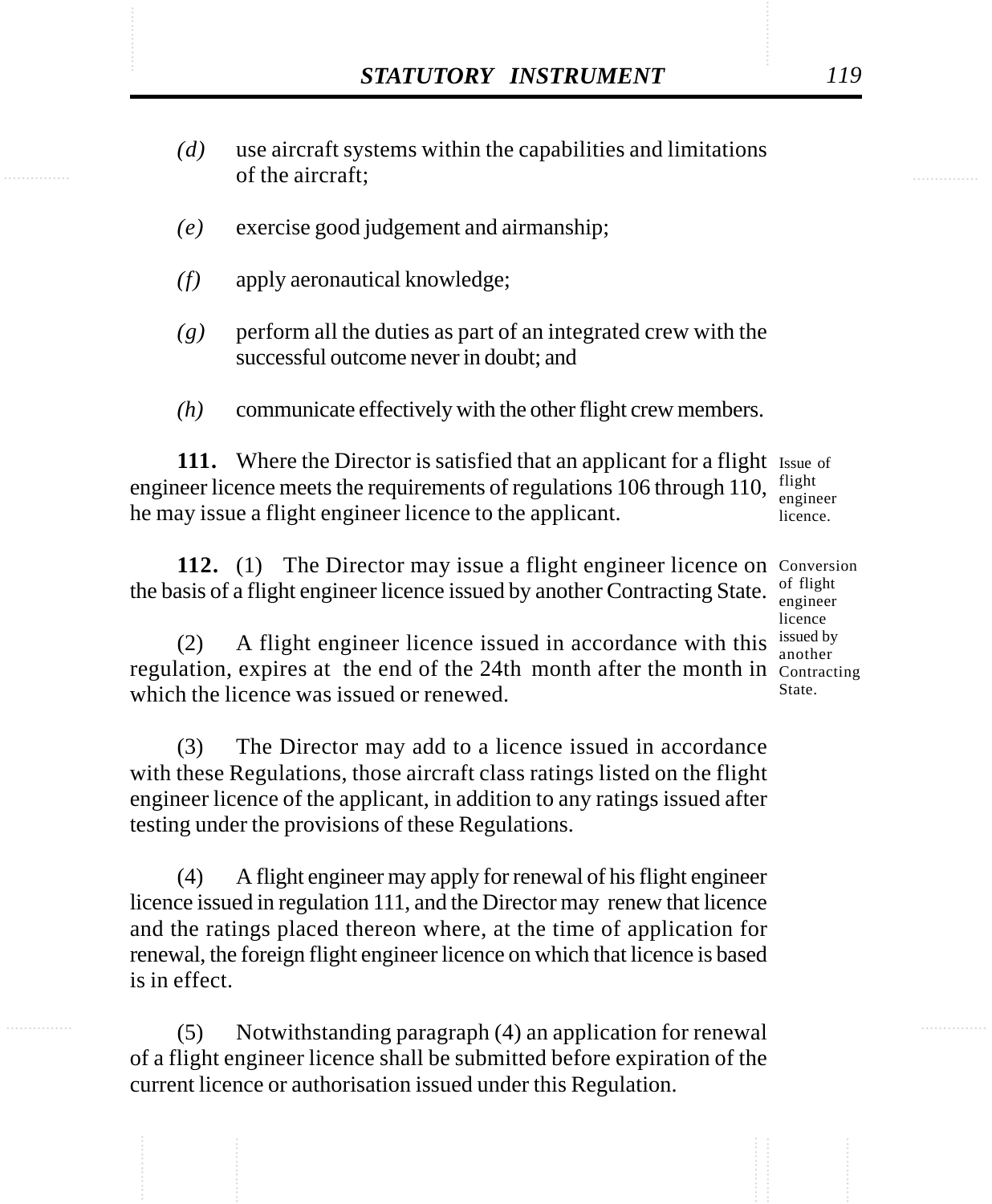another Contracting State a flight engineer is issued a flight engineer (6) Where on the basis of a flight engineer licence issued by licence under this Regulation, he may perform the duties of a flight engineer of a Barbadian aircraft, within and outside Barbados, subject to the limitations of this Part and any additional limitations placed on the licence by the Director.

> **113.** (1) An applicant referred to in regulation 107 may have another aircraft class rating added to his flight engineer licence, where he *(a)* passes the knowledge test in the areas set out in regulation 108(1) and the skill test that is appropriate to the class of aeroplane for which an additional rating is sought; or Flight engineer requirements for an additional aircraft rating.

> > *(b)* satisfactorily completes an approved flight engineer training programme that is appropriate to the additional class rating sought.

(2) An applicant may take the knowledge tests before acquiring the flight training required by paragraph (1).

(3) A national air operator may, when authorised by the Director, provide as part of an approved training programme, a knowledge test that he may administer to satisfy the test required for an additional rating referred to in paragraph (1).

### PART VI

## *Testing and Training*

**114.** This Part prescribes the testing and training procedures for airmen and training equipment requirements. Applicability of this Part.

General **115.** (1) A test prescribed by or under this Part shall be administered at the times, places and by the persons designated by the Director. General training and testing for airmen.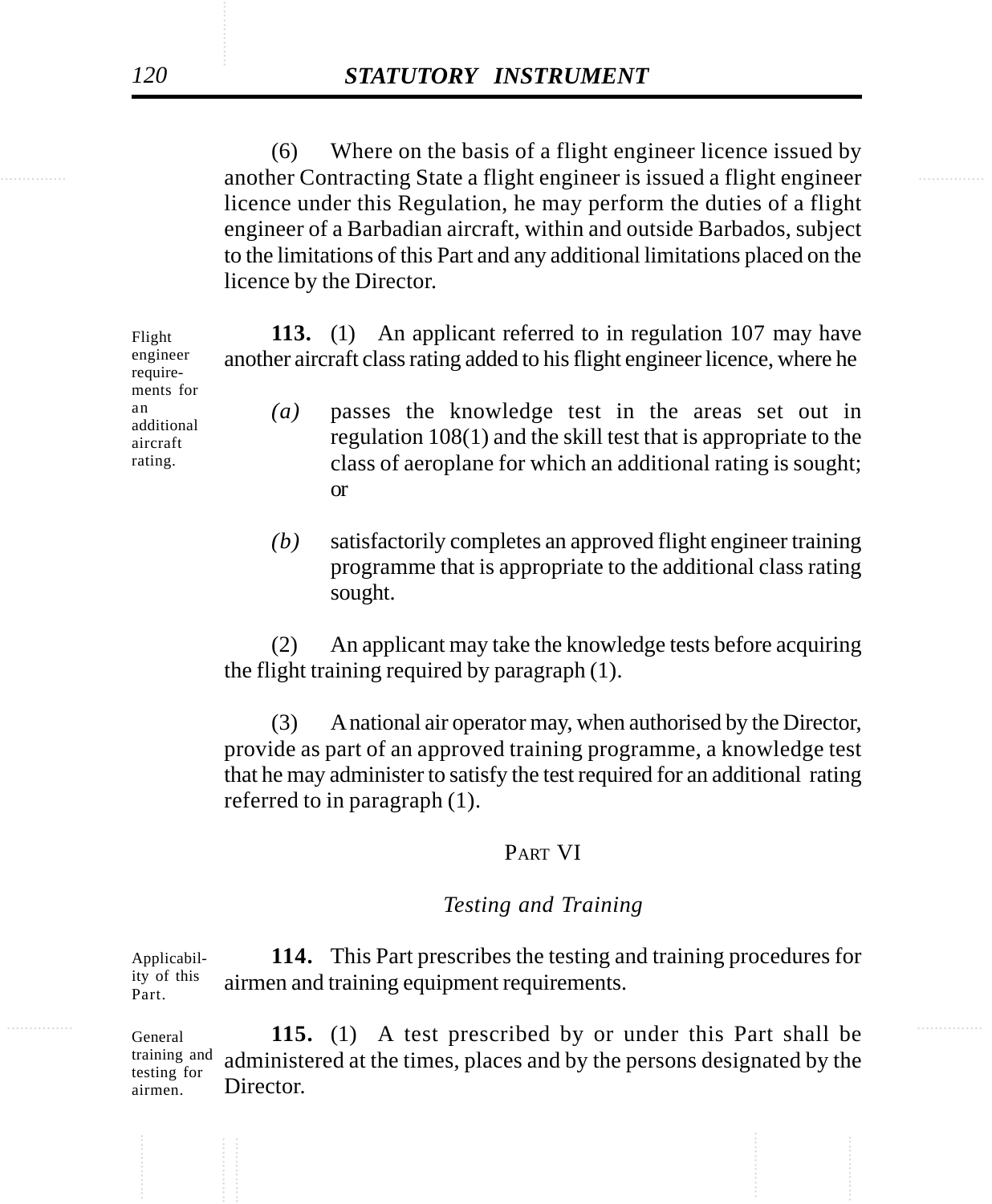STATUTORY INSTRUMENT 121<br>
(2) A person wishing to obtain a licence or rating may be required<br>
to take (2) A person wishing to obtain a licence or rating may be required to take

*(a)* an aeronautical knowledge test; and

*(b)* a skill test.

116. (1) An applicant for a pilot licence, flight engineer licence Skill test or flight instructor rating who is required to take a skill test, shall meet for airmen. all applicable requirements for the licence or rating sought with the last flight under instruction having been completed within the preceding 6 months of the application.

(2) Where an applicant under this Regulation does not complete all the increments of a skill test for a licence or rating on one date, he shall complete all remaining increments of the skill test not more than 60 days after that date.

(3) Where an applicant under this Regulation does not satisfactorily complete all increments of the skill test for a licence or a rating within 60 days after beginning the skill test, he shall complete the entire skill test again including those increments satisfactorily completed.

(4) Except as provided in paragraph (5), to be eligible for a skill test for a licence or rating issued in accordance with these Regulations, an applicant shall

- *(a)* pass the required knowledge test within the 24-month period preceding the month the applicant completes the skill test, where an aeronautical knowledge test is required;
- *(b)* present the aeronautical knowledge report at the time of application for the skill test, where an aeronautical knowledge test is required;
- *(c)* have satisfactorily accomplished the required instruction and obtained the aeronautical experience prescribed under these Regulations for the licence or rating sought;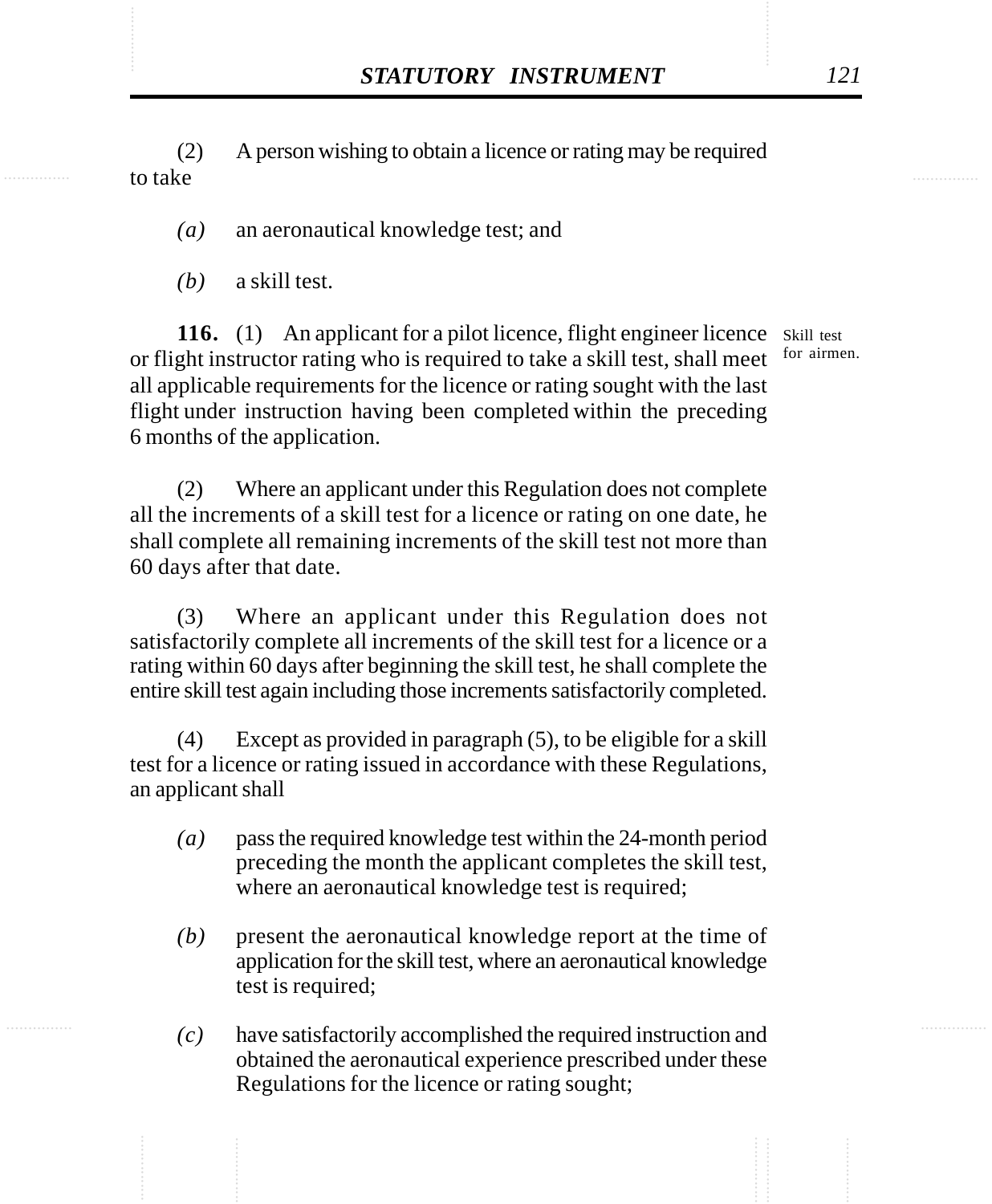- licence or rating sought; and the same sought is a set of the set of the set of the set of the set of the set of the set of the set of the set of the set of the set of the set of the set of the set of the set of the set of *(d)* meet the prescribed age requirement for the issuance of the
	- *(e)* have an endorsement in his logbook or training record that has been signed by an authorised instructor who certifies that the applicant
		- (i) has received and logged training time within 60 days preceding the date of application in preparation for the skill test;
		- (ii) is prepared for the required skill test; and
		- (iii) has demonstrated satisfactory aeronautical knowledge of the subject areas in which the applicant was deficient on the previous aeronautical knowledge test.

(5) An applicant for an airline transport pilot licence or an additional rating to an airline transport pilot licence may take the skill test for that licence or rating with an expired aeronautical knowledge test report, provided that the applicant

- *(a)* is employed as a flight crew member by a national air operator at the time of the skill test and has satisfactorily accomplished the approved pilot in command aircraft qualification training programme of the national air operator appropriate to the airman licence and rating sought; and
- *(b)* has qualification training requirements appropriate to the airman licence and rating sought.

following requirements during a skill test: **117.** (1) The ability of an applicant to hold a licence or rating for skill test issued under these Regulations shall be based upon the ability of the applicant as assessed by the flight test examiner to safely meet the Procedures for airmen.

> *(a)* perform the tasks specified in the areas of operation for the licence or rating sought within the prescribed standards;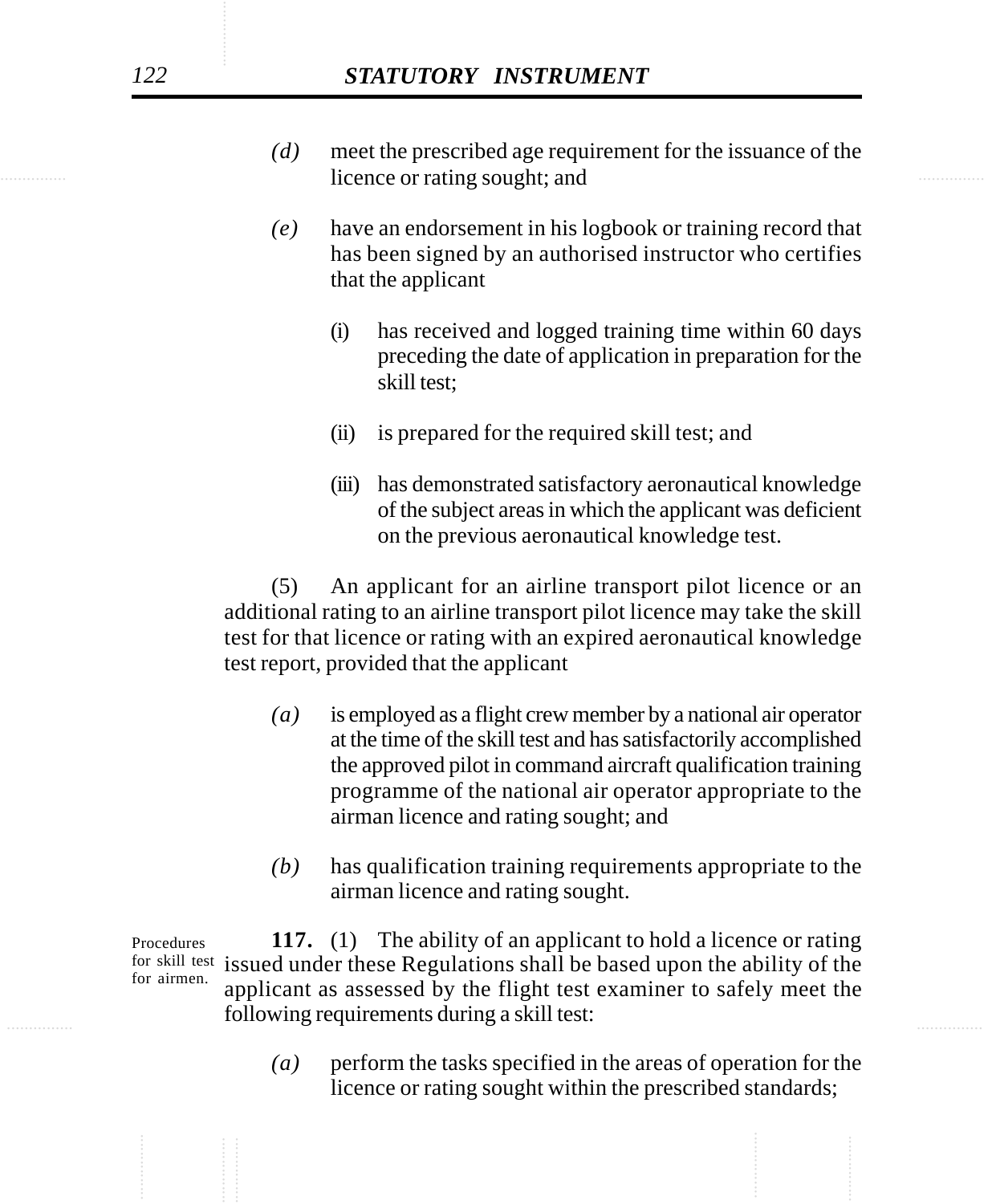- **STATUTORY INSTRUMENT** 123<br>
(b) demonstrate mastery of the aircraft in accordance with the General Application and Personnel Licensing Standards for *(b)* demonstrate mastery of the aircraft in accordance with the General Application and Personnel Licensing Standards for the private pilot licence, the commercial pilot licence and the airline transport pilot licence with the successful outcome of each task never seriously in doubt;
	- *(c)* demonstrate reasonable judgement in airmanship;
	- *(d)* complete all manoeuvres with smoothness and accuracy;
	- *(e)* operate the aircraft within its limitations; and
	- *(f)* demonstrate single pilot competence where the aircraft is type certified for single pilot operations.

(2) Where an applicant does not demonstrate proficiency without the aid of a co-pilot, the Director shall place the limitation, "co-pilot required" on the applicant's airman licence.

(3) An applicant referred to in paragraph (2), may upon passing the appropriate skill test and by demonstrating single pilot competency in that aircraft apply to have the limitation removed.

(4) The failure by an applicant for an airman licence or rating of any area of operation, shall be treated as a failure of the skill test.

(5) An applicant under these Regulations who fails a skill test, he shall be issued with a "Notice of Disapproval" in the prescribed form.

(6) An applicant for an airman licence or rating, is not eligible for such airman licence or rating until all the areas of operation are passed.

(7) The flight test examiner or the applicant for an airman licence or rating under this Part may discontinue a skill test at any time

*(a)* when the applicant fails one or more of the areas of operation; or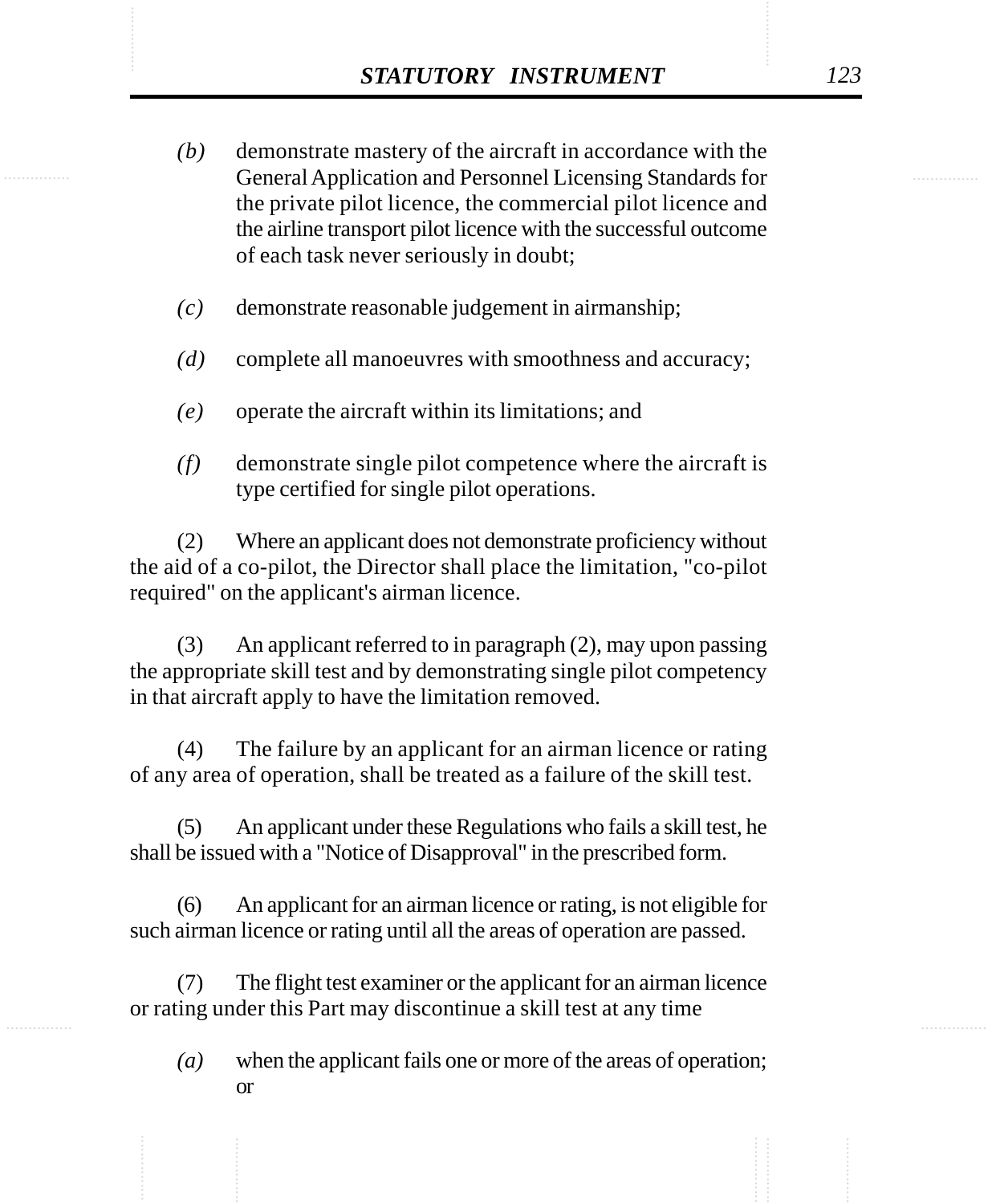or any other flight safety concern. *(b)* due to inclement weather conditions, aircraft airworthiness,

> (8) Where a skill test is discontinued the applicant shall be issued a "Letter of Discontinuance" in the prescribed form and the Director may give the applicant credit for those areas of operation already passed, but only where the applicant

- *(a)* passes the remainder of the skill test within the 60-day period after the date the test began;
- *(b)* presents to the flight test examiner for the re-test the original Notice of Disapproval or the Letter of Discontinuance Form; and
- *(c)* satisfactorily accomplishes any additional training needed, and obtains the appropriate instructor endorsements where additional training is required.

**118.** (1) An applicant for a licence or rating issued under these Regulations shall furnish an aircraft with the necessary equipment and controls, unless he is permitted to accomplish the entire flight increment of the skill test in approved or accepted flight training equipment. Equipment required for skill test.

> (2) An applicant for a licence or rating undergoing a skill test under these Regulations shall

- *(a)* provide a Barbadian aircraft registry for each required skill test that
	- (i) is of the category, class and type applicable to the licence or rating sought; and
- ............... ............... (ii) has a current airworthiness certificate;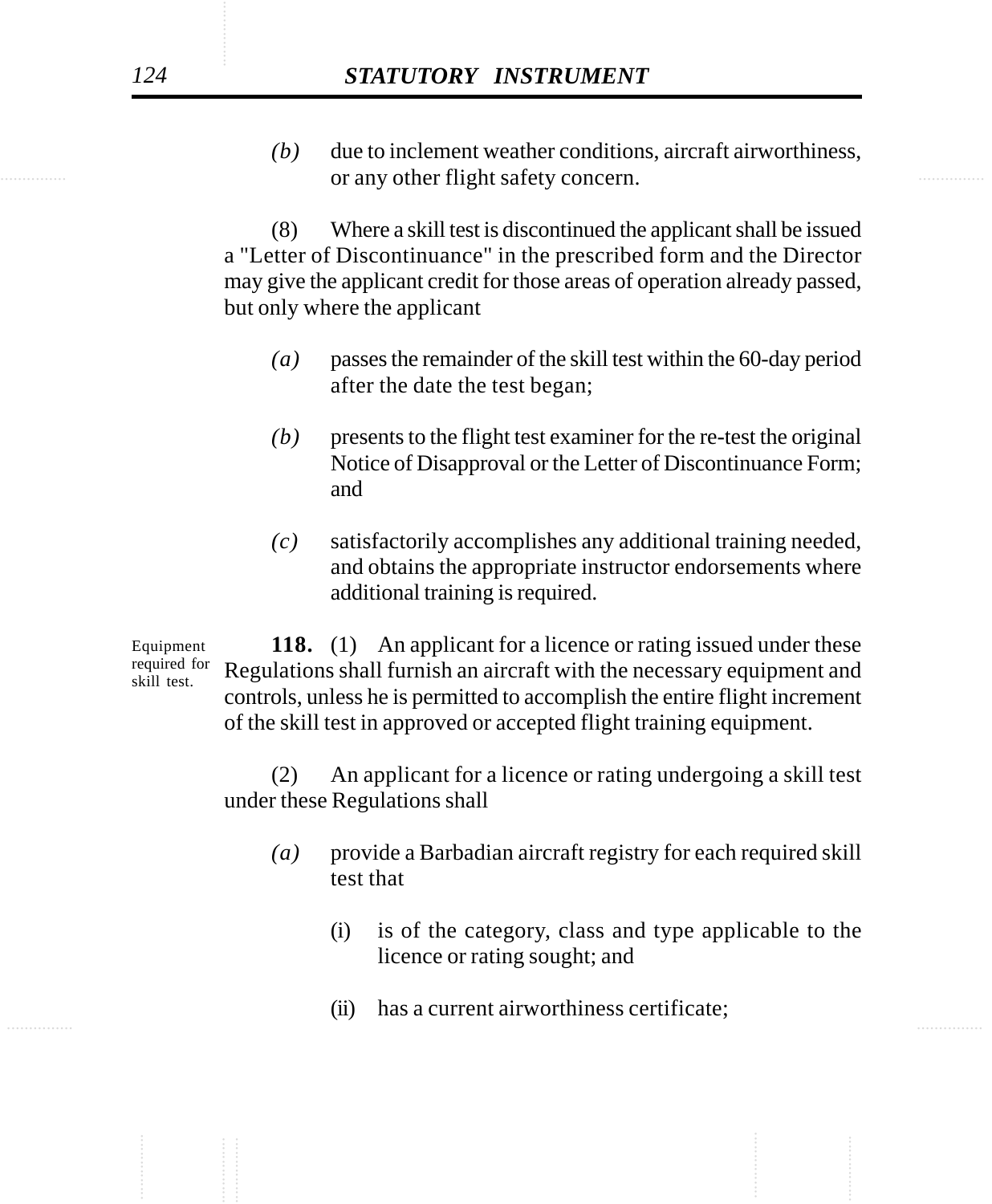**STATUTORY INSTRUMENT** 125<br>
(b) at the discretion of the flight test examiner who administers<br>
the skill test, provide an aircraft of the same category, class *(b)* at the discretion of the flight test examiner who administers the skill test, provide an aircraft of the same category, class and type, where applicable, of foreign registry that is properly certified by the State of Registry.

> (3) Paragraph (2), shall not apply where the applicant is permitted to accomplish the entire flight increment of the skill test in an approved or accepted flight training equipment.

- (4) An applicant for a skill test shall use an aircraft that has
- *(a)* the equipment for each area of operation;
- *(b)* no prescribed operating limitations that prohibit its use in any of the areas of operation;
- *(c)* at least 2 pilot stations with adequate visibility for each person to operate the aircraft safely except as provided in paragraph (6); and
- *(d)* cockpit and outside visibility adequate to evaluate the performance of the applicant when an additional observer seat is provided for the flight test examiner.

(5) An applicant for a skill test shall use an aircraft other than a lighter-than-air aircraft, that has engine power controls and flight controls that are easily reached and operable in a conventional manner by both pilots, unless the flight test examiner determines that the skill test can be conducted safely in the aircraft without the controls being easily reached.

(6) An applicant for a skill test that involves manoeuvring an aircraft solely by reference to instruments shall furnish

*(a)* equipment on board the aircraft that permits the applicant to be assessed in the areas of operation that apply to the rating sought; and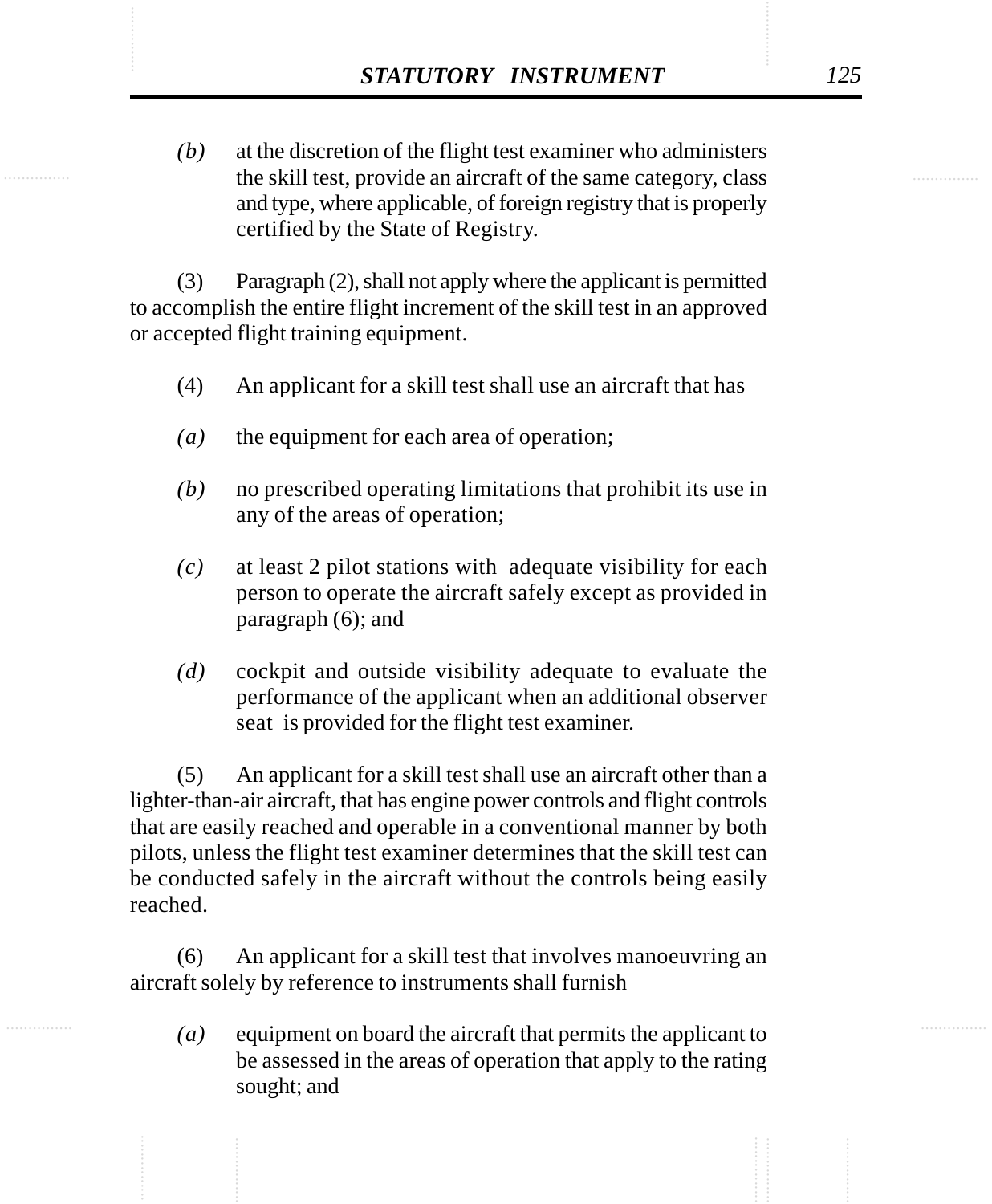# *126 STATUTORY INSTRUMENT*

reference outside the aircraft, but does not prevent the flight *(b)* a device that prevents the applicant from having visual test examiner from having visual reference outside the aircraft, and is otherwise acceptable to the Director.

> (7) An applicant may complete a skill test in an aircraft having a single set of controls, provided the

- *(a)* flight examiner agrees to conduct the test;
- *(b)* test does not involve a demonstration of instrument skills; and
- *(c)* proficiency of the applicant can be observed by a flight test examiner who is in a position to observe the applicant.

**119.** (1) An applicant who fails an aeronautical knowledge test, or a skill test may reapply to the Director only after he has received Re-testing after failure.

- *(a)* the necessary training from an authorised instructor who has determined that the applicant is prepared for such test; and
- *(b)* an endorsement from an authorised instructor who gave the applicant the additional training.

(2) An applicant for a flight instructor rating with an aeroplane category rating, or with a glider category rating, who has failed the skill test due to deficiencies in instructional proficiency on stall awareness, spin entry, spins, or spin recovery shall

- *(a)* receive the necessary training from an authorised instructor who has determined that the applicant is proficient to pass the test before being re-tested;
- *(b)* furnish an aircraft for the re-test that is of the appropriate aircraft category for the rating sought and is certified for spins; and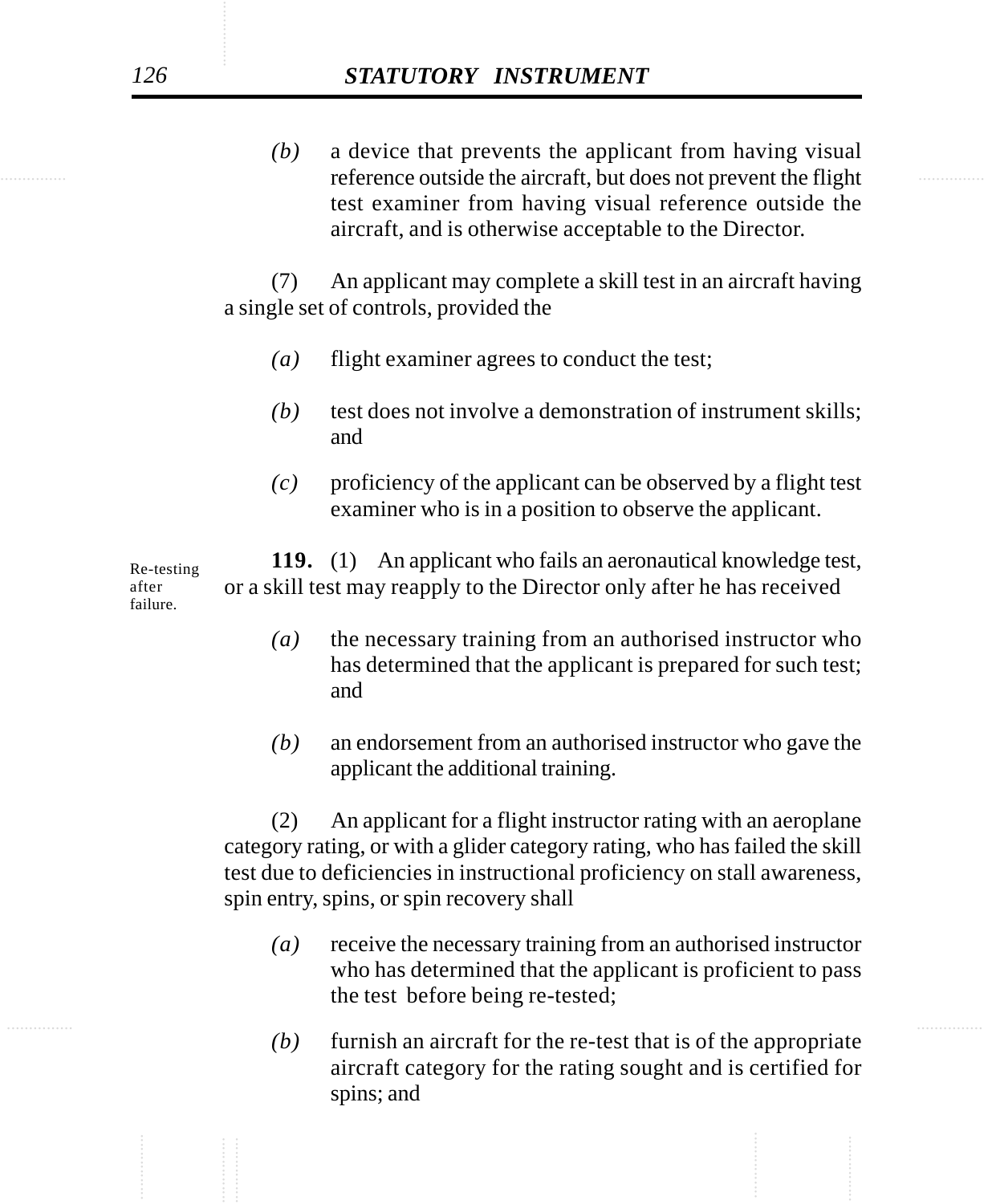- STATUTORY INSTRUMENT 127<br>
(c) demonstrate satisfactory instructional proficiency on stall<br>
awareness. spins entry, spins, and spin recovery to a flight *(c)* demonstrate satisfactory instructional proficiency on stall awareness, spins entry, spins, and spin recovery to a flight test examiner during the re-test.
	- **120.** (1) A person shall record and credit the flight time for
	- (a) flight training and aeronautical experience used to meet the experience requirements for a licence, rating, qualification, authorisation, or flight review of these Regulations; and

Flight training and aeronautical records.

*(b)* the aeronautical experience required to show recent flight experience requirements referred to in these Regulations, in a manner acceptable to the Director.

(2) Notwithstanding the generality of paragraph (1), a pilot shall enter in his logbook, the following information for each flight or lesson:

- *(a)* general information which shall include as applicable the
	- (i) date;
	- (ii) total flight time;
	- (iii) location where the aircraft departed and arrived, or the location where the lesson occurred, or where the training was conducted in an approved flight simulator or an approved flight training device;
		- (iv) type and identification of aircraft, approved flight simulator, or approved flight training device, as appropriate; and
		- (v) name of a safety pilot, where required by the Act or Regulations made thereunder;
- *(b)* type of pilot experience or training which shall include as applicable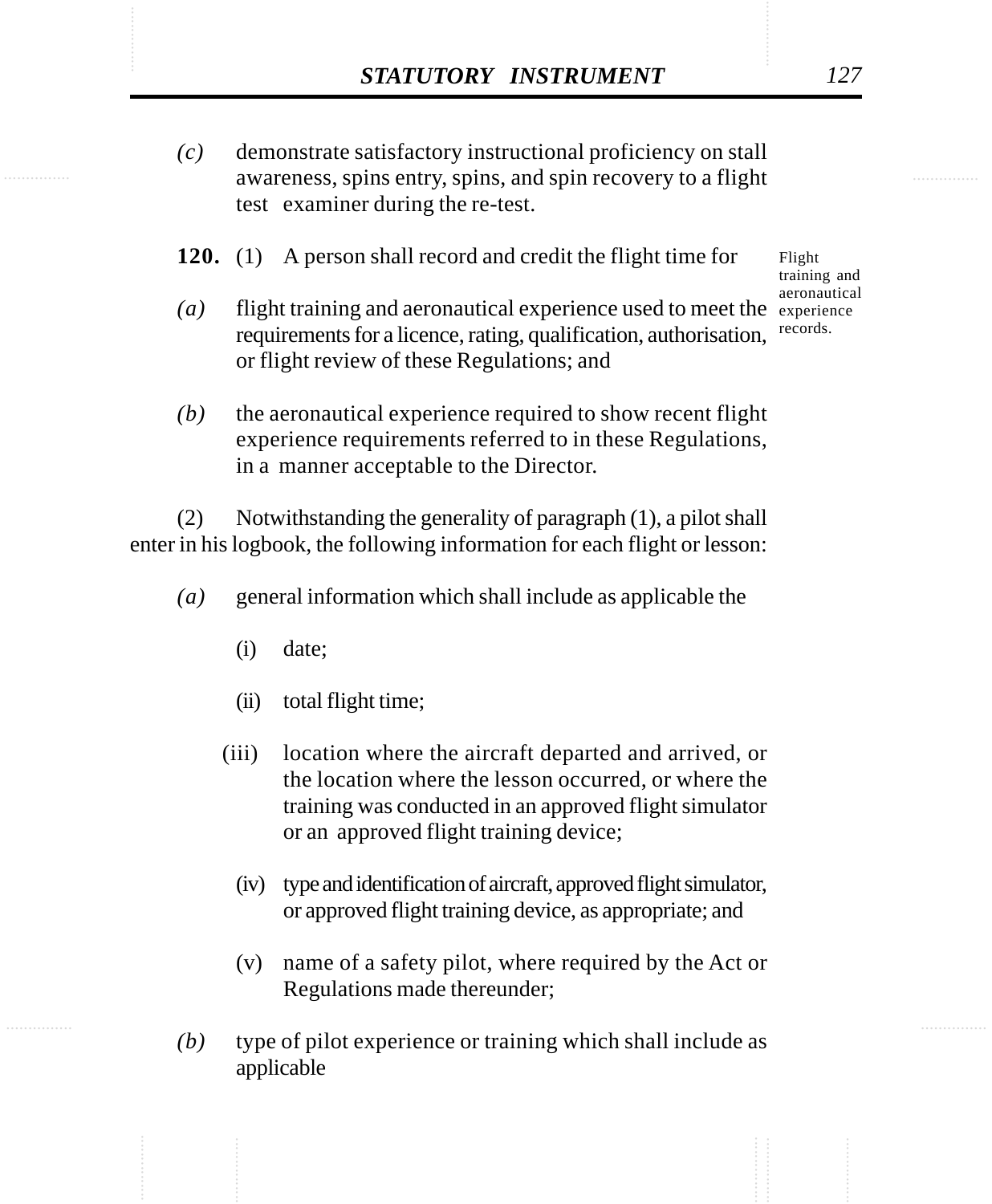- (i) solo;
- (ii) pilot in command;
- (iii) co-pilot;
- (iv) flight and ground training received from an authorised instructor; or
- (v) training received in an approved flight simulator or approved flight training device from an authorised instructor;
- $(c)$  conditions of flight which shall include as applicable
	- (i) day or night;
	- (ii) actual instrument; or
	- (iii) simulated instrument conditions in flight, in an approved flight simulator, or in an approved flight training device.
- (3) The pilot time described in this Regulation may be used to
- *(a)* apply for a licence or rating under these Regulations; or
- *(b)* satisfy the recent flight experience requirements of the Act or Regulations made thereunder.

(4) Except for a student pilot acting as pilot in command of an airship requiring more than one flight crew member, a pilot may log as solo flight time only that flight time when the pilot is the sole occupant of the aircraft.

(5) A student pilot or a pilot shall be entitled to be credited in full with all solo flight instruction and pilot in command flight time towards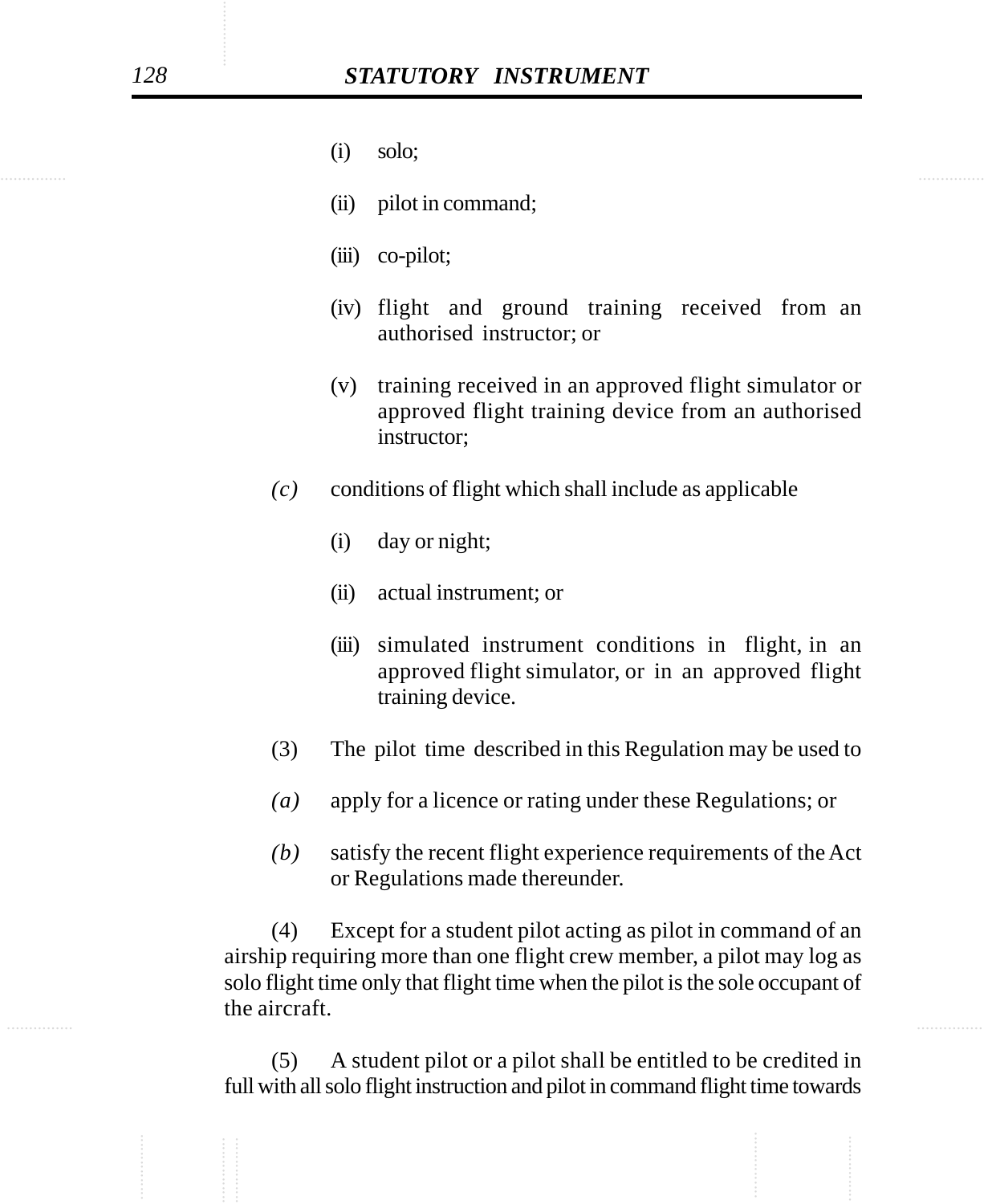**STATUTORY INSTRUMENT** 129<br>the total flight time required for the initial issue of a pilot licence or the<br>issue of the higher grade of pilot licence. the total flight time required for the initial issue of a pilot licence or the issue of the higher grade of pilot licence.

> (6) A private pilot or commercial pilot may log pilot in command time only for that flight time during which that pilot is

- *(a)* the sole manipulator of the controls of an aircraft for which the pilot is rated;
- *(b)* operating as pilot in command of an aircraft on which more than one pilot is required under the type rating of the aircraft or the regulations under which the flight is conducted; or
- *(c)* the sole occupant of the aircraft.

(7) An airline transport pilot may log as pilot in command time all of the flight time while acting as pilot in command of an operation requiring an airline transport pilot licence.

(8) A flight instructor may log as pilot in command time all of the flight time while performing as a flight instructor.

(9) A student pilot may log pilot in command time for all of the flight time when operating

- *(a)* as the sole occupant of the aircraft or performing functions of the pilot in command of an airship requiring more than one flight crew member; or
- *(b)* has a current solo flight endorsement as required under regulation 27; or
- *(c)* is undergoing training for a pilot licence or rating.

(10) A pilot, when operating as co-pilot of an aircraft required to be operated with a co-pilot, shall be entitled to be credited with not more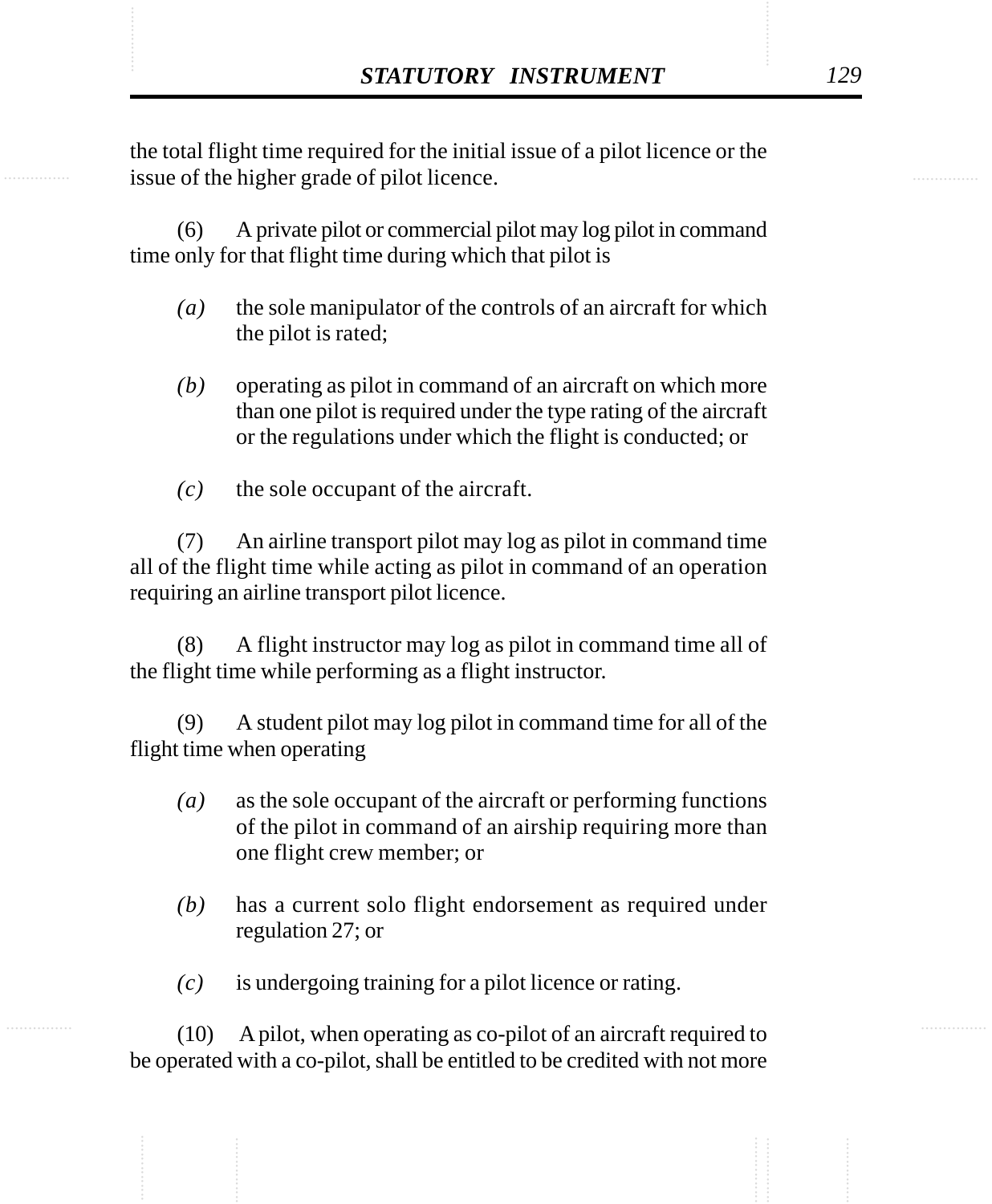required for a higher grade of pilot licence. than 50 per cent of the co-pilot flight time towards the total flight time

> (11) A pilot may log co-pilot flight time only for that flight time during which that pilot

- *(a)* is qualified in accordance with the co-pilot requirements of regulation 79 and occupies a crew member station in an aircraft that requires more than one pilot by the type certificate of the aircraft; or
- *(b)* holds the appropriate category, class, and instrument rating, where an instrument rating is required for the flight, for the aircraft being flown, and more than one pilot is required under the type certification of the aircraft or the regulations under which the flight is being conducted.

(12) A pilot may log instrument flight time only for that flight time when he operates the aircraft solely by reference to instruments under actual or simulated instrument flight conditions.

(13) A flight instructor may log instrument flight time under paragraph (12), when conducting instrument flight instruction in actual instrument flight conditions.

(14) For the purposes of logging instrument flight time under paragraphs (12) and (13) to meet the recent instrument experience requirements of the Act or Regulations made thereunder, the following information shall be recorded in the logbook of such person:

- *(a)* the location and type of each instrument approach accomplished; and
- ............... ............... *(b)* the name of the safety pilot, where required.

(15) Approved or accepted flight training equipment may be used by a person to log instrument flight time referred to in paragraphs (12),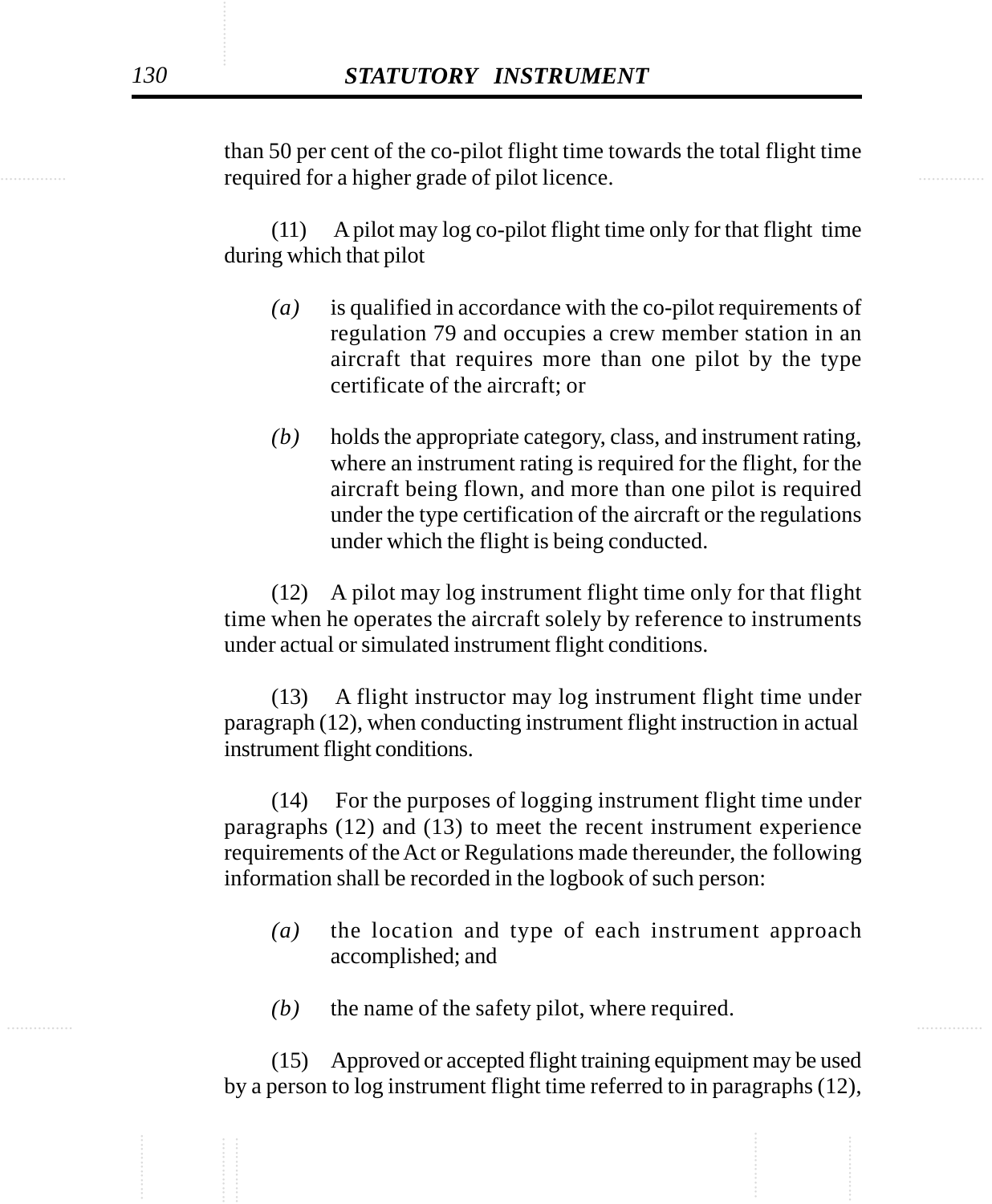**STATUTORY INSTRUMENT** 131<br>(13) and (14) provided an authorised instructor is present during the simulated flight. (13) and (14) provided an authorised instructor is present during the simulated flight.

> (16) A pilot may record training time when he receives training from an authorised instructor in an aircraft, approved flight simulator, or approved flight training device.

> (17) The training time referred to in paragraph (16), shall be recorded in a logbook and shall

- *(a)* be endorsed in a legible manner by the authorised instructor; and
- *(b)* include a description of the training given, the length of the training lesson, and the instructor's signature, licence number, and licence expiration date.

(18) A pilot, as co-pilot when performing the functions and duties of a pilot in command, and under the supervision of a pilot-in-command shall be credited in full with this flight time towards the total flight time required for a higher grade of pilot licence.

121. (1) A pilot shall not receive credit for the use of any flight Limitation training equipment for satisfying any training, testing, or checking  $\frac{0}{\text{ of flight}}$ requirement of this Part unless that flight training equipment is

of flight simulator and flight training

- (a) approved by the Civil Aviation Authority of another devices. Contracting State and accepted by the Director; or
- *(b)* approved by the Director for
	- (i) training, testing and checking for which it is used;
	- (ii) each particular manoeuvre, procedure, or crew member function performed; and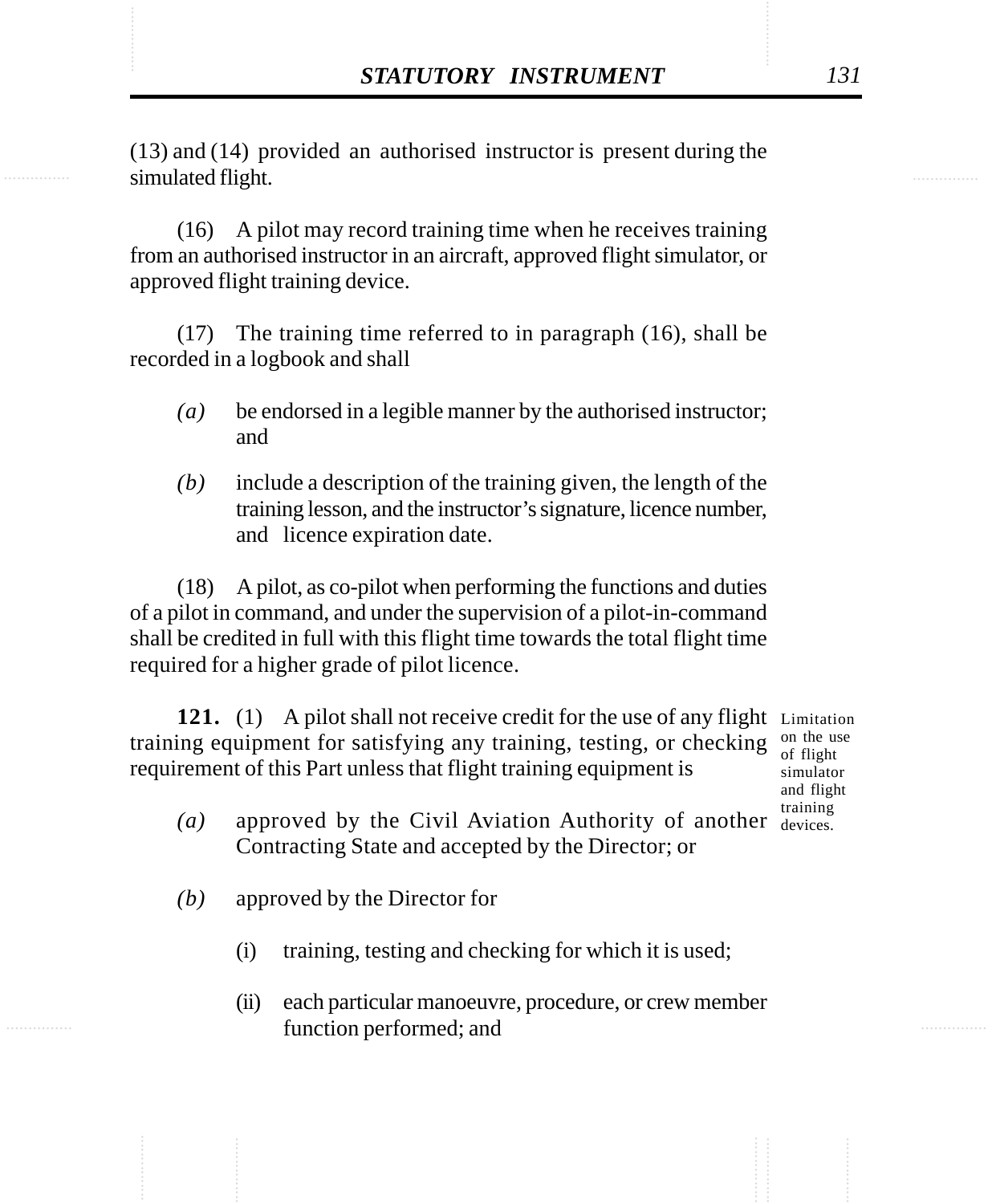of aircraft, type of aircraft, particular variation within (iii) the representation of the specific category and class the type of aircraft, or set of aircraft for certain flight training devices.

> (2) An approval or acceptance referred to in paragraph (1) of a flight training equipment shall be on an annual basis.

> (3) The Director may consider as a flight training device, any device used for flight training, testing, or checking which has been accepted or approved by it prior to these Regulations coming into force, and which performs as originally designed where it is used for the same purposes for which it was originally approved or accepted and only to the extent of such approval or acceptance.

> (4) The Director may approve a device other than a flight training simulator or flight training device for specific purposes.

**122.** (1) Where approved or accepted flight training equipment is used to accomplish any of the training and required skill test for a pilot licence with an aeroplane category, class, and type rating, such training and skill test in flight training equipment shall be conducted in accordance with an approved course at an approved aviation training organisation.

(2) Where flight training equipment is used to accomplish any of the training and the required skill test for an additional aeroplane category, class, and type rating for a pilot licence, such training and skill test in flight training equipment shall be conducted in accordance with an approved course at an organisation approved to conduct such courses.

(3) In order to complete all training and testing referred to in paragraph (2), with the exception of pre-flight inspection, for an additional aeroplane rating without limitations when using a flight simulator

............... ............... *(a)* the flight simulator shall be approved as Level C or Level D; and

Flight training equipment for aeroplane category to be conducted in accordance with approved course.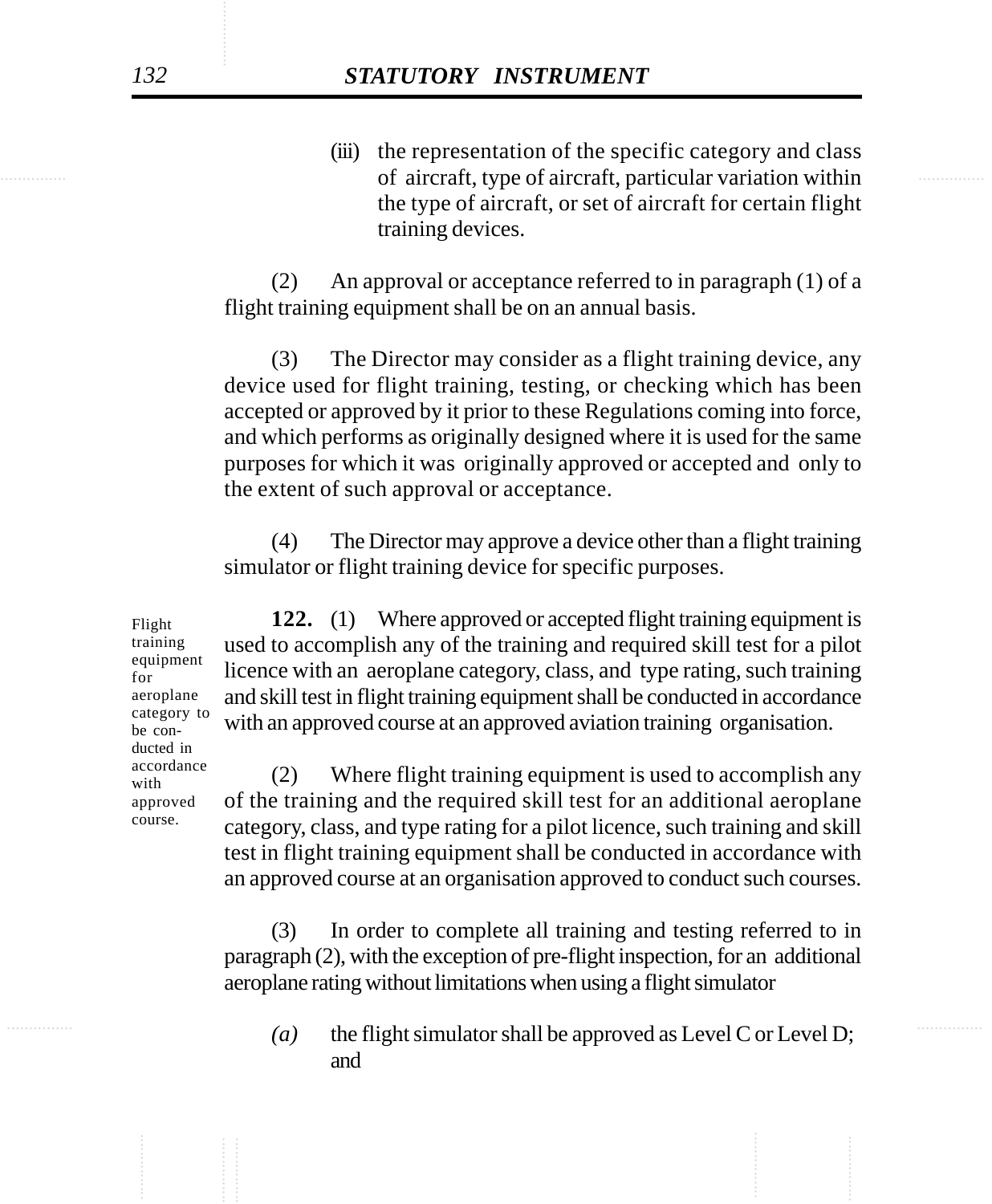- **STATUTORY INSTRUMENT** 133<br>(b) the applicant for an additional rating under these Regulations shall meet any one of the following experience and qualification *(b)* the applicant for an additional rating under these Regulations shall meet any one of the following experience and qualification requirements:
	- (i) hold a type rating for a turbojet or turbofan aeroplane of the same class of aeroplanes for which the type rating is sought;
	- (ii) hold a type rating for a turbopropeller aeroplane of the same class of aeroplanes for which the type rating is sought;
	- (iii) have at least 2 000 hours of flight time, of which 500 hours is in turbine-powered aeroplanes of the same class of aeroplanes for which the type rating is sought;
	- (iv) have at least 500 hours of flight time in the same type of aeroplane as the aircraft for which the rating is sought; and
	- (v) have at least 1 000 hours of flight time in at least 2 different aeroplanes requiring a type rating.

(4) Subject to the limitations set out in paragraph (5), an applicant who does not meet the requirements of paragraph (3), may complete all training and testing for a pilot licence or rating when using a flight simulator where

- *(a)* the flight simulator is approved as a Level C or Level D; and
- *(b)* the applicant for an additional rating under this Regulation meets at least one of the following requirements:
	- (i) holds a type rating in a propeller-driven aeroplane where a type rating in a turbojet or turbo-fan aeroplane is sought, or holds a type rating in a turbojet or turbofan aeroplane where a type rating in a propeller-driven aeroplane is sought; or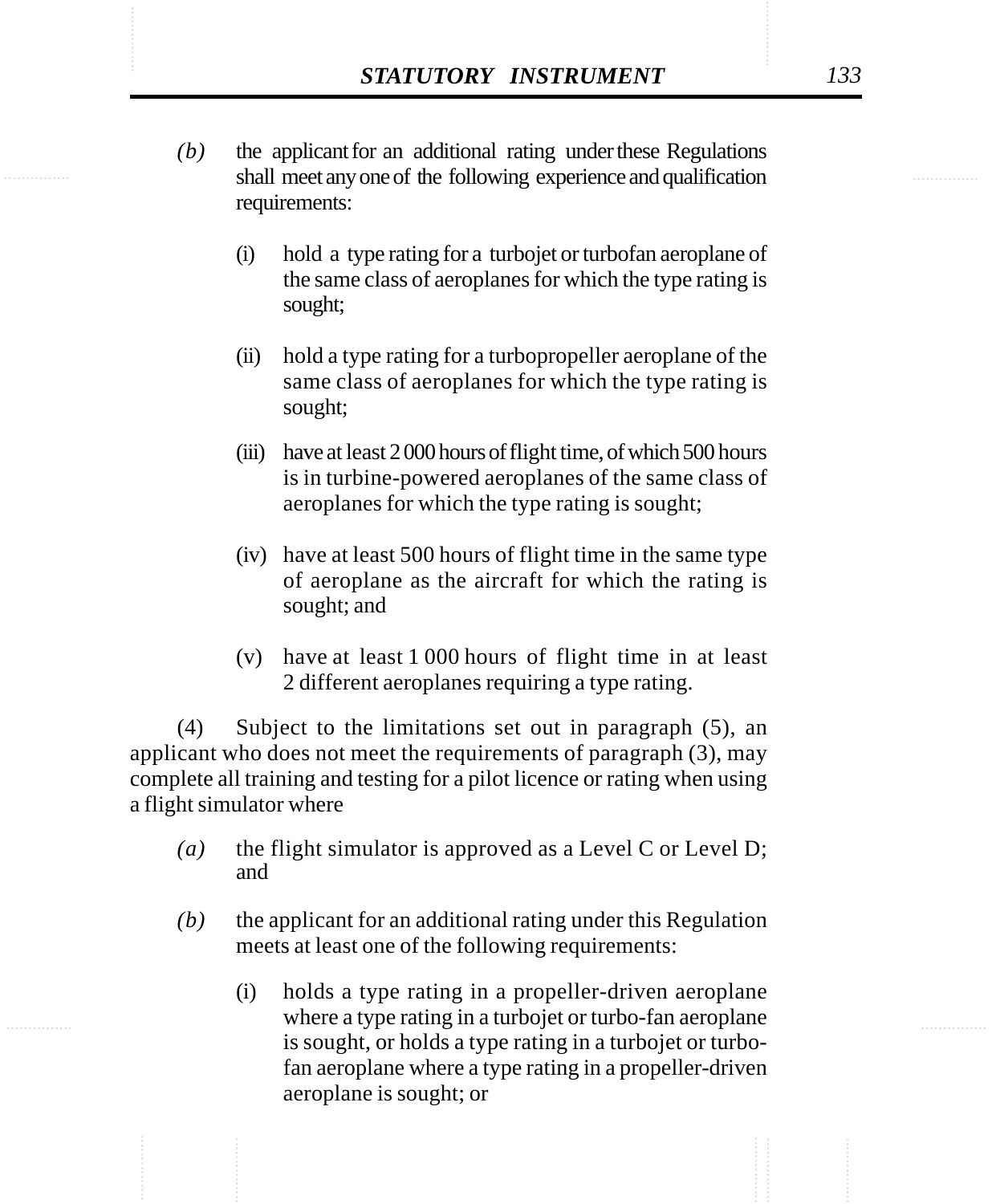# *134 STATUTORY INSTRUMENT*

- in which the applicant completes the skill test for an (ii) since the beginning of the 12th month before the month additional aeroplane rating, has logged
	- (A) at least 100 hours of flight time in aeroplanes of the same class for which the type rating is sought and which requires a type rating; and
	- (B) at least 25 hours of flight time in aeroplanes of the same type for which the rating is sought.

(5) An applicant meeting only the requirements of paragraph (3), shall be issued a rating with a limitation which shall state the following:

> "This licence is subject to pilot in command limitations for the additional rating".

(6) An applicant under this Regulation who has been issued a pilot licence with the limitation specified in paragraph (5)

- *(a)* shall not act as pilot in command of aeroplanes for which the rating was obtained under the provisions of this Regulation until the limitation is removed from his pilot licence; and
- *(b)* may have the limitation removed by accomplishing 15 hours of supervised operating experience as pilot in command under the supervision of a qualified and current pilot in command, in the seat normally occupied by the pilot in command, in the same type of aeroplane to which the limitation applies.

(7) An applicant under this Regulation, who does not meet the requirements of paragraph (3) or (4), may be issued a rating where he complies with

(a) paragraph (2), and the following tasks, which shall be successfully completed on a static aeroplane or in flight, as appropriate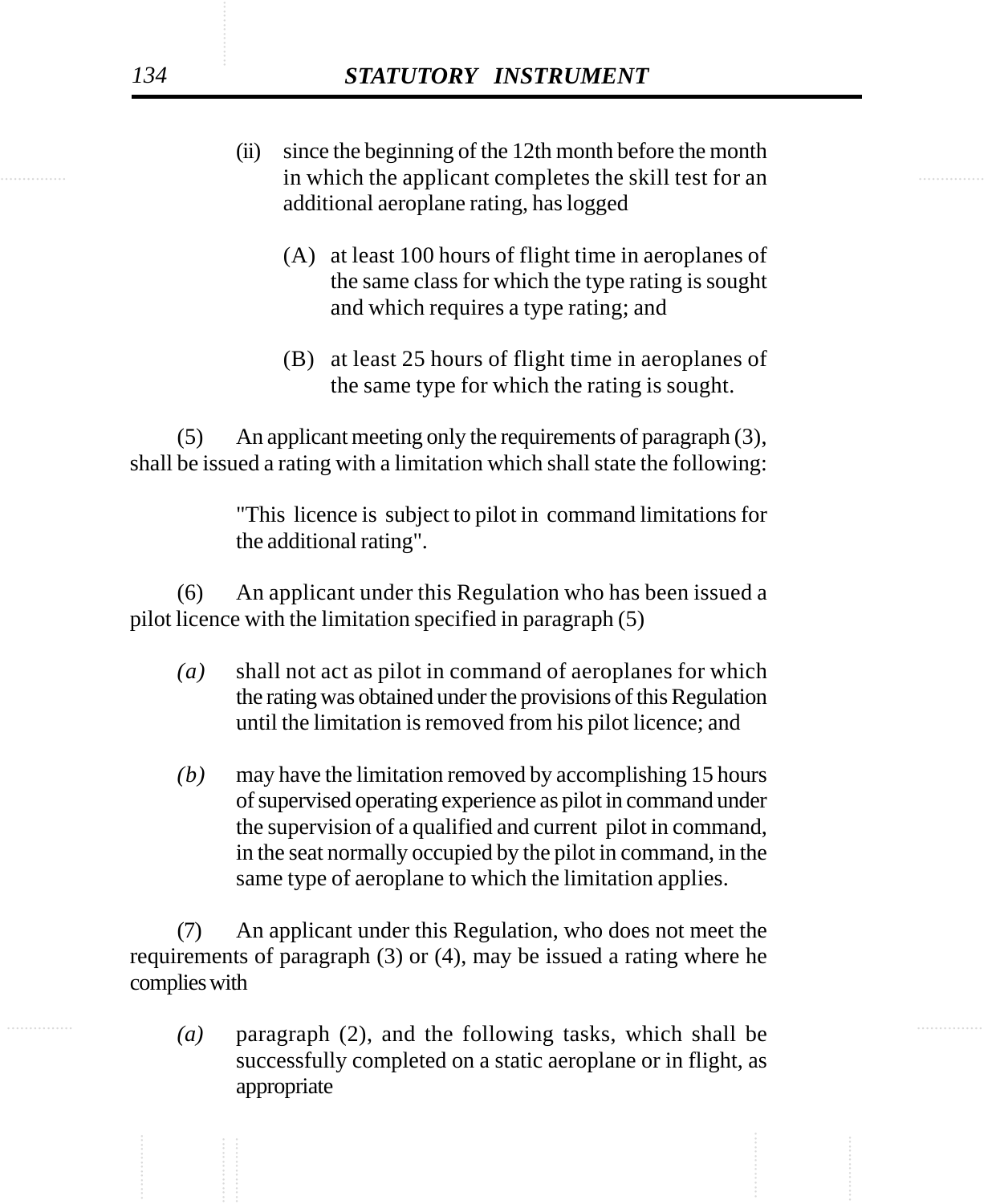- (i) pre-flight inspection;
- (ii) normal takeoff;
- (iii) normal instrument landing system approach;
- (iv) missed approach; and
- (v) normal landing; and
- *(b)* paragraphs (8) and (9).

(8) An applicant who does not meet the requirements of paragraph (3), (4) or  $(7)(a)$  shall be issued a licence or rating with a limitation which shall state, "This licence is subject to pilot in command limitations for the additional rating".

(9) An applicant under this Regulation who has been issued a pilot licence with the limitation specified in paragraph (8)

- *(a)* shall not act as pilot in command of that aeroplane for which the rating was obtained under the provisions of this Regulation until the limitation is removed from the pilot licence; and
- *(b)* may have the limitation removed by accomplishing 25 hours of supervised operating experience as pilot in command under the supervision of a qualified and current pilot in command, in the seat normally occupied by the pilot in command, in an aeroplane of the same type to which the limitation applies.

123. (1) Where approved or accepted flight training equipment Approved is used for accomplishing any of the training and the required skill test  $\frac{or\ acceted}{flioth}$ for the initial issue of a pilot licence with a helicopter class and type training rating, such training and skill test in such approved or accepted flight <sup>equipment.</sup> training device shall be conducted in accordance with an approved course at an approved aviation training organisation.

flight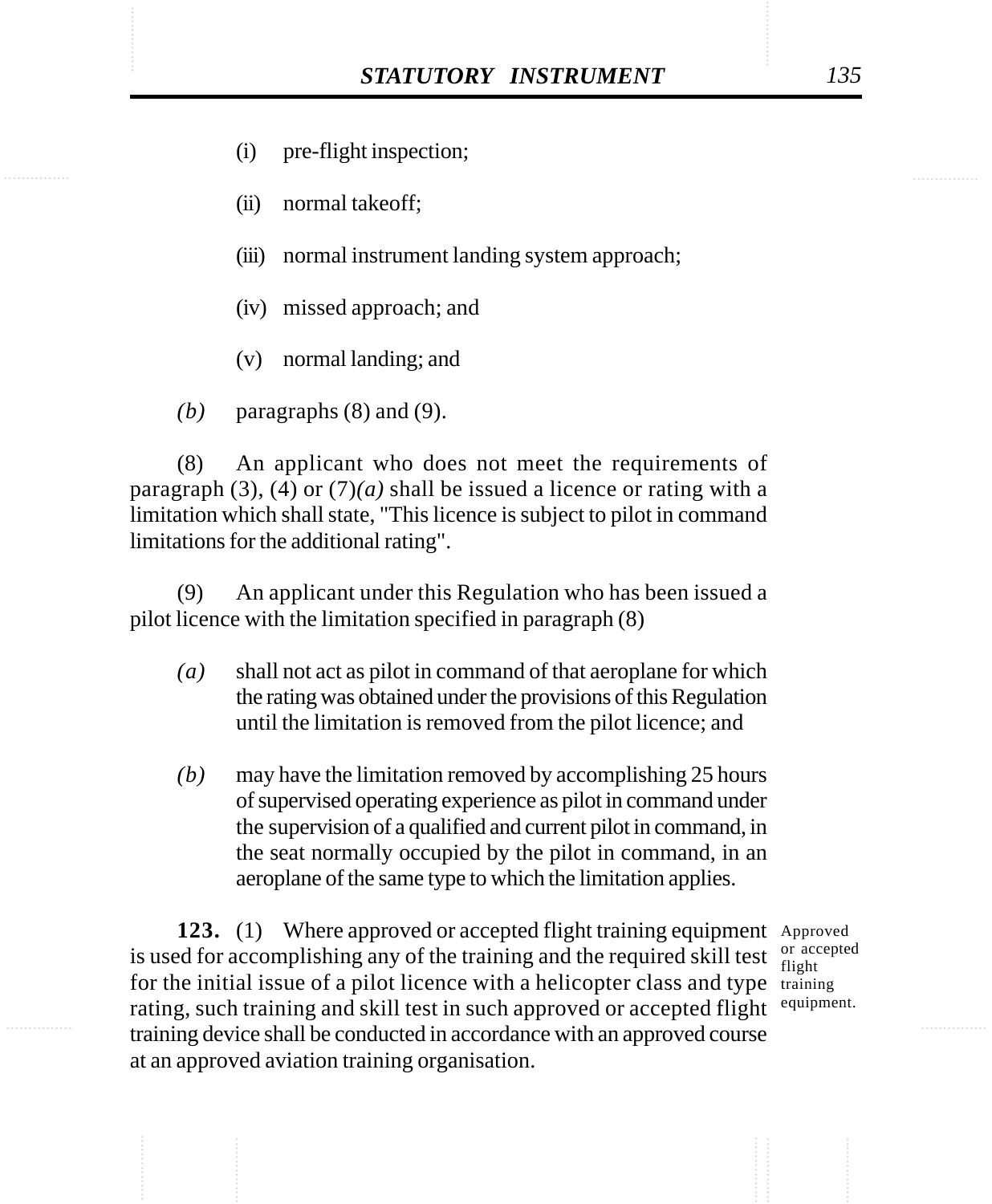for accomplishing any of the training and the required skill test for an (2) Where approved or accepted flight training equipment is used additional helicopter class and type rating, such training and skill test in such approved or accepted flight training device shall be conducted in accordance with an approved course at an approved aviation training organisation or in an approved or accepted flight simulator.

> (3) Where an applicant seeks an additional type rating in a turbine-powered helicopter he shall meet at least one of the following requirements:

- *(a)* hold a type rating in a turbine-powered helicopter;
- *(b)* have at least 2 000 hours of flight time that includes at least 500 hours in turbine-powered helicopters;
- *(c)* have at least 500 hours of flight time in turbine-powered helicopters; or
- *(d)* have at least 1 000 hours of flight time in at least 2 different turbine-powered helicopters.

(4) Subject to the limitation of paragraph (5), an applicant under this Regulation who does not meet the requirements of paragraph (3) may complete all training and testing, with the exception of pre-flight inspection, for a pilot licence or rating when using a flight simulator where

- *(a)* the flight simulator is approved as Level C or Level D; and
- *(b)* he meets at least one of the following requirements:
- ............... ............... (i) holds a type rating in a turbine-powered helicopter where a type rating in a turbine-powered helicopter is sought; or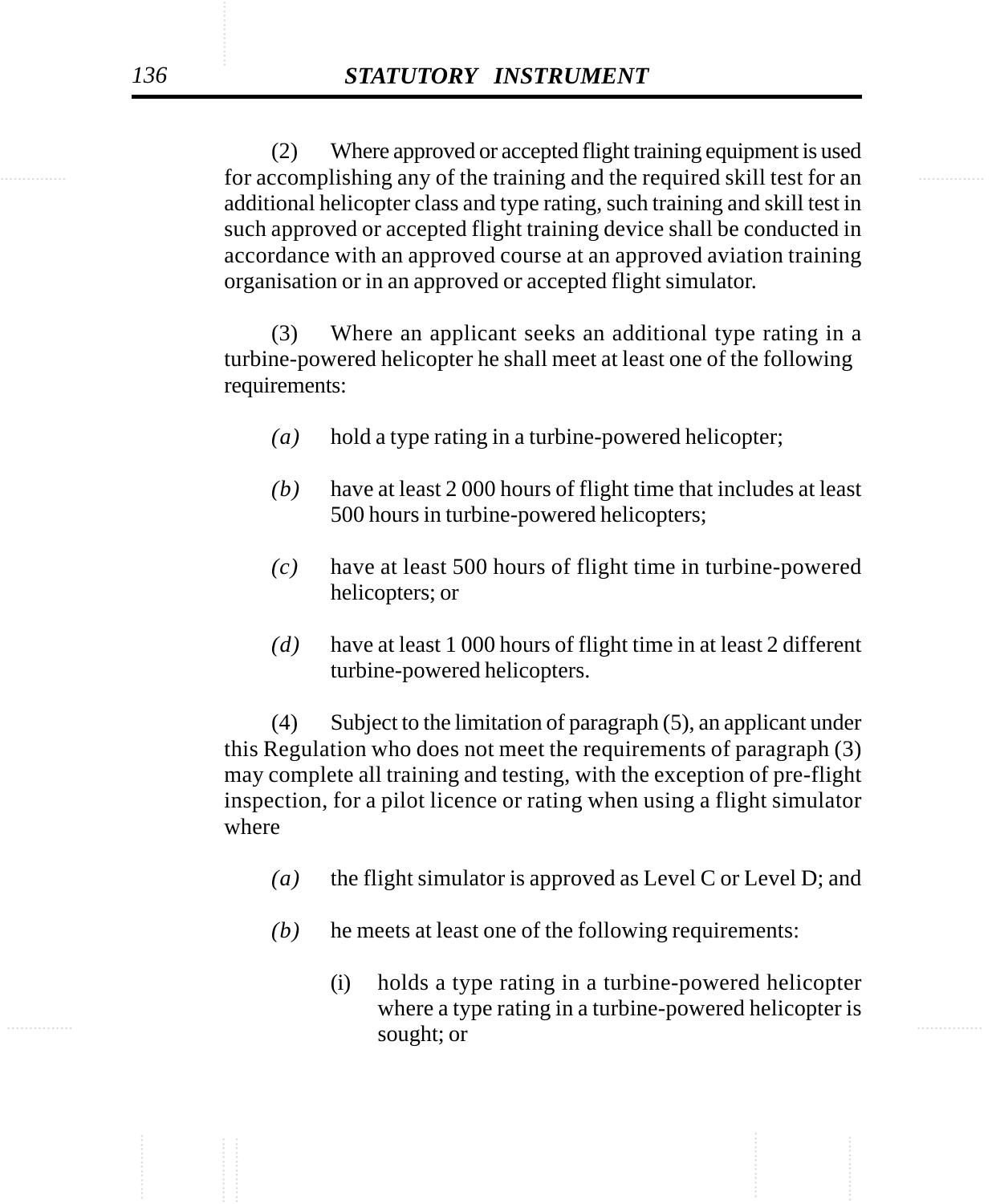**STATUTORY INSTRUMENT** 137<br>
(ii) since the beginning of the 12th month before the month<br>
in which the applicant completes the skill test for an (ii) since the beginning of the 12th month before the month in which the applicant completes the skill test for an additional helicopter rating, has logged at least 25 hours of flight time in helicopters of the same type for which the rating is sought.

> (5) An applicant meeting only the requirements of paragraph (2) shall be issued a rating with a limitation which shall state, "This licence is subject to pilot in command limitations for the additional rating".

> (6) An applicant under this Regulation who is issued a pilot licence with the limitation specified in paragraph (5)

- *(a)* shall not act as pilot in command of a helicopter for which the rating was obtained under the provisions of this Regulation until the limitation is removed from the pilot licence; and
- *(b)* may have the limitation removed by accomplishing 15 hours of supervised operating experience as pilot in command under the supervision of a qualified and current pilot in command, in the seat normally occupied by the pilot in command, in the same type of helicopter to which the limitation applies.

(7) An applicant under this Regulation who does not meet the requirements of paragraph (3) or (4), may be issued a rating upon

- *(a)* compliance with paragraph (1) and the following tasks, which must be successfully completed on a static helicopter or in flight, as appropriate:
	- (i) pre-flight inspection;
	- (ii) normal takeoff;
	- (iii) normal instrument landing system approach;
	- (iv) missed approach; and
	- (v) normal landing;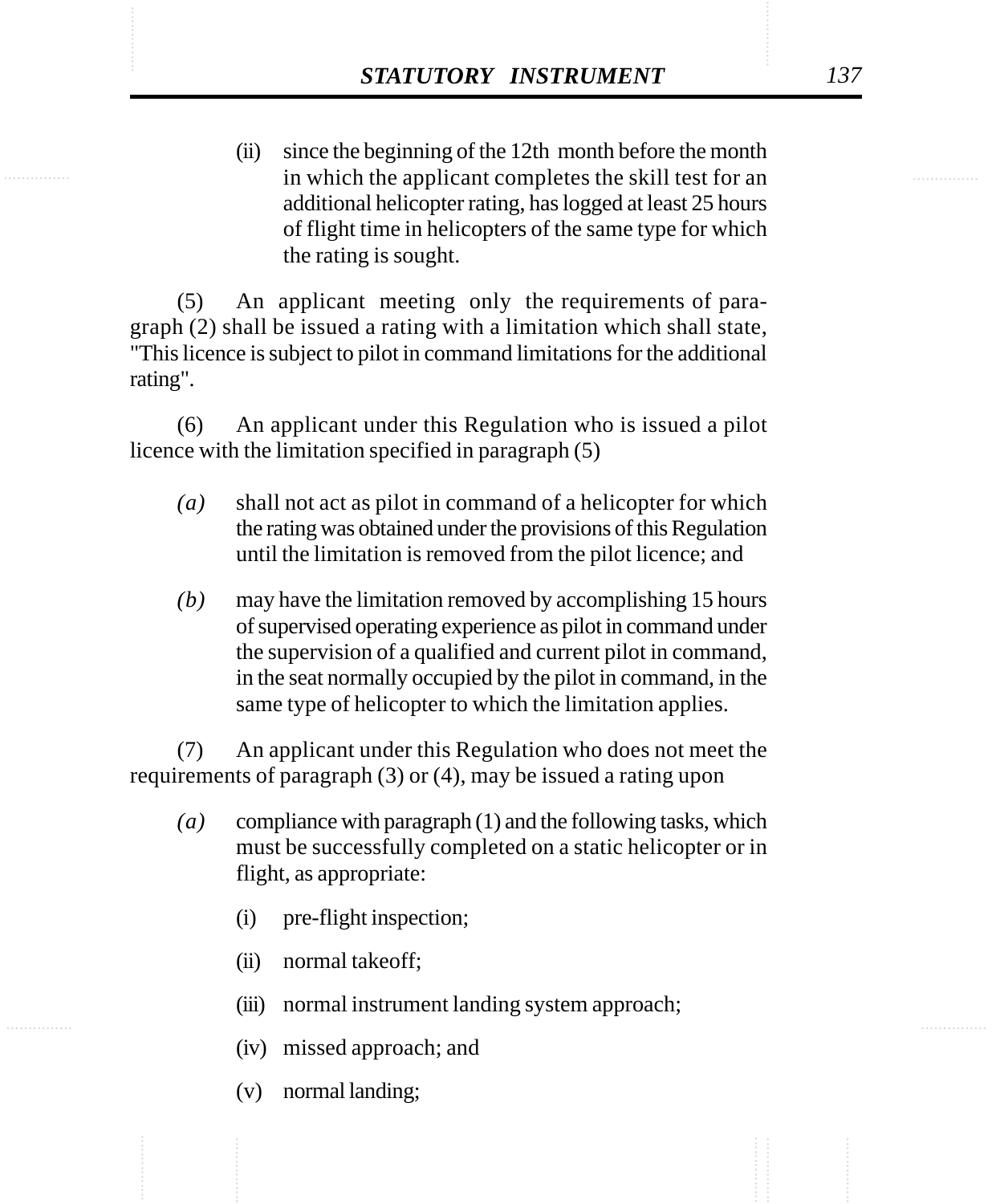*(b)* compliance with paragraph (1).

(8) An applicant who does not meet the requirements of paragraph (3), (4) or  $(7)(a)$  shall be issued a rating with a limitation which shall state, "This licence is subject to pilot in command limitations for the additional rating".

(9) An applicant who has been issued a pilot licence with the limitation specified in paragraph (8)

- *(a)* shall not act as pilot in command of that helicopter for which the rating was obtained under the provisions of this Regulation until the limitation is removed from the pilot licence; and
- *(b)* may have the limitation removed by accomplishing 25 hours of supervised operating experience as pilot in command under the supervision of a qualified pilot in command with recency of experience in the seat normally occupied by the pilot in command, in that helicopter of the same type to which the limitation applies.

**124.** (1) Where approved or accepted flight training equipment is used for accomplishing any of the training and the required skill test for a pilot licence with a powered-lift category and type rating, such training is subject to the following requirements: Approved or accepted flight training

equipment for powered-lift category.

- *(a)* requirements of regulation 122;
- *(b)* the applicant shall meet at least one of the following if a type rating is sought in a turbine powered-lift:
	- (i) hold a type rating in a turbine powered-lift;
- $\frac{1}{2}$ . The contracts of the set of the set of the set of the set of the set of the set of the set of the set of the set of the set of the set of the set of the set of the set of the set of the set of the set of the se (ii) have at least 2 000 hours of flight time that includes at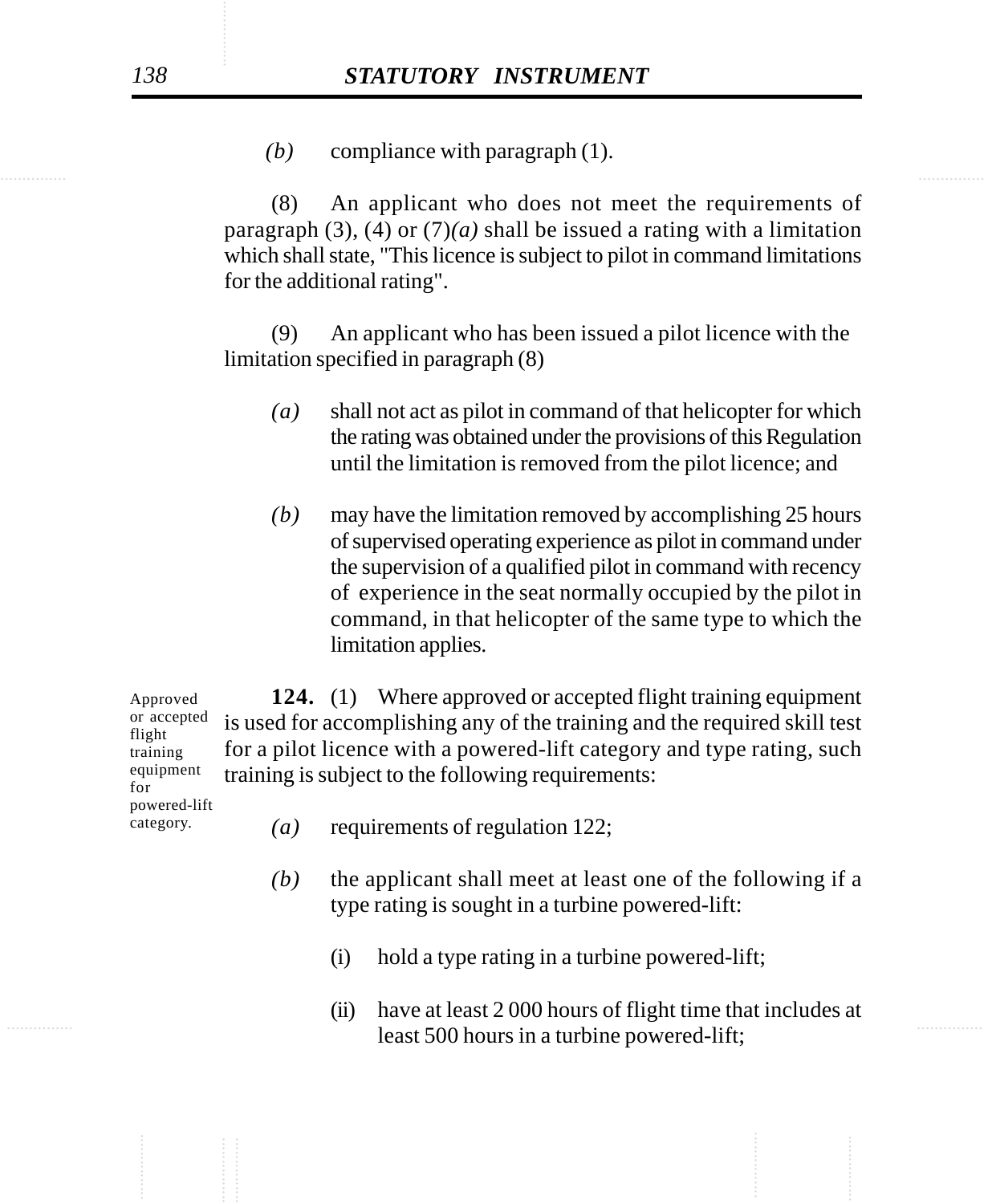- STATUTORY INSTRUMENT 139<br>
(iii) have at least 500 hours of flight time in a turbine<br>
powered-lift: (iii) have at least 500 hours of flight time in a turbine powered-lift;
	- (iv) have at least 1 000 hours of flight time in a turbine powered-lift.

(2) Where approved or accepted flight training equipment is used for accomplishing any of the training and the required skill test for an additional powered-lift category and type rating, such training and skill test in such approved or accepted flight training device shall be conducted in accordance with an approved course at an approved aviation training organisation or in an approved or accepted flight simulator.

(3) Subject to the limitation described in regulation 122(9), an applicant who does not meet the requirements of regulation 122(2), may complete all training and testing, with the exception of pre-flight inspection, for a rating when using a flight simulator where

- *(a)* the flight simulator is approved as Level C or Level D; and
- *(b)* the applicant meets at least one of the following:
	- (i) holds a type rating in a turbine powered-lift if a type rating in a turbine powered-lift is sought; or
	- (ii) since the beginning of the 12th month before the month in which the applicant completes the skill test for an additional powered-lift rating, has logged at least 25 hours of flight time in powered-lifts of the same type for which the rating is sought.

125. (1) A graduation certificate issued by an approved aviation Graduates training organisation, and presented to the Director within 60 days of  $\frac{1}{2}$ such graduation shall be sufficient evidence that the applicant has met training the applicable aeronautical experience, aeronautical knowledge and areas programme.of operation training requirements of these Regulations.

approved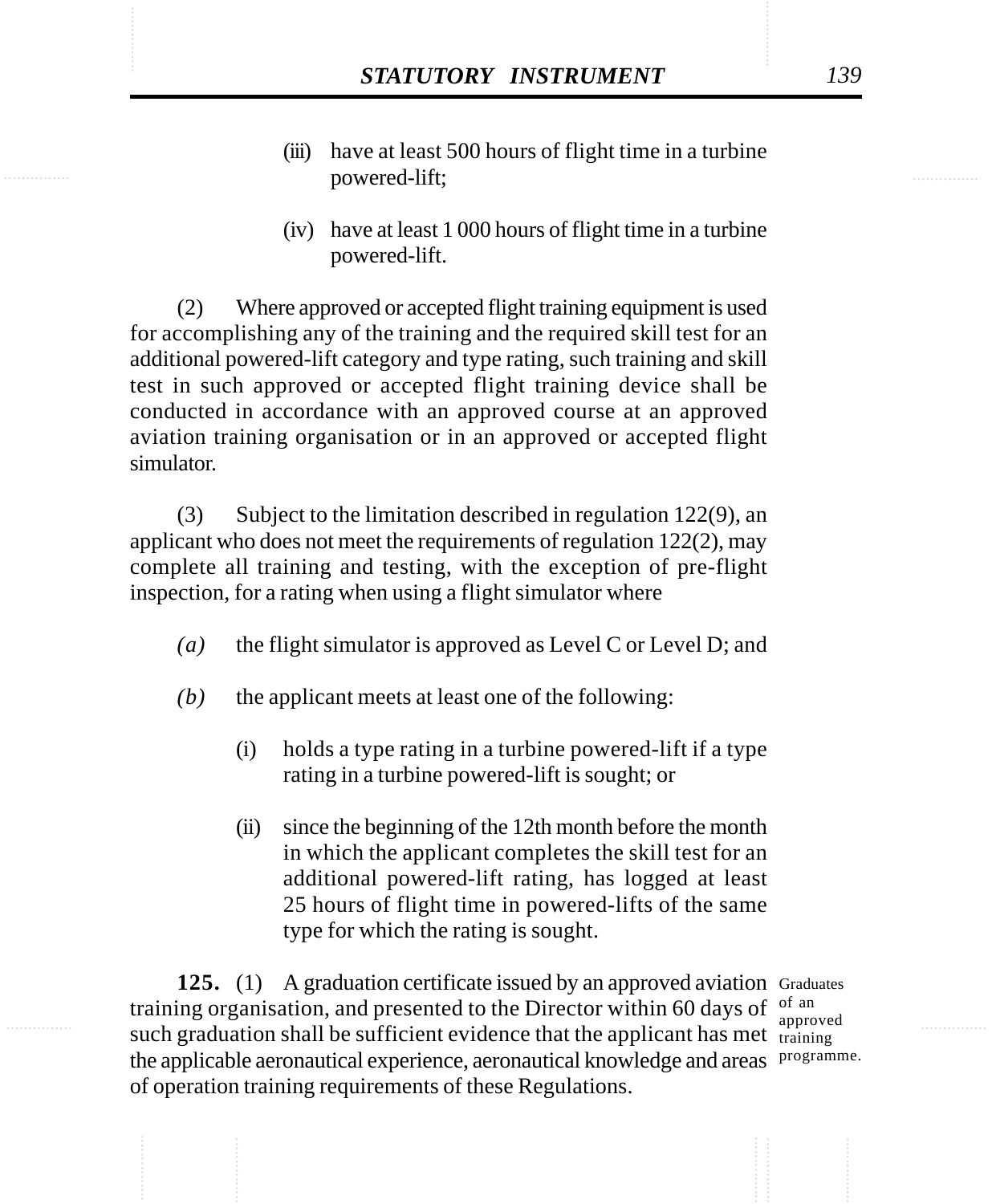after 60 days from the date of issue of a graduation certificate, still meets (2) Where the Director is satisfied that an application submitted the requirements of paragraph (1) he may accept such application.

### PART VII

## *Air Traffic Control Certification*

**126.** This Part prescribes the requirements for the issue of air traffic control licences. Applicability of this Part.

**127.** No person shall exercise air traffic control privileges under this Part unless he Limitations.

- *(a)* holds an air traffic controller licence issued to him by the Director under these Regulations; and
- *(b)* holds an appropriate rating for the particular air traffic control facility or has qualified for the operating position and acts under the supervision of the holder of air traffic control rating for that air traffic control facility.

**128.** The Director may, where an applicant meets the requirements of this Part, issue the following air traffic control licences, ratings and authorisation: Issue of air traffic control licences.

- *(a)* air traffic control trainee licence;
- *(b)* air traffic controller licence;
- *(c)* air traffic controller ratings:
	- (i) aerodrome control rating;
- ............... ............... (ii) approach control rating;
	- (iii) approach radar control rating;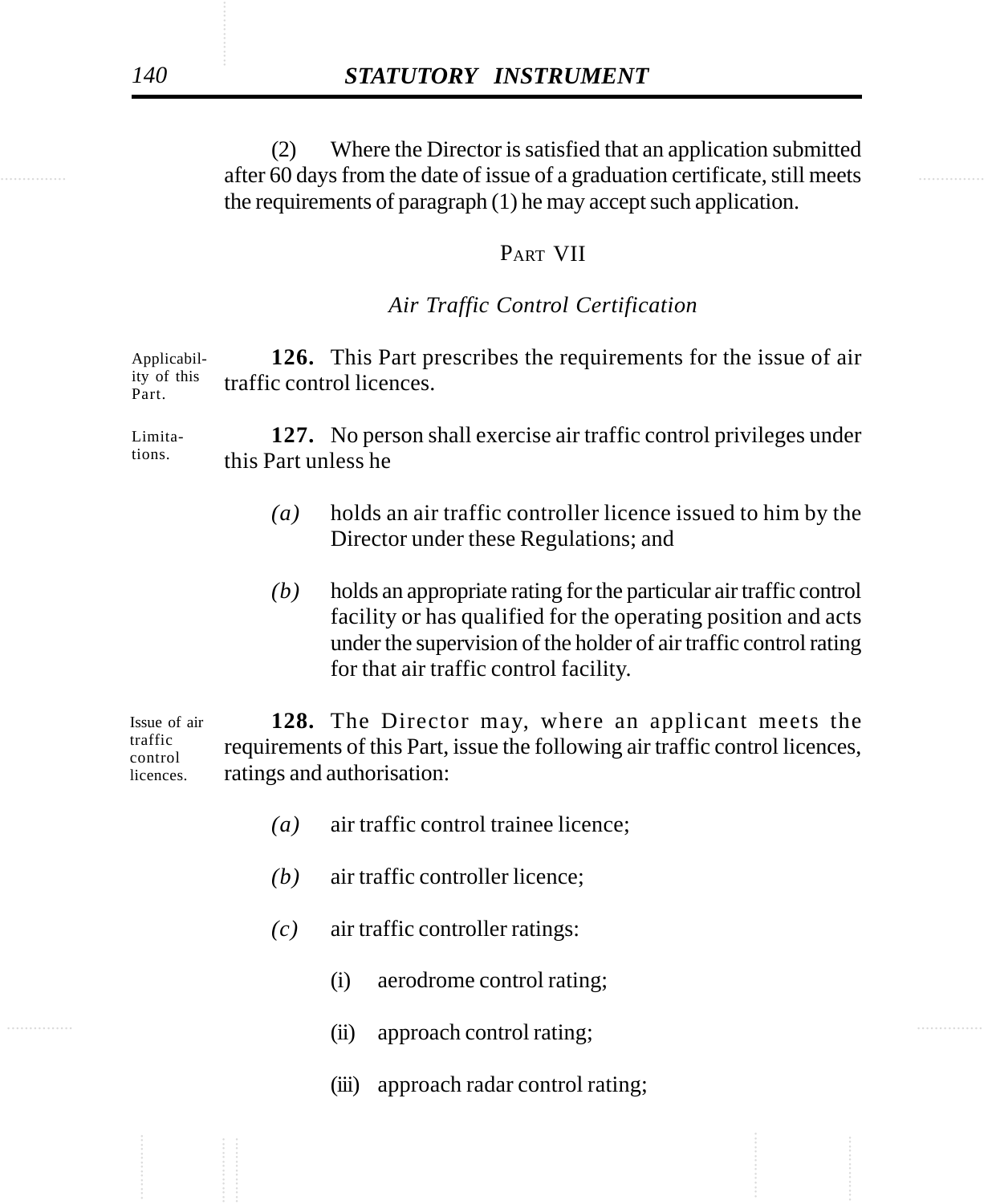- (iv) terminal control rating;
- (v) terminal control radar rating;
- (vi) area control rating; and
- (vii) area radar control rating;
- *(d)* air traffic instructor authorisation; and
- *(e)* air traffic on-the-job trainer authorisation.

129. (1) Where a person wishes to apply for an air traffic Air traffic trainee licence he shall trainee licence

|                   |                                               | require- |
|-------------------|-----------------------------------------------|----------|
| $\left( a\right)$ | apply to the Director in the prescribed form; | ments.   |

- *(b)* pay the prescribed fee as set out in the *Schedule*; Schedule.
- *(c)* be at least 20 years of age;
- *(d)* except as provided in regulation 201 be able to read, write, and understand the English Language and speak it without impediment of speech that would adversely affect two-way radio conversation;
- *(e)* have completed an approved training course in the areas specified in regulations 130 and 131;
- *(f)* have passed an approved aeronautical knowledge test in respect of the training courses referred to in paragraph *(e)*;
- *(g)* hold a current Class 3 medical certificate in accordance with Part IX of these Regulations.

(2) The training required to be completed by paragraph (1)*(e)* shall be conducted by the holder of an air traffic instructor authorisation.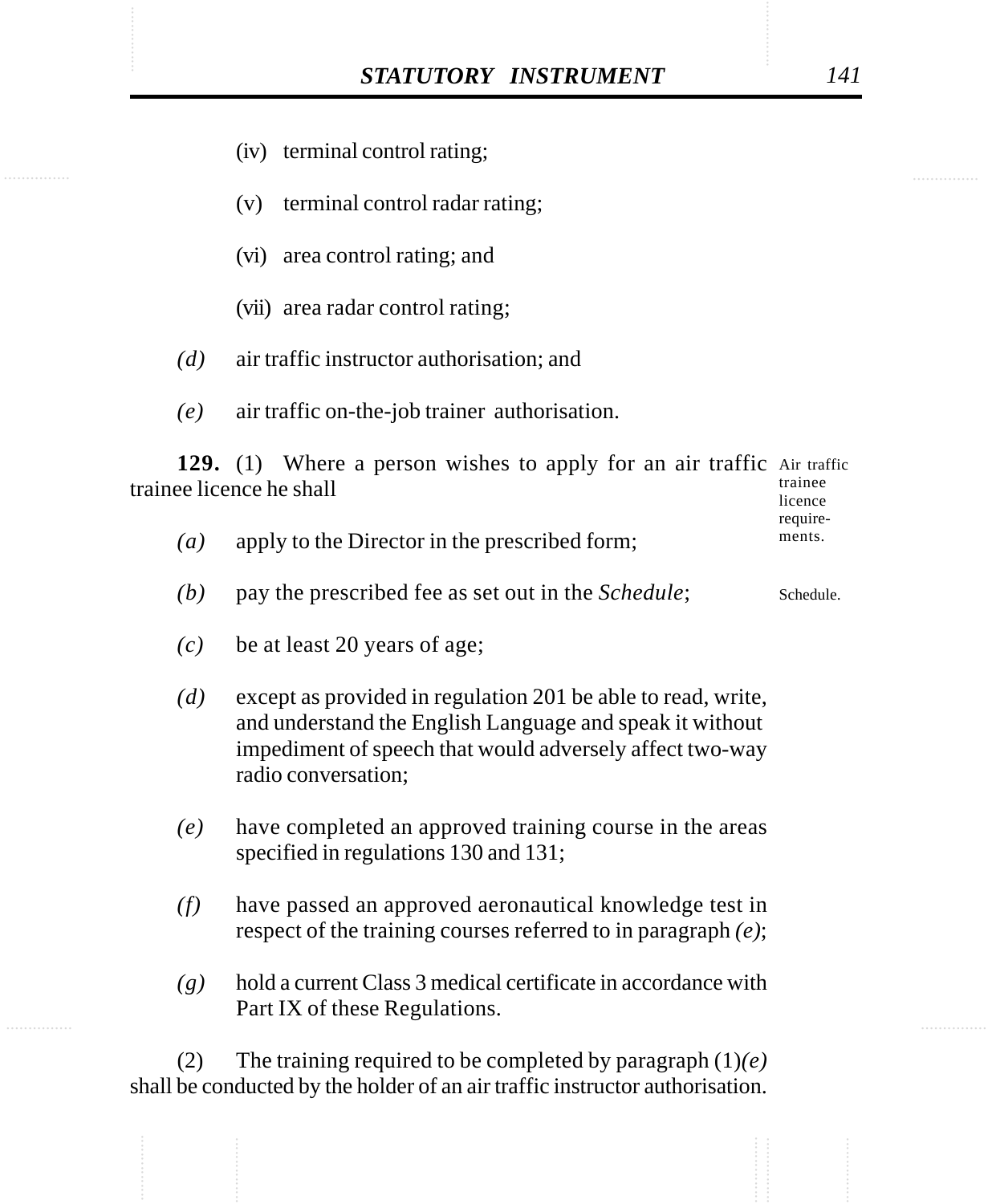$\frac{c}{k}$  aeronautical knowledge test referred to in regulation 129(1)*(f)* on the **130.** An applicant for an air traffic trainee licence shall pass an areas set out in the General Application and Personnel Licensing Standards. Aeronautiknowledge requirements.

> Air traffic trainee knowledge requirements.

**131.** In completing a training course in regulation 129(1)*(e)*, an applicant for an air traffic trainee licence shall demonstrate to an air traffic instructor through a skill test, general knowledge of and ability to perform completely, the normal and emergency air traffic control procedures and practices in the areas of operation set out in the General Application and Personnel Licensing Standards.

Recommendation by air traffic instructor.

**132.** Where an air traffic instructor is conducting courses under regulation 129(1)*(e)* is satisfied that the applicant for an air traffic trainee licence is ready to undertake on the job training he may make such recommendation to the Director.

**133.** The Director on receiving a recommendation referred to in regulation 132 shall assign an air traffic on-the-job trainer to administer the on-job-training and evaluation. Designation of air traffic onthe-job trainer.

**134.** The Director shall issue the air traffic trainee licence where an applicant has passed the test referred to in regulation 129(1)*(e)*. Issue of air

Privileges of an air traffic trainee.

traffic trainee licence.

> **135.** The holder of an air traffic trainee licence, (hereinafter referred to as "an air traffic trainee") while training may perform air traffic control duties under the direct supervision of the air traffic onthe-job trainer, for the purpose of obtaining the necessary skill and experience in air traffic control duties to

- *(a)* qualify for the issue of an air traffic controller licence or rating; and
- *(b)* regain recency of experience for an air traffic controller licence or rating.

cal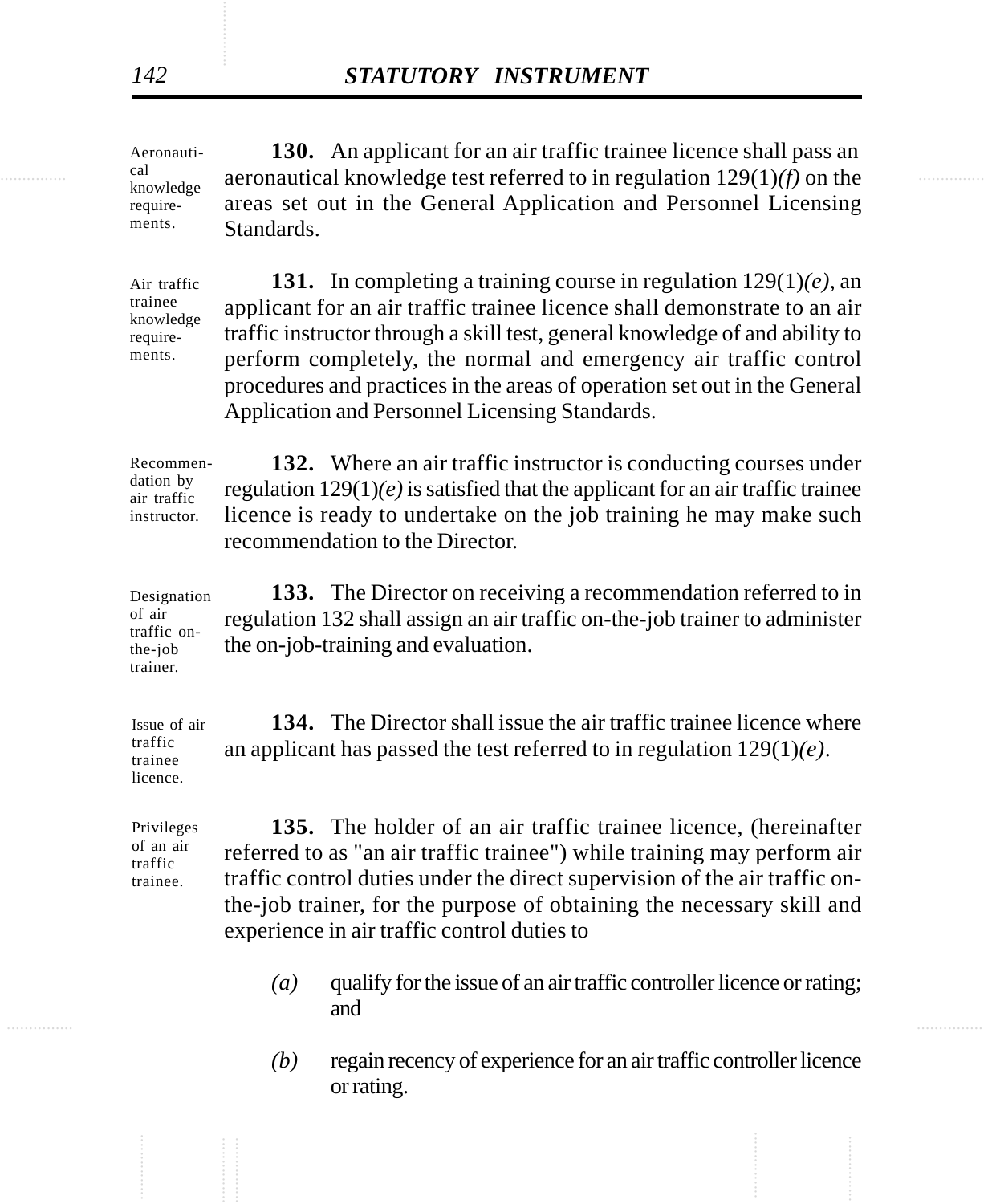**STATUTORY INSTRUMENT** 143<br> **136.** (1) Where a person wishes to apply for an air traffic Require-<br>
controller licence he shall **136.** (1) Where a person wishes to apply for an air traffic Requirecontroller licence he shall

- *(a)* apply to the Director in the prescribed form;
- (b) pay the prescribed fee as set out in the *Schedule* except schedule. where such fee is waived;
- *(c)* be at least 21 years of age;
- *(d)* except as provided in regulation 201 be able to read, write, and understand the English Language and speak it without impediment of speech that would adversely affect two-way radio conversation;
- *(e)* hold a current air traffic trainee licence issued in accordance with this Part, or a current air traffic controller licence issued by another Contracting State; and
- *(f)* have at least
	- (i) 3 months experience under the supervision of an air traffic on-the-job trainer, exercising the privileges of an air traffic trainee licence issued in accordance with this Part; or
	- (ii) 2 years experience, exercising the privileges of an air traffic controller licence in another Contracting State where the licence was issued; and
- *(g)* have met the necessary training and experience and have passed the required test for at least one air traffic control rating issued in accordance with these Regulations.

(2) The experience specified in paragraph (1)*(e)* shall have been completed within the 6-month period immediately preceding the application.

ments for an air traffic controller licence.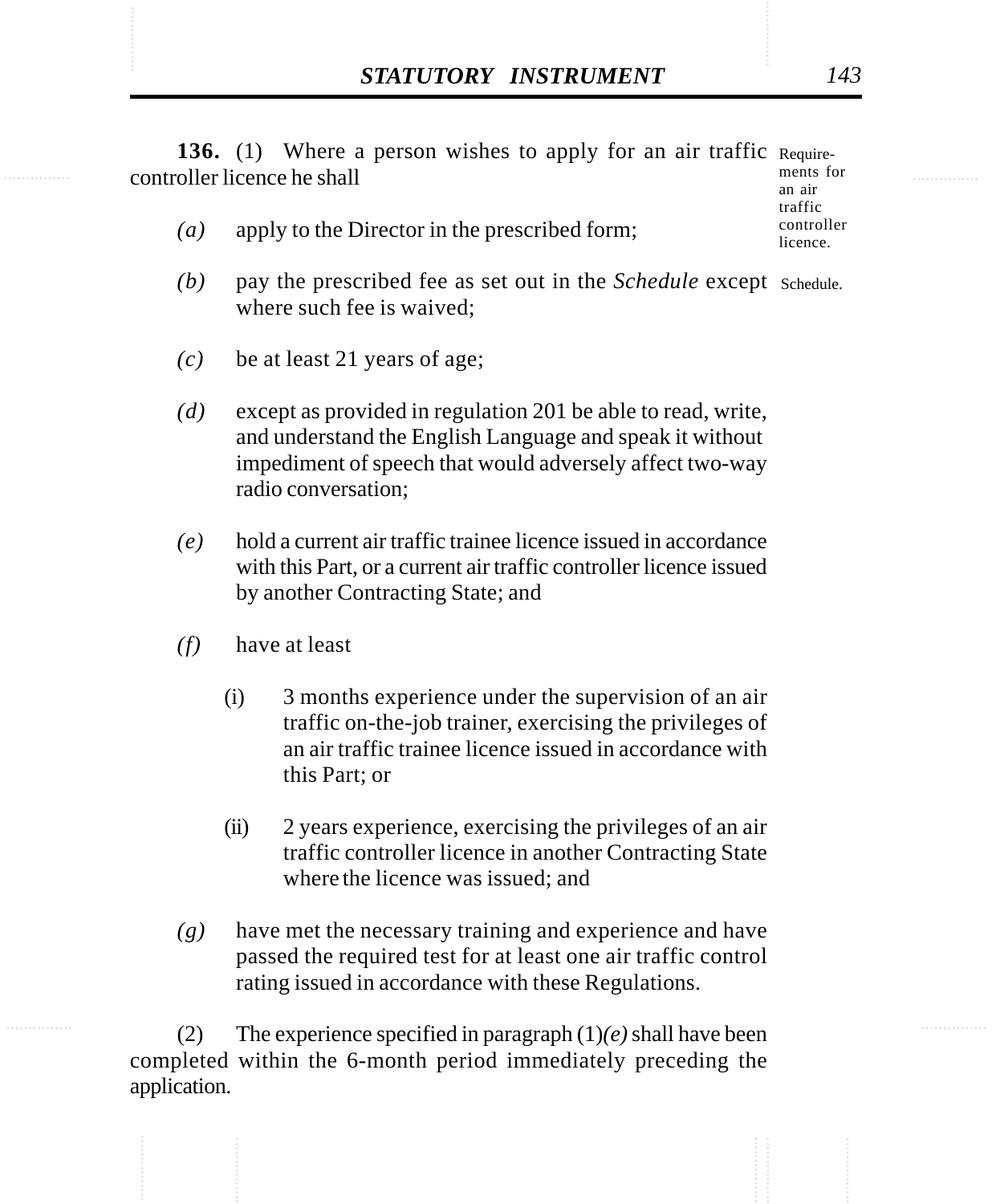ments for referred to in regulation 136 he shall provide evidence of having **137** (1) Where an initial rating is to be issued an applicant Requirements for air traffic controller rating.

- *(a)* satisfactorily completed a training course in the areas set out in the General Application and Personnel Licensing Standards, in respect of the rating sought;
- *(b)* completed the experience requirements set out in the General Application and Personnel Licensing Standards; and
- *(c)* passed the relevant evaluation , in the subject areas specified in paragraph  $(1)(a)$ , conducted by an air traffic on-the-job trainer;
- *(d)* demonstrated to the air traffic on-the-job trainer responsible for his training , the skill, judgment and performance required to provide a safe, orderly and expeditious control service at an air traffic control facility appropriate to the rating sought.

(2) The training required to be completed in paragraph (1)*(a)*, shall be conducted by an air traffic instructor.

(3) A person who wishes to have his existing air traffic controller rating for an additional air traffic control facility, shall

- *(a)* have completed the training required by paragraph (1)*(a)*, for such air traffic control facility; and
- *(b)* have complied with the requirement of paragraphs (1) and (2), for such air traffic control facility.

applicant is prepared for final evaluation. **138.** (1) Where the air traffic on-the-job trainer is satisfied that an applicant for an air traffic controller rating is ready to be tested pursuant to regulation 137, he shall recommend to the Director that the Issue of air traffic controller ratings.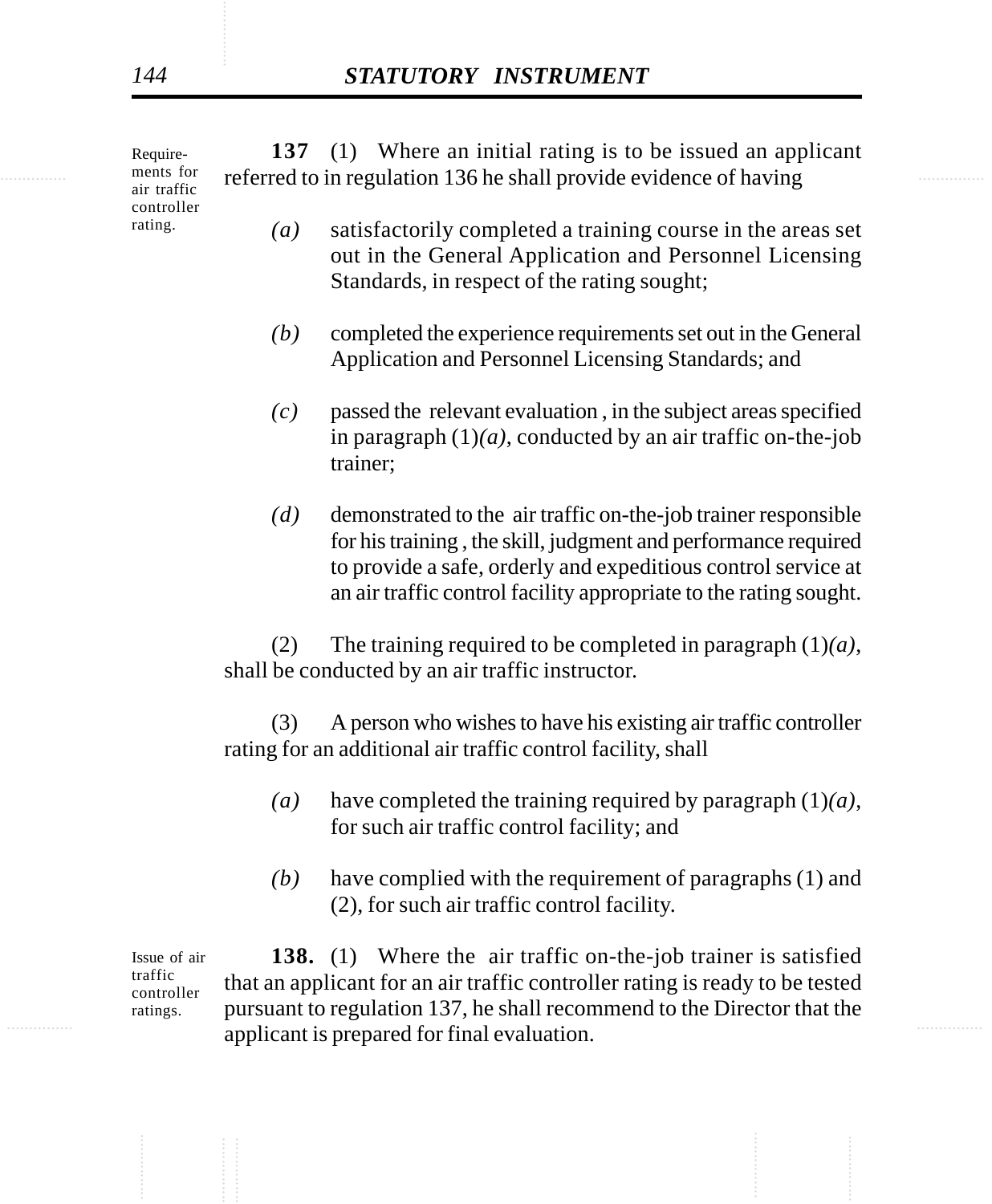**STATUTORY INSTRUMENT** 145<br>
(2) An air traffic on-the-job trainer shall after the applicant has<br>
successfully completed the evaluation (2) An air traffic on-the-job trainer shall after the applicant has successfully completed the evaluation

- *(a)* certify the record of training in the logbook of the applicant; and
- *(b)* enter the following information in the prescribed form:
	- (i) the name and date of birth of applicant;
	- (ii) the air traffic control rating to be issued and any conditions on the use of the rating;
	- (iii) the location of the air traffic control facility for which the rating has been certified;
	- (iv) the following statement: "(name of air traffic controller) has satisfied the requirements of Part VI of the *Civil Aviation (General Application and Personnel* S.I. 2007 Licensing) Regulations, 2007, for the issue of the air  $N0.172$ . traffic controller Rating specified above"; and
	- (v) signature, name and licence number of the on-the-job trainer.

(3) Where the Director is satisfied that the applicant has passed the required tests referred to in regulation 137 he shall issue the air traffic controller licence with an air traffic controller rating.

139. Where the holder of an air traffic controller licence Additional (hereinafter referred to as "air traffic controller") with an air traffic  $\frac{\text{ratings for}}{\text{air traffic}}$ controller rating wishes to apply for an additional rating he shall meet controller. the requirements of regulation 137. air traffic

140. (1) Subject to paragraphs (2), (3) and (4), an air traffic Privileges controller holding and

limitations of ratings.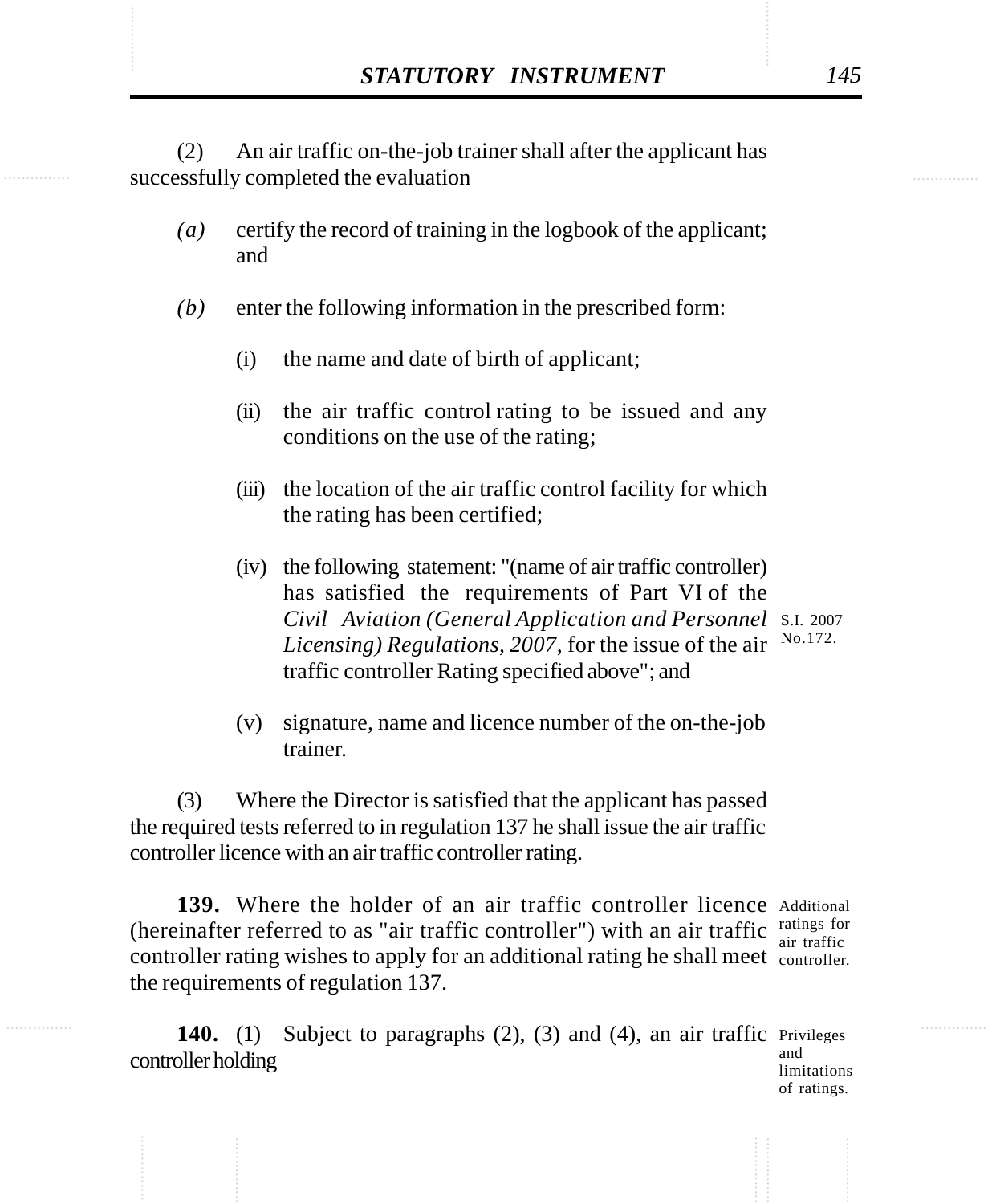- extends at the airport or airports for which the rating is validated; *(a)* an airport control rating shall provide airport control service
	- *(b)* an approach control rating shall provide approach control service for the airport or airports for which the rating is certified;
	- *(c)* an approach radar control rating shall provide approach control service with the use of radar, or other surveillance system, for the airport or airports for which the rating is certified;
	- *(d)* a terminal control rating shall provide terminal control service within the terminal control area or areas for which the rating is certified;
	- *(e)* a terminal control radar rating shall provide terminal control service with the use of radar or other surveillance systems within the terminal control area or areas for which the rating is certified;
	- *(f)* an area control rating shall provide area control service within the control area or areas for which the rating is certified; and
	- *(g)* an area radar control rating shall provide area control service with the use of radar or other surveillance systems within the control area or areas for which the rating is certified.

............... ............... (2) Where an air traffic controller wishes to obtain an additional rating, he may perform the air traffic controller duties for that rating while under the direct supervision of an air traffic on-the-job trainer for the purpose of obtaining the skills and experience in air traffic control duties for that rating.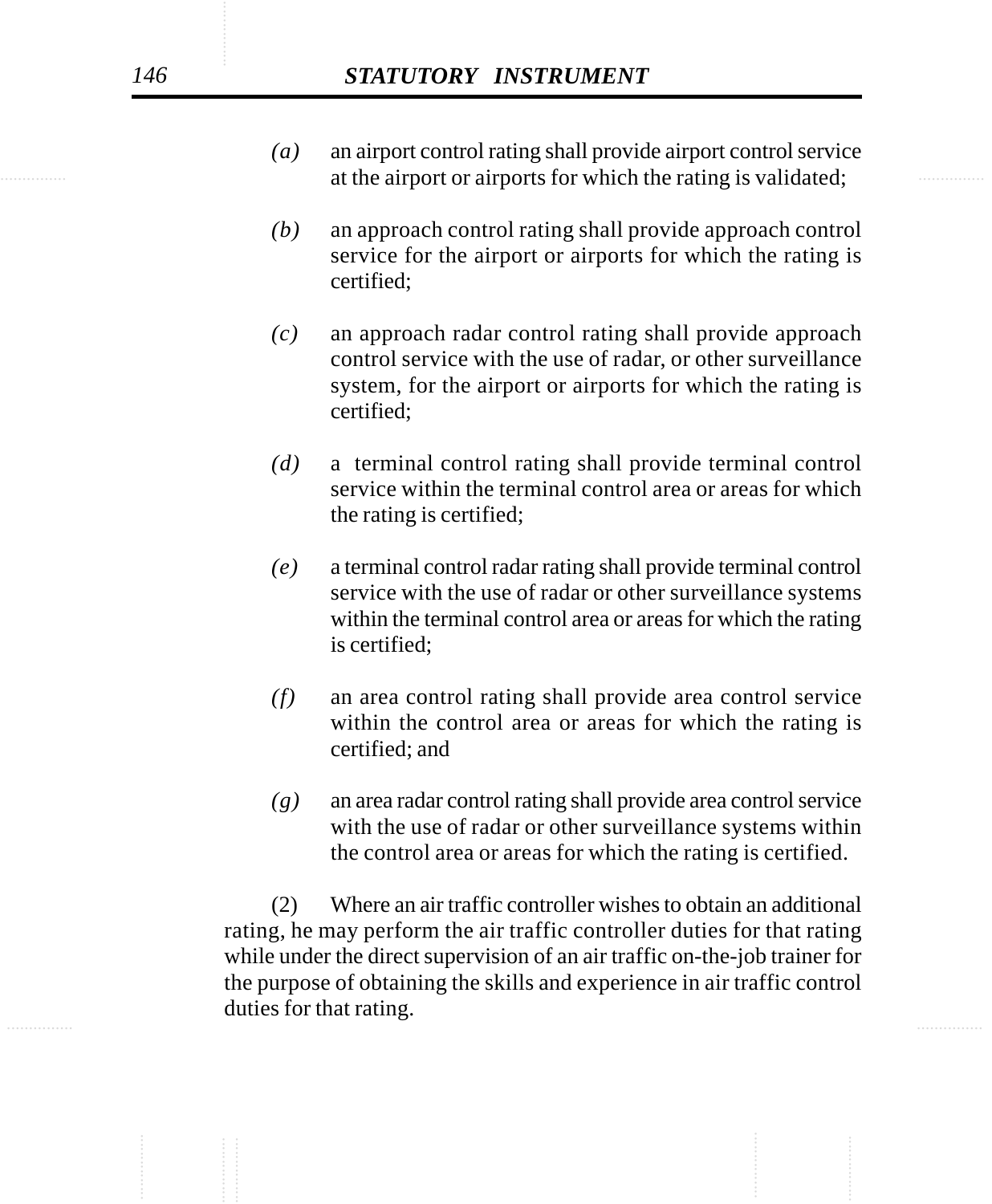**STATUTORY INSTRUMENT** 147<br>
(3) Where the privileges of an air traffic controller licence or<br>
rating issued under this Part have not been exercised without direct (3) Where the privileges of an air traffic controller licence or rating issued under this Part have not been exercised without direct supervision for at least 5 hours of operational duty during a single shift within the preceding 28 days, the holder shall demonstrate his ability to perform unsupervised duty to an air traffic on-the-job trainer, before the privileges of that rating may be exercised again.

> (4) Where the privileges of an air traffic controller licence or rating issued under this Part have not been exercised within the preceding 6 months, the holder shall before exercising the privileges of that rating, apply to the Director and demonstrate to an air traffic on-the-job trainer his proficiency under his licence or rating.

> (5) Where the privileges of an air traffic controller licence issued under these Regulations have not been exercised within the preceding 5 years, the licence holder shall meet the requirement of regulations 129 and 136, before the privileges of that licence may be exercised again.

> (6) A person shall not exercise the privileges of a rating at any air traffic control facility or with any type of radar equipment, unless since the beginning of the 12th month before that service, that person has passed a proficiency check prescribed by the Director.

141. (1) Except where the Director determines that an Rest and emergency air traffic situation has arisen, an air traffic controller shall  $\frac{duty}{\text{limit}}$ have a minimum of 24 consecutive hours free from duty within each 7 consecutive days of duty.

limitations.

(2) Except where the Director determines that an emergency air traffic situation has arisen, an air traffic controller shall not work or be required to work for more than 12 consecutive hours.

(3) An air traffic controller shall be required to take a rest period of at least 8 consecutive hours before each duty period.

(4) Notwithstanding paragraph (3), where the duty period is more than 10 consecutive hours the rest period of the air traffic controller shall be no less than the preceding duty period.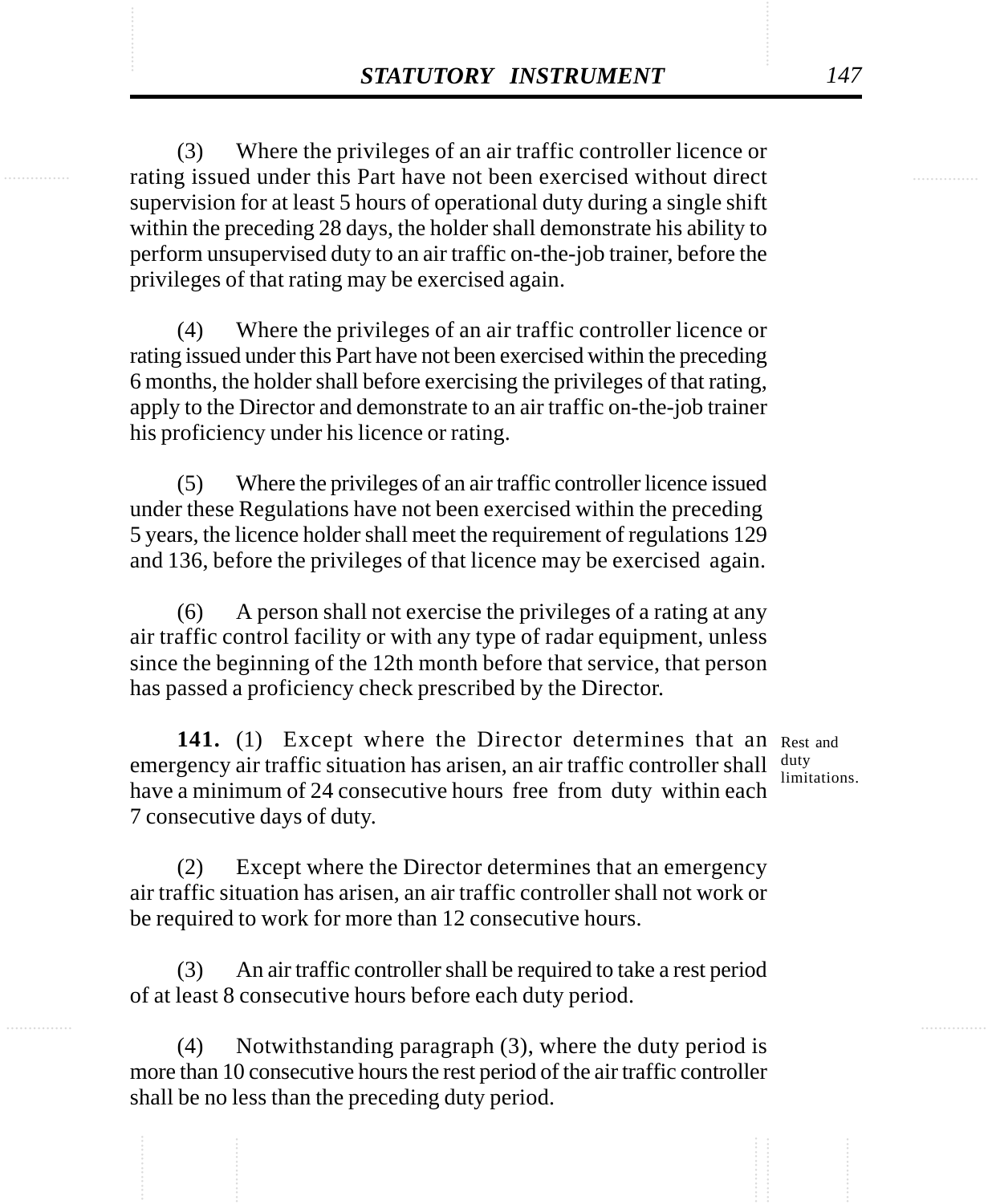|  | Require-<br>ments for<br>issue of air<br>traffic      | authorisation he shall | 142. Where a person wishes to apply for an air traffic instructor                                                                                                                                          |
|--|-------------------------------------------------------|------------------------|------------------------------------------------------------------------------------------------------------------------------------------------------------------------------------------------------------|
|  | instructor<br>authorisa-                              | $\left(a\right)$       | apply to the Director in the prescribed form;                                                                                                                                                              |
|  | tion.<br>Schedule.                                    | (b)                    | pay the prescribed fee as set out in the <i>Schedule</i> ;                                                                                                                                                 |
|  |                                                       | (c)                    | hold an air traffic controller licence issued in accordance<br>with this Part with a rating for the relevant service;                                                                                      |
|  |                                                       | (d)                    | except as provided in regulation 201 be able to read, write<br>and understand the English Language and speak it without<br>impediment of speech that would adversely affect two-way<br>radio conversation; |
|  |                                                       | (e)                    | have at least 5 years experience exercising the privileges of<br>an air traffic controller licence; and                                                                                                    |
|  |                                                       | (f)                    | provide the Director with evidence of having satisfactorily<br>completed an approved training course in the theory and<br>practice of instruction.                                                         |
|  | Instructor<br>authorisa-<br>tion.                     |                        | 143. Where an applicant meets the requirements of regulation 142,<br>the Director may issue the air traffic instructor authorisation.                                                                      |
|  | Privileges<br>and<br>limitations<br>of air<br>traffic | instructor") may       | <b>144.</b> (1) Subject to paragraph (2), the holder of an air traffic<br>instructor authorisation (hereinafter referred to as "an air traffic                                                             |
|  | control<br>instructor<br>rating.                      | $\left(a\right)$       | instruct air traffic control personnel;                                                                                                                                                                    |
|  |                                                       |                        | $(1.1)$ . The effective constant of a future $\Omega_{\rm eff}^{\rm th}$ is a contract in constant of the distribution                                                                                     |

- ............... ............... *(b)* directly supervise air traffic control personnel undergoing training, regaining recency or who are performing air traffic control duties;
	- *(c)* assess the preparedness of an applicant for the issue of an air traffic controller licence or rating.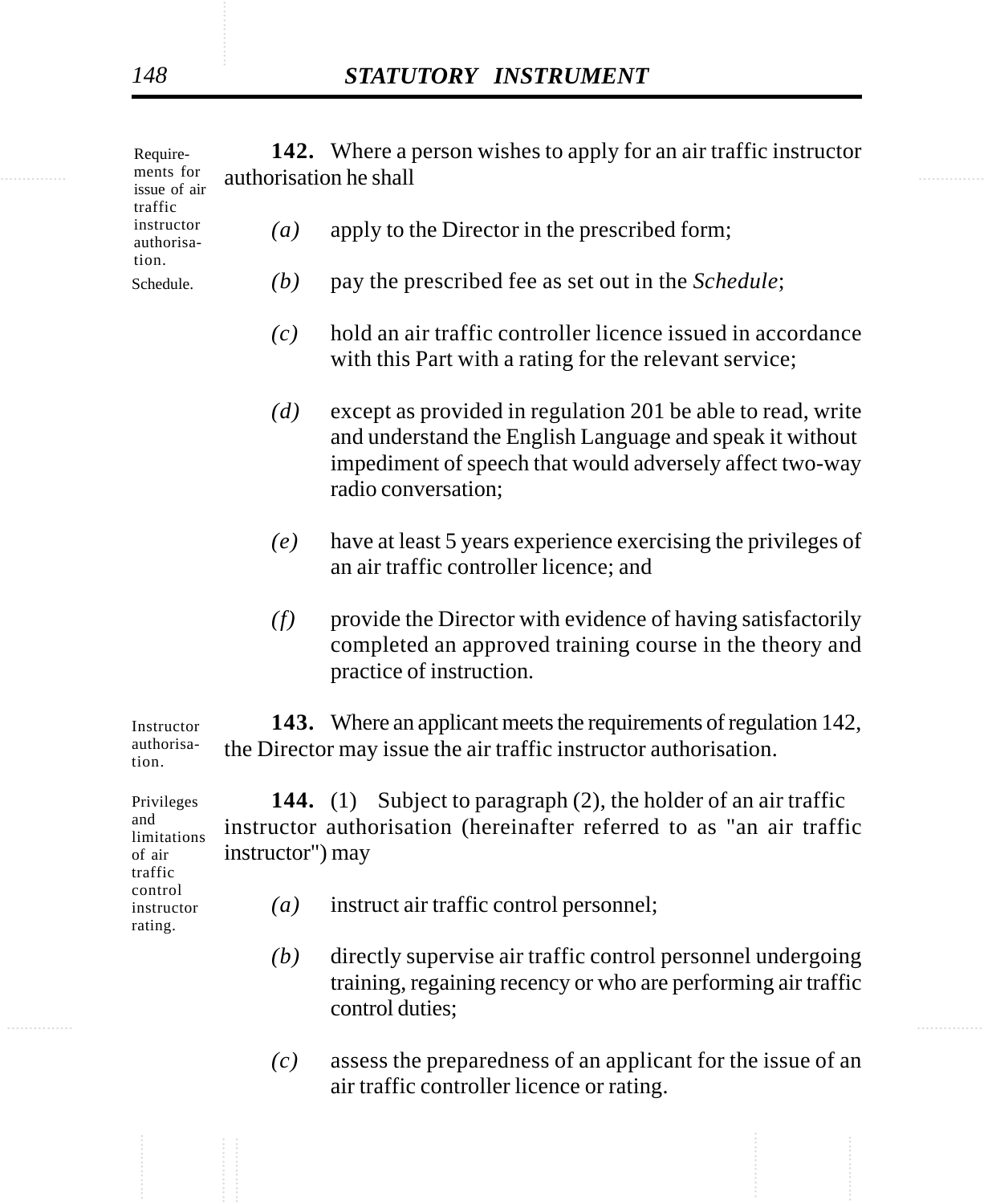**STATUTORY INSTRUMENT** 149<br>
(2) Subject to paragraph (4), an air traffic instructor in exercising<br>
the privileges under his rating shall hold a current air traffic controller (2) Subject to paragraph (4), an air traffic instructor in exercising the privileges under his rating shall hold a current air traffic controller licence with a valid rating for the relevant service.

> (3) Where an air traffic instructor is not exercising the privileges given under an air traffic controller licence, he shall not be required to hold a current medical certificate.

> (4) In exercising the privileges referred to in paragraph (1), an air traffic instructor shall within the preceding 13 months have demonstrated to an air traffic on-the-job trainer his ability to exercise such privileges by passing an examination and a skill test based on the exercise of such privileges.

145. Where an air traffic controller has at least 5 years experience Requireand the air traffic controller is of good character, he may be designated by the Director as an air traffic on-the-job trainer for skills and proficiency on-the-job testing.

ments for air traffic trainer.

**146.** (1) Subject to paragraph (2), the holder of an air traffic <sub>Privileges</sub> on-the-job trainer authorisation (hereinafter referred to as "an air traffic examiner") shall conduct skill tests for initial issue or continued  $\frac{m}{\text{of air}}$ validity of air traffic licences and ratings.

and limitations traffic onthe-job trainer.

(2) An air traffic examiner in exercising the privileges of his air traffic examiner authorisation shall

- *(a)* hold a current air traffic service licence with a rating for the relevant service; and
- *(b)* conduct the tests at an air traffic control facility or an aviation training organisation approved for air traffic control training;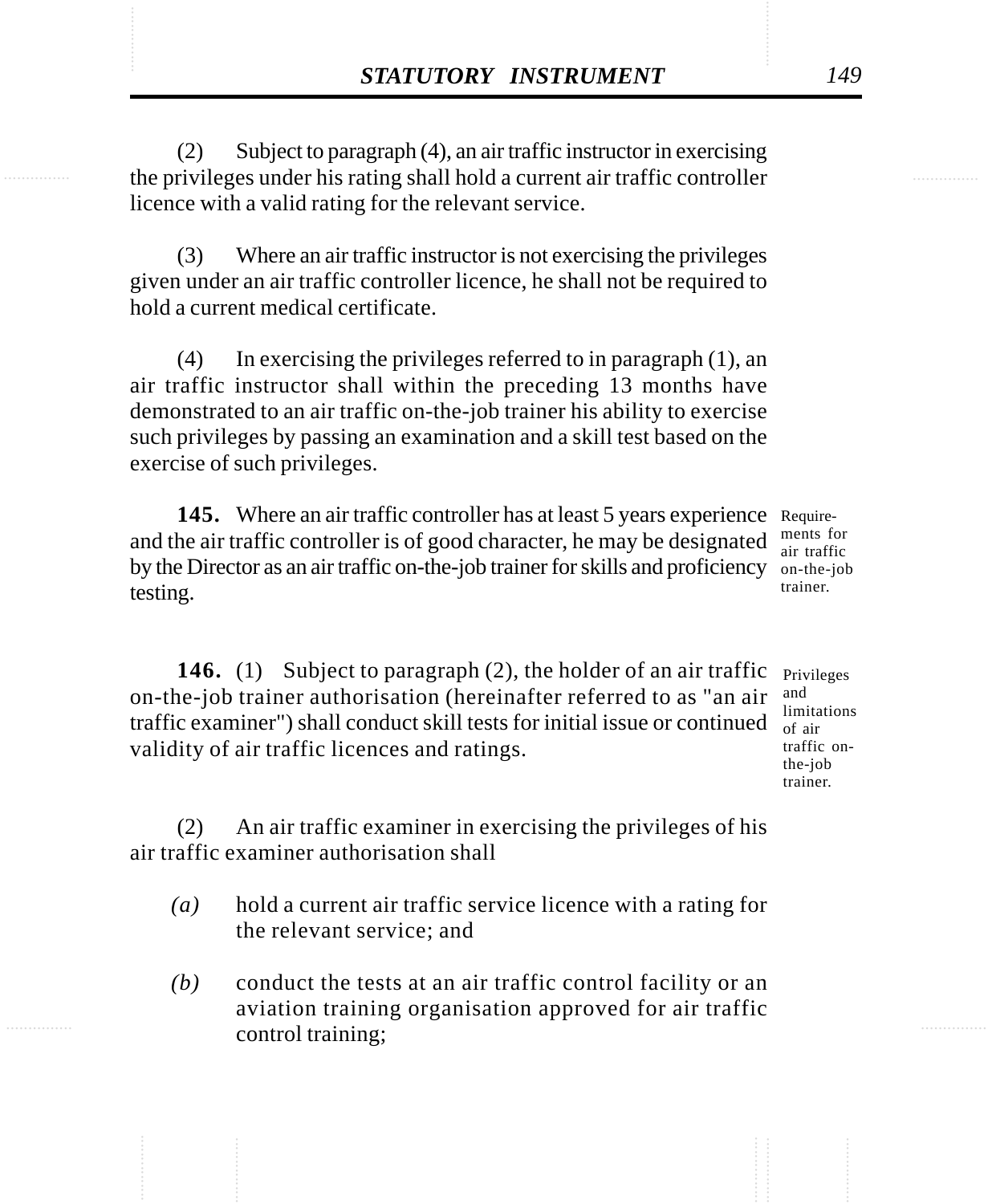............... ............... this Part shall **147.** (1) The holder of an air traffic control licence under Air traffic controller logbook

requirements.

licence.

- *(a)* maintain a record in ink of his air traffic control training and experience in a logbook acceptable to the Director;
- *(b)* have the logbook entries countersigned by his shift supervisor to validate the correctness of such entries; and
- *(c)* submit his logbook in support of any application for a licence, rating or authorisation.

(2) An air traffic controller shall be credited with the total air traffic control time during which he is carrying out the duties of an air traffic controller.

### PART VIII

### *Flight Operations Officer Licence*

**148.** This Part prescribes the requirements for the issue of a flight operations officer licence. Applicability of this Part.

**149.** (1) A person wishing to perform the duties of a flight operations officer shall Flight operations officer

- *(a)* apply to the Director in the prescribed form;
- *(b)* pay the prescribed fee as set out in the *Schedule*; Schedule.
	- *(c)* be at least 21 years of age; and
- $(d)$  except as provided in regulation 201, be able to read, speak, write, and understand the English Language.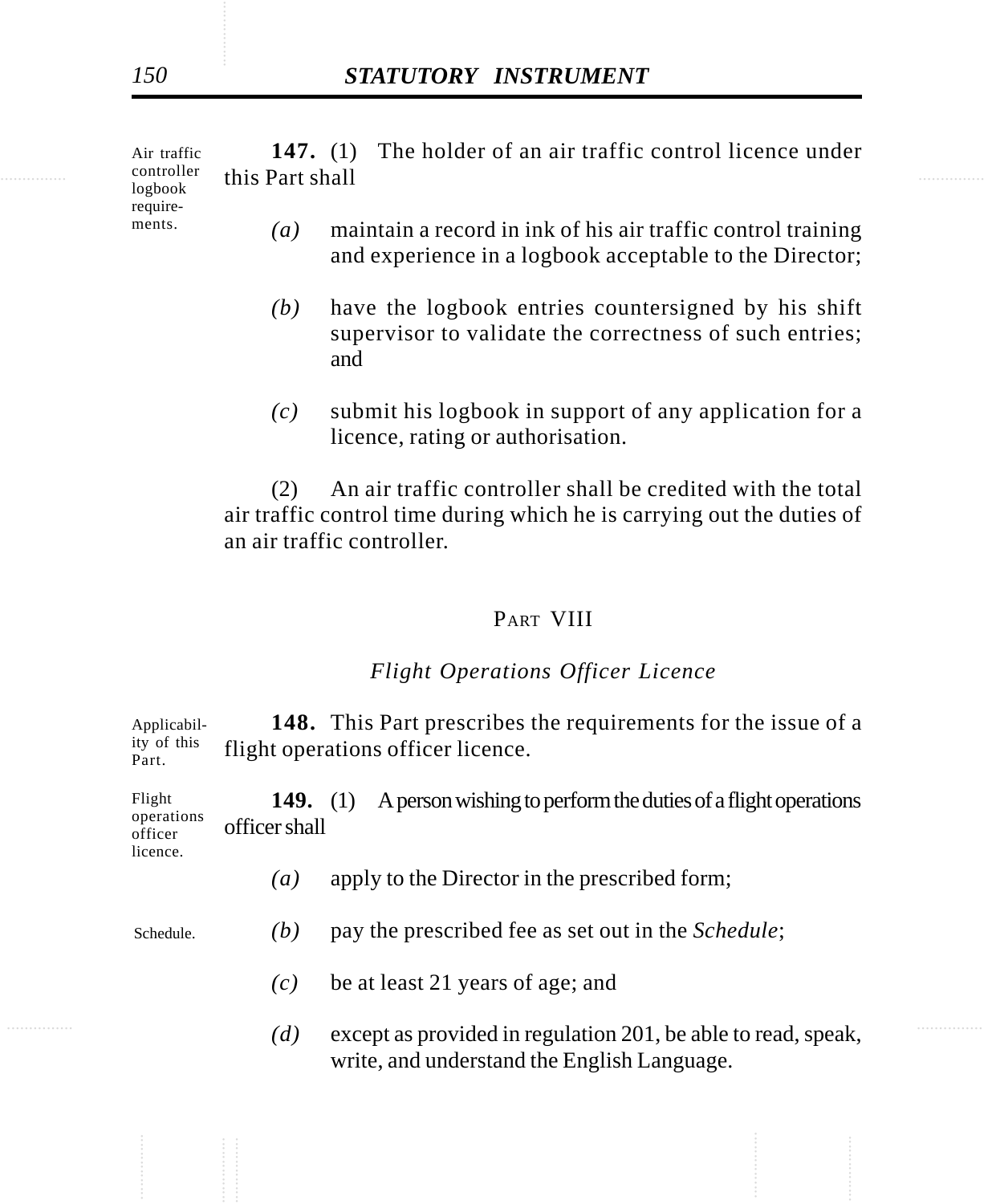**STATUTORY INSTRUMENT** 151<br>(2) An applicant for a flight operations officer licence under paragraph (1), shall (2) An applicant for a flight operations officer licence under paragraph (1), shall

- *(a)* pass a knowledge test;
- *(b)* provide the Director with a certificate of competency from a national air operator as evidence of having successfully met the knowledge and skill requirements of an approved flight operations officer training programme; or
- *(c)* meet or provide evidence of having met the knowledge requirements set out in the General Application and Personnel Licensing Standards.

150. (1) A national air operator in conducting knowledge and Training skill test referred to in regulation  $148(2)(a)$  shall submit to the Director programme for approval a flight operations officer training programme for the initial air operatorissue, qualification and recurrent training of a flight operations officer.

of national

(2) The training syllabus for a flight operations officer approved programme referred to in regulation 149, shall include the aeronautical knowledge requirements and skill requirements set out in the General Application and Personnel Licensing Standards.

151. (1) A person who applies for a flight operations officer licence Experience referred to in regulation 149 shall have the following experience: or training require-

- *(a)* a total of 2 years of service in any one or in any combination of the following capacities set out in paragraph  $(b)$  where  $\frac{1}{\text{offset}}$ the period served in any one capacity shall be at least one year; ments for flight operations
	- *(b)* the capacities referred to in paragraph *(a)* are:
		- (i) a flight crew member in air transportation;
		- (ii) a meteorologist in an organisation dispatching aircraft in air transportation;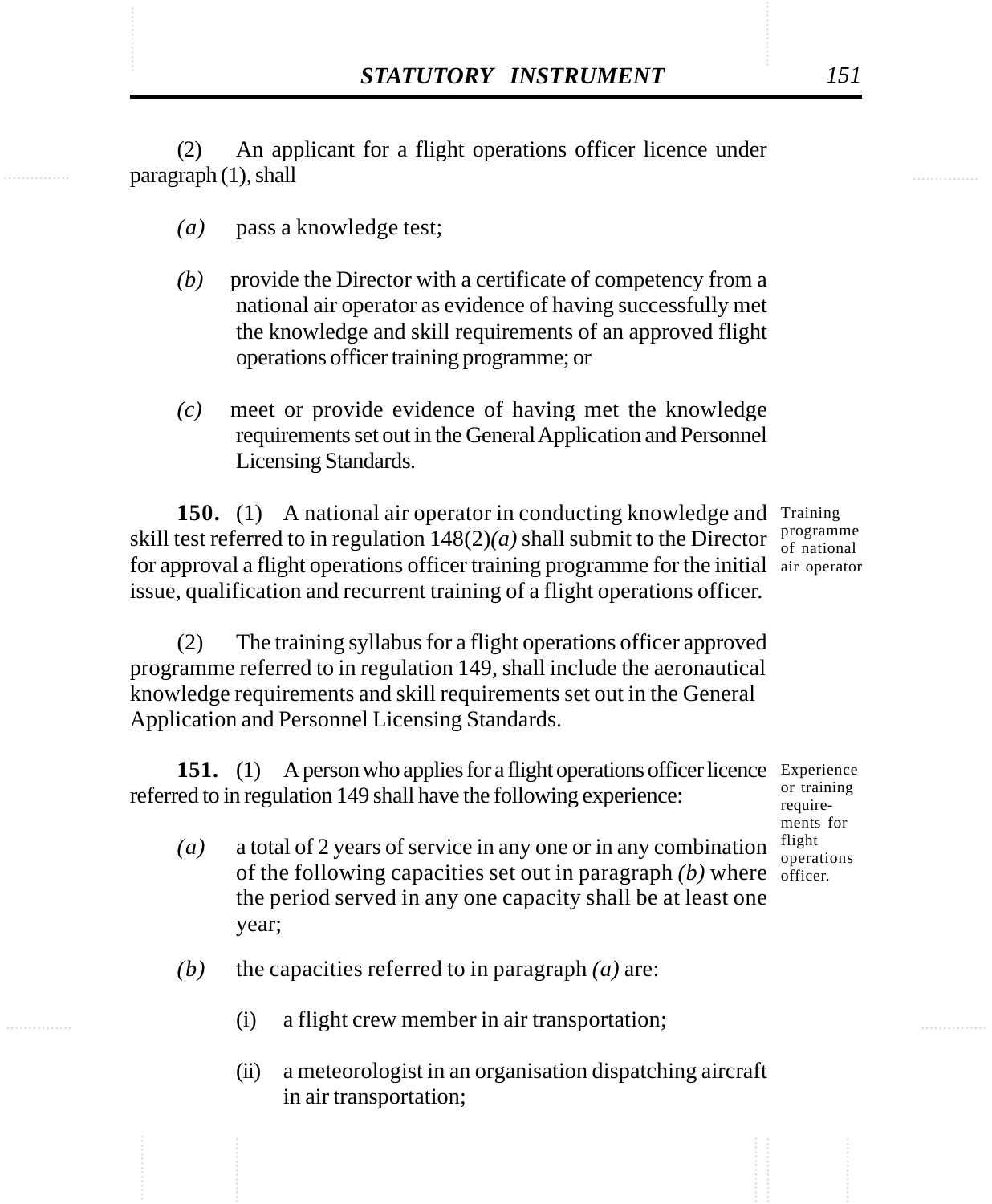- (iii) an air traffic controller; or
- (iv) a technical supervisor of flight operations officers or air transportation flight operations systems; or
- *(c)* at least one year as an assistant in the dispatching of air transport; or
- *(d)* have satisfactorily completed a course of approved training.

(2) The applicant shall have served under the supervision of a flight operations officer for at least 90 working days within the 6 months immediately preceding the application.

(3) Where an applicant is required to pass a knowledge test referred to in regulation 149, he shall be tested by an examiner assigned by the Director for such purpose.

**152.** Notwithstanding regulation 149(2), where an applicant where flight for a flight operations officer licence provides the Director with evidence of having successfully completed an approved flight dispatcher course from a Contracting State, he shall be deemed to have met the requirements for the issue of a flight operations officer licence. Exemption dispatcher course is completed.

**153.** (1) An applicant for a flight operations officer licence shall demonstrate to the Director the skills and ability to Certificate of competency.

- *(a)* make an accurate and operationally acceptable weather analysis from a series of daily weather maps and weather reports;
- **Example 1 A specific air route; prevailing in the general neighbourhood of a specific air route;** *(b)* provide an operationally valid briefing on weather conditions
	- *(c)* forecast weather trends pertinent to air transportation with particular reference to destination and alternate destinations;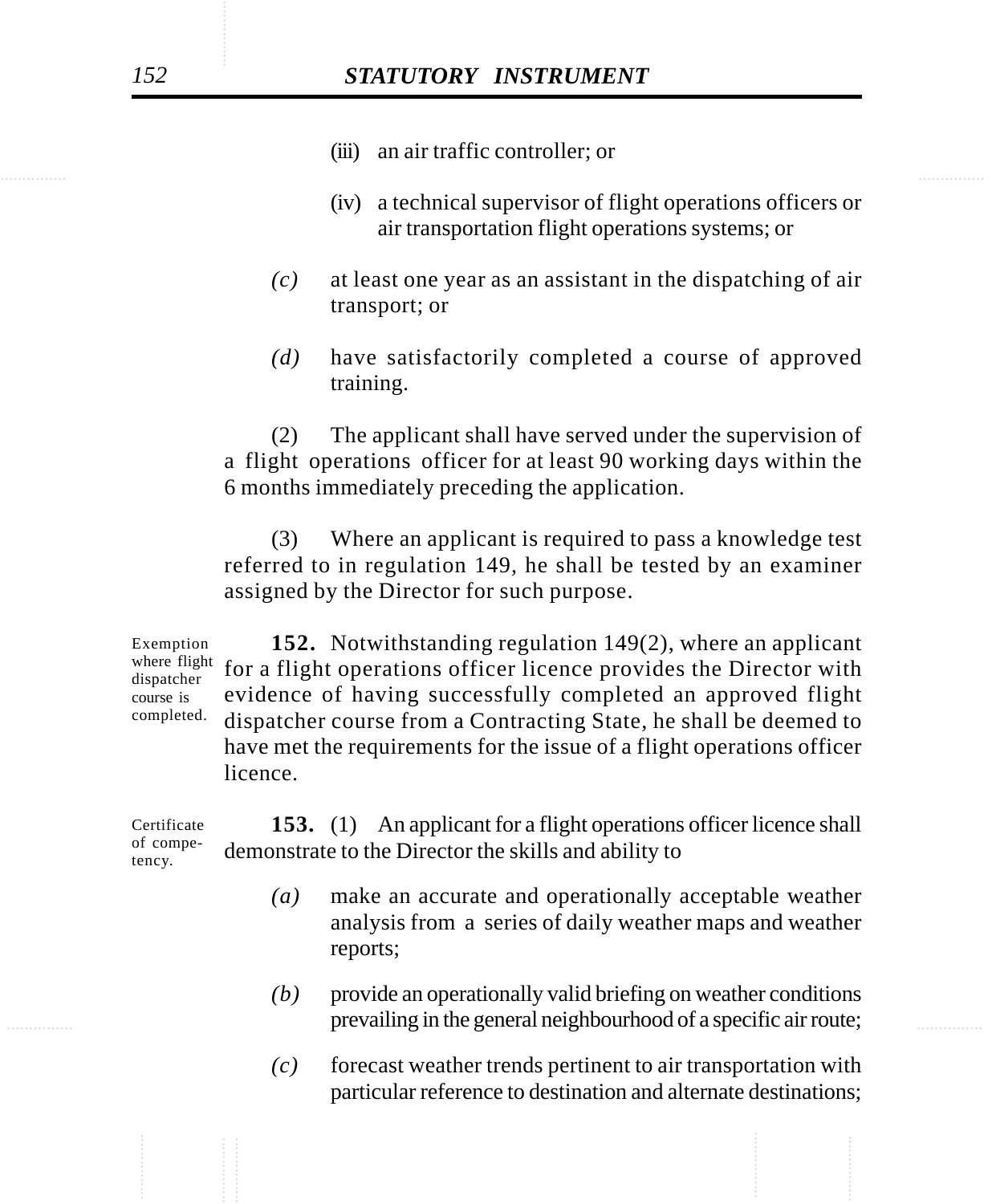- STATUTORY INSTRUMENT 153<br>(d) determine the optimum flight path for a given route segment; *(d)* determine the optimum flight path for a given route segment;
	- *(e)* create accurate manual and computer generated flight plans; and
	- *(f)* provide operating supervision and all other assistance to a flight in actual or simulated adverse weather conditions, as appropriate to the duties of the flight operations officer.

154. (1) Where an applicant for a flight operations officer Issue of a licence referred to in regulation 149 meets the requirements of this Part, the Director may issue to the applicant such flight operations officer  $\delta$  officer licence.

flight operations licence.

(2) A licence issued in paragraph (1), shall be valid for one year and may upon application to the Director be renewed upon successful completion of a competency test.

155. (1) The flight operations officer licence shall authorise the Privileges holder to exercise the following privileges: and

limitations of licence.

- *(a)* assist the pilot in command in flight preparation and provide the relevant information required;
- *(b)* assist the pilot in command in preparing the operational and air traffic service flight plans, and sign and file the air traffic service flight plan with the appropriate air traffic control facility;
- *(c)* furnish the pilot in command while in flight by the most appropriate means with information, which may be necessary for the safe conduct of the flight;
- *(d)* initiate procedures as may be outlined in the Operations Manual in the event of an emergency.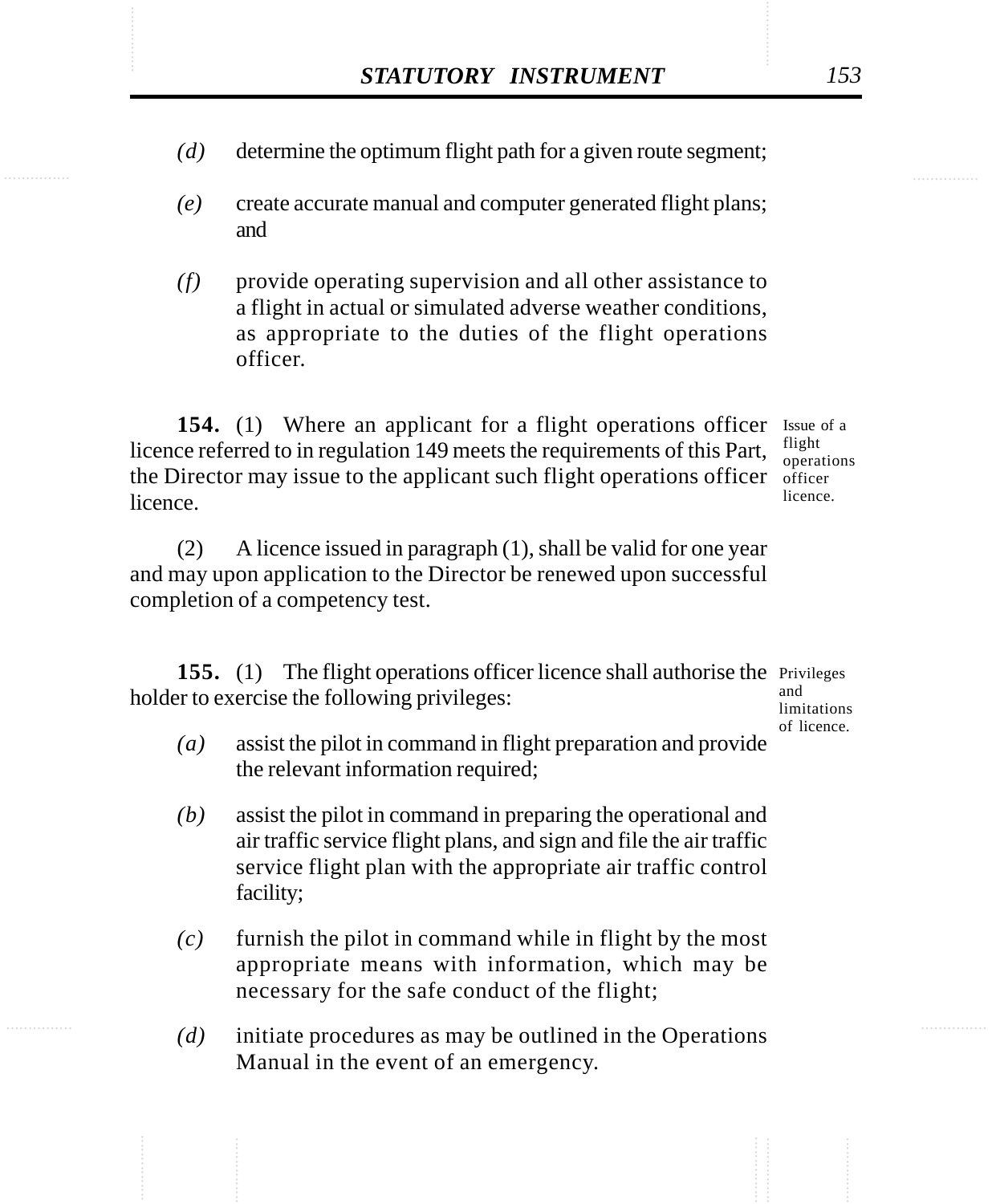that would conflict with the procedures established by (2) A flight operations officer shall avoid taking any action

- *(a)* air traffic control;
- *(b)* the meteorological service; or
- *(c)* the communications service.

### PART IX

#### *Medical Standards and Certification*

| Civil<br>aviation<br>medical<br>examiner. |                   | <b>156.</b> (1) Where a person wishes to be designated as a civil<br>aviation medical examiner he shall                                                                   |
|-------------------------------------------|-------------------|---------------------------------------------------------------------------------------------------------------------------------------------------------------------------|
|                                           | $\left( a\right)$ | apply to the Director in the prescribed form;                                                                                                                             |
| Schedule.                                 | (b)               | pay the prescribed fee as set out in the <i>Schedule</i> ;                                                                                                                |
| Cap. 371.                                 | (c)               | be registered as a medical practitioner under the <i>Medical</i><br><i>Registration Act</i> ; and                                                                         |
|                                           | (d)               | have received training in aviation medicine from an<br>organisation acceptable to the Director.                                                                           |
|                                           | (2)               | For the purposes of this part "medical examiner" means a<br>"civil aviation medical examiner".                                                                            |
| Designation<br>of medical<br>examiner.    |                   | <b>157.</b> The Director shall where he is satisfied that an applicant<br>meets the requirements of regulation 156, designate such applicant to<br>be a medical examiner. |

**158.** (1) Where a person has been designated a medical examiner in regulation 157, he shall Duties of medical examiner.

............... ............... medical practice recognized by the medical profession and *(a)* examine an applicant for a licence in accordance with the personnel licensing medical standards referred to in regulation 166;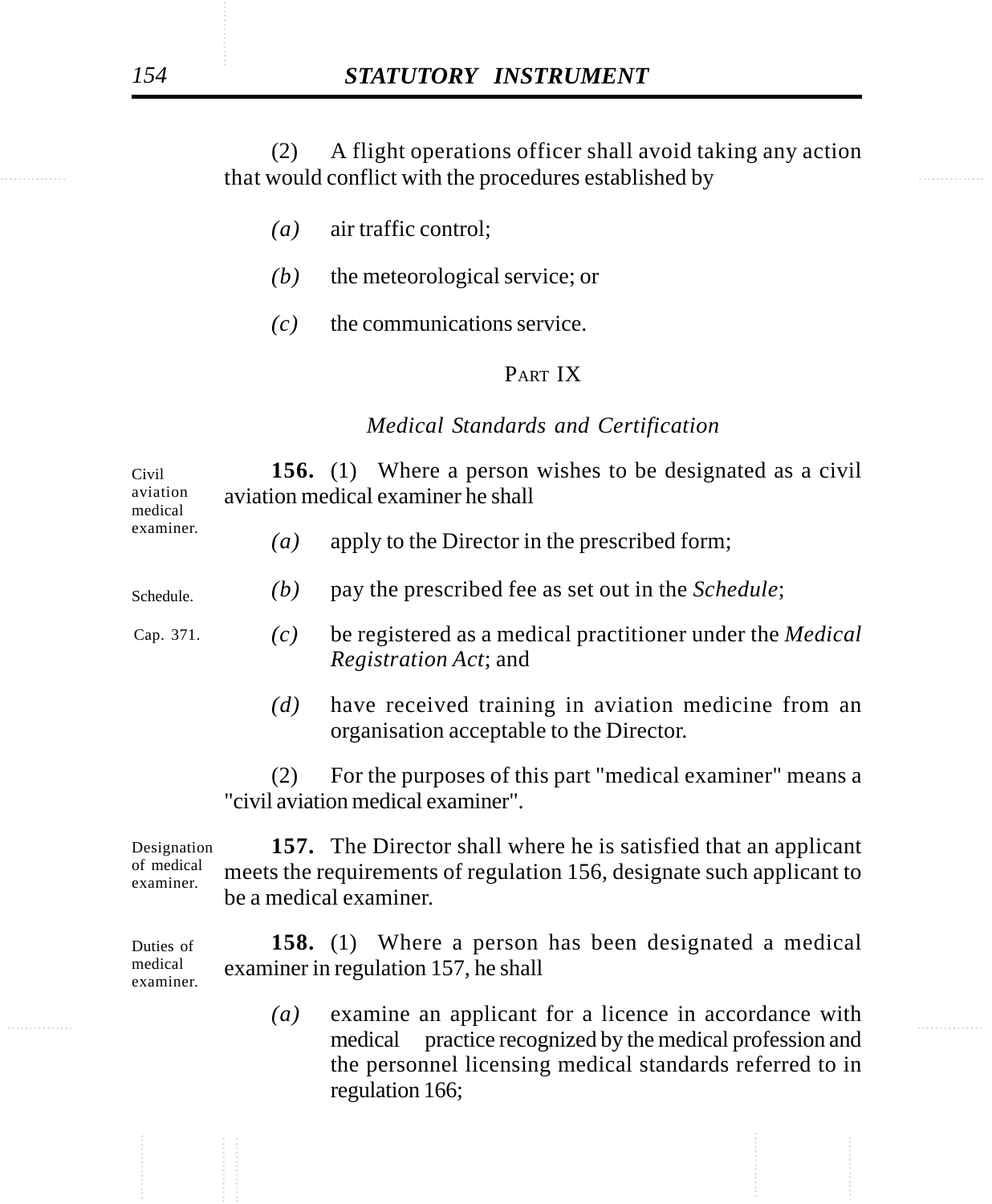- STATUTORY INSTRUMENT 155<br>
(b) record in a medical examination report his clinical findings<br>
and submit the signed medical assessment to the Director: *(b)* record in a medical examination report his clinical findings and submit the signed medical assessment to the Director; and
	- *(c)* report to the Director any individual cases where, in the judgment of the medical examiner, an applicant for an airman licence fails to meet any requirement which could jeopardize flight safety.

(2) A medical examiner shall be designated by the Director for a maximum period of 30 months, and shall be eligible for further designation upon the completion of the appropriate refresher training programme as prescribed by the Director.

(3) Where a person has been designated a medical examiner in regulation 157, he shall attend an indoctrination training programme prescribed by the Director which shall include training in the practical knowledge and experience in the conditions in which the holders of licences and ratings carry out their duties.

**159.** (1) An applicant for a medical assessment in pursuance of Requirean airman licence shall provide the medical examiner with a certified ments for statement in the prescribed form, of the medical facts concerning his records for personal, familial and hereditary history that is as complete and accurate airmen. as his knowledge permits.

medical

(2) Where the medical examiner finds that additional medical information or history is needed from the applicant, he shall require the applicant to

- *(a)* furnish that information; or
- *(b)* authorise any clinic, hospital, physician, or other person to release to him all available information or records concerning that history, with the consent of the applicant.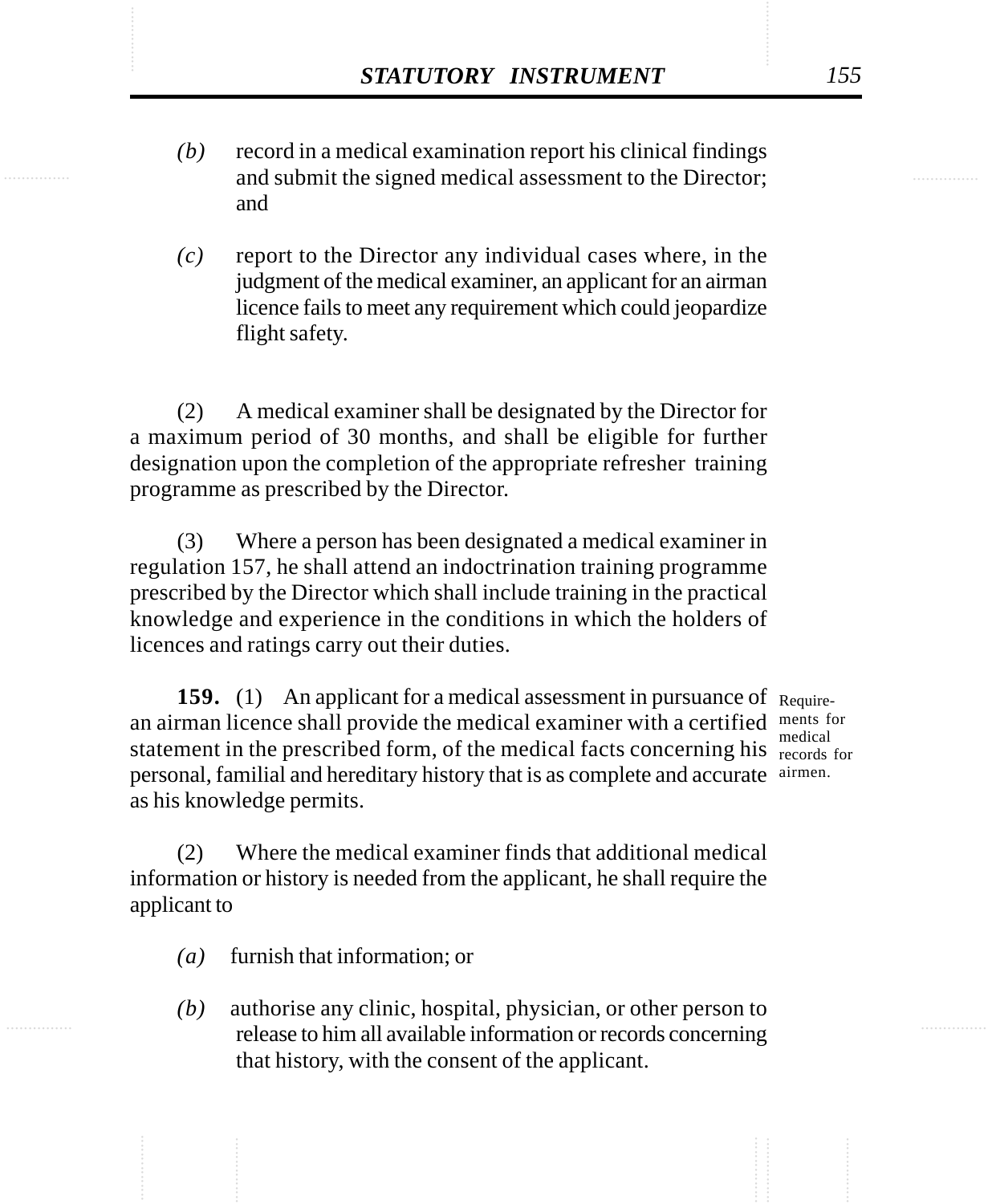examiner that an applicant or holder of a medical certificate fails to provide (3) Where the Director receives a written report from a medical the requested medical information or history, or fails to authorise the release so requested or makes any false declaration to the medical examiner, the Director may

- *(a)* suspend, modify, or revoke all medical certificates the airman holds; or
- *(b)* in the case of an applicant, deny the application for an airman medical certificate.

(4) Where an airman medical certificate is suspended or modified in paragraph (3)*(a)* that suspension or modification remains in effect until

- *(a)* the holder or applicant provides the requested information, or authorisation to the medical examiner; and
- *(b)* the medical examiner determines that the holder or applicant meets the medical standards.

(5) The Director retains the right to have any recommendation or finding of a medical examiner re-evaluated.

(6) The Director may employ the services of other medical practitioners experienced in aviation medicine when necessary, to evaluate reports submitted by a medical examiner.

(7) Where the medical examination is carried out by a constituted group of medical examiners, a person shall be designated as head of the group and shall be responsible for coordinating the results of the examination and signing the report.

evaluate reports submitted by medical examiners. (8) The Director shall use the services of medical assessors to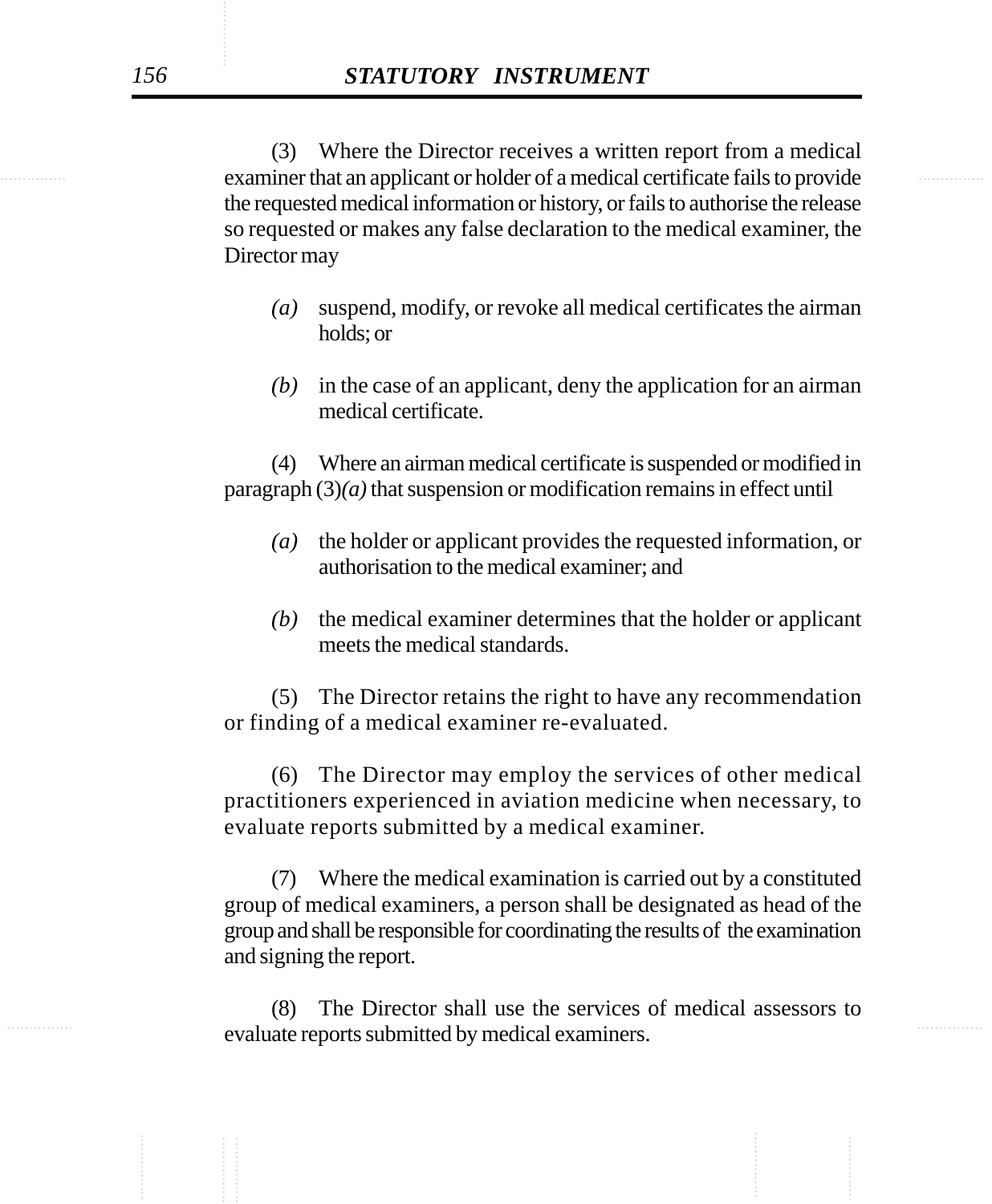**STATUTORY INSTRUMENT** 157<br>
(9) A medical examiner shall submit sufficient medical information<br>
to the Director to enable the auditing of Medical Assessments. (9) A medical examiner shall submit sufficient medical information to the Director to enable the auditing of Medical Assessments.

> (10) For the purpose of this regulation "medical assessor" means a physician qualified and experienced in the practice of aviation medicine who evaluates medical reports submitted to the Director by medical examiners.

160. The Director shall issue the applicable medical certificate in Medical the prescribed form to any person who meets the medical standards certification. prescribed in regulation 166, based on the medical examination, assessment and evaluation of the history and condition of the applicant by the medical examiner.

161. (1) An airman shall be assessed by a medical examiner for a Medical Class 1 medical certificate to exercise the privileges of

certification requirements.

- *(a)* an airline transport pilot licence, aeroplane, helicopter and powered-lift;
- *(b)* a commercial pilot licence, aeroplane, airship, helicopter and powered-lift; and
- *(c)* a multi-crew pilot licence aeroplane.

(2) An airman shall be assessed by a medical examiner for a Class 2 medical certificate to exercise the privileges of

- *(a)* a student pilot licence;
- *(b)* a private pilot licence, aeroplane, airship, helicopter and powered-lift;
- *(c)* a glider pilot licence;
- *(d)* a free balloon pilot licence; and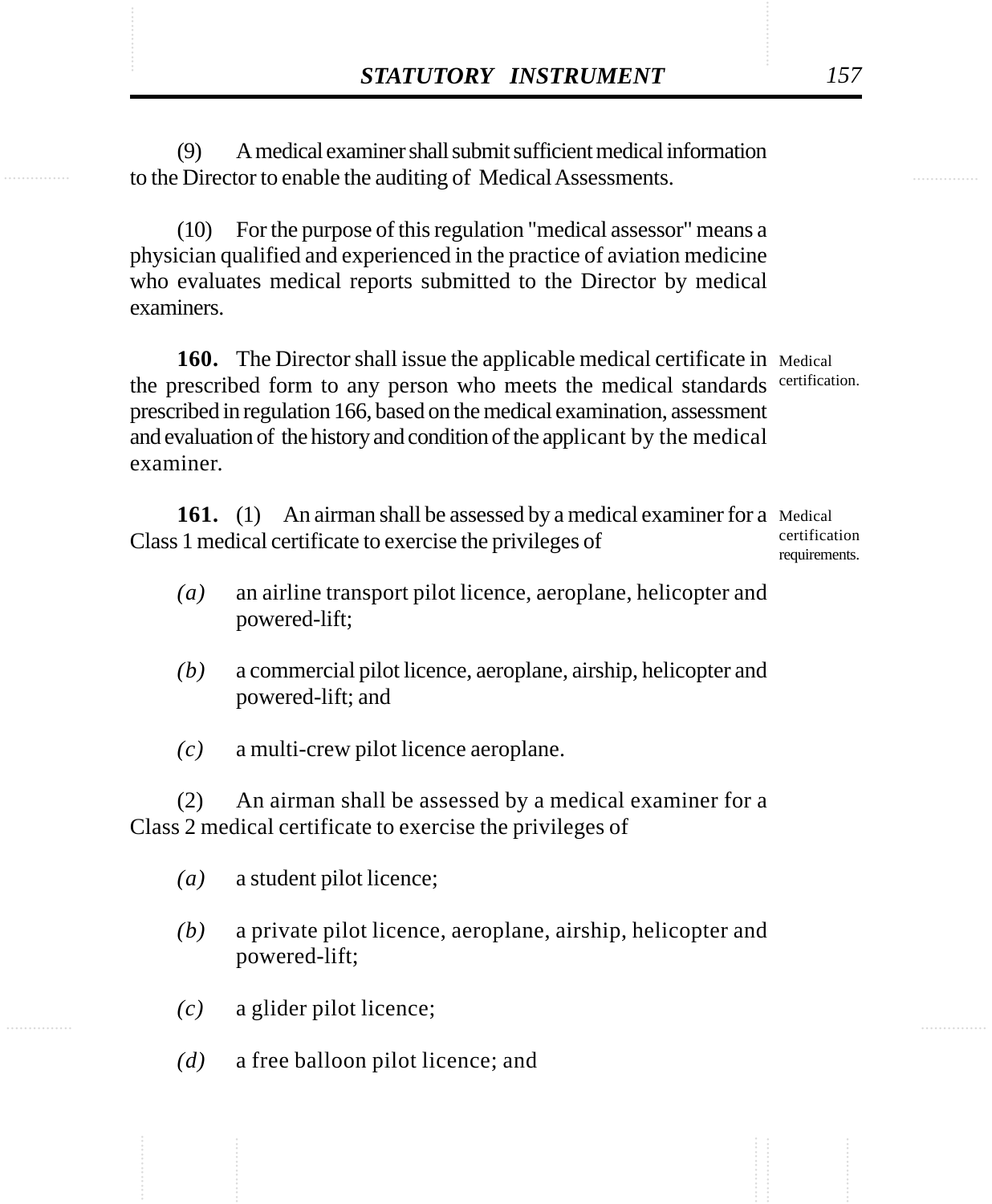*(e)* a flight engineer.

(3) An applicant shall be assessed by a medical examiner for a Class 3 medical certificate to exercise the privileges of an air traffic controller licence.

**162.** (1) A Class 1 medical assessment shall expire at the end of the last day of the

- *(a)* 12th month from the date of examination shown on the licence for operations requiring an airline transport pilot licence, and commercial pilot licence;
- $(b)$  6th month from the date of examination shown on the licence for operations requiring an airline transport pilot licence and a commercial pilot licence aeroplane and helicopter, where the person is engaged in single-crew commercial air transport operations carrying passengers and has reached his 40th birthday on or before the date of such medical examination;
- *(c)* 6thmonth from the date of examination shown on the licence for operations requiring an airline transport pilot licence, commercial pilot licence or multi-crew licence, where the person is engaged in commercial air transport operations and has reached his 60th birthday on or before the date of such medical examination.

(2) A Class 2 medical assessment shall expire at the end of the last day of the

............... ............... date of such medical examination; *(a)* 60th month from the date of the medical examination shown on the licences for operations requiring a private pilot licence, glider pilot licence or free balloon pilot licence where the person has not reached his 40th birthday on or before the

Validation of a medical certificate.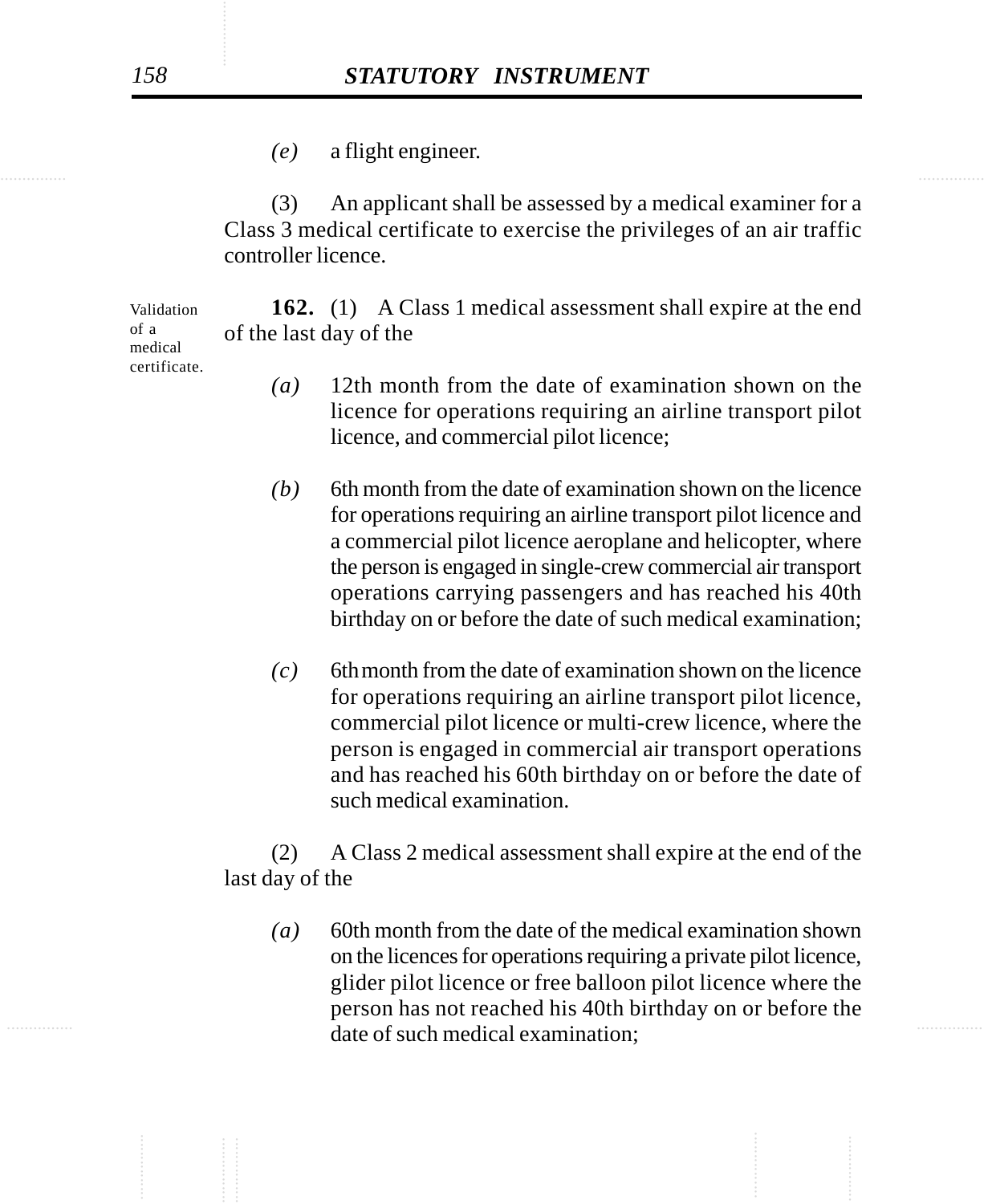- STATUTORY INSTRUMENT 159<br>
(b) 24th month from the date of the medical examination shown<br>
on the licences for operations requiring a private pilot licence. *(b)* 24th month from the date of the medical examination shown on the licences for operations requiring a private pilot licence, glider pilot licence or free balloon pilot licence where the person has reached his 40th birthday on or before the date of such medical examination;
	- *(c)* 12th month from the date of the medical examination shown on the licences for operations requiring a private pilot licence, glider pilot licence or free balloon pilot licence where the person has reached his 50th birthday on or before the date of such medical examination;
	- *(d)* 12th month from the date of the medical examination shown on the licences for operations requiring a flight engineer licence.

(3) A Class 3 medical certificate shall expire at the end of the last day of the

- *(a)* 48th month from the date of the medical examination shown on the certificate where the person has not reached his 40th birthday on or before the date of such examination, for operations requiring an air traffic controller licence;
- *(b)* 24th month from the date of the medical examination shown on the certificate where the person has reached his 40thbirthday on or before the date of such examination, for operations requiring an air traffic controller licence; or
- *(c)* 12th month from the date of the medical examination shown on the certificate where the person has reached his 50thbirthday on or before the date of such examination, for operations requiring an air traffic controller licence.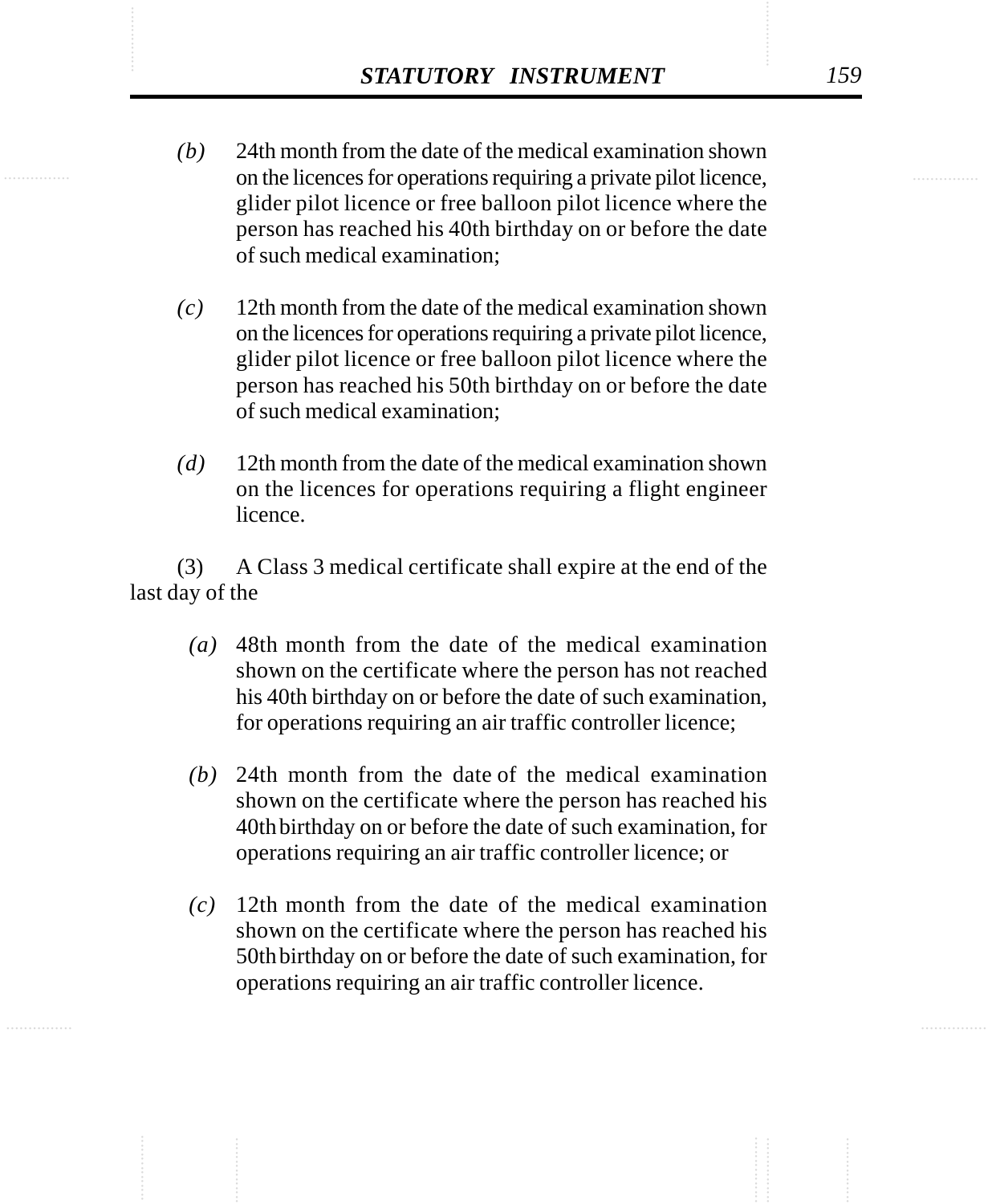on medical where an applicant does not meet the applicable standards for the medical **163.** The Director may place a limitation on a medical certificate certificate sought and where the Director determines that Limitation on medical certificate.

- *(a)* the duties authorised by the medical certificate can be performed without jeopardizing flight safety; and
- *(b)* relevant ability, skill, and experience of the applicant and operational conditions have been given due consideration.

**164.** The requirements for the renewal of a medical certificate are the same as those for the initial issue of a medical certificate under this Part except where otherwise specifically stated. Renewal of a medical certificate.

**165.** (1) The prescribed re-examination of a licencee operating in an area which is remote or distant from designated medical examination facilities may be deferred at the discretion of the Director, and shall not exceed Deferral of medical examination.

- *(a)* a single period of 6 months in the case of a flight crew member of an aircraft engaged in non-commercial operations;
- *(b)* 2 consecutive periods each of 3 months in the case of a flight crew member of an aircraft engaged in commercial operations, provided that in each case a favourable medical report is obtained after examination by a designated medical examiner of the area concerned, or, in cases where such designated medical examiner is not available, by a physician qualified to practice medicine in that area; or
- explicant is temporarily located. *(c)* in the case of a private pilot, a single period not exceeding 24 months where the medical examination is carried out by medical examiner designated in regulation 156, in which the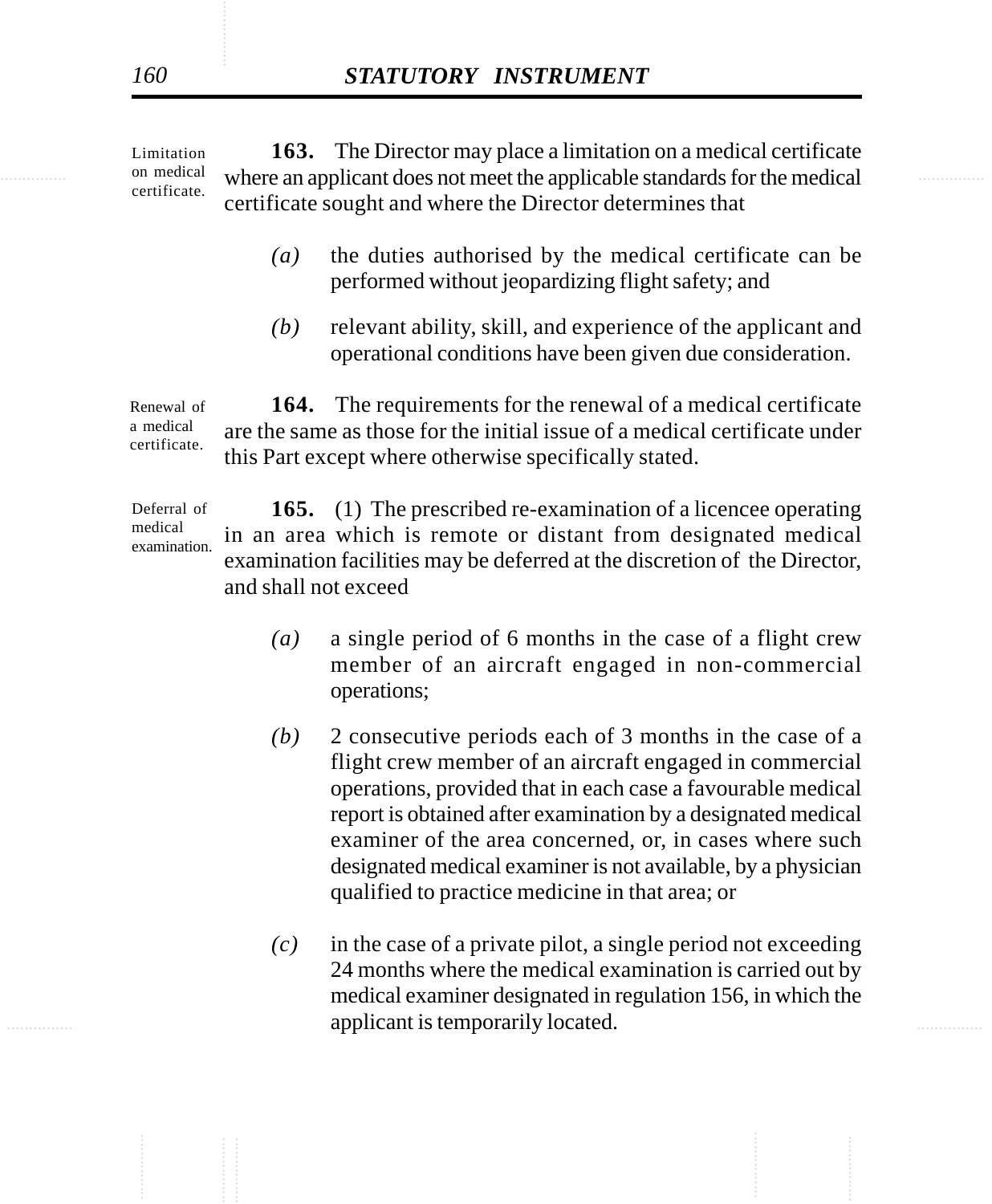**STATUTORY INSTRUMENT** 161<br>
(2) A report of a medical examination referred in paragraph (1),<br>
shall be sent to the Director where the licence was issued. (2) A report of a medical examination referred in paragraph (1), shall be sent to the Director where the licence was issued.

- (3) In this Regulation
- "remote" means difficulty in accessing regular transportation to and from; and

"distant" means geographical distance from Barbados.

166. The physical and mental standards required for all medical Medical examinations and assessments referred to in regulation 160 are set out examination in the General Application and Personnel Licensing Standards. standards.

### PART X

#### *Aircraft Maintenance Certification*

|                   | <b>167.</b> This Part prescribes the requirements for the issue of an Applicability<br>aircraft maintenance engineer licence and associated ratings. | of this<br>Part. |  |  |
|-------------------|------------------------------------------------------------------------------------------------------------------------------------------------------|------------------|--|--|
|                   | <b>168.</b> (1) A person who wishes to obtain an aircraft maintenance General<br>engineer licence shall                                              |                  |  |  |
| $\left( a\right)$ | apply to the Director in the form prescribed;                                                                                                        | eligibility.     |  |  |
| (b)               | pay the prescribed fee as set out in the <i>Schedule</i> ;                                                                                           | Schedule.        |  |  |

- *(c)* be at least 18 years of age;
- *(d)* except as provided in regulation 201, demonstrate the ability to read, write, speak, and understand the English Language by reading and explaining appropriate maintenance publications and by writing defect and repair statements;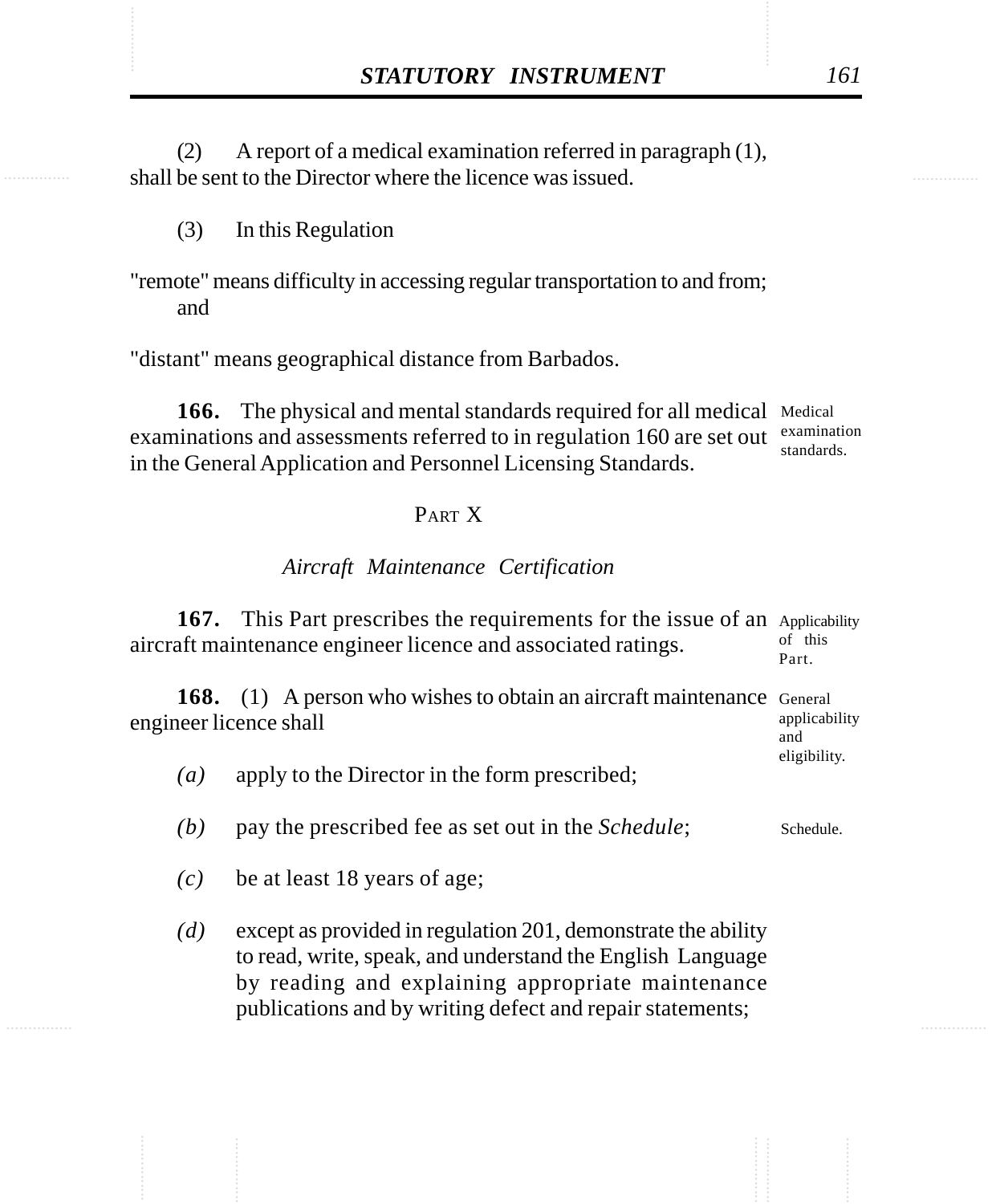# *162 STATUTORY INSTRUMENT*

- requirements prescribed for the licence and rating sought; *(e)* comply with the knowledge, experience, and proficiency and
	- *(f)* pass all of the prescribed tests for the licence sought, within a period of 24 months from the date of application.

(2) An application for aircraft maintenance engineer licence shall specify the rating sought whether airframe or powerplant.

(3) Notwithstanding paragraphs (1)*(c)* and *(e)*, where the applicant provides the Director with evidence that he has received training from an approved aviation training organisation on the knowledge areas and such approved aviation training organisation certifies that the applicant is prepared to take the knowledge test referred to in regulation 170, the Director may allow the applicant to take such knowledge test before meeting the requirements of paragraph (1)*(c)* or *(e)*.

**169.** The Director may issue the following ratings under this Part: Issue of ratings.

- *(a)* airframe;
- *(b)* powerplant;
- *(c)* avionics; and
- *(d)* other ratings as may be determined by the Director.

Personnel Licensing Standards. **170.** (1) An applicant for an aircraft maintenance engineer requirements licence shall demonstrate through a knowledge test, levels of knowledge relevant to the responsibilities of the aircraft maintenance engineer licence and rating in the areas described in the General Application and Knowledge for ratings.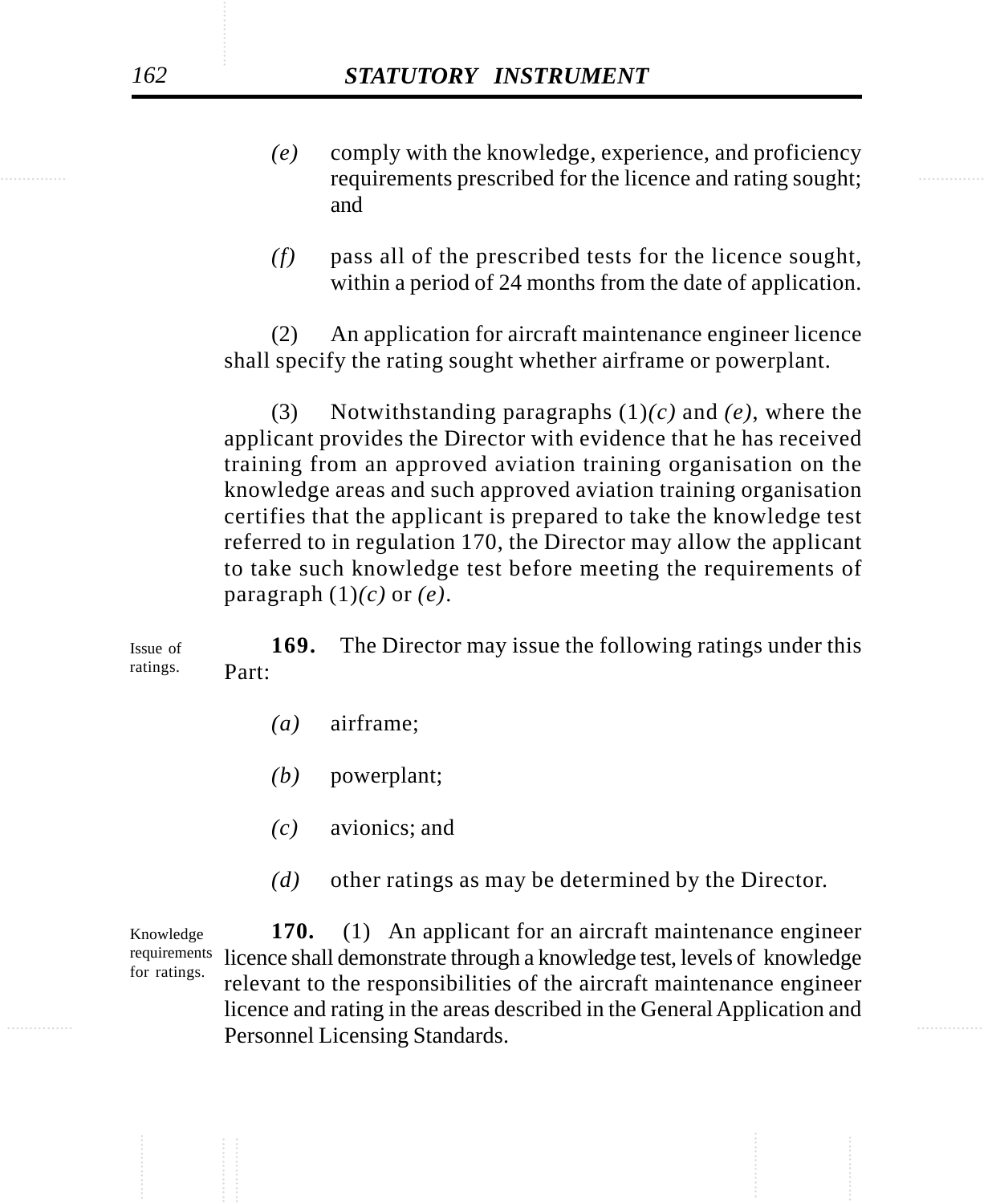**STATUTORY INSTRUMENT** 163<br>
(2) An applicant for an aircraft maintenance engineer licence<br>
or rating shall, after meeting the applicable experience requirements (2) An applicant for an aircraft maintenance engineer licence or rating shall, after meeting the applicable experience requirements of regulation 173, pass the applicable knowledge tests in the knowledge areas prescribed in the General Application and Personnel Licensing Standards, covering the construction and maintenance of aircraft appropriate to the rating sought, the regulations governing the aircraft maintenance engineer licence and the applicable provisions of these Regulations.

> (3) An applicant under this Regulation shall pass each section of the knowledge test before applying for the skill test prescribed by regulation 172.

171. An applicant for an aircraft maintenance engineer Director to licence shall provide the Director with evidence that he has completed be provided a training course approved or accepted by the Director appropriate  $\frac{m_{\text{min}}}{\text{evidence}}$  re to the licence and rating sought.

with training course.

172. (1) Upon providing the Director with evidence of Requirements completion of a training course referred to in regulation 171 an for aircraft applicant for an aircraft maintenance engineer licence shall pass a <sub>engineer</sub> skill test on the areas set out in the General Application and Personnel licence. Licensing Standards prescribed by the Director for the rating sought. maintenance

(2) The skill test referred to in paragraph (1), shall assess the basic skill of the applicant in performing practical projects on the subjects covered by the knowledge test for the rating sought.

(3) An applicant for a powerplant rating shall in respect of propellers demonstrate

- *(a)* basic principles covering the installation and maintenance of propellers; and
- *(b)* the ability to make satisfactory minor repairs and alterations.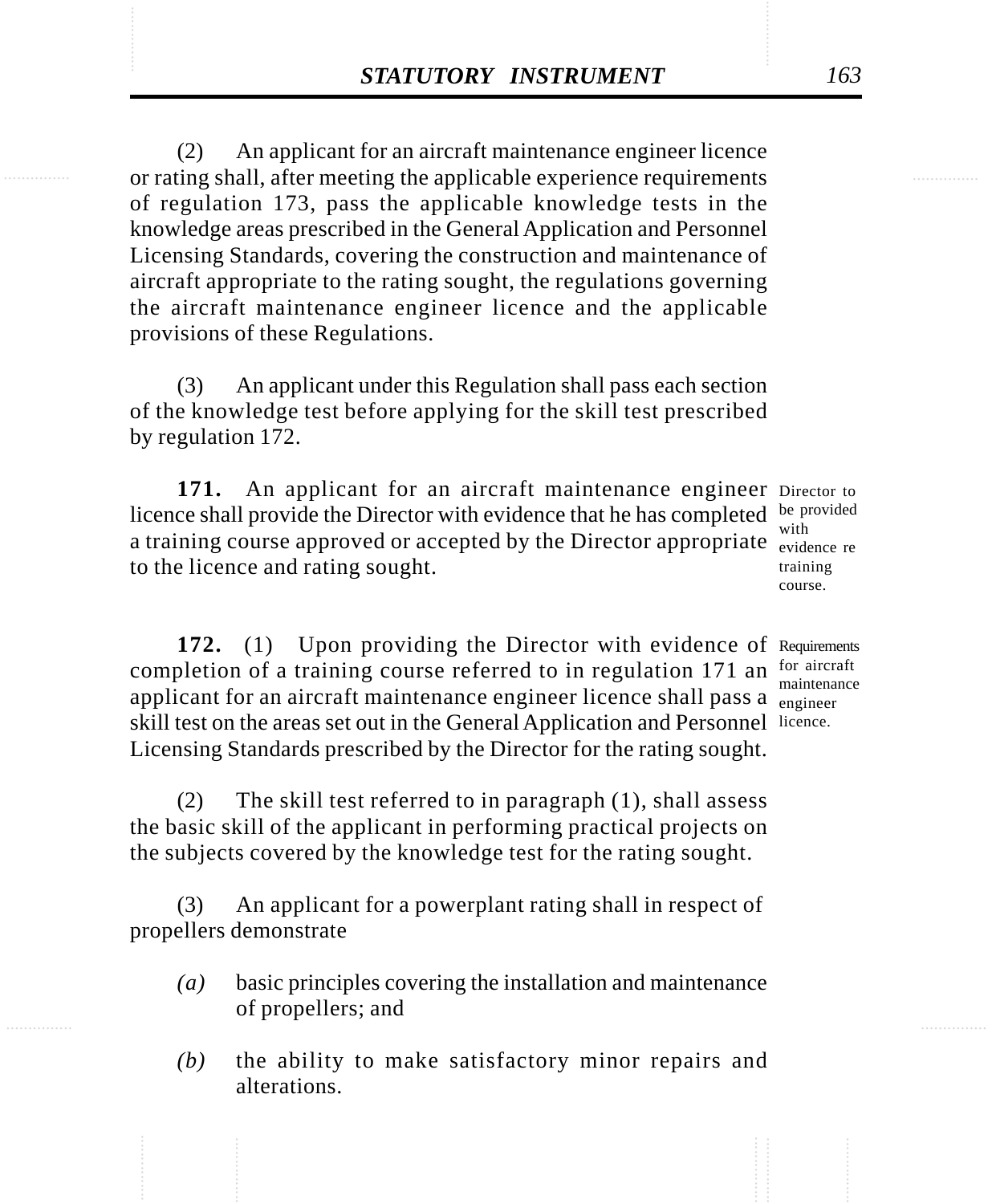experience or rating shall provide the Director with evidence of practical **173.** An applicant for an aircraft maintenance engineer licence experience in the procedures, practices, materials, hand tools, machine tools, and equipment generally used in constructing, maintaining, or maintenance altering airframes, or powerplants appropriate to the rating sought for a period of Aeronautical experience requirements for aircraft engineer licence.

- *(a)* 24 months, for the initial issue of an aircraft maintenance engineer licence with either airframe or powerplant rating;
- *(b)* 48 months for the initial issue of an aircraft maintenance engineer licence with both an airframe and powerplant rating; or
- *(c)* 24 months, for issue of an additional rating to the aircraft maintenance engineer licence.

**174.** Where the Director is satisfied that an applicant for an aircraft maintenance engineer licence under this Part, meets the requirements of this Part he may issue to the applicant an aircraft maintenance engineer licence. Issue of aircraft maintenance engineer licence.

**175.** (1) Except as provided in paragraph (6), an aircraft maintenance engineer may in respect of any aircraft, airframe, aircraft engine, propeller, appliance, component, or part thereof, for which he is maintenace rated Privileges and limitations

of aircraft engineer licence.

- *(a)* perform or supervise the
	- (i) maintenance;
	- (ii) preventive maintenance; or
	- (iii) modification; and
- *(b)* after inspection, issue a certificate of release to service for such aircraft.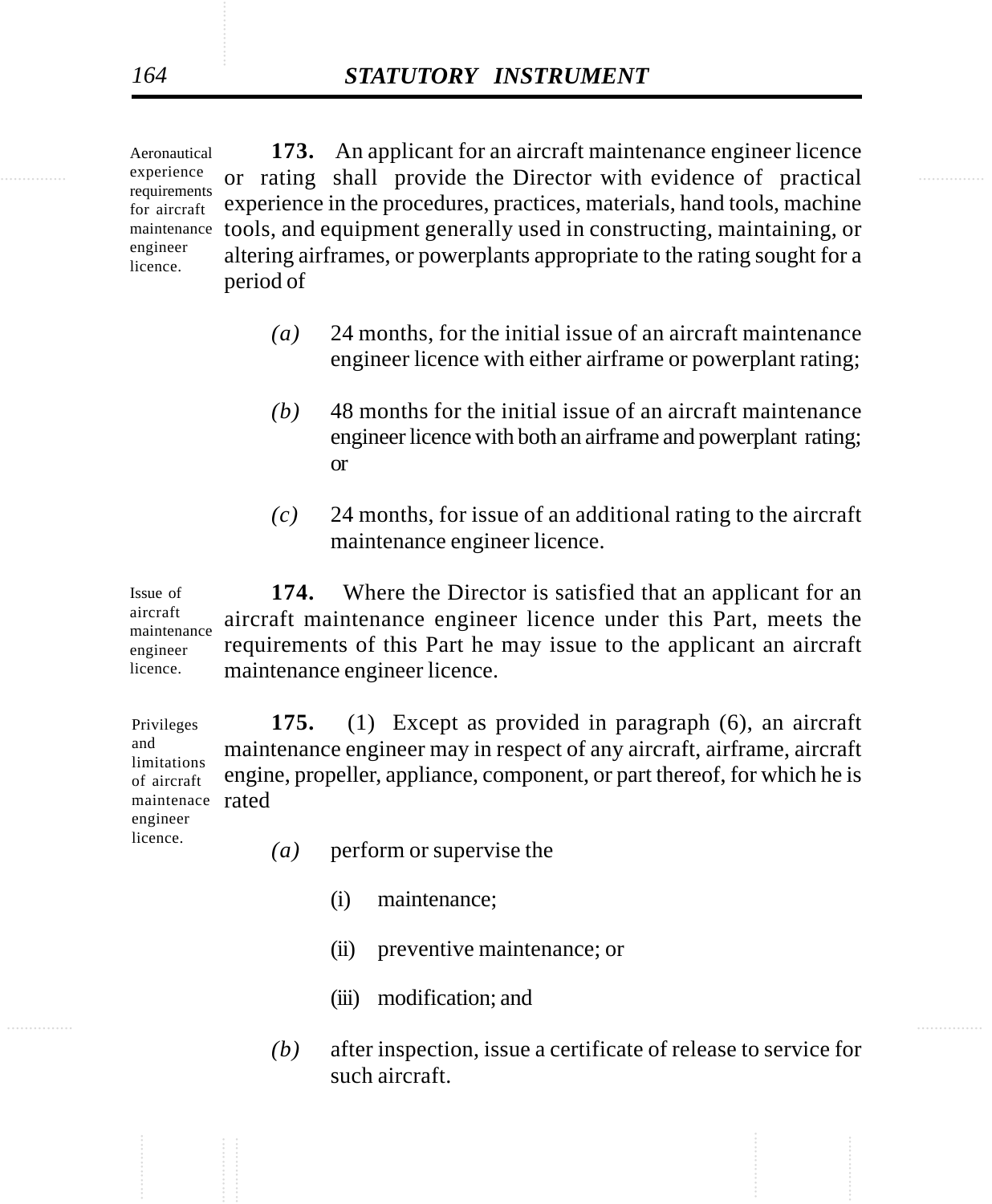**STATUTORY INSTRUMENT** 165<br>
(2) Prior to exercising the privileges referred to in paragraph (1),<br>
an aircraft maintenance engineer shall provide the Director with evidence (2) Prior to exercising the privileges referred to in paragraph (1), an aircraft maintenance engineer shall provide the Director with evidence that he has

- *(a)* performed the duties under his rating for no less than 6 months within the preceding 24 months; or
- *(b)* performed the duties while working under the direct supervision of an aircraft maintenance engineer or the holder of an aviation repair specialist licence who is appropriately rated and has
	- (i) had previous experience in the specific operation concerned; or
	- (ii) received training acceptable to the Director on the task to be performed.

(3) Except as provided in paragraph (6), an aircraft maintenance engineer with an airframe rating may, after he has performed the 100-hour inspection required by *Civil Aviation (Aircraft Operations)* S.I. 2007 Regulations, 2007 on an airframe, or any related part or appliance, No. 174. approve and return it to service.

(4) Except as provided in paragraph (6), an aircraft maintenance engineer with a powerplant rating may perform the 100-hour inspection required by *Civil Aviation (Aircraft Operations) Regulations, 2007* S.I. 2007 on a powerplant or propeller or any related part or appliance, and approve No. 174. and return it to service.

(5) An aircraft maintenance engineer shall exercise the privileges of his licence in respect of such

*(a)* aircraft as are entered on his licence in their entirety either specifically or under broad categories; or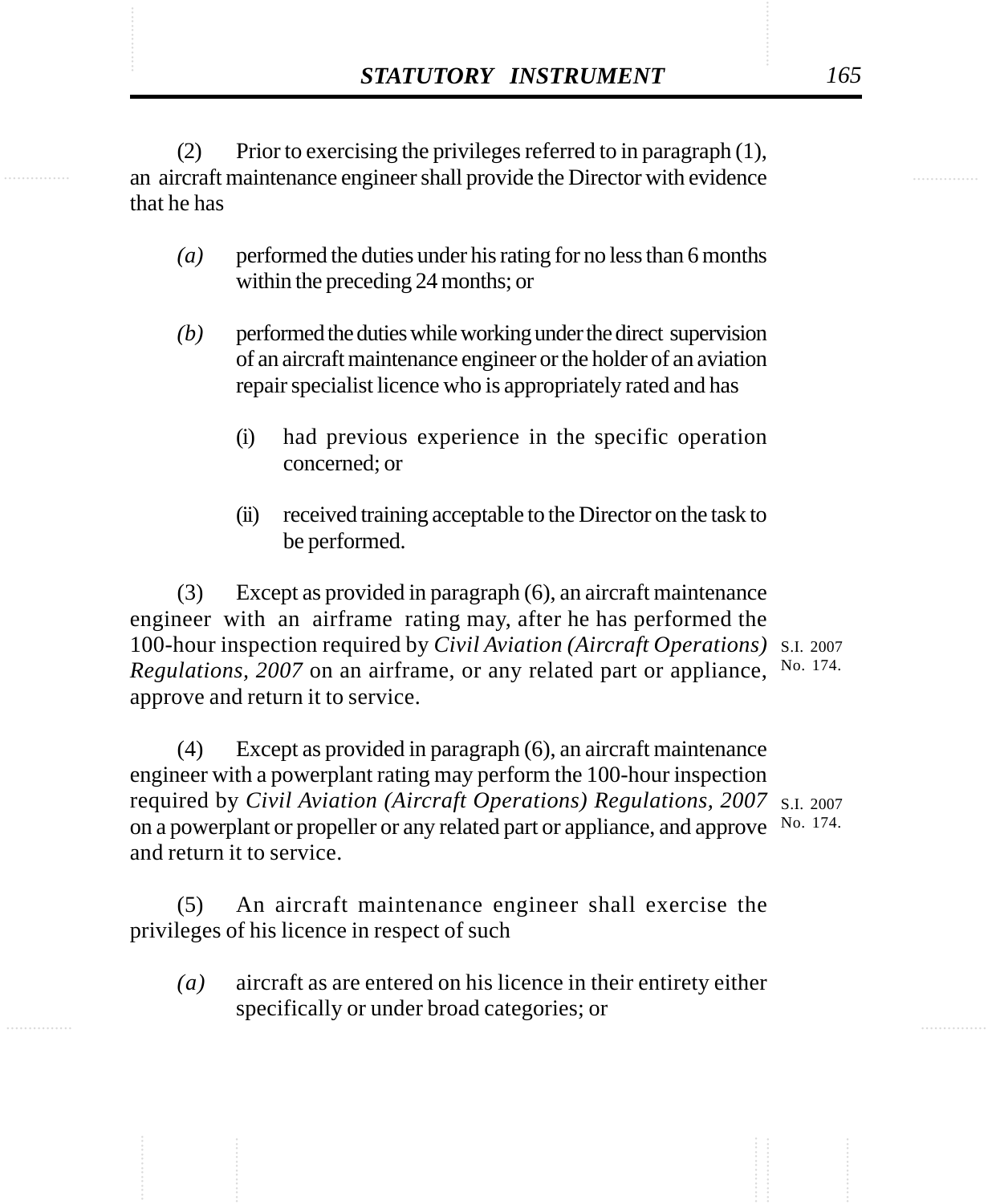# *166 STATUTORY INSTRUMENT*

- components as are entered on his licence either specifically *(b)* airframes, powerplants and aircraft systems or or under broad categories; and
	- *(c)* aircraft avionic systems or components as are entered on his licence whether specifically or under broad categories.

(6) No aircraft maintenance engineer with an airframe or a powerplant rating shall

- *(a)* perform or supervise, unless under the direct supervision and control of an approved maintenance organisation or an air operator that is authorised to perform maintenance, preventative maintenance, or modifications under an equivalent system in accordance with the Act or Regulations made thereunder
	- (i) a major repair or major modification of a propeller; or
	- (ii) any repair or modification of instruments;
- *(b)* issue a certificate of release to service in respect of
	- (i) any aircraft, airframe, aircraft engine, propeller, appliance, component, or part thereof after completion of a major modification or major repair; or
	- (ii) any instrument after completion of any repair or modification;
- *(c)* exercise the privileges of the licence unless he understands the current instructions for continued airworthiness and the maintenance instructions for the specific operation concerned.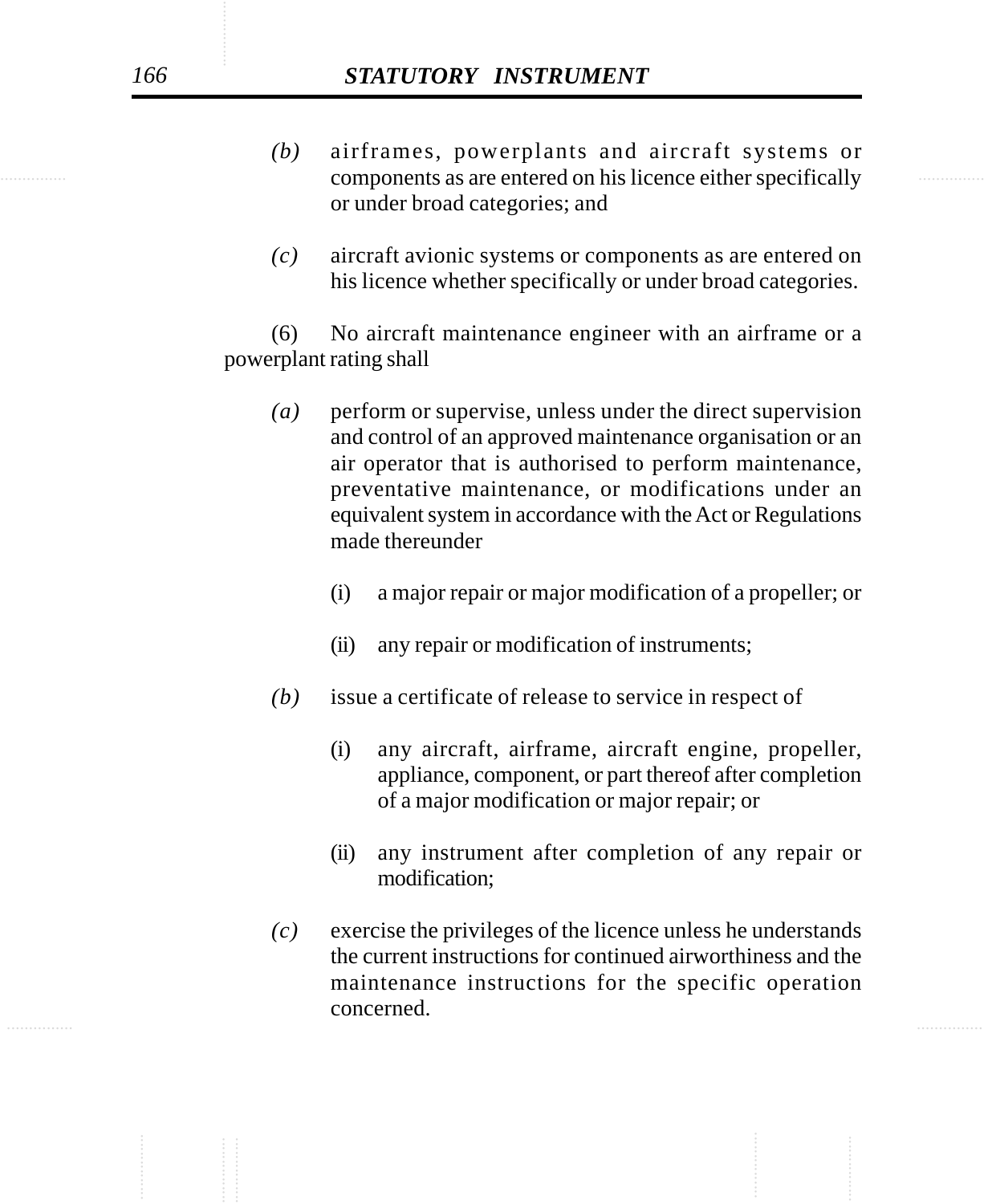**STATUTORY INSTRUMENT** 167<br> **176.** (1) No aircraft maintenance engineer shall exercise the Recent<br>
privileges of his aircraft maintenance engineer licence or rating experience 176. (1) No aircraft maintenance engineer shall exercise the Recent privileges of his aircraft maintenance engineer licence or rating experience unless, within the preceding 24 months requirements.

- *(a)* the Director is satisfied that he can perform such work; or
- *(b)* he has for at least 6 months within the preceding 24 months
	- (i) served as an aircraft maintenance engineer under his aircraft maintenance engineer licence and rating;
	- (ii) technically supervised other aircraft maintenance engineers;
	- (iii) provided aviation maintenance instruction or served as the direct supervisor of persons providing aviation maintenance instruction for an aircraft maintenance engineer course or programme acceptable to the Director;
	- (iv) supervised the maintenance, preventive maintenance or modification of any aircraft, airframe, aircraft engine, propeller, appliance, component or part thereof; or
	- (v) been engaged in any combination of paragraphs (i) through (iv).

(2) Each person who holds an aircraft maintenance engineer licence shall keep it within the immediate area where he normally exercises the privileges of the licence and shall present it upon the request of the Director or his authorised representative.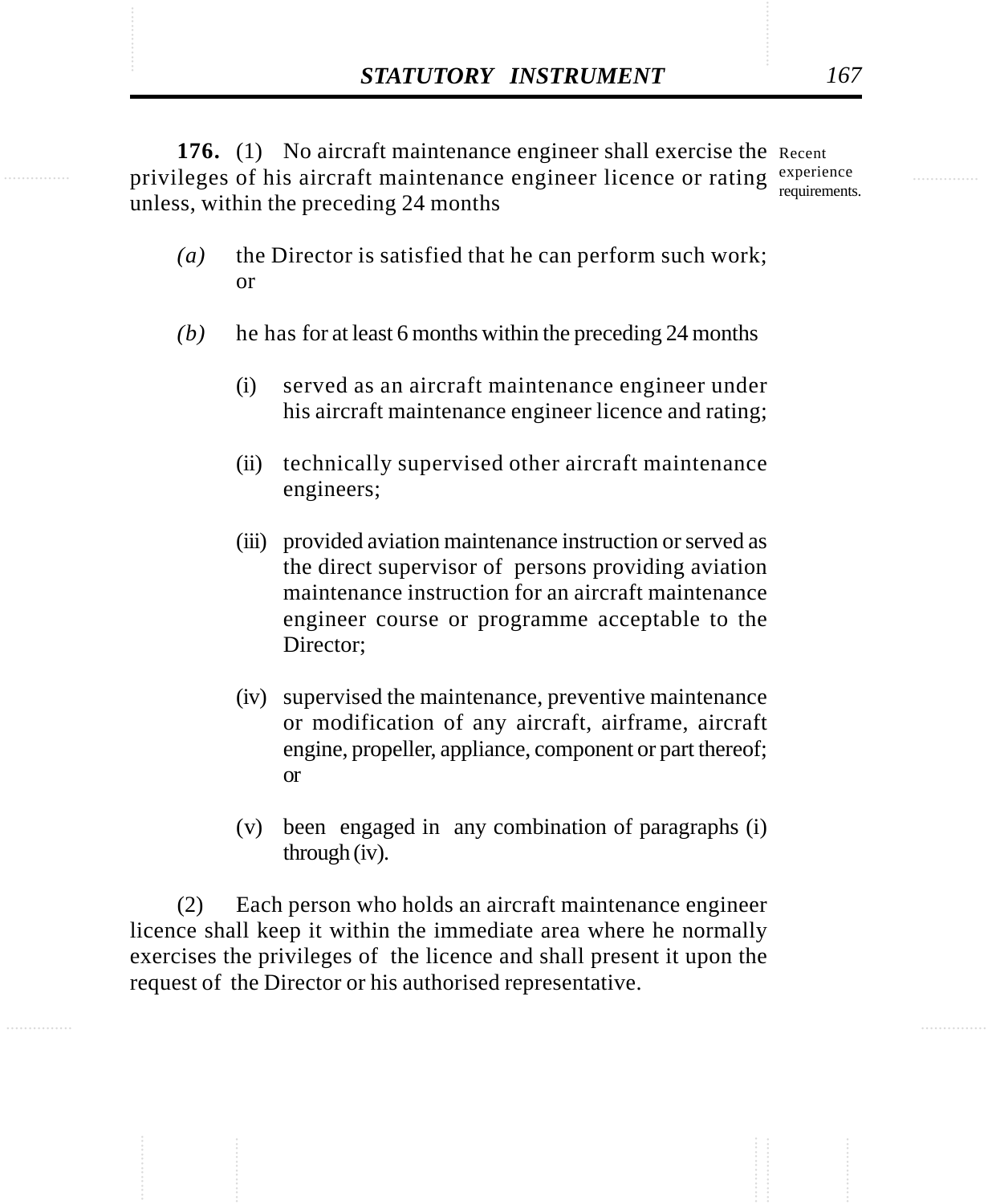requirements authorisation shall **177.** (1) An applicant for an aircraft maintenance inspection Eligibility

for aircraft maintenance inspection authorisation.

- *(a)* hold a current aircraft maintenance engineer licence with both an airframe rating and a powerplant rating, each of which has been in effect for at least 3 years;
- *(b)* have been actively engaged, for at least 2 years immediately preceding the date of application, in the maintenance of certified aircraft maintained in accordance with the Act or Regulations made thereunder;
- *(c)* have a fixed base of operations at which the applicant may be located in person or by telephone during a normal working week but which need not be the place where the applicant will exercise inspection authority;
- *(d)* have available the equipment, facilities, and inspection data necessary to properly inspect airframes, aircraft engines, propellers, or any related component, part, or appliance;
- *(e)* pass a knowledge test on the areas set out in the General Application and Personnel Licensing Standards that demonstrate the ability of the applicant to inspect according to safety standards for approving aircraft and aeronautical product for the issue of a certificate of release to service after major and minor repairs, major and minor modifications, annual inspections and progressive inspections, which are performed in accordance with the Act or Regulations made thereunder.

(2) An applicant who fails the knowledge test referred to in paragraph (1)*(e)*, shall not apply for re-testing until at least 90 days after the date he failed the test.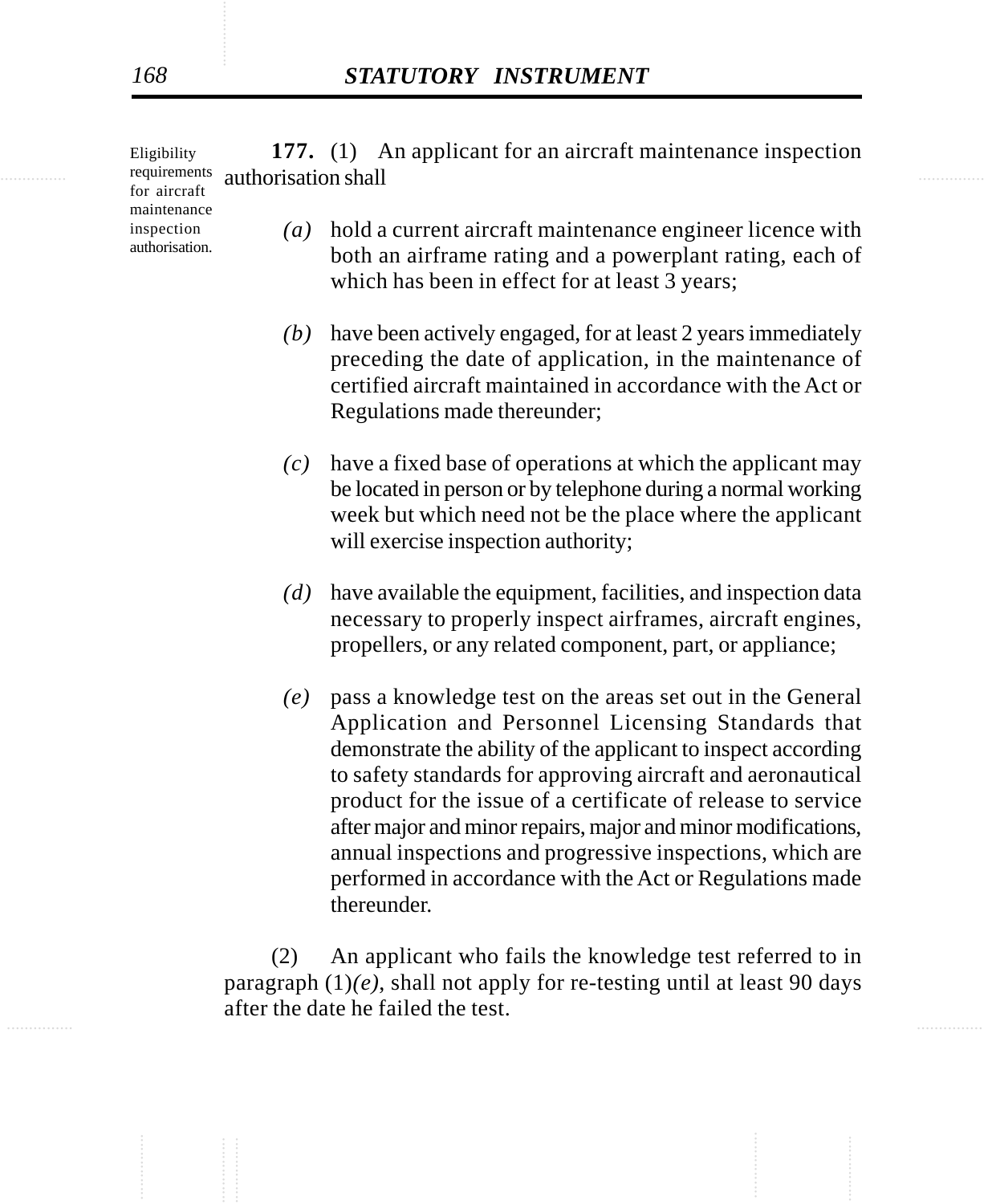**STATUTORY INSTRUMENT** 169<br>
178. Where the Director is satisfied that the applicant for an Duration of<br>
aircraft maintenance engineer inspection authorisation meets the <sup>aircraft</sup> 178. Where the Director is satisfied that the applicant for an Duration of aircraft maintenance engineer inspection authorisation meets the aircraft requirements of regulation 177, he may issue the aircraft maintenance  $\frac{1}{\text{engineer}}$ engineer inspection authorisation. maintenance inspection authorisation.

> 179. (1) An authorisation issued in regulation 178 shall be Issue of valid for one year.

(2) The holder of an authorisation may only exercise the inspection privileges of such aircraft maintenance engineer inspection authorisation where he holds a valid aircraft maintenance engineer licence with both a valid airframe rating and a valid powerplant rating.

- (3) An authorisation ceases to be valid where
- *(a)* the authorisation is surrendered, suspended, or revoked;
- *(b)* the holder no longer has a fixed base of operation; or
- *(c)* the holder no longer has the equipment, facilities, and inspection data required by regulation 177(1)*(d)* for issuance of his authorisation.

(4) The holder of an authorisation that is suspended or revoked shall, upon the request of the Director, return it to the Director.

180. (1) An applicant for renewal of an inspection authorisation Renewal of shall within 30 days prior to the expiration of the authorisation, provide aircraft the Director with evidence that he still meets the requirements of maintenance regulation 177 and demonstrate that, during the current period of inspection authorisation, he has

*(a)* performed at least one annual inspection during each 3 month period he held the authorisation;

engineer authorisation.

aircraft maintenance engineer authorisation.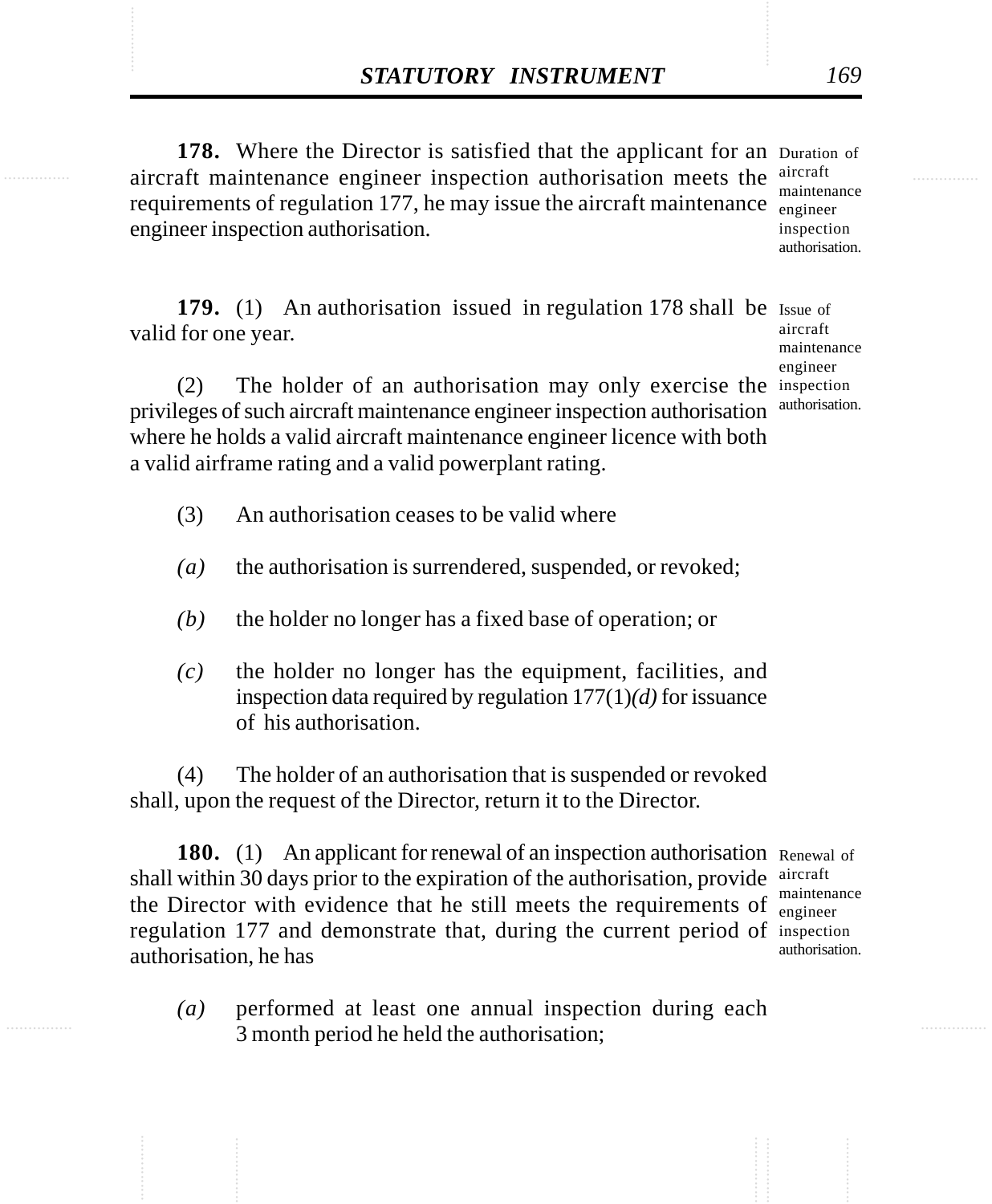- modifications for each 3 month period he held the *(b)* performed inspections of at least 2 major repairs or major authorisation;
	- *(c)* performed or supervised and approved at least one progressive inspection in accordance with standards prescribed by the Director for each 12-month period he held the authorisation;
	- *(d)* performed any combination of paragraphs *(a)* through *(c)*;
	- *(e)* successfully completed an aircraft maintenance engineer inspection authorisation refresher course or series of courses acceptable to the Director, of not less than 16 hours of instruction during the 12-month period preceding the application for renewal; or
	- *(f)* passed a knowledge test administered by the Director to determine whether the knowledge of applicable regulations and standards is current by the applicant.

(2) An authorisation refresher course referred to in paragraph  $(1)(a)$  shall be on the areas listed in the General Application and Personnel Licensing Standards.

(3) No person who is the holder of an authorisation that has been in effect for less than 3 months before the expiration date shall comply with paragraph (1)*(a)* through *(e)* of this Regulation.

**181.** (1) Except as provided in paragraphs (2) and (3), the holder of an authorisation may *(a)* inspect and issue a certificate of release to service in respect sation.

............... ............... component, or part thereof after completion of a major repair of any aircraft, airframe, aircraft engine, propeller, appliance, or major modification performed in accordance with the *Civil Aviation (Airworthiness) Regulations, 2007*; and

Privileges and limitations of authori-

> S.I. 2007 No. 175.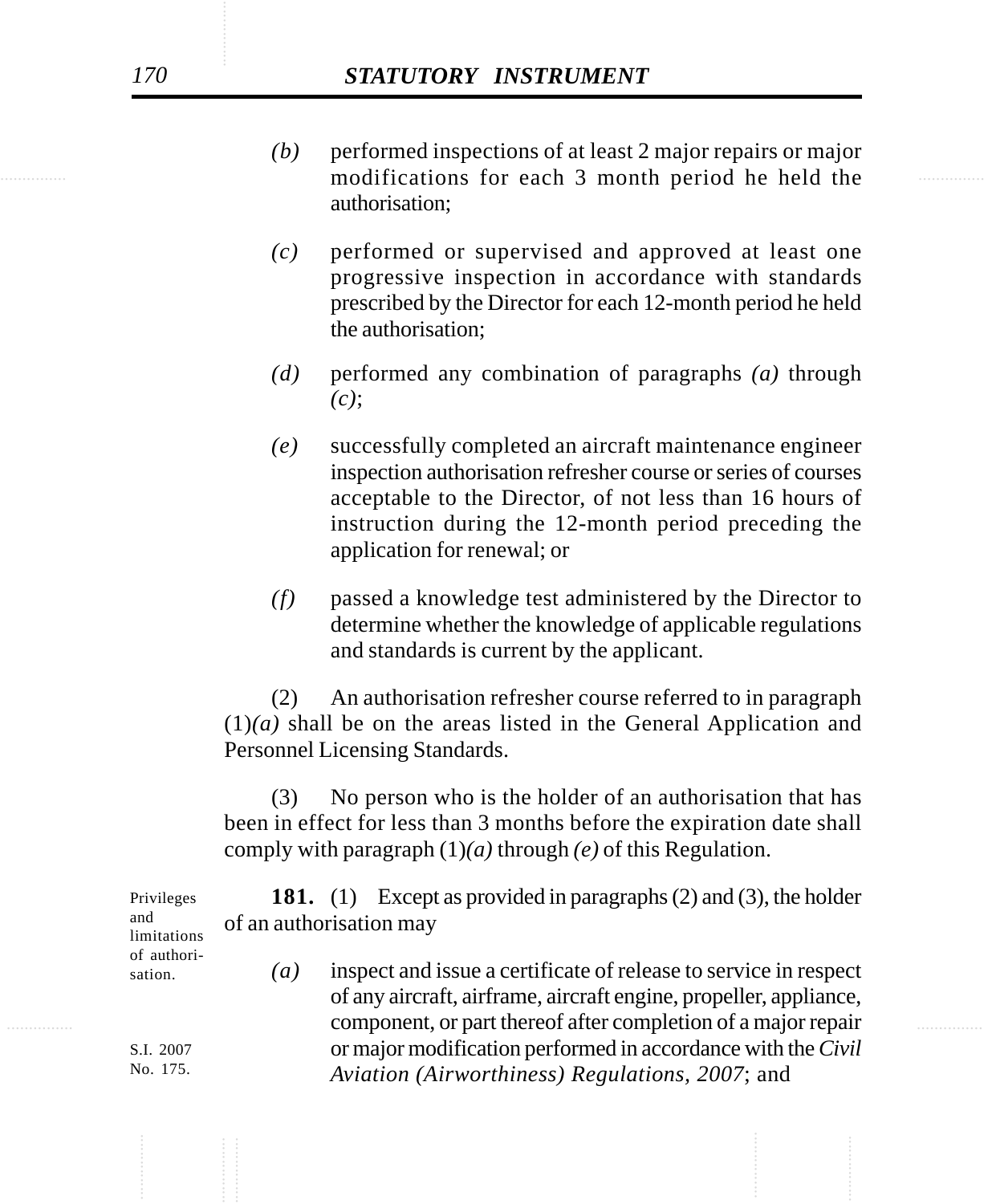**STATUTORY INSTRUMENT** 171<br>(b) perform an annual inspection, or perform or supervise a progressive inspection, in accordance with the Act or *(b)* perform an annual inspection, or perform or supervise a progressive inspection, in accordance with the Act or Regulations made thereunder on any aircraft, except those aircraft engaged in commercial air transport, and issue a certificate of release to service.

> (2) No person who is the holder of an authorisation with a current and valid aircraft maintenance engineer licence shall inspect and approve for return to service for

- *(a)* any aircraft over 5 700 kilogrammes maximum take-off weight; or
- *(b)* any airframe, aircraft engine, propeller, appliance, component, or part thereof that is subject to a maintenance programme required by the *Civil Aviation (Aircraft* S.I. 2007 *Operations) Regulations, 2007, and Civil Aviation (Air* No. 174. *Operator Certification and Administration) Regulations,* No. 173. *2007*. S.I. 2007

(3) No person who is the holder of an aircraft maintenance engineer inspection authorisation with a current and valid aircraft maintenance engineer licence shall inspect and issue a certificate of release to service in respect of any aircraft maintained in accordance with a continuous maintenance programme approved under the *Civil* S.I. 2007 *Aviation (Aircraft Operations) Regulations, 2007* and *Civil Aviation* No. 174. *(Air Operator Certification and Administration) Regulations, 2007*. No. 173.

S.I. 2007

(4) When exercising the privileges of an authorisation, the holder shall keep it available for inspection by the aircraft owner and the aircraft maintenance engineer submitting the aircraft, repair, or modification for approval and shall present it at the request of the Director or an authorised representative of the Director.

(5) Where the holder of an authorisation changes his fixed base of operation, and equipment facilities or inspection data, he shall not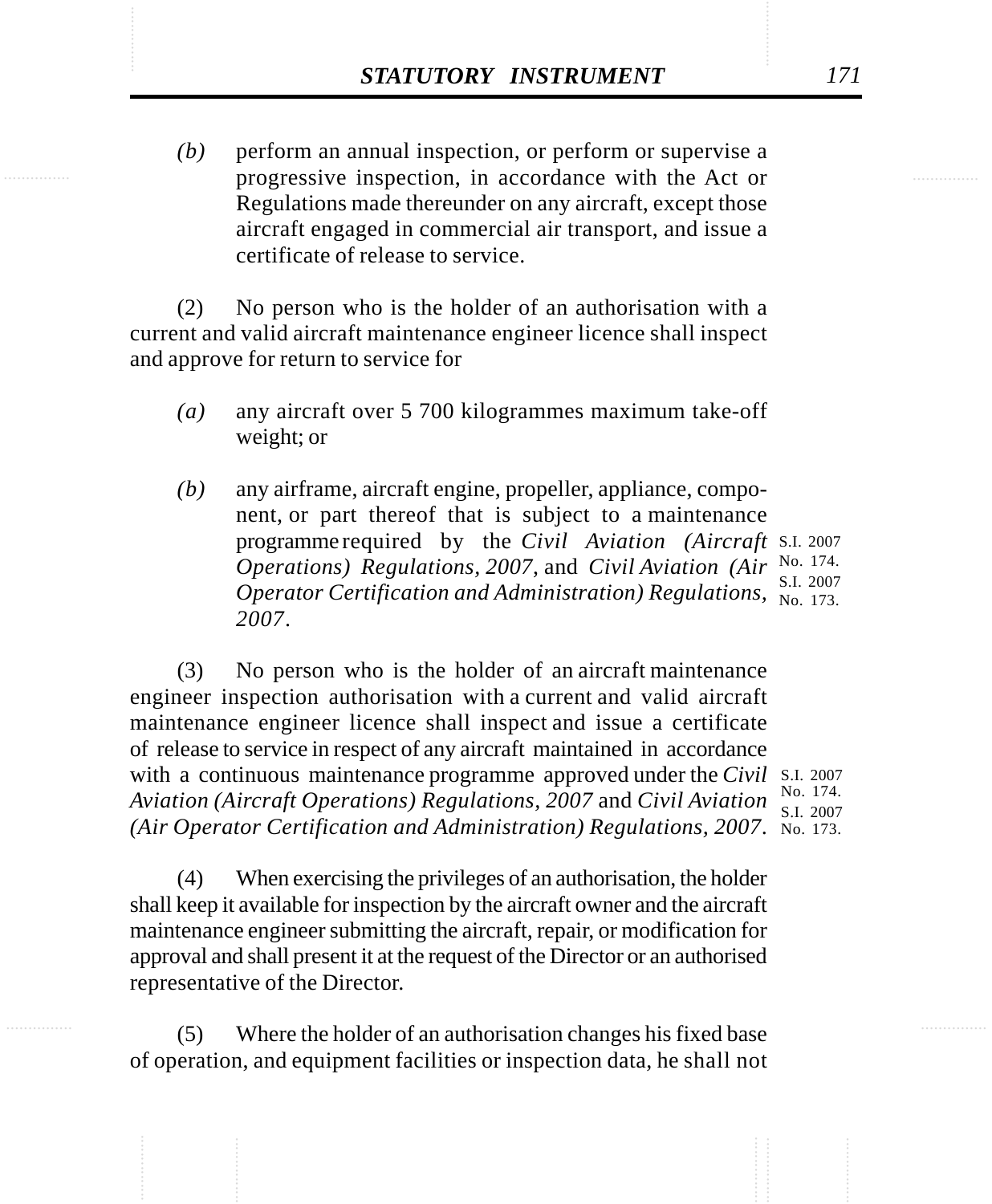Director of the change and has received approval in writing. exercise the privileges of the authorisation until he has notified the

> (6) No person who is the holder of an authorisation shall exercise any privilege of an inspection authorisation where he no longer

- *(a)* has a fixed base of operation;
- *(b)* has the equipment, facilities or inspection required by regulation 177;
- *(c)* holds a current and valid aircraft maintenance engineer licence.

**182.** (1) Where a person wishes to apply for an aviation repair specialist licence with a rating he shall Aviation repair specialist

- *(a)* apply to the Director on the prescribed form;
- *(b)* pay the prescribed fee as set out in the *Schedule*; Schedule.
	- *(c)* be at least 18 years of age;
	- *(d)* except as provided by regulation 201, be able to read, write, speak, and understand the English Language by reading and explaining appropriate maintenance publications and by writing defect and repair statements;
	- *(e)* be specially qualified to perform maintenance on aircraft or components thereof, appropriate to the job for which he was employed;
- an air operator that is required by its operating certificate or *(f)* be employed for a specific job requiring those special qualifications by an approved maintenance organisation or approved specific operating provisions to provide

licence.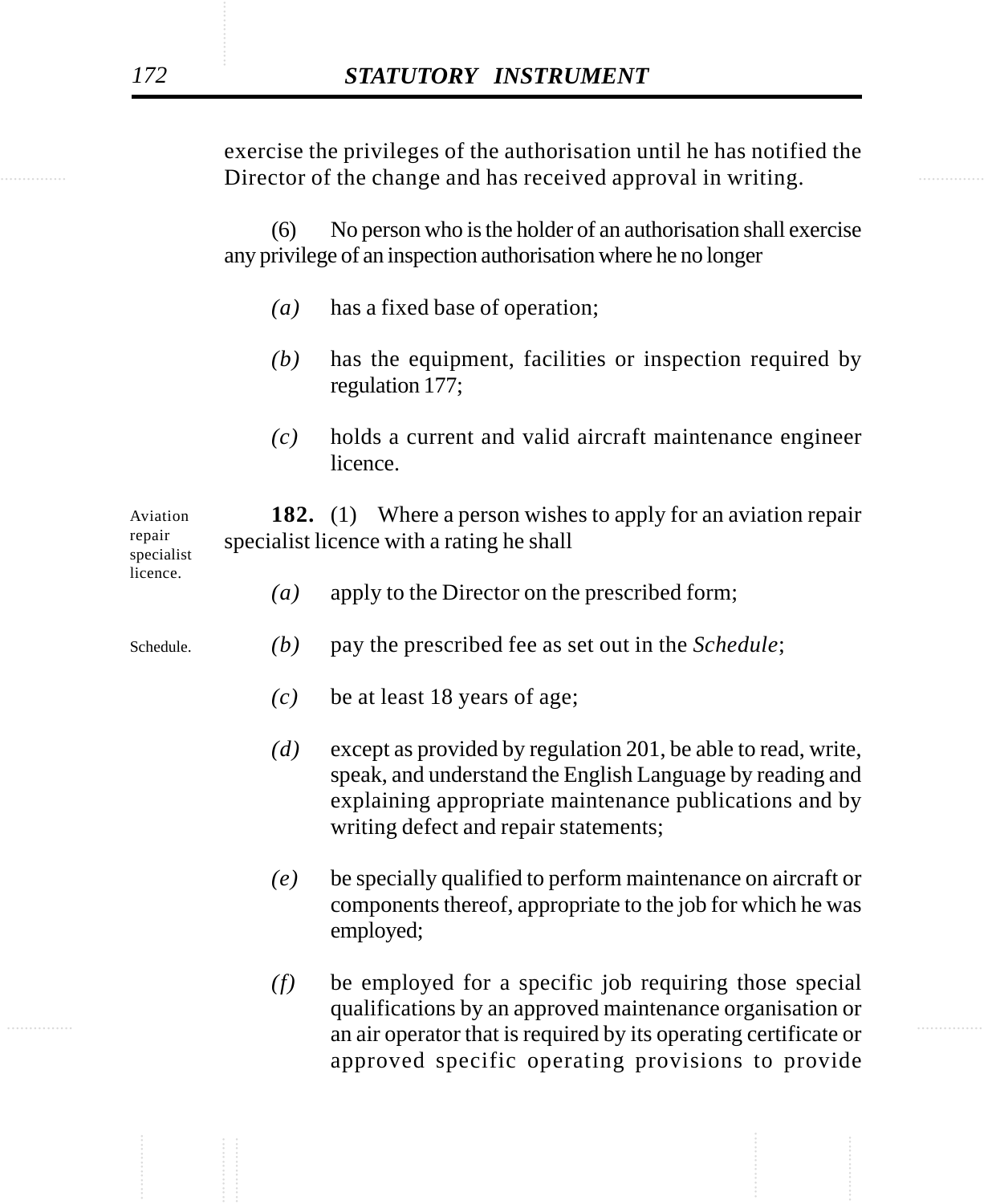**STATUTORY INSTRUMENT** 173<br>
maintenance, preventive maintenance, or modifications to<br>
aircraft approved with a maintenance programme maintenance, preventive maintenance, or modifications to aircraft approved with a maintenance programme according to its maintenance control manual;

- *(g)* be recommended for certification by his employer, to the satisfaction of the Director, as able to satisfactorily maintain aircraft or aeronautical product, appropriate to the job for which he is employed;
- *(h)* have either;
	- (i) demonstrate a level of knowledge relevant to the privileges to be granted and appropriate to the duties to be performed;
	- (ii) at least 24 months of practical experience in the procedures, practices, inspection methods, materials, tools, machine tools, and equipment generally used in the maintenance duties of the specific job for which the person is to be employed and licensed; or
	- (iii) completed formal training that is acceptable to the Director and is specifically designed to qualify the applicant for the job on which the applicant is to be employed.

(2) This section does not apply to the issuance of an aviation specialist licence in respect of an experimental aircraft builder.

183. (1) A rating referred to in regulation 182 may be either Ratings.

- *(a)* a propeller rating;
- *(b)* an avionics rating;
- *(c)* a computer rating;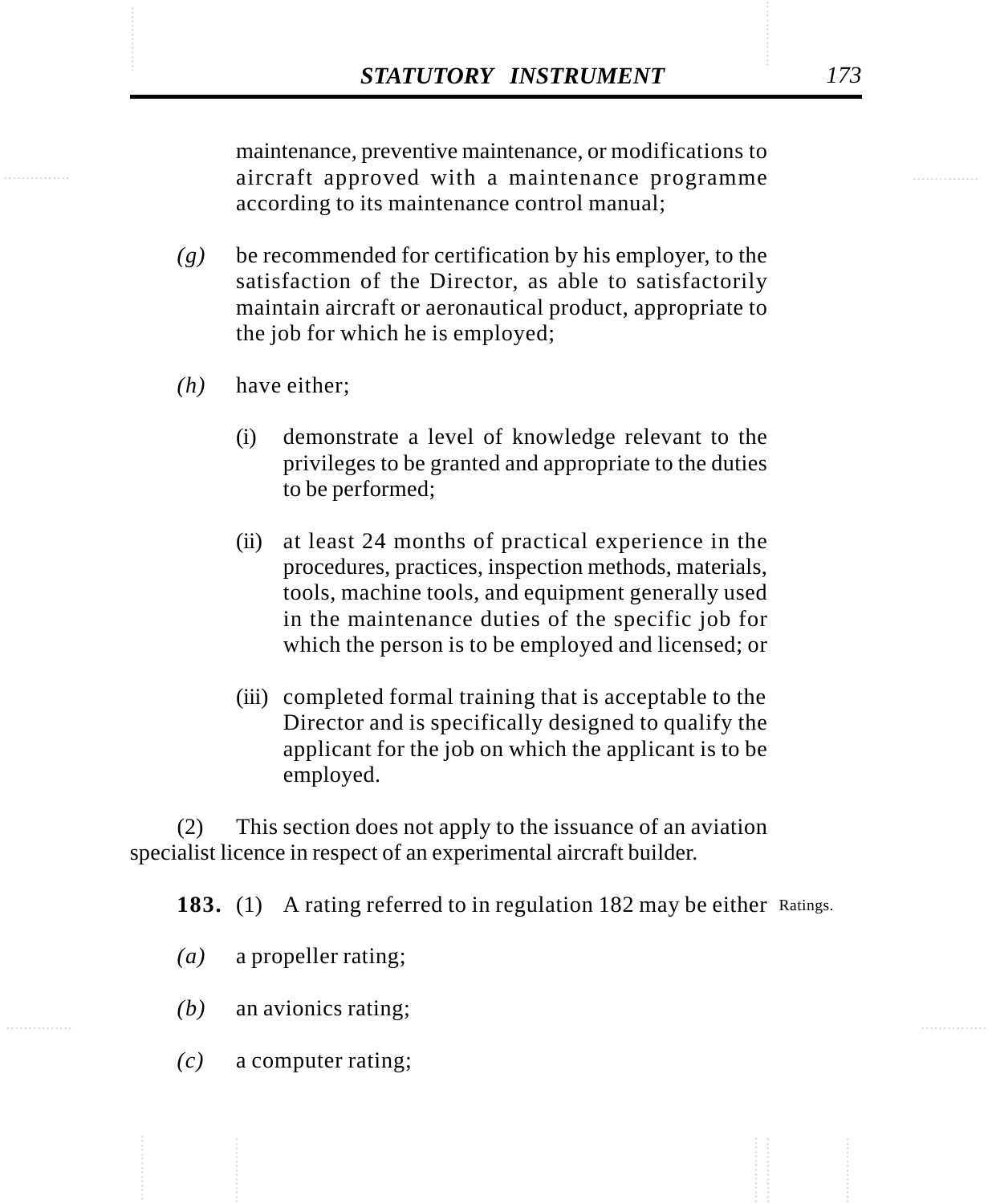- *(d)* an instrument rating;
- *(e)* an accessory rating;
- *(f)* components rating;
- *(g)* welding rating;
- *(h)* non-destructive testing (NDT); or
- *(i)* such other rating as may be determined by the Director.

(2) A rating for an applicant employed by an approved maintenance organisation shall be consistent with the rating issued at the approved maintenance organisation and limited to the specific job for which the person is employed to perform, supervise, or issue a certificate of return to service.

(3) A rating for an applicant employed by an air operator shall be consistent with the rating issued to the air operator and listed on

- *(a)* the approved operations specifications; and
- *(b)* the approved maintenance control manual that identifies the air operator's authorisations limited to the specific job for which the person is employed to perform, supervise or approve for return to service.

(4) At no time shall an aviation repair specialist licence be issued with an airframe or power plant or avionics rating to circumvent the process of obtaining an aircraft maintenance engineer licence.

has not been issued. (5) At no time shall an aviation repair specialist licence be issued with a rating in which the approved maintenance organisation (AMO)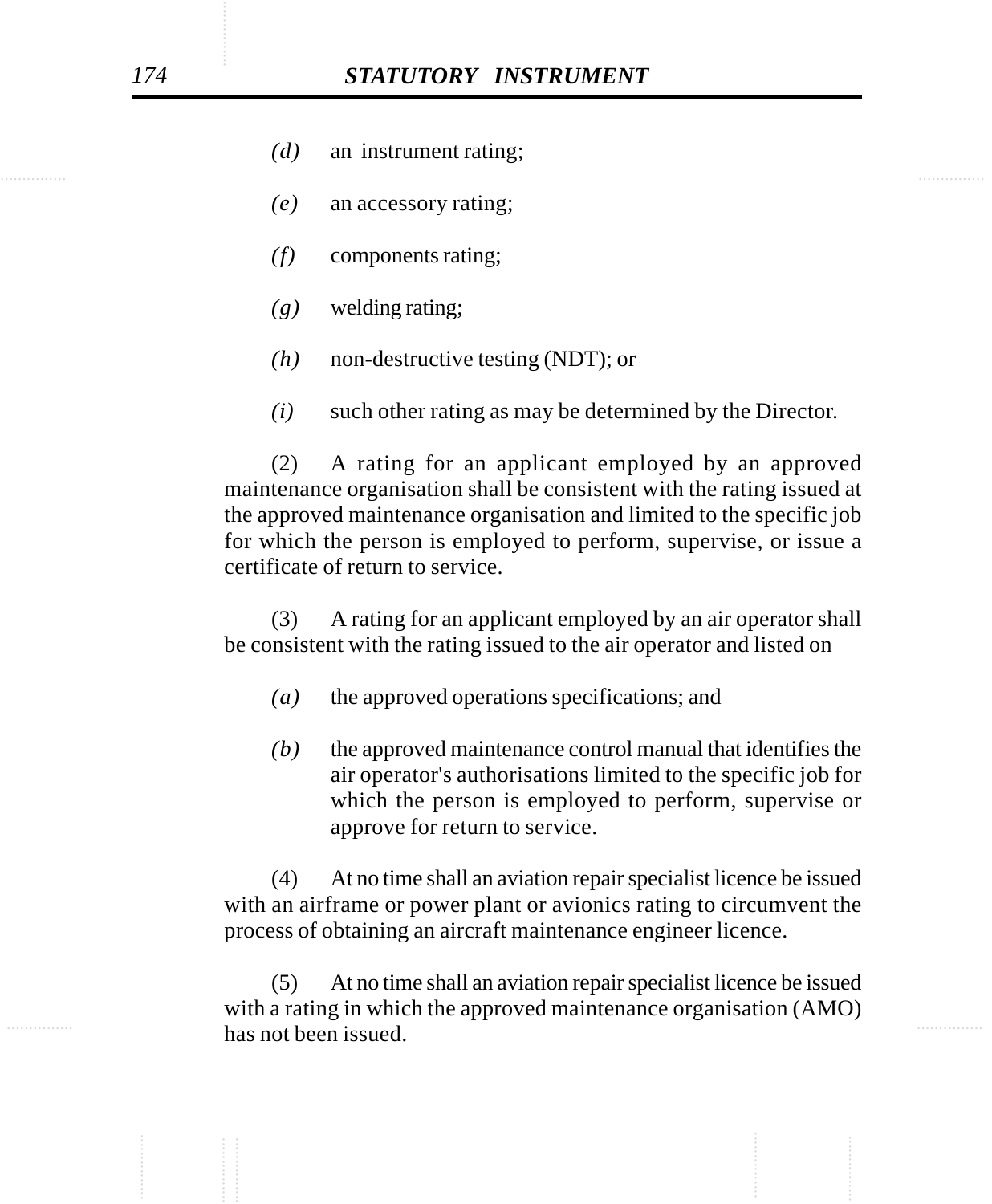**STATUTORY INSTRUMENT** 175<br> **184.** Where the Director is satisfied that an applicant for Aviation<br>
aviation repair specialist licence, meets the requirements of regula-repair 184. Where the Director is satisfied that an applicant for Aviation aviation repair specialist licence, meets the requirements of regula-repair tions 182 and 183 he may issue an aviation repair specialist licence specialist to such applicant. licence.

> 185. (1) An aviation repair specialist may perform or supervise Privileges the maintenance, preventive maintenance, or modification of aircraft and aeronautical products, appropriate to the designated specialty area  $\frac{m}{\text{of an}}$ for which the aviation repair specialist is licensed and rated, but only in aviation connection with employment by an approved maintenance organisation  $\frac{repair}{\text{special}}$ or an air operator certificate (AOC) holder that is authorised to perform maintenance, preventive maintenance, or modifications under an equivalent system in accordance with the Act or Regulations made thereunder. and limitations specialist.

(2) An aviation repair specialist shall not perform or supervise duties unless the aviation repair specialist understands the current instructions of the employing certificate holder and the instructions for continued airworthiness, which relate to the specific operations concerned.

(3) An aviation repair specialist licence must be surrendered to the Director at the time the licence holder leaves the employ of the approved maintenance organisation or an operator certificate holder.

186. Where a person wishes to apply for a parachute rigger Parachute licence with a rating he shall rigger

licence requirements.

- *(a)* apply to the Director on the prescribed form;
- *(b)* pay the prescribed fee as set out in the *Schedule*;
- *(c)* be at least 18 years of age;
- *(d)* except as provided in regulation 201, be able to read, speak, write, and understand the English Language; and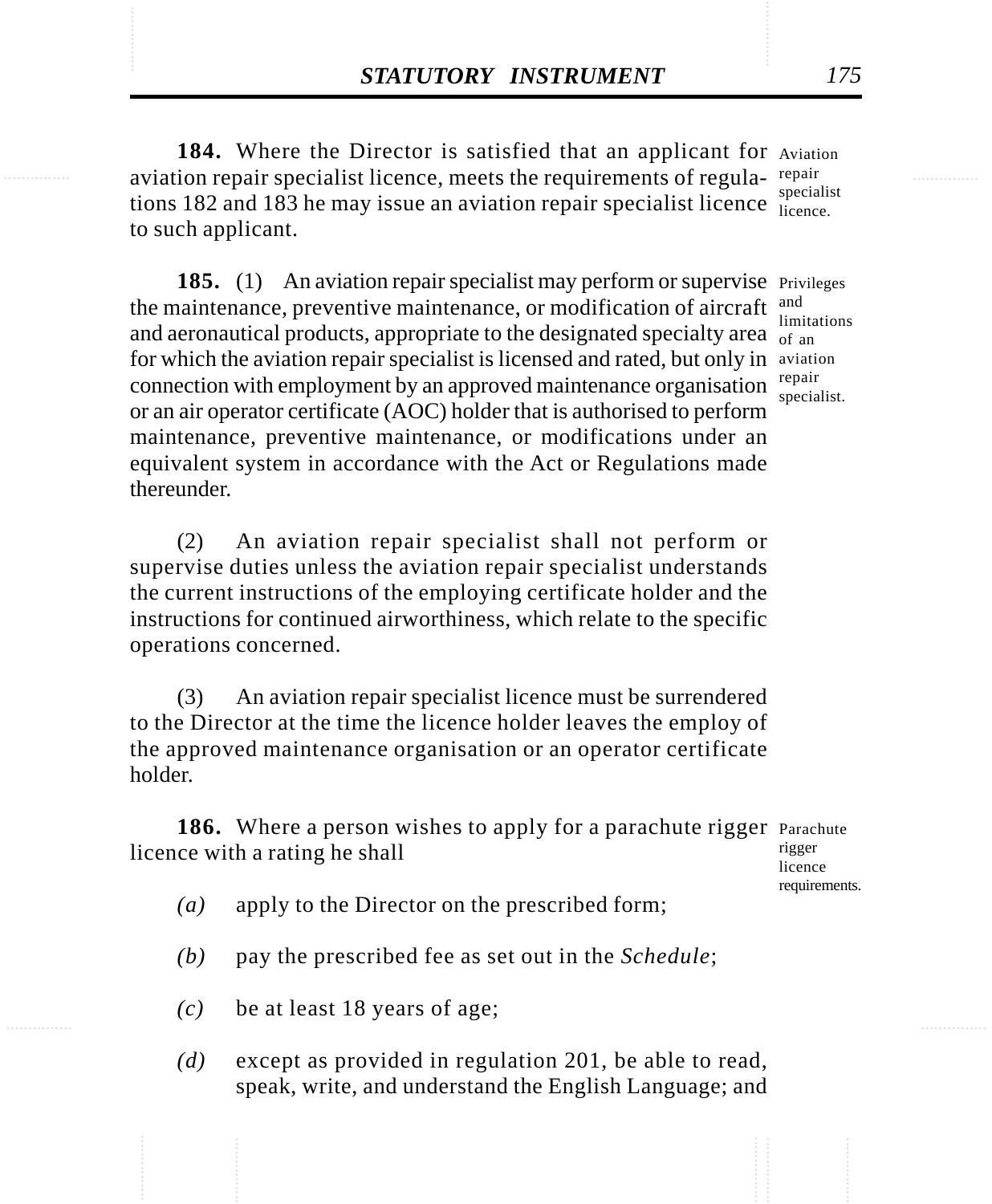rating being sought. *(e)* comply with this Part in respect of the licence and type

> **187.** (1) Where the Director is satisfied that an applicant for a parachute rigger licence referred to in regulation 186, hereinafter referred to as a "Parachute Rigger", meets the requirements of the issue of such licence, he may issue the applicant with a parachute rigger licence. Issue of parachute rigger licence.

> > (2) A parachute rigger's licence shall be issued for a maximum period of 5 years.

**188.** (1) No person shall pack, maintain, or modify any personal-carrying parachute intended for emergency use in connection with a Barbados civil aircraft unless he holds an appropriate current parachute rigger licence and type rating issued under this Part. **Restrictions** o n parachute rigger licence.

> (2) Except as provided by paragraph (3), a person shall not pack, maintain, or modify any main parachute of a dual parachute pack to be used for intentional jumping from a Barbados civil aircraft unless he has an appropriate parachute rigger licence issued under this Part.

> (3) A person who does not hold a licence may pack the main parachute of a dual parachute pack that is to be used by him for intentional jumping.

> (4) A person who holds a parachute rigger licence shall present it for inspection upon the request of the Director or a person authorised by the Director.

Experience, knowledge and skill requirements for a parachute rigger licence.

**189.** An applicant for a parachute rigger licence shall

<sup>alld skill</sup> requirements (a) present evidence to the Director that he has packed at least 20 parachutes of each type for which he seeks a rating, in accordance with the instructions of the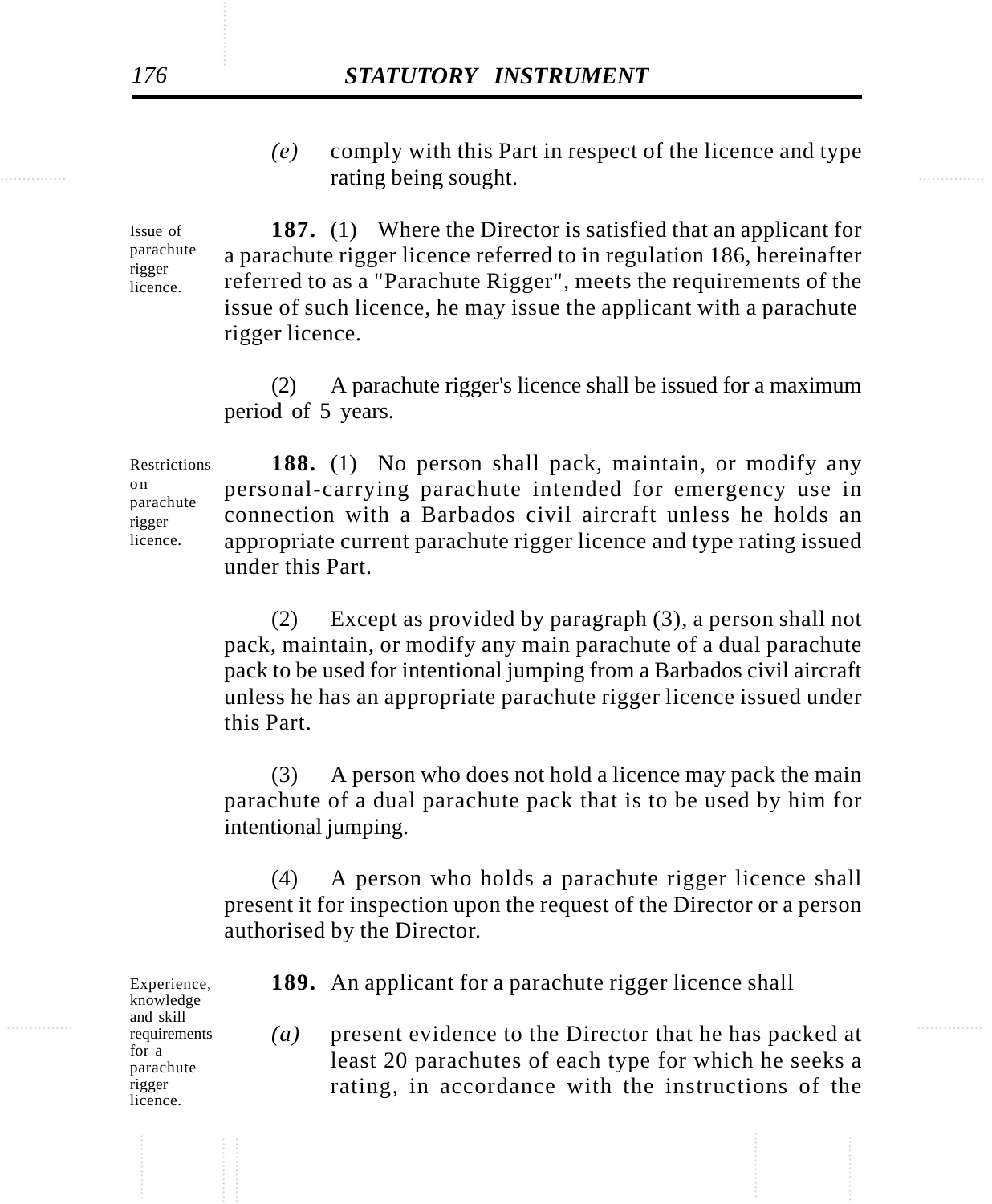**STATUTORY INSTRUMENT** 177<br>
manufacturer and under the supervision of a licensed<br>
parachute rigger holding a rating for that type or a person manufacturer and under the supervision of a licensed parachute rigger holding a rating for that type or a person holding an appropriate military rating; and

- *(b)* provide the Director with evidence of having passed a knowledge test, with respect to a parachute applicable to at least one type parachute appropriate to the type rating sought, on
	- (i) construction, packing, and maintenance;
	- (ii) the manufacturer's instructions; and
	- (iii) the regulations of this Part;
- *(c)* pass an oral and skill test demonstrating the ability to pack and maintain at least one type of parachute appropriate to the type of rating sought.
- **190.** The type ratings sought in regulation 186 may be either Type

ratings for a parachute rigger.

- *(a)* a seat rating;
- *(b)* a back rating;
- *(c)* a chest rating; or
- *(d)* a lap rating.

191. A parachute rigger who applies for an additional type Additional rating shall

- type ratings for a parachute
- (a) present evidence satisfactory to the Director of having rigger. packed at least 20 parachutes of the type rating sought, in accordance with the manufacturer's instructions and under the supervision of a licensed parachute rigger holding a rating for that type or a person holding an appropriate military rating; and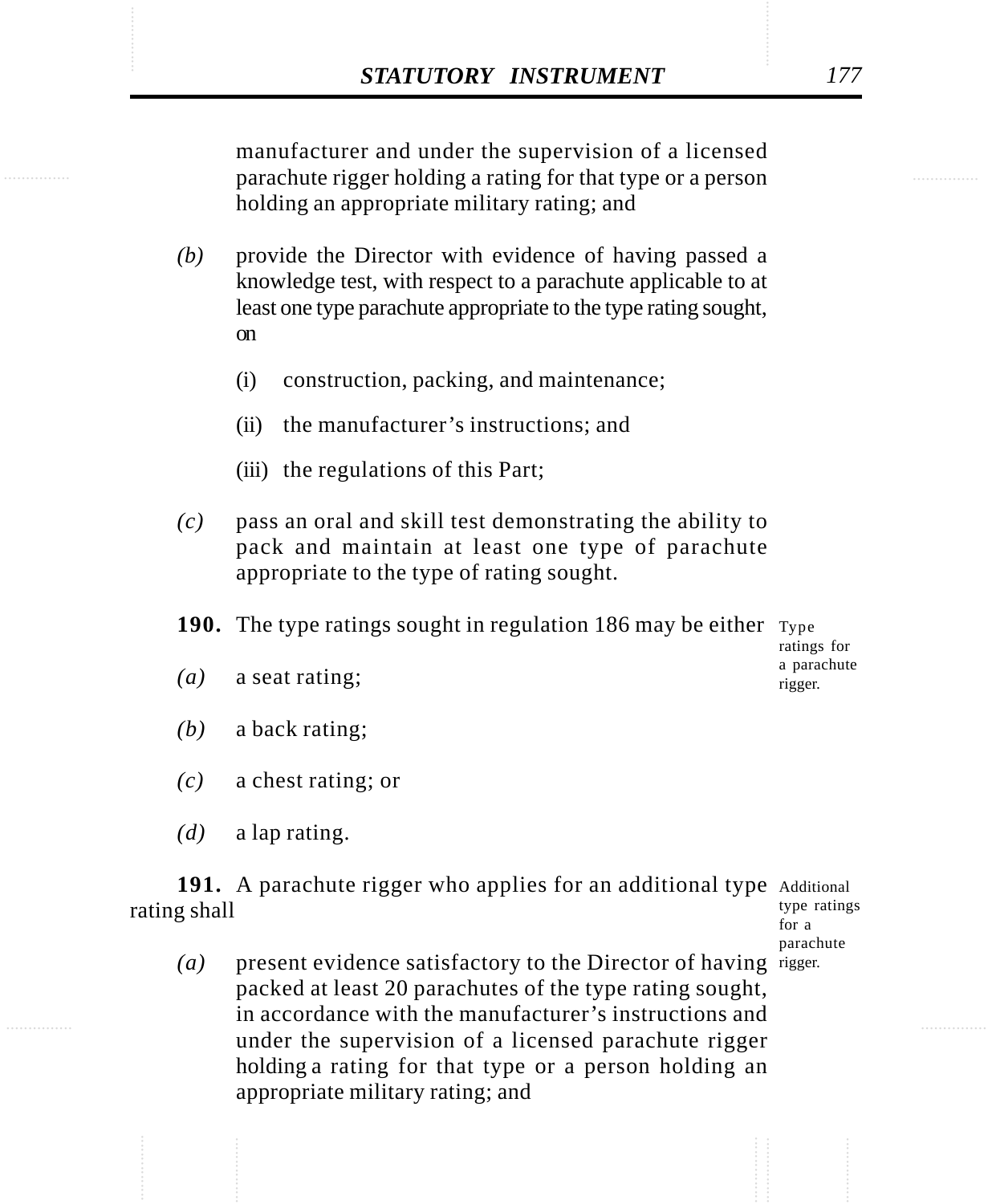# *178 STATUTORY INSTRUMENT*

practical test, to the satisfaction of the Director, showing *(b)* provide the Director with evidence of having passed a the ability to pack and maintain the type of parachute for which the applicant seeks a rating.

> Privileges of a parachute rigger.

- **192.** A parachute rigger may
- *(a)* pack or maintain, except for major repair any type of parachute for which he is rated; and
	- *(b)* supervise other persons in packing any type of parachute for which he is rated.

**193.** No parachute rigger shall exercise the privileges of his licence unless he has at least the following facilities and equipment available Facilities and equipment.

- *(a)* a smooth table top at least 3 feet wide by 40 feet long;
- *(b)* suitable housing that is adequately heated, lit and ventilated for drying and airing parachutes;
- *(c)* enough packing tools and other equipment to pack and maintain the types of parachutes serviced; and
- *(d)* adequate housing facilities to perform applicable duties and to protect tools and equipment.

Performance standards for parachute riggers.

- **194.** No parachute rigger shall
- *(a)* pack, maintain, or modify any parachute unless he or she is rated for that type;
- ............... ............... *(b)* pack a parachute that is not safe for emergency use;
	- *(c)* pack a parachute unless it has been thoroughly dried and aired;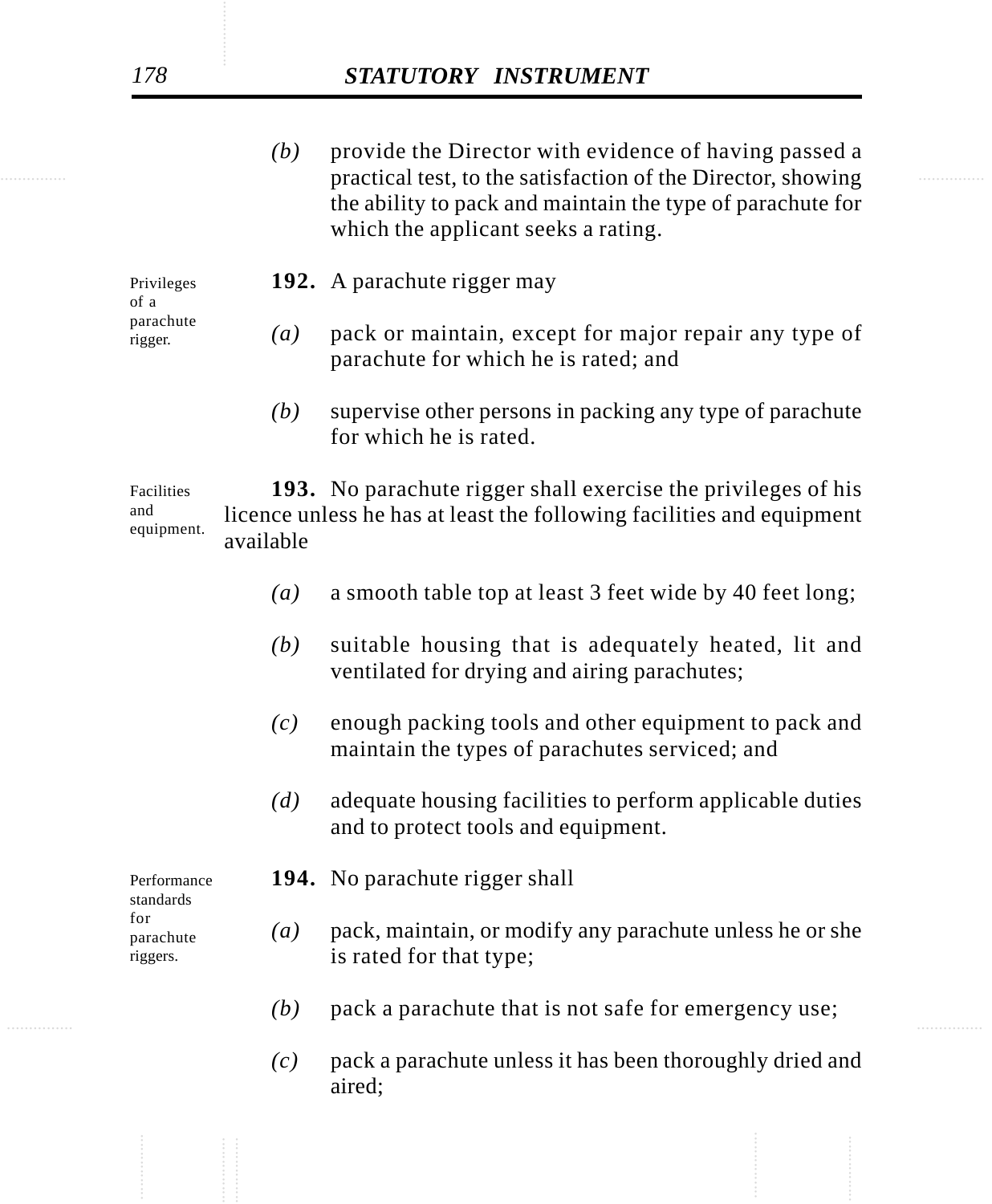- **STATUTORY INSTRUMENT** 179<br>
(d) pack, maintain, or modify a parachute in any manner that<br>
deviates from procedures approved or accepted by the *(d)* pack, maintain, or modify a parachute in any manner that deviates from procedures approved or accepted by the Director or the manufacturer of the parachute; or
	- *(e)* exercise the privileges of the licence and type rating unless he understands the current manufacturer's instructions for the operation involved and has
		- (i) performed duties under the licence for at least 90 days within the preceding 12 months; or
		- (ii) demonstrate to the Director the ability to perform those duties.

195. (1) A parachute rigger shall keep a record of the packing Records to and maintenance of parachutes or supervision of those activities,  $\frac{be\ kept}{see\text{theo}}$ and shall sign such a record with his or her name and licence number.  $r_{\text{rigger}}$ 

parachute

(2) A parachute rigger who packs a parachute shall enter on the parachute packing record attached to the parachute, the date and place of the packing, a notation of any defects found during any inspection and shall sign that record with his or her name and licence number.

(3) The record required by paragraph (1), shall contain, with respect to each parachute worked on, a statement of

- *(a)* its type and make;
- *(b)* its serial number;
- *(c)* the name and address of its owner or user;
- *(d)* the kind and extent of the work performed;
- *(e)* the date when and place where the work was performed; and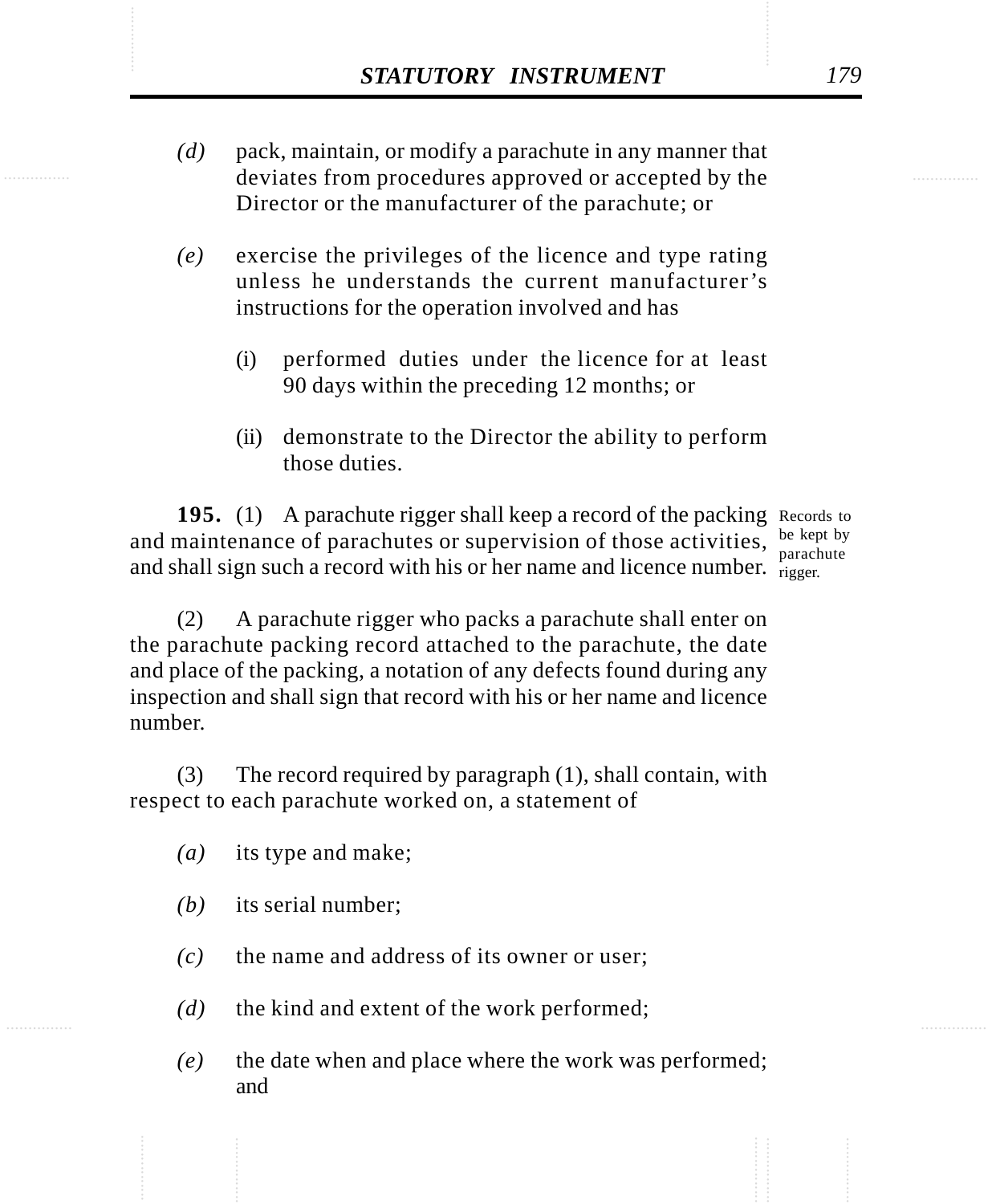*(f)* the results of any drop tests made with it.

(4) A person who makes a record in paragraph (1), shall keep such record for at least 2 years after the date it is made.

**196.** (1) A parachute rigger shall have a seal and a seal press with an identifying mark prescribed by the Director. Seal of parachute rigger.

> (2) After packing a parachute, a parachute rigger shall seal the pack with his seal in accordance with the manufacturer's recommendation for that type of parachute.

### PART XI

#### *Aeronautical Service Fees*

**197.** (1) The fee imposed in respect of the issuance, renewal or amendment or renewal, in the case of a medical certificate, the processing of a document is set out in the *Schedule*. Applicability of this Part. Schedule.

(2) If a document referred to in the *Schedule* is not issued, renewed, amended or endorsed, but action preparatory thereto has been carried out, the fee calculated considering the quantum of work completed is payable. Schedule.

Processing of applications outside Barbados.

**198.** (1) In addition to a fee referred to in regulation 197, when an employee of the Director must travel outside Barbados to process an application for the issuance, renewal, amendment or endorsement of a document, the following expenses that relate to the processing of the application are payable:

there is an agreement between the applicant and the *(a)* transportation, lodging, meal and incidental expenses, as calculated in accordance with the rates set out by the Director unless, in respect of transportation and lodging, Director that the applicant provide transportation and lodging in lieu of payment; and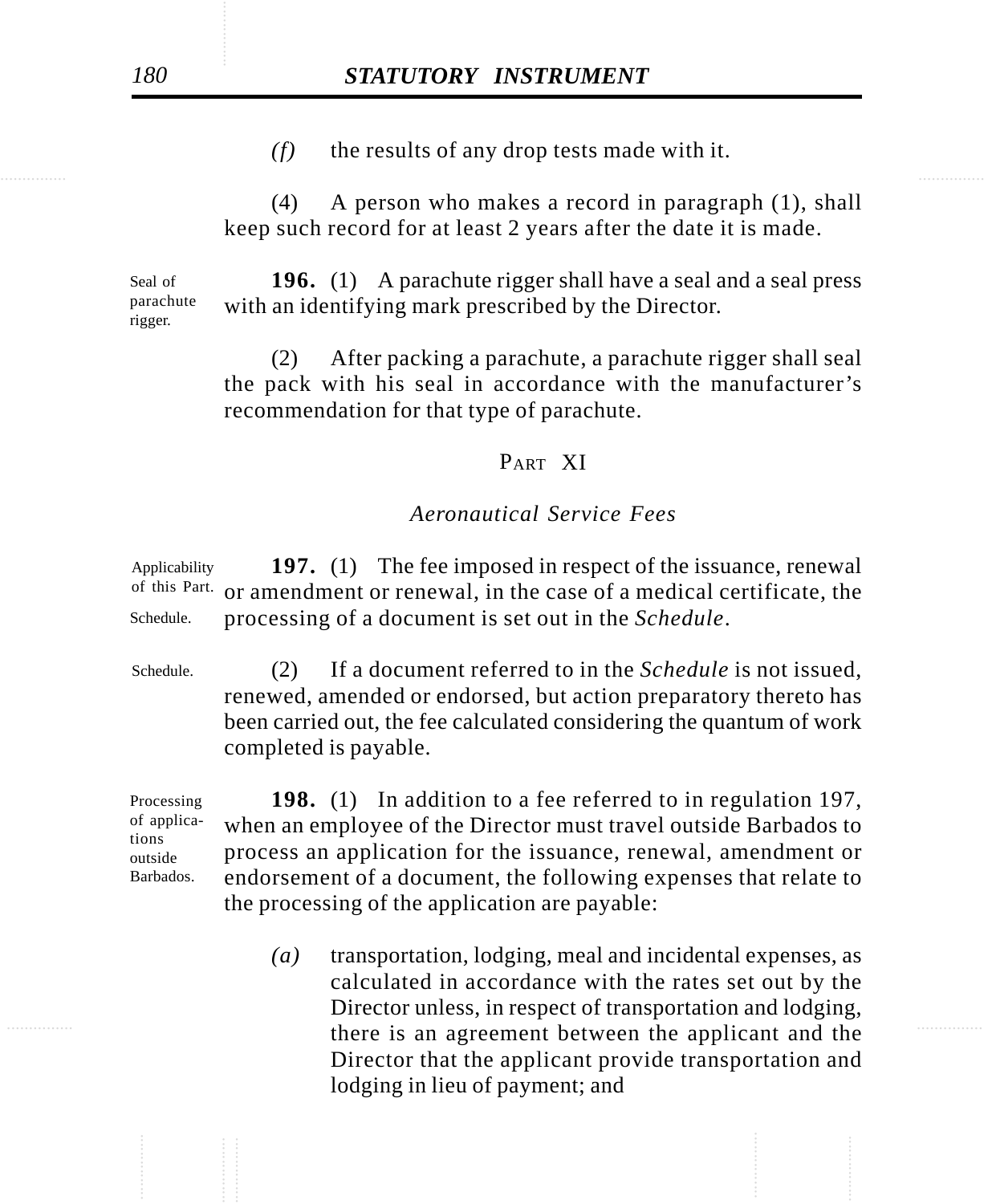**STATUTORY INSTRUMENT** 181<br>(b) overtime expenses, as calculated in accordance with the appropriate collective agreement, for performing the *(b)* overtime expenses, as calculated in accordance with the appropriate collective agreement, for performing the service or travelling to perform the service on weekdays, when the total duty time for the day exceeds 7.5 hours, and on Saturdays, Sundays and Barbadian public holidays.

> (2) The Director shall, on request by an applicant, provide an estimate of the expenses referred to in paragraph (1).

199. (1) Subject to regulation 200, a fee imposed under this Payment in Part is payable in Barbados dollars at the time the service is advance. commenced.

200. A fee is payable in Barbados dollars within 30 days after Invoices. the date indicated on each invoice presented by the Director for the service, in the case of a fee imposed in respect of the expenses referred to in regulation 197(1).

#### PART XII

#### *Miscellaneous*

201. (1) An applicant under these Regulations who cannot General comply with certain eligibility requirements or areas of operations exemptions. required for the issue of an airman licence because of physical limitations or for other reasons, may be issued a licence, rating, or authorisation with an appropriate limitation where

- *(a)* the applicant is able to meet all other certification requirements for the licence, rating, or authorisation sought;
- *(b)* the physical limitation, has been recorded with the authority on the medical records of the applicant; and
- *(c)* the Director determines that the inability of the applicant to perform the particular area of operation will not adversely affect safety.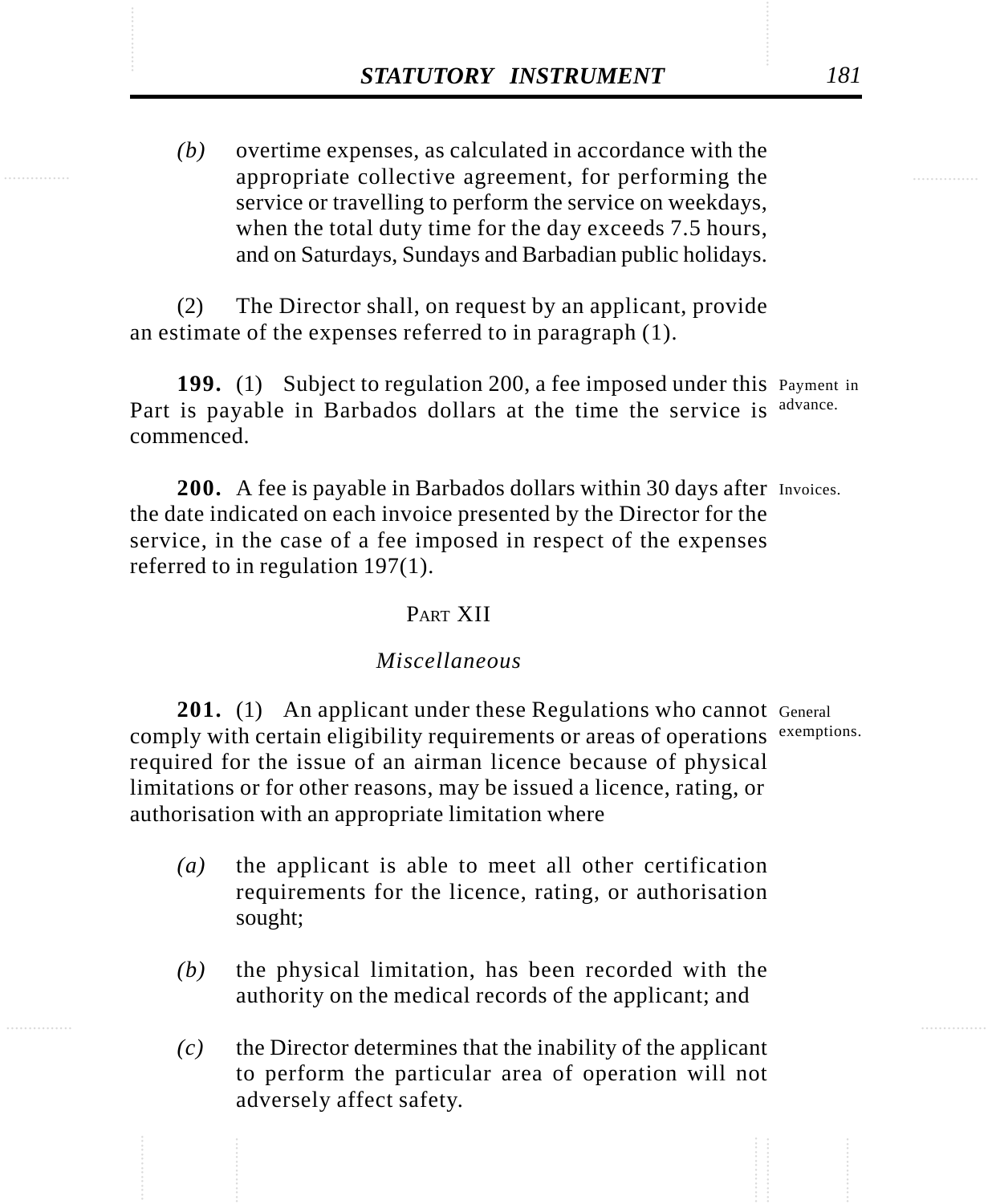may on the recommendation of the Director, be removed where the (2) A limitation placed on a licence under this Regulation licencee demonstrates to an examiner, satisfactory proficiency in the area of operation to which the limitation applies, or otherwise shows compliance with conditions to remove the limitation, as applicable.

> (3) No person shall act as a required pilot of a civil aircraft of foreign registry within Barbados, unless the pilot licence issued to such person in accordance with these Regulations was issued or validated by the country in which the aircraft is registered.

> (4) No person shall act as a pilot, flight instructor, required flight crew member, or air traffic controller unless that person holds an appropriate and current medical certificate issued in accordance with these Regulations or other documentation acceptable to the Director.

**202.** (1) Notwithstanding the requirements for licences ratings and authorisations under Parts II, III, IV, V, VII and VIII of these Regulations, a person meeting the requirements and exercising the privileges of such licence, rating or authorisation, on the commencement of these Regulations may continue to do so under the conditions of his existing licence, rating or authorisation for a period no greater than 6 months from the date of the commencement of these Regulations and thereafter shall meet the requirements of those Parts. Transitional provisions.

............... ............... ment of these Regulations and thereafter shall meet the requirements (2) Notwithstanding the requirements for licences, ratings and authorisations under Part IX of these Regulations, a person exercising the privileges of such licence, rating, or authorisation on the commencement of these Regulations may continue to do so under the conditions of his existing licence, rating or authorisation for a period no greater than 36 months from the date of the commenceof Part IX.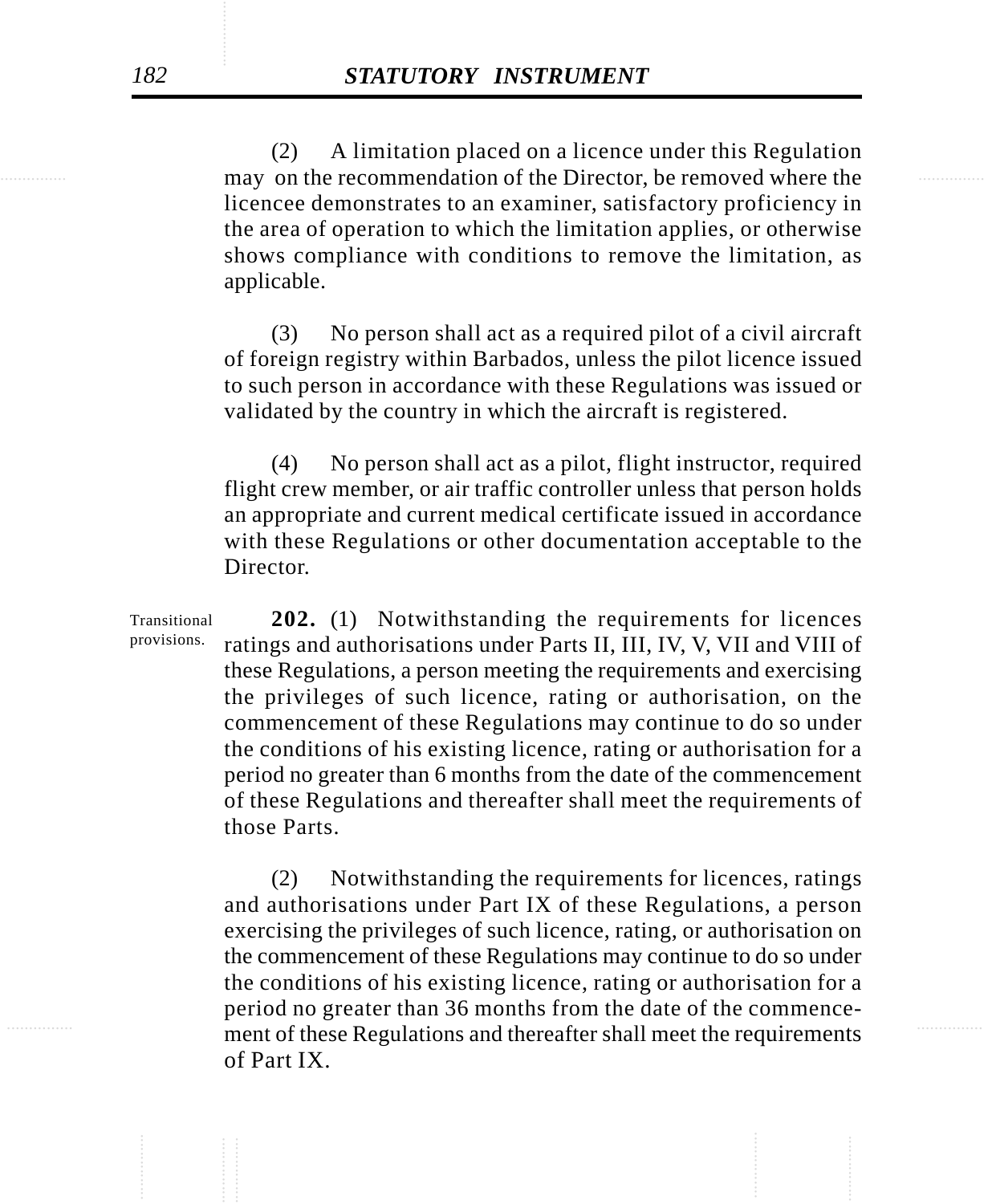**STATUTORY INSTRUMENT** 183<br>
203. The holder of an airman licence under these Regulations Implement-<br>
in meeting the requirements of regulations 5, 31, 33, 40, 42, 58, 66, ing 203. The holder of an airman licence under these Regulations Implementin meeting the requirements of regulations 5, 31, 33, 40, 42, 58, 66, 68, 108, 115, 116, 117, 120, 130 and 149, shall ensure that he complies with the minimum implementing standards set out in the General Application and Personnel Licensing Standards. ing Standards.

> 204. (1) The Director may make Standards or amend Standards Director and incorporate them by reference into these Regulations. may make Standards or

(2) The Director shall not make a Standard or an amendment Standards.to a Standard unless the Director has undertaken consultations with interested parties concerning the Standard or the amendment.

(3) No Standard or amendment may come into effect less than 30 days after it is made.

(4) A Standard or an amendment to a Standard may be made and brought into effect by the Director without regard to paragraphs (2) and (3) where the Standard or amendment is urgently required to ensure aviation safety or the safety of the public.

amend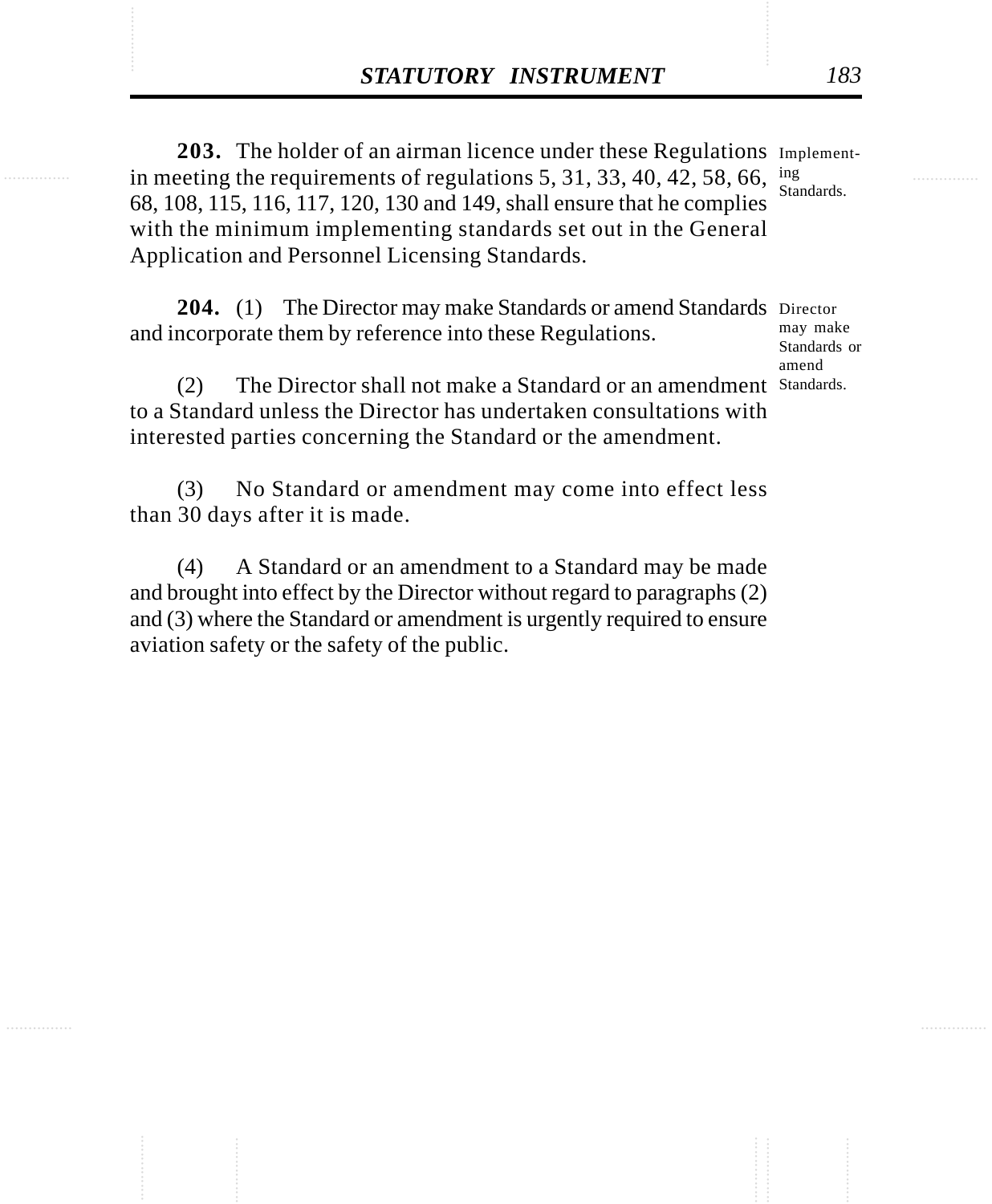# PERSONNEL LICENCES

|                 | (Regulations 30, 39, 49, 57, 87, 101, 107, 129, 136, 142, 149, 156, 168, 182, 186) |                    | Additional    | Category              | $\sum_{i=1}^{n}$                                  | \$100                 | $\sum_{\mathbf{X}}$ |                 | \$100                  | \$100                                             |       | $\sum_{\mathbf{X}}$                      | $\sum_{\mathbf{X}}$ | $\sum_{\mathbf{X}}$                               |                  |                     |                             |  |  |
|-----------------|------------------------------------------------------------------------------------|--------------------|---------------|-----------------------|---------------------------------------------------|-----------------------|---------------------|-----------------|------------------------|---------------------------------------------------|-------|------------------------------------------|---------------------|---------------------------------------------------|------------------|---------------------|-----------------------------|--|--|
|                 |                                                                                    |                    | ${\bf Type}$  | Rating                | $\mathop{\mathsf{N}}\nolimits\mathop{\mathsf{A}}$ | \$100                 | $\sum_{i=1}^{n}$    |                 | \$100                  | \$100                                             |       | $\mathop{\mathsf{X}\mathsf{M}}\nolimits$ | $\sum_{\mathbf{X}}$ | $\sum^\Delta$                                     |                  |                     |                             |  |  |
|                 |                                                                                    |                    |               |                       |                                                   | Instrument Instrument | Rating<br>Ren.      | N/A             | \$100                  | N/A                                               |       | \$100                                    | \$100               |                                                   | $\sum_{i=1}^{n}$ | $\sum_{\mathbf{X}}$ | $\mathop{\rm N}\nolimits\!$ |  |  |
|                 |                                                                                    |                    |               | Rating<br>Int.        | $\sum_{i=1}^{n}$                                  | \$100                 | $\sum_{\mathbf{X}}$ |                 | \$100                  | \$100                                             |       | $\sum_{i=1}^{n}$                         | $\sum_{\mathbf{X}}$ | $\mathop{\rm N}\nolimits\!$                       |                  |                     |                             |  |  |
|                 |                                                                                    |                    | Instructor    | Rating                | $\mathbb{N}\mathbb{A}$                            | \$100                 | $\sum_{i=1}^{n}$    |                 | \$100                  | \$100                                             |       | $\sum_{i=1}^{n}$                         | $\sum_{\mathbf{X}}$ | $\mathop{\rm N}\nolimits\!mathop{\rm A}\nolimits$ |                  |                     |                             |  |  |
|                 |                                                                                    |                    | Multi         | Rating                | $\mathop{\rm N}\nolimits\!mathop{\rm A}\nolimits$ | \$100                 | $\sum_{i=1}^{n}$    |                 | \$100                  | $\mathop{\mathsf{N}}\nolimits\mathop{\mathsf{A}}$ |       | $\sum_{i=1}^{n}$                         | $\sum_{i=1}^{n}$    | $\mathop{\mathsf{N}}\nolimits\mathop{\mathsf{A}}$ |                  |                     |                             |  |  |
| <b>SCHEDULE</b> |                                                                                    |                    |               |                       | $\mathbb{N}\mathbb{A}$                            | \$100                 | $\sum_{i=1}^{n}$    |                 | $\mathbb{N}\mathbb{A}$ | $\mathop{\mathsf{N}}\nolimits\mathop{\mathsf{A}}$ |       | $\sum_{i=1}^{n}$                         | $\sum_{i=1}^{n}$    | $\sum^\Delta$                                     |                  |                     |                             |  |  |
|                 |                                                                                    | PERSONNEL LICENCES |               | Replace Rating 1      | \$200                                             | \$200                 | \$250               |                 | \$300                  | \$400                                             |       | \$100                                    | \$200               | \$200                                             |                  |                     |                             |  |  |
|                 |                                                                                    |                    |               | 50                    | $$100$ $$75$                                      | \$75                  | \$75                | $\frac{5}{50}$  | \$125                  | 50 <sub>2</sub>                                   | \$150 |                                          |                     | $\frac{1}{2}$                                     | \$125            |                     |                             |  |  |
|                 |                                                                                    |                    | Renewal       | $40$<br>$rac{40}{5}$  | 001                                               | \$100<br>\$100        | \$100<br>\$150      | $502$           | \$150                  | $<\!\!50$                                         | \$250 | ${\bf N} {\cal A}$                       | \$100               | $\frac{1}{2}$                                     | \$150            |                     |                             |  |  |
|                 |                                                                                    |                    |               | 50 <sub>2</sub>       | \$150                                             | \$150                 | \$200               |                 |                        |                                                   |       |                                          |                     |                                                   |                  |                     |                             |  |  |
|                 |                                                                                    |                    | Initial Issue | $\frac{\triangle}{4}$ | \$200                                             | \$200                 | \$250               | 50 <sub>2</sub> | \$250                  |                                                   | \$275 | \$100                                    | \$200               | $\frac{1}{2}$                                     | \$250            |                     |                             |  |  |
|                 |                                                                                    |                    |               | $rac{40}{5}$          | \$200                                             | \$200                 | \$250               | $<\!\!50$       | \$300                  | $<\!\!50$                                         | \$400 |                                          |                     | $rac{40}{5}$                                      | \$300            |                     |                             |  |  |
|                 |                                                                                    |                    | Type of       | Licence               | Student<br>pilot                                  | Private<br>pilot      | <b>ATCO</b>         | Commercial      | pilot                  | <b>ATPL</b>                                       |       | Radio<br>telephony                       | <b>AME</b>          | Flight                                            | engineer         |                     |                             |  |  |

### *184 STATUTORY INSTRUMENT*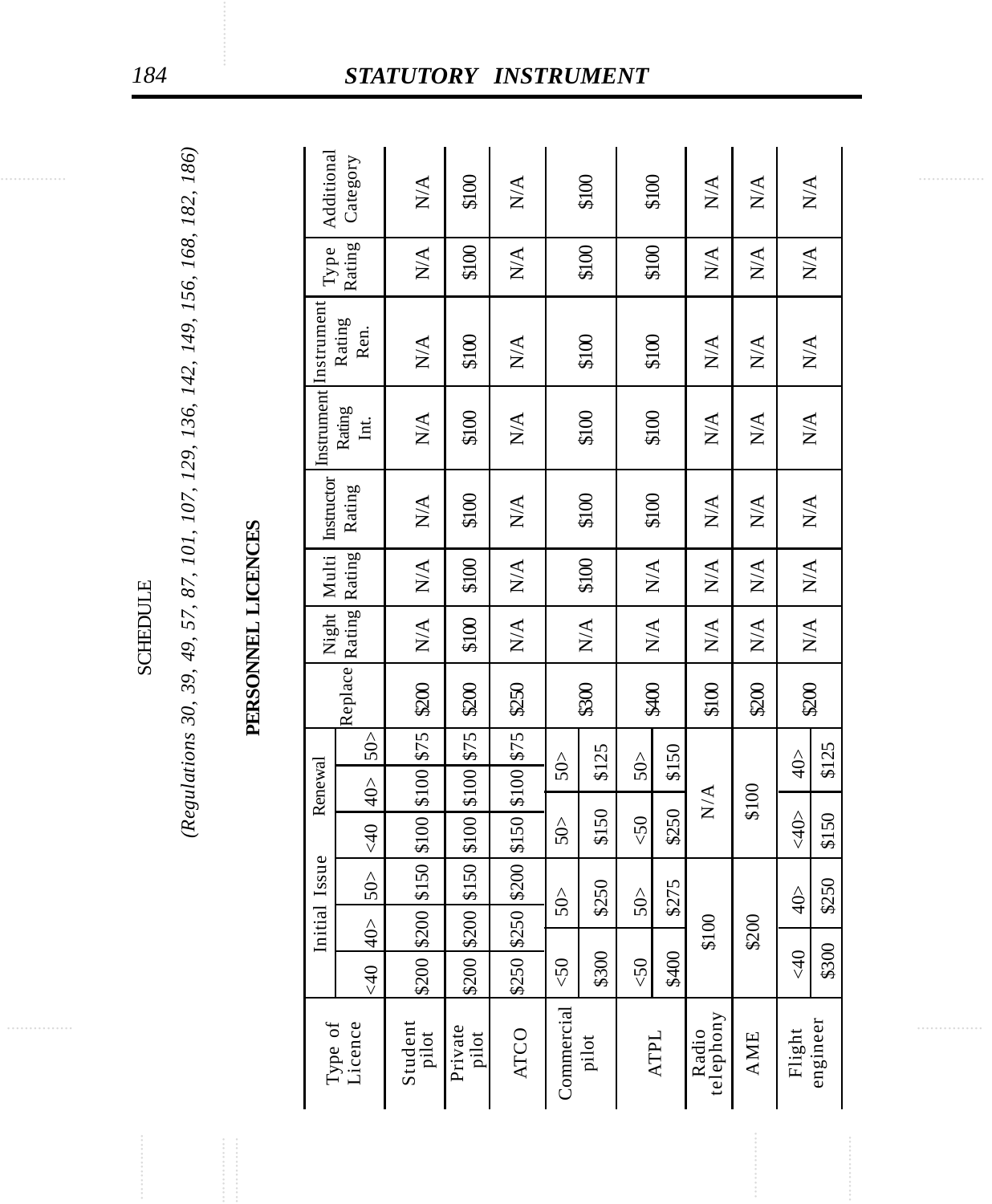#### SCHEDULE - Cont'd

Services, aircraft registration, identification, import and export approvals

| FLYING TRAINING UNIT CEKTIFICATE    |                                |                |                  |                                                                             |  |  |  |  |  |  |
|-------------------------------------|--------------------------------|----------------|------------------|-----------------------------------------------------------------------------|--|--|--|--|--|--|
|                                     | <b>INITIAL</b><br><b>ISSUE</b> | <b>RENEWAL</b> | <b>AMENDMENT</b> | <b>MANUAL</b><br><b>AMENDMENT</b><br><b>REVIEW &amp;</b><br><b>APPROVAL</b> |  |  |  |  |  |  |
| Single engine                       | \$1 000                        | \$             | \$               | \$                                                                          |  |  |  |  |  |  |
| private licence                     |                                | 500            | 300              | 50                                                                          |  |  |  |  |  |  |
| Single engine<br>commercial licence | \$2 000                        | \$1 000        | \$<br>300        | \$<br>50                                                                    |  |  |  |  |  |  |
| Multi-engine ops                    | \$                             | \$             | \$               | \$                                                                          |  |  |  |  |  |  |
| spec                                | 600                            | 400            | 300              | 50                                                                          |  |  |  |  |  |  |
| Aerobaic training                   | 600                            | \$             | 300              | \$                                                                          |  |  |  |  |  |  |
| ops spec                            | \$                             | 400            | \$               | 50                                                                          |  |  |  |  |  |  |

#### $\sigma$  and  $\mu$  in the  $\sigma$  is the  $\sigma$

#### **AERIAL WORK CERTIFICATE**

|                                          | <b>INITIAL ISSUE</b> | <b>RENEWAL</b> | <b>AMENDMENT</b> |
|------------------------------------------|----------------------|----------------|------------------|
| Single engine piston<br>or turbine $A/C$ | \$500                | \$250          | \$100            |
| Multi-engine aircraft                    | \$800                | \$400          | \$200            |

#### **LETTER OF ATTESTATION TO LICENCE OR CREDENTIALS**

These are done as time permits. \$30.00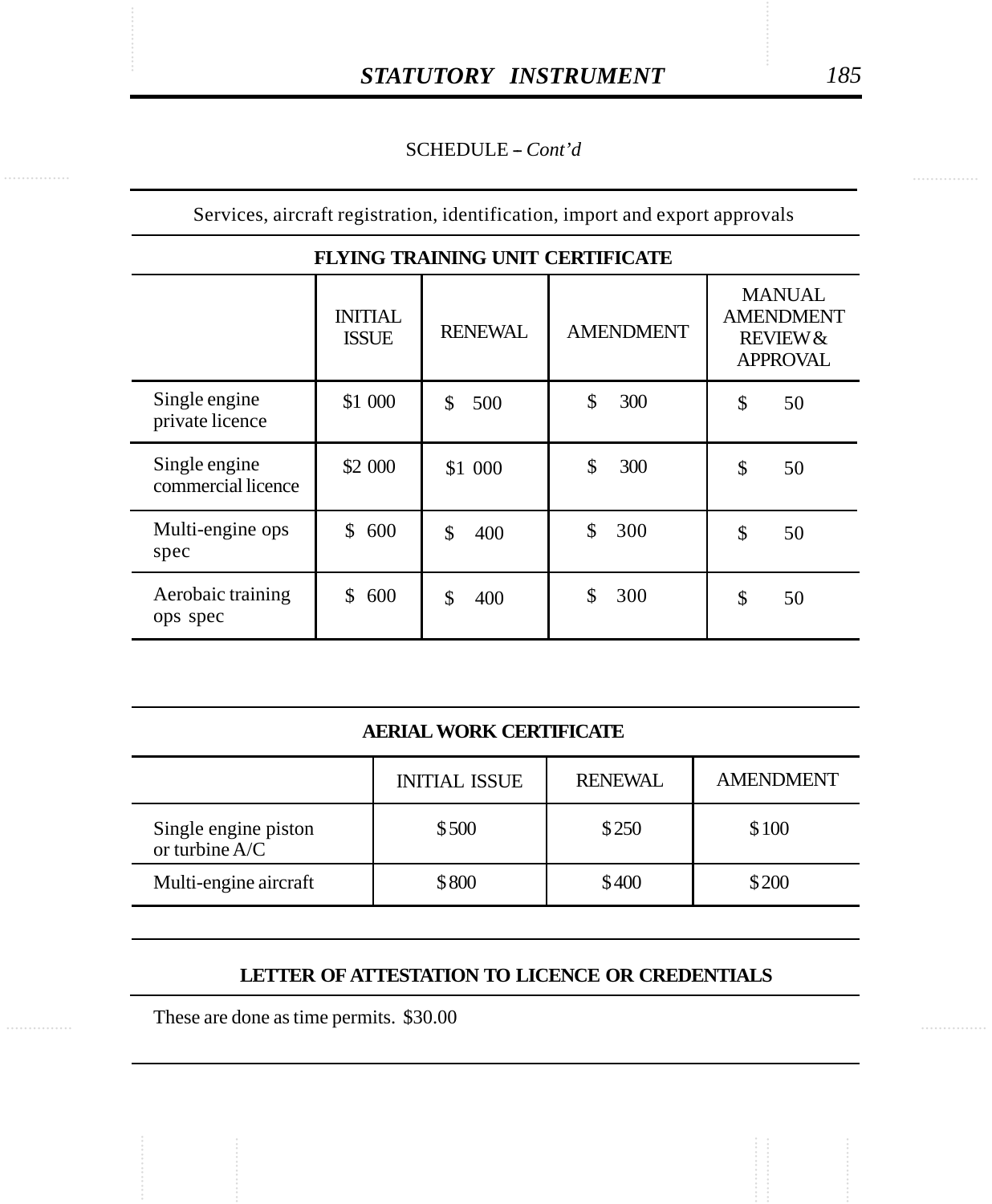#### *186 STATUTORY INSTRUMENT*

SCHEDULE - *Cont'd* 

#### ............... ............... **CERTIFICATE OF REGISTRATION**

| <b>AIRCRAFT</b><br><b>SIZE</b>    | <b>INITIAL</b><br><b>ISSUE</b> | <b>CHANGE OR</b><br><b>REPLACEMENT</b> | <b>RESERVE REG</b><br><b>MARKS</b> | <b>NOISE</b><br><b>CERTIFICATE</b><br>OR VALIDATION |
|-----------------------------------|--------------------------------|----------------------------------------|------------------------------------|-----------------------------------------------------|
| Less than 10<br>passengers        | \$<br>300                      | \$200                                  | \$200                              | 100<br>\$                                           |
| $10 \text{ to } 19$<br>passengers | \$<br>500                      | \$300                                  | \$200                              | 100<br>\$                                           |
| $19$ to 50<br>passengers          | \$<br>800                      | \$<br>400                              | 200<br>\$                          | 200<br>\$                                           |
| More than 50<br>passengers        | \$1 000                        | \$550                                  | <b>200</b><br>\$                   | 400<br>\$                                           |

#### **AIRCRAFT AIRWORTHINESS FEES**

| <b>CERTIFICATE OF AIRWORTHINESS</b> |                     |             |                 | <b>EXTENSION/CONCESSIONS</b> | 3rd $\&$<br>Subsequent<br>\$250<br>\$300<br>\$300<br>\$300 |  |
|-------------------------------------|---------------------|-------------|-----------------|------------------------------|------------------------------------------------------------|--|
| Weight Category                     | Initial/<br>Renewal | Replacement | 1st<br>Instance | 2nd<br>Instance              |                                                            |  |
| $<$ 2730 kg                         | \$500               | \$400       |                 |                              |                                                            |  |
| 2731 - 5700 kg                      | \$1350              | \$400       | \$150           | \$200                        |                                                            |  |
| 5701 - 15000 kg                     | \$3250              | \$400       | \$150           | \$200                        |                                                            |  |
| 15001 - 27000 kg                    | \$5450              | \$400       | \$200           | \$250                        |                                                            |  |
| 27001 - 50000 kg                    | \$8250              | \$400       | \$200           | \$250                        |                                                            |  |
| 50001 kg - 100000 kg                | \$9000              | \$500       | \$250           | \$350                        | \$450                                                      |  |
| 100001 kg - 225000 kg               | \$10000             | \$600       | \$400           | \$500                        | \$600                                                      |  |
| $225001 \text{ kg}$                 | \$15000             | \$700       | \$500           | \$600                        | \$700                                                      |  |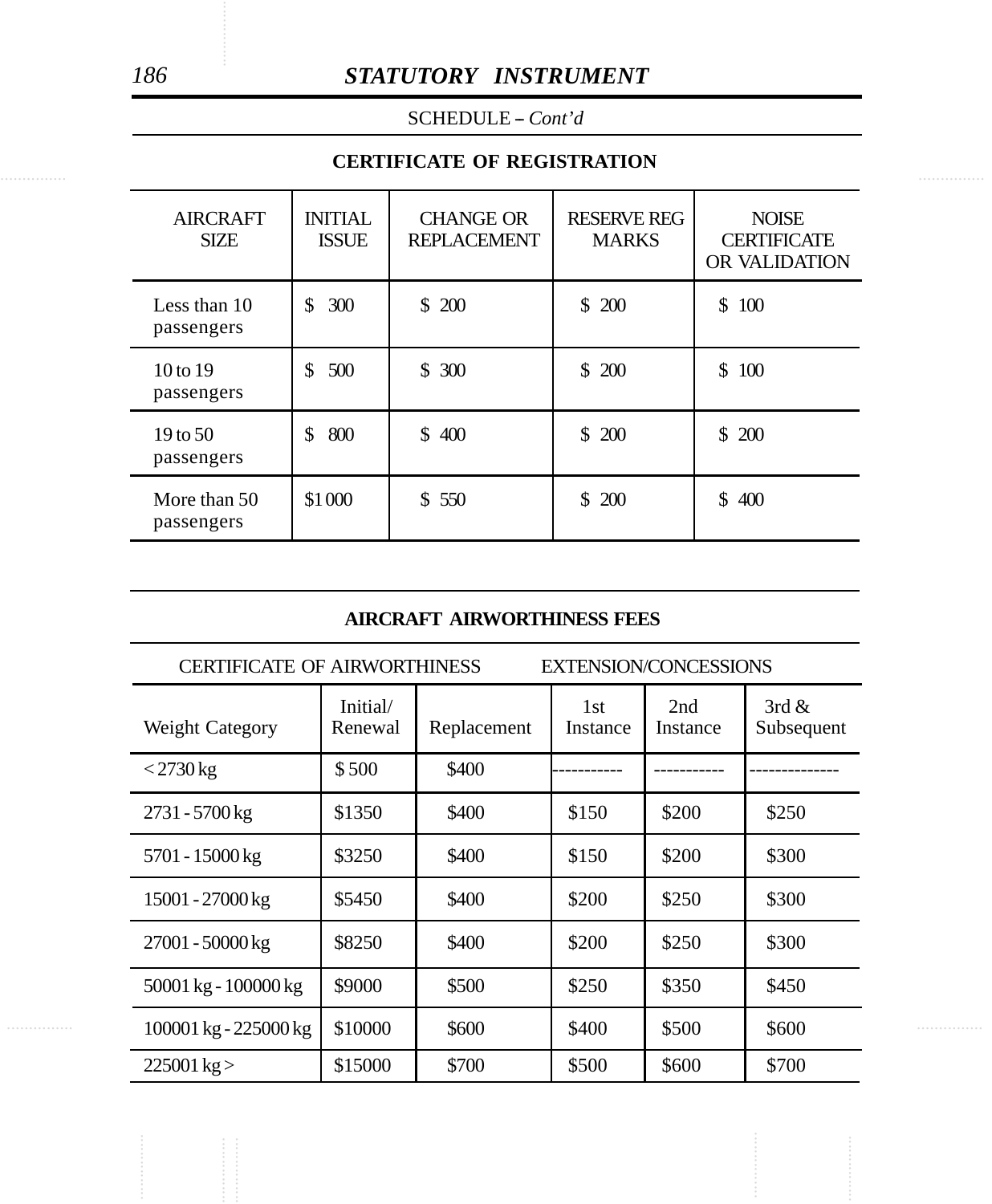SCHEDULE -- *Cont'd* 

## $\begin{tabular}{c|c} \multicolumn{2}{c}{\textbf{\textit{SATUTORY}}}\quad \textit{INSTRUMENT} & \multicolumn{2}{c}{187} \\ \multicolumn{2}{c}{\textbf{\textit{SCHEDULE -} }}\textit{Cont'd} & \multicolumn{2}{c}{\textbf{\textit{PERMIT TO FLY WITHOUT CERTIFICATE OF AIRWORTHINESS}}} \end{tabular}$ **PERMIT TO FLY WITHOUT CERTIFICATE OF AIRWORTHINESS**

| Weight Category       | Investigation | Renewal Annual | Replacement |
|-----------------------|---------------|----------------|-------------|
| Not Exceeding 5700 kg | \$500         | \$500          | \$200       |
| Exceeding 5700 kg     | \$700         | \$700          | \$200       |

| <b>DOCUMENTS</b>                           |          |                                     |          |  |  |  |  |
|--------------------------------------------|----------|-------------------------------------|----------|--|--|--|--|
| Search and rescue manual                   | \$       | Light aircraft maintenance          | \$       |  |  |  |  |
|                                            | 50       | schedule                            | 30       |  |  |  |  |
| NOTAMS, circulars,                         | \$       | Personnel licensing handbook        | \$       |  |  |  |  |
| bulletins etc.                             | 60       |                                     | 50       |  |  |  |  |
| Personal flying log book                   | \$       | Sample maintenance procedures       | \$       |  |  |  |  |
|                                            | 50       | manual                              | 40       |  |  |  |  |
| Aircraft log book                          | \$       | Barbados aviation requirements part | \$       |  |  |  |  |
| (not exceeding 2730 kg)                    | 35       |                                     | 40       |  |  |  |  |
| Engine log book<br>(not exceeding 2730 kg) | \$<br>35 | Barbados Civil Aviation Act         | \$100    |  |  |  |  |
| Variable pitch propeller log book          | \$       | Barbados Civil Aviation             | \$       |  |  |  |  |
| (not exceeding 2730 kg)                    | 35       | Regulations / per part              | 60       |  |  |  |  |
| Aircraft maintenance engineer's            | \$       | Barbados Aeronautical               | \$100    |  |  |  |  |
| $log$ book (exceeding 2730 kg)             | 50       | Information Publication (AIP)       |          |  |  |  |  |
| Engine log book                            | \$       | Amendment Service for AIP           | \$       |  |  |  |  |
| (exceeding 2730 kg)                        | 50       | (annually)                          | 80       |  |  |  |  |
| Variable pitch propeller log book          | \$       | Sample maintenance control          | \$       |  |  |  |  |
| (exceeding 2730 kg)                        | 50       | manual                              | 40       |  |  |  |  |
| <b>Modification Record Book</b>            | \$<br>50 | Other documents                     | \$<br>50 |  |  |  |  |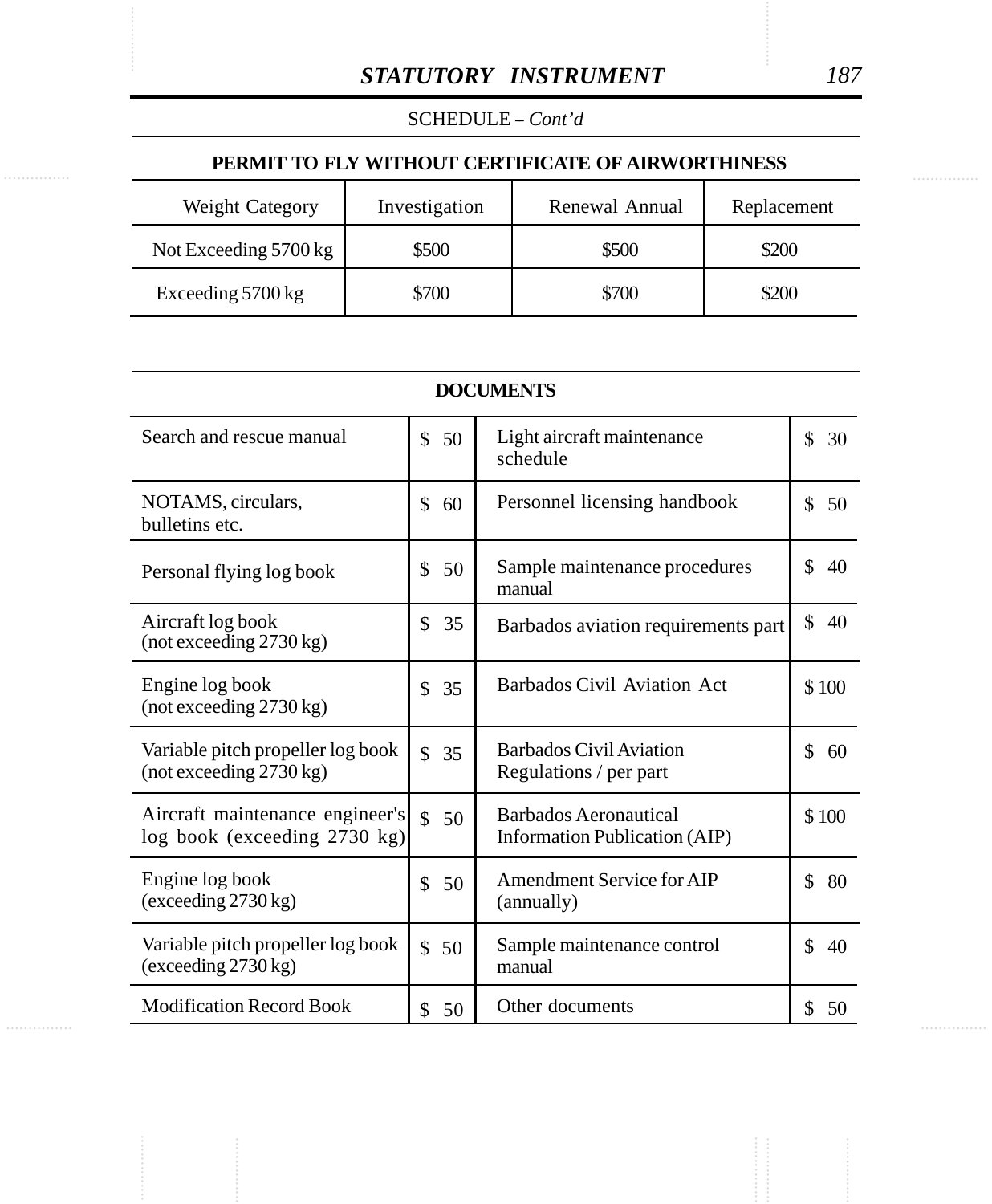SCHEDULE - *Cont'd* 

#### **AIRPORT INSPECTION AND CERTIFICATION FEES**

#### AIRPORT/ AERODROME CERTIFICATES/ REGISTRATION

|                                          | <b>INITIAL</b> |   | <b>AMENDMENTS</b> | <b>AERONAUTICAL</b><br><b>SAFETY STUDY</b> |
|------------------------------------------|----------------|---|-------------------|--------------------------------------------|
| International airport<br>certificate     | \$7000         |   | 700               | \$100 per hour of Inspector time           |
| Domestic public<br>aerodrome certificate | \$2000         |   | 200               | \$100 per hour of Inspector time           |
| Private registration                     | <b>200</b>     | S | 50                | N/A                                        |

| <b>AIRPORT LICENCE FEES</b>       |                    |                   |  |  |  |  |  |
|-----------------------------------|--------------------|-------------------|--|--|--|--|--|
|                                   | <b>ANNUALLY</b>    | <b>AMENDMENTS</b> |  |  |  |  |  |
| International Scheduled Service   | \$5 000*           | 400<br>S.         |  |  |  |  |  |
| Heliport                          | $300*$<br>S        | 50                |  |  |  |  |  |
| <b>Airport Special Inspection</b> | 500 plus cost<br>S |                   |  |  |  |  |  |

\*Includes Annual Inspection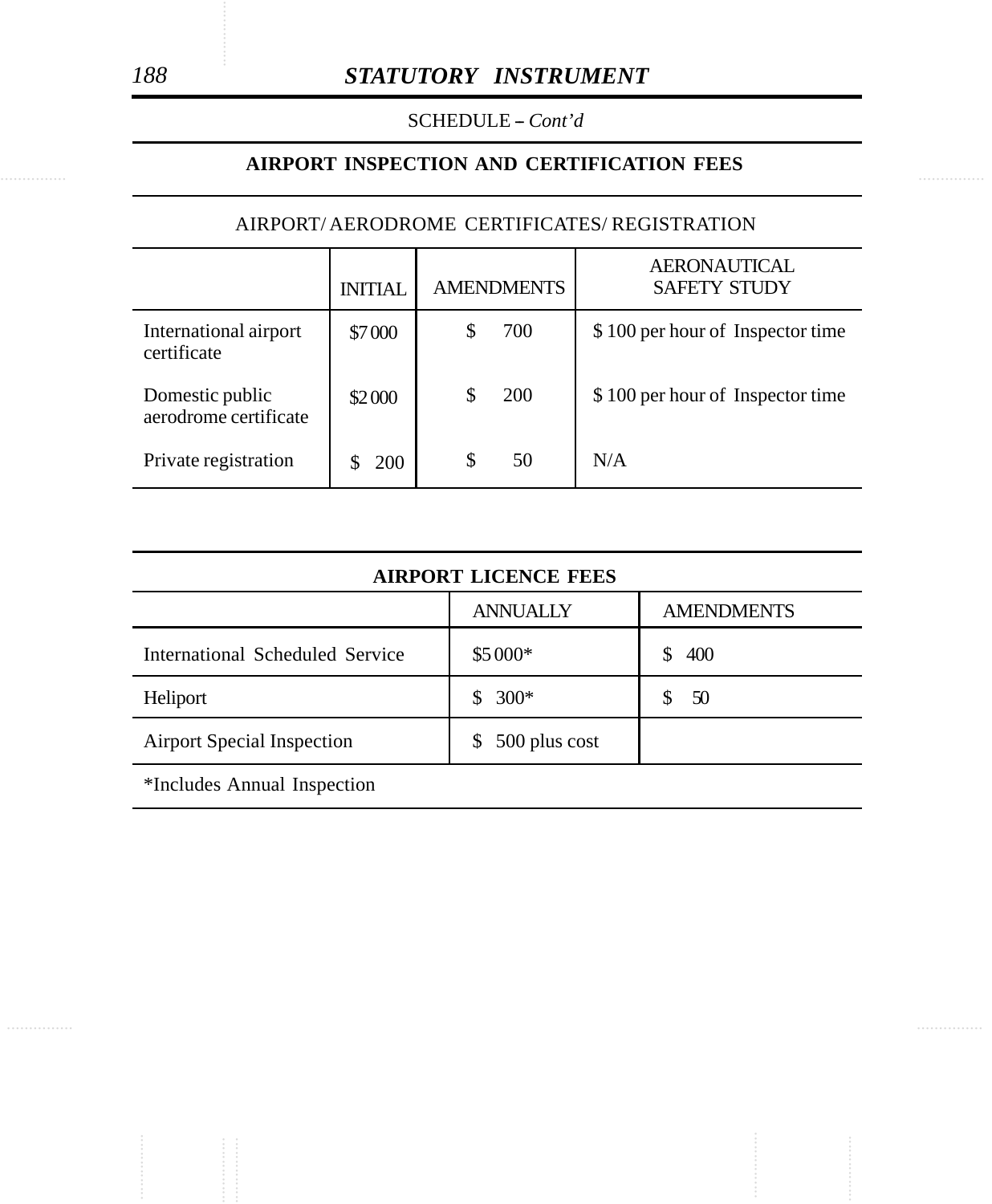#### SCHEDULE -- *Cont'd*

#### **EXAMINATION FEES**

| WRITTEN<br><b>EXAMINATION</b> |     | <b>ORAL</b><br><b>EXAMINATION</b> |    | <b>MEDICAL</b><br><b>EXAMINATION</b> |    |  |
|-------------------------------|-----|-----------------------------------|----|--------------------------------------|----|--|
| First attempt                 | 75  | First attempt                     | 50 | Processing<br>of certificate         | 50 |  |
| Second attempt                | 85  | Second attempt                    | 75 |                                      |    |  |
| Each subsequent<br>attempt    | 100 |                                   |    |                                      |    |  |

| <b>FLIGHT TESTS CONDUCTED BY DESIGNATED EXAMINERS</b> |  |                        |                                    |                                    |                                                      |             |  |  |  |
|-------------------------------------------------------|--|------------------------|------------------------------------|------------------------------------|------------------------------------------------------|-------------|--|--|--|
|                                                       |  | MULTI<br><b>RATING</b> | <b>INSTRUCTOR</b><br><b>RATING</b> | <b>INSTRUMENT</b><br><b>RATING</b> | <b>INSTRUMENT</b><br><b>RATING</b><br><b>RENEWAL</b> | <b>TYPE</b> |  |  |  |
| Flight test<br>for rating                             |  | \$ 300                 | \$ 300                             | \$ 300                             | \$<br>300                                            | \$<br>300   |  |  |  |
| Pilot<br>proficiency<br>check                         |  | \$ 300                 |                                    |                                    |                                                      |             |  |  |  |
| Flight test<br>for licence                            |  | \$ 300                 |                                    |                                    |                                                      |             |  |  |  |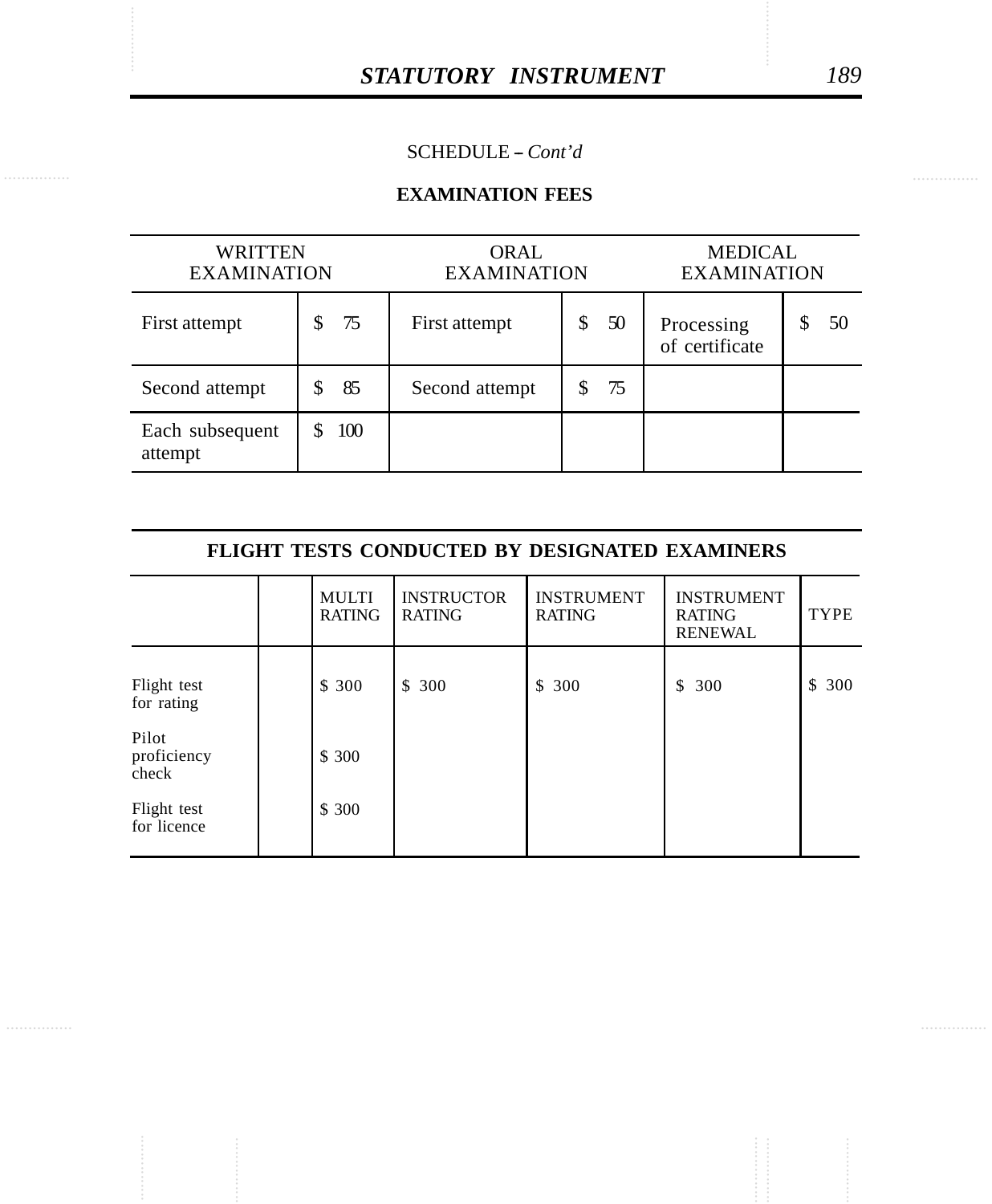SCHEDULE -- *Cont'd* 

#### **APPROVAL OF AIRCRAFT EQUIPMENT INCLUDING MODIFICATION, REPAIRS etc.**

| <b>PARTICULARS</b>                                                                    | Aircraft Weight       | Fee     |
|---------------------------------------------------------------------------------------|-----------------------|---------|
| Approval of equipment incluiding radio apparatus or the<br>manner of its installation | Not exceeding 5700 kg | 600     |
| Approval of equipment including radio apparatus or the<br>manner of its installation  | Exceeding 5700 kg     | \$1 200 |
| Approval of the major modification, repair etc. of<br>aircraft                        | Not exceeding 5700 kg | 700     |
| Approval of the major modification, repair etc. of<br>aircraft                        | Exceeding 5700 kg     | \$1 400 |
| Approval of minor repairs and modifications                                           | All aircraft          | 300     |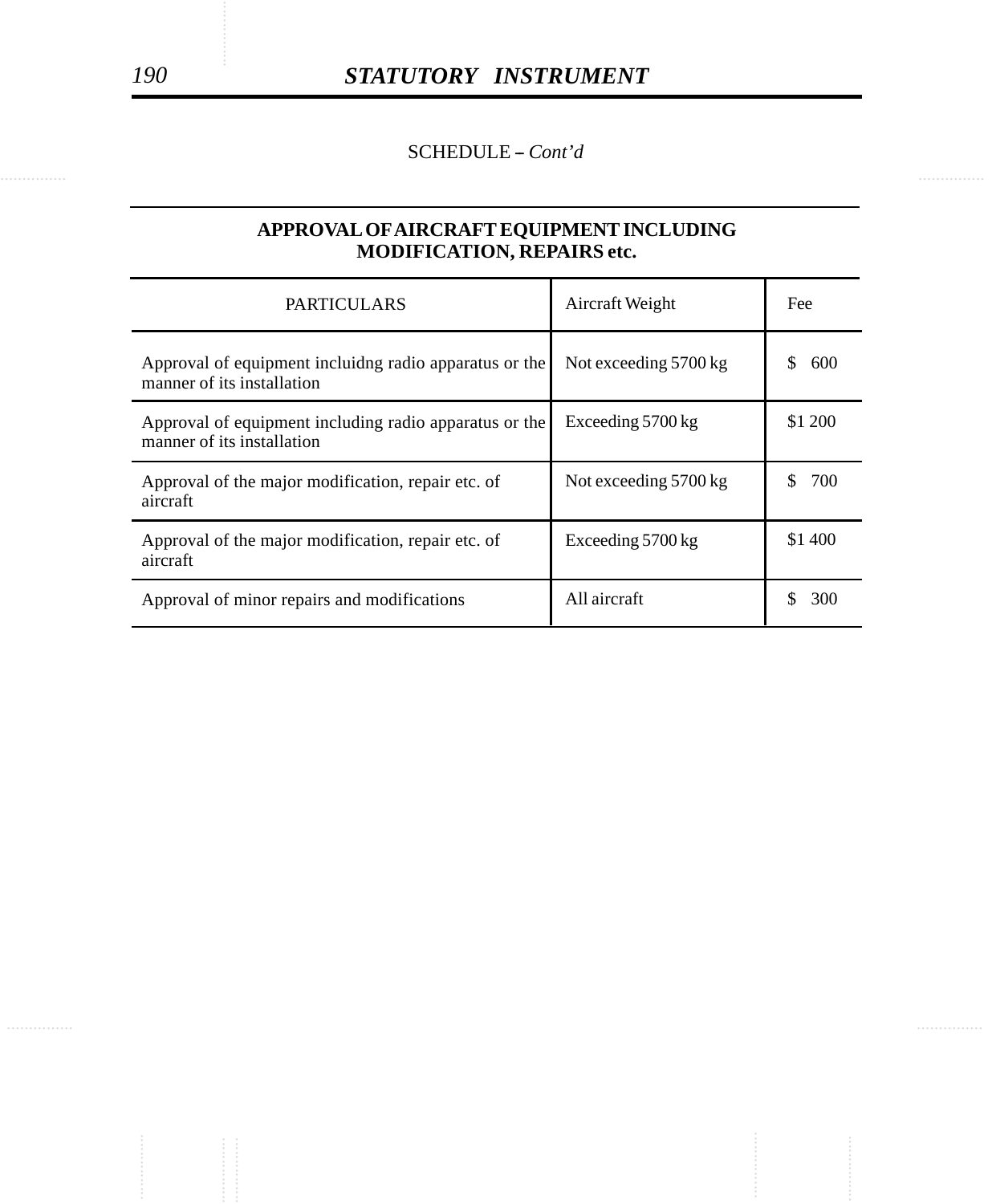SCHEDULE - *Cont'd* 

#### **APPROVED MAINTENANCE ORGANISATION**

| Initial<br>Application | Renewal | Inclusion of<br>each aircraft<br>rating<br>$<$ 5700 kg | Inclusion of<br>each aircraft<br>rating<br>$>5700$ kg | Inclusion of<br>each piston<br>engine rating | Inclusion of<br>each turbine<br>engine rating | Inclusion<br>of each<br>component<br>rating |
|------------------------|---------|--------------------------------------------------------|-------------------------------------------------------|----------------------------------------------|-----------------------------------------------|---------------------------------------------|
| \$2000                 | \$1000  | \$400                                                  | \$600                                                 | \$200                                        | \$300                                         | \$100                                       |

|  | EXPORT CERTIFICATE OF AIRWORTHINESS |
|--|-------------------------------------|
|  |                                     |

| <b>WEIGHT CATEGORY</b>                   | <b>ISSUE</b> | <b>RE-ISSUE</b> | VALIDITY |
|------------------------------------------|--------------|-----------------|----------|
| Aircraft Below 2730 kgs                  | \$300        | 300<br>\$.      | 30 days  |
| Aircraft > 2730 kgs but $<$ 5700 kgs     | \$500        | 500<br>\$.      | 30 days  |
| Aircraft $> 5700$ kgs but $< 50,000$ kgs | \$1 000      | \$1 000         | 30 days  |
| Aircraft $> 50,000$ kgs                  | \$2 000      | \$2 000         | 30 days  |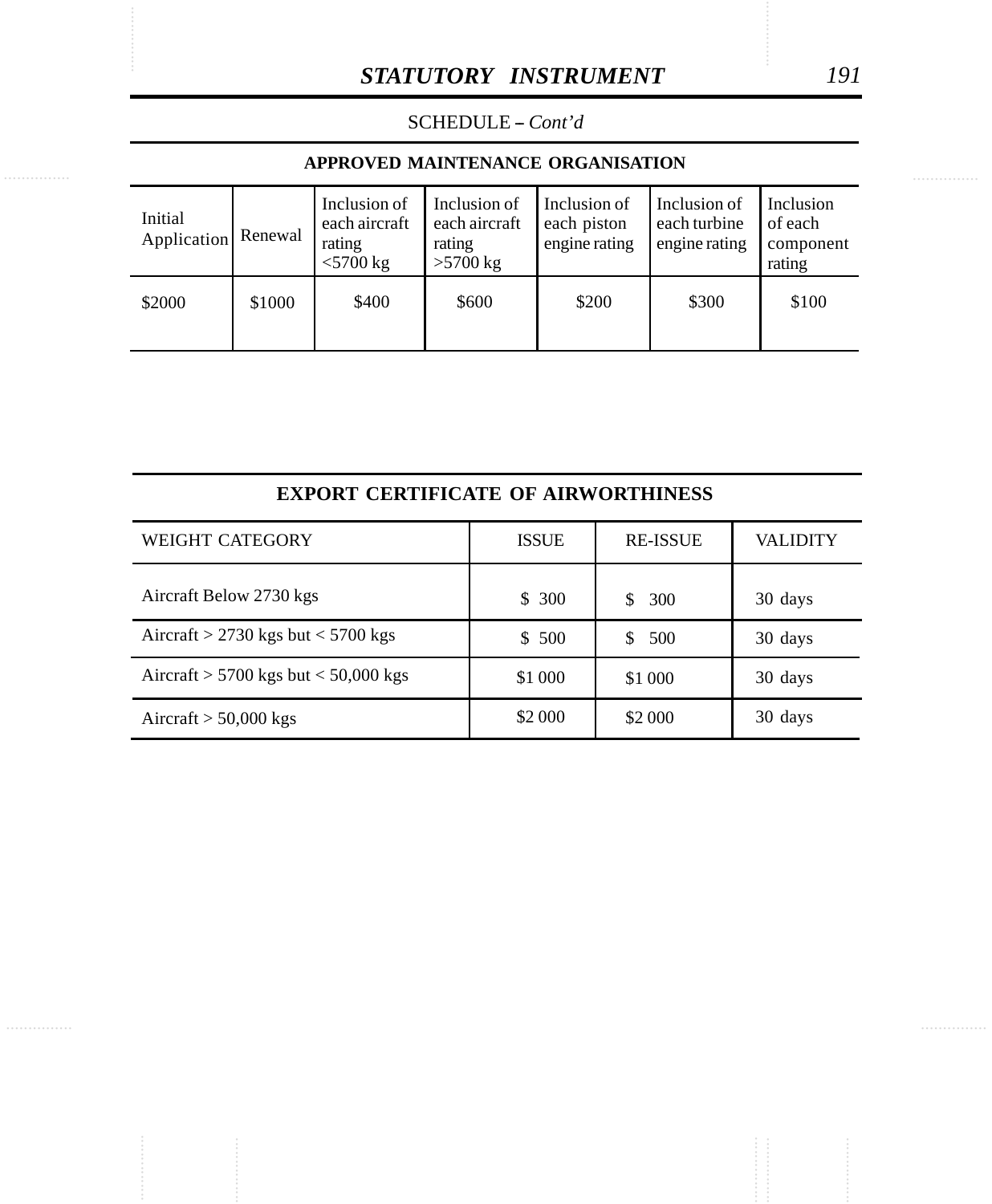#### *192 STATUTORY INSTRUMENT*

SCHEDULE -- *Cont'd* 

#### ............... ............... **SIMULATOR APPROVAL FEES**

#### FLIGHT SIMULATORS

| Approval               | \$7 000 |
|------------------------|---------|
| Renewal of approval    | \$3 000 |
| Validation of approval | \$2 000 |

| VALIDATION OF FOREIGN LICENCES |  |
|--------------------------------|--|
|                                |  |

| Validation                 | Initial Issue |       |       |       | Renewal |       |       |       |             |  |
|----------------------------|---------------|-------|-------|-------|---------|-------|-------|-------|-------------|--|
|                            | $<$ 40        | 40>   |       | 50>   | <40     | 40>   |       | 50>   | Replacement |  |
| Private pilot's<br>licence | \$200         | \$150 |       | \$100 | \$150   | \$100 |       | \$75  | \$200       |  |
| Commercial                 | $<$ 50        |       | 50>   | < 50  |         | 50>   |       | \$300 |             |  |
| pilot's licence            |               | \$300 |       | \$250 |         | \$150 |       | \$125 |             |  |
| Air transport              | < 50          |       |       | 50>   | $<$ 50  |       |       | 50>   | \$400       |  |
| pilot's licence            |               | \$400 |       | \$275 | \$250   |       | \$150 |       |             |  |
| AME licence                | \$200         |       | \$100 |       | \$200   |       |       |       |             |  |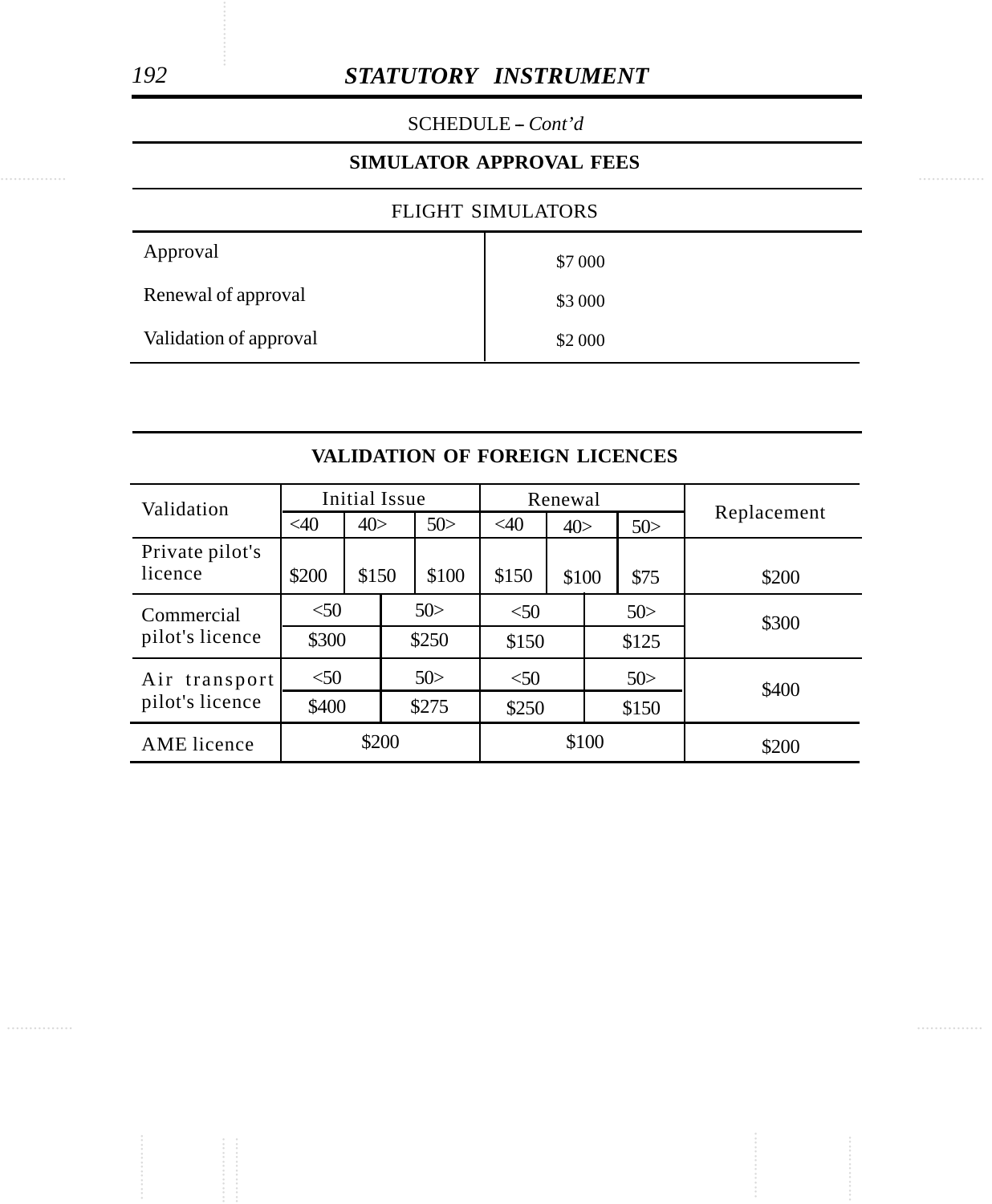#### SCHEDULE - *Concl'd*

#### **AIR OPERATOR APPROVAL FEES**

#### AUTHORISATIONS

| <b>AUTHORISATION</b>                  | <b>INITIAL ISSUE</b> | <b>RENEWAL</b> | <b>REPLACEMENT</b> |
|---------------------------------------|----------------------|----------------|--------------------|
| Company check pilot                   | \$<br>500            | \$<br>300      | \$100              |
| Designated examiner                   | \$<br>500            | \$<br>300      | \$100              |
| Flight permits                        | \$<br>500            | \$<br>300      | \$100              |
| Temporary certificates                | \$<br><b>200</b>     | N/A            | \$100              |
| Exemptions                            | \$<br>500            | \$<br>200      | \$100              |
| Special authorities                   | \$<br>500            | \$<br>200      | \$100              |
| Aircraft welder                       | \$<br>200            | \$<br>100      | \$100              |
| Other miscellaneous<br>authorisations | \$.<br>200           | \$<br>100      | 100<br>\$          |

Extension of validity of check or certificate \$200 each time.

#### **ISSUE OF AIR OPERATOR CERTIFICATE**

#### COMMERCIAL AIR TRANSPORT

|                                      |                          | FEES BDS \$           |                      |          |  |  |
|--------------------------------------|--------------------------|-----------------------|----------------------|----------|--|--|
| Category of Aircraft<br>by pax seats | Category of<br>operation | Ops Spec<br>Amendment | <b>Initial Issue</b> | Renewal  |  |  |
| $<$ 10 passengers                    | Domestic                 | 150.00                | 2000.00              | 1500.00  |  |  |
| $<$ 10 passengers                    | International            | 200.00                | 2500.00              | 1200.00  |  |  |
| 10-19 passengers                     | International            | 300.00                | 3000.00              | 1500.00  |  |  |
| 20-50 passengers                     | International            | 500.00                | 15000.00             | 7000.00  |  |  |
| $>50$ passengers                     | International            | 3000.00               | 25000.00             | 12000.00 |  |  |